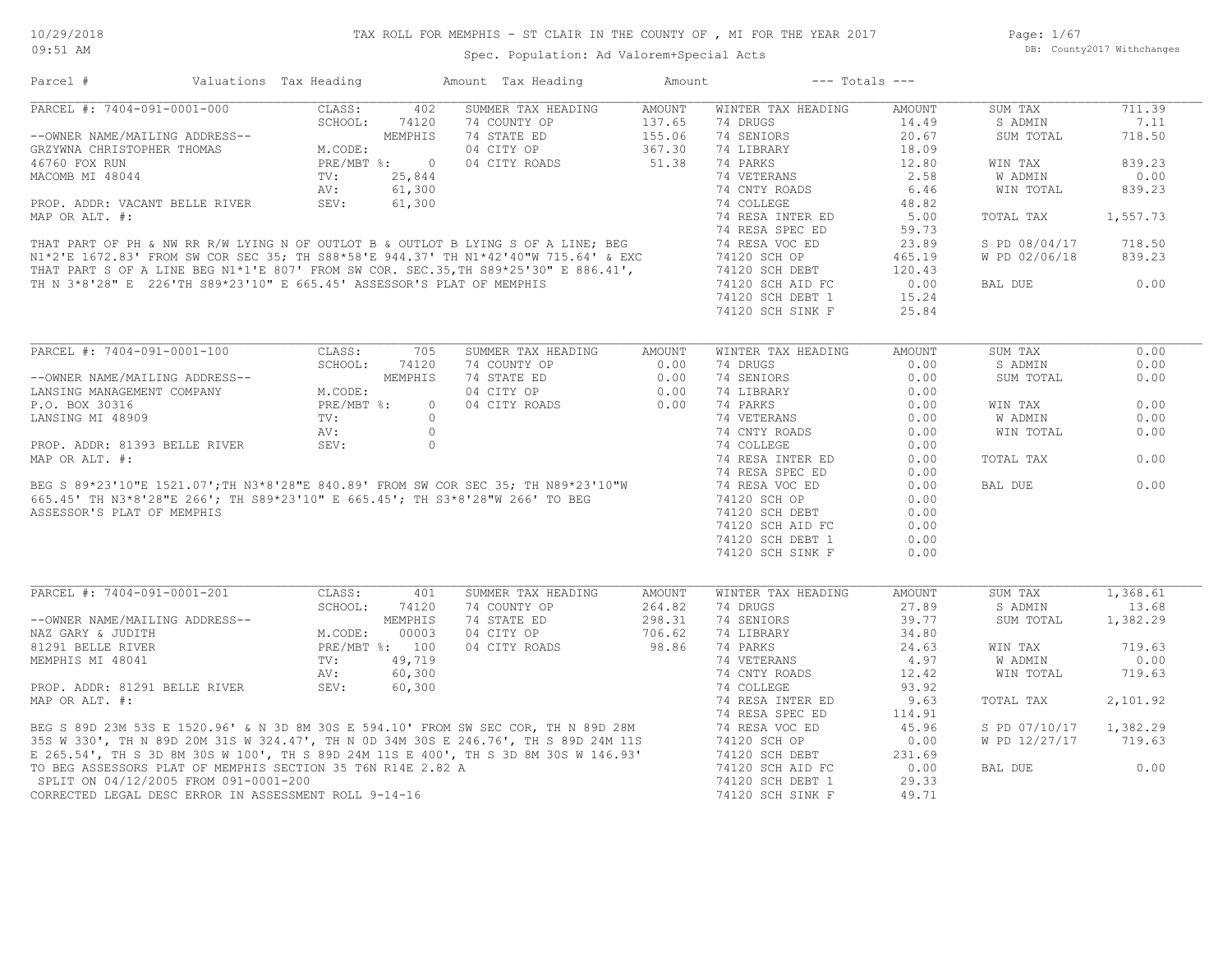Page: 2/67 DB: County2017 Withchanges

#### Spec. Population: Ad Valorem+Special Acts

Parcel # Valuations Tax Heading Amount Tax Heading Amount --- Totals ---

| PARCEL #: 7404-091-0001-210                                                          | CLASS:        | 401            | SUMMER TAX HEADING | <b>AMOUNT</b> | WINTER TAX HEADING | AMOUNT        | SUM TAX       | 1,573.96 |
|--------------------------------------------------------------------------------------|---------------|----------------|--------------------|---------------|--------------------|---------------|---------------|----------|
|                                                                                      | SCHOOL:       | 74120          | 74 COUNTY OP       | 304.56        | 74 DRUGS           | 32.07         | S ADMIN       | 15.73    |
| --OWNER NAME/MAILING ADDRESS--                                                       |               | MEMPHIS        | 74 STATE ED        | 343.07        | 74 SENIORS         | 45.74         | SUM TOTAL     | 1,589.69 |
| DRYER W & K, ALICIA, JESSICA, &                                                      | M.CODE:       |                | 04 CITY OP         | 812.64        | 74 LIBRARY         | 40.02         |               |          |
| WILLIAMS ASHLEY                                                                      |               | PRE/MBT %: 100 | 04 CITY ROADS      | 113.69        | 74 PARKS           | 28.32         | WIN TAX       | 827.60   |
| 81321 BELLE RIVER                                                                    | TV:           | 57,179         |                    |               | 74 VETERANS        | 5.71          | W ADMIN       | 0.00     |
| MEMPHIS MI 48041                                                                     | AV:           | 85,000         |                    |               | 74 CNTY ROADS      | 14.29         | WIN TOTAL     | 827.60   |
|                                                                                      | SEV:          | 85,000         |                    |               | 74 COLLEGE         | 108.01        |               |          |
| PROP. ADDR: 81321 BELLE RIVER                                                        |               |                |                    |               | 74 RESA INTER ED   | 11.08         | TOTAL TAX     | 2,417.29 |
| MAP OR ALT. #:                                                                       |               |                |                    |               | 74 RESA SPEC ED    | 132.15        |               |          |
|                                                                                      |               |                |                    |               | 74 RESA VOC ED     | 52.86         | S PD 11/20/17 | 1,589.69 |
| BEG. S 89D 23M 53S E 1520.96' & N 3D 8M 30S E 741.03' FROM SE COR, TH N 89D 24M 11S  |               |                |                    |               | 74120 SCH OP       | 0.00          | W PD 02/06/18 | 827.60   |
| W 400', TH N 3D 8M 30S E 100', TH S 89D 24M 11S 400', S 3D 8M 30S W 100' TO BEG.     |               |                |                    |               | 74120 SCH DEBT     | 266.45        |               |          |
| ASESSOR'S PLAT MEMPHIS SEC.35 T6N R14E .92 A. SPLIT ON 04/12/2005 FROM               |               |                |                    |               | 74120 SCH AID FC   | 0.00          | BAL DUE       | 0.00     |
| 04-091-0001-200                                                                      |               |                |                    |               | 74120 SCH DEBT 1   | 33.73         |               |          |
|                                                                                      |               |                |                    |               | 74120 SCH SINK F   | 57.17         |               |          |
|                                                                                      |               |                |                    |               |                    |               |               |          |
| PARCEL #: 7404-091-0001-500                                                          | CLASS:        | 401            | SUMMER TAX HEADING | <b>AMOUNT</b> | WINTER TAX HEADING | <b>AMOUNT</b> | SUM TAX       | 1,483.10 |
|                                                                                      | SCHOOL:       | 74120          | 74 COUNTY OP       | 286.98        | 74 DRUGS           | 30.22         | S ADMIN       | 14.83    |
| --OWNER NAME/MAILING ADDRESS--                                                       |               | MEMPHIS        | 74 STATE ED        | 323.26        | 74 SENIORS         | 43.10         | SUM TOTAL     | 1,497.93 |
| TARAS JOHN A                                                                         | M.CODE:       | 00001          | 04 CITY OP         | 765.73        | 74 LIBRARY         | 37.71         |               |          |
| TARAS-BERNABEL PAMELA M                                                              |               | PRE/MBT %: 100 | 04 CITY ROADS      | 107.13        | 74 PARKS           | 26.69         | WIN TAX       | 779.83   |
| 81821 BELLE RIVER                                                                    | $\text{TV}$ : | 53,878         |                    |               | 74 VETERANS        | 5.38          | W ADMIN       | 0.00     |
| MEMPHIS MI 48041                                                                     | AV:           | 76,300         |                    |               | 74 CNTY ROADS      | 13.46         | WIN TOTAL     | 779.83   |
|                                                                                      | SEV:          | 76,300         |                    |               | 74 COLLEGE         | 101.78        |               |          |
| PROP. ADDR: 81821 BELLE RIVER                                                        |               |                |                    |               | 74 RESA INTER ED   | 10.44         | TOTAL TAX     | 2,277.76 |
| MAP OR ALT. #:                                                                       |               |                |                    |               | 74 RESA SPEC ED    | 124.52        |               |          |
|                                                                                      |               |                |                    |               | 74 RESA VOC ED     | 49.81         | S PD 08/28/17 | 1,497.93 |
| Parcel A;T6N, R14E, thN 01D 02M 00S E 2677.46' along to the Plat thereof as recorded |               |                |                    |               | 74120 SCH OP       | 0.00          | W PD 12/29/17 | 779.83   |
| in Liber 51 of Plats, Page 11, St Clair County Records, said Plat being a part of    |               |                |                    |               | 74120 SCH DEBT     | 251.07        |               |          |
| Section 35, Riley Township (Now the City of Memphis) St Clair County Michigan and    |               |                |                    |               | 74120 SCH AID FC   | 0.00          | BAL DUE       | 0.00     |
| described as: Commencing at the Southwest corner of said Section 35 to the West 1/4  |               |                |                    |               | 74120 SCH DEBT 1   | 31.78         |               |          |
| corner of said Section 35; S 88D 23M 30S E 608.38ft along the centerline and         |               |                |                    |               | 74120 SCH SINK F   | 53.87         |               |          |
| centerline tangent of Belle River Rd; th S 45D 44M 00S E 414.18 ft along the         |               |                |                    |               |                    |               |               |          |

way line of Belle River Rd. to the point of beg. Cont. 3.88 acres ft;th S. 88D 58M ooS E.85.00 ft;S. 45D 44M 00S E.202.28 ft;along the South right of along an old fence line;th N 88D 58M 00S W.289.37 ft;th N. 01D 02M 00S E.406.73 ft to the point of Beginning of this description;th cont.S 01D 42M 40S E.668.15 ft centerline tangent and centerline of said Belle River Rd.;th S 01D 42M 40S e. 47.49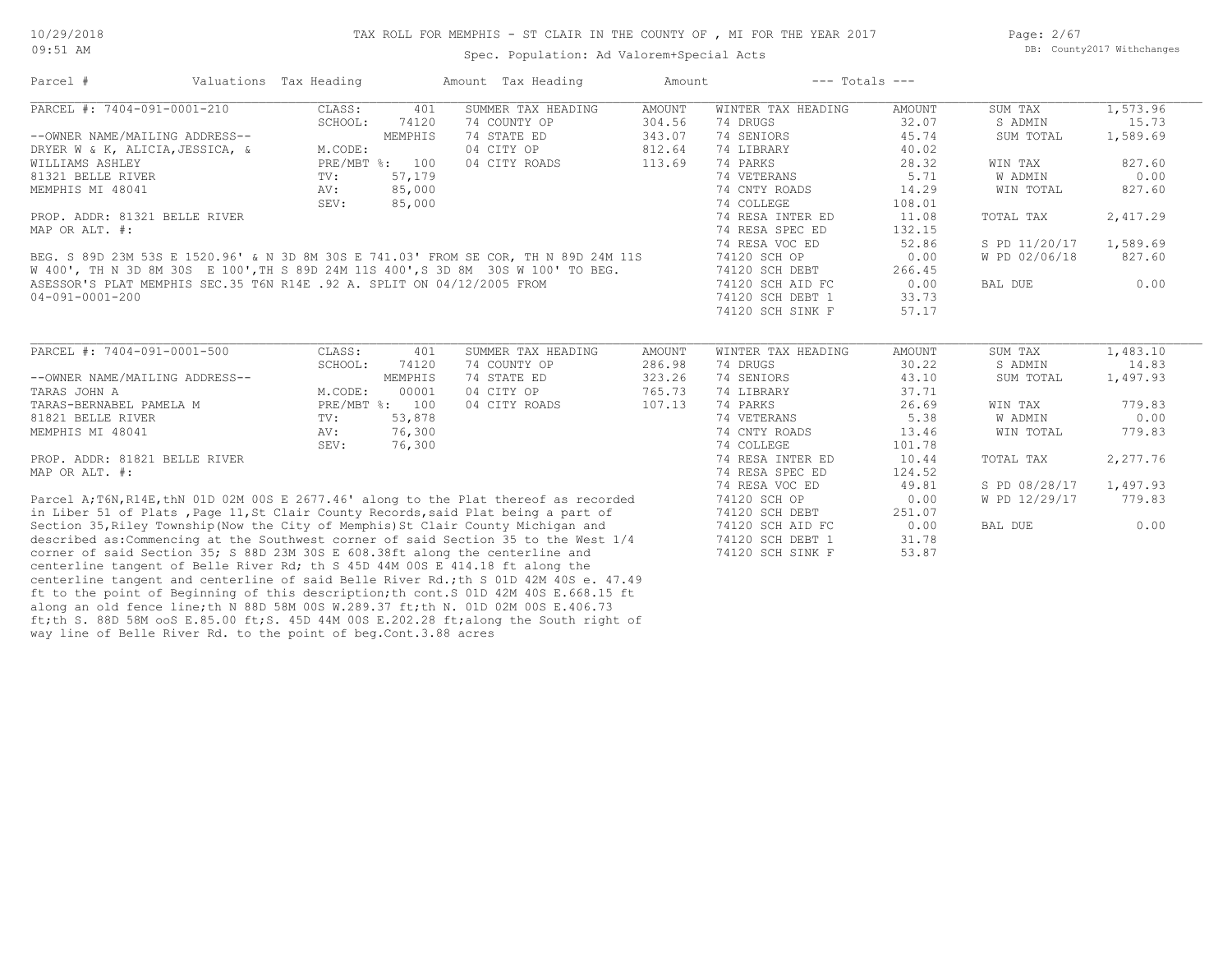Page: 3/67 DB: County2017 Withchanges

| Parcel #                       |  | Valuations Tax Heading |         | Amount Tax Heading | Amount |                    | $---$ Totals $---$ |           |        |
|--------------------------------|--|------------------------|---------|--------------------|--------|--------------------|--------------------|-----------|--------|
| PARCEL #: 7404-091-0001-600    |  | CLASS:                 | 402     | SUMMER TAX HEADING | AMOUNT | WINTER TAX HEADING | AMOUNT             | SUM TAX   | 239.77 |
|                                |  | SCHOOL:                | 74120   | 74 COUNTY OP       | 46.39  | 74 DRUGS           | 4.88               | S ADMIN   | 2.39   |
| --OWNER NAME/MAILING ADDRESS-- |  |                        | MEMPHIS | 74 STATE ED        | 52.26  | 74 SENIORS         | 6.96               | SUM TOTAL | 242.16 |
| TARAS JOHN A                   |  | M.CODE:                |         | 04 CITY OP         | 123.80 | 74 LIBRARY         | 6.09               |           |        |
| 81821 BELLE RIVER              |  | $PRE/MBT$ %:           | 100     | 04 CITY ROADS      | 17.32  | 74 PARKS           | 4.31               | WIN TAX   | 126.02 |
| MEMPHIS MI 48041               |  | TV:                    | 8,711   |                    |        | 74 VETERANS        | 0.87               | W ADMIN   | 0.00   |
|                                |  | AV:                    | 16,300  |                    |        | 74 CNTY ROADS      | 2.17               | WIN TOTAL | 126.02 |
| PROP. ADDR: VACANT BELLE RIVER |  | SEV:                   | 16,300  |                    |        | 74 COLLEGE         | 16.45              |           |        |
| MAP OR ALT. #:                 |  |                        |         |                    |        | 74 RESA INTER ED   | 1.68               | TOTAL TAX | 368.18 |
|                                |  |                        |         |                    |        | 74 RESA SPEC ED    | 20.13              |           |        |

description.Containing 1.02 Acres. Belle River Rd.and the Arc. of said curve to the left 99.55 ft. to the Beg.of 18S,Chord Bears N.51D 34M 39S W. 99.38 ft)th along the South right of Way line of River Rd.and a point on a curve to the left (Radius=487.99 ft., Delta=11D 41M ft;th N.04D 37M 00S E. 400.00 ft to a point on the South Right of Way line of Belle of this described;th contining S. 01D 02M 00S W. 488.75 ft;th S.88D 58M 00S E.85.00 tangent of said Belle River Road;S 01D 02M 00S W. 59.18ft to the point of beginning tangent of Belle River Road;th S.45D 44M 00S E.64.03 ft along the centerline Section 35;th S. 88D 23M 30S E.608.38 ft along the centerline and centerline E.2676.79 ft along the West line of Section 35 to the West 1/4 corner of said 74120 SCH SINK F 8.71 as:Commencing at the Southwest corner of said Section 35,T6N,R14E;th N 01D 02M 00S 74120 SCH DEBT 1 5.13 Township(Now the City of Memphis),St Clair County,Michigan and described 74120 SCH AID FC 0.00 BAL DUE 0.00 plats,Page 11,St Clair County Records,said Plat being a part of Section 35,Riley 74120 SCH DEBT 40.59 Plat of Memphis"'according to the Plat thereof as recorded in Liber 51 of 74120 SCH OP 0.00 W PD 01/31/18 126.02 Legal Description:Parcel "B"A parcel of land being a part of Outlot A Assessor's 74 RESA VOC ED 8.05 S PD 08/30/17 242.16

| PARCEL #: 7404-091-0002-100                                                                     | CLASS:     | 401     | SUMMER TAX HEADING | AMOUNT   | WINTER TAX HEADING                                                                                                                                                                                                                                                                                                                                                                   | AMOUNT        | SUM TAX         | 3,247.39      |
|-------------------------------------------------------------------------------------------------|------------|---------|--------------------|----------|--------------------------------------------------------------------------------------------------------------------------------------------------------------------------------------------------------------------------------------------------------------------------------------------------------------------------------------------------------------------------------------|---------------|-----------------|---------------|
|                                                                                                 | SCHOOL:    | 74120   | 74 COUNTY OP       | 628.37   | 74 DRUGS                                                                                                                                                                                                                                                                                                                                                                             | 66.18         | S ADMIN         | 32.47         |
| --OWNER NAME/MAILING ADDRESS--                                                                  |            | MEMPHIS | 74 STATE ED        | 707.82   | 74 SENIORS                                                                                                                                                                                                                                                                                                                                                                           | 94.37         | SUM TOTAL       | 3,279.86      |
| ADDINGTON DARRIN & MELISSA                                                                      | M.CODE:    |         | 04 CITY OP         | 1,676.63 | 74 LIBRARY                                                                                                                                                                                                                                                                                                                                                                           | 82.57         |                 |               |
| 81847 BELLE RIVER                                                                               | PRE/MBT %: | 100     | 04 CITY ROADS      | 234.57   | 74 PARKS                                                                                                                                                                                                                                                                                                                                                                             | 58.44         | WIN TAX         | 1,707.58      |
| MEMPHIS MI 48041                                                                                | TV:        | 117,971 |                    |          | 74 VETERANS                                                                                                                                                                                                                                                                                                                                                                          | 11.79         | W ADMIN         | 0.00          |
|                                                                                                 | AV:        | 152,400 |                    |          | 74 CNTY ROADS                                                                                                                                                                                                                                                                                                                                                                        | 29.49         | WIN TOTAL       | 1,707.58      |
| PROP. ADDR: 81847 BELLE RIVER                                                                   | SEV:       | 152,400 |                    |          | 74 COLLEGE                                                                                                                                                                                                                                                                                                                                                                           | 222.85        |                 |               |
| MAP OR ALT. #:                                                                                  |            |         |                    |          | 74 RESA INTER ED                                                                                                                                                                                                                                                                                                                                                                     | 22.86         | TOTAL TAX       | 4,987.44      |
|                                                                                                 |            |         |                    |          | 74 RESA SPEC ED                                                                                                                                                                                                                                                                                                                                                                      | 272.66        |                 |               |
| T6N R14E CITY OF MEMPHIS COMM AT W1/4 COR SEC 35 TH S88*23'30"E 435.02 ALG CL & CL              |            |         |                    |          | 74 RESA VOC ED                                                                                                                                                                                                                                                                                                                                                                       | 109.06        | S PD 08/24/17   | 3,279.86      |
| TANGENT BELLE RIVER RD TO POB TH CONT S88*23'30"E 173.36 FT ALG CL TANGENT TO P I               |            |         |                    |          | 74120 SCH OP                                                                                                                                                                                                                                                                                                                                                                         | 0.00          | W PD 02/14/18   | 1,707.58      |
| OF A CURVE TH S 45*44'E 64.03 FT ALG CL TANGENT TH S 01*02'W 739.59', TH N60*16'40"W            |            |         |                    |          | 74120 SCH DEBT                                                                                                                                                                                                                                                                                                                                                                       | 549.74        |                 |               |
| $101.001$ mm is $10110101$ $10111$ $1011$ mm is $011001$ m $0101$ mo mom $0$ $0.001$ moments of |            |         |                    |          | $\overline{a}$ $\overline{a}$ $\overline{a}$ $\overline{a}$ $\overline{a}$ $\overline{a}$ $\overline{a}$ $\overline{a}$ $\overline{a}$ $\overline{a}$ $\overline{a}$ $\overline{a}$ $\overline{a}$ $\overline{a}$ $\overline{a}$ $\overline{a}$ $\overline{a}$ $\overline{a}$ $\overline{a}$ $\overline{a}$ $\overline{a}$ $\overline{a}$ $\overline{a}$ $\overline{a}$ $\overline{$ | $\sim$ $\sim$ | $- - - - - - -$ | $\sim$ $\sim$ |

 $\mathcal{L}_\mathcal{L} = \mathcal{L}_\mathcal{L} = \mathcal{L}_\mathcal{L} = \mathcal{L}_\mathcal{L} = \mathcal{L}_\mathcal{L} = \mathcal{L}_\mathcal{L} = \mathcal{L}_\mathcal{L} = \mathcal{L}_\mathcal{L} = \mathcal{L}_\mathcal{L} = \mathcal{L}_\mathcal{L} = \mathcal{L}_\mathcal{L} = \mathcal{L}_\mathcal{L} = \mathcal{L}_\mathcal{L} = \mathcal{L}_\mathcal{L} = \mathcal{L}_\mathcal{L} = \mathcal{L}_\mathcal{L} = \mathcal{L}_\mathcal{L}$ 

74120 SCH SINK F 117.97

OUTLOT A ASSESSOR'S PLAT OF MEMPHIS **1994, 1994** 2005 11 2006 12:00 12:00 12:00 12:00 12:00 12:00 12:00 12:00 12:00<br>74120 SCH STNK F 117.97 124.68',TH N 43\*43'54"W 157.09',TH N01\*02'E 613.80' TO POB. 3.568 AC. PART OF 74120 SCH AID FC 0.00 BAL DUE 0.00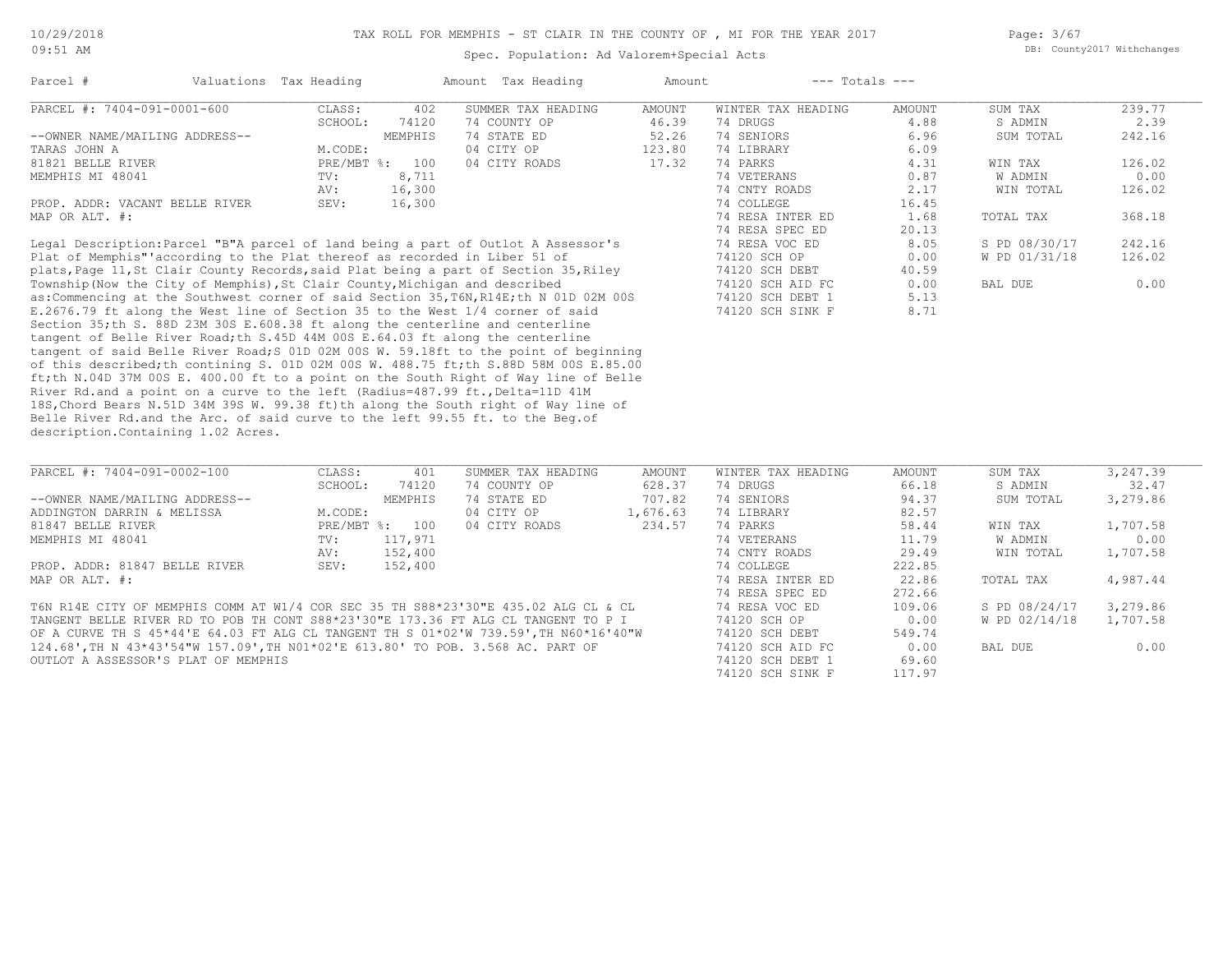Page: 4/67 DB: County2017 Withchanges

| PARCEL #: 7404-091-0003-200<br>CLASS:<br>SUMMER TAX HEADING<br><b>AMOUNT</b><br>WINTER TAX HEADING<br>1,834.26<br>401<br>AMOUNT<br>SUM TAX<br>354.93<br>SCHOOL:<br>74120<br>74 COUNTY OP<br>74 DRUGS<br>37.38<br>S ADMIN<br>18.34<br>MEMPHIS<br>74 STATE ED<br>399.81<br>74 SENIORS<br>53.30<br>1,852.60<br>--OWNER NAME/MAILING ADDRESS--<br>SUM TOTAL<br>M.CODE:<br>04 CITY OP<br>947.03<br>74 LIBRARY<br>46.64<br>132.49<br>74 PARKS<br>33.01<br>964.49<br>PRE/MBT %: 100<br>04 CITY ROADS<br>WIN TAX<br>6.66<br>0.00<br>74 VETERANS<br>W ADMIN<br>74 CNTY ROADS<br>16.65<br>964.49<br>WIN TOTAL<br>74 COLLEGE<br>125.88<br>74 RESA INTER ED<br>12.91<br>TOTAL TAX<br>2,817.09<br>74 RESA SPEC ED<br>154.01<br>74 RESA VOC ED<br>S PD 07/24/17<br>1,852.60<br>61.60<br>74120 SCH OP<br>0.00<br>W PD 01/25/18<br>964.49<br>74120 SCH DEBT<br>310.51<br>74120 SCH AID FC<br>0.00<br>BAL DUE<br>0.00<br>74120 SCH DEBT 1<br>39.31<br>74120 SCH SINK F<br>66.63<br>2,326.11<br>WINTER TAX HEADING<br>AMOUNT<br>SUM TAX<br>SCHOOL:<br>23.26<br>74120<br>74 COUNTY OP<br>450.10<br>74 DRUGS<br>47.40<br>S ADMIN<br>MEMPHIS<br>74 STATE ED<br>507.01<br>74 SENIORS<br>67.60<br>SUM TOTAL<br>2,349.37<br>--OWNER NAME/MAILING ADDRESS--<br>M.CODE:<br>00001<br>04 CITY OP<br>1,200.98<br>74 LIBRARY<br>59.15<br>PRE/MBT %: 100<br>04 CITY ROADS<br>168.02<br>74 PARKS<br>1,223.14<br>41.86<br>WIN TAX<br>TV:<br>84,503<br>74 VETERANS<br>8.45<br>W ADMIN<br>0.00<br>129,100<br>74 CNTY ROADS<br>21.12<br>WIN TOTAL<br>1,223.14<br>AV:<br>SEV:<br>PROP. ADDR: 81993 BELLE RIVER<br>129,100<br>74 COLLEGE<br>159.63<br>74 RESA INTER ED<br>3,572.51<br>16.37<br>TOTAL TAX<br>74 RESA SPEC ED<br>195.31<br>T6N R14E CITY OF MEPHIS BEG AT W 1/4 COR SEC 35 TH S01*02'W1004.63 FT ALG W LINE<br>SEC 35 TH S88*58'E 655.0 FT TH N01*02'E 215.07 FT TH N60*16'40"W 124.68 FT TH<br>N43*43'54"W 157.09 FT TH N52*45'58"W 216.22 FT TH N35*42'10" W<br>74 RESA VOC ED<br>78.12<br>S PD 08/28/17<br>2,349.37<br>74120 SCH OP<br>1,223.14<br>0.00<br>W PD 12/29/17<br>74120 SCH DEBT<br>393.78<br>74120 SCH AID FC<br>0.00<br>BAL DUE<br>0.00<br>74120 SCH DEBT 1<br>49.85<br>OUTLOT A ASSESSOR'S PLAT OF MEMPHIS<br>74120 SCH SINK F<br>84.50<br>PARCEL #: 7404-092-0001-000<br>CLASS:<br>708<br>SUMMER TAX HEADING<br>SUM TAX<br>0.00<br>AMOUNT<br>WINTER TAX HEADING<br>AMOUNT<br>SCHOOL:<br>74120<br>0.00<br>0.00<br>74 COUNTY OP<br>0.00<br>74 DRUGS<br>S ADMIN<br>MEMPHIS<br>74 STATE ED<br>0.00<br>74 SENIORS<br>0.00<br>SUM TOTAL<br>0.00<br>--OWNER NAME/MAILING ADDRESS--<br>M.CODE:<br>04 CITY OP<br>0.00<br>74 LIBRARY<br>0.00<br>PRE/MBT %:<br>04 CITY ROADS<br>0.00<br>74 PARKS<br>0.00<br>$\circ$<br>0.00<br>WIN TAX<br>$\text{TV}$ :<br>$\Omega$<br>74 VETERANS<br>0.00<br>0.00<br>W ADMIN<br>$\circ$<br>74 CNTY ROADS<br>WIN TOTAL<br>0.00<br>AV:<br>0.00<br>SEV:<br>$\circ$<br>74 COLLEGE<br>0.00<br>74 RESA INTER ED<br>0.00<br>0.00<br>TOTAL TAX<br>74 RESA SPEC ED<br>0.00<br>THAT PART OF OUTLOT B; BEG AT SE COR TH N 3 DEG 8 1/2 MIN E 561 FT; TH N 89 DEG 25<br>0.00<br>74 RESA VOC ED<br>BAL DUE<br>0.00<br>1/2 MIN W 325.15 FT TH S 0 DEG 34 1/2 MIN W 560.44 FT; TH S 89 DEG 25 1/2 MIN E 300<br>74120 SCH OP<br>0.00<br>FT TO BEG EXC. S 200 FT OF W 120 FT. ASSESSOR'S PLAT OF MEMPHIS<br>74120 SCH DEBT<br>0.00<br>74120 SCH AID FC<br>0.00<br>74120 SCH DEBT 1<br>0.00<br>74120 SCH SINK F<br>0.00 | Parcel #                  | Valuations Tax Heading | Amount Tax Heading | Amount | $---$ Totals $---$ |  |  |
|---------------------------------------------------------------------------------------------------------------------------------------------------------------------------------------------------------------------------------------------------------------------------------------------------------------------------------------------------------------------------------------------------------------------------------------------------------------------------------------------------------------------------------------------------------------------------------------------------------------------------------------------------------------------------------------------------------------------------------------------------------------------------------------------------------------------------------------------------------------------------------------------------------------------------------------------------------------------------------------------------------------------------------------------------------------------------------------------------------------------------------------------------------------------------------------------------------------------------------------------------------------------------------------------------------------------------------------------------------------------------------------------------------------------------------------------------------------------------------------------------------------------------------------------------------------------------------------------------------------------------------------------------------------------------------------------------------------------------------------------------------------------------------------------------------------------------------------------------------------------------------------------------------------------------------------------------------------------------------------------------------------------------------------------------------------------------------------------------------------------------------------------------------------------------------------------------------------------------------------------------------------------------------------------------------------------------------------------------------------------------------------------------------------------------------------------------------------------------------------------------------------------------------------------------------------------------------------------------------------------------------------------------------------------------------------------------------------------------------------------------------------------------------------------------------------------------------------------------------------------------------------------------------------------------------------------------------------------------------------------------------------------------------------------------------------------------------------------------------------------------------------------------------------------------------------------------------------------------------------------------------------------------------------------------------------------------------------------------------------------------------------------------------------------|---------------------------|------------------------|--------------------|--------|--------------------|--|--|
|                                                                                                                                                                                                                                                                                                                                                                                                                                                                                                                                                                                                                                                                                                                                                                                                                                                                                                                                                                                                                                                                                                                                                                                                                                                                                                                                                                                                                                                                                                                                                                                                                                                                                                                                                                                                                                                                                                                                                                                                                                                                                                                                                                                                                                                                                                                                                                                                                                                                                                                                                                                                                                                                                                                                                                                                                                                                                                                                                                                                                                                                                                                                                                                                                                                                                                                                                                                                                     |                           |                        |                    |        |                    |  |  |
|                                                                                                                                                                                                                                                                                                                                                                                                                                                                                                                                                                                                                                                                                                                                                                                                                                                                                                                                                                                                                                                                                                                                                                                                                                                                                                                                                                                                                                                                                                                                                                                                                                                                                                                                                                                                                                                                                                                                                                                                                                                                                                                                                                                                                                                                                                                                                                                                                                                                                                                                                                                                                                                                                                                                                                                                                                                                                                                                                                                                                                                                                                                                                                                                                                                                                                                                                                                                                     |                           |                        |                    |        |                    |  |  |
|                                                                                                                                                                                                                                                                                                                                                                                                                                                                                                                                                                                                                                                                                                                                                                                                                                                                                                                                                                                                                                                                                                                                                                                                                                                                                                                                                                                                                                                                                                                                                                                                                                                                                                                                                                                                                                                                                                                                                                                                                                                                                                                                                                                                                                                                                                                                                                                                                                                                                                                                                                                                                                                                                                                                                                                                                                                                                                                                                                                                                                                                                                                                                                                                                                                                                                                                                                                                                     |                           |                        |                    |        |                    |  |  |
|                                                                                                                                                                                                                                                                                                                                                                                                                                                                                                                                                                                                                                                                                                                                                                                                                                                                                                                                                                                                                                                                                                                                                                                                                                                                                                                                                                                                                                                                                                                                                                                                                                                                                                                                                                                                                                                                                                                                                                                                                                                                                                                                                                                                                                                                                                                                                                                                                                                                                                                                                                                                                                                                                                                                                                                                                                                                                                                                                                                                                                                                                                                                                                                                                                                                                                                                                                                                                     | ELLIOTT TINA M            |                        |                    |        |                    |  |  |
|                                                                                                                                                                                                                                                                                                                                                                                                                                                                                                                                                                                                                                                                                                                                                                                                                                                                                                                                                                                                                                                                                                                                                                                                                                                                                                                                                                                                                                                                                                                                                                                                                                                                                                                                                                                                                                                                                                                                                                                                                                                                                                                                                                                                                                                                                                                                                                                                                                                                                                                                                                                                                                                                                                                                                                                                                                                                                                                                                                                                                                                                                                                                                                                                                                                                                                                                                                                                                     | 81917 BELLE RIVER         |                        |                    |        |                    |  |  |
|                                                                                                                                                                                                                                                                                                                                                                                                                                                                                                                                                                                                                                                                                                                                                                                                                                                                                                                                                                                                                                                                                                                                                                                                                                                                                                                                                                                                                                                                                                                                                                                                                                                                                                                                                                                                                                                                                                                                                                                                                                                                                                                                                                                                                                                                                                                                                                                                                                                                                                                                                                                                                                                                                                                                                                                                                                                                                                                                                                                                                                                                                                                                                                                                                                                                                                                                                                                                                     |                           |                        |                    |        |                    |  |  |
|                                                                                                                                                                                                                                                                                                                                                                                                                                                                                                                                                                                                                                                                                                                                                                                                                                                                                                                                                                                                                                                                                                                                                                                                                                                                                                                                                                                                                                                                                                                                                                                                                                                                                                                                                                                                                                                                                                                                                                                                                                                                                                                                                                                                                                                                                                                                                                                                                                                                                                                                                                                                                                                                                                                                                                                                                                                                                                                                                                                                                                                                                                                                                                                                                                                                                                                                                                                                                     |                           |                        |                    |        |                    |  |  |
|                                                                                                                                                                                                                                                                                                                                                                                                                                                                                                                                                                                                                                                                                                                                                                                                                                                                                                                                                                                                                                                                                                                                                                                                                                                                                                                                                                                                                                                                                                                                                                                                                                                                                                                                                                                                                                                                                                                                                                                                                                                                                                                                                                                                                                                                                                                                                                                                                                                                                                                                                                                                                                                                                                                                                                                                                                                                                                                                                                                                                                                                                                                                                                                                                                                                                                                                                                                                                     |                           |                        |                    |        |                    |  |  |
|                                                                                                                                                                                                                                                                                                                                                                                                                                                                                                                                                                                                                                                                                                                                                                                                                                                                                                                                                                                                                                                                                                                                                                                                                                                                                                                                                                                                                                                                                                                                                                                                                                                                                                                                                                                                                                                                                                                                                                                                                                                                                                                                                                                                                                                                                                                                                                                                                                                                                                                                                                                                                                                                                                                                                                                                                                                                                                                                                                                                                                                                                                                                                                                                                                                                                                                                                                                                                     |                           |                        |                    |        |                    |  |  |
|                                                                                                                                                                                                                                                                                                                                                                                                                                                                                                                                                                                                                                                                                                                                                                                                                                                                                                                                                                                                                                                                                                                                                                                                                                                                                                                                                                                                                                                                                                                                                                                                                                                                                                                                                                                                                                                                                                                                                                                                                                                                                                                                                                                                                                                                                                                                                                                                                                                                                                                                                                                                                                                                                                                                                                                                                                                                                                                                                                                                                                                                                                                                                                                                                                                                                                                                                                                                                     |                           |                        |                    |        |                    |  |  |
|                                                                                                                                                                                                                                                                                                                                                                                                                                                                                                                                                                                                                                                                                                                                                                                                                                                                                                                                                                                                                                                                                                                                                                                                                                                                                                                                                                                                                                                                                                                                                                                                                                                                                                                                                                                                                                                                                                                                                                                                                                                                                                                                                                                                                                                                                                                                                                                                                                                                                                                                                                                                                                                                                                                                                                                                                                                                                                                                                                                                                                                                                                                                                                                                                                                                                                                                                                                                                     |                           |                        |                    |        |                    |  |  |
|                                                                                                                                                                                                                                                                                                                                                                                                                                                                                                                                                                                                                                                                                                                                                                                                                                                                                                                                                                                                                                                                                                                                                                                                                                                                                                                                                                                                                                                                                                                                                                                                                                                                                                                                                                                                                                                                                                                                                                                                                                                                                                                                                                                                                                                                                                                                                                                                                                                                                                                                                                                                                                                                                                                                                                                                                                                                                                                                                                                                                                                                                                                                                                                                                                                                                                                                                                                                                     |                           |                        |                    |        |                    |  |  |
|                                                                                                                                                                                                                                                                                                                                                                                                                                                                                                                                                                                                                                                                                                                                                                                                                                                                                                                                                                                                                                                                                                                                                                                                                                                                                                                                                                                                                                                                                                                                                                                                                                                                                                                                                                                                                                                                                                                                                                                                                                                                                                                                                                                                                                                                                                                                                                                                                                                                                                                                                                                                                                                                                                                                                                                                                                                                                                                                                                                                                                                                                                                                                                                                                                                                                                                                                                                                                     |                           |                        |                    |        |                    |  |  |
|                                                                                                                                                                                                                                                                                                                                                                                                                                                                                                                                                                                                                                                                                                                                                                                                                                                                                                                                                                                                                                                                                                                                                                                                                                                                                                                                                                                                                                                                                                                                                                                                                                                                                                                                                                                                                                                                                                                                                                                                                                                                                                                                                                                                                                                                                                                                                                                                                                                                                                                                                                                                                                                                                                                                                                                                                                                                                                                                                                                                                                                                                                                                                                                                                                                                                                                                                                                                                     |                           |                        |                    |        |                    |  |  |
|                                                                                                                                                                                                                                                                                                                                                                                                                                                                                                                                                                                                                                                                                                                                                                                                                                                                                                                                                                                                                                                                                                                                                                                                                                                                                                                                                                                                                                                                                                                                                                                                                                                                                                                                                                                                                                                                                                                                                                                                                                                                                                                                                                                                                                                                                                                                                                                                                                                                                                                                                                                                                                                                                                                                                                                                                                                                                                                                                                                                                                                                                                                                                                                                                                                                                                                                                                                                                     |                           |                        |                    |        |                    |  |  |
|                                                                                                                                                                                                                                                                                                                                                                                                                                                                                                                                                                                                                                                                                                                                                                                                                                                                                                                                                                                                                                                                                                                                                                                                                                                                                                                                                                                                                                                                                                                                                                                                                                                                                                                                                                                                                                                                                                                                                                                                                                                                                                                                                                                                                                                                                                                                                                                                                                                                                                                                                                                                                                                                                                                                                                                                                                                                                                                                                                                                                                                                                                                                                                                                                                                                                                                                                                                                                     |                           |                        |                    |        |                    |  |  |
|                                                                                                                                                                                                                                                                                                                                                                                                                                                                                                                                                                                                                                                                                                                                                                                                                                                                                                                                                                                                                                                                                                                                                                                                                                                                                                                                                                                                                                                                                                                                                                                                                                                                                                                                                                                                                                                                                                                                                                                                                                                                                                                                                                                                                                                                                                                                                                                                                                                                                                                                                                                                                                                                                                                                                                                                                                                                                                                                                                                                                                                                                                                                                                                                                                                                                                                                                                                                                     |                           |                        |                    |        |                    |  |  |
|                                                                                                                                                                                                                                                                                                                                                                                                                                                                                                                                                                                                                                                                                                                                                                                                                                                                                                                                                                                                                                                                                                                                                                                                                                                                                                                                                                                                                                                                                                                                                                                                                                                                                                                                                                                                                                                                                                                                                                                                                                                                                                                                                                                                                                                                                                                                                                                                                                                                                                                                                                                                                                                                                                                                                                                                                                                                                                                                                                                                                                                                                                                                                                                                                                                                                                                                                                                                                     |                           |                        |                    |        |                    |  |  |
|                                                                                                                                                                                                                                                                                                                                                                                                                                                                                                                                                                                                                                                                                                                                                                                                                                                                                                                                                                                                                                                                                                                                                                                                                                                                                                                                                                                                                                                                                                                                                                                                                                                                                                                                                                                                                                                                                                                                                                                                                                                                                                                                                                                                                                                                                                                                                                                                                                                                                                                                                                                                                                                                                                                                                                                                                                                                                                                                                                                                                                                                                                                                                                                                                                                                                                                                                                                                                     |                           |                        |                    |        |                    |  |  |
|                                                                                                                                                                                                                                                                                                                                                                                                                                                                                                                                                                                                                                                                                                                                                                                                                                                                                                                                                                                                                                                                                                                                                                                                                                                                                                                                                                                                                                                                                                                                                                                                                                                                                                                                                                                                                                                                                                                                                                                                                                                                                                                                                                                                                                                                                                                                                                                                                                                                                                                                                                                                                                                                                                                                                                                                                                                                                                                                                                                                                                                                                                                                                                                                                                                                                                                                                                                                                     |                           |                        |                    |        |                    |  |  |
|                                                                                                                                                                                                                                                                                                                                                                                                                                                                                                                                                                                                                                                                                                                                                                                                                                                                                                                                                                                                                                                                                                                                                                                                                                                                                                                                                                                                                                                                                                                                                                                                                                                                                                                                                                                                                                                                                                                                                                                                                                                                                                                                                                                                                                                                                                                                                                                                                                                                                                                                                                                                                                                                                                                                                                                                                                                                                                                                                                                                                                                                                                                                                                                                                                                                                                                                                                                                                     | GOERTZEN REBECCA          |                        |                    |        |                    |  |  |
|                                                                                                                                                                                                                                                                                                                                                                                                                                                                                                                                                                                                                                                                                                                                                                                                                                                                                                                                                                                                                                                                                                                                                                                                                                                                                                                                                                                                                                                                                                                                                                                                                                                                                                                                                                                                                                                                                                                                                                                                                                                                                                                                                                                                                                                                                                                                                                                                                                                                                                                                                                                                                                                                                                                                                                                                                                                                                                                                                                                                                                                                                                                                                                                                                                                                                                                                                                                                                     | 81993 BELLE RIVER         |                        |                    |        |                    |  |  |
|                                                                                                                                                                                                                                                                                                                                                                                                                                                                                                                                                                                                                                                                                                                                                                                                                                                                                                                                                                                                                                                                                                                                                                                                                                                                                                                                                                                                                                                                                                                                                                                                                                                                                                                                                                                                                                                                                                                                                                                                                                                                                                                                                                                                                                                                                                                                                                                                                                                                                                                                                                                                                                                                                                                                                                                                                                                                                                                                                                                                                                                                                                                                                                                                                                                                                                                                                                                                                     | MEMPHIS MI 48041          |                        |                    |        |                    |  |  |
|                                                                                                                                                                                                                                                                                                                                                                                                                                                                                                                                                                                                                                                                                                                                                                                                                                                                                                                                                                                                                                                                                                                                                                                                                                                                                                                                                                                                                                                                                                                                                                                                                                                                                                                                                                                                                                                                                                                                                                                                                                                                                                                                                                                                                                                                                                                                                                                                                                                                                                                                                                                                                                                                                                                                                                                                                                                                                                                                                                                                                                                                                                                                                                                                                                                                                                                                                                                                                     |                           |                        |                    |        |                    |  |  |
|                                                                                                                                                                                                                                                                                                                                                                                                                                                                                                                                                                                                                                                                                                                                                                                                                                                                                                                                                                                                                                                                                                                                                                                                                                                                                                                                                                                                                                                                                                                                                                                                                                                                                                                                                                                                                                                                                                                                                                                                                                                                                                                                                                                                                                                                                                                                                                                                                                                                                                                                                                                                                                                                                                                                                                                                                                                                                                                                                                                                                                                                                                                                                                                                                                                                                                                                                                                                                     |                           |                        |                    |        |                    |  |  |
|                                                                                                                                                                                                                                                                                                                                                                                                                                                                                                                                                                                                                                                                                                                                                                                                                                                                                                                                                                                                                                                                                                                                                                                                                                                                                                                                                                                                                                                                                                                                                                                                                                                                                                                                                                                                                                                                                                                                                                                                                                                                                                                                                                                                                                                                                                                                                                                                                                                                                                                                                                                                                                                                                                                                                                                                                                                                                                                                                                                                                                                                                                                                                                                                                                                                                                                                                                                                                     | MAP OR ALT. #:            |                        |                    |        |                    |  |  |
|                                                                                                                                                                                                                                                                                                                                                                                                                                                                                                                                                                                                                                                                                                                                                                                                                                                                                                                                                                                                                                                                                                                                                                                                                                                                                                                                                                                                                                                                                                                                                                                                                                                                                                                                                                                                                                                                                                                                                                                                                                                                                                                                                                                                                                                                                                                                                                                                                                                                                                                                                                                                                                                                                                                                                                                                                                                                                                                                                                                                                                                                                                                                                                                                                                                                                                                                                                                                                     |                           |                        |                    |        |                    |  |  |
|                                                                                                                                                                                                                                                                                                                                                                                                                                                                                                                                                                                                                                                                                                                                                                                                                                                                                                                                                                                                                                                                                                                                                                                                                                                                                                                                                                                                                                                                                                                                                                                                                                                                                                                                                                                                                                                                                                                                                                                                                                                                                                                                                                                                                                                                                                                                                                                                                                                                                                                                                                                                                                                                                                                                                                                                                                                                                                                                                                                                                                                                                                                                                                                                                                                                                                                                                                                                                     |                           |                        |                    |        |                    |  |  |
|                                                                                                                                                                                                                                                                                                                                                                                                                                                                                                                                                                                                                                                                                                                                                                                                                                                                                                                                                                                                                                                                                                                                                                                                                                                                                                                                                                                                                                                                                                                                                                                                                                                                                                                                                                                                                                                                                                                                                                                                                                                                                                                                                                                                                                                                                                                                                                                                                                                                                                                                                                                                                                                                                                                                                                                                                                                                                                                                                                                                                                                                                                                                                                                                                                                                                                                                                                                                                     |                           |                        |                    |        |                    |  |  |
|                                                                                                                                                                                                                                                                                                                                                                                                                                                                                                                                                                                                                                                                                                                                                                                                                                                                                                                                                                                                                                                                                                                                                                                                                                                                                                                                                                                                                                                                                                                                                                                                                                                                                                                                                                                                                                                                                                                                                                                                                                                                                                                                                                                                                                                                                                                                                                                                                                                                                                                                                                                                                                                                                                                                                                                                                                                                                                                                                                                                                                                                                                                                                                                                                                                                                                                                                                                                                     |                           |                        |                    |        |                    |  |  |
|                                                                                                                                                                                                                                                                                                                                                                                                                                                                                                                                                                                                                                                                                                                                                                                                                                                                                                                                                                                                                                                                                                                                                                                                                                                                                                                                                                                                                                                                                                                                                                                                                                                                                                                                                                                                                                                                                                                                                                                                                                                                                                                                                                                                                                                                                                                                                                                                                                                                                                                                                                                                                                                                                                                                                                                                                                                                                                                                                                                                                                                                                                                                                                                                                                                                                                                                                                                                                     |                           |                        |                    |        |                    |  |  |
|                                                                                                                                                                                                                                                                                                                                                                                                                                                                                                                                                                                                                                                                                                                                                                                                                                                                                                                                                                                                                                                                                                                                                                                                                                                                                                                                                                                                                                                                                                                                                                                                                                                                                                                                                                                                                                                                                                                                                                                                                                                                                                                                                                                                                                                                                                                                                                                                                                                                                                                                                                                                                                                                                                                                                                                                                                                                                                                                                                                                                                                                                                                                                                                                                                                                                                                                                                                                                     |                           |                        |                    |        |                    |  |  |
|                                                                                                                                                                                                                                                                                                                                                                                                                                                                                                                                                                                                                                                                                                                                                                                                                                                                                                                                                                                                                                                                                                                                                                                                                                                                                                                                                                                                                                                                                                                                                                                                                                                                                                                                                                                                                                                                                                                                                                                                                                                                                                                                                                                                                                                                                                                                                                                                                                                                                                                                                                                                                                                                                                                                                                                                                                                                                                                                                                                                                                                                                                                                                                                                                                                                                                                                                                                                                     |                           |                        |                    |        |                    |  |  |
|                                                                                                                                                                                                                                                                                                                                                                                                                                                                                                                                                                                                                                                                                                                                                                                                                                                                                                                                                                                                                                                                                                                                                                                                                                                                                                                                                                                                                                                                                                                                                                                                                                                                                                                                                                                                                                                                                                                                                                                                                                                                                                                                                                                                                                                                                                                                                                                                                                                                                                                                                                                                                                                                                                                                                                                                                                                                                                                                                                                                                                                                                                                                                                                                                                                                                                                                                                                                                     |                           |                        |                    |        |                    |  |  |
|                                                                                                                                                                                                                                                                                                                                                                                                                                                                                                                                                                                                                                                                                                                                                                                                                                                                                                                                                                                                                                                                                                                                                                                                                                                                                                                                                                                                                                                                                                                                                                                                                                                                                                                                                                                                                                                                                                                                                                                                                                                                                                                                                                                                                                                                                                                                                                                                                                                                                                                                                                                                                                                                                                                                                                                                                                                                                                                                                                                                                                                                                                                                                                                                                                                                                                                                                                                                                     |                           |                        |                    |        |                    |  |  |
|                                                                                                                                                                                                                                                                                                                                                                                                                                                                                                                                                                                                                                                                                                                                                                                                                                                                                                                                                                                                                                                                                                                                                                                                                                                                                                                                                                                                                                                                                                                                                                                                                                                                                                                                                                                                                                                                                                                                                                                                                                                                                                                                                                                                                                                                                                                                                                                                                                                                                                                                                                                                                                                                                                                                                                                                                                                                                                                                                                                                                                                                                                                                                                                                                                                                                                                                                                                                                     |                           |                        |                    |        |                    |  |  |
|                                                                                                                                                                                                                                                                                                                                                                                                                                                                                                                                                                                                                                                                                                                                                                                                                                                                                                                                                                                                                                                                                                                                                                                                                                                                                                                                                                                                                                                                                                                                                                                                                                                                                                                                                                                                                                                                                                                                                                                                                                                                                                                                                                                                                                                                                                                                                                                                                                                                                                                                                                                                                                                                                                                                                                                                                                                                                                                                                                                                                                                                                                                                                                                                                                                                                                                                                                                                                     |                           |                        |                    |        |                    |  |  |
|                                                                                                                                                                                                                                                                                                                                                                                                                                                                                                                                                                                                                                                                                                                                                                                                                                                                                                                                                                                                                                                                                                                                                                                                                                                                                                                                                                                                                                                                                                                                                                                                                                                                                                                                                                                                                                                                                                                                                                                                                                                                                                                                                                                                                                                                                                                                                                                                                                                                                                                                                                                                                                                                                                                                                                                                                                                                                                                                                                                                                                                                                                                                                                                                                                                                                                                                                                                                                     | FREE METHODIST CHURCH     |                        |                    |        |                    |  |  |
|                                                                                                                                                                                                                                                                                                                                                                                                                                                                                                                                                                                                                                                                                                                                                                                                                                                                                                                                                                                                                                                                                                                                                                                                                                                                                                                                                                                                                                                                                                                                                                                                                                                                                                                                                                                                                                                                                                                                                                                                                                                                                                                                                                                                                                                                                                                                                                                                                                                                                                                                                                                                                                                                                                                                                                                                                                                                                                                                                                                                                                                                                                                                                                                                                                                                                                                                                                                                                     | 34361 BORDMAN             |                        |                    |        |                    |  |  |
|                                                                                                                                                                                                                                                                                                                                                                                                                                                                                                                                                                                                                                                                                                                                                                                                                                                                                                                                                                                                                                                                                                                                                                                                                                                                                                                                                                                                                                                                                                                                                                                                                                                                                                                                                                                                                                                                                                                                                                                                                                                                                                                                                                                                                                                                                                                                                                                                                                                                                                                                                                                                                                                                                                                                                                                                                                                                                                                                                                                                                                                                                                                                                                                                                                                                                                                                                                                                                     | MEMPHIS MI 48041          |                        |                    |        |                    |  |  |
|                                                                                                                                                                                                                                                                                                                                                                                                                                                                                                                                                                                                                                                                                                                                                                                                                                                                                                                                                                                                                                                                                                                                                                                                                                                                                                                                                                                                                                                                                                                                                                                                                                                                                                                                                                                                                                                                                                                                                                                                                                                                                                                                                                                                                                                                                                                                                                                                                                                                                                                                                                                                                                                                                                                                                                                                                                                                                                                                                                                                                                                                                                                                                                                                                                                                                                                                                                                                                     |                           |                        |                    |        |                    |  |  |
|                                                                                                                                                                                                                                                                                                                                                                                                                                                                                                                                                                                                                                                                                                                                                                                                                                                                                                                                                                                                                                                                                                                                                                                                                                                                                                                                                                                                                                                                                                                                                                                                                                                                                                                                                                                                                                                                                                                                                                                                                                                                                                                                                                                                                                                                                                                                                                                                                                                                                                                                                                                                                                                                                                                                                                                                                                                                                                                                                                                                                                                                                                                                                                                                                                                                                                                                                                                                                     | PROP. ADDR: 34361 BORDMAN |                        |                    |        |                    |  |  |
|                                                                                                                                                                                                                                                                                                                                                                                                                                                                                                                                                                                                                                                                                                                                                                                                                                                                                                                                                                                                                                                                                                                                                                                                                                                                                                                                                                                                                                                                                                                                                                                                                                                                                                                                                                                                                                                                                                                                                                                                                                                                                                                                                                                                                                                                                                                                                                                                                                                                                                                                                                                                                                                                                                                                                                                                                                                                                                                                                                                                                                                                                                                                                                                                                                                                                                                                                                                                                     | MAP OR ALT. #:            |                        |                    |        |                    |  |  |
|                                                                                                                                                                                                                                                                                                                                                                                                                                                                                                                                                                                                                                                                                                                                                                                                                                                                                                                                                                                                                                                                                                                                                                                                                                                                                                                                                                                                                                                                                                                                                                                                                                                                                                                                                                                                                                                                                                                                                                                                                                                                                                                                                                                                                                                                                                                                                                                                                                                                                                                                                                                                                                                                                                                                                                                                                                                                                                                                                                                                                                                                                                                                                                                                                                                                                                                                                                                                                     |                           |                        |                    |        |                    |  |  |
|                                                                                                                                                                                                                                                                                                                                                                                                                                                                                                                                                                                                                                                                                                                                                                                                                                                                                                                                                                                                                                                                                                                                                                                                                                                                                                                                                                                                                                                                                                                                                                                                                                                                                                                                                                                                                                                                                                                                                                                                                                                                                                                                                                                                                                                                                                                                                                                                                                                                                                                                                                                                                                                                                                                                                                                                                                                                                                                                                                                                                                                                                                                                                                                                                                                                                                                                                                                                                     |                           |                        |                    |        |                    |  |  |
|                                                                                                                                                                                                                                                                                                                                                                                                                                                                                                                                                                                                                                                                                                                                                                                                                                                                                                                                                                                                                                                                                                                                                                                                                                                                                                                                                                                                                                                                                                                                                                                                                                                                                                                                                                                                                                                                                                                                                                                                                                                                                                                                                                                                                                                                                                                                                                                                                                                                                                                                                                                                                                                                                                                                                                                                                                                                                                                                                                                                                                                                                                                                                                                                                                                                                                                                                                                                                     |                           |                        |                    |        |                    |  |  |
|                                                                                                                                                                                                                                                                                                                                                                                                                                                                                                                                                                                                                                                                                                                                                                                                                                                                                                                                                                                                                                                                                                                                                                                                                                                                                                                                                                                                                                                                                                                                                                                                                                                                                                                                                                                                                                                                                                                                                                                                                                                                                                                                                                                                                                                                                                                                                                                                                                                                                                                                                                                                                                                                                                                                                                                                                                                                                                                                                                                                                                                                                                                                                                                                                                                                                                                                                                                                                     |                           |                        |                    |        |                    |  |  |
|                                                                                                                                                                                                                                                                                                                                                                                                                                                                                                                                                                                                                                                                                                                                                                                                                                                                                                                                                                                                                                                                                                                                                                                                                                                                                                                                                                                                                                                                                                                                                                                                                                                                                                                                                                                                                                                                                                                                                                                                                                                                                                                                                                                                                                                                                                                                                                                                                                                                                                                                                                                                                                                                                                                                                                                                                                                                                                                                                                                                                                                                                                                                                                                                                                                                                                                                                                                                                     |                           |                        |                    |        |                    |  |  |
|                                                                                                                                                                                                                                                                                                                                                                                                                                                                                                                                                                                                                                                                                                                                                                                                                                                                                                                                                                                                                                                                                                                                                                                                                                                                                                                                                                                                                                                                                                                                                                                                                                                                                                                                                                                                                                                                                                                                                                                                                                                                                                                                                                                                                                                                                                                                                                                                                                                                                                                                                                                                                                                                                                                                                                                                                                                                                                                                                                                                                                                                                                                                                                                                                                                                                                                                                                                                                     |                           |                        |                    |        |                    |  |  |
|                                                                                                                                                                                                                                                                                                                                                                                                                                                                                                                                                                                                                                                                                                                                                                                                                                                                                                                                                                                                                                                                                                                                                                                                                                                                                                                                                                                                                                                                                                                                                                                                                                                                                                                                                                                                                                                                                                                                                                                                                                                                                                                                                                                                                                                                                                                                                                                                                                                                                                                                                                                                                                                                                                                                                                                                                                                                                                                                                                                                                                                                                                                                                                                                                                                                                                                                                                                                                     |                           |                        |                    |        |                    |  |  |
|                                                                                                                                                                                                                                                                                                                                                                                                                                                                                                                                                                                                                                                                                                                                                                                                                                                                                                                                                                                                                                                                                                                                                                                                                                                                                                                                                                                                                                                                                                                                                                                                                                                                                                                                                                                                                                                                                                                                                                                                                                                                                                                                                                                                                                                                                                                                                                                                                                                                                                                                                                                                                                                                                                                                                                                                                                                                                                                                                                                                                                                                                                                                                                                                                                                                                                                                                                                                                     |                           |                        |                    |        |                    |  |  |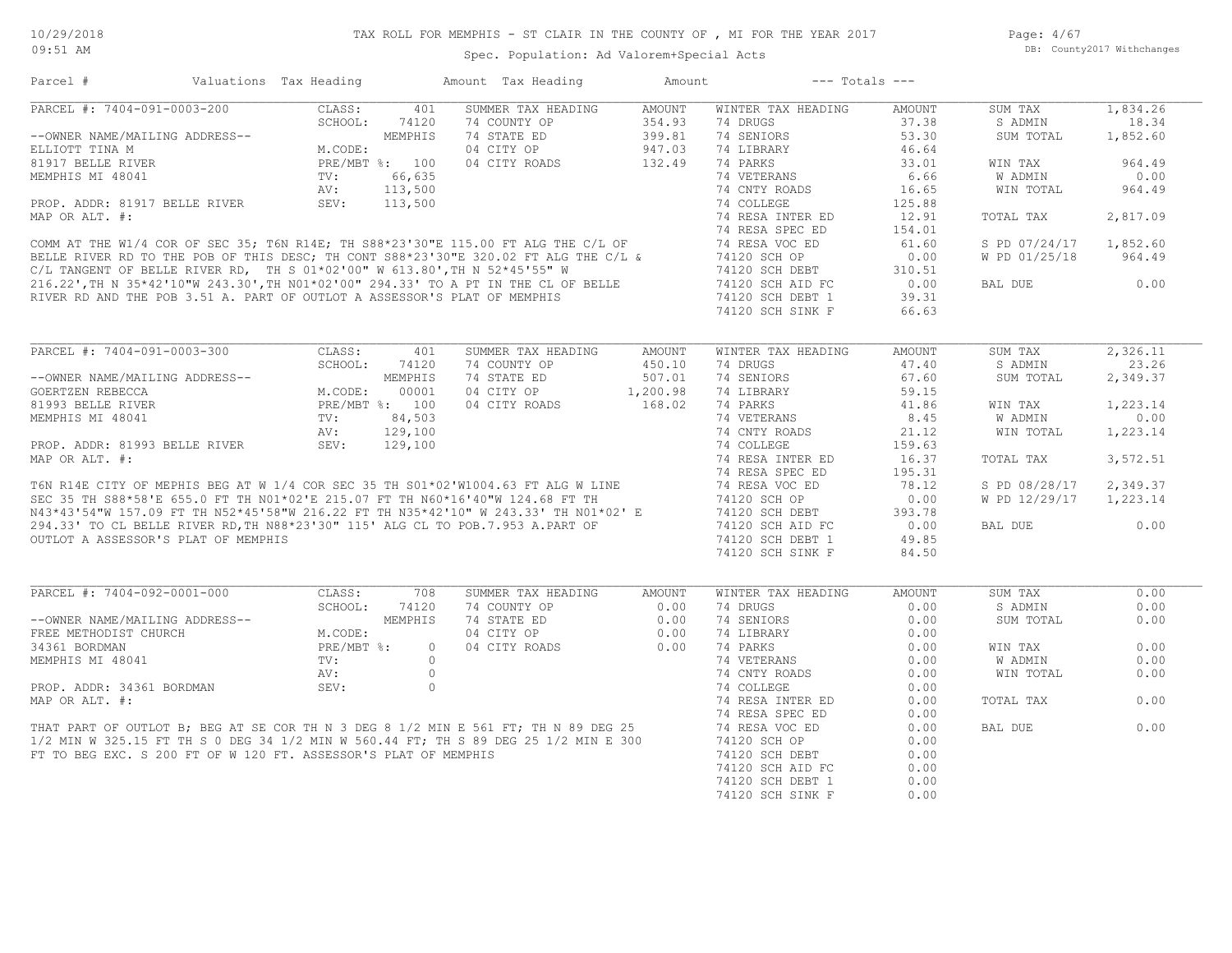# TAX ROLL FOR MEMPHIS - ST CLAIR IN THE COUNTY OF , MI FOR THE YEAR 2017

Spec. Population: Ad Valorem+Special Acts

Page: 5/67 DB: County2017 Withchanges

| Parcel #                                                          | Valuations Tax Heading                                                   |         | Amount Tax Heading                                                                                                                                                                                                            | Amount        |                    | $---$ Totals $---$ |                |          |
|-------------------------------------------------------------------|--------------------------------------------------------------------------|---------|-------------------------------------------------------------------------------------------------------------------------------------------------------------------------------------------------------------------------------|---------------|--------------------|--------------------|----------------|----------|
| PARCEL #: 7404-092-0002-000                                       | CLASS:                                                                   | 704     | SUMMER TAX HEADING                                                                                                                                                                                                            | AMOUNT        | WINTER TAX HEADING | <b>AMOUNT</b>      | SUM TAX        | 0.00     |
|                                                                   |                                                                          | 74120   | 74 COUNTY OP                                                                                                                                                                                                                  | 0.00          | 74 DRUGS           | 0.00               | S ADMIN        | 0.00     |
| --OWNER NAME/MAILING ADDRESS--                                    | $\beta$ -- $$\tt M.\mathrm{CODE}:\tt PRE/MBT$ %: $$\tt TV$\,:\tt$        | MEMPHIS | 74 STATE ED                                                                                                                                                                                                                   | 0.00          | 74 SENIORS         | 0.00               | SUM TOTAL      | 0.00     |
| MEMPHIS COMMUNITY SCHOOLS                                         |                                                                          |         | 04 CITY OP                                                                                                                                                                                                                    | 0.00          | 74 LIBRARY         | 0.00               |                |          |
| P.O. BOX 201                                                      |                                                                          | $\circ$ | 04 CITY ROADS                                                                                                                                                                                                                 | 0.00          | 74 PARKS           | 0.00               | WIN TAX        | 0.00     |
| MEMPHIS MI 48041                                                  |                                                                          | $\circ$ |                                                                                                                                                                                                                               |               | 74 VETERANS        | 0.00               | <b>W ADMIN</b> | 0.00     |
|                                                                   | AV:                                                                      | $\circ$ |                                                                                                                                                                                                                               |               | 74 CNTY ROADS      | 0.00               | WIN TOTAL      | 0.00     |
| PROP. ADDR: 34165 BORDMAN                                         | SEV:                                                                     | $\circ$ |                                                                                                                                                                                                                               |               | 74 COLLEGE         | 0.00               |                |          |
| MAP OR ALT. #:                                                    |                                                                          |         |                                                                                                                                                                                                                               |               | 74 RESA INTER ED   | 0.00               | TOTAL TAX      | 0.00     |
|                                                                   |                                                                          |         |                                                                                                                                                                                                                               |               | 74 RESA SPEC ED    | 0.00               |                |          |
|                                                                   |                                                                          |         | BEG AT SW COR OF OUTLOT B; TH S 89 DEG 25 1/2 MIN E 892.62 FT; TH N 0 DEG 34 1/2<br>MIN E 807 FT; TH N 89 DEG 25 1/2 MIN W 886.41 FT; TH S 1 DEG 01 MIN W 807 FT TO<br>BEG. BEING PART OF OUTLOT B ASSESSOR'S PLAT OF MEMPHIS |               | 74 RESA VOC ED     | 0.00               | BAL DUE        | 0.00     |
|                                                                   |                                                                          |         |                                                                                                                                                                                                                               |               | 74120 SCH OP       | 0.00               |                |          |
|                                                                   |                                                                          |         |                                                                                                                                                                                                                               |               |                    |                    |                |          |
| BEG. BEING PART OF OUTLOT B ASSESSOR'S PLAT OF MEMPHIS            |                                                                          |         |                                                                                                                                                                                                                               |               | 74120 SCH DEBT     | 0.00               |                |          |
|                                                                   |                                                                          |         |                                                                                                                                                                                                                               |               | 74120 SCH AID FC   | 0.00               |                |          |
|                                                                   |                                                                          |         |                                                                                                                                                                                                                               |               | 74120 SCH DEBT 1   | 0.00               |                |          |
|                                                                   |                                                                          |         |                                                                                                                                                                                                                               |               | 74120 SCH SINK F   | 0.00               |                |          |
|                                                                   |                                                                          |         |                                                                                                                                                                                                                               |               |                    |                    |                |          |
| PARCEL #: 7404-092-0003-000                                       | CLASS:                                                                   | 401     | SUMMER TAX HEADING                                                                                                                                                                                                            | <b>AMOUNT</b> | WINTER TAX HEADING | AMOUNT             | SUM TAX        | 1,206.19 |
|                                                                   | SCHOOL:                                                                  | 74120   | 74 COUNTY OP                                                                                                                                                                                                                  | 233.40        | 74 DRUGS           | 24.58              | S ADMIN        | 12.06    |
| --OWNER NAME/MAILING ADDRESS--                                    |                                                                          | MEMPHIS | 74 STATE ED                                                                                                                                                                                                                   | 262.91        | 74 SENIORS         | 35.05              | SUM TOTAL      | 1,218.25 |
| FREE METHODIST CHURCH                                             | M.CODE:                                                                  |         | 04 CITY OP                                                                                                                                                                                                                    | 622.76        | 74 LIBRARY         | 30.67              |                |          |
| 34361 BORDMAN                                                     | PRE/MBT %: 0                                                             |         | 04 CITY ROADS                                                                                                                                                                                                                 | 87.12         | 74 PARKS           | 21.70              | WIN TAX        | 1,422.96 |
| MEMPHIS MI 48041                                                  | ${\tt DRESS--} \label{ttd}$ ${\tt M. COI}$ ${\tt PRE}/\tt N$ ${\tt TV:}$ | 43,819  |                                                                                                                                                                                                                               |               | 74 VETERANS        | 4.38               | <b>W ADMIN</b> | 0.00     |
|                                                                   | AV:                                                                      | 49,800  |                                                                                                                                                                                                                               |               | 74 CNTY ROADS      | 10.95              | WIN TOTAL      | 1,422.96 |
| PROP. ADDR: 34333 BORDMAN                                         | SEV:                                                                     | 49,800  |                                                                                                                                                                                                                               |               | 74 COLLEGE         | 82.77              |                |          |
| MAP OR ALT. #:                                                    |                                                                          |         |                                                                                                                                                                                                                               |               | 74 RESA INTER ED   | 8.49               | TOTAL TAX      | 2,641.21 |
|                                                                   |                                                                          |         | MAP OR ALT. #:<br>S 200 FT OF W 120 FT OF THAT PART OF OUTLOT B; BEG AT SE COR; TH N 3 DEG 8 1/2 MIN<br>E 561 FT; TH N 89 DEG 25 1/2 MIN W 325.15 FT; TH S 0 DEG 34 1/2 MIN W 560.44 FT; TH                                   |               | 74 RESA SPEC ED    | 101.27             |                |          |
|                                                                   |                                                                          |         |                                                                                                                                                                                                                               |               |                    |                    |                |          |
|                                                                   |                                                                          |         |                                                                                                                                                                                                                               |               | 74 RESA VOC ED     | 40.51              | S PD 07/20/17  | 1,218.25 |
|                                                                   |                                                                          |         |                                                                                                                                                                                                                               |               | 74120 SCH OP       | 788.74             | W PD 12/11/17  | 1,422.96 |
| S 89 DEG 25 1/2 MIN E 300' TO BEG.ASSESSOR'S PLAT OF MEMPHIS      |                                                                          |         |                                                                                                                                                                                                                               |               | 74120 SCH DEBT     | 204.19             |                |          |
|                                                                   |                                                                          |         |                                                                                                                                                                                                                               |               | 74120 SCH AID FC   | 0.00               | BAL DUE        | 0.00     |
|                                                                   |                                                                          |         |                                                                                                                                                                                                                               |               | 74120 SCH DEBT 1   | 25.85              |                |          |
|                                                                   |                                                                          |         |                                                                                                                                                                                                                               |               | 74120 SCH SINK F   | 43.81              |                |          |
|                                                                   |                                                                          |         |                                                                                                                                                                                                                               |               |                    |                    |                |          |
| PARCEL #: 7404-093-0001-000                                       | CLASS:                                                                   | 401     | SUMMER TAX HEADING                                                                                                                                                                                                            | <b>AMOUNT</b> | WINTER TAX HEADING | AMOUNT             | SUM TAX        | 1,383.16 |
|                                                                   | SCHOOL:                                                                  | 74120   | 74 COUNTY OP                                                                                                                                                                                                                  | 267.64        | 74 DRUGS           | 28.18              | S ADMIN        | 13.83    |
| --OWNER NAME/MAILING ADDRESS--                                    |                                                                          | MEMPHIS | 74 STATE ED                                                                                                                                                                                                                   | 301.48        | 74 SENIORS         | 40.19              | SUM TOTAL      | 1,396.99 |
| GILL RYAN                                                         | M.CODE:                                                                  | 00001   | 04 CITY OP                                                                                                                                                                                                                    | 714.13        | 74 LIBRARY         | 35.17              |                |          |
| 81185 COLE                                                        | PRE/MBT %: 100                                                           |         | 04 CITY ROADS                                                                                                                                                                                                                 | 99.91         | 74 PARKS           | 24.89              | WIN TAX        | 727.27   |
| MEMPHIS MI 48041                                                  | TV:                                                                      | 50,248  |                                                                                                                                                                                                                               |               | 74 VETERANS        | 5.02               | W ADMIN        | 0.00     |
|                                                                   | AV:                                                                      | 57,800  |                                                                                                                                                                                                                               |               | 74 CNTY ROADS      | 12.56              | WIN TOTAL      | 727.27   |
|                                                                   |                                                                          |         |                                                                                                                                                                                                                               |               |                    |                    |                |          |
| PROP. ADDR: 81185 COLE                                            | SEV:                                                                     | 57,800  |                                                                                                                                                                                                                               |               | 74 COLLEGE         | 94.92              |                |          |
| MAP OR ALT. #:                                                    |                                                                          |         |                                                                                                                                                                                                                               |               | 74 RESA INTER ED   | 9.73               | TOTAL TAX      | 2,124.26 |
|                                                                   |                                                                          |         |                                                                                                                                                                                                                               |               | 74 RESA SPEC ED    | 116.13             |                |          |
| S 65 FT OF OUTLOT C MEAS ON W LOT LINE. ASSESSORS PLAT OF MEMPHIS |                                                                          |         |                                                                                                                                                                                                                               |               | 74 RESA VOC ED     | 46.45              | S PD 08/14/17  | 1,396.99 |
|                                                                   |                                                                          |         |                                                                                                                                                                                                                               |               | 74120 SCH OP       | 0.00               | W PD 12/29/17  | 727.27   |
|                                                                   |                                                                          |         |                                                                                                                                                                                                                               |               | 74120 SCH DEBT     | 234.15             |                |          |
|                                                                   |                                                                          |         |                                                                                                                                                                                                                               |               | 74120 SCH AID FC   | 0.00               | BAL DUE        | 0.00     |
|                                                                   |                                                                          |         |                                                                                                                                                                                                                               |               | 74120 SCH DEBT 1   | 29.64              |                |          |
|                                                                   |                                                                          |         |                                                                                                                                                                                                                               |               | 74120 SCH SINK F   | 50.24              |                |          |
|                                                                   |                                                                          |         |                                                                                                                                                                                                                               |               |                    |                    |                |          |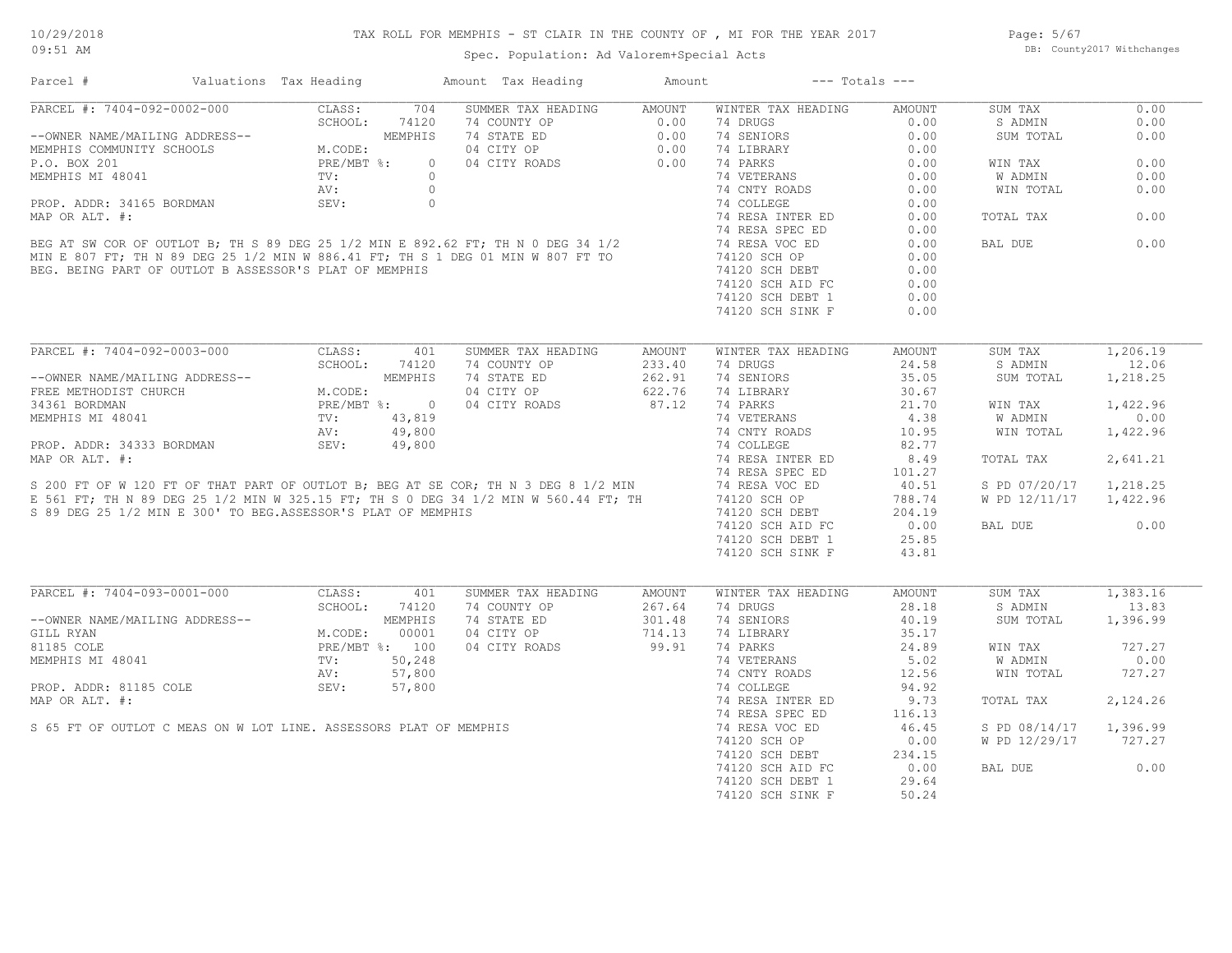Page: 6/67 DB: County2017 Withchanges

| Parcel #                                                       | Valuations Tax Heading |                | Amount Tax Heading                                                                                                                                                                                                                   | Amount        |                    | $---$ Totals $---$ |               |          |
|----------------------------------------------------------------|------------------------|----------------|--------------------------------------------------------------------------------------------------------------------------------------------------------------------------------------------------------------------------------------|---------------|--------------------|--------------------|---------------|----------|
| PARCEL #: 7404-093-0002-000                                    | CLASS:                 | 401            | SUMMER TAX HEADING                                                                                                                                                                                                                   | <b>AMOUNT</b> | WINTER TAX HEADING | AMOUNT             | SUM TAX       | 916.48   |
|                                                                | SCHOOL:                | 74120          | 74 COUNTY OP                                                                                                                                                                                                                         | 177.34        | 74 DRUGS           | 18.67              | S ADMIN       | 9.16     |
| --OWNER NAME/MAILING ADDRESS--                                 |                        | MEMPHIS        | 74 STATE ED                                                                                                                                                                                                                          | 199.76        | 74 SENIORS         | 26.63              | SUM TOTAL     | 925.64   |
| TREEND JACK & VICTORIA                                         | M.CODE:                | 00012          | 04 CITY OP                                                                                                                                                                                                                           | 473.18        | 74 LIBRARY         | 23.30              |               |          |
| 36092 BARTEL STREET                                            | PRE/MBT %: 0           |                | 04 CITY ROADS                                                                                                                                                                                                                        | 66.20         | 74 PARKS           | 16.49              | WIN TAX       | 1,081.17 |
| RICHMOND MI 48062                                              | TV:                    | 33,294         |                                                                                                                                                                                                                                      |               | 74 VETERANS        | 3.32               | W ADMIN       | 0.00     |
|                                                                | AV:                    | 37,600         |                                                                                                                                                                                                                                      |               | 74 CNTY ROADS      | 8.32               | WIN TOTAL     | 1,081.17 |
| PROP. ADDR: 81205 COLE                                         | SEV:                   | 37,600         |                                                                                                                                                                                                                                      |               | 74 COLLEGE         | 62.89              |               |          |
| MAP OR ALT. #:                                                 |                        |                |                                                                                                                                                                                                                                      |               | 74 RESA INTER ED   | 6.45               | TOTAL TAX     | 2,006.81 |
|                                                                |                        |                |                                                                                                                                                                                                                                      |               | 74 RESA SPEC ED    | 76.95              |               |          |
|                                                                |                        |                | N 90 FT OF S 155 FT MEAS ON W LOT LINE OF OUTLOT C ASSESSORS PLAT OF MEMPHIS                                                                                                                                                         |               | 74 RESA VOC ED     | 30.78              | S PD 08/28/17 | 925.64   |
|                                                                |                        |                |                                                                                                                                                                                                                                      |               | 74120 SCH OP       | 599.29             | W PD 12/22/17 | 1,081.17 |
|                                                                |                        |                |                                                                                                                                                                                                                                      |               | 74120 SCH DEBT     | 155.15             |               |          |
|                                                                |                        |                |                                                                                                                                                                                                                                      |               | 74120 SCH AID FC   | 0.00               | BAL DUE       | 0.00     |
|                                                                |                        |                |                                                                                                                                                                                                                                      |               | 74120 SCH DEBT 1   | 19.64              |               |          |
|                                                                |                        |                |                                                                                                                                                                                                                                      |               |                    |                    |               |          |
|                                                                |                        |                |                                                                                                                                                                                                                                      |               | 74120 SCH SINK F   | 33.29              |               |          |
|                                                                |                        |                |                                                                                                                                                                                                                                      |               |                    |                    |               |          |
| PARCEL #: 7404-093-0003-001                                    | CLASS:                 | 401            | SUMMER TAX HEADING                                                                                                                                                                                                                   | AMOUNT        | WINTER TAX HEADING | AMOUNT             | SUM TAX       | 1,440.42 |
|                                                                | SCHOOL:                | 74120          | 74 COUNTY OP                                                                                                                                                                                                                         | 278.72        | 74 DRUGS           | 29.35              | S ADMIN       | 14.40    |
| --OWNER NAME/MAILING ADDRESS--                                 |                        | MEMPHIS        | 74 STATE ED                                                                                                                                                                                                                          | 313.96        | 74 SENIORS         | 41.86              | SUM TOTAL     | 1,454.82 |
| MARNON EDWARD JR                                               | M.CODE:                |                | 04 CITY OP                                                                                                                                                                                                                           | 743.70        | 74 LIBRARY         | 36.62              |               |          |
| P.O. BOX 594                                                   |                        | PRE/MBT %: 100 | 04 CITY ROADS                                                                                                                                                                                                                        | 104.04        | 74 PARKS           | 25.92              | WIN TAX       | 757.39   |
| MEMPHIS MI 48041                                               | TV:                    | 52,328         |                                                                                                                                                                                                                                      |               | 74 VETERANS        | 5.23               | W ADMIN       | 0.00     |
|                                                                | AV:                    | 86,400         |                                                                                                                                                                                                                                      |               | 74 CNTY ROADS      | 13.08              | WIN TOTAL     | 757.39   |
| PROP. ADDR: 81500 COLE                                         | SEV:                   | 86,400         |                                                                                                                                                                                                                                      |               | 74 COLLEGE         | 98.85              |               |          |
| MAP OR ALT. #:                                                 |                        |                |                                                                                                                                                                                                                                      |               | 74 RESA INTER ED   | 10.14              | TOTAL TAX     | 2,212.21 |
|                                                                |                        |                |                                                                                                                                                                                                                                      |               | 74 RESA SPEC ED    | 120.94             |               |          |
|                                                                |                        |                | COMM AT THE NW CORN OF OUTLOT C; TH ALG THE N LINE OF OUTLOT C S85*21'00"E 91.69 FT                                                                                                                                                  |               | 74 RESA VOC ED     | 48.37              | S PD 08/11/17 | 1,454.82 |
|                                                                |                        |                | TO THE POB; TH S85*21'00"E 19.31FT TO A PT OF CURVATURE; TH 288.99FT ALG A CURVE                                                                                                                                                     |               | 74120 SCH OP       | 0.00               | W PD 12/29/17 | 757.39   |
|                                                                |                        |                | CONCAVE TO THE N, HAVING A RADIUS OF 4,978.31 FT, A CENTRAL ANGLE OF 04*03'36", AND<br>A CHORD OF S87*22'54"E 288.93 FT; TH 301*44'40"W 351.32FT; TH N88*47'42"W 120.21                                                              |               | 74120 SCH DEBT     | 243.84             |               |          |
|                                                                |                        |                |                                                                                                                                                                                                                                      |               | 74120 SCH AID FC   | 0.00               | BAL DUE       | 0.00     |
|                                                                |                        |                | FT; TH NO1*44'40"E 13.29FT TO A PT OF CURVATURE; TH 101.64 FT ALG A CURVE CONCAVE                                                                                                                                                    |               | 74120 SCH DEBT 1   | 30.87              |               |          |
|                                                                |                        |                | TO THE W, HAVING A RAD OF 35FT, A CENTRAL ANGLE OF 166*23'4", AND A CHORD OF                                                                                                                                                         |               | 74120 SCH SINK F   | 52.32              |               |          |
| N37*01'48"W 69.51 FT; TH N24*44'18"W 324.39 FT TO POB. 1.71 AC |                        |                |                                                                                                                                                                                                                                      |               |                    |                    |               |          |
|                                                                |                        |                |                                                                                                                                                                                                                                      |               |                    |                    |               |          |
| PARCEL #: 7404-093-0003-010                                    | CLASS:                 | 402            | SUMMER TAX HEADING                                                                                                                                                                                                                   | AMOUNT        | WINTER TAX HEADING | AMOUNT             | SUM TAX       | 229.45   |
|                                                                | SCHOOL:                | 74120          | 74 COUNTY OP                                                                                                                                                                                                                         | 44.40         | 74 DRUGS           | 4.67               | S ADMIN       | 2.29     |
| --OWNER NAME/MAILING ADDRESS--                                 |                        | MEMPHIS        | 74 STATE ED                                                                                                                                                                                                                          | 50.01         | 74 SENIORS         | 6.66               | SUM TOTAL     | 231.74   |
| MARNON EDWARD JR                                               | M.CODE:                |                | 04 CITY OP                                                                                                                                                                                                                           | 118.47        | 74 LIBRARY         | 5.83               |               |          |
| P.O. BOX 594                                                   |                        | PRE/MBT %: 100 | 04 CITY ROADS                                                                                                                                                                                                                        | 16.57         | 74 PARKS           | 4.12               | WIN TAX       | 120.58   |
| MEMPHIS MI 48041                                               | TV:                    | 8,336          |                                                                                                                                                                                                                                      |               | 74 VETERANS        | 0.83               | W ADMIN       | 0.00     |
|                                                                | AV:                    | 17,400         |                                                                                                                                                                                                                                      |               | 74 CNTY ROADS      | 2.08               | WIN TOTAL     | 120.58   |
| PROP. ADDR: COLE VACANT                                        | SEV:                   | 17,400         |                                                                                                                                                                                                                                      |               | 74 COLLEGE         | 15.74              |               |          |
| MAP OR ALT. #:                                                 |                        |                |                                                                                                                                                                                                                                      |               | 74 RESA INTER ED   | 1.61               | TOTAL TAX     | 352.32   |
|                                                                |                        |                |                                                                                                                                                                                                                                      |               | 74 RESA SPEC ED    | 19.26              |               |          |
|                                                                |                        |                | BEF AT THE NW CORN OF OUTLOT C, TH S86*21'00"W 91.69 FT; TH S24*44'18"e 324.39 FT<br>TO A PT OF CURV; TH 62.59 FT ALG A CURVE CONCAVE TO THE EAST, HAVING A RADIUS OF 35<br>FT, A CENTRAL ANGLE OF 102*27'05", AND A CHORD OF S08*33 |               | 74 RESA VOC ED     | 7.70               | S PD 08/11/17 | 231.74   |
|                                                                |                        |                |                                                                                                                                                                                                                                      |               | 74120 SCH OP       | 0.00               | W PD 12/29/17 | 120.58   |
|                                                                |                        |                |                                                                                                                                                                                                                                      |               | 74120 SCH DEBT     | 38.84              |               |          |
|                                                                |                        |                | S01*44'40"W 12.74FT; THE N88*47'42"W 229.47 FT; TH N01*41'48"E 364.09 FT TO POB.                                                                                                                                                     |               | 74120 SCH AID FC   | 0.00               | BAL DUE       | 0.00     |
| 1.45 AC                                                        |                        |                |                                                                                                                                                                                                                                      |               | 74120 SCH DEBT 1   | 4.91               |               |          |
|                                                                |                        |                |                                                                                                                                                                                                                                      |               | 74120 SCH SINK F   | 8.33               |               |          |
|                                                                |                        |                |                                                                                                                                                                                                                                      |               |                    |                    |               |          |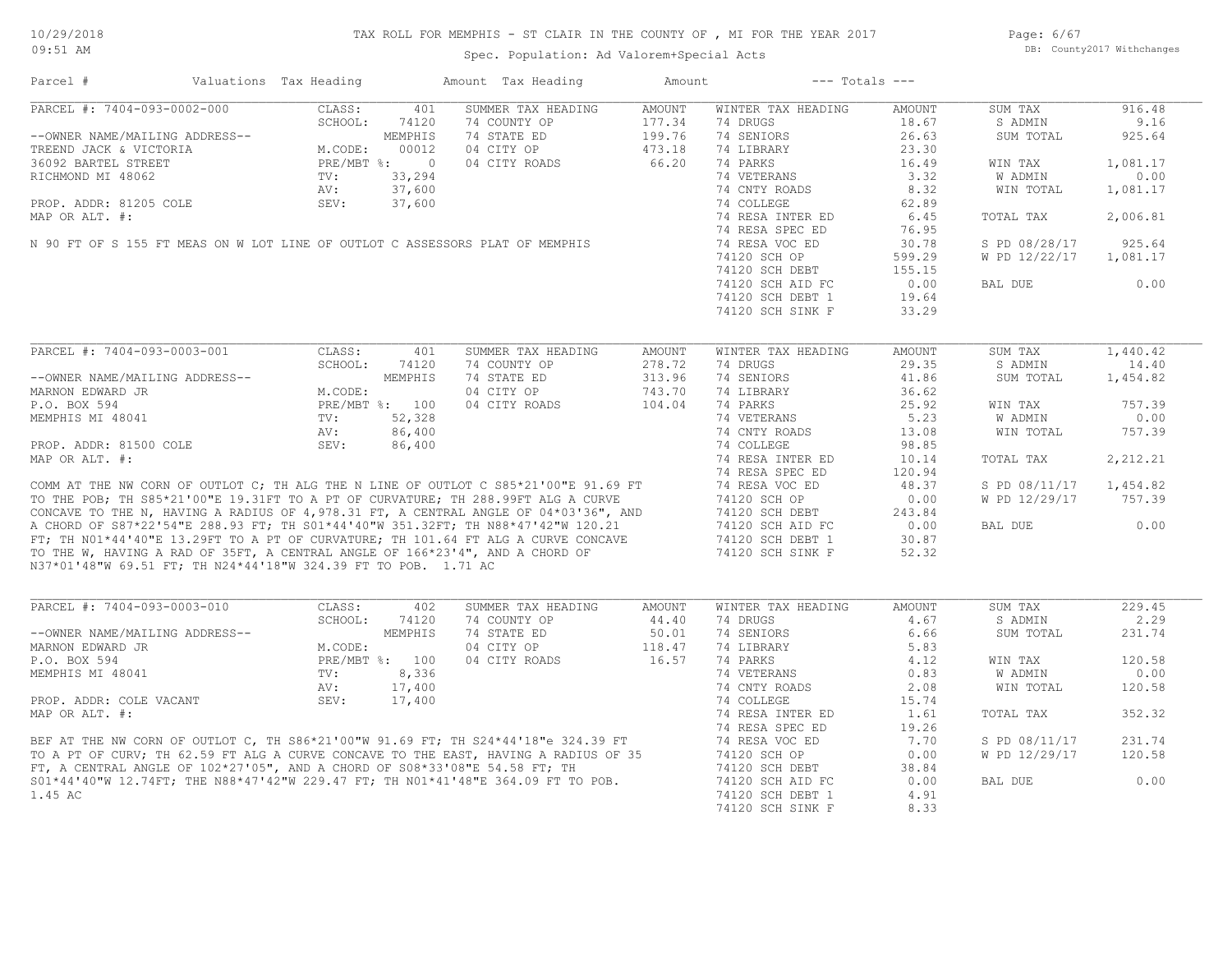# TAX ROLL FOR MEMPHIS - ST CLAIR IN THE COUNTY OF , MI FOR THE YEAR 2017

Spec. Population: Ad Valorem+Special Acts

Page: 7/67 DB: County2017 Withchanges

| Parcel #                                                                            | Valuations Tax Heading |                |                | Amount Tax Heading | Amount |                    | $---$ Totals $---$ |               |          |
|-------------------------------------------------------------------------------------|------------------------|----------------|----------------|--------------------|--------|--------------------|--------------------|---------------|----------|
| PARCEL #: 7404-093-0004-000                                                         |                        | CLASS:         | 401            | SUMMER TAX HEADING | AMOUNT | WINTER TAX HEADING | AMOUNT             | SUM TAX       | 1,798.96 |
|                                                                                     |                        | SCHOOL:        | 74120          | 74 COUNTY OP       | 348.10 | 74 DRUGS           | 36.66              | S ADMIN       | 17.98    |
| --OWNER NAME/MAILING ADDRESS--                                                      |                        |                | MEMPHIS        | 74 STATE ED        | 392.11 | 74 SENIORS         | 52.28              | SUM TOTAL     | 1,816.94 |
| URICK DENNIS M                                                                      |                        | M.CODE:        |                | 04 CITY OP         | 928.81 | 74 LIBRARY         | 45.74              |               |          |
| P.O. BOX 567                                                                        |                        |                | PRE/MBT %: 100 | 04 CITY ROADS      | 129.94 | 74 PARKS           | 32.37              | WIN TAX       | 945.92   |
| MEMPHIS MI 48041                                                                    |                        | TV:            | 65,353         |                    |        | 74 VETERANS        | 6.53               | W ADMIN       | 0.00     |
|                                                                                     |                        | AV:            | 78,200         |                    |        | 74 CNTY ROADS      | 16.33              | WIN TOTAL     | 945.92   |
| PROP. ADDR: 81250 COLE                                                              |                        | SEV:           | 78,200         |                    |        | 74 COLLEGE         | 123.45             |               |          |
| MAP OR ALT. #:                                                                      |                        |                |                |                    |        | 74 RESA INTER ED   | 12.66              | TOTAL TAX     | 2,762.86 |
|                                                                                     |                        |                |                |                    |        | 74 RESA SPEC ED    | 151.05             |               |          |
| S 100 FT MEAS ON E LOT LINE OF E 198 FT OF OULOT C. ASSESSORS PLAT OF MEMPHIS       |                        |                |                |                    |        | 74 RESA VOC ED     | 60.41              | S PD 08/28/17 | 1,816.94 |
|                                                                                     |                        |                |                |                    |        | 74120 SCH OP       | 0.00               | W PD 02/12/18 | 945.92   |
|                                                                                     |                        |                |                |                    |        | 74120 SCH DEBT     | 304.54             |               |          |
|                                                                                     |                        |                |                |                    |        | 74120 SCH AID FC   | 0.00               | BAL DUE       | 0.00     |
|                                                                                     |                        |                |                |                    |        | 74120 SCH DEBT 1   | 38.55              |               |          |
|                                                                                     |                        |                |                |                    |        | 74120 SCH SINK F   | 65.35              |               |          |
|                                                                                     |                        |                |                |                    |        |                    |                    |               |          |
| PARCEL #: 7404-093-0005-000                                                         |                        | CLASS:         | 401            | SUMMER TAX HEADING | AMOUNT | WINTER TAX HEADING | AMOUNT             | SUM TAX       | 1,392.88 |
|                                                                                     |                        | SCHOOL:        | 74120          | 74 COUNTY OP       | 269.52 | 74 DRUGS           | 28.38              | S ADMIN       | 13.92    |
| --OWNER NAME/MAILING ADDRESS--                                                      |                        |                | MEMPHIS        | 74 STATE ED        | 303.60 | 74 SENIORS         | 40.48              | SUM TOTAL     | 1,406.80 |
| REINHARD BRENDAN J & JOHN F                                                         |                        | M.CODE:        | 00011          | 04 CITY OP         | 719.15 | 74 LIBRARY         | 35.42              |               |          |
| 81299 COLE                                                                          |                        | PRE/MBT %: 100 |                | 04 CITY ROADS      | 100.61 | 74 PARKS           | 25.06              | WIN TAX       | 732.42   |
| MEMPHIS MI 48041                                                                    |                        | TV:            | 50,601         |                    |        | 74 VETERANS        | 5.06               | W ADMIN       | 0.00     |
|                                                                                     |                        | AV:            | 56,800         |                    |        | 74 CNTY ROADS      | 12.65              | WIN TOTAL     | 732.42   |
| PROP. ADDR: 81299 COLE                                                              |                        | SEV:           | 56,800         |                    |        | 74 COLLEGE         | 95.59              |               |          |
| MAP OR ALT. #:                                                                      |                        |                |                |                    |        | 74 RESA INTER ED   | 9.80               | TOTAL TAX     | 2,139.22 |
|                                                                                     |                        |                |                |                    |        | 74 RESA SPEC ED    | 116.95             |               |          |
| N 100 FT OF S 355 FT MEAS ON W LOT LINE OF W 229 FT OF OUTLOT C. ASSESSORS PLAT OF  |                        |                |                |                    |        | 74 RESA VOC ED     | 46.78              | S PD 07/14/17 | 1,406.80 |
| MEMPHIS                                                                             |                        |                |                |                    |        | 74120 SCH OP       | 0.00               | W PD 12/11/17 | 732.42   |
|                                                                                     |                        |                |                |                    |        | 74120 SCH DEBT     | 235.80             |               |          |
|                                                                                     |                        |                |                |                    |        | 74120 SCH AID FC   | 0.00               | BAL DUE       | 0.00     |
|                                                                                     |                        |                |                |                    |        | 74120 SCH DEBT 1   | 29.85              |               |          |
|                                                                                     |                        |                |                |                    |        | 74120 SCH SINK F   | 50.60              |               |          |
|                                                                                     |                        |                |                |                    |        |                    |                    |               |          |
| PARCEL #: 7404-093-0006-000                                                         |                        | CLASS:         | 401            | SUMMER TAX HEADING | AMOUNT | WINTER TAX HEADING | AMOUNT             | SUM TAX       | 919.28   |
|                                                                                     |                        | SCHOOL:        | 74120          | 74 COUNTY OP       | 177.88 | 74 DRUGS           | 18.73              | S ADMIN       | 9.19     |
| --OWNER NAME/MAILING ADDRESS--                                                      |                        |                | MEMPHIS        | 74 STATE ED        | 200.37 | 74 SENIORS         | 26.71              | SUM TOTAL     | 928.47   |
| PIONTKOWSKI SCOTT T                                                                 |                        | M.CODE:        | 00003          | 04 CITY OP         | 474.63 | 74 LIBRARY         | 23.37              |               |          |
| 81245 COLE                                                                          |                        |                | PRE/MBT %: 100 | 04 CITY ROADS      | 66.40  | 74 PARKS           | 16.54              | WIN TAX       | 483.33   |
| MEMPHIS MI 48041                                                                    |                        | TV:            | 33,396         |                    |        | 74 VETERANS        | 3.33               | W ADMIN       | 0.00     |
|                                                                                     |                        | AV:            | 37,800         |                    |        | 74 CNTY ROADS      | 8.34               | WIN TOTAL     | 483.33   |
| PROP. ADDR: 81245 COLE                                                              |                        | SEV:           | 37,800         |                    |        | 74 COLLEGE         | 63.08              |               |          |
| MAP OR ALT. #:                                                                      |                        |                |                |                    |        | 74 RESA INTER ED   | 6.47               | TOTAL TAX     | 1,411.80 |
|                                                                                     |                        |                |                |                    |        | 74 RESA SPEC ED    | 77.18              |               |          |
| N 100 FT OF S 255 FT; MEAS ON W LOT LINE OF OUTLOT C EXC E 248 FT THEREOF ASSESSORS |                        |                |                |                    |        | 74 RESA VOC ED     | 30.87              | S PD 07/10/17 | 928.47   |
| PLAT OF MEMPHIS                                                                     |                        |                |                |                    |        | 74120 SCH OP       | 0.00               | W PD 12/27/17 | 483.33   |
|                                                                                     |                        |                |                |                    |        | 74120 SCH DEBT     | 155.62             |               |          |
|                                                                                     |                        |                |                |                    |        | 74120 SCH AID FC   | 0.00               | BAL DUE       | 0.00     |
|                                                                                     |                        |                |                |                    |        | 74120 SCH DEBT 1   | 19.70              |               |          |
|                                                                                     |                        |                |                |                    |        | 74120 SCH SINK F   | 33.39              |               |          |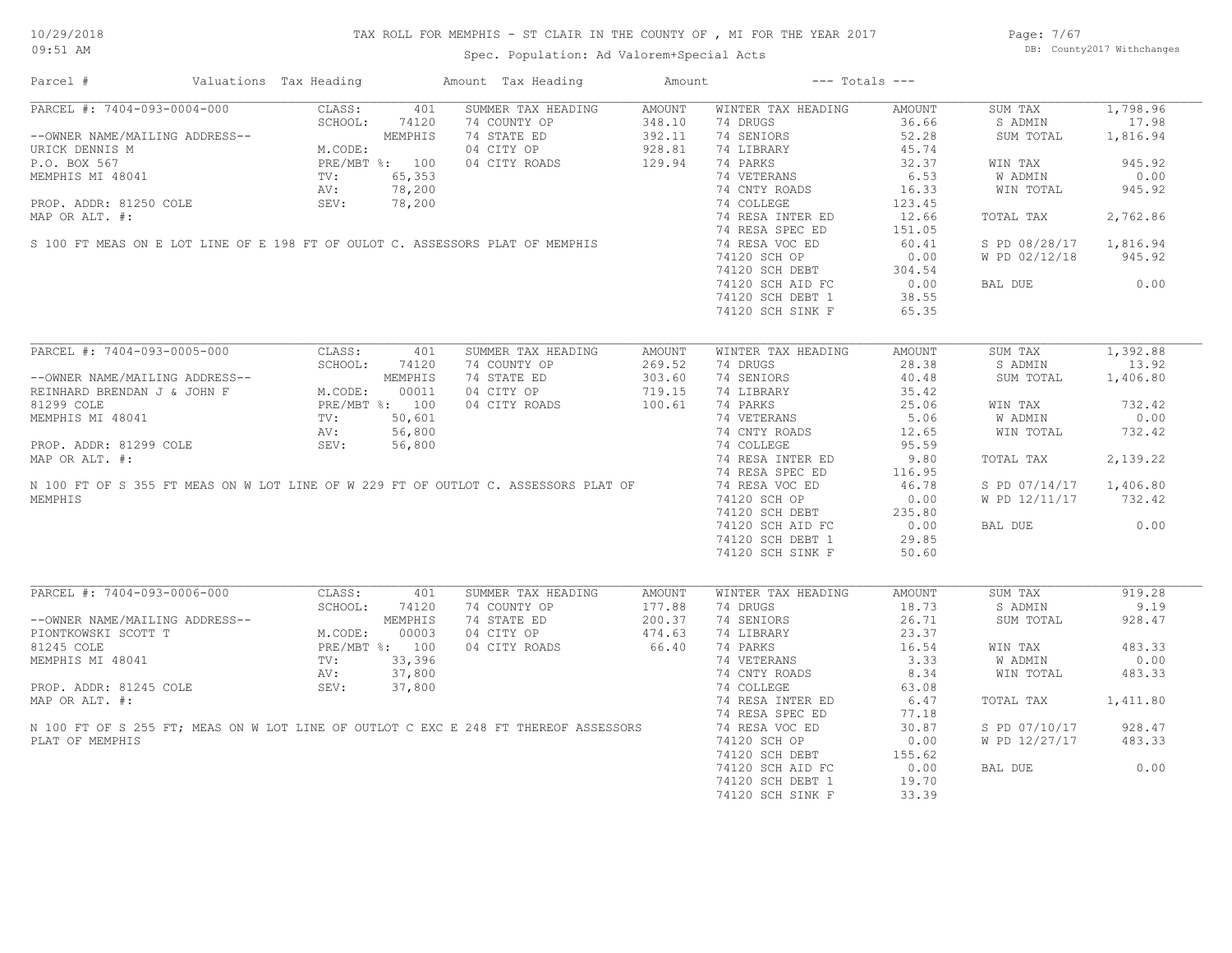Page: 8/67 DB: County2017 Withchanges

| PARCEL #: 7404-093-0007-000<br>CLASS:<br>401<br>SUMMER TAX HEADING<br>AMOUNT<br>WINTER TAX HEADING<br>SUM TAX<br>1,259.28<br>AMOUNT<br>SCHOOL:<br>74120<br>74 DRUGS<br>25.66<br>S ADMIN<br>74 COUNTY OP 243.67<br>74 STATE ED 274.48<br>04 CITY OP 650.17<br>04 CITY ROADS 90.96<br>--OWNER NAME/MAILING ADDRESS--<br>PILKEY WILLIAM M.CODE:<br>81300 COLE PRE/MBT %: 100<br>MEMPHIS MI 48041 TV: 45,747<br>PROP. ADDR: 81300 COLE SEV: 48,500<br>MAP OP AIT #:<br>18900 PAIT #:<br>74 SENIORS<br>36.59<br>1,271.87<br>SUM TOTAL<br>74 LIBRARY<br>32.02<br>74 PARKS<br>22.66<br>662.14<br>WIN TAX<br>4.57<br>W ADMIN<br>0.00<br>MEMPHIS MI 48041<br>MEMPHIS MI 48041<br>PROP. ADDR: 81300 COLE SEV: 48,500<br>MAP OR ALT. #: 74 COLLEGE<br>MAP OR ALT. #: 74 RESA INTERED<br>N 100 FT MEAS ON E LOT LINE OF S 200 FT OF E 198 FT OF OUTLOT C. ASSESSORS PLAT OF 74 RESA<br>11.43<br>WIN TOTAL<br>662.14<br>86.42<br>74 RESA INTER ED<br>8.86<br>1,934.01<br>TOTAL TAX<br>105.73<br>42.29<br>S PD 08/18/17 1,271.87<br>W PD 01/26/18<br>662.14<br>MEMPHIS<br>74120 SCH OP<br>74120 SCH DEBT 213.16<br>20.00 COMP AID FC 213.16<br>0.00<br>BAL DUE<br>74120 SCH DEBT 1<br>26.99<br>74120 SCH SINK F<br>45.74<br>ARCEL #: 7404-093-0008-000<br>CLASS:<br>SCHOOL: 7412<br>--OWNER NAME/MAILING ADDRESS--<br>NG CONNIE M & LONG FRANCIS E<br>PRE/MBT %: 100<br>TE TA1<br>TV: 54,385<br>AV: 60,00<br>SEV: 60,00<br>SEV: 128<br>SUMMER TAX HEADING<br>WINTER TAX HEADING<br>SUM TAX<br>AMOUNT<br>AMOUNT<br>74 COUNTY OP<br>289.68<br>74 DRUGS<br>30.50<br>S ADMIN<br>14.97<br>74 STATE ED<br>74 SENIORS<br>43.50<br>326.31<br>SUM TOTAL<br>04 CITY OP<br>04 CITY OP 772.93<br>04 CITY ROADS 108.13<br>38.06<br>74 LIBRARY<br>787.14<br>74 PARKS<br>26.94<br>WIN TAX<br>74 VETERANS<br>74 CNTY ROADS<br>5.43<br>0.00<br>W ADMIN<br>MEMPHIS MI 48041 TV: 54,385<br>AV: 60,000<br>MAP OR ALT. #: 60,000<br>MAP OR ALT. #:<br>N 100 FT MEAS ON E LOT LINE OF S 300 FT OF E 198 FT OF OUTLOT C. ASSESSORS PLAT OF<br>13.59<br>WIN TOTAL<br>787.14<br>74 COLLEGE<br>102.73<br>74 RESA INTER ED<br>10.53<br>2,299.16<br>TOTAL TAX<br>74 RESA SPEC ED<br>125.70<br>74 RESA VOC ED<br>50.27<br>S PD 09/14/17 1,512.02<br>MEMPHIS<br>74120 SCH OP<br>0.00<br>W PD 02/14/18<br>787.14<br>74120 SCH DEBT<br>253.43<br>0.00<br>74120 SCH AID FC<br>0.00<br>BAL DUE<br>74120 SCH DEBT 1<br>32.08<br>74120 SCH SINK F<br>54.38<br>PARCEL #: 7404-093-0009-000<br>CLASS:<br>401<br>SUMMER TAX HEADING<br>WINTER TAX HEADING<br>SUM TAX<br>AMOUNT<br>AMOUNT<br>74 COUNTY OP<br>74 STATE ED<br>04 CITY OP<br>240.41<br>25.32<br>S ADMIN<br>74 DRUGS<br>NG ADDRESS--<br>NG ADDRESS--<br>M.CODE: 00001<br>PRE/MBT %: 100<br>TV: 45,135<br>AV: 51,300<br>CEV: 51,300<br>270.81<br>74 SENIORS<br>36.10<br>SUM TOTAL<br>1,254.85<br>--OWNER NAME/MAILING ADDRESS--<br>641.47<br>31.59<br>HUDSON SHAWN<br>74 LIBRARY<br>74 PARKS<br>74 VETERANS<br>04 CITY ROADS<br>89.74<br>22.35<br>653.26<br>81325 COLE STREET<br>WIN TAX<br>W ADMIN<br>0.00<br>MEMPHIS MI 48041<br>4.51<br>74 CNTY ROADS<br>11.28<br>653.26<br>WIN TOTAL<br>PROP. ADDR: 81325 COLE<br>SEV:<br>51,300<br>74 COLLEGE<br>85.26<br>8.74<br>74 RESA INTER ED<br>TOTAL TAX<br>1,908.11<br>74 RESA SPEC ED<br>104.32<br>41.72<br>N 100 FT OF S 455 FT; MEAS ON W LOT LINE OF W 229 FT OF OUTLOT C. ASSESSORS PLAT OF<br>74 RESA VOC ED<br>S PD 08/28/17 1,254.85<br>74120 SCH OF<br>74120 SCH DEBT 210.32<br>20.00 20.00 PC 25.52<br>0.00<br>BAL DUE<br>74120 SCH DEBT 1<br>26.62<br>74120 SCH SINK F<br>45.13 | Parcel #       | Valuations Tax Heading | Amount Tax Heading | Amount | $---$ Totals $---$ |  |  |
|----------------------------------------------------------------------------------------------------------------------------------------------------------------------------------------------------------------------------------------------------------------------------------------------------------------------------------------------------------------------------------------------------------------------------------------------------------------------------------------------------------------------------------------------------------------------------------------------------------------------------------------------------------------------------------------------------------------------------------------------------------------------------------------------------------------------------------------------------------------------------------------------------------------------------------------------------------------------------------------------------------------------------------------------------------------------------------------------------------------------------------------------------------------------------------------------------------------------------------------------------------------------------------------------------------------------------------------------------------------------------------------------------------------------------------------------------------------------------------------------------------------------------------------------------------------------------------------------------------------------------------------------------------------------------------------------------------------------------------------------------------------------------------------------------------------------------------------------------------------------------------------------------------------------------------------------------------------------------------------------------------------------------------------------------------------------------------------------------------------------------------------------------------------------------------------------------------------------------------------------------------------------------------------------------------------------------------------------------------------------------------------------------------------------------------------------------------------------------------------------------------------------------------------------------------------------------------------------------------------------------------------------------------------------------------------------------------------------------------------------------------------------------------------------------------------------------------------------------------------------------------------------------------------------------------------------------------------------------------------------------------------------------------------------------------------------------------------------------------------------------------------------------------------------------------------------------------------------------------------------------------------------------------------------------------------------------------------------------------------------------------------------------------------------------------------------------------------------------------------------------------------------------------------------|----------------|------------------------|--------------------|--------|--------------------|--|--|
| 12.59<br>1,497.05<br>1,512.02<br>1,242.43<br>12.42<br>W PD 12/29/17 653.26                                                                                                                                                                                                                                                                                                                                                                                                                                                                                                                                                                                                                                                                                                                                                                                                                                                                                                                                                                                                                                                                                                                                                                                                                                                                                                                                                                                                                                                                                                                                                                                                                                                                                                                                                                                                                                                                                                                                                                                                                                                                                                                                                                                                                                                                                                                                                                                                                                                                                                                                                                                                                                                                                                                                                                                                                                                                                                                                                                                                                                                                                                                                                                                                                                                                                                                                                                                                                                                                   |                |                        |                    |        |                    |  |  |
|                                                                                                                                                                                                                                                                                                                                                                                                                                                                                                                                                                                                                                                                                                                                                                                                                                                                                                                                                                                                                                                                                                                                                                                                                                                                                                                                                                                                                                                                                                                                                                                                                                                                                                                                                                                                                                                                                                                                                                                                                                                                                                                                                                                                                                                                                                                                                                                                                                                                                                                                                                                                                                                                                                                                                                                                                                                                                                                                                                                                                                                                                                                                                                                                                                                                                                                                                                                                                                                                                                                                              |                |                        |                    |        |                    |  |  |
|                                                                                                                                                                                                                                                                                                                                                                                                                                                                                                                                                                                                                                                                                                                                                                                                                                                                                                                                                                                                                                                                                                                                                                                                                                                                                                                                                                                                                                                                                                                                                                                                                                                                                                                                                                                                                                                                                                                                                                                                                                                                                                                                                                                                                                                                                                                                                                                                                                                                                                                                                                                                                                                                                                                                                                                                                                                                                                                                                                                                                                                                                                                                                                                                                                                                                                                                                                                                                                                                                                                                              |                |                        |                    |        |                    |  |  |
|                                                                                                                                                                                                                                                                                                                                                                                                                                                                                                                                                                                                                                                                                                                                                                                                                                                                                                                                                                                                                                                                                                                                                                                                                                                                                                                                                                                                                                                                                                                                                                                                                                                                                                                                                                                                                                                                                                                                                                                                                                                                                                                                                                                                                                                                                                                                                                                                                                                                                                                                                                                                                                                                                                                                                                                                                                                                                                                                                                                                                                                                                                                                                                                                                                                                                                                                                                                                                                                                                                                                              |                |                        |                    |        |                    |  |  |
|                                                                                                                                                                                                                                                                                                                                                                                                                                                                                                                                                                                                                                                                                                                                                                                                                                                                                                                                                                                                                                                                                                                                                                                                                                                                                                                                                                                                                                                                                                                                                                                                                                                                                                                                                                                                                                                                                                                                                                                                                                                                                                                                                                                                                                                                                                                                                                                                                                                                                                                                                                                                                                                                                                                                                                                                                                                                                                                                                                                                                                                                                                                                                                                                                                                                                                                                                                                                                                                                                                                                              |                |                        |                    |        |                    |  |  |
|                                                                                                                                                                                                                                                                                                                                                                                                                                                                                                                                                                                                                                                                                                                                                                                                                                                                                                                                                                                                                                                                                                                                                                                                                                                                                                                                                                                                                                                                                                                                                                                                                                                                                                                                                                                                                                                                                                                                                                                                                                                                                                                                                                                                                                                                                                                                                                                                                                                                                                                                                                                                                                                                                                                                                                                                                                                                                                                                                                                                                                                                                                                                                                                                                                                                                                                                                                                                                                                                                                                                              |                |                        |                    |        |                    |  |  |
|                                                                                                                                                                                                                                                                                                                                                                                                                                                                                                                                                                                                                                                                                                                                                                                                                                                                                                                                                                                                                                                                                                                                                                                                                                                                                                                                                                                                                                                                                                                                                                                                                                                                                                                                                                                                                                                                                                                                                                                                                                                                                                                                                                                                                                                                                                                                                                                                                                                                                                                                                                                                                                                                                                                                                                                                                                                                                                                                                                                                                                                                                                                                                                                                                                                                                                                                                                                                                                                                                                                                              |                |                        |                    |        |                    |  |  |
|                                                                                                                                                                                                                                                                                                                                                                                                                                                                                                                                                                                                                                                                                                                                                                                                                                                                                                                                                                                                                                                                                                                                                                                                                                                                                                                                                                                                                                                                                                                                                                                                                                                                                                                                                                                                                                                                                                                                                                                                                                                                                                                                                                                                                                                                                                                                                                                                                                                                                                                                                                                                                                                                                                                                                                                                                                                                                                                                                                                                                                                                                                                                                                                                                                                                                                                                                                                                                                                                                                                                              |                |                        |                    |        |                    |  |  |
|                                                                                                                                                                                                                                                                                                                                                                                                                                                                                                                                                                                                                                                                                                                                                                                                                                                                                                                                                                                                                                                                                                                                                                                                                                                                                                                                                                                                                                                                                                                                                                                                                                                                                                                                                                                                                                                                                                                                                                                                                                                                                                                                                                                                                                                                                                                                                                                                                                                                                                                                                                                                                                                                                                                                                                                                                                                                                                                                                                                                                                                                                                                                                                                                                                                                                                                                                                                                                                                                                                                                              |                |                        |                    |        |                    |  |  |
|                                                                                                                                                                                                                                                                                                                                                                                                                                                                                                                                                                                                                                                                                                                                                                                                                                                                                                                                                                                                                                                                                                                                                                                                                                                                                                                                                                                                                                                                                                                                                                                                                                                                                                                                                                                                                                                                                                                                                                                                                                                                                                                                                                                                                                                                                                                                                                                                                                                                                                                                                                                                                                                                                                                                                                                                                                                                                                                                                                                                                                                                                                                                                                                                                                                                                                                                                                                                                                                                                                                                              |                |                        |                    |        |                    |  |  |
|                                                                                                                                                                                                                                                                                                                                                                                                                                                                                                                                                                                                                                                                                                                                                                                                                                                                                                                                                                                                                                                                                                                                                                                                                                                                                                                                                                                                                                                                                                                                                                                                                                                                                                                                                                                                                                                                                                                                                                                                                                                                                                                                                                                                                                                                                                                                                                                                                                                                                                                                                                                                                                                                                                                                                                                                                                                                                                                                                                                                                                                                                                                                                                                                                                                                                                                                                                                                                                                                                                                                              |                |                        |                    |        |                    |  |  |
|                                                                                                                                                                                                                                                                                                                                                                                                                                                                                                                                                                                                                                                                                                                                                                                                                                                                                                                                                                                                                                                                                                                                                                                                                                                                                                                                                                                                                                                                                                                                                                                                                                                                                                                                                                                                                                                                                                                                                                                                                                                                                                                                                                                                                                                                                                                                                                                                                                                                                                                                                                                                                                                                                                                                                                                                                                                                                                                                                                                                                                                                                                                                                                                                                                                                                                                                                                                                                                                                                                                                              |                |                        |                    |        |                    |  |  |
|                                                                                                                                                                                                                                                                                                                                                                                                                                                                                                                                                                                                                                                                                                                                                                                                                                                                                                                                                                                                                                                                                                                                                                                                                                                                                                                                                                                                                                                                                                                                                                                                                                                                                                                                                                                                                                                                                                                                                                                                                                                                                                                                                                                                                                                                                                                                                                                                                                                                                                                                                                                                                                                                                                                                                                                                                                                                                                                                                                                                                                                                                                                                                                                                                                                                                                                                                                                                                                                                                                                                              |                |                        |                    |        |                    |  |  |
|                                                                                                                                                                                                                                                                                                                                                                                                                                                                                                                                                                                                                                                                                                                                                                                                                                                                                                                                                                                                                                                                                                                                                                                                                                                                                                                                                                                                                                                                                                                                                                                                                                                                                                                                                                                                                                                                                                                                                                                                                                                                                                                                                                                                                                                                                                                                                                                                                                                                                                                                                                                                                                                                                                                                                                                                                                                                                                                                                                                                                                                                                                                                                                                                                                                                                                                                                                                                                                                                                                                                              |                |                        |                    |        |                    |  |  |
|                                                                                                                                                                                                                                                                                                                                                                                                                                                                                                                                                                                                                                                                                                                                                                                                                                                                                                                                                                                                                                                                                                                                                                                                                                                                                                                                                                                                                                                                                                                                                                                                                                                                                                                                                                                                                                                                                                                                                                                                                                                                                                                                                                                                                                                                                                                                                                                                                                                                                                                                                                                                                                                                                                                                                                                                                                                                                                                                                                                                                                                                                                                                                                                                                                                                                                                                                                                                                                                                                                                                              |                |                        |                    |        |                    |  |  |
|                                                                                                                                                                                                                                                                                                                                                                                                                                                                                                                                                                                                                                                                                                                                                                                                                                                                                                                                                                                                                                                                                                                                                                                                                                                                                                                                                                                                                                                                                                                                                                                                                                                                                                                                                                                                                                                                                                                                                                                                                                                                                                                                                                                                                                                                                                                                                                                                                                                                                                                                                                                                                                                                                                                                                                                                                                                                                                                                                                                                                                                                                                                                                                                                                                                                                                                                                                                                                                                                                                                                              |                |                        |                    |        |                    |  |  |
|                                                                                                                                                                                                                                                                                                                                                                                                                                                                                                                                                                                                                                                                                                                                                                                                                                                                                                                                                                                                                                                                                                                                                                                                                                                                                                                                                                                                                                                                                                                                                                                                                                                                                                                                                                                                                                                                                                                                                                                                                                                                                                                                                                                                                                                                                                                                                                                                                                                                                                                                                                                                                                                                                                                                                                                                                                                                                                                                                                                                                                                                                                                                                                                                                                                                                                                                                                                                                                                                                                                                              |                |                        |                    |        |                    |  |  |
|                                                                                                                                                                                                                                                                                                                                                                                                                                                                                                                                                                                                                                                                                                                                                                                                                                                                                                                                                                                                                                                                                                                                                                                                                                                                                                                                                                                                                                                                                                                                                                                                                                                                                                                                                                                                                                                                                                                                                                                                                                                                                                                                                                                                                                                                                                                                                                                                                                                                                                                                                                                                                                                                                                                                                                                                                                                                                                                                                                                                                                                                                                                                                                                                                                                                                                                                                                                                                                                                                                                                              |                |                        |                    |        |                    |  |  |
|                                                                                                                                                                                                                                                                                                                                                                                                                                                                                                                                                                                                                                                                                                                                                                                                                                                                                                                                                                                                                                                                                                                                                                                                                                                                                                                                                                                                                                                                                                                                                                                                                                                                                                                                                                                                                                                                                                                                                                                                                                                                                                                                                                                                                                                                                                                                                                                                                                                                                                                                                                                                                                                                                                                                                                                                                                                                                                                                                                                                                                                                                                                                                                                                                                                                                                                                                                                                                                                                                                                                              |                |                        |                    |        |                    |  |  |
|                                                                                                                                                                                                                                                                                                                                                                                                                                                                                                                                                                                                                                                                                                                                                                                                                                                                                                                                                                                                                                                                                                                                                                                                                                                                                                                                                                                                                                                                                                                                                                                                                                                                                                                                                                                                                                                                                                                                                                                                                                                                                                                                                                                                                                                                                                                                                                                                                                                                                                                                                                                                                                                                                                                                                                                                                                                                                                                                                                                                                                                                                                                                                                                                                                                                                                                                                                                                                                                                                                                                              |                |                        |                    |        |                    |  |  |
|                                                                                                                                                                                                                                                                                                                                                                                                                                                                                                                                                                                                                                                                                                                                                                                                                                                                                                                                                                                                                                                                                                                                                                                                                                                                                                                                                                                                                                                                                                                                                                                                                                                                                                                                                                                                                                                                                                                                                                                                                                                                                                                                                                                                                                                                                                                                                                                                                                                                                                                                                                                                                                                                                                                                                                                                                                                                                                                                                                                                                                                                                                                                                                                                                                                                                                                                                                                                                                                                                                                                              |                |                        |                    |        |                    |  |  |
|                                                                                                                                                                                                                                                                                                                                                                                                                                                                                                                                                                                                                                                                                                                                                                                                                                                                                                                                                                                                                                                                                                                                                                                                                                                                                                                                                                                                                                                                                                                                                                                                                                                                                                                                                                                                                                                                                                                                                                                                                                                                                                                                                                                                                                                                                                                                                                                                                                                                                                                                                                                                                                                                                                                                                                                                                                                                                                                                                                                                                                                                                                                                                                                                                                                                                                                                                                                                                                                                                                                                              |                |                        |                    |        |                    |  |  |
|                                                                                                                                                                                                                                                                                                                                                                                                                                                                                                                                                                                                                                                                                                                                                                                                                                                                                                                                                                                                                                                                                                                                                                                                                                                                                                                                                                                                                                                                                                                                                                                                                                                                                                                                                                                                                                                                                                                                                                                                                                                                                                                                                                                                                                                                                                                                                                                                                                                                                                                                                                                                                                                                                                                                                                                                                                                                                                                                                                                                                                                                                                                                                                                                                                                                                                                                                                                                                                                                                                                                              |                |                        |                    |        |                    |  |  |
|                                                                                                                                                                                                                                                                                                                                                                                                                                                                                                                                                                                                                                                                                                                                                                                                                                                                                                                                                                                                                                                                                                                                                                                                                                                                                                                                                                                                                                                                                                                                                                                                                                                                                                                                                                                                                                                                                                                                                                                                                                                                                                                                                                                                                                                                                                                                                                                                                                                                                                                                                                                                                                                                                                                                                                                                                                                                                                                                                                                                                                                                                                                                                                                                                                                                                                                                                                                                                                                                                                                                              |                |                        |                    |        |                    |  |  |
|                                                                                                                                                                                                                                                                                                                                                                                                                                                                                                                                                                                                                                                                                                                                                                                                                                                                                                                                                                                                                                                                                                                                                                                                                                                                                                                                                                                                                                                                                                                                                                                                                                                                                                                                                                                                                                                                                                                                                                                                                                                                                                                                                                                                                                                                                                                                                                                                                                                                                                                                                                                                                                                                                                                                                                                                                                                                                                                                                                                                                                                                                                                                                                                                                                                                                                                                                                                                                                                                                                                                              |                |                        |                    |        |                    |  |  |
|                                                                                                                                                                                                                                                                                                                                                                                                                                                                                                                                                                                                                                                                                                                                                                                                                                                                                                                                                                                                                                                                                                                                                                                                                                                                                                                                                                                                                                                                                                                                                                                                                                                                                                                                                                                                                                                                                                                                                                                                                                                                                                                                                                                                                                                                                                                                                                                                                                                                                                                                                                                                                                                                                                                                                                                                                                                                                                                                                                                                                                                                                                                                                                                                                                                                                                                                                                                                                                                                                                                                              |                |                        |                    |        |                    |  |  |
|                                                                                                                                                                                                                                                                                                                                                                                                                                                                                                                                                                                                                                                                                                                                                                                                                                                                                                                                                                                                                                                                                                                                                                                                                                                                                                                                                                                                                                                                                                                                                                                                                                                                                                                                                                                                                                                                                                                                                                                                                                                                                                                                                                                                                                                                                                                                                                                                                                                                                                                                                                                                                                                                                                                                                                                                                                                                                                                                                                                                                                                                                                                                                                                                                                                                                                                                                                                                                                                                                                                                              |                |                        |                    |        |                    |  |  |
|                                                                                                                                                                                                                                                                                                                                                                                                                                                                                                                                                                                                                                                                                                                                                                                                                                                                                                                                                                                                                                                                                                                                                                                                                                                                                                                                                                                                                                                                                                                                                                                                                                                                                                                                                                                                                                                                                                                                                                                                                                                                                                                                                                                                                                                                                                                                                                                                                                                                                                                                                                                                                                                                                                                                                                                                                                                                                                                                                                                                                                                                                                                                                                                                                                                                                                                                                                                                                                                                                                                                              |                |                        |                    |        |                    |  |  |
|                                                                                                                                                                                                                                                                                                                                                                                                                                                                                                                                                                                                                                                                                                                                                                                                                                                                                                                                                                                                                                                                                                                                                                                                                                                                                                                                                                                                                                                                                                                                                                                                                                                                                                                                                                                                                                                                                                                                                                                                                                                                                                                                                                                                                                                                                                                                                                                                                                                                                                                                                                                                                                                                                                                                                                                                                                                                                                                                                                                                                                                                                                                                                                                                                                                                                                                                                                                                                                                                                                                                              |                |                        |                    |        |                    |  |  |
|                                                                                                                                                                                                                                                                                                                                                                                                                                                                                                                                                                                                                                                                                                                                                                                                                                                                                                                                                                                                                                                                                                                                                                                                                                                                                                                                                                                                                                                                                                                                                                                                                                                                                                                                                                                                                                                                                                                                                                                                                                                                                                                                                                                                                                                                                                                                                                                                                                                                                                                                                                                                                                                                                                                                                                                                                                                                                                                                                                                                                                                                                                                                                                                                                                                                                                                                                                                                                                                                                                                                              |                |                        |                    |        |                    |  |  |
|                                                                                                                                                                                                                                                                                                                                                                                                                                                                                                                                                                                                                                                                                                                                                                                                                                                                                                                                                                                                                                                                                                                                                                                                                                                                                                                                                                                                                                                                                                                                                                                                                                                                                                                                                                                                                                                                                                                                                                                                                                                                                                                                                                                                                                                                                                                                                                                                                                                                                                                                                                                                                                                                                                                                                                                                                                                                                                                                                                                                                                                                                                                                                                                                                                                                                                                                                                                                                                                                                                                                              |                |                        |                    |        |                    |  |  |
|                                                                                                                                                                                                                                                                                                                                                                                                                                                                                                                                                                                                                                                                                                                                                                                                                                                                                                                                                                                                                                                                                                                                                                                                                                                                                                                                                                                                                                                                                                                                                                                                                                                                                                                                                                                                                                                                                                                                                                                                                                                                                                                                                                                                                                                                                                                                                                                                                                                                                                                                                                                                                                                                                                                                                                                                                                                                                                                                                                                                                                                                                                                                                                                                                                                                                                                                                                                                                                                                                                                                              |                |                        |                    |        |                    |  |  |
|                                                                                                                                                                                                                                                                                                                                                                                                                                                                                                                                                                                                                                                                                                                                                                                                                                                                                                                                                                                                                                                                                                                                                                                                                                                                                                                                                                                                                                                                                                                                                                                                                                                                                                                                                                                                                                                                                                                                                                                                                                                                                                                                                                                                                                                                                                                                                                                                                                                                                                                                                                                                                                                                                                                                                                                                                                                                                                                                                                                                                                                                                                                                                                                                                                                                                                                                                                                                                                                                                                                                              |                |                        |                    |        |                    |  |  |
|                                                                                                                                                                                                                                                                                                                                                                                                                                                                                                                                                                                                                                                                                                                                                                                                                                                                                                                                                                                                                                                                                                                                                                                                                                                                                                                                                                                                                                                                                                                                                                                                                                                                                                                                                                                                                                                                                                                                                                                                                                                                                                                                                                                                                                                                                                                                                                                                                                                                                                                                                                                                                                                                                                                                                                                                                                                                                                                                                                                                                                                                                                                                                                                                                                                                                                                                                                                                                                                                                                                                              |                |                        |                    |        |                    |  |  |
|                                                                                                                                                                                                                                                                                                                                                                                                                                                                                                                                                                                                                                                                                                                                                                                                                                                                                                                                                                                                                                                                                                                                                                                                                                                                                                                                                                                                                                                                                                                                                                                                                                                                                                                                                                                                                                                                                                                                                                                                                                                                                                                                                                                                                                                                                                                                                                                                                                                                                                                                                                                                                                                                                                                                                                                                                                                                                                                                                                                                                                                                                                                                                                                                                                                                                                                                                                                                                                                                                                                                              |                |                        |                    |        |                    |  |  |
|                                                                                                                                                                                                                                                                                                                                                                                                                                                                                                                                                                                                                                                                                                                                                                                                                                                                                                                                                                                                                                                                                                                                                                                                                                                                                                                                                                                                                                                                                                                                                                                                                                                                                                                                                                                                                                                                                                                                                                                                                                                                                                                                                                                                                                                                                                                                                                                                                                                                                                                                                                                                                                                                                                                                                                                                                                                                                                                                                                                                                                                                                                                                                                                                                                                                                                                                                                                                                                                                                                                                              |                |                        |                    |        |                    |  |  |
|                                                                                                                                                                                                                                                                                                                                                                                                                                                                                                                                                                                                                                                                                                                                                                                                                                                                                                                                                                                                                                                                                                                                                                                                                                                                                                                                                                                                                                                                                                                                                                                                                                                                                                                                                                                                                                                                                                                                                                                                                                                                                                                                                                                                                                                                                                                                                                                                                                                                                                                                                                                                                                                                                                                                                                                                                                                                                                                                                                                                                                                                                                                                                                                                                                                                                                                                                                                                                                                                                                                                              |                |                        |                    |        |                    |  |  |
|                                                                                                                                                                                                                                                                                                                                                                                                                                                                                                                                                                                                                                                                                                                                                                                                                                                                                                                                                                                                                                                                                                                                                                                                                                                                                                                                                                                                                                                                                                                                                                                                                                                                                                                                                                                                                                                                                                                                                                                                                                                                                                                                                                                                                                                                                                                                                                                                                                                                                                                                                                                                                                                                                                                                                                                                                                                                                                                                                                                                                                                                                                                                                                                                                                                                                                                                                                                                                                                                                                                                              |                |                        |                    |        |                    |  |  |
|                                                                                                                                                                                                                                                                                                                                                                                                                                                                                                                                                                                                                                                                                                                                                                                                                                                                                                                                                                                                                                                                                                                                                                                                                                                                                                                                                                                                                                                                                                                                                                                                                                                                                                                                                                                                                                                                                                                                                                                                                                                                                                                                                                                                                                                                                                                                                                                                                                                                                                                                                                                                                                                                                                                                                                                                                                                                                                                                                                                                                                                                                                                                                                                                                                                                                                                                                                                                                                                                                                                                              |                |                        |                    |        |                    |  |  |
|                                                                                                                                                                                                                                                                                                                                                                                                                                                                                                                                                                                                                                                                                                                                                                                                                                                                                                                                                                                                                                                                                                                                                                                                                                                                                                                                                                                                                                                                                                                                                                                                                                                                                                                                                                                                                                                                                                                                                                                                                                                                                                                                                                                                                                                                                                                                                                                                                                                                                                                                                                                                                                                                                                                                                                                                                                                                                                                                                                                                                                                                                                                                                                                                                                                                                                                                                                                                                                                                                                                                              |                |                        |                    |        |                    |  |  |
|                                                                                                                                                                                                                                                                                                                                                                                                                                                                                                                                                                                                                                                                                                                                                                                                                                                                                                                                                                                                                                                                                                                                                                                                                                                                                                                                                                                                                                                                                                                                                                                                                                                                                                                                                                                                                                                                                                                                                                                                                                                                                                                                                                                                                                                                                                                                                                                                                                                                                                                                                                                                                                                                                                                                                                                                                                                                                                                                                                                                                                                                                                                                                                                                                                                                                                                                                                                                                                                                                                                                              |                |                        |                    |        |                    |  |  |
|                                                                                                                                                                                                                                                                                                                                                                                                                                                                                                                                                                                                                                                                                                                                                                                                                                                                                                                                                                                                                                                                                                                                                                                                                                                                                                                                                                                                                                                                                                                                                                                                                                                                                                                                                                                                                                                                                                                                                                                                                                                                                                                                                                                                                                                                                                                                                                                                                                                                                                                                                                                                                                                                                                                                                                                                                                                                                                                                                                                                                                                                                                                                                                                                                                                                                                                                                                                                                                                                                                                                              |                |                        |                    |        |                    |  |  |
|                                                                                                                                                                                                                                                                                                                                                                                                                                                                                                                                                                                                                                                                                                                                                                                                                                                                                                                                                                                                                                                                                                                                                                                                                                                                                                                                                                                                                                                                                                                                                                                                                                                                                                                                                                                                                                                                                                                                                                                                                                                                                                                                                                                                                                                                                                                                                                                                                                                                                                                                                                                                                                                                                                                                                                                                                                                                                                                                                                                                                                                                                                                                                                                                                                                                                                                                                                                                                                                                                                                                              |                |                        |                    |        |                    |  |  |
|                                                                                                                                                                                                                                                                                                                                                                                                                                                                                                                                                                                                                                                                                                                                                                                                                                                                                                                                                                                                                                                                                                                                                                                                                                                                                                                                                                                                                                                                                                                                                                                                                                                                                                                                                                                                                                                                                                                                                                                                                                                                                                                                                                                                                                                                                                                                                                                                                                                                                                                                                                                                                                                                                                                                                                                                                                                                                                                                                                                                                                                                                                                                                                                                                                                                                                                                                                                                                                                                                                                                              |                |                        |                    |        |                    |  |  |
|                                                                                                                                                                                                                                                                                                                                                                                                                                                                                                                                                                                                                                                                                                                                                                                                                                                                                                                                                                                                                                                                                                                                                                                                                                                                                                                                                                                                                                                                                                                                                                                                                                                                                                                                                                                                                                                                                                                                                                                                                                                                                                                                                                                                                                                                                                                                                                                                                                                                                                                                                                                                                                                                                                                                                                                                                                                                                                                                                                                                                                                                                                                                                                                                                                                                                                                                                                                                                                                                                                                                              | MAP OR ALT. #: |                        |                    |        |                    |  |  |
|                                                                                                                                                                                                                                                                                                                                                                                                                                                                                                                                                                                                                                                                                                                                                                                                                                                                                                                                                                                                                                                                                                                                                                                                                                                                                                                                                                                                                                                                                                                                                                                                                                                                                                                                                                                                                                                                                                                                                                                                                                                                                                                                                                                                                                                                                                                                                                                                                                                                                                                                                                                                                                                                                                                                                                                                                                                                                                                                                                                                                                                                                                                                                                                                                                                                                                                                                                                                                                                                                                                                              |                |                        |                    |        |                    |  |  |
|                                                                                                                                                                                                                                                                                                                                                                                                                                                                                                                                                                                                                                                                                                                                                                                                                                                                                                                                                                                                                                                                                                                                                                                                                                                                                                                                                                                                                                                                                                                                                                                                                                                                                                                                                                                                                                                                                                                                                                                                                                                                                                                                                                                                                                                                                                                                                                                                                                                                                                                                                                                                                                                                                                                                                                                                                                                                                                                                                                                                                                                                                                                                                                                                                                                                                                                                                                                                                                                                                                                                              |                |                        |                    |        |                    |  |  |
|                                                                                                                                                                                                                                                                                                                                                                                                                                                                                                                                                                                                                                                                                                                                                                                                                                                                                                                                                                                                                                                                                                                                                                                                                                                                                                                                                                                                                                                                                                                                                                                                                                                                                                                                                                                                                                                                                                                                                                                                                                                                                                                                                                                                                                                                                                                                                                                                                                                                                                                                                                                                                                                                                                                                                                                                                                                                                                                                                                                                                                                                                                                                                                                                                                                                                                                                                                                                                                                                                                                                              | MEMPHIS        |                        |                    |        |                    |  |  |
|                                                                                                                                                                                                                                                                                                                                                                                                                                                                                                                                                                                                                                                                                                                                                                                                                                                                                                                                                                                                                                                                                                                                                                                                                                                                                                                                                                                                                                                                                                                                                                                                                                                                                                                                                                                                                                                                                                                                                                                                                                                                                                                                                                                                                                                                                                                                                                                                                                                                                                                                                                                                                                                                                                                                                                                                                                                                                                                                                                                                                                                                                                                                                                                                                                                                                                                                                                                                                                                                                                                                              |                |                        |                    |        |                    |  |  |
|                                                                                                                                                                                                                                                                                                                                                                                                                                                                                                                                                                                                                                                                                                                                                                                                                                                                                                                                                                                                                                                                                                                                                                                                                                                                                                                                                                                                                                                                                                                                                                                                                                                                                                                                                                                                                                                                                                                                                                                                                                                                                                                                                                                                                                                                                                                                                                                                                                                                                                                                                                                                                                                                                                                                                                                                                                                                                                                                                                                                                                                                                                                                                                                                                                                                                                                                                                                                                                                                                                                                              |                |                        |                    |        |                    |  |  |
|                                                                                                                                                                                                                                                                                                                                                                                                                                                                                                                                                                                                                                                                                                                                                                                                                                                                                                                                                                                                                                                                                                                                                                                                                                                                                                                                                                                                                                                                                                                                                                                                                                                                                                                                                                                                                                                                                                                                                                                                                                                                                                                                                                                                                                                                                                                                                                                                                                                                                                                                                                                                                                                                                                                                                                                                                                                                                                                                                                                                                                                                                                                                                                                                                                                                                                                                                                                                                                                                                                                                              |                |                        |                    |        |                    |  |  |
|                                                                                                                                                                                                                                                                                                                                                                                                                                                                                                                                                                                                                                                                                                                                                                                                                                                                                                                                                                                                                                                                                                                                                                                                                                                                                                                                                                                                                                                                                                                                                                                                                                                                                                                                                                                                                                                                                                                                                                                                                                                                                                                                                                                                                                                                                                                                                                                                                                                                                                                                                                                                                                                                                                                                                                                                                                                                                                                                                                                                                                                                                                                                                                                                                                                                                                                                                                                                                                                                                                                                              |                |                        |                    |        |                    |  |  |
|                                                                                                                                                                                                                                                                                                                                                                                                                                                                                                                                                                                                                                                                                                                                                                                                                                                                                                                                                                                                                                                                                                                                                                                                                                                                                                                                                                                                                                                                                                                                                                                                                                                                                                                                                                                                                                                                                                                                                                                                                                                                                                                                                                                                                                                                                                                                                                                                                                                                                                                                                                                                                                                                                                                                                                                                                                                                                                                                                                                                                                                                                                                                                                                                                                                                                                                                                                                                                                                                                                                                              |                |                        |                    |        |                    |  |  |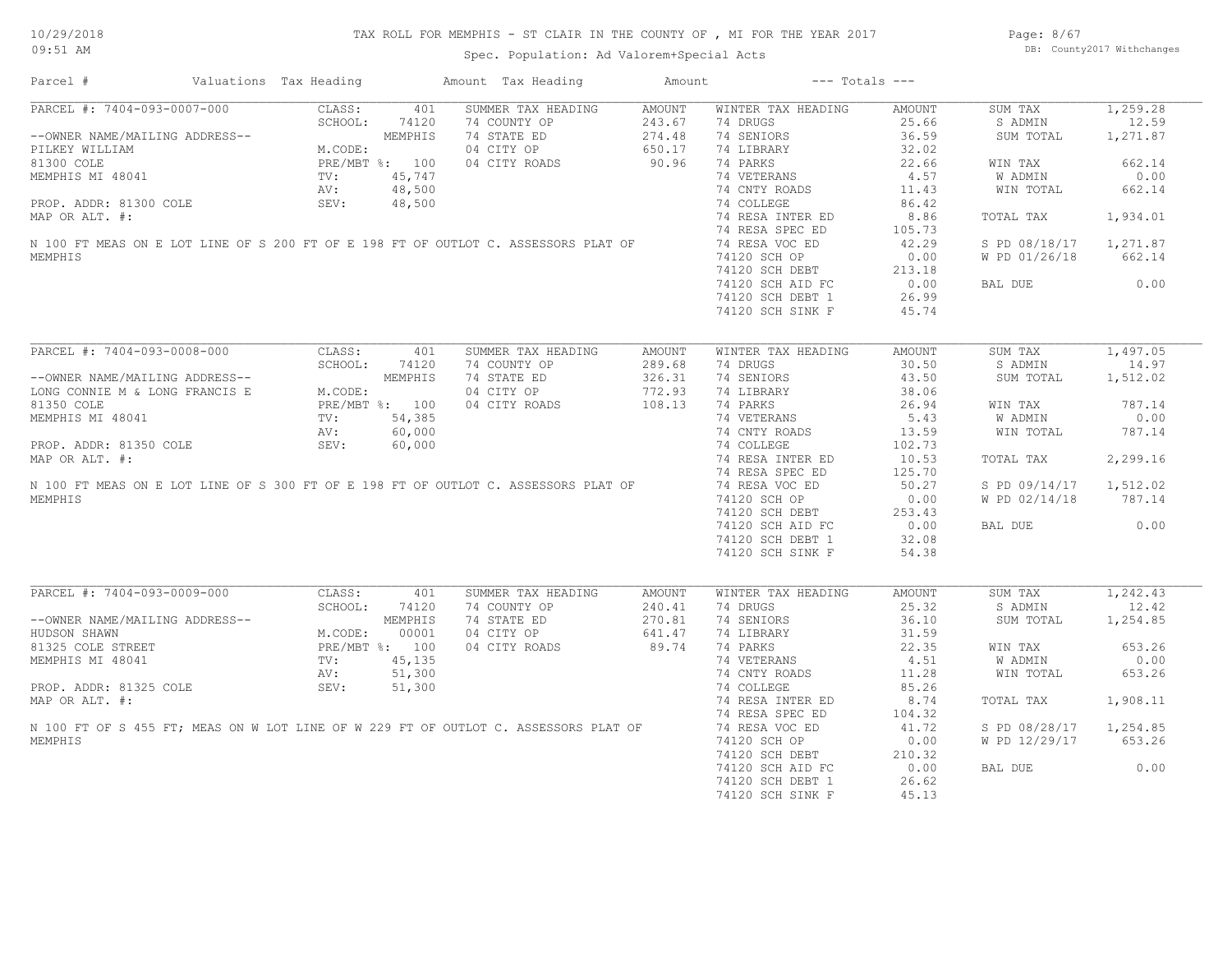Page: 9/67 DB: County2017 Withchanges

| PARCEL #: 7404-093-0010-000 CLASS:<br>401<br>SUMMER TAX HEADING AMOUNT<br>WINTER TAX HEADING<br>SUM TAX<br>AMOUNT<br>21.36<br>SCHOOL:<br>74120<br>74 COUNTY OP 413.33<br>74 STATE ED 465.60<br>04 CITY OP 1, 102.87<br>04 CITY ROADS 154.29<br>74 DRUGS<br>43.53<br>S ADMIN<br>--OWNER NAME/MAILING ADDRESS--<br>FORCE PATRICK MEMPHIS<br>81375 COLE PRE/MBT %: 100<br>MEMPHIS MI 48041 TV: 77,600<br>PROP. ADDR: 81375 COLE SEV: 77,600<br>MAP OP ALT #: 77,600<br>74 SENIORS<br>62.08<br>SUM TOTAL<br>74 LIBRARY<br>54.32<br>74 PARKS<br>38.44<br>WIN TAX<br>74 VETERANS<br>74 OVER<br>7.76<br>W ADMIN<br>0.00<br>MEMPHIS MI 48041<br>MEMPHIS MI 48041<br>PROP. ADDR: 81375 COLE (2012)<br>MAP OR ALT. #:<br>N 100 FT OF S 555 FT; MEAS ON W LOT LINE OF W 229 FT OF OUTLOT C. ASSESSORS PLAT OF (2012)<br>MAP OR ALT. #:<br>M 100 FT OF S 555 FT; MEAS ON W<br>74 CNTY ROADS<br>19.40<br>WIN TOTAL<br>146.59<br>74 RESA INTER ED<br>3,280.68<br>15.03<br>TOTAL TAX<br>179.35<br>71.74<br>S PD 08/28/17 2,157.45<br>W PD 12/29/17 1,123.23<br>74120 SCH OP<br>74120 SCH DEBT 361.61<br>20 SCH AID FC 0.00<br>45.78<br>0.00<br>BAL DUE<br>74120 SCH DEBT 1<br>45.78<br>74120 SCH SINK F<br>77.60<br>PARCEL #: 7404-093-0011-000<br>CLASS:<br>SUMMER TAX HEADING<br>WINTER TAX HEADING<br>AMOUNT<br>SUM TAX<br>401<br>AMOUNT<br>74 COUNTY OP<br>315.87<br>74 DRUGS<br>33.26<br>S ADMIN<br>--OWNER NAME/MAILING ADDRESS--<br>HAWKINS RENEE<br>HAWKINS RENEE<br>81380 COLE<br>81380 COLE<br>MEMPHIS MI 48041<br>MEMPHIS MI 48041<br>PROP. ADDR: 81380 COLE<br>PROP. ADDR: 81380 COLE<br>MAP OP ALT *.<br>71,900<br>MEMP OP ALT *.<br>71,900<br>74 STATE ED<br>355.81<br>74 SENIORS<br>47.44<br>SUM TOTAL<br>04 CITY OP 842.83<br>04 CITY ROADS 117.91<br>74 LIBRARY<br>41.51<br>29.37<br>74 PARKS<br>WIN TAX<br>858.35<br>74 VETERANS<br>74 CNTY ROADS<br>5.93<br>W ADMIN<br>0.00<br>PROP. ADDR: 81380 COLE<br>MAP OR ALT. #:<br>N 100 FT OF S 400 FT OF E 198 FT OF OUTLOT C & E 78 FT LYING N OF S 400 FT.<br>ASSESSORS PLAT OF MEMPHIS<br>858.35<br>14.82<br>WIN TOTAL<br>74 COLLEGE<br>112.02<br>74 RESA INTER ED<br>2,507.09<br>11.49<br>TOTAL TAX<br>74 RESA SPEC ED<br>137.06<br>74 RESA VOC ED<br>54.82<br>S PD 08/28/17 1,648.74<br>74120 SCH OP<br>0.00<br>W PD 12/29/17 858.35<br>74120 SCH DEBT<br>276.35<br>0.00<br>74120 SCH AID FC<br>0.00<br>BAL DUE<br>74120 SCH DEBT 1<br>34.98<br>74120 SCH SINK F<br>59.30<br>PARCEL #: 7404-094-0001-000<br>CLASS: 401<br>SUMMER TAX HEADING<br>WINTER TAX HEADING<br>SUM TAX<br>AMOUNT<br>AMOUNT<br>SCHOOL: 74120<br>74 COUNTY OP<br>74 STATE ED 520.38<br>74 DRUGS<br>48.65<br>S ADMIN<br>--OWNER NAME/MAILING ADDRESS--<br>RAYMOND HARRISON REVOC TRUST<br>P.O. BOX 501<br>MEMPHIS MI 48041<br>MEMPHIS MI 48041<br>MEMPHIS MI 48041<br>PRE/MBT %: 100<br>NEMPHIS MI 48041<br>NV: 98,600<br>74 SENIORS<br>69.38<br>SUM TOTAL<br>04 CITY OP<br>1,232.63<br>74 LIBRARY<br>60.71<br>172.45<br>74 PARKS<br>74 VETERANS<br>04 CITY ROADS<br>42.96<br>1,255.38<br>WIN TAX<br>8.67<br>W ADMIN<br>0.00<br>$86,730$<br>98,600<br>98,600<br>98,600<br>21.68<br>74 CNTY ROADS<br>WIN TOTAL<br>1,255.38<br>$\mathbf{p}$<br>SEV: 98,600<br>PROP. ADDR: 35411 BORDMAN<br>74 COLLEGE<br>163.84<br>MAP OR ALT. #:<br>3,666.67<br>74 RESA INTER ED<br>16.80<br>TOTAL TAX<br>74 RESA SPEC ED<br>200.45<br>80.18<br>OUTLOT D ASSESSORS PLAT OF MEMPHIS<br>74 RESA VOC ED<br>S PD 08/21/17 2,411.29<br>W PD 02/06/18 1,255.38<br>0.00<br>BAL DUE<br>74120 SCH DEBT 1<br>51.17<br>74120 SCH SINK F<br>86.73 | Parcel # | Valuations Tax Heading | Amount Tax Heading | Amount | $---$ Totals $---$ |  |          |
|---------------------------------------------------------------------------------------------------------------------------------------------------------------------------------------------------------------------------------------------------------------------------------------------------------------------------------------------------------------------------------------------------------------------------------------------------------------------------------------------------------------------------------------------------------------------------------------------------------------------------------------------------------------------------------------------------------------------------------------------------------------------------------------------------------------------------------------------------------------------------------------------------------------------------------------------------------------------------------------------------------------------------------------------------------------------------------------------------------------------------------------------------------------------------------------------------------------------------------------------------------------------------------------------------------------------------------------------------------------------------------------------------------------------------------------------------------------------------------------------------------------------------------------------------------------------------------------------------------------------------------------------------------------------------------------------------------------------------------------------------------------------------------------------------------------------------------------------------------------------------------------------------------------------------------------------------------------------------------------------------------------------------------------------------------------------------------------------------------------------------------------------------------------------------------------------------------------------------------------------------------------------------------------------------------------------------------------------------------------------------------------------------------------------------------------------------------------------------------------------------------------------------------------------------------------------------------------------------------------------------------------------------------------------------------------------------------------------------------------------------------------------------------------------------------------------------------------------------------------------------------------------------------------------------------------------------------------------------------------------------------------------------------------------------------------------------------------------------------------------------------------------------------------------------------------------------------------------------------------------------------------------------------------------------------------------------------------------------------------------------------------------------------------------------------------------------------------------------------------------------------------------------------------------|----------|------------------------|--------------------|--------|--------------------|--|----------|
| 2,157.45<br>1,123.23<br>1,123.23<br>1,632.42<br>16.32<br>1,648.74<br>23.87<br>2,411.29                                                                                                                                                                                                                                                                                                                                                                                                                                                                                                                                                                                                                                                                                                                                                                                                                                                                                                                                                                                                                                                                                                                                                                                                                                                                                                                                                                                                                                                                                                                                                                                                                                                                                                                                                                                                                                                                                                                                                                                                                                                                                                                                                                                                                                                                                                                                                                                                                                                                                                                                                                                                                                                                                                                                                                                                                                                                                                                                                                                                                                                                                                                                                                                                                                                                                                                                                                                                                                                      |          |                        |                    |        |                    |  | 2,136.09 |
| 2,387.42                                                                                                                                                                                                                                                                                                                                                                                                                                                                                                                                                                                                                                                                                                                                                                                                                                                                                                                                                                                                                                                                                                                                                                                                                                                                                                                                                                                                                                                                                                                                                                                                                                                                                                                                                                                                                                                                                                                                                                                                                                                                                                                                                                                                                                                                                                                                                                                                                                                                                                                                                                                                                                                                                                                                                                                                                                                                                                                                                                                                                                                                                                                                                                                                                                                                                                                                                                                                                                                                                                                                    |          |                        |                    |        |                    |  |          |
|                                                                                                                                                                                                                                                                                                                                                                                                                                                                                                                                                                                                                                                                                                                                                                                                                                                                                                                                                                                                                                                                                                                                                                                                                                                                                                                                                                                                                                                                                                                                                                                                                                                                                                                                                                                                                                                                                                                                                                                                                                                                                                                                                                                                                                                                                                                                                                                                                                                                                                                                                                                                                                                                                                                                                                                                                                                                                                                                                                                                                                                                                                                                                                                                                                                                                                                                                                                                                                                                                                                                             |          |                        |                    |        |                    |  |          |
|                                                                                                                                                                                                                                                                                                                                                                                                                                                                                                                                                                                                                                                                                                                                                                                                                                                                                                                                                                                                                                                                                                                                                                                                                                                                                                                                                                                                                                                                                                                                                                                                                                                                                                                                                                                                                                                                                                                                                                                                                                                                                                                                                                                                                                                                                                                                                                                                                                                                                                                                                                                                                                                                                                                                                                                                                                                                                                                                                                                                                                                                                                                                                                                                                                                                                                                                                                                                                                                                                                                                             |          |                        |                    |        |                    |  |          |
|                                                                                                                                                                                                                                                                                                                                                                                                                                                                                                                                                                                                                                                                                                                                                                                                                                                                                                                                                                                                                                                                                                                                                                                                                                                                                                                                                                                                                                                                                                                                                                                                                                                                                                                                                                                                                                                                                                                                                                                                                                                                                                                                                                                                                                                                                                                                                                                                                                                                                                                                                                                                                                                                                                                                                                                                                                                                                                                                                                                                                                                                                                                                                                                                                                                                                                                                                                                                                                                                                                                                             |          |                        |                    |        |                    |  |          |
|                                                                                                                                                                                                                                                                                                                                                                                                                                                                                                                                                                                                                                                                                                                                                                                                                                                                                                                                                                                                                                                                                                                                                                                                                                                                                                                                                                                                                                                                                                                                                                                                                                                                                                                                                                                                                                                                                                                                                                                                                                                                                                                                                                                                                                                                                                                                                                                                                                                                                                                                                                                                                                                                                                                                                                                                                                                                                                                                                                                                                                                                                                                                                                                                                                                                                                                                                                                                                                                                                                                                             |          |                        |                    |        |                    |  |          |
|                                                                                                                                                                                                                                                                                                                                                                                                                                                                                                                                                                                                                                                                                                                                                                                                                                                                                                                                                                                                                                                                                                                                                                                                                                                                                                                                                                                                                                                                                                                                                                                                                                                                                                                                                                                                                                                                                                                                                                                                                                                                                                                                                                                                                                                                                                                                                                                                                                                                                                                                                                                                                                                                                                                                                                                                                                                                                                                                                                                                                                                                                                                                                                                                                                                                                                                                                                                                                                                                                                                                             |          |                        |                    |        |                    |  |          |
|                                                                                                                                                                                                                                                                                                                                                                                                                                                                                                                                                                                                                                                                                                                                                                                                                                                                                                                                                                                                                                                                                                                                                                                                                                                                                                                                                                                                                                                                                                                                                                                                                                                                                                                                                                                                                                                                                                                                                                                                                                                                                                                                                                                                                                                                                                                                                                                                                                                                                                                                                                                                                                                                                                                                                                                                                                                                                                                                                                                                                                                                                                                                                                                                                                                                                                                                                                                                                                                                                                                                             |          |                        |                    |        |                    |  |          |
|                                                                                                                                                                                                                                                                                                                                                                                                                                                                                                                                                                                                                                                                                                                                                                                                                                                                                                                                                                                                                                                                                                                                                                                                                                                                                                                                                                                                                                                                                                                                                                                                                                                                                                                                                                                                                                                                                                                                                                                                                                                                                                                                                                                                                                                                                                                                                                                                                                                                                                                                                                                                                                                                                                                                                                                                                                                                                                                                                                                                                                                                                                                                                                                                                                                                                                                                                                                                                                                                                                                                             |          |                        |                    |        |                    |  |          |
|                                                                                                                                                                                                                                                                                                                                                                                                                                                                                                                                                                                                                                                                                                                                                                                                                                                                                                                                                                                                                                                                                                                                                                                                                                                                                                                                                                                                                                                                                                                                                                                                                                                                                                                                                                                                                                                                                                                                                                                                                                                                                                                                                                                                                                                                                                                                                                                                                                                                                                                                                                                                                                                                                                                                                                                                                                                                                                                                                                                                                                                                                                                                                                                                                                                                                                                                                                                                                                                                                                                                             | MEMPHIS  |                        |                    |        |                    |  |          |
|                                                                                                                                                                                                                                                                                                                                                                                                                                                                                                                                                                                                                                                                                                                                                                                                                                                                                                                                                                                                                                                                                                                                                                                                                                                                                                                                                                                                                                                                                                                                                                                                                                                                                                                                                                                                                                                                                                                                                                                                                                                                                                                                                                                                                                                                                                                                                                                                                                                                                                                                                                                                                                                                                                                                                                                                                                                                                                                                                                                                                                                                                                                                                                                                                                                                                                                                                                                                                                                                                                                                             |          |                        |                    |        |                    |  |          |
|                                                                                                                                                                                                                                                                                                                                                                                                                                                                                                                                                                                                                                                                                                                                                                                                                                                                                                                                                                                                                                                                                                                                                                                                                                                                                                                                                                                                                                                                                                                                                                                                                                                                                                                                                                                                                                                                                                                                                                                                                                                                                                                                                                                                                                                                                                                                                                                                                                                                                                                                                                                                                                                                                                                                                                                                                                                                                                                                                                                                                                                                                                                                                                                                                                                                                                                                                                                                                                                                                                                                             |          |                        |                    |        |                    |  |          |
|                                                                                                                                                                                                                                                                                                                                                                                                                                                                                                                                                                                                                                                                                                                                                                                                                                                                                                                                                                                                                                                                                                                                                                                                                                                                                                                                                                                                                                                                                                                                                                                                                                                                                                                                                                                                                                                                                                                                                                                                                                                                                                                                                                                                                                                                                                                                                                                                                                                                                                                                                                                                                                                                                                                                                                                                                                                                                                                                                                                                                                                                                                                                                                                                                                                                                                                                                                                                                                                                                                                                             |          |                        |                    |        |                    |  |          |
|                                                                                                                                                                                                                                                                                                                                                                                                                                                                                                                                                                                                                                                                                                                                                                                                                                                                                                                                                                                                                                                                                                                                                                                                                                                                                                                                                                                                                                                                                                                                                                                                                                                                                                                                                                                                                                                                                                                                                                                                                                                                                                                                                                                                                                                                                                                                                                                                                                                                                                                                                                                                                                                                                                                                                                                                                                                                                                                                                                                                                                                                                                                                                                                                                                                                                                                                                                                                                                                                                                                                             |          |                        |                    |        |                    |  |          |
|                                                                                                                                                                                                                                                                                                                                                                                                                                                                                                                                                                                                                                                                                                                                                                                                                                                                                                                                                                                                                                                                                                                                                                                                                                                                                                                                                                                                                                                                                                                                                                                                                                                                                                                                                                                                                                                                                                                                                                                                                                                                                                                                                                                                                                                                                                                                                                                                                                                                                                                                                                                                                                                                                                                                                                                                                                                                                                                                                                                                                                                                                                                                                                                                                                                                                                                                                                                                                                                                                                                                             |          |                        |                    |        |                    |  |          |
|                                                                                                                                                                                                                                                                                                                                                                                                                                                                                                                                                                                                                                                                                                                                                                                                                                                                                                                                                                                                                                                                                                                                                                                                                                                                                                                                                                                                                                                                                                                                                                                                                                                                                                                                                                                                                                                                                                                                                                                                                                                                                                                                                                                                                                                                                                                                                                                                                                                                                                                                                                                                                                                                                                                                                                                                                                                                                                                                                                                                                                                                                                                                                                                                                                                                                                                                                                                                                                                                                                                                             |          |                        |                    |        |                    |  |          |
|                                                                                                                                                                                                                                                                                                                                                                                                                                                                                                                                                                                                                                                                                                                                                                                                                                                                                                                                                                                                                                                                                                                                                                                                                                                                                                                                                                                                                                                                                                                                                                                                                                                                                                                                                                                                                                                                                                                                                                                                                                                                                                                                                                                                                                                                                                                                                                                                                                                                                                                                                                                                                                                                                                                                                                                                                                                                                                                                                                                                                                                                                                                                                                                                                                                                                                                                                                                                                                                                                                                                             |          |                        |                    |        |                    |  |          |
|                                                                                                                                                                                                                                                                                                                                                                                                                                                                                                                                                                                                                                                                                                                                                                                                                                                                                                                                                                                                                                                                                                                                                                                                                                                                                                                                                                                                                                                                                                                                                                                                                                                                                                                                                                                                                                                                                                                                                                                                                                                                                                                                                                                                                                                                                                                                                                                                                                                                                                                                                                                                                                                                                                                                                                                                                                                                                                                                                                                                                                                                                                                                                                                                                                                                                                                                                                                                                                                                                                                                             |          |                        |                    |        |                    |  |          |
|                                                                                                                                                                                                                                                                                                                                                                                                                                                                                                                                                                                                                                                                                                                                                                                                                                                                                                                                                                                                                                                                                                                                                                                                                                                                                                                                                                                                                                                                                                                                                                                                                                                                                                                                                                                                                                                                                                                                                                                                                                                                                                                                                                                                                                                                                                                                                                                                                                                                                                                                                                                                                                                                                                                                                                                                                                                                                                                                                                                                                                                                                                                                                                                                                                                                                                                                                                                                                                                                                                                                             |          |                        |                    |        |                    |  |          |
|                                                                                                                                                                                                                                                                                                                                                                                                                                                                                                                                                                                                                                                                                                                                                                                                                                                                                                                                                                                                                                                                                                                                                                                                                                                                                                                                                                                                                                                                                                                                                                                                                                                                                                                                                                                                                                                                                                                                                                                                                                                                                                                                                                                                                                                                                                                                                                                                                                                                                                                                                                                                                                                                                                                                                                                                                                                                                                                                                                                                                                                                                                                                                                                                                                                                                                                                                                                                                                                                                                                                             |          |                        |                    |        |                    |  |          |
|                                                                                                                                                                                                                                                                                                                                                                                                                                                                                                                                                                                                                                                                                                                                                                                                                                                                                                                                                                                                                                                                                                                                                                                                                                                                                                                                                                                                                                                                                                                                                                                                                                                                                                                                                                                                                                                                                                                                                                                                                                                                                                                                                                                                                                                                                                                                                                                                                                                                                                                                                                                                                                                                                                                                                                                                                                                                                                                                                                                                                                                                                                                                                                                                                                                                                                                                                                                                                                                                                                                                             |          |                        |                    |        |                    |  |          |
|                                                                                                                                                                                                                                                                                                                                                                                                                                                                                                                                                                                                                                                                                                                                                                                                                                                                                                                                                                                                                                                                                                                                                                                                                                                                                                                                                                                                                                                                                                                                                                                                                                                                                                                                                                                                                                                                                                                                                                                                                                                                                                                                                                                                                                                                                                                                                                                                                                                                                                                                                                                                                                                                                                                                                                                                                                                                                                                                                                                                                                                                                                                                                                                                                                                                                                                                                                                                                                                                                                                                             |          |                        |                    |        |                    |  |          |
|                                                                                                                                                                                                                                                                                                                                                                                                                                                                                                                                                                                                                                                                                                                                                                                                                                                                                                                                                                                                                                                                                                                                                                                                                                                                                                                                                                                                                                                                                                                                                                                                                                                                                                                                                                                                                                                                                                                                                                                                                                                                                                                                                                                                                                                                                                                                                                                                                                                                                                                                                                                                                                                                                                                                                                                                                                                                                                                                                                                                                                                                                                                                                                                                                                                                                                                                                                                                                                                                                                                                             |          |                        |                    |        |                    |  |          |
|                                                                                                                                                                                                                                                                                                                                                                                                                                                                                                                                                                                                                                                                                                                                                                                                                                                                                                                                                                                                                                                                                                                                                                                                                                                                                                                                                                                                                                                                                                                                                                                                                                                                                                                                                                                                                                                                                                                                                                                                                                                                                                                                                                                                                                                                                                                                                                                                                                                                                                                                                                                                                                                                                                                                                                                                                                                                                                                                                                                                                                                                                                                                                                                                                                                                                                                                                                                                                                                                                                                                             |          |                        |                    |        |                    |  |          |
|                                                                                                                                                                                                                                                                                                                                                                                                                                                                                                                                                                                                                                                                                                                                                                                                                                                                                                                                                                                                                                                                                                                                                                                                                                                                                                                                                                                                                                                                                                                                                                                                                                                                                                                                                                                                                                                                                                                                                                                                                                                                                                                                                                                                                                                                                                                                                                                                                                                                                                                                                                                                                                                                                                                                                                                                                                                                                                                                                                                                                                                                                                                                                                                                                                                                                                                                                                                                                                                                                                                                             |          |                        |                    |        |                    |  |          |
|                                                                                                                                                                                                                                                                                                                                                                                                                                                                                                                                                                                                                                                                                                                                                                                                                                                                                                                                                                                                                                                                                                                                                                                                                                                                                                                                                                                                                                                                                                                                                                                                                                                                                                                                                                                                                                                                                                                                                                                                                                                                                                                                                                                                                                                                                                                                                                                                                                                                                                                                                                                                                                                                                                                                                                                                                                                                                                                                                                                                                                                                                                                                                                                                                                                                                                                                                                                                                                                                                                                                             |          |                        |                    |        |                    |  |          |
|                                                                                                                                                                                                                                                                                                                                                                                                                                                                                                                                                                                                                                                                                                                                                                                                                                                                                                                                                                                                                                                                                                                                                                                                                                                                                                                                                                                                                                                                                                                                                                                                                                                                                                                                                                                                                                                                                                                                                                                                                                                                                                                                                                                                                                                                                                                                                                                                                                                                                                                                                                                                                                                                                                                                                                                                                                                                                                                                                                                                                                                                                                                                                                                                                                                                                                                                                                                                                                                                                                                                             |          |                        |                    |        |                    |  |          |
|                                                                                                                                                                                                                                                                                                                                                                                                                                                                                                                                                                                                                                                                                                                                                                                                                                                                                                                                                                                                                                                                                                                                                                                                                                                                                                                                                                                                                                                                                                                                                                                                                                                                                                                                                                                                                                                                                                                                                                                                                                                                                                                                                                                                                                                                                                                                                                                                                                                                                                                                                                                                                                                                                                                                                                                                                                                                                                                                                                                                                                                                                                                                                                                                                                                                                                                                                                                                                                                                                                                                             |          |                        |                    |        |                    |  |          |
|                                                                                                                                                                                                                                                                                                                                                                                                                                                                                                                                                                                                                                                                                                                                                                                                                                                                                                                                                                                                                                                                                                                                                                                                                                                                                                                                                                                                                                                                                                                                                                                                                                                                                                                                                                                                                                                                                                                                                                                                                                                                                                                                                                                                                                                                                                                                                                                                                                                                                                                                                                                                                                                                                                                                                                                                                                                                                                                                                                                                                                                                                                                                                                                                                                                                                                                                                                                                                                                                                                                                             |          |                        |                    |        |                    |  |          |
|                                                                                                                                                                                                                                                                                                                                                                                                                                                                                                                                                                                                                                                                                                                                                                                                                                                                                                                                                                                                                                                                                                                                                                                                                                                                                                                                                                                                                                                                                                                                                                                                                                                                                                                                                                                                                                                                                                                                                                                                                                                                                                                                                                                                                                                                                                                                                                                                                                                                                                                                                                                                                                                                                                                                                                                                                                                                                                                                                                                                                                                                                                                                                                                                                                                                                                                                                                                                                                                                                                                                             |          |                        |                    |        |                    |  |          |
|                                                                                                                                                                                                                                                                                                                                                                                                                                                                                                                                                                                                                                                                                                                                                                                                                                                                                                                                                                                                                                                                                                                                                                                                                                                                                                                                                                                                                                                                                                                                                                                                                                                                                                                                                                                                                                                                                                                                                                                                                                                                                                                                                                                                                                                                                                                                                                                                                                                                                                                                                                                                                                                                                                                                                                                                                                                                                                                                                                                                                                                                                                                                                                                                                                                                                                                                                                                                                                                                                                                                             |          |                        |                    |        |                    |  |          |
|                                                                                                                                                                                                                                                                                                                                                                                                                                                                                                                                                                                                                                                                                                                                                                                                                                                                                                                                                                                                                                                                                                                                                                                                                                                                                                                                                                                                                                                                                                                                                                                                                                                                                                                                                                                                                                                                                                                                                                                                                                                                                                                                                                                                                                                                                                                                                                                                                                                                                                                                                                                                                                                                                                                                                                                                                                                                                                                                                                                                                                                                                                                                                                                                                                                                                                                                                                                                                                                                                                                                             |          |                        |                    |        |                    |  |          |
|                                                                                                                                                                                                                                                                                                                                                                                                                                                                                                                                                                                                                                                                                                                                                                                                                                                                                                                                                                                                                                                                                                                                                                                                                                                                                                                                                                                                                                                                                                                                                                                                                                                                                                                                                                                                                                                                                                                                                                                                                                                                                                                                                                                                                                                                                                                                                                                                                                                                                                                                                                                                                                                                                                                                                                                                                                                                                                                                                                                                                                                                                                                                                                                                                                                                                                                                                                                                                                                                                                                                             |          |                        |                    |        |                    |  |          |
|                                                                                                                                                                                                                                                                                                                                                                                                                                                                                                                                                                                                                                                                                                                                                                                                                                                                                                                                                                                                                                                                                                                                                                                                                                                                                                                                                                                                                                                                                                                                                                                                                                                                                                                                                                                                                                                                                                                                                                                                                                                                                                                                                                                                                                                                                                                                                                                                                                                                                                                                                                                                                                                                                                                                                                                                                                                                                                                                                                                                                                                                                                                                                                                                                                                                                                                                                                                                                                                                                                                                             |          |                        |                    |        |                    |  |          |
|                                                                                                                                                                                                                                                                                                                                                                                                                                                                                                                                                                                                                                                                                                                                                                                                                                                                                                                                                                                                                                                                                                                                                                                                                                                                                                                                                                                                                                                                                                                                                                                                                                                                                                                                                                                                                                                                                                                                                                                                                                                                                                                                                                                                                                                                                                                                                                                                                                                                                                                                                                                                                                                                                                                                                                                                                                                                                                                                                                                                                                                                                                                                                                                                                                                                                                                                                                                                                                                                                                                                             |          |                        |                    |        |                    |  |          |
|                                                                                                                                                                                                                                                                                                                                                                                                                                                                                                                                                                                                                                                                                                                                                                                                                                                                                                                                                                                                                                                                                                                                                                                                                                                                                                                                                                                                                                                                                                                                                                                                                                                                                                                                                                                                                                                                                                                                                                                                                                                                                                                                                                                                                                                                                                                                                                                                                                                                                                                                                                                                                                                                                                                                                                                                                                                                                                                                                                                                                                                                                                                                                                                                                                                                                                                                                                                                                                                                                                                                             |          |                        |                    |        |                    |  |          |
|                                                                                                                                                                                                                                                                                                                                                                                                                                                                                                                                                                                                                                                                                                                                                                                                                                                                                                                                                                                                                                                                                                                                                                                                                                                                                                                                                                                                                                                                                                                                                                                                                                                                                                                                                                                                                                                                                                                                                                                                                                                                                                                                                                                                                                                                                                                                                                                                                                                                                                                                                                                                                                                                                                                                                                                                                                                                                                                                                                                                                                                                                                                                                                                                                                                                                                                                                                                                                                                                                                                                             |          |                        |                    |        |                    |  |          |
|                                                                                                                                                                                                                                                                                                                                                                                                                                                                                                                                                                                                                                                                                                                                                                                                                                                                                                                                                                                                                                                                                                                                                                                                                                                                                                                                                                                                                                                                                                                                                                                                                                                                                                                                                                                                                                                                                                                                                                                                                                                                                                                                                                                                                                                                                                                                                                                                                                                                                                                                                                                                                                                                                                                                                                                                                                                                                                                                                                                                                                                                                                                                                                                                                                                                                                                                                                                                                                                                                                                                             |          |                        |                    |        |                    |  |          |
|                                                                                                                                                                                                                                                                                                                                                                                                                                                                                                                                                                                                                                                                                                                                                                                                                                                                                                                                                                                                                                                                                                                                                                                                                                                                                                                                                                                                                                                                                                                                                                                                                                                                                                                                                                                                                                                                                                                                                                                                                                                                                                                                                                                                                                                                                                                                                                                                                                                                                                                                                                                                                                                                                                                                                                                                                                                                                                                                                                                                                                                                                                                                                                                                                                                                                                                                                                                                                                                                                                                                             |          |                        |                    |        |                    |  |          |
|                                                                                                                                                                                                                                                                                                                                                                                                                                                                                                                                                                                                                                                                                                                                                                                                                                                                                                                                                                                                                                                                                                                                                                                                                                                                                                                                                                                                                                                                                                                                                                                                                                                                                                                                                                                                                                                                                                                                                                                                                                                                                                                                                                                                                                                                                                                                                                                                                                                                                                                                                                                                                                                                                                                                                                                                                                                                                                                                                                                                                                                                                                                                                                                                                                                                                                                                                                                                                                                                                                                                             |          |                        |                    |        |                    |  |          |
|                                                                                                                                                                                                                                                                                                                                                                                                                                                                                                                                                                                                                                                                                                                                                                                                                                                                                                                                                                                                                                                                                                                                                                                                                                                                                                                                                                                                                                                                                                                                                                                                                                                                                                                                                                                                                                                                                                                                                                                                                                                                                                                                                                                                                                                                                                                                                                                                                                                                                                                                                                                                                                                                                                                                                                                                                                                                                                                                                                                                                                                                                                                                                                                                                                                                                                                                                                                                                                                                                                                                             |          |                        |                    |        |                    |  |          |
|                                                                                                                                                                                                                                                                                                                                                                                                                                                                                                                                                                                                                                                                                                                                                                                                                                                                                                                                                                                                                                                                                                                                                                                                                                                                                                                                                                                                                                                                                                                                                                                                                                                                                                                                                                                                                                                                                                                                                                                                                                                                                                                                                                                                                                                                                                                                                                                                                                                                                                                                                                                                                                                                                                                                                                                                                                                                                                                                                                                                                                                                                                                                                                                                                                                                                                                                                                                                                                                                                                                                             |          |                        |                    |        |                    |  |          |
|                                                                                                                                                                                                                                                                                                                                                                                                                                                                                                                                                                                                                                                                                                                                                                                                                                                                                                                                                                                                                                                                                                                                                                                                                                                                                                                                                                                                                                                                                                                                                                                                                                                                                                                                                                                                                                                                                                                                                                                                                                                                                                                                                                                                                                                                                                                                                                                                                                                                                                                                                                                                                                                                                                                                                                                                                                                                                                                                                                                                                                                                                                                                                                                                                                                                                                                                                                                                                                                                                                                                             |          |                        |                    |        |                    |  |          |
|                                                                                                                                                                                                                                                                                                                                                                                                                                                                                                                                                                                                                                                                                                                                                                                                                                                                                                                                                                                                                                                                                                                                                                                                                                                                                                                                                                                                                                                                                                                                                                                                                                                                                                                                                                                                                                                                                                                                                                                                                                                                                                                                                                                                                                                                                                                                                                                                                                                                                                                                                                                                                                                                                                                                                                                                                                                                                                                                                                                                                                                                                                                                                                                                                                                                                                                                                                                                                                                                                                                                             |          |                        |                    |        |                    |  |          |
|                                                                                                                                                                                                                                                                                                                                                                                                                                                                                                                                                                                                                                                                                                                                                                                                                                                                                                                                                                                                                                                                                                                                                                                                                                                                                                                                                                                                                                                                                                                                                                                                                                                                                                                                                                                                                                                                                                                                                                                                                                                                                                                                                                                                                                                                                                                                                                                                                                                                                                                                                                                                                                                                                                                                                                                                                                                                                                                                                                                                                                                                                                                                                                                                                                                                                                                                                                                                                                                                                                                                             |          |                        |                    |        |                    |  |          |
|                                                                                                                                                                                                                                                                                                                                                                                                                                                                                                                                                                                                                                                                                                                                                                                                                                                                                                                                                                                                                                                                                                                                                                                                                                                                                                                                                                                                                                                                                                                                                                                                                                                                                                                                                                                                                                                                                                                                                                                                                                                                                                                                                                                                                                                                                                                                                                                                                                                                                                                                                                                                                                                                                                                                                                                                                                                                                                                                                                                                                                                                                                                                                                                                                                                                                                                                                                                                                                                                                                                                             |          |                        |                    |        |                    |  |          |
|                                                                                                                                                                                                                                                                                                                                                                                                                                                                                                                                                                                                                                                                                                                                                                                                                                                                                                                                                                                                                                                                                                                                                                                                                                                                                                                                                                                                                                                                                                                                                                                                                                                                                                                                                                                                                                                                                                                                                                                                                                                                                                                                                                                                                                                                                                                                                                                                                                                                                                                                                                                                                                                                                                                                                                                                                                                                                                                                                                                                                                                                                                                                                                                                                                                                                                                                                                                                                                                                                                                                             |          |                        |                    |        |                    |  |          |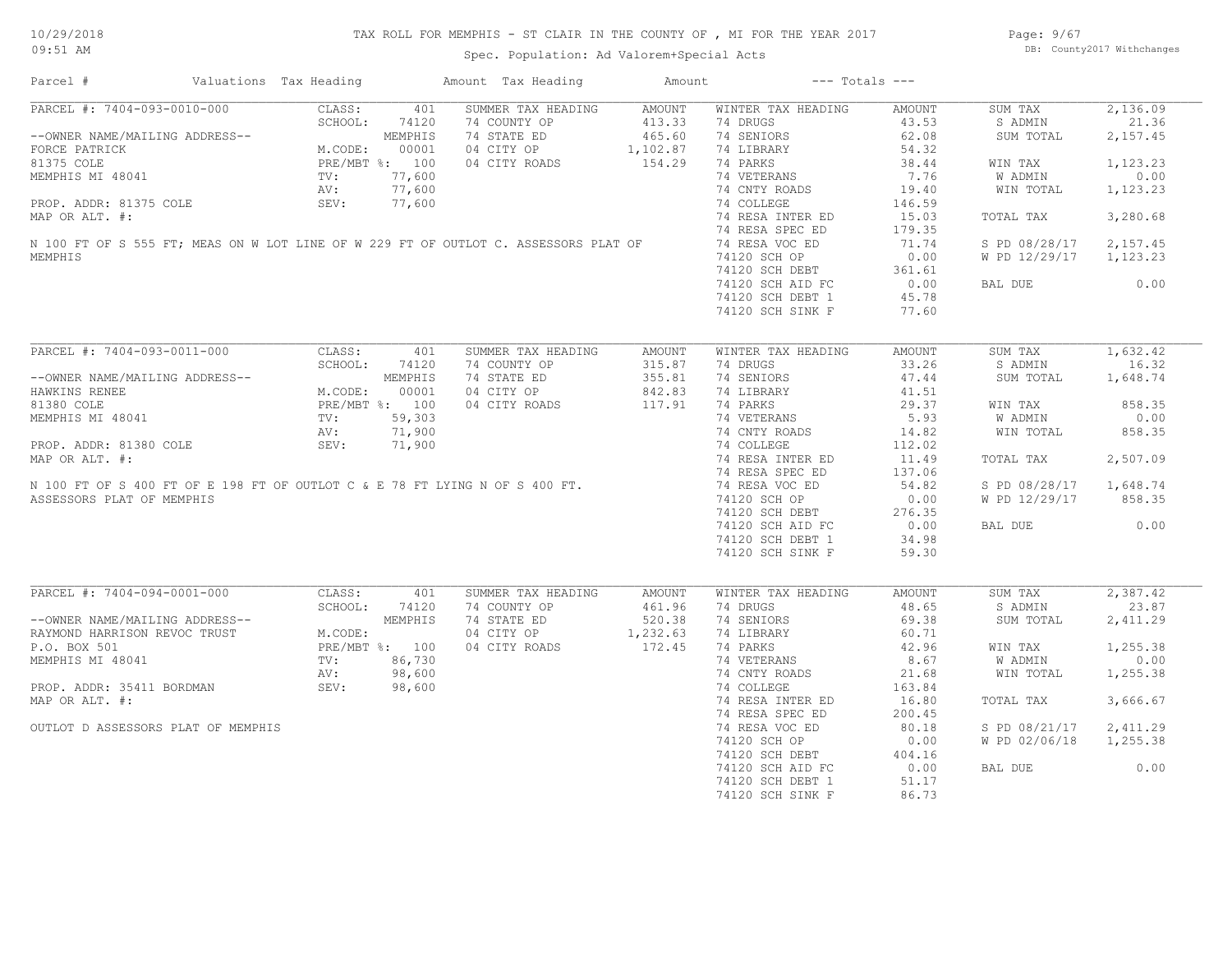Page: 10/67 DB: County2017 Withchanges

# TAX ROLL FOR MEMPHIS - ST CLAIR IN THE COUNTY OF , MI FOR THE YEAR 2017

| Parcel #                        | Valuations Tax Heading |                | Amount Tax Heading                                                                    | Amount                  | $---$ Totals $---$             |                        |                    |                   |
|---------------------------------|------------------------|----------------|---------------------------------------------------------------------------------------|-------------------------|--------------------------------|------------------------|--------------------|-------------------|
| PARCEL #: 7404-100-0001-000     | CLASS:<br>SCHOOL:      | 401<br>74120   | SUMMER TAX HEADING<br>74 COUNTY OP                                                    | <b>AMOUNT</b><br>293.77 | WINTER TAX HEADING<br>74 DRUGS | <b>AMOUNT</b><br>30.94 | SUM TAX<br>S ADMIN | 1,518.21<br>15.18 |
| --OWNER NAME/MAILING ADDRESS--  |                        | MEMPHIS        | 74 STATE ED                                                                           | 330.92                  | 74 SENIORS                     | 44.12                  | SUM TOTAL          | 1,533.39          |
|                                 | M.CODE:                |                |                                                                                       |                         | 74 LIBRARY                     | 38.60                  |                    |                   |
| OUIGLY DENNIS P & SUSAN E       |                        | PRE/MBT %: 100 | 04 CITY OP                                                                            | 783.86<br>109.66        | 74 PARKS                       |                        |                    | 798.29            |
| 81755 BELLE RIVER               |                        |                | 04 CITY ROADS                                                                         |                         |                                | 27.32                  | WIN TAX            |                   |
| MEMPHIS MI 48041                | $\text{TV}$ :          | 55,154         |                                                                                       |                         | 74 VETERANS                    | 5.51                   | W ADMIN            | 0.00              |
|                                 | AV:                    | 63,300         |                                                                                       |                         | 74 CNTY ROADS                  | 13.78                  | WIN TOTAL          | 798.29            |
| PROP. ADDR: 81755 BELLE RIVER   | SEV:                   | 63,300         |                                                                                       |                         | 74 COLLEGE                     | 104.19                 |                    |                   |
| MAP OR ALT. #:                  |                        |                |                                                                                       |                         | 74 RESA INTER ED               | 10.68                  | TOTAL TAX          | 2,331.68          |
|                                 |                        |                |                                                                                       |                         | 74 RESA SPEC ED                | 127.47                 |                    |                   |
| LOT 1 ASSESSORS PLAT OF MEMPHIS |                        |                |                                                                                       |                         | 74 RESA VOC ED                 | 50.98                  | S PD 07/17/17      | 1,533.39          |
|                                 |                        |                |                                                                                       |                         | 74120 SCH OP                   | 0.00                   | W PD 12/05/17      | 798.29            |
|                                 |                        |                |                                                                                       |                         | 74120 SCH DEBT                 | 257.01                 |                    |                   |
|                                 |                        |                |                                                                                       |                         | 74120 SCH AID FC               | 0.00                   | BAL DUE            | 0.00              |
|                                 |                        |                |                                                                                       |                         | 74120 SCH DEBT 1               | 32.54                  |                    |                   |
|                                 |                        |                |                                                                                       |                         | 74120 SCH SINK F               | 55.15                  |                    |                   |
| PARCEL #: 7404-100-0002-001     | CLASS:                 | 402            | SUMMER TAX HEADING                                                                    | AMOUNT                  | WINTER TAX HEADING             | AMOUNT                 | SUM TAX            | 792.78            |
|                                 | SCHOOL:                | 74120          | 74 COUNTY OP                                                                          | 153.40                  | 74 DRUGS                       | 16.15                  | S ADMIN            | 7.92              |
| --OWNER NAME/MAILING ADDRESS--  |                        | MEMPHIS        | 74 STATE ED                                                                           | 172.80                  | 74 SENIORS                     | 23.04                  | SUM TOTAL          | 800.70            |
| APOLLO GROUP, LLC               | M.CODE:                |                | 04 CITY OP                                                                            | 409.32                  | 74 LIBRARY                     | 20.16                  |                    |                   |
|                                 |                        |                |                                                                                       |                         |                                |                        |                    |                   |
| ROBYN CAMILLERI                 | PRE/MBT %:             | $\overline{0}$ | 04 CITY ROADS                                                                         | 57.26                   | 74 PARKS                       | 14.26                  | WIN TAX            | 935.26            |
| 16601 E 13 MILE                 | $\text{TV}$ :          | 28,801         |                                                                                       |                         | 74 VETERANS                    | 2.88                   | W ADMIN            | 0.00              |
| FRASER MI 48026                 | AV:                    | 38,600         |                                                                                       |                         | 74 CNTY ROADS                  | 7.20                   | WIN TOTAL          | 935.26            |
|                                 | SEV:                   | 38,600         |                                                                                       |                         | 74 COLLEGE                     | 54.40                  |                    |                   |
| PROP. ADDR: 81643 BELLE RIVER   |                        |                |                                                                                       |                         | 74 RESA INTER ED               | 5.58                   | TOTAL TAX          | 1,735.96          |
| MAP OR ALT. #:                  |                        |                |                                                                                       |                         | 74 RESA SPEC ED                | 66.56                  |                    |                   |
|                                 |                        |                |                                                                                       |                         | 74 RESA VOC ED                 | 26.62                  | S PD 08/24/17      | 800.70            |
|                                 |                        |                | PART OF LOT 2 "ASSESSORS PLAT OF MEMPHIS" BEING PART OF THE SW I/4 OF SEC 35, T6N     |                         | 74120 SCH OP                   | 518.41                 | W PD 12/29/17      | 935.26            |
|                                 |                        |                | R14E, RILEY TWP. ST CLAIR CTY DESC AS BEG AT NW COR OF LOT 2, TH 290.12 FT ALG W      |                         | 74120 SCH DEBT                 | 134.21                 |                    |                   |
|                                 |                        |                | LINE OF BELLE RIVER ROAD ALG THE ARC OF CURVE THAT IS CONCAVE TO THE NE, RAD          |                         | 74120 SCH AID FC               | 0.00                   | BAL DUE            | 0.00              |
|                                 |                        |                | =605.92 FT, CA=27DEG 26' 01", WHOSE CORD BEARS S.44 DEG 03' 51" E. 287.36 FT, TH S 16 |                         | 74120 SCH DEBT 1               | 16.99                  |                    |                   |
|                                 |                        |                | DEG 39'10" W 124.13 FT, TH S 26 DEG 00' 00" W, 170 FT TO A PT ON LINE EST IN A        |                         | 74120 SCH SINK F               | 28.80                  |                    |                   |
|                                 |                        |                | SURVEY BY COLLINS ENGINEERING RECORDED IN LIBER 3, PG 137; TH ALG SAID LINE, N82      |                         |                                |                        |                    |                   |
|                                 |                        |                | DEG 48' 40" W. 76.35 FT TO SW COR OF LOT 2; TH ALG W LINE OF SAID LOT N 01 DEG 42'    |                         |                                |                        |                    |                   |
| RECORD.                         |                        |                | 40" W 468.85 FT TO POB. CONTAINIG 1.253 AC SUBJECT TO EASEMENTS AND RESTRICTIONS OF   |                         |                                |                        |                    |                   |
| PARCEL #: 7404-100-0002-010     |                        |                | SUMMER TAX HEADING                                                                    |                         |                                |                        |                    | 0.00              |
|                                 | CLASS:                 | 703            |                                                                                       | AMOUNT                  | WINTER TAX HEADING             | AMOUNT                 | SUM TAX            |                   |
|                                 | SCHOOL:                | 74120          | 74 COUNTY OP                                                                          | 0.00                    | 74 DRUGS                       | 0.00                   | S ADMIN            | 0.00              |
| --OWNER NAME/MAILING ADDRESS--  |                        | MEMPHIS        | 74 STATE ED                                                                           | 0.00                    | 74 SENIORS                     | 0.00                   | SUM TOTAL          | 0.00              |
| CITY OF MEMPHIS                 | M.CODE:                |                | 04 CITY OP                                                                            | 0.00                    | 74 LIBRARY                     | 0.00                   |                    |                   |

| CITY OF MEMPHIS                                                                   | M.CODE:      |          | 04 CITY OP    | 0.00 | 74 LIBRARY       | 0.00 |           |      |
|-----------------------------------------------------------------------------------|--------------|----------|---------------|------|------------------|------|-----------|------|
| 35095 POTTER                                                                      | $PRE/MBT$ %: | $\Omega$ | 04 CITY ROADS | 0.00 | 74 PARKS         | 0.00 | WIN TAX   | 0.00 |
| MEMPHIS MI 48041                                                                  | TV:          |          |               |      | 74 VETERANS      | 0.00 | W ADMIN   | 0.00 |
|                                                                                   | AV:          |          |               |      | 74 CNTY ROADS    | 0.00 | WIN TOTAL | 0.00 |
| PROP. ADDR: 81631 BELLE RIVER                                                     | SEV:         |          |               |      | 74 COLLEGE       | 0.00 |           |      |
| MAP OR ALT. #:                                                                    |              |          |               |      | 74 RESA INTER ED | 0.00 | TOTAL TAX | 0.00 |
|                                                                                   |              |          |               |      | 74 RESA SPEC ED  | 0.00 |           |      |
| LOT 2 ASSESSORS PLAT OF MEMPHIS ALSO THAT PART OF OLD P.M. RR R/W IN NE 1/4 OF SW |              |          |               |      | 74 RESA VOC ED   | 0.00 | BAL DUE   | 0.00 |
| 1/4 W OF BELLE RIVER RD. SEC 35 T6N R14E                                          |              |          |               |      | 74120 SCH OP     | 0.00 |           |      |
|                                                                                   |              |          |               |      | 74120 SCH DEBT   | 0.00 |           |      |
|                                                                                   |              |          |               |      | 74120 SCH AID FC | 0.00 |           |      |
|                                                                                   |              |          |               |      | 74120 SCH DEBT 1 | 0.00 |           |      |
|                                                                                   |              |          |               |      | 74120 SCH SINK F | 0.00 |           |      |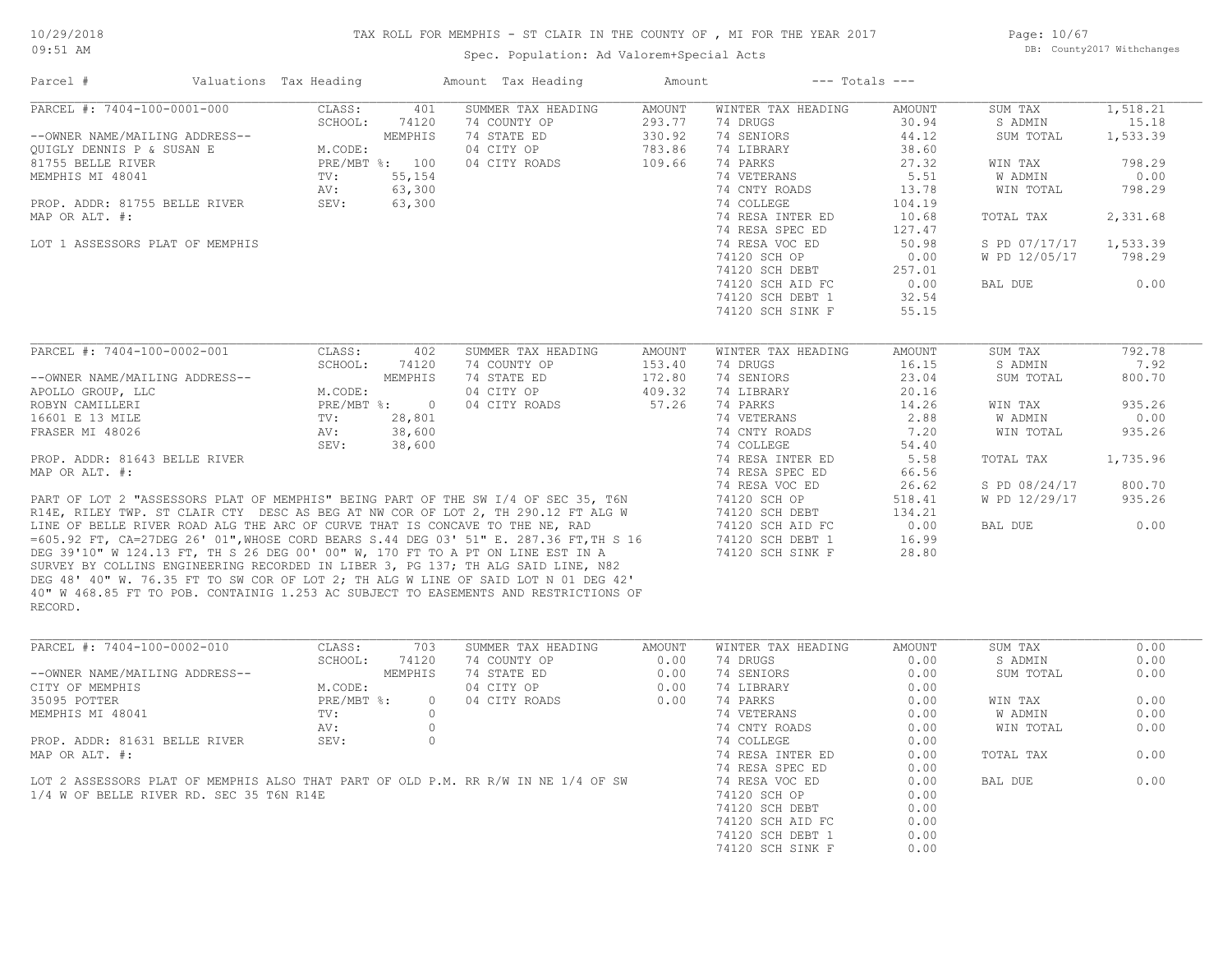# TAX ROLL FOR MEMPHIS - ST CLAIR IN THE COUNTY OF , MI FOR THE YEAR 2017

Spec. Population: Ad Valorem+Special Acts

Page: 11/67 DB: County2017 Withchanges

| Parcel #                                                                                                                                                                                                    | Valuations Tax Heading       |                | Amount Tax Heading | Amount   |                                                                    | $---$ Totals $---$ |               |          |
|-------------------------------------------------------------------------------------------------------------------------------------------------------------------------------------------------------------|------------------------------|----------------|--------------------|----------|--------------------------------------------------------------------|--------------------|---------------|----------|
| PARCEL #: 7404-100-0003-000                                                                                                                                                                                 | CLASS:                       | 401            | SUMMER TAX HEADING | AMOUNT   | WINTER TAX HEADING                                                 | AMOUNT             | SUM TAX       | 2,518.37 |
|                                                                                                                                                                                                             | SCHOOL:                      | 74120          | 74 COUNTY OP       | 487.30   | 74 DRUGS                                                           | 51.32              | S ADMIN       | 25.18    |
| --OWNER NAME/MAILING ADDRESS--                                                                                                                                                                              | $5$ CHOC                     | MEMPHIS        | 74 STATE ED        | 548.92   | 74 SENIORS                                                         | 73.18              | SUM TOTAL     | 2,543.55 |
| WILSON LAWRENCE                                                                                                                                                                                             | M.CODE:                      |                | 04 CITY OP         | 1,300.24 | 74 LIBRARY                                                         | 64.04              |               |          |
| 81521 BELLE RIVER                                                                                                                                                                                           | PRE/ME<br>TV:<br>NV:<br>SEV: | PRE/MBT %: 100 | 04 CITY ROADS      | 181.91   | 74 PARKS                                                           | 45.32              | WIN TAX       | 1,324.21 |
| MEMPHIS MI 48041                                                                                                                                                                                            |                              | 91,487         |                    |          | 74 VETERANS                                                        | 9.14               | W ADMIN       | 0.00     |
|                                                                                                                                                                                                             |                              | 107,200        |                    |          | 74 CNTY ROADS                                                      | 22.87              | WIN TOTAL     | 1,324.21 |
| PROP. ADDR: 81521 BELLE RIVER                                                                                                                                                                               |                              | 107,200        |                    |          | 74 COLLEGE                                                         | 172.82             |               |          |
| MAP OR ALT. #:                                                                                                                                                                                              |                              |                |                    |          | 74 RESA INTER ED                                                   | 17.73              | TOTAL TAX     | 3,867.76 |
|                                                                                                                                                                                                             |                              |                |                    |          | 74 RESA SPEC ED                                                    | 211.45             |               |          |
| LOT 3 ASSESSORS PLAT OF MEMPHIS                                                                                                                                                                             |                              |                |                    |          | 74 RESA VOC ED                                                     | 84.57              | S PD 08/07/17 | 2,543.55 |
|                                                                                                                                                                                                             |                              |                |                    |          |                                                                    |                    |               |          |
|                                                                                                                                                                                                             |                              |                |                    |          | 74120 SCH OP                                                       | 0.00               | W PD 01/03/18 | 1,324.21 |
|                                                                                                                                                                                                             |                              |                |                    |          | 74120 SCH DEBT                                                     | 426.32             |               |          |
|                                                                                                                                                                                                             |                              |                |                    |          | 74120 SCH AID FC                                                   | 0.00               | BAL DUE       | 0.00     |
|                                                                                                                                                                                                             |                              |                |                    |          | 74120 SCH DEBT 1                                                   | 53.97              |               |          |
|                                                                                                                                                                                                             |                              |                |                    |          | 74120 SCH SINK F                                                   | 91.48              |               |          |
|                                                                                                                                                                                                             |                              |                |                    |          |                                                                    |                    |               |          |
| PARCEL #: 7404-100-0004-000                                                                                                                                                                                 | CLASS:                       | 401            | SUMMER TAX HEADING | AMOUNT   | WINTER TAX HEADING                                                 | AMOUNT             | SUM TAX       | 1,674.24 |
| PARCEL TO THE MEMPHIS<br>--OWNER NAME/MAILING ADDRESS--<br>WESSEL MICHAEL & BEATRICE E M.CODE: 00001<br>P.O. BOX 117<br>MEMPHIS MI 48041 TV: 60,822<br>NV: 67,900<br>NV: 67,900<br>TV: 60,822<br>NV: 67,900 |                              |                | 74 COUNTY OP       | 323.96   | 74 DRUGS                                                           | 34.12              | S ADMIN       | 16.74    |
|                                                                                                                                                                                                             |                              |                | 74 STATE ED        | 364.93   | 74 SENIORS                                                         | 48.65              | SUM TOTAL     | 1,690.98 |
|                                                                                                                                                                                                             |                              |                | 04 CITY OP         | 864.42   | 74 LIBRARY                                                         | 42.57              |               |          |
|                                                                                                                                                                                                             |                              |                | 04 CITY ROADS      | 120.93   | 74 PARKS                                                           | 30.13              | WIN TAX       | 880.34   |
|                                                                                                                                                                                                             |                              |                |                    |          | 74 VETERANS                                                        | 6.08               | W ADMIN       | 0.00     |
|                                                                                                                                                                                                             |                              |                |                    |          | 74 CNTY ROADS                                                      | 15.20              | WIN TOTAL     | 880.34   |
| PROP. ADDR: 81181 BELLE RIVER                                                                                                                                                                               | SEV:                         |                | $67,900$<br>67,900 |          | 74 COLLEGE                                                         | 114.89             |               |          |
| MAP OR ALT. #:                                                                                                                                                                                              |                              |                |                    |          | 74 RESA INTER ED                                                   | 11.78              | TOTAL TAX     | 2,571.32 |
|                                                                                                                                                                                                             |                              |                |                    |          | 74 RESA SPEC ED                                                    | 140.57             |               |          |
| LOT 4 EXC N 75' ASSESSORS PLAT OF MEMPHIS                                                                                                                                                                   |                              |                |                    |          | 74 RESA VOC ED                                                     | 56.22              | S PD 08/28/17 | 1,690.98 |
|                                                                                                                                                                                                             |                              |                |                    |          |                                                                    |                    | W PD 12/29/17 | 880.34   |
|                                                                                                                                                                                                             |                              |                |                    |          | 74120 SCH UF<br>74120 SCH DEBT 283.45<br>20.00 20.00 CL 20.00 0.00 |                    |               |          |
|                                                                                                                                                                                                             |                              |                |                    |          |                                                                    |                    | BAL DUE       | 0.00     |
|                                                                                                                                                                                                             |                              |                |                    |          | 74120 SCH DEBT 1                                                   | 35.88              |               |          |
|                                                                                                                                                                                                             |                              |                |                    |          | 74120 SCH SINK F                                                   | 60.82              |               |          |
|                                                                                                                                                                                                             |                              |                |                    |          |                                                                    |                    |               |          |
| PARCEL #: 7404-100-0004-250                                                                                                                                                                                 |                              |                |                    |          |                                                                    |                    |               |          |
|                                                                                                                                                                                                             | CLASS:                       | 401            | SUMMER TAX HEADING | AMOUNT   | WINTER TAX HEADING                                                 | AMOUNT             | SUM TAX       | 1,423.52 |
|                                                                                                                                                                                                             | SCHOOL:                      | 74120          | 74 COUNTY OP       | 275.45   | 74 DRUGS                                                           | 29.01              | S ADMIN       | 14.23    |
| --OWNER NAME/MAILING ADDRESS--                                                                                                                                                                              |                              | MEMPHIS        | 74 STATE ED        | 310.28   | 74 SENIORS                                                         | 41.37              | SUM TOTAL     | 1,437.75 |
| POKREFKY JOANN                                                                                                                                                                                              | M.CODE:                      |                | 04 CITY OP         | 734.97   | 74 LIBRARY                                                         | 36.19              |               |          |
| 81221 BELLE RIVER                                                                                                                                                                                           |                              | PRE/MBT %: 100 | 04 CITY ROADS      | 102.82   | 74 PARKS                                                           | 25.61              | WIN TAX       | 748.50   |
| MEMPHIS MI 48041                                                                                                                                                                                            | TV:                          | 51,714         |                    |          | 74 VETERANS                                                        | 5.17               | W ADMIN       | 0.00     |
|                                                                                                                                                                                                             | AV:                          | 61,900         |                    |          | 74 CNTY ROADS                                                      | 12.92              | WIN TOTAL     | 748.50   |
| PROP. ADDR: 81221 BELLE RIVER                                                                                                                                                                               | SEV:                         | 61,900         |                    |          | 74 COLLEGE                                                         | 97.69              |               |          |
| MAP OR ALT. #:                                                                                                                                                                                              |                              |                |                    |          | 74 RESA INTER ED                                                   | 10.02              | TOTAL TAX     | 2,186.25 |
|                                                                                                                                                                                                             |                              |                |                    |          | 74 RESA SPEC ED                                                    | 119.52             |               |          |
| N 75' OF LOT 4 ASSESSORS PLAT OF MEMPHIS                                                                                                                                                                    |                              |                |                    |          | 74 RESA VOC ED                                                     | 47.80              | S PD 08/07/17 | 1,437.75 |
|                                                                                                                                                                                                             |                              |                |                    |          | 74120 SCH OP                                                       | 0.00               | W PD 01/24/18 | 748.50   |
|                                                                                                                                                                                                             |                              |                |                    |          | 74120 SCH DEBT                                                     | 240.98             |               |          |
|                                                                                                                                                                                                             |                              |                |                    |          | 74120 SCH AID FC                                                   | 0.00               | BAL DUE       | 0.00     |
|                                                                                                                                                                                                             |                              |                |                    |          | 74120 SCH DEBT 1                                                   | 30.51              |               |          |
|                                                                                                                                                                                                             |                              |                |                    |          | 74120 SCH SINK F                                                   | 51.71              |               |          |
|                                                                                                                                                                                                             |                              |                |                    |          |                                                                    |                    |               |          |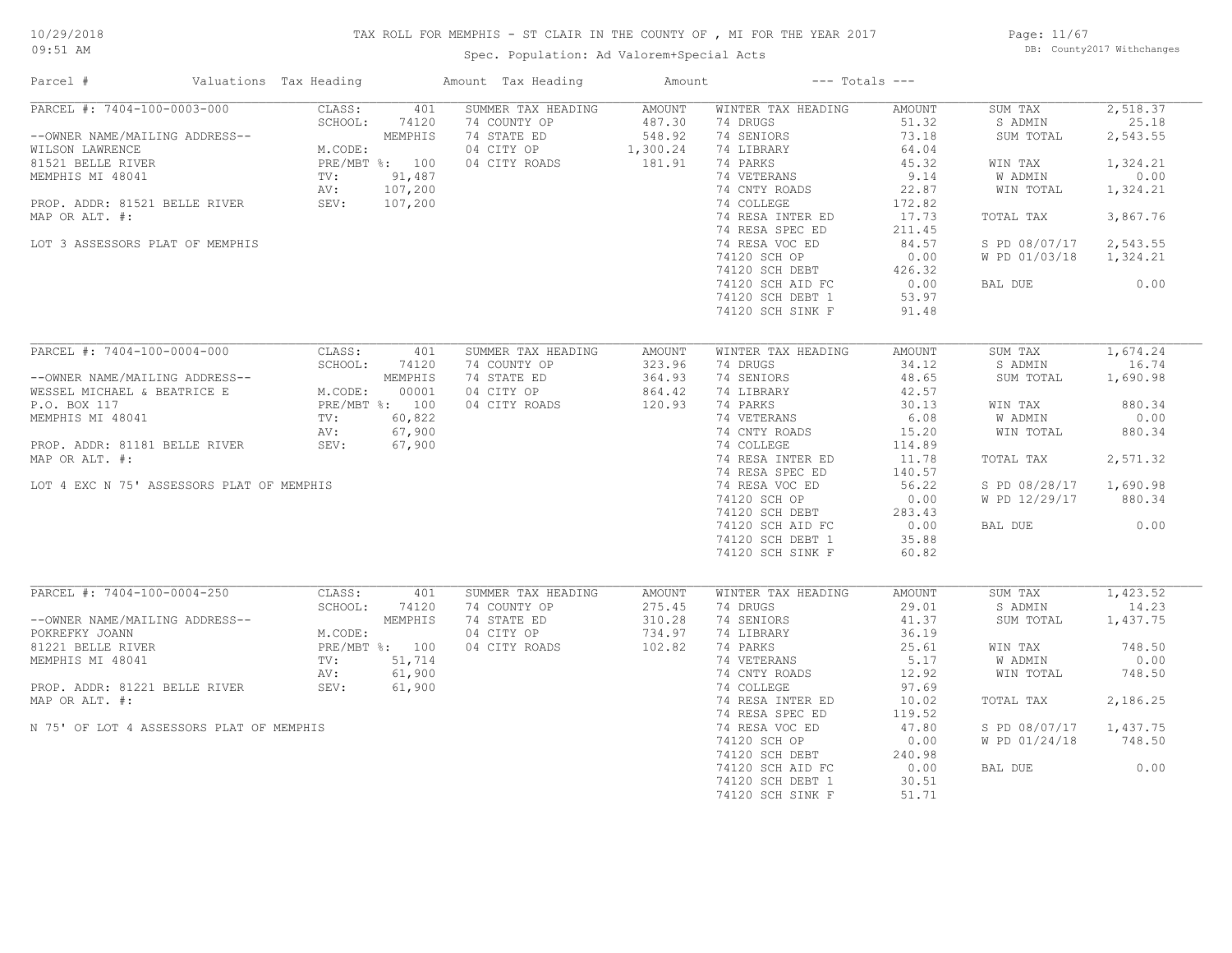# TAX ROLL FOR MEMPHIS - ST CLAIR IN THE COUNTY OF , MI FOR THE YEAR 2017

Spec. Population: Ad Valorem+Special Acts

Page: 12/67 DB: County2017 Withchanges

| Parcel #                                      | Valuations Tax Heading |                  | Amount Tax Heading          | Amount           |                        | $---$ Totals $---$ |                      |                   |
|-----------------------------------------------|------------------------|------------------|-----------------------------|------------------|------------------------|--------------------|----------------------|-------------------|
| PARCEL #: 7404-100-0005-000                   | CLASS:                 | 401              | SUMMER TAX HEADING          | <b>AMOUNT</b>    | WINTER TAX HEADING     | AMOUNT             | SUM TAX              | 1,390.08          |
|                                               | SCHOOL:                | 74120            | 74 COUNTY OP                | 268.98           | 74 DRUGS               | 28.32              | S ADMIN              | 13.90             |
| --OWNER NAME/MAILING ADDRESS--<br>COBBS DANNY | M.CODE:                | MEMPHIS          | 74 STATE ED<br>04 CITY OP   | 302.99<br>717.70 | 74 SENIORS             | 40.39<br>35.34     | SUM TOTAL            | 1,403.98          |
| 81145 BELLE RIVER ROAD                        |                        | PRE/MBT %: 0     | 04 CITY ROADS               | 100.41           | 74 LIBRARY<br>74 PARKS | 25.01              | WIN TAX              | 1,639.86          |
| MEMPHIS MI 48041                              | TV:                    | 50,499           |                             |                  | 74 VETERANS            | 5.04               | W ADMIN              | 0.00              |
|                                               | AV:                    | 60,500           |                             |                  | 74 CNTY ROADS          | 12.62              | WIN TOTAL            | 1,639.86          |
| PROP. ADDR: 81145 BELLE RIVER                 | SEV:                   | 60,500           |                             |                  | 74 COLLEGE             | 95.39              |                      |                   |
| MAP OR ALT. #:                                |                        |                  |                             |                  | 74 RESA INTER ED       | 9.78               | TOTAL TAX            | 3,043.84          |
|                                               |                        |                  |                             |                  | 74 RESA SPEC ED        | 116.71             |                      |                   |
| LOT 5 ASSESSORS PLAT OF MEMPHIS               |                        |                  |                             |                  | 74 RESA VOC ED         | 46.68              | S PD 08/25/17        | 1,403.98          |
|                                               |                        |                  |                             |                  | 74120 SCH OP           | 908.98             | W PD 12/29/17        | 1,639.86          |
|                                               |                        |                  |                             |                  | 74120 SCH DEBT         | 235.32             |                      |                   |
|                                               |                        |                  |                             |                  | 74120 SCH AID FC       | 0.00               | BAL DUE              | 0.00              |
|                                               |                        |                  |                             |                  | 74120 SCH DEBT 1       | 29.79              |                      |                   |
|                                               |                        |                  |                             |                  | 74120 SCH SINK F       | 50.49              |                      |                   |
|                                               |                        |                  |                             |                  |                        |                    |                      |                   |
| PARCEL #: 7404-100-0006-000                   | CLASS:                 | 401              | SUMMER TAX HEADING          | <b>AMOUNT</b>    | WINTER TAX HEADING     | AMOUNT             | SUM TAX              | 1,465.28          |
|                                               | SCHOOL:                | 74120            | 74 COUNTY OP                | 283.53           | 74 DRUGS               | 29.86              | S ADMIN              | 14.65             |
| --OWNER NAME/MAILING ADDRESS--                |                        | MEMPHIS          | 74 STATE ED                 | 319.38           | 74 SENIORS             | 42.58              | SUM TOTAL            | 1,479.93          |
| SOCIA STEVEN                                  | M.CODE:                | 00001            | 04 CITY OP                  | 756.53           | 74 LIBRARY             | 37.26              |                      |                   |
| 34417 BORDMAN                                 |                        | PRE/MBT %: 100   | 04 CITY ROADS               | 105.84           | 74 PARKS               | 26.37              | WIN TAX              | 770.47            |
| MEMPHIS MI 48041                              | TV:                    | 53,231           |                             |                  | 74 VETERANS            | 5.32               | W ADMIN              | 0.00              |
|                                               | AV:                    | 63,900           |                             |                  | 74 CNTY ROADS          | 13.30              | WIN TOTAL            | 770.47            |
| PROP. ADDR: 34417 BORDMAN                     | SEV:                   | 63,900           |                             |                  | 74 COLLEGE             | 100.55             |                      |                   |
| MAP OR ALT. #:                                |                        |                  |                             |                  | 74 RESA INTER ED       | 10.31              | TOTAL TAX            | 2,250.40          |
|                                               |                        |                  |                             |                  | 74 RESA SPEC ED        | 123.03             |                      |                   |
| LOT 6 ASSESSORS PLAT OF MEMPHIS               |                        |                  |                             |                  | 74 RESA VOC ED         | 49.21              | S PD 08/28/17        | 1,479.93          |
|                                               |                        |                  |                             |                  | 74120 SCH OP           | 0.00               | W PD 12/29/17        | 770.47            |
|                                               |                        |                  |                             |                  | 74120 SCH DEBT         | 248.05             |                      |                   |
|                                               |                        |                  |                             |                  | 74120 SCH AID FC       | 0.00               | BAL DUE              | 0.00              |
|                                               |                        |                  |                             |                  | 74120 SCH DEBT 1       | 31.40              |                      |                   |
|                                               |                        |                  |                             |                  | 74120 SCH SINK F       | 53.23              |                      |                   |
|                                               |                        |                  |                             |                  |                        |                    |                      |                   |
| PARCEL #: 7404-100-0007-000                   | CLASS:                 | 401              | SUMMER TAX HEADING          | AMOUNT           | WINTER TAX HEADING     | AMOUNT<br>32.36    | SUM TAX              | 1,588.30<br>15.88 |
| --OWNER NAME/MAILING ADDRESS--                | SCHOOL:                | 74120<br>MEMPHIS | 74 COUNTY OP<br>74 STATE ED | 307.33<br>346.20 | 74 DRUGS<br>74 SENIORS | 46.16              | S ADMIN<br>SUM TOTAL | 1,604.18          |
| WEGNER RYAN C.                                | M.CODE:                | 00001            | 04 CITY OP                  | 820.04           | 74 LIBRARY             | 40.39              |                      |                   |
| 34441 BORDMAN RD                              |                        | PRE/MBT %: 100   | 04 CITY ROADS               | 114.73           | 74 PARKS               | 28.58              | WIN TAX              | 835.18            |
| MEMPHIS MI 48041                              | TV:                    | 57,700           |                             |                  | 74 VETERANS            | 5.77               | W ADMIN              | 0.00              |
|                                               | AV:                    | 57,700           |                             |                  | 74 CNTY ROADS          | 14.42              | WIN TOTAL            | 835.18            |
| PROP. ADDR: 34441 BORDMAN                     | SEV:                   | 57,700           |                             |                  | 74 COLLEGE             | 109.00             |                      |                   |
| MAP OR ALT. #:                                |                        |                  |                             |                  | 74 RESA INTER ED       | 11.18              | TOTAL TAX            | 2,439.36          |
|                                               |                        |                  |                             |                  | 74 RESA SPEC ED        | 133.36             |                      |                   |
| LOT 7 ASSESSORS PLAT OF MEMPHIS               |                        |                  |                             |                  | 74 RESA VOC ED         | 53.34              | S PD 08/28/17        | 1,604.18          |
|                                               |                        |                  |                             |                  | 74120 SCH OP           | 0.00               | W PD 12/29/17        | 835.18            |
|                                               |                        |                  |                             |                  | 74120 SCH DEBT         | 268.88             |                      |                   |
|                                               |                        |                  |                             |                  | 74120 SCH AID FC       | 0.00               | BAL DUE              | 0.00              |
|                                               |                        |                  |                             |                  | 74120 SCH DEBT 1       | 34.04              |                      |                   |
|                                               |                        |                  |                             |                  | 74120 SCH SINK F       | 57.70              |                      |                   |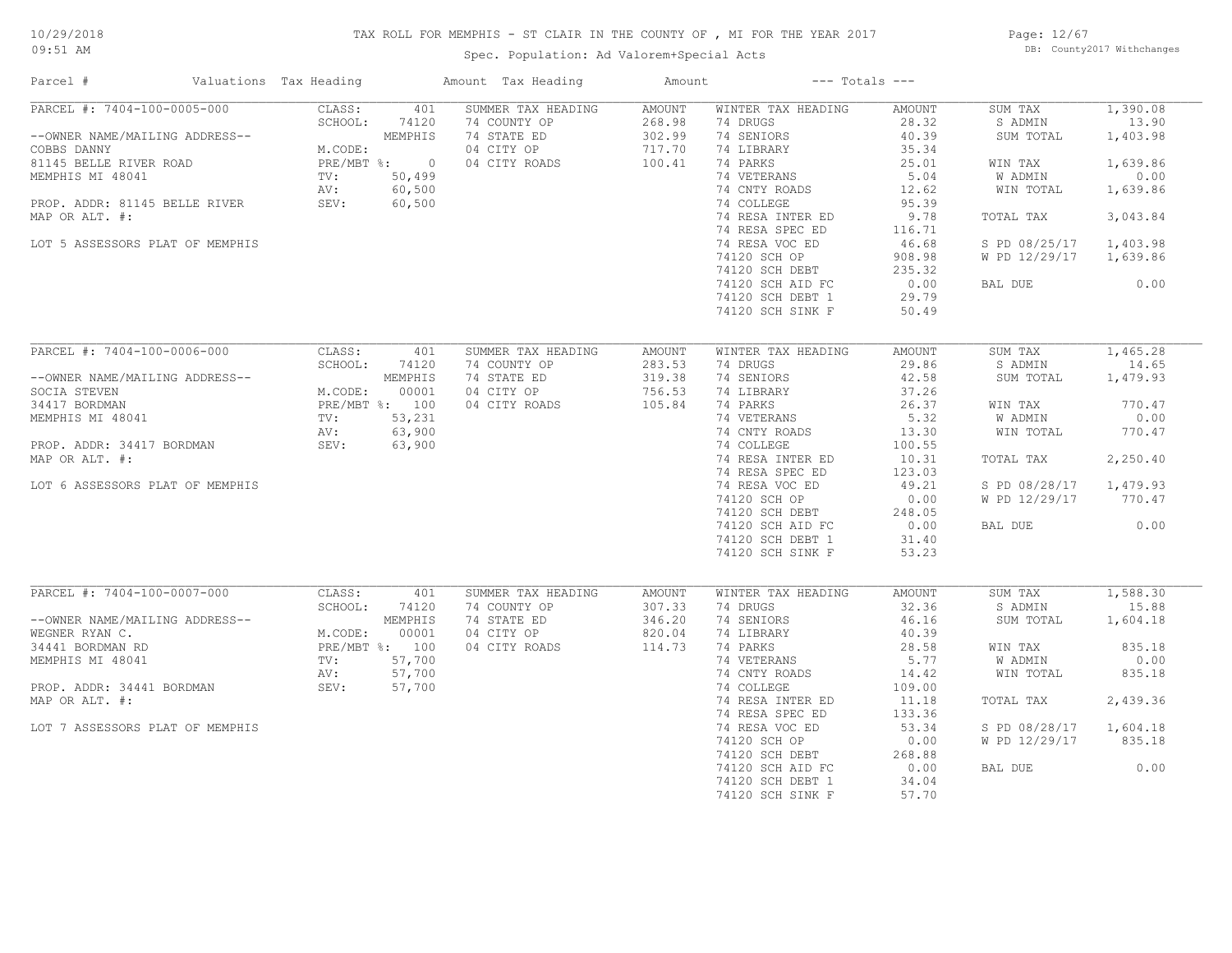# 10/29/2018

# TAX ROLL FOR MEMPHIS - ST CLAIR IN THE COUNTY OF , MI FOR THE YEAR 2017

09:51 AM

# Spec. Population: Ad Valorem+Special Acts

Page: 13/67 DB: County2017 Withchanges

| Parcel #                                          | Valuations Tax Heading          |                          | Amount Tax Heading                        | Amount                     |                                      | $---$ Totals $---$      |                        |                  |
|---------------------------------------------------|---------------------------------|--------------------------|-------------------------------------------|----------------------------|--------------------------------------|-------------------------|------------------------|------------------|
| PARCEL #: 7404-100-0008-000                       | CLASS:                          | 401                      | SUMMER TAX HEADING                        | AMOUNT                     | WINTER TAX HEADING                   | AMOUNT                  | SUM TAX                | 994.51           |
| --OWNER NAME/MAILING ADDRESS--<br>BAUMAN DONALD D | SCHOOL:<br>M.CODE:              | 74120<br>MEMPHIS         | 74 COUNTY OP<br>74 STATE ED<br>04 CITY OP | 192.44<br>216.77<br>513.47 | 74 DRUGS<br>74 SENIORS<br>74 LIBRARY | 20.26<br>28.90<br>25.29 | S ADMIN<br>SUM TOTAL   | 9.94<br>1,004.45 |
| 81115 BELLE RIVER                                 |                                 | PRE/MBT %: 100           | 04 CITY ROADS                             | 71.83                      | 74 PARKS                             | 17.89                   | WIN TAX                | 522.92           |
| MEMPHIS MI 48041                                  | TV:                             | 36,129                   |                                           |                            | 74 VETERANS                          | 3.61                    | W ADMIN                | 0.00             |
|                                                   | AV:                             | 39,000                   |                                           |                            | 74 CNTY ROADS                        | 9.03                    | WIN TOTAL              | 522.92           |
| PROP. ADDR: 81115 BELLE RIVER SEV:                |                                 | 39,000                   |                                           |                            | 74 COLLEGE                           | 68.25                   |                        |                  |
| MAP OR ALT. #:                                    |                                 |                          |                                           |                            | 74 RESA INTER ED                     | 7.00                    | TOTAL TAX              | 1,527.37         |
|                                                   |                                 |                          |                                           |                            | 74 RESA SPEC ED                      | 83.50                   |                        |                  |
| LOT 8 ASSESSORS PLAT OF MEMPHIS                   |                                 |                          |                                           |                            | 74 RESA VOC ED                       | 33.40                   | S PD 08/14/17 1,004.45 |                  |
|                                                   |                                 |                          |                                           |                            | 74120 SCH OP                         | 0.00                    | W PD 02/07/18          | 522.92           |
|                                                   |                                 |                          |                                           |                            | 74120 SCH DEBT                       | 168.36                  |                        |                  |
|                                                   |                                 |                          |                                           |                            | 74120 SCH AID FC                     | 0.00                    | BAL DUE                | 0.00             |
|                                                   |                                 |                          |                                           |                            | 74120 SCH DEBT 1                     | 21.31                   |                        |                  |
|                                                   |                                 |                          |                                           |                            | 74120 SCH SINK F                     | 36.12                   |                        |                  |
|                                                   |                                 |                          |                                           |                            |                                      |                         |                        |                  |
| PARCEL #: 7404-100-0009-000                       | CLASS:                          | 401                      | SUMMER TAX HEADING                        | AMOUNT                     | WINTER TAX HEADING                   | AMOUNT                  | SUM TAX                | 1,078.09         |
|                                                   | SCHOOL:                         | 74120                    | 74 COUNTY OP                              | 208.61                     | 74 DRUGS                             | 21.97                   | S ADMIN                | 10.78            |
| --OWNER NAME/MAILING ADDRESS--                    |                                 | MEMPHIS                  | 74 STATE ED                               | 234.99                     | 74 SENIORS                           | 31.33                   | SUM TOTAL              | 1,088.87         |
| BEDKER STACEY                                     | M.CODE: 00001<br>PRE/MBT %: 100 | 00001                    | 04 CITY OP                                | 556.62                     | 74 LIBRARY                           | 27.41                   |                        |                  |
| 81079 BELLE RIVER                                 |                                 |                          | 04 CITY ROADS                             | 77.87                      | 74 PARKS                             | 19.40                   | WIN TAX                | 566.86           |
| MEMPHIS MI 48041                                  | TV:                             | 39,165                   |                                           |                            | 74 VETERANS                          | 3.91                    | W ADMIN                | 0.00             |
|                                                   | AV:                             | 44,400                   |                                           |                            | 74 CNTY ROADS                        | 9.79                    | WIN TOTAL              | 566.86           |
| PROP. ADDR: 81079 BELLE RIVER SEV:                |                                 | 44,400                   |                                           |                            | 74 COLLEGE                           | 73.98                   |                        |                  |
| MAP OR ALT. #:                                    |                                 |                          |                                           |                            | 74 RESA INTER ED                     | 7.59                    | TOTAL TAX              | 1,655.73         |
|                                                   |                                 |                          |                                           |                            | 74 RESA SPEC ED                      | 90.52                   |                        |                  |
| LOT 9 ASSESSORS PLAT OF MEMPHIS                   |                                 |                          |                                           |                            | 74 RESA VOC ED                       | 36.20                   | S PD 08/28/17          | 1,088.87         |
|                                                   |                                 |                          |                                           |                            | 74120 SCH OP                         | 0.00                    | W PD 12/29/17          | 566.86           |
|                                                   |                                 |                          |                                           |                            | 74120 SCH DEBT                       | 182.50                  |                        |                  |
|                                                   |                                 |                          |                                           |                            | 74120 SCH AID FC                     | 0.00                    | BAL DUE                | 0.00             |
|                                                   |                                 |                          |                                           |                            | 74120 SCH DEBT 1                     | 23.10                   |                        |                  |
|                                                   |                                 |                          |                                           |                            | 74120 SCH SINK F                     | 39.16                   |                        |                  |
|                                                   |                                 |                          |                                           |                            |                                      |                         |                        |                  |
| PARCEL #: 7404-100-0010-000                       | CLASS:                          | 401                      | SUMMER TAX HEADING                        | AMOUNT                     | WINTER TAX HEADING                   | AMOUNT                  | SUM TAX                | 930.42           |
|                                                   | SCHOOL:                         | 74120                    | 74 COUNTY OP                              | 180.04                     | 74 DRUGS                             | 18.96                   | S ADMIN                | 9.30             |
| --OWNER NAME/MAILING ADDRESS--                    |                                 | MEMPHIS                  | 74 STATE ED                               | 202.80                     | 74 SENIORS                           | 27.04                   | S INTRST               | 55.83            |
| EUCLID JOSEPH GOUIN III                           | M.CODE:                         |                          | 04 CITY OP                                | 480.38                     | 74 LIBRARY                           | 23.66                   | SUM TOTAL              | 995.55           |
| 81049 BELLE RIVER<br>MEMPHIS MI 48041             | TV:                             | PRE/MBT %: 100<br>33,801 | 04 CITY ROADS                             | 67.20                      | 74 PARKS<br>74 VETERANS              | 16.74<br>3.38           |                        | 489.24           |
|                                                   | AV:                             | 37,800                   |                                           |                            | 74 CNTY ROADS                        | 8.45                    | WIN TAX<br>W ADMIN     | 0.00             |
| PROP. ADDR: 81049 BELLE RIVER                     | SEV:                            | 37,800                   |                                           |                            | 74 COLLEGE                           | 63.85                   | WIN TOTAL              | 489.24           |
| MAP OR ALT. #:                                    |                                 |                          |                                           |                            | 74 RESA INTER ED                     | 6.55                    |                        |                  |
|                                                   |                                 |                          |                                           |                            | 74 RESA SPEC ED                      | 78.12                   | TOTAL TAX              | 1,484.79         |
| LOT 10 ASSESSORS PLAT OF MEMPHIS                  |                                 |                          |                                           |                            | 74 RESA VOC ED                       | 31.24                   |                        |                  |
|                                                   |                                 |                          |                                           |                            | 74120 SCH OP                         | 0.00                    | BAL DUE                | 1,484.79         |
|                                                   |                                 |                          |                                           |                            | 74120 SCH DEBT                       | 157.51                  |                        |                  |
|                                                   |                                 |                          |                                           |                            | 74120 SCH AID FC                     | 0.00                    |                        |                  |
|                                                   |                                 |                          |                                           |                            | 74120 SCH DEBT 1                     | 19.94                   |                        |                  |
|                                                   |                                 |                          |                                           |                            | 74120 SCH SINK F                     | 33.80                   |                        |                  |
|                                                   |                                 |                          |                                           |                            |                                      |                         |                        |                  |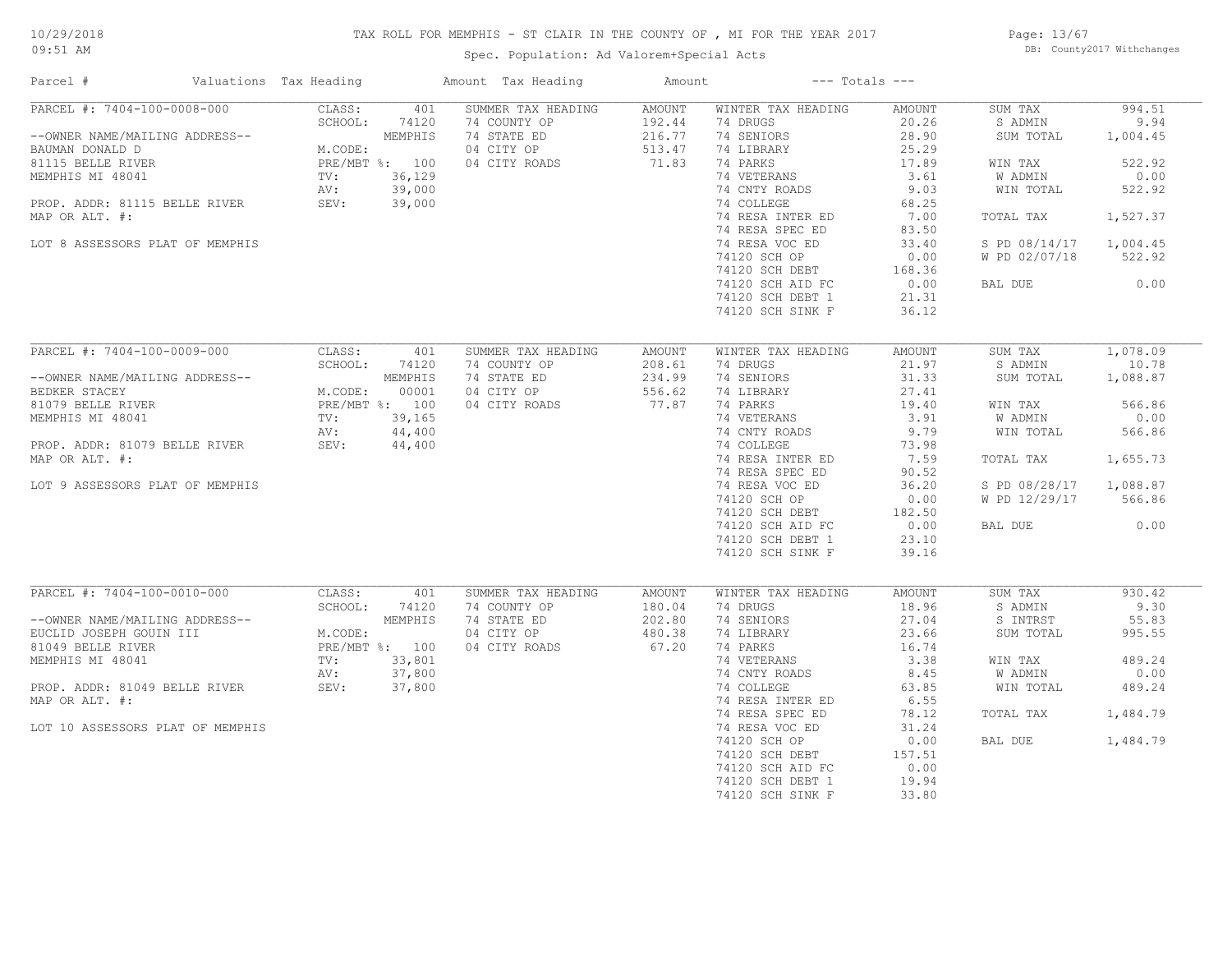Page: 14/67 DB: County2017 Withchanges

| Amount Tax Heading<br>Parcel #<br>Valuations Tax Heading                                                                                                                                                                                                      | Amount                       | $---$ Totals $---$                             |               |                        |          |
|---------------------------------------------------------------------------------------------------------------------------------------------------------------------------------------------------------------------------------------------------------------|------------------------------|------------------------------------------------|---------------|------------------------|----------|
| 201<br>PARCEL #: 7404-100-0011-000<br>--OWNER NAME/MAILING ADDRESS--<br>NIKODIM ROBERT W & MARY K<br>81611 MAIN<br>MEMPHIS MI 48041<br>MEMPHIS MI 48041<br>MEMPHIS MI 48041<br>MEMPHIS MI 48041<br>TV: 44,315<br>AV: 48,800<br>PRE/MBT %: 0<br>AV: 48,800<br> | SUMMER TAX HEADING<br>AMOUNT | WINTER TAX HEADING                             | AMOUNT        | SUM TAX                | 1,219.85 |
| 74 COUNTY OP                                                                                                                                                                                                                                                  | 236.04                       | 74 DRUGS                                       | 24.86         | S ADMIN                | 12.19    |
| 74 STATE ED                                                                                                                                                                                                                                                   | 265.89                       | 74 SENIORS                                     | 35.45         | SUM TOTAL              | 1,232.04 |
| 04 CITY OP                                                                                                                                                                                                                                                    | 629.81                       | 74 LIBRARY                                     | 31.02         |                        |          |
| 04 CITY ROADS                                                                                                                                                                                                                                                 | 88.11                        | 74 PARKS                                       | 21.95         | WIN TAX                | 1,439.07 |
|                                                                                                                                                                                                                                                               |                              | 74 VETERANS                                    | 4.43          | W ADMIN                | 0.00     |
|                                                                                                                                                                                                                                                               |                              |                                                | 11.07         |                        |          |
|                                                                                                                                                                                                                                                               |                              | 74 CNTY ROADS                                  |               | WIN TOTAL              | 1,439.07 |
|                                                                                                                                                                                                                                                               |                              | 74 COLLEGE                                     | 83.71         |                        |          |
|                                                                                                                                                                                                                                                               |                              | 74 RESA INTER ED                               | 8.58          | TOTAL TAX              | 2,671.11 |
|                                                                                                                                                                                                                                                               |                              | 74 RESA SPEC ED                                | 102.42        |                        |          |
| MEMPHIS MI 48041<br>PROP. ADDR: 81611 MAIN<br>MEMPHIS MI 48,800<br>MAP OR ALT. #:<br>THAT PART OF LOT 11 LYING N & E OF A LINE BEG; S 1 DEG 02 MIN W 101.93 FT FROM NE<br>COR OF LOT; TH N 89 DEG 27 MIN W 490.7 FT; TH N 13 DEG 04 MIN                       |                              | 74 RESA VOC ED                                 | 40.96         | S PD 08/31/17          | 1,232.04 |
|                                                                                                                                                                                                                                                               |                              | 74120 SCH OP                                   | 797.67        | W PD 02/14/18          | 1,439.07 |
| LINE. ASSESSOR PLAT OF MEMPHIS                                                                                                                                                                                                                                |                              |                                                | 206.50        |                        |          |
|                                                                                                                                                                                                                                                               |                              | 74120 SUN UL<br>74120 SCH DEBT<br>10000 ATD FC | 0.00          | BAL DUE                | 0.00     |
|                                                                                                                                                                                                                                                               |                              | 74120 SCH DEBT 1                               | 26.14         |                        |          |
|                                                                                                                                                                                                                                                               |                              | 74120 SCH SINK F                               | 44.31         |                        |          |
|                                                                                                                                                                                                                                                               |                              |                                                |               |                        |          |
| PARCEL #: 7404-100-0012-000<br>301<br>CLASS:                                                                                                                                                                                                                  | SUMMER TAX HEADING<br>AMOUNT | WINTER TAX HEADING                             | <b>AMOUNT</b> | SUM TAX                | 3,851.04 |
| SCHOOL:<br>74120<br>74 COUNTY OP                                                                                                                                                                                                                              | 745.17                       | 74 DRUGS                                       | 78.48         | S ADMIN                | 38.51    |
| 74 STATE ED<br>--OWNER NAME/MAILING ADDRESS--                                                                                                                                                                                                                 | 839.40                       | 74 SENIORS                                     | 111.92        | SUM TOTAL              | 3,889.55 |
| DONATO CHRISTOPHER C JR<br>04 CITY OP                                                                                                                                                                                                                         | 1,988.30                     | 74 LIBRARY                                     | 97.93         |                        |          |
| RESS--<br>MEMPHIS<br>M.CODE:<br>PRE/MBT %: 0<br>TV: 139,900<br>AV: 139,900<br>RIVER SEV: 139,900<br>04 CITY ROADS<br>81600 BELLE RIVER                                                                                                                        | 278.17                       | 74 PARKS                                       | 69.30         |                        | 4,543.23 |
|                                                                                                                                                                                                                                                               |                              |                                                |               | WIN TAX                |          |
| MEMPHIS MI 48041                                                                                                                                                                                                                                              |                              | 74 VETERANS                                    | 13.99         | W ADMIN                | 0.00     |
|                                                                                                                                                                                                                                                               |                              | 74 CNTY ROADS                                  | 34.97         | WIN TOTAL              | 4,543.23 |
| PROP. ADDR: 81600 BELLE RIVER                                                                                                                                                                                                                                 |                              | 74 COLLEGE                                     | 264.28        |                        |          |
| MAP OR ALT. #:<br>THAT PART OF LOT 11 LYING WLY OF A LINE BEG ON S LOT LINE DIST S 85 DEG 8 MIN E 523<br>FT FROM SW COR, THIN 13 DEG 4 MIN W 188.08 FT TO N LOT LINE. EXC. MILL ROAD R/W 74 RESA INTER EN<br>FT FROM SW COR, THIN 13                          |                              | 74 RESA INTER ED                               | 27.11         | TOTAL TAX              | 8,432.78 |
|                                                                                                                                                                                                                                                               |                              | 74 RESA SPEC ED                                | 323.35        |                        |          |
|                                                                                                                                                                                                                                                               |                              |                                                | 129.33        | S PD 08/28/17          | 3,889.55 |
|                                                                                                                                                                                                                                                               |                              | 74120 SCH OP                                   | 2,518.20      | W PD 12/29/17          | 4,543.23 |
| ASSESSORS PLAT OF MEMPHIS                                                                                                                                                                                                                                     |                              | 74120 SCH DEBT                                 | 651.93        |                        |          |
|                                                                                                                                                                                                                                                               |                              | 74120 SCH AID FC                               | 0.00          | BAL DUE                | 0.00     |
|                                                                                                                                                                                                                                                               |                              | 74120 SCH DEBT 1                               | 82.54         |                        |          |
|                                                                                                                                                                                                                                                               |                              | 74120 SCH SINK F                               | 139.90        |                        |          |
|                                                                                                                                                                                                                                                               |                              |                                                |               |                        |          |
| PARCEL #: 7404-100-0013-000<br>CLASS:<br>401                                                                                                                                                                                                                  | SUMMER TAX HEADING<br>AMOUNT | WINTER TAX HEADING                             | AMOUNT        | SUM TAX                | 1,512.90 |
| SCHOOL:<br>74 COUNTY OP                                                                                                                                                                                                                                       |                              | 74 DRUGS                                       | 30.83         | S ADMIN                | 15.12    |
| 74120                                                                                                                                                                                                                                                         | 292.74                       |                                                |               |                        |          |
| M.CODE:<br>M.CODE:<br>PRE/MBT %: 100<br>TV: 54,961<br>AV: 83,500<br>SEV: 83,500<br>74 STATE ED<br>--OWNER NAME/MAILING ADDRESS--                                                                                                                              | 329.76                       | 74 SENIORS                                     | 43.96         | SUM TOTAL              | 1,528.02 |
| YOUNG PATRICIA<br>04 CITY OP                                                                                                                                                                                                                                  | 781.12                       | 74 LIBRARY                                     | 38.47         |                        |          |
| 34240 PRATT<br>04 CITY ROADS                                                                                                                                                                                                                                  | 109.28                       | 74 PARKS                                       | 27.22         | WIN TAX                | 795.51   |
| MEMPHIS MI 48041                                                                                                                                                                                                                                              |                              | 74 VETERANS                                    | 5.49          | W ADMIN                | 0.00     |
|                                                                                                                                                                                                                                                               |                              | 74 CNTY ROADS                                  | 13.74         | WIN TOTAL              | 795.51   |
| PROP. ADDR: 81500 BELLE RIVER                                                                                                                                                                                                                                 |                              | 74 COLLEGE                                     | 103.82        |                        |          |
| MAP OR ALT. #:                                                                                                                                                                                                                                                |                              | 74 RESA INTER ED                               | 10.65         | TOTAL TAX              | 2,323.53 |
|                                                                                                                                                                                                                                                               |                              | 74 RESA SPEC ED                                | 127.03        |                        |          |
| LOT 12 ASSESSORS PLAT OF MEMPHIS                                                                                                                                                                                                                              |                              | 74 RESA VOC ED                                 | 50.81         | S PD 08/31/17 1,528.02 |          |
|                                                                                                                                                                                                                                                               |                              | 74120 SCH OP                                   | 0.00          | W PD 02/14/18          | 795.51   |
|                                                                                                                                                                                                                                                               |                              |                                                |               |                        |          |
|                                                                                                                                                                                                                                                               |                              | 74120 SCH DEBT                                 | 256.11        |                        |          |
|                                                                                                                                                                                                                                                               |                              | 74120 SCH AID FC                               | 0.00          | BAL DUE                | 0.00     |
|                                                                                                                                                                                                                                                               |                              | 74120 SCH DEBT 1                               | 32.42         |                        |          |
|                                                                                                                                                                                                                                                               |                              | 74120 SCH SINK F                               | 54.96         |                        |          |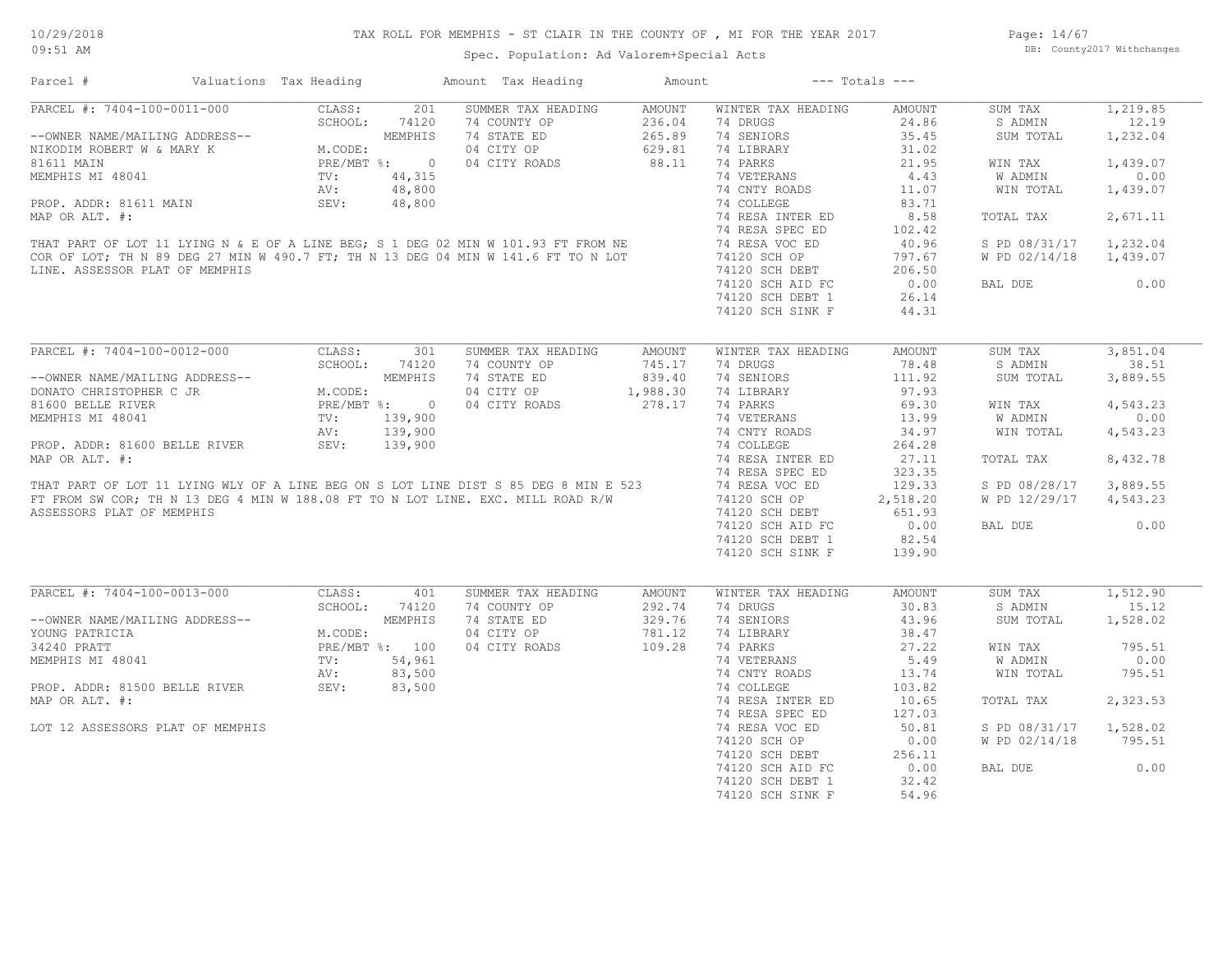# 10/29/2018

#### TAX ROLL FOR MEMPHIS - ST CLAIR IN THE COUNTY OF , MI FOR THE YEAR 2017

Page: 15/67 DB: County2017 Withchanges

### Parcel # Valuations Tax Heading Amount Tax Heading Amount --- Totals ---Spec. Population: Ad Valorem+Special Acts 09:51 AM 74120 SCH SINK F 60.72 74120 SCH DEBT 1 35.82 74120 SCH AID FC 0.00 BAL DUE 0.00 46.48 FT & LOT 13 ASSESSORS PLAT OF MEMPHIS 74120 SCH DEBT 282.95 101.93 FT FROM NE COR OF LOT; TH N 89 DEG 27 MIN W 490.7 FT; TH S 13 DEG 4 MIN W 74120 SCH OP 1,092.97 W PD 01/29/18 1,971.85 THAT PART OF LOT 11 LYING S & E OF A LINE BEG ON E LOT LINE DIST S 1 DEG 2 MIN W 74 RESA VOC ED 56.13 S PD 08/30/17 1,688.17 74 RESA SPEC ED 140.34 MAP OR ALT. #: 74 RESA INTER ED 11.76 TOTAL TAX 3,660.02 PROP. ADDR: 81545 MAIN SEV: 71,300 74 COLLEGE 114.70 AV: 71,300 74 CNTY ROADS 15.18 WIN TOTAL 1,971.85 EMMETT MI 48022 TV: 60,721 74 VETERANS 6.07 W ADMIN 0.00 PO BOX 146 PRE/MBT %: 0 04 CITY ROADS 120.73 74 PARKS 30.08 WIN TAX 1,971.85 J & JP MANAGEMENT INC M.CODE: 04 CITY OP 862.98 74 LIBRARY 42.50 --OWNER NAME/MAILING ADDRESS-- WEMPHIS 74 STATE ED 364.32 74 SENIORS 48.57 SUM TOTAL 1,688.17 SCHOOL: 74120 74 COUNTY OP 323.43 74 DRUGS 34.06 S ADMIN 16.71 PARCEL #: 7404-100-0014-000 CLASS: 201 SUMMER TAX HEADING AMOUNT WINTER TAX HEADING AMOUNT SUM TAX 1,671.46  $\mathcal{L}_\mathcal{L} = \mathcal{L}_\mathcal{L} = \mathcal{L}_\mathcal{L} = \mathcal{L}_\mathcal{L} = \mathcal{L}_\mathcal{L} = \mathcal{L}_\mathcal{L} = \mathcal{L}_\mathcal{L} = \mathcal{L}_\mathcal{L} = \mathcal{L}_\mathcal{L} = \mathcal{L}_\mathcal{L} = \mathcal{L}_\mathcal{L} = \mathcal{L}_\mathcal{L} = \mathcal{L}_\mathcal{L} = \mathcal{L}_\mathcal{L} = \mathcal{L}_\mathcal{L} = \mathcal{L}_\mathcal{L} = \mathcal{L}_\mathcal{L}$ P.O. BOX 501 PRE/MBT %: 0 04 CITY ROADS 8.72 74 PARKS 2.17 WIN TAX 142.47 RAYMOND HARRISON REVOC TRUST M.CODE: 04 CITY OP 62.37 74 LIBRARY 3.07 3.07 --OWNER NAME/MAILING ADDRESS-- MEMPHIS 74 STATE ED 26.33 74 SENIORS 3.51 SUM TOTAL 121.99 SCHOOL: 74120 74 COUNTY OP 23.37 74 DRUGS 2.46 S ADMIN 1.20 PARCEL #: 7404-100-0015-000 CLASS: 202 SUMMER TAX HEADING AMOUNT WINTER TAX HEADING AMOUNT SUM TAX 120.79 \_\_\_\_\_\_\_\_\_\_\_\_\_\_\_\_\_\_\_\_\_\_\_\_\_\_\_\_\_\_\_\_\_\_\_\_\_\_\_\_\_\_\_\_\_\_\_\_\_\_\_\_\_\_\_\_\_\_\_\_\_\_\_\_\_\_\_\_\_\_\_\_\_\_\_\_\_\_\_\_\_\_\_\_\_\_\_\_\_\_\_\_\_\_\_\_\_\_\_\_\_\_\_\_\_\_\_\_\_\_\_\_\_\_\_\_\_\_\_\_\_\_\_\_\_\_\_\_\_\_\_\_\_\_\_\_\_\_\_\_\_\_\_\_\_\_\_\_\_\_\_\_\_\_\_\_\_\_\_\_\_\_\_\_\_\_\_\_\_\_\_\_\_\_\_

|                                  |         |                | 74 RESA SPEC ED    |        | 10.14              |        |               |          |
|----------------------------------|---------|----------------|--------------------|--------|--------------------|--------|---------------|----------|
| LOT 14 ASSESSORS PLAT OF MEMPHIS |         |                |                    |        | 74 RESA VOC ED     | 4.05   | S PD 08/21/17 | 121.99   |
|                                  |         |                |                    |        | 74120 SCH OP       | 79.00  | W PD 02/06/18 | 142.47   |
|                                  |         |                |                    |        | 74120 SCH DEBT     | 20.45  |               |          |
|                                  |         |                |                    |        | 74120 SCH AID FC   | 0.00   | BAL DUE       | 0.00     |
|                                  |         |                |                    |        | 74120 SCH DEBT 1   | 2.58   |               |          |
|                                  |         |                |                    |        | 74120 SCH SINK F   | 4.38   |               |          |
|                                  |         |                |                    |        |                    |        |               |          |
| PARCEL #: 7404-100-0016-000      | CLASS:  | 401            | SUMMER TAX HEADING | AMOUNT | WINTER TAX HEADING | AMOUNT | SUM TAX       | 1,409.56 |
|                                  | SCHOOL: | 74120          |                    |        |                    | 28.72  |               | 14.09    |
|                                  |         |                | 74 COUNTY OP       | 272.75 | 74 DRUGS           |        | S ADMIN       |          |
| --OWNER NAME/MAILING ADDRESS--   |         | MEMPHIS        | 74 STATE ED        | 307.24 | 74 SENIORS         | 40.96  | SUM TOTAL     | 1,423.65 |
| GUOIN MARGARET E                 | M.CODE: |                | 04 CITY OP         | 727.76 | 74 LIBRARY         | 35.84  |               |          |
| P.O. BOX 522                     |         | PRE/MBT %: 100 | 04 CITY ROADS      | 101.81 | 74 PARKS           | 25.36  | WIN TAX       | 741.17   |
| MEMPHIS MI 48041                 | TV:     | 51,207         |                    |        | 74 VETERANS        | 5.12   | W ADMIN       | 0.00     |
|                                  | AV:     | 64,800         |                    |        | 74 CNTY ROADS      | 12.80  | WIN TOTAL     | 741.17   |
| PROP. ADDR: 81420 BELLE RIVER    | SEV:    | 64,800         |                    |        | 74 COLLEGE         | 96.73  |               |          |
| MAP OR ALT. #:                   |         |                |                    |        | 74 RESA INTER ED   | 9.92   | TOTAL TAX     | 2,164.82 |
|                                  |         |                |                    |        | 74 RESA SPEC ED    | 118.35 |               |          |
| LOT 15 ASSESSORS PLAT OF MEMPHIS |         |                |                    |        | 74 RESA VOC ED     | 47.34  | S PD 07/19/17 | 1,423.65 |
|                                  |         |                |                    |        | 74120 SCH OP       | 0.00   | W PD 02/05/18 | 741.17   |

74120 SCH AID FC 0.00 BAL DUE 0.00

74120 SCH OP 0.00 W PD 02/05/18 741.17

74120 SCH DEBT 1 30.21<br>74120 SCH STNK F 51.20

MAP OR ALT. #: THE SALT AND RESA INTER ED 264.46

 AV: 24,300 74 CNTY ROADS 1.09 WIN TOTAL 142.47 MEMPHIS MI 48041 TV: 4,389 74 VETERANS 0.43 W ADMIN 0.00

PROP. ADDR: 81475 MAIN SEV: 24,300 74 COLLEGE 8.29

74120 SCH SINK F 51.20

74120 SCH DEBT 238.62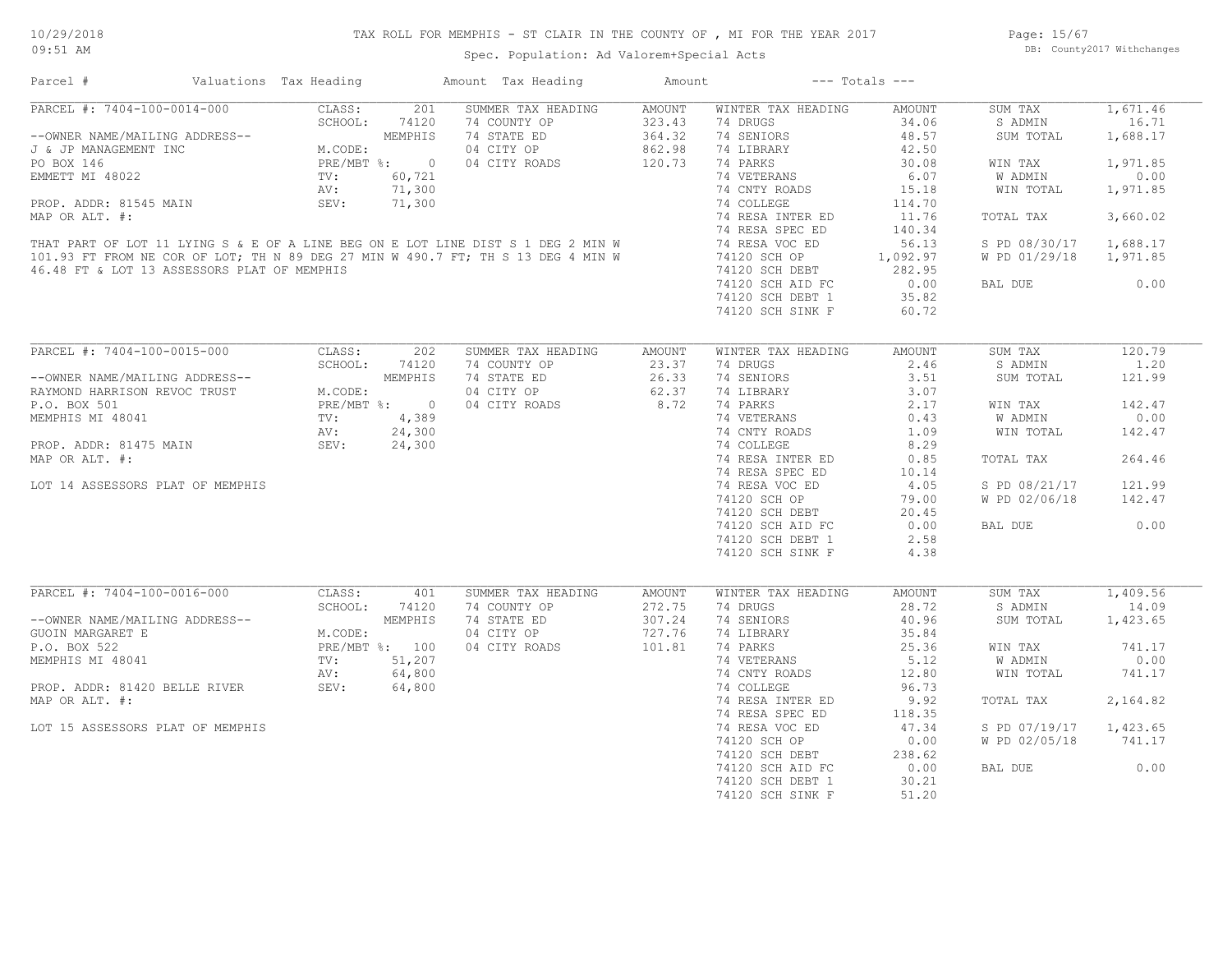# TAX ROLL FOR MEMPHIS - ST CLAIR IN THE COUNTY OF , MI FOR THE YEAR 2017

Spec. Population: Ad Valorem+Special Acts

Page: 16/67 DB: County2017 Withchanges

| Parcel #                                                                                                                                                                                                                                        | Valuations Tax Heading                                           |               | Amount Tax Heading                                                              | Amount                     | $---$ Totals $---$                                               |                   |                        |          |
|-------------------------------------------------------------------------------------------------------------------------------------------------------------------------------------------------------------------------------------------------|------------------------------------------------------------------|---------------|---------------------------------------------------------------------------------|----------------------------|------------------------------------------------------------------|-------------------|------------------------|----------|
| PARCEL #: 7404-100-0017-000                                                                                                                                                                                                                     | CLASS:                                                           | 401           | SUMMER TAX HEADING                                                              | AMOUNT                     | WINTER TAX HEADING                                               | AMOUNT            | SUM TAX                | 1,284.24 |
|                                                                                                                                                                                                                                                 | SCHOOL:                                                          | 74120         | 74 COUNTY OP                                                                    |                            | 74 DRUGS                                                         | 26.17             | S ADMIN                | 12.84    |
| --OWNER NAME/MAILING ADDRESS--<br>LANDON COREY E<br>81390 BELLE RIVER<br>81390 BELLE RIVER<br>MEMPHIS MI 48041<br>PROP. ADDR: 81390 BELLE RIVER<br>PROP. ADDR: 81390 BELLE RIVER<br>PROP. ADDR: 81390 BELLE RIVER<br>SEV: 53,900<br>PROP. ADDR: |                                                                  |               | 74 STATE ED                                                                     | 248.50<br>279.92<br>663.06 | 74 SENIORS                                                       | 37.32             | SUM TOTAL              | 1,297.08 |
|                                                                                                                                                                                                                                                 |                                                                  |               | 04 CITY OP                                                                      | 663.06                     | 74 LIBRARY                                                       | 32.65             |                        |          |
|                                                                                                                                                                                                                                                 |                                                                  |               | 04 CITY ROADS                                                                   | 92.76                      | 74 PARKS                                                         | 23.11             | WIN TAX                | 675.27   |
|                                                                                                                                                                                                                                                 |                                                                  |               |                                                                                 |                            | 74 VETERANS                                                      | 4.66              | W ADMIN                | 0.00     |
|                                                                                                                                                                                                                                                 |                                                                  |               |                                                                                 |                            | 74 CNTY ROADS                                                    | 11.66             | WIN TOTAL              | 675.27   |
|                                                                                                                                                                                                                                                 |                                                                  |               |                                                                                 |                            | 74 COLLEGE                                                       | 88.13             |                        |          |
| MAP OR ALT. #:                                                                                                                                                                                                                                  |                                                                  |               |                                                                                 |                            | 74 RESA INTER ED                                                 | 9.04              | TOTAL TAX              | 1,972.35 |
|                                                                                                                                                                                                                                                 |                                                                  |               |                                                                                 |                            | 74 RESA SPEC ED                                                  | 107.83            |                        |          |
| LOT 16 ASSESSORS PLAT OF MEMPHIS                                                                                                                                                                                                                |                                                                  |               |                                                                                 |                            | 74 RESA VOC ED                                                   | 43.13             | S PD 08/28/17 1,297.08 |          |
|                                                                                                                                                                                                                                                 |                                                                  |               |                                                                                 |                            | 74120 SCH OP                                                     | 0.00              | W PD 12/29/17 675.27   |          |
|                                                                                                                                                                                                                                                 |                                                                  |               |                                                                                 |                            |                                                                  | 217.40            |                        |          |
|                                                                                                                                                                                                                                                 |                                                                  |               |                                                                                 |                            | $74120$ SCH DEBT<br>74120 SCH AID FC                             | 0.00              | BAL DUE                | 0.00     |
|                                                                                                                                                                                                                                                 |                                                                  |               |                                                                                 |                            | 74120 SCH DEBT 1                                                 | 27.52             |                        |          |
|                                                                                                                                                                                                                                                 |                                                                  |               |                                                                                 |                            |                                                                  | 46.65             |                        |          |
|                                                                                                                                                                                                                                                 |                                                                  |               |                                                                                 |                            | 74120 SCH SINK F                                                 |                   |                        |          |
| PARCEL #: 7404-100-0018-000                                                                                                                                                                                                                     | CLASS:                                                           | 401           | SUMMER TAX HEADING                                                              | AMOUNT                     | WINTER TAX HEADING                                               | AMOUNT            | SUM TAX                | 1,209.00 |
|                                                                                                                                                                                                                                                 |                                                                  |               |                                                                                 |                            |                                                                  |                   |                        |          |
|                                                                                                                                                                                                                                                 |                                                                  |               | 74 COUNTY OP                                                                    | 233.94                     | 74 DRUGS                                                         | 24.63             | S ADMIN                | 12.09    |
|                                                                                                                                                                                                                                                 |                                                                  |               | 74 STATE ED                                                                     | 263.52                     | 74 SENIORS                                                       | 35.13             | SUM TOTAL              | 1,221.09 |
|                                                                                                                                                                                                                                                 |                                                                  |               | 04 CITY OP                                                                      | 624.21                     | 74 LIBRARY                                                       | 30.74             |                        |          |
|                                                                                                                                                                                                                                                 |                                                                  |               | 04 CITY ROADS                                                                   | 87.33                      | 74 PARKS                                                         | $21.75$<br>$4.39$ | WIN TAX                | 635.71   |
|                                                                                                                                                                                                                                                 |                                                                  |               |                                                                                 |                            | 74 VETERANS                                                      |                   | W ADMIN                | 0.00     |
|                                                                                                                                                                                                                                                 |                                                                  |               |                                                                                 |                            | 74 CNTY ROADS                                                    | 10.98             | WIN TOTAL              | 635.71   |
| PROP. ADDR: 81350 BELLE RIVER                                                                                                                                                                                                                   | SEV:                                                             | 49,900        |                                                                                 |                            | 74 COLLEGE                                                       | 82.97             |                        |          |
| MAP OR ALT. #:                                                                                                                                                                                                                                  |                                                                  |               |                                                                                 |                            | 74 RESA INTER ED                                                 | 8.51              | TOTAL TAX              | 1,856.80 |
|                                                                                                                                                                                                                                                 |                                                                  |               |                                                                                 |                            | 74 RESA SPEC ED                                                  | 101.51<br>40.60   |                        |          |
|                                                                                                                                                                                                                                                 |                                                                  |               | LOT 17 EXC S 60 FT OF W 132 FT & EXC E 70 FT THEREOF. ASSESSORS PLAT OF MEMPHIS |                            | 74 RESA VOC ED                                                   |                   | S PD 08/28/17          | 1,221.09 |
|                                                                                                                                                                                                                                                 |                                                                  |               |                                                                                 |                            | 74120 SCH OP<br>74120 SCH DEBT 204.67<br>2010 - 2011 ATD FC 0.00 |                   | W PD 01/08/18          | 635.71   |
|                                                                                                                                                                                                                                                 |                                                                  |               |                                                                                 |                            |                                                                  |                   |                        |          |
|                                                                                                                                                                                                                                                 |                                                                  |               |                                                                                 |                            |                                                                  |                   | BAL DUE                | 0.00     |
|                                                                                                                                                                                                                                                 |                                                                  |               |                                                                                 |                            | 74120 SCH DEBT 1                                                 | 25.91             |                        |          |
|                                                                                                                                                                                                                                                 |                                                                  |               |                                                                                 |                            | 74120 SCH SINK F                                                 | 43.92             |                        |          |
|                                                                                                                                                                                                                                                 |                                                                  |               |                                                                                 |                            |                                                                  |                   |                        |          |
| PARCEL #: 7404-100-0018-250 CLASS:                                                                                                                                                                                                              |                                                                  | 401           |                                                                                 |                            | WINTER TAX HEADING                                               | AMOUNT            | SUM TAX                | 974.99   |
|                                                                                                                                                                                                                                                 |                                                                  | SCHOOL: 74120 |                                                                                 |                            | 74 DRUGS                                                         | 19.87             | S ADMIN                | 9.74     |
| --OWNER NAME/MAILING ADDRESS--                                                                                                                                                                                                                  | M.CODE:<br>M.CODE:<br>PRE/MBT %: 100<br>TV: 35,420<br>TV: 44,800 |               |                                                                                 |                            | 74 SENIORS                                                       | 28.33             | SUM TOTAL              | 984.73   |
| KAUZLARICH TERRY                                                                                                                                                                                                                                |                                                                  |               |                                                                                 |                            | 74 LIBRARY                                                       | 24.79             |                        |          |
| 81300 BELLE RIVER                                                                                                                                                                                                                               |                                                                  |               | 04 CITY ROADS                                                                   | 70.42                      | 74 PARKS                                                         | 17.54             | WIN TAX                | 512.65   |
| MEMPHIS MI 48041                                                                                                                                                                                                                                |                                                                  |               |                                                                                 |                            | 74 VETERANS                                                      | 3.54              | W ADMIN                | 0.00     |
|                                                                                                                                                                                                                                                 | AV:                                                              | 44,800        |                                                                                 |                            | 74 CNTY ROADS                                                    | 8.85              | WIN TOTAL              | 512.65   |
| PROP. ADDR: 81300 BELLE RIVER                                                                                                                                                                                                                   | SEV:                                                             | 44,800        |                                                                                 |                            | 74 COLLEGE                                                       | 66.91             |                        |          |
| MAP OR ALT. #:                                                                                                                                                                                                                                  |                                                                  |               |                                                                                 |                            | 74 RESA INTER ED                                                 | 6.86              | TOTAL TAX              | 1,497.38 |
|                                                                                                                                                                                                                                                 |                                                                  |               |                                                                                 |                            | 74 RESA SPEC ED                                                  | 81.86             |                        |          |
| S 60 FT OF W 132 FT OF LOT 17 ASSESSORS PLAT OF MEMPHIS                                                                                                                                                                                         |                                                                  |               |                                                                                 |                            | 74 RESA VOC ED                                                   | 32.74             | S PD 08/31/17          | 984.73   |
|                                                                                                                                                                                                                                                 |                                                                  |               |                                                                                 |                            | 74120 SCH OP                                                     | 0.00              | W PD 02/12/18          | 512.65   |
|                                                                                                                                                                                                                                                 |                                                                  |               |                                                                                 |                            | 74120 SCH DEBT                                                   | 165.05            |                        |          |
|                                                                                                                                                                                                                                                 |                                                                  |               |                                                                                 |                            |                                                                  | 0.00              | BAL DUE                | 0.00     |
|                                                                                                                                                                                                                                                 |                                                                  |               |                                                                                 |                            | 74120 SCH AID FC<br>74120 SCH DEBT 1                             | 20.89             |                        |          |
|                                                                                                                                                                                                                                                 |                                                                  |               |                                                                                 |                            |                                                                  |                   |                        |          |
|                                                                                                                                                                                                                                                 |                                                                  |               |                                                                                 |                            | 74120 SCH SINK F                                                 | 35.42             |                        |          |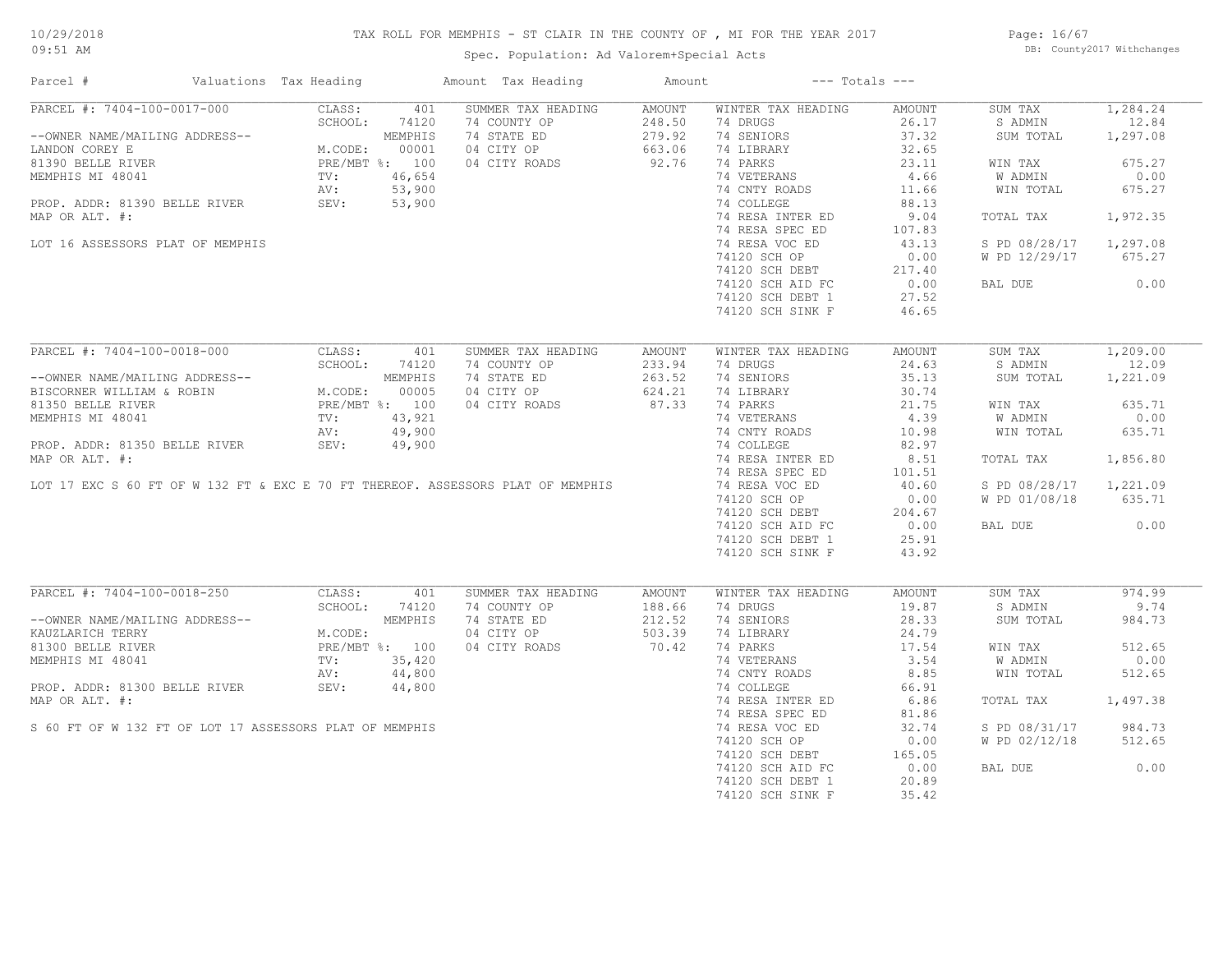# TAX ROLL FOR MEMPHIS - ST CLAIR IN THE COUNTY OF , MI FOR THE YEAR 2017

Spec. Population: Ad Valorem+Special Acts

Page: 17/67 DB: County2017 Withchanges

| Parcel #                                                     | Valuations Tax Heading |              | Amount Tax Heading                 | Amount                  |                                      | $---$ Totals $---$ |                    |                   |
|--------------------------------------------------------------|------------------------|--------------|------------------------------------|-------------------------|--------------------------------------|--------------------|--------------------|-------------------|
| PARCEL #: 7404-100-0018-500                                  | CLASS:<br>SCHOOL:      | 401<br>74120 | SUMMER TAX HEADING<br>74 COUNTY OP | <b>AMOUNT</b><br>314.80 | WINTER TAX HEADING<br>74 DRUGS       | AMOUNT<br>33.15    | SUM TAX<br>S ADMIN | 1,626.89<br>16.26 |
| --OWNER NAME/MAILING ADDRESS--<br>OUESNELLE RACHEL & MICHAEL | M.CODE:                | MEMPHIS      | 74 STATE ED<br>04 CITY OP          | 354.61<br>839.97        | 74 SENIORS<br>74 LIBRARY             | 47.28<br>41.37     | SUM TOTAL          | 1,643.15          |
| 34655 MAPLE                                                  | PRE/MBT %: 100         |              | 04 CITY ROADS                      | 117.51                  | 74 PARKS                             | 29.27              | WIN TAX            | 855.45            |
| MEMPHIS MI 48041                                             | TV:                    | 59,102       |                                    |                         | 74 VETERANS                          | 5.91               | <b>W ADMIN</b>     | 0.00              |
|                                                              | AV:                    | 80,300       |                                    |                         | 74 CNTY ROADS                        | 14.77              | WIN TOTAL          | 855.45            |
| PROP. ADDR: 34655 MAPLE                                      | SEV:                   | 80,300       |                                    |                         | 74 COLLEGE                           | 111.64             |                    |                   |
| MAP OR ALT. #:                                               |                        |              |                                    |                         | 74 RESA INTER ED                     | 11.45              | TOTAL TAX          | 2,498.60          |
|                                                              |                        |              |                                    |                         | 74 RESA SPEC ED                      | 136.60             |                    |                   |
| E 70 FT OF LOT 17 ASSESSORS PLAT OF MEMPHIS                  |                        |              |                                    |                         | 74 RESA VOC ED                       | 54.63              | S PD 07/13/17      | 1,643.15          |
|                                                              |                        |              |                                    |                         | 74120 SCH OP                         | 0.00               | W PD 12/29/17      | 855.45            |
|                                                              |                        |              |                                    |                         | 74120 SCH DEBT                       | 275.41             |                    |                   |
|                                                              |                        |              |                                    |                         | 74120 SCH AID FC                     | 0.00               | BAL DUE            | 0.00              |
|                                                              |                        |              |                                    |                         | 74120 SCH DEBT 1                     | 34.87              |                    |                   |
|                                                              |                        |              |                                    |                         | 74120 SCH SINK F                     | 59.10              |                    |                   |
|                                                              |                        |              |                                    |                         |                                      |                    |                    |                   |
| PARCEL #: 7404-100-0019-000                                  | CLASS:                 | 401          | SUMMER TAX HEADING                 | AMOUNT                  | WINTER TAX HEADING                   | AMOUNT             | SUM TAX            | 1,509.46          |
|                                                              | SCHOOL:                | 74120        | 74 COUNTY OP                       | 292.08                  | 74 DRUGS                             | 30.76              | S ADMIN            | 15.09             |
| --OWNER NAME/MAILING ADDRESS--                               |                        | MEMPHIS      | 74 STATE ED                        | 329.01                  | 74 SENIORS                           | 43.86              | SUM TOTAL          | 1,524.55          |
| SEXTON ROBERT D JR                                           | M.CODE:                |              | 04 CITY OP                         | 779.34                  | 74 LIBRARY                           | 38.38              |                    |                   |
| 34675 MAPLE                                                  | PRE/MBT %: 100         |              | 04 CITY ROADS                      | 109.03                  | 74 PARKS                             | 27.16              | WIN TAX            | 793.69            |
| MEMPHIS MI 48041                                             | TV:                    | 54,836       |                                    |                         | 74 VETERANS                          | 5.48               | W ADMIN            | 0.00              |
|                                                              | AV:                    | 84,900       |                                    |                         | 74 CNTY ROADS                        | 13.70              | WIN TOTAL          | 793.69            |
| PROP. ADDR: 34675 MAPLE                                      | SEV:                   | 84,900       |                                    |                         | 74 COLLEGE                           | 103.59             |                    |                   |
| MAP OR ALT. #:                                               |                        |              |                                    |                         | 74 RESA INTER ED                     | 10.62              | TOTAL TAX          | 2,318.24          |
|                                                              |                        |              |                                    |                         | 74 RESA SPEC ED                      | 126.74             |                    |                   |
| LOT 18 ASSESSORS PLAT OF MEMPHIS                             |                        |              |                                    |                         | 74 RESA VOC ED                       | 50.69              | S PD 08/28/17      | 1,524.55          |
|                                                              |                        |              |                                    |                         | 74120 SCH OP                         | 0.00               | W PD 01/18/18      | 793.69            |
|                                                              |                        |              |                                    |                         | 74120 SCH DEBT                       | 255.53<br>0.00     | BAL DUE            | 0.00              |
|                                                              |                        |              |                                    |                         | 74120 SCH AID FC<br>74120 SCH DEBT 1 | 32.35              |                    |                   |
|                                                              |                        |              |                                    |                         | 74120 SCH SINK F                     | 54.83              |                    |                   |
|                                                              |                        |              |                                    |                         |                                      |                    |                    |                   |
| PARCEL #: 7404-100-0020-000                                  | CLASS:                 | 401          | SUMMER TAX HEADING                 | AMOUNT                  | WINTER TAX HEADING                   | AMOUNT             | SUM TAX            | 1,200.67          |
|                                                              | SCHOOL:                | 74120        | 74 COUNTY OP                       | 232.33                  | 74 DRUGS                             | 24.46              | S ADMIN            | 12.00             |
| --OWNER NAME/MAILING ADDRESS--                               |                        | MEMPHIS      | 74 STATE ED                        | 261.70                  | 74 SENIORS                           | 34.89              | SUM TOTAL          | 1,212.67          |
| SMITH PAMELA                                                 | M.CODE:                | 00001        | 04 CITY OP                         | 619.91                  | 74 LIBRARY                           | 30.53              |                    |                   |
| ZAMBO ROBERT                                                 | PRE/MBT %: 100         |              | 04 CITY ROADS                      | 86.73                   | 74 PARKS                             | 21.60              | WIN TAX            | 631.30            |
| 34711 MAPLE                                                  | TV:                    | 43,618       |                                    |                         | 74 VETERANS                          | 4.36               | W ADMIN            | 0.00              |
| MEMPHIS MI 48041                                             | AV:                    | 52,800       |                                    |                         | 74 CNTY ROADS                        | 10.90              | WIN TOTAL          | 631.30            |
|                                                              | SEV:                   | 52,800       |                                    |                         | 74 COLLEGE                           | 82.39              |                    |                   |
| PROP. ADDR: 34711 MAPLE                                      |                        |              |                                    |                         | 74 RESA INTER ED                     | 8.45               | TOTAL TAX          | 1,843.97          |
| MAP OR ALT. #:                                               |                        |              |                                    |                         | 74 RESA SPEC ED                      | 100.81             |                    |                   |
|                                                              |                        |              |                                    |                         | 74 RESA VOC ED                       | 40.32              | S PD 08/28/17      | 1,212.67          |
| LOT 19 ASSESSORS PLAT OF MEMPHIS                             |                        |              |                                    |                         | 74120 SCH OP                         | 0.00               | W PD 12/29/17      | 631.30            |
|                                                              |                        |              |                                    |                         | 74120 SCH DEBT                       | 203.25             |                    |                   |
|                                                              |                        |              |                                    |                         | 74120 SCH AID FC                     | 0.00               | BAL DUE            | 0.00              |
|                                                              |                        |              |                                    |                         | 74120 SCH DEBT 1                     | 25.73              |                    |                   |
|                                                              |                        |              |                                    |                         | 74120 SCH SINK F                     | 43.61              |                    |                   |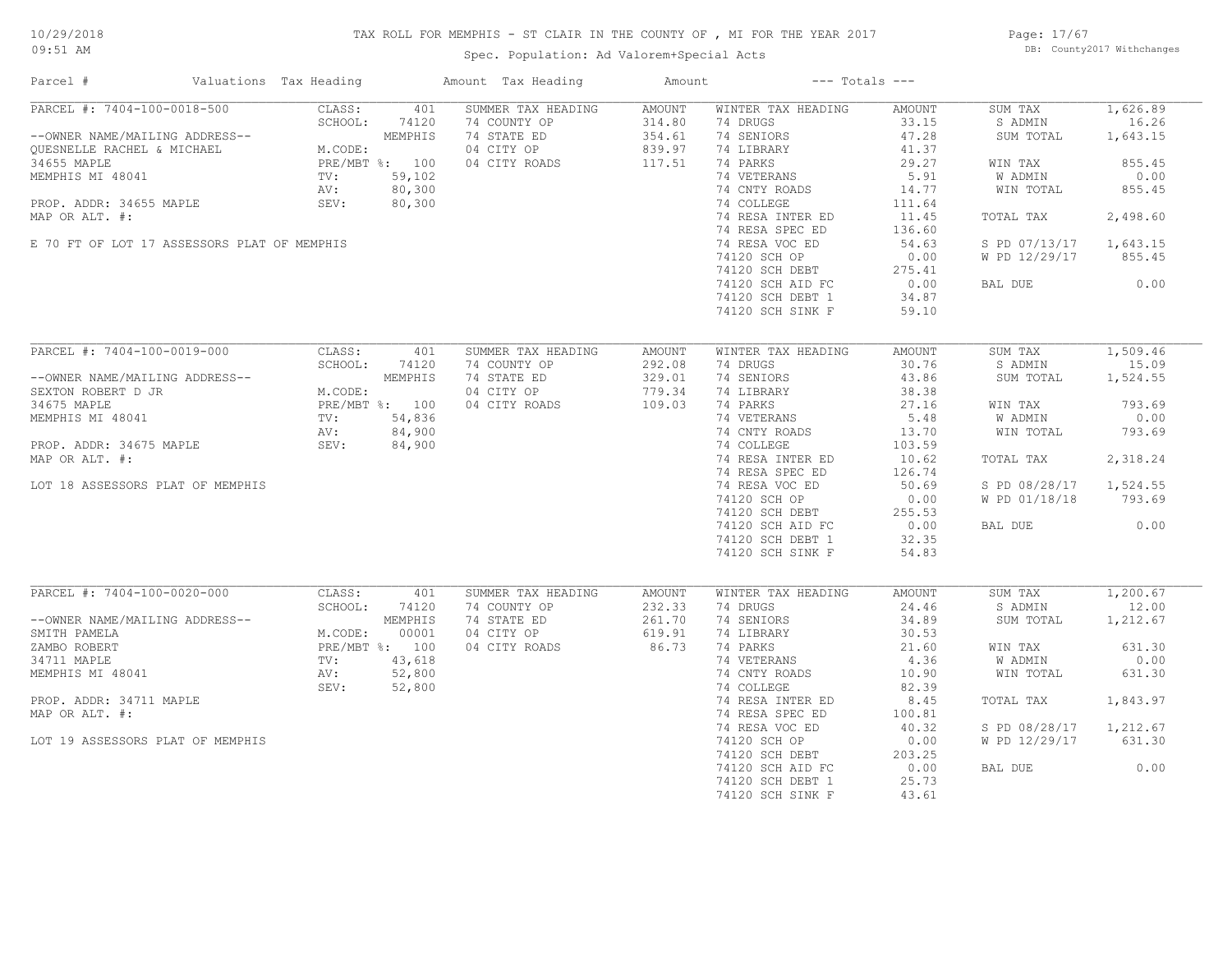Page: 18/67 DB: County2017 Withchanges

| Parcel #                                                                                                                                                                                                                                                                                                                                                                                                                                             | Valuations Tax Heading                                                                |       | Amount Tax Heading                                                                                                                                                                                                                                                                                                                                                                                                         | Amount | $---$ Totals $---$                                           |               |                        |          |
|------------------------------------------------------------------------------------------------------------------------------------------------------------------------------------------------------------------------------------------------------------------------------------------------------------------------------------------------------------------------------------------------------------------------------------------------------|---------------------------------------------------------------------------------------|-------|----------------------------------------------------------------------------------------------------------------------------------------------------------------------------------------------------------------------------------------------------------------------------------------------------------------------------------------------------------------------------------------------------------------------------|--------|--------------------------------------------------------------|---------------|------------------------|----------|
| PARCEL #: 7404-100-0021-000                                                                                                                                                                                                                                                                                                                                                                                                                          | CLASS:                                                                                | 401   | SUMMER TAX HEADING                                                                                                                                                                                                                                                                                                                                                                                                         | AMOUNT | WINTER TAX HEADING                                           | AMOUNT        | SUM TAX                | 1,105.94 |
|                                                                                                                                                                                                                                                                                                                                                                                                                                                      | SCHOOL:                                                                               | 74120 | 74 COUNTY OP                                                                                                                                                                                                                                                                                                                                                                                                               | 214.00 | 74 DRUGS                                                     | 22.53         | S ADMIN                | 11.05    |
| --OWNER NAME/MAILING ADDRESS--                                                                                                                                                                                                                                                                                                                                                                                                                       | MEMPHIS<br>M.CODE: 00001<br>PRE/MBT %: 100<br>TV: 40,177<br>AV: 49,000<br>CIV: 49,000 |       | 74 STATE ED                                                                                                                                                                                                                                                                                                                                                                                                                | 241.06 | 74 SENIORS                                                   | 32.14         | SUM TOTAL              | 1,116.99 |
| BOYLE JACOB                                                                                                                                                                                                                                                                                                                                                                                                                                          |                                                                                       |       | 04 CITY OP                                                                                                                                                                                                                                                                                                                                                                                                                 | 571.00 | 74 LIBRARY                                                   | 28.12         |                        |          |
| 34741 MAPLE                                                                                                                                                                                                                                                                                                                                                                                                                                          |                                                                                       |       | 04 CITY ROADS                                                                                                                                                                                                                                                                                                                                                                                                              | 79.88  | 74 PARKS                                                     | 19.90         | WIN TAX                | 581.50   |
|                                                                                                                                                                                                                                                                                                                                                                                                                                                      |                                                                                       |       |                                                                                                                                                                                                                                                                                                                                                                                                                            |        | 74 VETERANS                                                  | 4.01          | W ADMIN                | 0.00     |
|                                                                                                                                                                                                                                                                                                                                                                                                                                                      |                                                                                       |       |                                                                                                                                                                                                                                                                                                                                                                                                                            |        | 74 CNTY ROADS                                                | 10.04         | WIN TOTAL              | 581.50   |
|                                                                                                                                                                                                                                                                                                                                                                                                                                                      |                                                                                       |       |                                                                                                                                                                                                                                                                                                                                                                                                                            |        | 74 COLLEGE                                                   | 75.89         |                        |          |
|                                                                                                                                                                                                                                                                                                                                                                                                                                                      |                                                                                       |       | MEMPHIS MI 48041<br>MEMPHIS MI 48041<br>PROP. ADDR: 34741 MAPLE<br>MAP OR ALT. #:<br>LOT 20 EXC THAT PART OF E OF A LINE; BEG 6 FT W OF SE COR & RUNS N 1 DEG 24 1/2 MIN<br>FRAME OF A CONSIGNORY NAME OR MEMPHINE                                                                                                                                                                                                         |        | 74 RESA INTER ED                                             | 7.78          | TOTAL TAX              | 1,698.49 |
|                                                                                                                                                                                                                                                                                                                                                                                                                                                      |                                                                                       |       |                                                                                                                                                                                                                                                                                                                                                                                                                            |        | 74 RESA SPEC ED                                              | 92.86         |                        |          |
|                                                                                                                                                                                                                                                                                                                                                                                                                                                      |                                                                                       |       |                                                                                                                                                                                                                                                                                                                                                                                                                            |        | 74 RESA VOC ED                                               | 37.14         | S PD 08/28/17          | 1,116.99 |
| E 134.56 FT. ASSESSORS PLAT OF MEMPHIS                                                                                                                                                                                                                                                                                                                                                                                                               |                                                                                       |       |                                                                                                                                                                                                                                                                                                                                                                                                                            |        |                                                              |               | W PD 12/29/17          | 581.50   |
|                                                                                                                                                                                                                                                                                                                                                                                                                                                      |                                                                                       |       |                                                                                                                                                                                                                                                                                                                                                                                                                            |        |                                                              |               |                        |          |
|                                                                                                                                                                                                                                                                                                                                                                                                                                                      |                                                                                       |       |                                                                                                                                                                                                                                                                                                                                                                                                                            |        | 74120 SCH OF<br>74120 SCH DEBT 187.22<br>20 COUP ATD FC 0.00 |               |                        | 0.00     |
|                                                                                                                                                                                                                                                                                                                                                                                                                                                      |                                                                                       |       |                                                                                                                                                                                                                                                                                                                                                                                                                            |        |                                                              |               | BAL DUE                |          |
|                                                                                                                                                                                                                                                                                                                                                                                                                                                      |                                                                                       |       |                                                                                                                                                                                                                                                                                                                                                                                                                            |        | 74120 SCH DEBT 1                                             | 23.70         |                        |          |
|                                                                                                                                                                                                                                                                                                                                                                                                                                                      |                                                                                       |       |                                                                                                                                                                                                                                                                                                                                                                                                                            |        | 74120 SCH SINK F                                             | 40.17         |                        |          |
| PARCEL #: 7404-100-0022-000                                                                                                                                                                                                                                                                                                                                                                                                                          | CLASS:                                                                                | 401   | SUMMER TAX HEADING                                                                                                                                                                                                                                                                                                                                                                                                         | AMOUNT | WINTER TAX HEADING                                           | <b>AMOUNT</b> | SUM TAX                | 1,849.75 |
|                                                                                                                                                                                                                                                                                                                                                                                                                                                      | SCHOOL:                                                                               | 74120 | 74 COUNTY OP                                                                                                                                                                                                                                                                                                                                                                                                               | 357.93 | 74 DRUGS                                                     | 37.69         | S ADMIN                | 18.49    |
| --OWNER NAME/MAILING ADDRESS--<br>MORGAN ALVIN & DOROTHY<br>P.O. BOX 34<br>MEMPHIS MI 48041<br>MEMPHIS MI 48041<br>PROP. ADDR: 34795 MAPLE<br>MASTROP. ADDR: 34795 MAPLE<br>MASTROP. ADDR: 34795 MAPLE<br>MASTROP. ADDR: 34795 MAPLE<br>MASTROP.                                                                                                                                                                                                     |                                                                                       |       | 74 STATE ED                                                                                                                                                                                                                                                                                                                                                                                                                | 403.18 | 74 SENIORS                                                   | 53.75         | SUM TOTAL              | 1,868.24 |
|                                                                                                                                                                                                                                                                                                                                                                                                                                                      |                                                                                       |       | 04 CITY OP                                                                                                                                                                                                                                                                                                                                                                                                                 | 955.03 | 74 LIBRARY                                                   | 47.03         |                        |          |
|                                                                                                                                                                                                                                                                                                                                                                                                                                                      |                                                                                       |       | 04 CITY ROADS                                                                                                                                                                                                                                                                                                                                                                                                              | 133.61 | 74 PARKS                                                     | 33.28         | WIN TAX                | 972.61   |
|                                                                                                                                                                                                                                                                                                                                                                                                                                                      |                                                                                       |       |                                                                                                                                                                                                                                                                                                                                                                                                                            |        | 74 VETERANS                                                  | 6.71          |                        | 0.00     |
|                                                                                                                                                                                                                                                                                                                                                                                                                                                      |                                                                                       |       |                                                                                                                                                                                                                                                                                                                                                                                                                            |        |                                                              |               | W ADMIN                |          |
|                                                                                                                                                                                                                                                                                                                                                                                                                                                      |                                                                                       |       | $\begin{tabular}{lllllllllllllllllll} \textsc{MEMPHIS} & \textsc{M1} & \textsc{48041} & \textsc{TV:} & \textsc{67,198} & \textsc{74} & \textsc{200} \\ \textsc{PROP.} & \textsc{ADDR: } 34795 \text{ MAPLE} & \textsc{SEV:} & 76,400 & & 74 \text{ COLLEGE} \\ \textsc{MAP OR ALT. } & \textsc{#:} & & 76,400 & & 74 \text{ RESA INTER EI} \\ \textsc{MAP OR ALT. } & \textsc{#:} & & 74 \text{ RESA INTER EI} \\ \textsc$ |        |                                                              | 16.79         | WIN TOTAL              | 972.61   |
|                                                                                                                                                                                                                                                                                                                                                                                                                                                      |                                                                                       |       |                                                                                                                                                                                                                                                                                                                                                                                                                            |        |                                                              | 126.94        |                        |          |
|                                                                                                                                                                                                                                                                                                                                                                                                                                                      |                                                                                       |       |                                                                                                                                                                                                                                                                                                                                                                                                                            |        | 74 RESA INTER ED                                             | 13.02         | TOTAL TAX              | 2,840.85 |
|                                                                                                                                                                                                                                                                                                                                                                                                                                                      |                                                                                       |       |                                                                                                                                                                                                                                                                                                                                                                                                                            |        | 74 RESA SPEC ED                                              | 155.31        |                        |          |
|                                                                                                                                                                                                                                                                                                                                                                                                                                                      |                                                                                       |       |                                                                                                                                                                                                                                                                                                                                                                                                                            |        |                                                              | 62.12         | S PD 07/25/17          | 1,868.24 |
|                                                                                                                                                                                                                                                                                                                                                                                                                                                      |                                                                                       |       |                                                                                                                                                                                                                                                                                                                                                                                                                            |        | 74120 SCH OP                                                 | 0.00          | W PD 12/27/17          | 972.61   |
|                                                                                                                                                                                                                                                                                                                                                                                                                                                      |                                                                                       |       |                                                                                                                                                                                                                                                                                                                                                                                                                            |        | 74120 SCH DEBT                                               | 313.14        |                        |          |
|                                                                                                                                                                                                                                                                                                                                                                                                                                                      |                                                                                       |       |                                                                                                                                                                                                                                                                                                                                                                                                                            |        | 74120 SCH AID FC                                             | 0.00          | BAL DUE                | 0.00     |
|                                                                                                                                                                                                                                                                                                                                                                                                                                                      |                                                                                       |       |                                                                                                                                                                                                                                                                                                                                                                                                                            |        | 74120 SCH DEBT 1                                             | 39.64         |                        |          |
|                                                                                                                                                                                                                                                                                                                                                                                                                                                      |                                                                                       |       |                                                                                                                                                                                                                                                                                                                                                                                                                            |        | 74120 SCH SINK F                                             | 67.19         |                        |          |
| $\begin{tabular}{lllllllllll} \hline \texttt{ArCEL &\#: } & 7404-100-0023-000 & & \texttt{CLASS:} & & & \\ & & & & & & & & \\ \hline \texttt{--OWNER NAME/MAILING ADDRESS--} & & & & & & & \texttt{MEMPIS} & \\ \texttt{--ONNER NAME/MAILING ADDRESS--} & & & & & & & \texttt{MEMPIS} & \\ \texttt{--OTCKS JOSHUA & S HARON} & & & & & & & \texttt{M.CODE:} & 00003 & \\ & & & & & & & & & \texttt{PRZ/MBT & 8:} & 100 & \\ & & & & & & & & & \text$ |                                                                                       |       |                                                                                                                                                                                                                                                                                                                                                                                                                            |        |                                                              |               |                        |          |
|                                                                                                                                                                                                                                                                                                                                                                                                                                                      |                                                                                       |       | SUMMER TAX HEADING                                                                                                                                                                                                                                                                                                                                                                                                         | AMOUNT | WINTER TAX HEADING                                           | AMOUNT        | SUM TAX                | 1,356.66 |
|                                                                                                                                                                                                                                                                                                                                                                                                                                                      |                                                                                       |       | 74 COUNTY OP                                                                                                                                                                                                                                                                                                                                                                                                               | 262.51 | 74 DRUGS                                                     | 27.64         | S ADMIN                | 13.56    |
|                                                                                                                                                                                                                                                                                                                                                                                                                                                      |                                                                                       |       | 74 STATE ED                                                                                                                                                                                                                                                                                                                                                                                                                | 295.71 | 74 SENIORS                                                   | 39.42         | SUM TOTAL              | 1,370.22 |
|                                                                                                                                                                                                                                                                                                                                                                                                                                                      |                                                                                       |       | 04 CITY OP                                                                                                                                                                                                                                                                                                                                                                                                                 | 700.45 | 74 LIBRARY                                                   | 34.49         |                        |          |
|                                                                                                                                                                                                                                                                                                                                                                                                                                                      |                                                                                       |       | 04 CITY ROADS                                                                                                                                                                                                                                                                                                                                                                                                              | 97.99  | 74 PARKS                                                     | 24.41         | WIN TAX                | 713.33   |
|                                                                                                                                                                                                                                                                                                                                                                                                                                                      |                                                                                       |       |                                                                                                                                                                                                                                                                                                                                                                                                                            |        |                                                              | 4.92          | W ADMIN                | 0.00     |
|                                                                                                                                                                                                                                                                                                                                                                                                                                                      |                                                                                       |       |                                                                                                                                                                                                                                                                                                                                                                                                                            |        |                                                              | 12.32         | WIN TOTAL              | 713.33   |
|                                                                                                                                                                                                                                                                                                                                                                                                                                                      |                                                                                       |       |                                                                                                                                                                                                                                                                                                                                                                                                                            |        |                                                              | 93.10         |                        |          |
|                                                                                                                                                                                                                                                                                                                                                                                                                                                      |                                                                                       |       |                                                                                                                                                                                                                                                                                                                                                                                                                            |        | 74 RESA INTER ED                                             | 9.55          | TOTAL TAX              | 2,083.55 |
|                                                                                                                                                                                                                                                                                                                                                                                                                                                      |                                                                                       |       | MEMPHIS MI 48041<br>PROP. ADDR: 34765 MAPLE<br>MRP OR ALT. #:<br>PART OF LOTS 20 & 21 BEG AT SW COR LOT 21; TH N 89 DEG 25 1/2 MIN W 6 FT; TH N 1<br>DEG 24 1/2 MIN E 393.06 FT; TH S 88 DEG 45 MIN E 64 FT; TH S 1 DEG 24 1/2 MIN W T                                                                                                                                                                                     |        |                                                              | 113.91        |                        |          |
|                                                                                                                                                                                                                                                                                                                                                                                                                                                      |                                                                                       |       |                                                                                                                                                                                                                                                                                                                                                                                                                            |        |                                                              | 45.56         | S PD 07/10/17 1,370.22 |          |
|                                                                                                                                                                                                                                                                                                                                                                                                                                                      |                                                                                       |       |                                                                                                                                                                                                                                                                                                                                                                                                                            |        |                                                              | 0.00          | W PD 12/27/17          | 713.33   |
| S LOT LINE, TH W 59' TO BEG. ASSESSORS PLAT OF MEMPHIS                                                                                                                                                                                                                                                                                                                                                                                               |                                                                                       |       |                                                                                                                                                                                                                                                                                                                                                                                                                            |        | 74120 SCH DEBT                                               | 229.66        |                        |          |
|                                                                                                                                                                                                                                                                                                                                                                                                                                                      |                                                                                       |       |                                                                                                                                                                                                                                                                                                                                                                                                                            |        | 74120 SCH AID FC                                             | 0.00          | BAL DUE                | 0.00     |
|                                                                                                                                                                                                                                                                                                                                                                                                                                                      |                                                                                       |       |                                                                                                                                                                                                                                                                                                                                                                                                                            |        | 74120 SCH DEBT 1                                             | 29.07         |                        |          |
|                                                                                                                                                                                                                                                                                                                                                                                                                                                      |                                                                                       |       |                                                                                                                                                                                                                                                                                                                                                                                                                            |        | 74120 SCH SINK F                                             | 49.28         |                        |          |
|                                                                                                                                                                                                                                                                                                                                                                                                                                                      |                                                                                       |       |                                                                                                                                                                                                                                                                                                                                                                                                                            |        |                                                              |               |                        |          |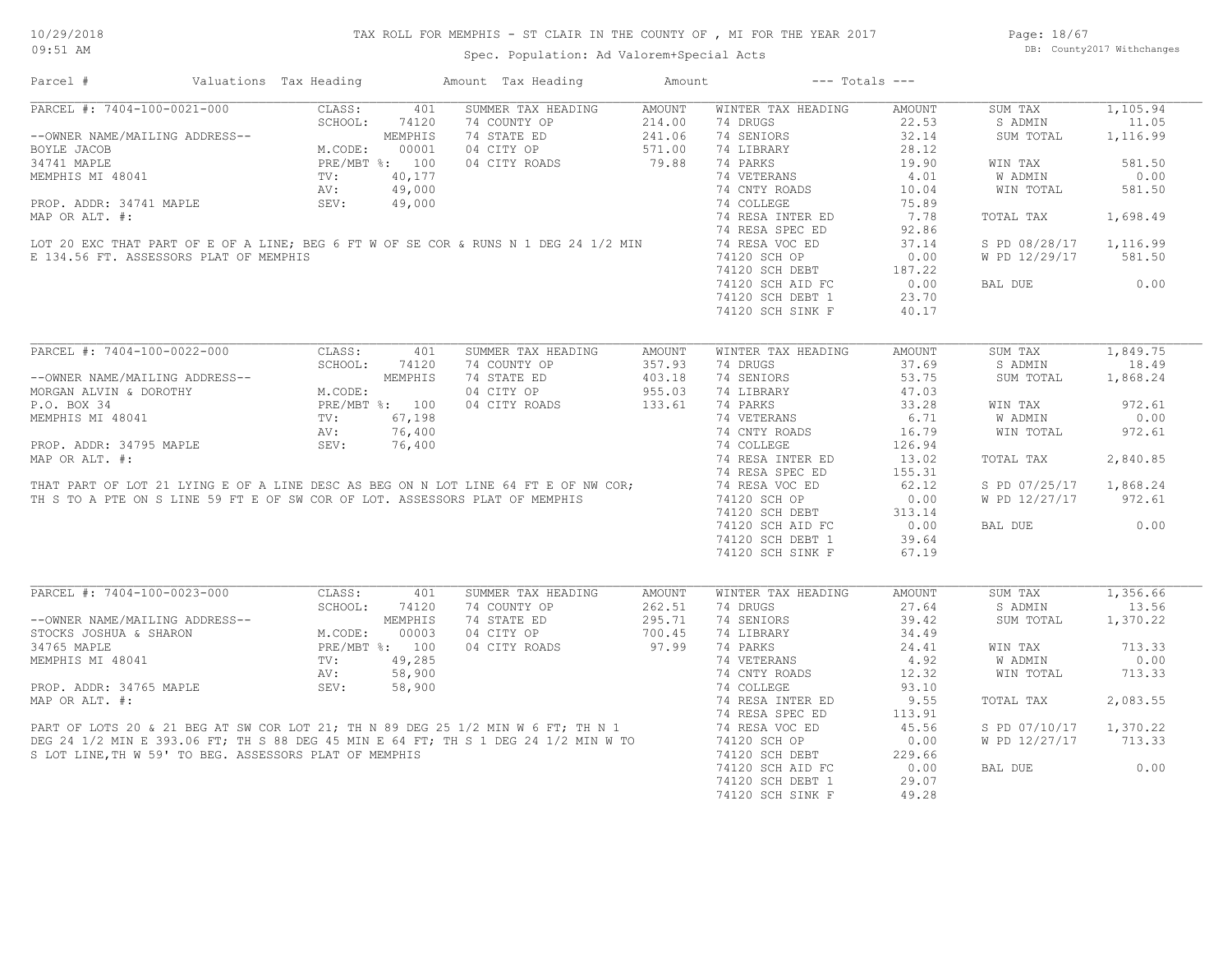# TAX ROLL FOR MEMPHIS - ST CLAIR IN THE COUNTY OF , MI FOR THE YEAR 2017

Spec. Population: Ad Valorem+Special Acts

Page: 19/67 DB: County2017 Withchanges

| Parcel #                                                       | Valuations Tax Heading |                    |                  | Amount Tax Heading                        | Amount                     |                                      | $---$ Totals $---$      |                                |                   |
|----------------------------------------------------------------|------------------------|--------------------|------------------|-------------------------------------------|----------------------------|--------------------------------------|-------------------------|--------------------------------|-------------------|
| PARCEL #: 7404-100-0024-000                                    |                        | CLASS:             | 201              | SUMMER TAX HEADING                        | AMOUNT                     | WINTER TAX HEADING                   | AMOUNT                  | SUM TAX                        | 1,154.95          |
| --OWNER NAME/MAILING ADDRESS--<br>RAYMOND HARRISON REVOC TRUST |                        | SCHOOL:<br>M.CODE: | 74120<br>MEMPHIS | 74 COUNTY OP<br>74 STATE ED<br>04 CITY OP | 223.48<br>251.74<br>596.31 | 74 DRUGS<br>74 SENIORS<br>74 LIBRARY | 23.53<br>33.56<br>29.37 | S ADMIN<br>SUM TOTAL           | 11.54<br>1,166.49 |
| P.O. BOX 501                                                   |                        |                    | PRE/MBT %: 0     | 04 CITY ROADS                             | 83.42                      | 74 PARKS                             | 20.78                   | WIN TAX                        | 1,362.52          |
| MEMPHIS MI 48041                                               | TV:                    |                    | 41,958           |                                           |                            | 74 VETERANS                          | 4.19                    | W ADMIN                        | 0.00              |
|                                                                | AV:                    |                    | 72,300           |                                           |                            | 74 CNTY ROADS                        | 10.48                   | WIN TOTAL                      | 1,362.52          |
| PROP. ADDR: 81475 MAIN                                         | SEV:                   |                    | 72,300           |                                           |                            | 74 COLLEGE                           | 79.26                   |                                |                   |
| MAP OR ALT. #:                                                 |                        |                    |                  |                                           |                            | 74 RESA INTER ED                     | 8.13                    | TOTAL TAX                      | 2,529.01          |
|                                                                |                        |                    |                  |                                           |                            | 74 RESA SPEC ED                      | 96.97                   |                                |                   |
| LOT 22 ASSESSORS PLAT OF MEMPHIS                               |                        |                    |                  |                                           |                            | 74 RESA VOC ED                       | 38.79                   | S PD 08/21/17                  | 1,166.49          |
|                                                                |                        |                    |                  |                                           |                            | 74120 SCH OP                         | 755.24                  | W PD 02/06/18                  | 1,362.52          |
|                                                                |                        |                    |                  |                                           |                            | 74120 SCH DEBT                       | 195.52                  |                                |                   |
|                                                                |                        |                    |                  |                                           |                            | 74120 SCH AID FC                     | 0.00                    | BAL DUE                        | 0.00              |
|                                                                |                        |                    |                  |                                           |                            | 74120 SCH DEBT 1                     | 24.75                   |                                |                   |
|                                                                |                        |                    |                  |                                           |                            | 74120 SCH SINK F                     | 41.95                   |                                |                   |
|                                                                |                        |                    |                  |                                           |                            |                                      |                         |                                |                   |
| PARCEL #: 7404-100-0025-000                                    |                        | CLASS:             | 401              | SUMMER TAX HEADING                        | AMOUNT                     | WINTER TAX HEADING                   | AMOUNT                  | SUM TAX                        | 866.35            |
|                                                                |                        | SCHOOL:            | 74120            | 74 COUNTY OP                              | 167.64                     | 74 DRUGS                             | 17.65                   | S ADMIN                        | 8.66              |
| --OWNER NAME/MAILING ADDRESS--                                 |                        |                    | MEMPHIS          | 74 STATE ED                               | 188.83                     | 74 SENIORS                           | 25.17                   | SUM TOTAL                      | 875.01            |
| OSCARSON KELLY M                                               |                        | M.CODE:            |                  | 04 CITY OP                                | 447.30                     | 74 LIBRARY                           | 22.03                   |                                |                   |
| 34825 MAPLE ROAD                                               |                        |                    | PRE/MBT %: 0     | 04 CITY ROADS                             | 62.58                      | 74 PARKS                             | 15.59                   | WIN TAX                        | 1,022.01          |
| MEMPHIS MI 48041                                               | TV:                    |                    | 31,473           |                                           |                            | 74 VETERANS                          | 3.14                    | W ADMIN                        | 0.00              |
|                                                                | AV:                    |                    | 37,900           |                                           |                            | 74 CNTY ROADS                        | 7.86                    | WIN TOTAL                      | 1,022.01          |
| PROP. ADDR: 34825 MAPLE                                        | SEV:                   |                    | 37,900           |                                           |                            | 74 COLLEGE                           | 59.45                   |                                |                   |
| MAP OR ALT. #:                                                 |                        |                    |                  |                                           |                            | 74 RESA INTER ED                     | 6.09                    | TOTAL TAX                      | 1,897.02          |
|                                                                |                        |                    |                  |                                           |                            | 74 RESA SPEC ED                      | 72.74                   |                                | 875.01            |
| LOT 23 ASSESSORS PLAT OF MEMPHIS                               |                        |                    |                  |                                           |                            | 74 RESA VOC ED<br>74120 SCH OP       | 29.09<br>566.51         | S PD 07/27/17<br>W PD 01/29/18 | 1,022.01          |
|                                                                |                        |                    |                  |                                           |                            | 74120 SCH DEBT                       | 146.66                  |                                |                   |
|                                                                |                        |                    |                  |                                           |                            | 74120 SCH AID FC                     | 0.00                    | BAL DUE                        | 0.00              |
|                                                                |                        |                    |                  |                                           |                            | 74120 SCH DEBT 1                     | 18.56                   |                                |                   |
|                                                                |                        |                    |                  |                                           |                            | 74120 SCH SINK F                     | 31.47                   |                                |                   |
|                                                                |                        |                    |                  |                                           |                            |                                      |                         |                                |                   |
| PARCEL #: 7404-100-0026-000                                    |                        | CLASS:             | 401              | SUMMER TAX HEADING                        | AMOUNT                     | WINTER TAX HEADING                   | AMOUNT                  | SUM TAX                        | 1,527.75          |
|                                                                |                        | SCHOOL:            | 74120            | 74 COUNTY OP                              | 295.62                     | 74 DRUGS                             | 31.13                   | S ADMIN                        | 15.27             |
| --OWNER NAME/MAILING ADDRESS--                                 |                        |                    | MEMPHIS          | 74 STATE ED                               | 333.00                     | 74 SENIORS                           | 44.40                   | SUM TOTAL                      | 1,543.02          |
| ROWLEY, BRITTANY ERIN                                          |                        | M.CODE:            | 00001            | 04 CITY OP                                | 788.78                     | 74 LIBRARY                           | 38.85                   |                                |                   |
| 34620 MAPLE                                                    |                        |                    | PRE/MBT %: 100   | 04 CITY ROADS                             | 110.35                     | 74 PARKS                             | 27.49                   | WIN TAX                        | 803.32            |
| MEMPHIS MI 48041                                               | TV:                    |                    | 55,500           |                                           |                            | 74 VETERANS                          | 5.55                    | W ADMIN                        | 0.00              |
|                                                                | AV:                    |                    | 55,500           |                                           |                            | 74 CNTY ROADS                        | 13.87                   | WIN TOTAL                      | 803.32            |
| PROP. ADDR: 34620 MAPLE                                        | SEV:                   |                    | 55,500           |                                           |                            | 74 COLLEGE                           | 104.84                  |                                |                   |
| MAP OR ALT. #:                                                 |                        |                    |                  |                                           |                            | 74 RESA INTER ED                     | 10.75                   | TOTAL TAX                      | 2,346.34          |
|                                                                |                        |                    |                  |                                           |                            | 74 RESA SPEC ED                      | 128.27                  |                                |                   |
| N 99.75 FT OF LOT 24 ASSESSORS PLAT OF MEMPHIS                 |                        |                    |                  |                                           |                            | 74 RESA VOC ED                       | 51.30                   | S PD 08/28/17                  | 1,543.02          |
|                                                                |                        |                    |                  |                                           |                            | 74120 SCH OP                         | 0.00                    | W PD 12/29/17                  | 803.32            |
|                                                                |                        |                    |                  |                                           |                            | 74120 SCH DEBT                       | 258.63                  |                                |                   |
|                                                                |                        |                    |                  |                                           |                            | 74120 SCH AID FC                     | 0.00                    | BAL DUE                        | 0.00              |
|                                                                |                        |                    |                  |                                           |                            | 74120 SCH DEBT 1                     | 32.74                   |                                |                   |
|                                                                |                        |                    |                  |                                           |                            | 74120 SCH SINK F                     | 55.50                   |                                |                   |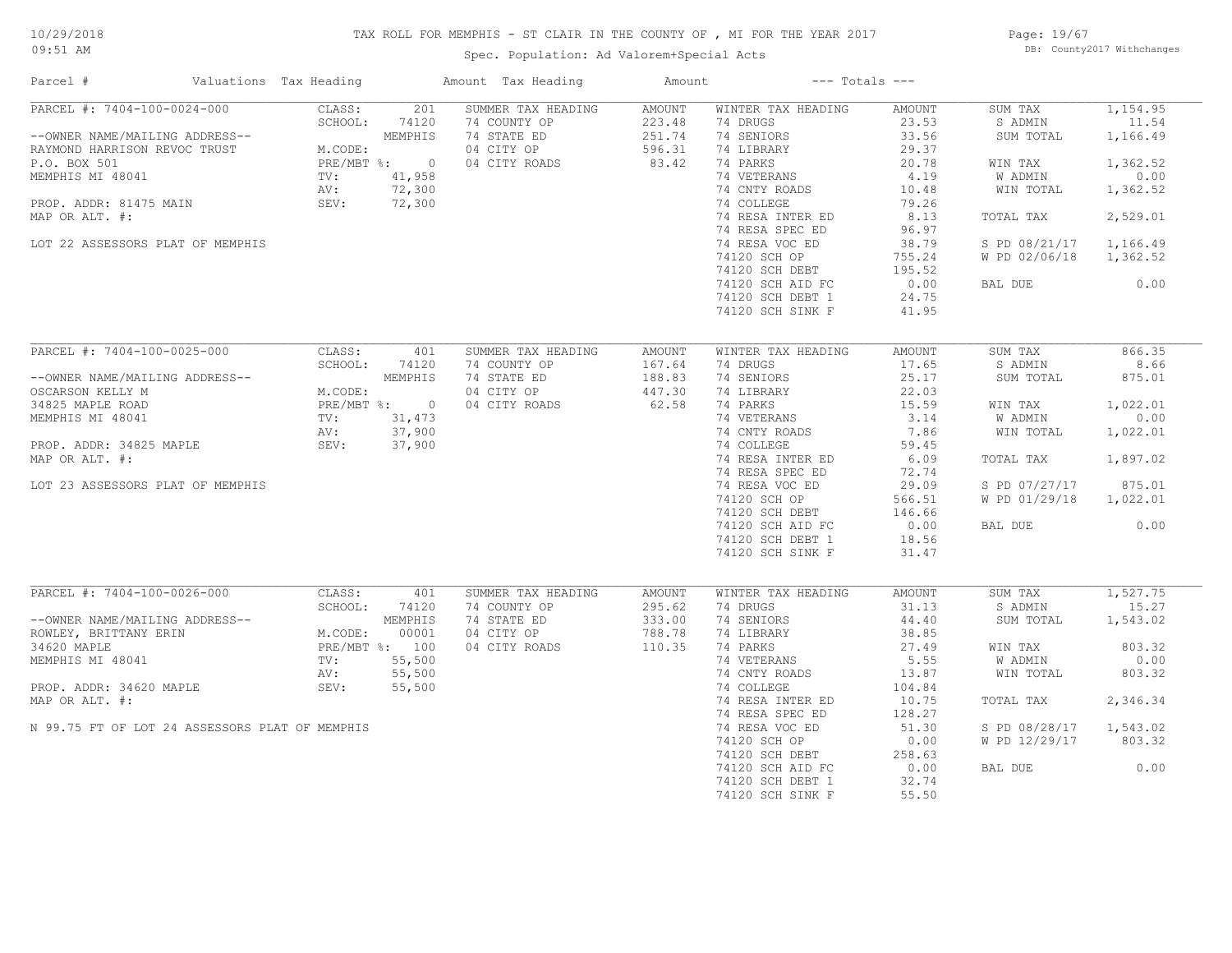# 10/29/2018

# TAX ROLL FOR MEMPHIS - ST CLAIR IN THE COUNTY OF , MI FOR THE YEAR 2017

09:51 AM

# Spec. Population: Ad Valorem+Special Acts

Page: 20/67 DB: County2017 Withchanges

| Parcel #                                    |  | Valuations Tax Heading |                | Amount Tax Heading | Amount        |                    | $---$ Totals $---$ |               |          |
|---------------------------------------------|--|------------------------|----------------|--------------------|---------------|--------------------|--------------------|---------------|----------|
| PARCEL #: 7404-100-0027-000                 |  | CLASS:                 | 401            | SUMMER TAX HEADING | <b>AMOUNT</b> | WINTER TAX HEADING | AMOUNT             | SUM TAX       | 1,153.29 |
|                                             |  | SCHOOL:                | 74120          | 74 COUNTY OP       | 223.16        | 74 DRUGS           | 23.50              | S ADMIN       | 11.53    |
| --OWNER NAME/MAILING ADDRESS--              |  |                        | MEMPHIS        | 74 STATE ED        | 251.38        | 74 SENIORS         | 33.51              | SUM TOTAL     | 1,164.82 |
| WALSH KENNETH & THERESA                     |  | M.CODE:                | 00001          | 04 CITY OP         | 595.45        | 74 LIBRARY         | 29.32              |               |          |
| 81220 BELLE RIVER                           |  |                        | PRE/MBT %: 100 | 04 CITY ROADS      | 83.30         | 74 PARKS           | 20.75              | WIN TAX       | 606.38   |
| MEMPHIS MI 48041                            |  | $\texttt{TV}$ :        | 41,897         |                    |               | 74 VETERANS        | 4.18               | W ADMIN       | 0.00     |
|                                             |  | AV:                    | 50,400         |                    |               | 74 CNTY ROADS      | 10.47              | WIN TOTAL     | 606.38   |
| PROP. ADDR: 81220 BELLE RIVER               |  | SEV:                   | 50,400         |                    |               | 74 COLLEGE         | 79.14              |               |          |
| MAP OR ALT. #:                              |  |                        |                |                    |               | 74 RESA INTER ED   | 8.11               | TOTAL TAX     | 1,771.20 |
|                                             |  |                        |                |                    |               | 74 RESA SPEC ED    | 96.83              |               |          |
| S 90 FT OF LOT 24 ASSESSORS PLAT OF MEMPHIS |  |                        |                |                    |               | 74 RESA VOC ED     | 38.73              | S PD 08/28/17 | 1,164.82 |
|                                             |  |                        |                |                    |               | 74120 SCH OP       | 0.00               | W PD 12/18/17 | 606.38   |
|                                             |  |                        |                |                    |               | 74120 SCH DEBT     | 195.24             |               |          |
|                                             |  |                        |                |                    |               | 74120 SCH AID FC   | 0.00               | BAL DUE       | 0.00     |
|                                             |  |                        |                |                    |               | 74120 SCH DEBT 1   | 24.71              |               |          |
|                                             |  |                        |                |                    |               | 74120 SCH SINK F   | 41.89              |               |          |
|                                             |  |                        |                |                    |               |                    |                    |               |          |
| PARCEL #: 7404-100-0028-000                 |  | CLASS:                 | 401            | SUMMER TAX HEADING | <b>AMOUNT</b> | WINTER TAX HEADING | AMOUNT             | SUM TAX       | 963.85   |
|                                             |  | SCHOOL:                | 74120          | 74 COUNTY OP       | 186.50        | 74 DRUGS           | 19.64              | S ADMIN       | 9.63     |
| --OWNER NAME/MAILING ADDRESS--              |  |                        | MEMPHIS        | 74 STATE ED        | 210.09        | 74 SENIORS         | 28.01              | SUM TOTAL     | 973.48   |
| HANNON GERALD & LINDA                       |  | M.CODE:                |                | 04 CITY OP         | 497.64        | 74 LIBRARY         | 24.51              |               |          |
| P.O. BOX 493                                |  |                        | PRE/MBT %: 0   |                    | 69.62         | 74 PARKS           | 17.34              |               |          |
|                                             |  |                        |                | 04 CITY ROADS      |               |                    |                    | WIN TAX       | 1,137.06 |
| MEMPHIS MI 48041                            |  | TV:                    | 35,015         |                    |               | 74 VETERANS        | 3.50               | W ADMIN       | 0.00     |
|                                             |  | AV:                    | 39,500         |                    |               | 74 CNTY ROADS      | 8.75               | WIN TOTAL     | 1,137.06 |
| PROP. ADDR: 34660 MAPLE                     |  | SEV: 39,500            |                |                    |               | 74 COLLEGE         | 66.14              |               |          |
| MAP OR ALT. #:                              |  |                        |                |                    |               | 74 RESA INTER ED   | 6.78               | TOTAL TAX     | 2,110.54 |
|                                             |  |                        |                |                    |               | 74 RESA SPEC ED    | 80.93              |               |          |
| LOT 25 ASSESSORS PLAT OF MEMPHIS            |  |                        |                |                    |               | 74 RESA VOC ED     | 32.37              | S PD 07/14/17 | 973.48   |
|                                             |  |                        |                |                    |               | 74120 SCH OP       | 630.27             | W PD 01/26/18 | 1,137.06 |
|                                             |  |                        |                |                    |               | 74120 SCH DEBT     | 163.16             |               |          |
|                                             |  |                        |                |                    |               | 74120 SCH AID FC   | 0.00               | BAL DUE       | 0.00     |
|                                             |  |                        |                |                    |               | 74120 SCH DEBT 1   | 20.65              |               |          |
|                                             |  |                        |                |                    |               | 74120 SCH SINK F   | 35.01              |               |          |
|                                             |  |                        |                |                    |               |                    |                    |               |          |
| PARCEL #: 7404-100-0029-000                 |  | CLASS:                 | 401            | SUMMER TAX HEADING | <b>AMOUNT</b> | WINTER TAX HEADING | AMOUNT             | SUM TAX       | 1,224.31 |
|                                             |  | SCHOOL:                | 74120          | 74 COUNTY OP       | 236.90        | 74 DRUGS           | 24.95              | S ADMIN       | 12.24    |
| --OWNER NAME/MAILING ADDRESS--              |  |                        | MEMPHIS        | 74 STATE ED        | 266.86        | 74 SENIORS         | 35.58              | SUM TOTAL     | 1,236.55 |
| HANNON GERALD & LINDA L                     |  | M.CODE:                |                | 04 CITY OP         | 632.12        | 74 LIBRARY         | 31.13              |               |          |
| P.O. BOX 493                                |  |                        | PRE/MBT %: 0   | 04 CITY ROADS      | 88.43         | 74 PARKS           | 22.03              | WIN TAX       | 1,444.32 |
| MEMPHIS MI 48041                            |  | TV:                    | 44,477         |                    |               | 74 VETERANS        | 4.44               | W ADMIN       | 0.00     |
|                                             |  | AV:                    | 75,100         |                    |               | 74 CNTY ROADS      | 11.11              | WIN TOTAL     | 1,444.32 |
| PROP. ADDR: 34684 MAPLE                     |  | SEV:                   | 75,100         |                    |               | 74 COLLEGE         | 84.02              |               |          |
| MAP OR ALT. #:                              |  |                        |                |                    |               | 74 RESA INTER ED   | 8.61               | TOTAL TAX     | 2,680.87 |
|                                             |  |                        |                |                    |               | 74 RESA SPEC ED    | 102.79             |               |          |
| LOT 26 ASSESSORS PLAT OF MEMPHIS            |  |                        |                |                    |               | 74 RESA VOC ED     | 41.11              | S PD 07/14/17 | 1,236.55 |
|                                             |  |                        |                |                    |               | 74120 SCH OP       | 800.58             | W PD 01/26/18 | 1,444.32 |
|                                             |  |                        |                |                    |               | 74120 SCH DEBT     | 207.26             |               |          |
|                                             |  |                        |                |                    |               | 74120 SCH AID FC   | 0.00               | BAL DUE       | 0.00     |
|                                             |  |                        |                |                    |               | 74120 SCH DEBT 1   | 26.24              |               |          |
|                                             |  |                        |                |                    |               | 74120 SCH SINK F   | 44.47              |               |          |
|                                             |  |                        |                |                    |               |                    |                    |               |          |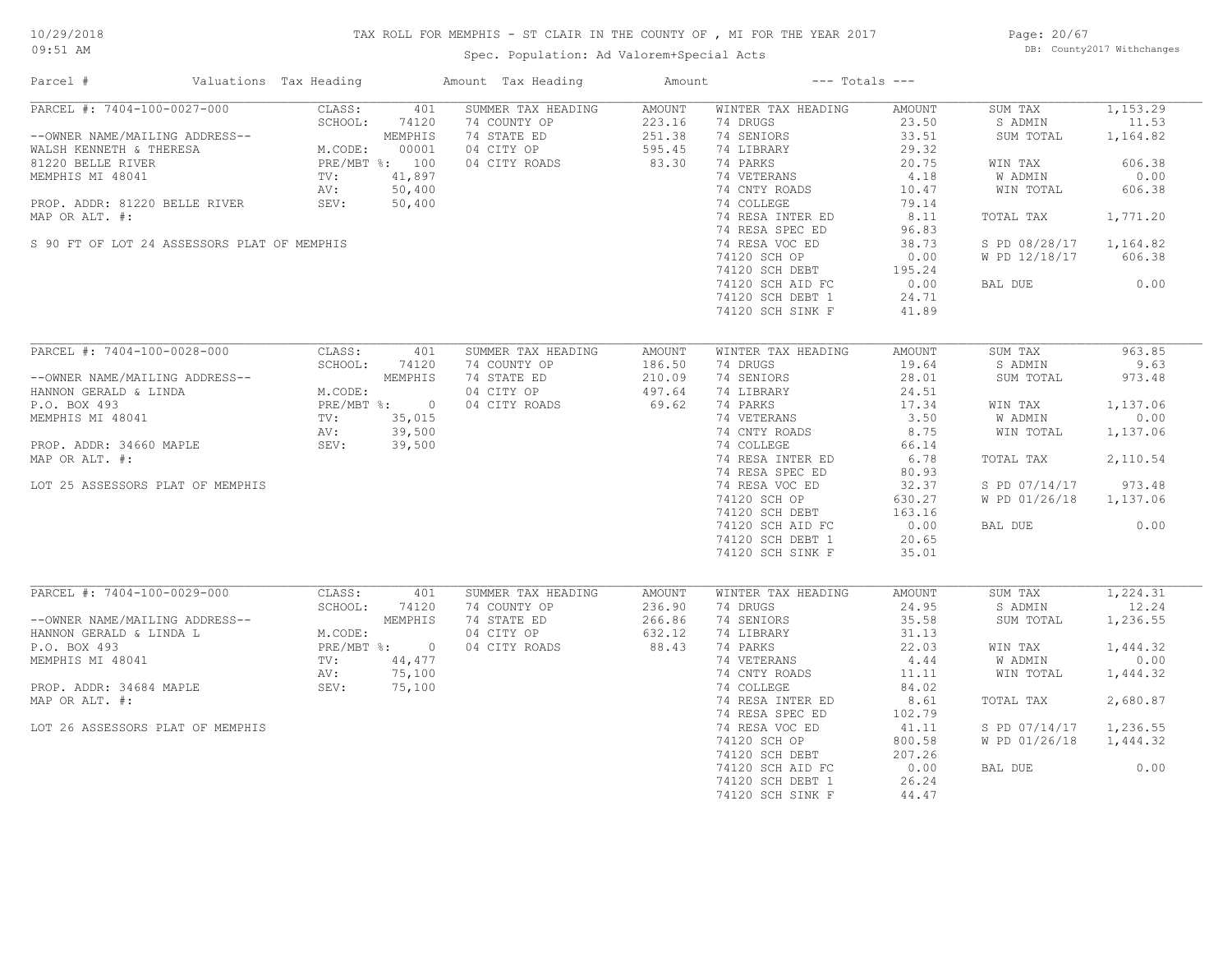# TAX ROLL FOR MEMPHIS - ST CLAIR IN THE COUNTY OF , MI FOR THE YEAR 2017

Spec. Population: Ad Valorem+Special Acts

Page: 21/67 DB: County2017 Withchanges

| Parcel #                                                                        | Valuations Tax Heading                          |                  | Amount Tax Heading                 | Amount                  |                                | $---$ Totals $---$ |                        |                   |
|---------------------------------------------------------------------------------|-------------------------------------------------|------------------|------------------------------------|-------------------------|--------------------------------|--------------------|------------------------|-------------------|
| PARCEL #: 7404-100-0030-000                                                     | CLASS:<br>SCHOOL:                               | 401<br>74120     | SUMMER TAX HEADING<br>74 COUNTY OP | <b>AMOUNT</b><br>196.21 | WINTER TAX HEADING<br>74 DRUGS | AMOUNT<br>20.66    | SUM TAX<br>S ADMIN     | 1,014.00<br>10.14 |
| --OWNER NAME/MAILING ADDRESS--<br>PROVOST DANIEL                                | M.CODE:                                         | MEMPHIS<br>00012 | 74 STATE ED<br>04 CITY OP          | 221.02<br>523.53        | 74 SENIORS<br>74 LIBRARY       | 29.46<br>25.78     | SUM TOTAL              | 1,024.14          |
| 34720 MAPLE                                                                     |                                                 | PRE/MBT %: 100   | 04 CITY ROADS                      | 73.24                   | 74 PARKS                       | 18.24              | WIN TAX                | 533.14            |
| MEMPHIS MI 48041                                                                | TV:                                             | 36,837           |                                    |                         | 74 VETERANS                    | 3.68               | W ADMIN                | 0.00              |
|                                                                                 | AV:                                             | 39,800           |                                    |                         | 74 CNTY ROADS                  | 9.20               | WIN TOTAL              | 533.14            |
| PROP. ADDR: 34720 MAPLE                                                         | SEV:                                            | 39,800           |                                    |                         | 74 COLLEGE                     | 69.58              |                        |                   |
| MAP OR ALT. #:                                                                  |                                                 |                  |                                    |                         | 74 RESA INTER ED               | 7.13               | TOTAL TAX              | 1,557.28          |
|                                                                                 |                                                 |                  |                                    |                         | 74 RESA SPEC ED                | 85.14              |                        |                   |
| E 1/2 OF LOT 27 ASSESSORS PLAT OF MEMPHIS                                       |                                                 |                  |                                    |                         | 74 RESA VOC ED                 | 34.05              | S PD 08/28/17 1,024.14 |                   |
|                                                                                 |                                                 |                  |                                    |                         | 74120 SCH OP                   | 0.00               | W PD 12/22/17          | 533.14            |
|                                                                                 |                                                 |                  |                                    |                         | 74120 SCH DEBT                 | 171.66             |                        |                   |
|                                                                                 |                                                 |                  |                                    |                         | 74120 SCH AID FC               | 0.00               | BAL DUE                | 0.00              |
|                                                                                 |                                                 |                  |                                    |                         | 74120 SCH DEBT 1               | 21.73              |                        |                   |
|                                                                                 |                                                 |                  |                                    |                         | 74120 SCH SINK F               | 36.83              |                        |                   |
|                                                                                 |                                                 |                  |                                    |                         |                                |                    |                        |                   |
| PARCEL #: 7404-100-0031-000                                                     | CLASS:                                          | 402              | SUMMER TAX HEADING                 | <b>AMOUNT</b>           | WINTER TAX HEADING             | <b>AMOUNT</b>      | SUM TAX                | 159.20            |
|                                                                                 | SCHOOL:                                         | 74120            | 74 COUNTY OP                       | 30.80                   | 74 DRUGS                       | 3.24               | S ADMIN                | 1.59              |
| --OWNER NAME/MAILING ADDRESS--                                                  |                                                 | MEMPHIS          | 74 STATE ED                        | 34.70                   | 74 SENIORS                     | 4.62               | SUM TOTAL              | 160.79            |
| HANNON GERALD & LINDA                                                           | M.CODE:                                         |                  | 04 CITY OP                         | 82.20                   | 74 LIBRARY                     | 4.04               |                        |                   |
| P.O. BOX 493                                                                    |                                                 | PRE/MBT %: 0     | 04 CITY ROADS                      | 11.50                   | 74 PARKS                       | 2.86               | WIN TAX                | 187.76            |
| MEMPHIS MI 48041                                                                |                                                 | 5,784            |                                    |                         | 74 VETERANS                    | 0.57               | W ADMIN                | 0.00              |
|                                                                                 |                                                 | 7,900            |                                    |                         | 74 CNTY ROADS                  | 1.44               | WIN TOTAL              | 187.76            |
| PROP. ADDR: 34720 MAPLE                                                         | DRESS--<br>M.COI<br>PRE/M<br>TV:<br>NV:<br>SEV: | 7,900            |                                    |                         | 74 COLLEGE                     | 10.92              |                        |                   |
| MAP OR ALT. #:                                                                  |                                                 |                  |                                    |                         | 74 RESA INTER ED               | 1.12               | TOTAL TAX              | 348.55            |
|                                                                                 |                                                 |                  |                                    |                         | 74 RESA SPEC ED                | 13.36              |                        |                   |
| W 1/2 OF LOT 27 ASSESSORS PLAT OF MEMPHIS                                       |                                                 |                  |                                    |                         | 74 RESA VOC ED                 | 5.34               | S PD 07/14/17          | 160.79            |
|                                                                                 |                                                 |                  |                                    |                         | 74120 SCH OP                   | 104.11             | W PD 01/26/18          | 187.76            |
|                                                                                 |                                                 |                  |                                    |                         | 74120 SCH DEBT                 | 26.95              |                        |                   |
|                                                                                 |                                                 |                  |                                    |                         | 74120 SCH AID FC               | 0.00               | BAL DUE                | 0.00              |
|                                                                                 |                                                 |                  |                                    |                         | 74120 SCH DEBT 1               | 3.41               |                        |                   |
|                                                                                 |                                                 |                  |                                    |                         | 74120 SCH SINK F               | 5.78               |                        |                   |
|                                                                                 |                                                 |                  |                                    |                         |                                |                    |                        |                   |
| PARCEL #: 7404-100-0032-000                                                     | CLASS:                                          | 401              | SUMMER TAX HEADING                 | AMOUNT                  | WINTER TAX HEADING             | <b>AMOUNT</b>      | SUM TAX                | 1,142.17          |
|                                                                                 | SCHOOL:                                         | 74120            | 74 COUNTY OP                       | 221.01                  | 74 DRUGS                       | 23.27              | S ADMIN                | 11.42             |
| --OWNER NAME/MAILING ADDRESS--                                                  |                                                 | MEMPHIS          | 74 STATE ED                        | 248.95                  | 74 SENIORS                     | 33.19              | SUM TOTAL              | 1,153.59          |
| FURLIN LOUIS & PATRICIA                                                         | M.CODE:                                         |                  | 04 CITY OP                         | 589.71                  | 74 LIBRARY                     | 29.04              |                        |                   |
| P.O. BOX 406                                                                    |                                                 | PRE/MBT %: 100   | 04 CITY ROADS                      | 82.50                   | 74 PARKS                       | 20.55              | WIN TAX                | 600.56            |
| MEMPHIS MI 48041                                                                | $\text{TV}$ :                                   | 41,493           |                                    |                         | 74 VETERANS                    | 4.14               | W ADMIN                | 0.00              |
|                                                                                 | AV:                                             | 47,000           |                                    |                         | 74 CNTY ROADS                  | 10.37              | WIN TOTAL              | 600.56            |
| PROP. ADDR: 34730 MAPLE                                                         | SEV:                                            | 47,000           |                                    |                         | 74 COLLEGE                     | 78.38              |                        |                   |
| MAP OR ALT. #:                                                                  |                                                 |                  |                                    |                         | 74 RESA INTER ED               | 8.04               | TOTAL TAX              | 1,754.15          |
|                                                                                 |                                                 |                  |                                    |                         | 74 RESA SPEC ED                | 95.90              |                        |                   |
| LOT 28 BEING 49.35 FT E & W AS PER CIRCUIT COURT DECREE 8-126 ASSESSORS PLAT OF |                                                 |                  |                                    |                         | 74 RESA VOC ED                 | 38.36              | S PD 08/14/17          | 1,153.59          |
| MEMPHIS                                                                         |                                                 |                  |                                    |                         | 74120 SCH OP                   | 0.00               | W PD 12/29/17          | 600.56            |
|                                                                                 |                                                 |                  |                                    |                         | 74120 SCH DEBT                 | 193.35             |                        |                   |
|                                                                                 |                                                 |                  |                                    |                         | 74120 SCH AID FC               | 0.00               | BAL DUE                | 0.00              |
|                                                                                 |                                                 |                  |                                    |                         | 74120 SCH DEBT 1               | 24.48              |                        |                   |
|                                                                                 |                                                 |                  |                                    |                         | 74120 SCH SINK F               | 41.49              |                        |                   |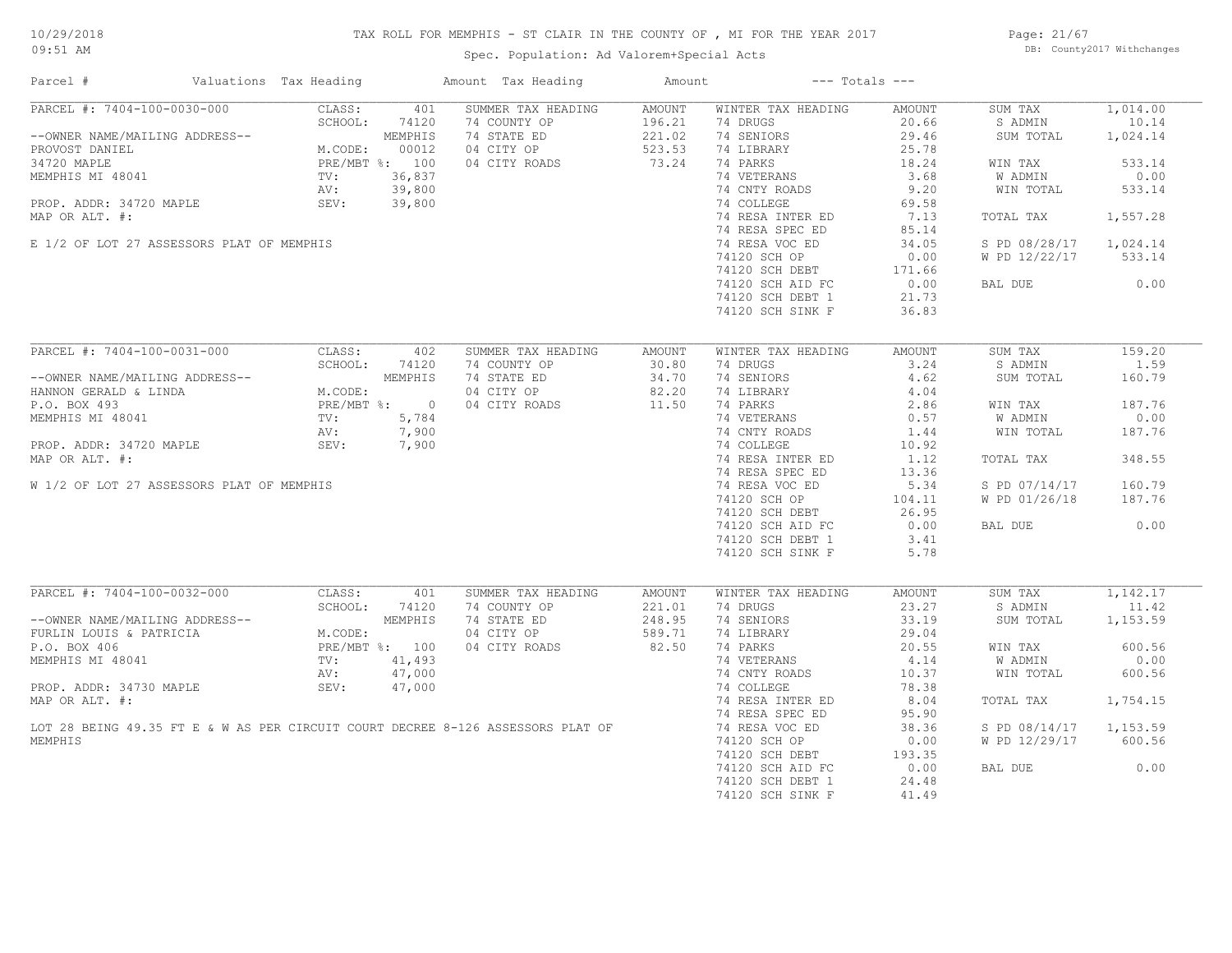# TAX ROLL FOR MEMPHIS - ST CLAIR IN THE COUNTY OF , MI FOR THE YEAR 2017

Spec. Population: Ad Valorem+Special Acts

Page: 22/67 DB: County2017 Withchanges

| Parcel #                                  | Valuations Tax Heading    | Amount Tax Heading       | Amount        |                    | $---$ Totals $---$ |                |          |
|-------------------------------------------|---------------------------|--------------------------|---------------|--------------------|--------------------|----------------|----------|
| PARCEL #: 7404-100-0033-000               | CLASS:<br>708             | SUMMER TAX HEADING       | <b>AMOUNT</b> | WINTER TAX HEADING | AMOUNT             | SUM TAX        | 0.00     |
|                                           | SCHOOL:<br>74120          | 74 COUNTY OP             | 0.00          | 74 DRUGS           | 0.00               | S ADMIN        | 0.00     |
| --OWNER NAME/MAILING ADDRESS--            | MEMPHIS                   | 74 STATE ED              | 0.00          | 74 SENIORS         | 0.00               | SUM TOTAL      | 0.00     |
| FIRST UNITED METHODIST CHURCH             | M.CODE:                   | 04 CITY OP               | 0.00          | 74 LIBRARY         | 0.00               |                |          |
| P.O. BOX 29                               | PRE/MBT %:                | $\circ$<br>04 CITY ROADS | 0.00          | 74 PARKS           | 0.00               | WIN TAX        | 0.00     |
| MEMPHIS MI 48041                          | TV:                       | $\circ$                  |               | 74 VETERANS        | 0.00               | <b>W ADMIN</b> | 0.00     |
|                                           | AV:                       | $\circ$                  |               | 74 CNTY ROADS      | 0.00               | WIN TOTAL      | 0.00     |
| PROP. ADDR: 34750 MAPLE/81265 CHURCH SEV: |                           | $\circ$                  |               | 74 COLLEGE         | 0.00               |                |          |
| MAP OR ALT. #:                            |                           |                          |               | 74 RESA INTER ED   | 0.00               | TOTAL TAX      | 0.00     |
|                                           |                           |                          |               | 74 RESA SPEC ED    | 0.00               |                |          |
| LOTS 29-30 ASSESSORS PLAT OF MEMPHIS      |                           |                          |               | 74 RESA VOC ED     | 0.00               | BAL DUE        | 0.00     |
|                                           |                           |                          |               | 74120 SCH OP       | 0.00               |                |          |
|                                           |                           |                          |               | 74120 SCH DEBT     | 0.00               |                |          |
|                                           |                           |                          |               | 74120 SCH AID FC   | 0.00               |                |          |
|                                           |                           |                          |               | 74120 SCH DEBT 1   | 0.00               |                |          |
|                                           |                           |                          |               | 74120 SCH SINK F   | 0.00               |                |          |
|                                           |                           |                          |               |                    |                    |                |          |
| PARCEL #: 7404-100-0034-000               | CLASS:<br>401             | SUMMER TAX HEADING       | <b>AMOUNT</b> | WINTER TAX HEADING | <b>AMOUNT</b>      | SUM TAX        | 1,323.22 |
|                                           | SCHOOL:<br>74120          | 74 COUNTY OP             | 256.04        | 74 DRUGS           | 26.96              | S ADMIN        | 13.23    |
| --OWNER NAME/MAILING ADDRESS--            | MEMPHIS                   | 74 STATE ED              | 288.42        | 74 SENIORS         | 38.45              | SUM TOTAL      | 1,336.45 |
| DREWEK ROBERT J                           | 00001<br>M.CODE:          | 04 CITY OP               | 683.18        | 74 LIBRARY         | 33.64              |                |          |
| 81235 CHURCH                              | PRE/MBT %: 0              | 04 CITY ROADS            | 95.58         | 74 PARKS           | 23.81              | WIN TAX        | 1,561.01 |
| MEMPHIS MI 48041                          | 48,070<br>$\texttt{TV}$ : |                          |               | 74 VETERANS        | 4.80               | W ADMIN        | 0.00     |
|                                           | 54,700<br>AV:             |                          |               | 74 CNTY ROADS      | 12.01              | WIN TOTAL      | 1,561.01 |
| PROP. ADDR: 81235 CHURCH                  | 54,700<br>SEV:            |                          |               | 74 COLLEGE         | 90.80              |                |          |
|                                           |                           |                          |               |                    |                    |                |          |
| MAP OR ALT. #:                            |                           |                          |               | 74 RESA INTER ED   | 9.31               | TOTAL TAX      | 2,897.46 |
|                                           |                           |                          |               | 74 RESA SPEC ED    | 111.10             |                |          |
| LOT 31 ASSESSORS PLAT OF MEMPHIS          |                           |                          |               | 74 RESA VOC ED     | 44.44              | S PD 08/28/17  | 1,336.45 |
|                                           |                           |                          |               | 74120 SCH OP       | 865.26             | W PD 12/18/17  | 1,561.01 |
|                                           |                           |                          |               | 74120 SCH DEBT     | 224.00             |                |          |
|                                           |                           |                          |               | 74120 SCH AID FC   | 0.00               | BAL DUE        | 0.00     |
|                                           |                           |                          |               | 74120 SCH DEBT 1   | 28.36              |                |          |
|                                           |                           |                          |               | 74120 SCH SINK F   | 48.07              |                |          |
|                                           |                           |                          |               |                    |                    |                |          |
| PARCEL #: 7404-100-0035-000               | CLASS:<br>401             | SUMMER TAX HEADING       | <b>AMOUNT</b> | WINTER TAX HEADING | AMOUNT             | SUM TAX        | 1,668.65 |
|                                           | 74120<br>SCHOOL:          | 74 COUNTY OP             | 322.88        | 74 DRUGS           | 34.00              | S ADMIN        | 16.68    |
| --OWNER NAME/MAILING ADDRESS--            | MEMPHIS                   | 74 STATE ED              | 363.71        | 74 SENIORS         | 48.49              | S INTRST       | 100.12   |
| WALSH NICK AND SARA                       | M.CODE:                   | 04 CITY OP               | 861.53        | 74 LIBRARY         | 42.43              | SUM TOTAL      | 1,785.45 |
| 81170 BELLE RIVER                         | PRE/MBT %: 100            | 04 CITY ROADS            | 120.53        | 74 PARKS           | 30.03              |                |          |
| MEMPHIS MI 48041                          | 60,619<br>TV:             |                          |               | 74 VETERANS        | 6.06               | WIN TAX        | 877.40   |
|                                           | 68,900<br>AV:             |                          |               | 74 CNTY ROADS      | 15.15              | W ADMIN        | 0.00     |
| PROP. ADDR: 81170 BELLE RIVER             | SEV:<br>68,900            |                          |               | 74 COLLEGE         | 114.51             | WIN TOTAL      | 877.40   |
| MAP OR ALT. #:                            |                           |                          |               | 74 RESA INTER ED   | 11.74              |                |          |
|                                           |                           |                          |               | 74 RESA SPEC ED    | 140.10             | TOTAL TAX      | 2,662.85 |
| LOT 32 ASSESSORS PLAT OF MEMPHIS          |                           |                          |               | 74 RESA VOC ED     | 56.04              |                |          |
|                                           |                           |                          |               | 74120 SCH OP       | 0.00               | BAL DUE        | 2,662.85 |
|                                           |                           |                          |               | 74120 SCH DEBT     | 282.48             |                |          |
|                                           |                           |                          |               | 74120 SCH AID FC   | 0.00               |                |          |
|                                           |                           |                          |               | 74120 SCH DEBT 1   | 35.76              |                |          |
|                                           |                           |                          |               | 74120 SCH SINK F   | 60.61              |                |          |
|                                           |                           |                          |               |                    |                    |                |          |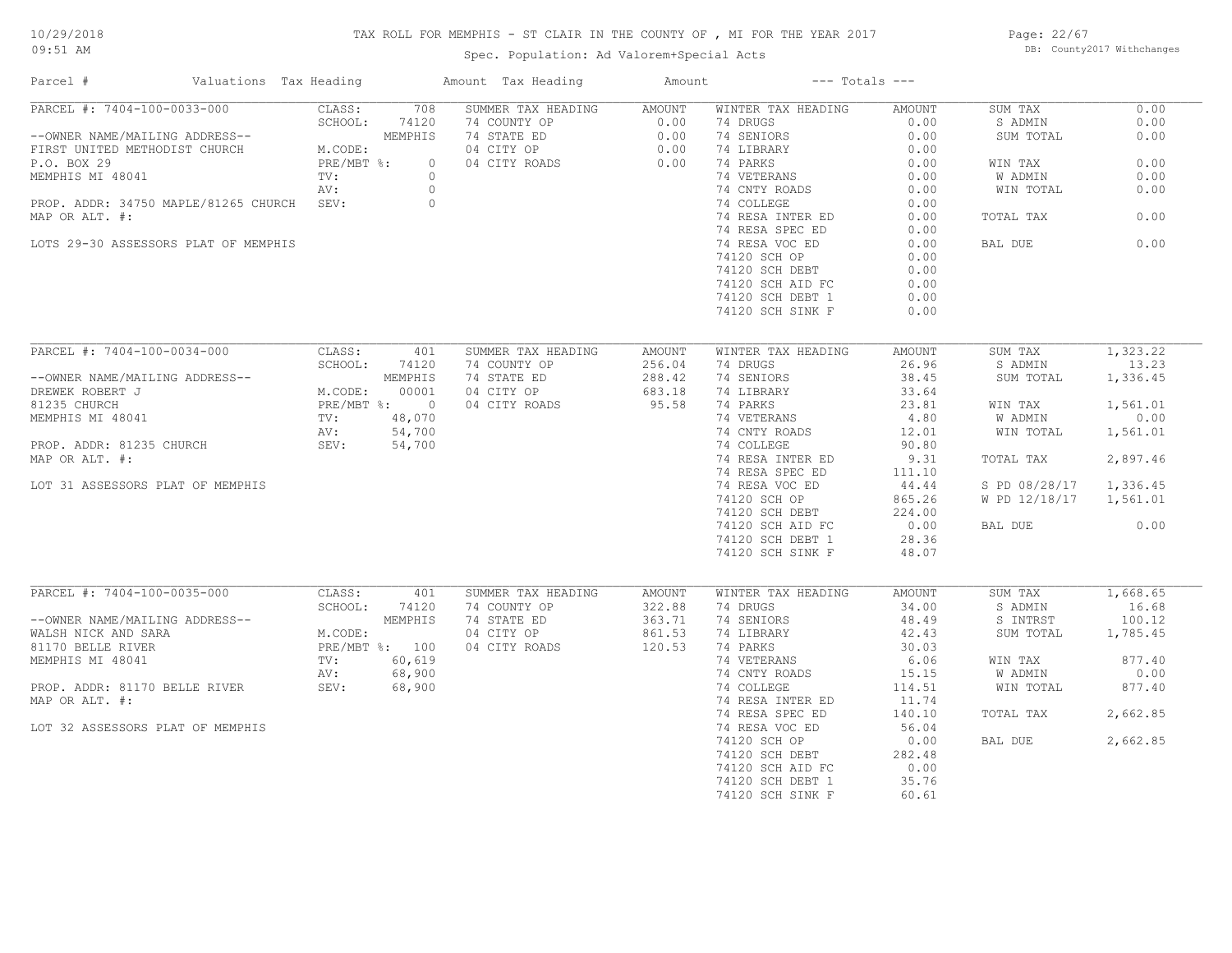# 10/29/2018

# TAX ROLL FOR MEMPHIS - ST CLAIR IN THE COUNTY OF , MI FOR THE YEAR 2017

09:51 AM

# Spec. Population: Ad Valorem+Special Acts

Page: 23/67 DB: County2017 Withchanges

| Parcel #                                                         | Valuations Tax Heading                             |                | Amount Tax Heading                                                           | Amount |                    | $---$ Totals $---$                          |               |          |
|------------------------------------------------------------------|----------------------------------------------------|----------------|------------------------------------------------------------------------------|--------|--------------------|---------------------------------------------|---------------|----------|
| PARCEL #: 7404-100-0036-000                                      | CLASS:                                             | 401            | SUMMER TAX HEADING                                                           | AMOUNT | WINTER TAX HEADING | AMOUNT                                      | SUM TAX       | 1,111.49 |
|                                                                  | SCHOOL:                                            | 74120          | 74 COUNTY OP                                                                 | 215.07 | 74 DRUGS           | 22.65                                       | S ADMIN       | 11.11    |
| --OWNER NAME/MAILING ADDRESS--                                   |                                                    | MEMPHIS        | 74 STATE ED                                                                  | 242.27 | 74 SENIORS         | 32.30                                       | SUM TOTAL     | 1,122.60 |
| PHILLIPS MARILYN                                                 | M.CODE:                                            |                | 04 CITY OP                                                                   | 573.87 | 74 LIBRARY         | 28.26                                       |               |          |
| 81112 BELLE RIVER                                                |                                                    | PRE/MBT %: 0   | 04 CITY ROADS                                                                | 80.28  | 74 PARKS           | 20.00                                       | WIN TAX       | 1,311.24 |
| MEMPHIS MI 48041                                                 | TV:                                                | 40,379         |                                                                              |        | 74 VETERANS        | 4.03                                        | W ADMIN       | 0.00     |
| ROP. ADDR: 81140 BELLE RIVER AV: 44,200<br>THE REVER SEV: 44,200 |                                                    |                |                                                                              |        | 74 CNTY ROADS      | 10.09                                       | WIN TOTAL     | 1,311.24 |
|                                                                  |                                                    |                |                                                                              |        | 74 COLLEGE         | 76.27                                       |               |          |
| MAP OR ALT. #:                                                   |                                                    |                |                                                                              |        | 74 RESA INTER ED   | 7.82                                        | TOTAL TAX     | 2,433.84 |
|                                                                  |                                                    |                |                                                                              |        | 74 RESA SPEC ED    | 93.32                                       |               |          |
| LOT 33 ASSESSORS PLAT OF MEMPHIS                                 |                                                    |                |                                                                              |        | 74 RESA VOC ED     | 37.33                                       | S PD 08/31/17 | 1,122.60 |
|                                                                  |                                                    |                |                                                                              |        | 74120 SCH OP       | 726.82                                      | W PD 02/26/18 | 1,311.24 |
|                                                                  |                                                    |                |                                                                              |        | 74120 SCH DEBT     | 188.16                                      |               |          |
|                                                                  |                                                    |                |                                                                              |        | 74120 SCH AID FC   | 0.00                                        | BAL DUE       | 0.00     |
|                                                                  |                                                    |                |                                                                              |        | 74120 SCH DEBT 1   | 23.82                                       |               |          |
|                                                                  |                                                    |                |                                                                              |        | 74120 SCH SINK F   | 40.37                                       |               |          |
|                                                                  |                                                    |                |                                                                              |        |                    |                                             |               |          |
| PARCEL #: 7404-100-0037-000                                      | CLASS:                                             | 401            | SUMMER TAX HEADING                                                           | AMOUNT | WINTER TAX HEADING | AMOUNT                                      | SUM TAX       | 1,571.17 |
|                                                                  | SCHOOL:                                            | 74120          | 74 COUNTY OP                                                                 | 304.02 | 74 DRUGS           | 32.02                                       | S ADMIN       | 15.71    |
| --OWNER NAME/MAILING ADDRESS--                                   | MEMPHIS<br>M.CODE:<br>PRE/MBT %: 100<br>TV: 57,078 | MEMPHIS        | 74 STATE ED                                                                  | 342.46 | 74 SENIORS         | 45.66                                       | SUM TOTAL     | 1,586.88 |
| PHILLIPS ROBERT II                                               |                                                    |                | 04 CITY OP                                                                   | 811.20 | 74 LIBRARY         | 39.95                                       |               |          |
| 81112 BELLE RIVER                                                |                                                    |                | 04 CITY ROADS                                                                | 113.49 | 74 PARKS           | 28.27                                       | WIN TAX       | 826.14   |
| MEMPHIS MI 48041                                                 |                                                    |                |                                                                              |        | 74 VETERANS        | 5.70                                        | W ADMIN       | 0.00     |
|                                                                  | AV:                                                | 68,500         |                                                                              |        | 74 CNTY ROADS      | 14.26                                       | WIN TOTAL     | 826.14   |
| PROP. ADDR: 81112 BELLE RIVER                                    | SEV:                                               | 68,500         |                                                                              |        | 74 COLLEGE         | 107.82                                      |               |          |
|                                                                  |                                                    |                |                                                                              |        | 74 RESA INTER ED   | 11.06                                       | TOTAL TAX     | 2,413.02 |
|                                                                  |                                                    |                |                                                                              |        | 74 RESA SPEC ED    | 131.92                                      |               |          |
|                                                                  |                                                    |                |                                                                              |        | 74 RESA VOC ED     | 52.76                                       | S PD 08/31/17 | 1,586.88 |
|                                                                  |                                                    |                |                                                                              |        | 74120 SCH OP       | 0.00                                        | W PD 02/12/18 | 826.14   |
|                                                                  |                                                    |                |                                                                              |        | 74120 SCH DEBT     | 265.98                                      |               |          |
|                                                                  |                                                    |                |                                                                              |        | 74120 SCH AID FC   | $\begin{array}{c} 0.00 \\ 0.76 \end{array}$ | BAL DUE       | 0.00     |
|                                                                  |                                                    |                |                                                                              |        | 74120 SCH DEBT 1   | 33.67                                       |               |          |
|                                                                  |                                                    |                |                                                                              |        | 74120 SCH SINK F   | 57.07                                       |               |          |
|                                                                  |                                                    |                |                                                                              |        |                    |                                             |               |          |
| PARCEL #: 7404-100-0038-000                                      | CLASS:                                             | 402            | SUMMER TAX HEADING                                                           | AMOUNT | WINTER TAX HEADING | AMOUNT                                      | SUM TAX       | 166.87   |
|                                                                  | SCHOOL:                                            | 74120          | 74 COUNTY OP                                                                 | 32.29  | 74 DRUGS           | 3.40                                        | S ADMIN       | 1.66     |
| --OWNER NAME/MAILING ADDRESS--                                   |                                                    | MEMPHIS        | 74 STATE ED                                                                  | 36.37  | 74 SENIORS         | 4.85                                        | SUM TOTAL     | 168.53   |
| PHILLIPS ROBERT II                                               | M.CODE:                                            |                | 04 CITY OP                                                                   | 86.16  | 74 LIBRARY         | 4.24                                        |               |          |
| 81112 BELLE RIVER                                                |                                                    | PRE/MBT %: 100 | 04 CITY ROADS                                                                | 12.05  | 74 PARKS           | 3.00                                        | WIN TAX       | 87.71    |
| MEMPHIS MI 48041                                                 | TV:                                                | 6,063          |                                                                              |        | 74 VETERANS        | 0.60                                        | W ADMIN       | 0.00     |
|                                                                  | AV:                                                | 8,600          |                                                                              |        | 74 CNTY ROADS      | 1.51                                        | WIN TOTAL     | 87.71    |
| PROP. ADDR: 81080 BELLE RIVER                                    | SEV:                                               | 8,600          |                                                                              |        | 74 COLLEGE         | 11.45                                       |               |          |
| MAP OR ALT. #:                                                   |                                                    |                |                                                                              |        | 74 RESA INTER ED   | 1.17                                        | TOTAL TAX     | 256.24   |
|                                                                  |                                                    |                |                                                                              |        | 74 RESA SPEC ED    | 14.01                                       |               |          |
|                                                                  |                                                    |                | LOT 35 EXC E 134 FT & EXC N 5 FT OF THE REMAINDER. ASSESSORS PLAT OF MEMPHIS |        | 74 RESA VOC ED     | 5.60                                        | S PD 08/31/17 | 168.53   |
|                                                                  |                                                    |                |                                                                              |        | 74120 SCH OP       | 0.00                                        | W PD 02/12/18 | 87.71    |
|                                                                  |                                                    |                |                                                                              |        | 74120 SCH DEBT     | 28.25                                       |               |          |
|                                                                  |                                                    |                |                                                                              |        | 74120 SCH AID FC   | 0.00                                        | BAL DUE       | 0.00     |
|                                                                  |                                                    |                |                                                                              |        | 74120 SCH DEBT 1   | 3.57                                        |               |          |
|                                                                  |                                                    |                |                                                                              |        | 74120 SCH SINK F   | 6.06                                        |               |          |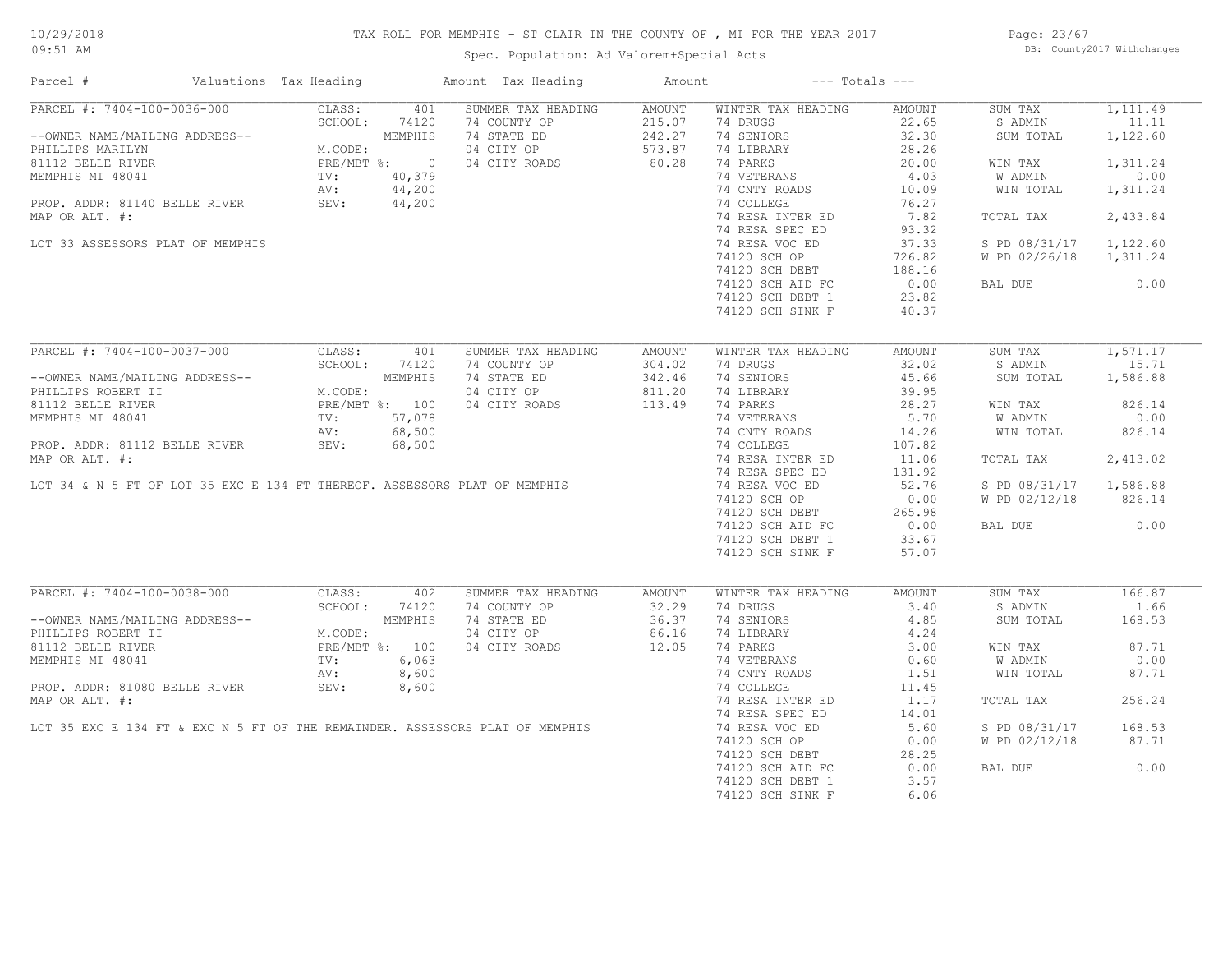# TAX ROLL FOR MEMPHIS - ST CLAIR IN THE COUNTY OF , MI FOR THE YEAR 2017

Spec. Population: Ad Valorem+Special Acts

Page: 24/67 DB: County2017 Withchanges

| Parcel #                                              | Valuations Tax Heading |                | Amount Tax Heading | Amount |                    | $---$ Totals $---$ |               |          |
|-------------------------------------------------------|------------------------|----------------|--------------------|--------|--------------------|--------------------|---------------|----------|
| PARCEL #: 7404-100-0039-000                           | CLASS:                 | 401            | SUMMER TAX HEADING | AMOUNT | WINTER TAX HEADING | AMOUNT             | SUM TAX       | 779.99   |
|                                                       | SCHOOL:                | 74120          | 74 COUNTY OP       | 150.93 | 74 DRUGS           | 15.89              | S ADMIN       | 7.79     |
| --OWNER NAME/MAILING ADDRESS--                        |                        | MEMPHIS        | 74 STATE ED        | 170.01 | 74 SENIORS         | 22.66              | SUM TOTAL     | 787.78   |
| BENNETT CHARLES W                                     | M.CODE:                | 00001          | 04 CITY OP         | 402.71 | 74 LIBRARY         | 19.83              |               |          |
| 34625 BORDMAN ROAD                                    |                        | PRE/MBT %: 100 | 04 CITY ROADS      | 56.34  | 74 PARKS           | 14.03              | WIN TAX       | 410.09   |
| MEMPHIS MI 48041                                      | TV:                    | 28,336         |                    |        | 74 VETERANS        | 2.83               | W ADMIN       | 0.00     |
|                                                       | AV:                    | 33,300         |                    |        | 74 CNTY ROADS      | 7.08               | WIN TOTAL     | 410.09   |
| PROP. ADDR: 34625 BORDMAN                             | SEV:                   | 33,300         |                    |        | 74 COLLEGE         | 53.52              |               |          |
| MAP OR ALT. #:                                        |                        |                |                    |        | 74 RESA INTER ED   | 5.49               | TOTAL TAX     | 1,197.87 |
|                                                       |                        |                |                    |        | 74 RESA SPEC ED    | 65.49              |               |          |
| LOT 36 ASSESSORS PLAT OF MEMPHIS                      |                        |                |                    |        | 74 RESA VOC ED     | 26.19              | S PD 08/28/17 | 787.78   |
|                                                       |                        |                |                    |        | 74120 SCH OP       | 0.00               | W PD 12/29/17 | 410.09   |
|                                                       |                        |                |                    |        | 74120 SCH DEBT     | 132.04             |               |          |
|                                                       |                        |                |                    |        | 74120 SCH AID FC   | 0.00               | BAL DUE       | 0.00     |
|                                                       |                        |                |                    |        | 74120 SCH DEBT 1   | 16.71              |               |          |
|                                                       |                        |                |                    |        | 74120 SCH SINK F   | 28.33              |               |          |
|                                                       |                        |                |                    |        |                    |                    |               |          |
| PARCEL #: 7404-100-0040-000                           | CLASS:                 | 401            | SUMMER TAX HEADING | AMOUNT | WINTER TAX HEADING | <b>AMOUNT</b>      | SUM TAX       | 1,064.12 |
|                                                       | SCHOOL:                | 74120          | 74 COUNTY OP       | 205.91 | 74 DRUGS           | 21.68              | S ADMIN       | 10.64    |
| --OWNER NAME/MAILING ADDRESS--                        |                        | MEMPHIS        | 74 STATE ED        | 231.94 | 74 SENIORS         | 30.92              | SUM TOTAL     | 1,074.76 |
| FISER PATRICIA                                        | M.CODE:                | 00005          | 04 CITY OP         | 549.41 | 74 LIBRARY         | 27.06              |               |          |
| 34649 BORDMAN                                         |                        | PRE/MBT %: 0   | 04 CITY ROADS      | 76.86  | 74 PARKS           | 19.15              | WIN TAX       | 1,255.35 |
| MEMPHIS MI 48041                                      | TV:                    | 38,658         |                    |        | 74 VETERANS        | 3.86               | W ADMIN       | 0.00     |
|                                                       | AV:                    | 43,300         |                    |        | 74 CNTY ROADS      | 9.66               | WIN TOTAL     | 1,255.35 |
| PROP. ADDR: 34649 BORDMAN                             | SEV:                   | 43,300         |                    |        | 74 COLLEGE         | 73.02              |               |          |
| MAP OR ALT. #:                                        |                        |                |                    |        | 74 RESA INTER ED   | 7.49               | TOTAL TAX     | 2,330.11 |
|                                                       |                        |                |                    |        | 74 RESA SPEC ED    | 89.35              |               |          |
| LOT 37 ASSESSORS PLAT OF MEMPHIS                      |                        |                |                    |        | 74 RESA VOC ED     | 35.73              | S PD 08/31/17 | 1,074.76 |
|                                                       |                        |                |                    |        | 74120 SCH OP       | 695.84             |               |          |
|                                                       |                        |                |                    |        | 74120 SCH DEBT     | 180.14             | BAL DUE       | 1,255.35 |
|                                                       |                        |                |                    |        | 74120 SCH AID FC   | 0.00               |               |          |
|                                                       |                        |                |                    |        | 74120 SCH DEBT 1   | 22.80              |               |          |
|                                                       |                        |                |                    |        | 74120 SCH SINK F   | 38.65              |               |          |
|                                                       |                        |                |                    |        |                    |                    |               |          |
| PARCEL #: 7404-100-0041-000                           | CLASS:                 | 201            | SUMMER TAX HEADING | AMOUNT | WINTER TAX HEADING | AMOUNT             | SUM TAX       | 1,844.31 |
|                                                       | SCHOOL:                | 74120          | 74 COUNTY OP       | 356.87 | 74 DRUGS           | 37.58              | S ADMIN       | 18.44    |
| --OWNER NAME/MAILING ADDRESS--                        |                        | MEMPHIS        | 74 STATE ED        | 402.00 | 74 SENIORS         | 53.60              | SUM TOTAL     | 1,862.75 |
| KENDALL GARY & JUDY                                   | M.CODE:                |                | 04 CITY OP         | 952.22 | 74 LIBRARY         | 46.90              |               |          |
| 34699 BORDMAN ROAD #2                                 |                        | PRE/MBT %: 0   | 04 CITY ROADS      | 133.22 | 74 PARKS           | 33.19              | WIN TAX       | 2,175.80 |
| MEMPHIS MI 48041                                      | TV:                    | 67,000         |                    |        | 74 VETERANS        | 6.70               | W ADMIN       | 0.00     |
|                                                       | AV:                    | 67,000         |                    |        | 74 CNTY ROADS      | 16.75              | WIN TOTAL     | 2,175.80 |
| PROP. ADDR: 34699 BORDMAN                             | SEV:                   | 67,000         |                    |        | 74 COLLEGE         | 126.56             |               |          |
| MAP OR ALT. #:                                        |                        |                |                    |        | 74 RESA INTER ED   | 12.98              | TOTAL TAX     | 4,038.55 |
|                                                       |                        |                |                    |        | 74 RESA SPEC ED    | 154.85             |               |          |
| LOT 38 & E 134 FT OF LOT 35 ASSESSORS PLAT OF MEMPHIS |                        |                |                    |        | 74 RESA VOC ED     | 61.94              | S PD 08/30/17 | 1,862.75 |
|                                                       |                        |                |                    |        | 74120 SCH OP       | 1,206.00           | W PD 02/13/18 | 2,175.80 |
|                                                       |                        |                |                    |        | 74120 SCH DEBT     | 312.22             |               |          |
|                                                       |                        |                |                    |        | 74120 SCH AID FC   | 0.00               | BAL DUE       | 0.00     |
|                                                       |                        |                |                    |        | 74120 SCH DEBT 1   | 39.53              |               |          |
|                                                       |                        |                |                    |        | 74120 SCH SINK F   | 67.00              |               |          |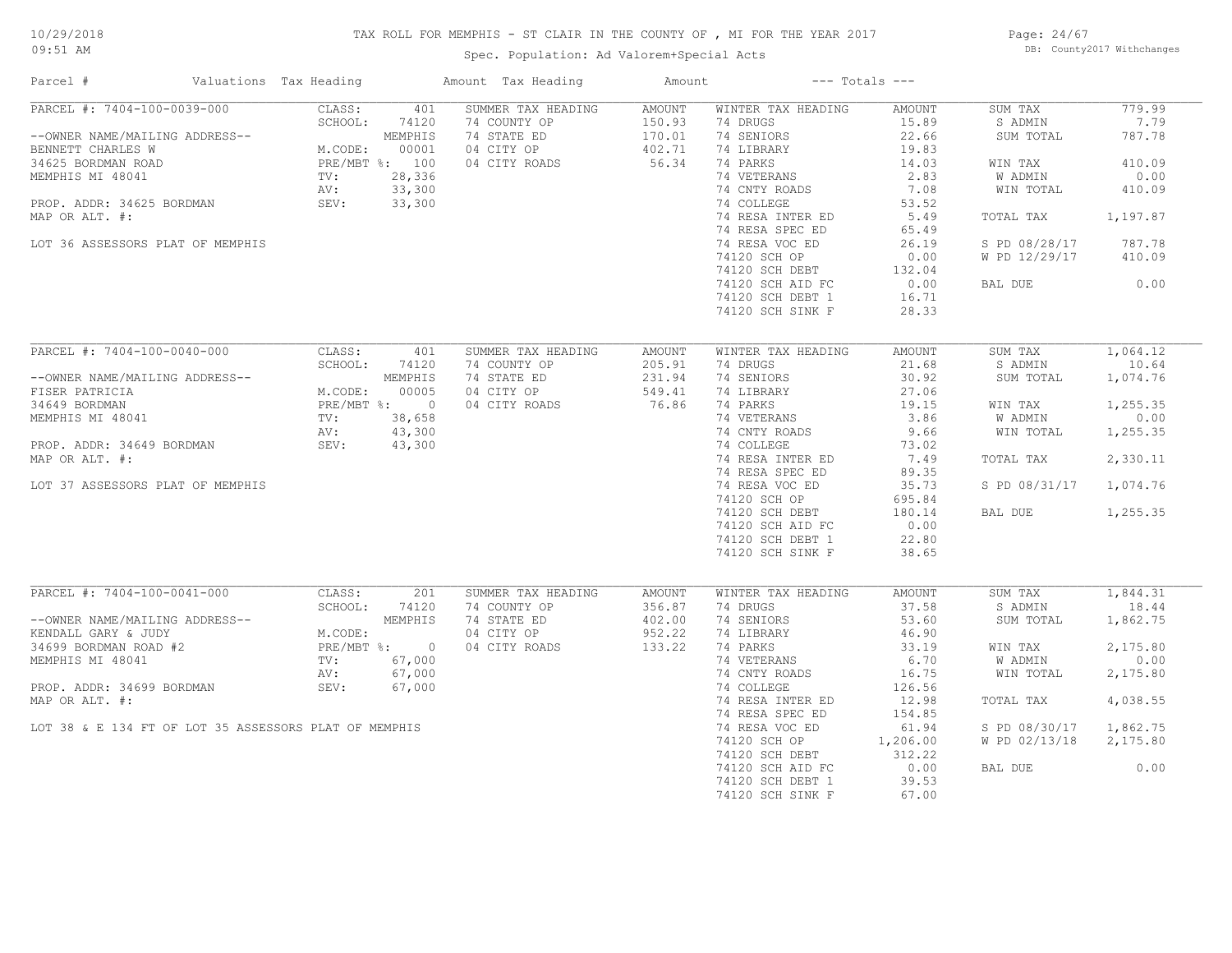# TAX ROLL FOR MEMPHIS - ST CLAIR IN THE COUNTY OF , MI FOR THE YEAR 2017

Spec. Population: Ad Valorem+Special Acts

Page: 25/67 DB: County2017 Withchanges

| Parcel #                         | Valuations Tax Heading   | Amount Tax Heading | Amount        | $---$ Totals $---$          |               |                    |                |
|----------------------------------|--------------------------|--------------------|---------------|-----------------------------|---------------|--------------------|----------------|
| PARCEL #: 7404-100-0042-000      | CLASS:<br>401            | SUMMER TAX HEADING | <b>AMOUNT</b> | WINTER TAX HEADING          | AMOUNT        | SUM TAX            | 1,833.02       |
|                                  | SCHOOL:<br>74120         | 74 COUNTY OP       | 354.69        | 74 DRUGS                    | 37.35         | S ADMIN            | 18.33          |
| --OWNER NAME/MAILING ADDRESS--   | MEMPHIS                  | 74 STATE ED        | 399.54        | 74 SENIORS                  | 53.27         | SUM TOTAL          | 1,851.35       |
| KOCH SHANE M & TERI A            | M.CODE:<br>00001         | 04 CITY OP         | 946.39        | 74 LIBRARY                  | 46.61         |                    |                |
| P.O. BOX 36<br>MEMPHIS MI 48041  | PRE/MBT %: 100<br>66,590 | 04 CITY ROADS      | 132.40        | 74 PARKS<br>74 VETERANS     | 32.98<br>6.65 | WIN TAX<br>W ADMIN | 963.82<br>0.00 |
|                                  | TV:<br>75,800<br>AV:     |                    |               |                             | 16.64         | WIN TOTAL          | 963.82         |
| PROP. ADDR: 81195 CHURCH         | SEV:<br>75,800           |                    |               | 74 CNTY ROADS<br>74 COLLEGE | 125.79        |                    |                |
| MAP OR ALT. #:                   |                          |                    |               | 74 RESA INTER ED            | 12.90         | TOTAL TAX          | 2,815.17       |
|                                  |                          |                    |               | 74 RESA SPEC ED             | 153.90        |                    |                |
| LOT 39 ASSESSORS PLAT OF MEMPHIS |                          |                    |               | 74 RESA VOC ED              | 61.56         | S PD 08/28/17      | 1,851.35       |
|                                  |                          |                    |               | 74120 SCH OP                | 0.00          | W PD 12/29/17      | 963.82         |
|                                  |                          |                    |               | 74120 SCH DEBT              | 310.30        |                    |                |
|                                  |                          |                    |               | 74120 SCH AID FC            | 0.00          | BAL DUE            | 0.00           |
|                                  |                          |                    |               | 74120 SCH DEBT 1            | 39.28         |                    |                |
|                                  |                          |                    |               | 74120 SCH SINK F            | 66.59         |                    |                |
|                                  |                          |                    |               |                             |               |                    |                |
| PARCEL #: 7404-100-0043-000      | CLASS:<br>401            | SUMMER TAX HEADING | <b>AMOUNT</b> | WINTER TAX HEADING          | AMOUNT        | SUM TAX            | 1,969.21       |
|                                  | SCHOOL:<br>74120         | 74 COUNTY OP       | 381.04        | 74 DRUGS                    | 40.13         | S ADMIN            | 19.69          |
| --OWNER NAME/MAILING ADDRESS--   | MEMPHIS                  | 74 STATE ED        | 429.22        | 74 SENIORS                  | 57.23         | SUM TOTAL          | 1,988.90       |
| ZWIESELE EDWARD                  | 00001<br>M.CODE:         | 04 CITY OP         | 1,016.71      | 74 LIBRARY                  | 50.07         |                    |                |
| 81155 CHURCH ST.                 | PRE/MBT %: 100           | 04 CITY ROADS      | 142.24        | 74 PARKS                    | 35.43         | WIN TAX            | 1,035.45       |
| MEMPHIS MI 48041                 | 71,538<br>TV:            |                    |               | 74 VETERANS                 | 7.15          | W ADMIN            | 0.00           |
|                                  | 79,400<br>AV:            |                    |               | 74 CNTY ROADS               | 17.88         | WIN TOTAL          | 1,035.45       |
| PROP. ADDR: 81155 CHURCH         | SEV:<br>79,400           |                    |               | 74 COLLEGE                  | 135.14        |                    |                |
| MAP OR ALT. #:                   |                          |                    |               | 74 RESA INTER ED            | 13.86         | TOTAL TAX          | 3,024.35       |
|                                  |                          |                    |               | 74 RESA SPEC ED             | 165.34        |                    |                |
| LOT 40 ASSESSORS PLAT OF MEMPHIS |                          |                    |               | 74 RESA VOC ED              | 66.13         | S PD 08/28/17      | 1,988.90       |
|                                  |                          |                    |               | 74120 SCH OP                | 0.00          | W PD 12/29/17      | 1,035.45       |
|                                  |                          |                    |               | 74120 SCH DEBT              | 333.36        |                    |                |
|                                  |                          |                    |               | 74120 SCH AID FC            | 0.00          | BAL DUE            | 0.00           |
|                                  |                          |                    |               | 74120 SCH DEBT 1            | 42.20         |                    |                |
|                                  |                          |                    |               | 74120 SCH SINK F            | 71.53         |                    |                |
|                                  |                          |                    |               |                             |               |                    |                |
| PARCEL #: 7404-100-0044-000      | CLASS:<br>401            | SUMMER TAX HEADING | AMOUNT        | WINTER TAX HEADING          | <b>AMOUNT</b> | SUM TAX            | 1,638.53       |
|                                  | SCHOOL:<br>74120         | 74 COUNTY OP       | 317.05        | 74 DRUGS                    | 33.39         | S ADMIN            | 16.38          |
| --OWNER NAME/MAILING ADDRESS--   | MEMPHIS                  | 74 STATE ED        | 357.15        | 74 SENIORS                  | 47.62         | SUM TOTAL          | 1,654.91       |
| DEANER WILLIAM & SHIRLEY         | M.CODE:                  | 04 CITY OP         | 845.98        | 74 LIBRARY                  | 41.66         |                    |                |
| P.O. BOX 4                       | PRE/MBT %: 100           | 04 CITY ROADS      | 118.35        | 74 PARKS                    | 29.48         | WIN TAX            | 861.57         |
| MEMPHIS MI 48041                 | TV:<br>59,525            |                    |               | 74 VETERANS                 | 5.95          | W ADMIN            | 0.00           |
|                                  | 73,900<br>AV:            |                    |               | 74 CNTY ROADS               | 14.88         | WIN TOTAL          | 861.57         |
| PROP. ADDR: 34715 BORDMAN        | SEV:<br>73,900           |                    |               | 74 COLLEGE                  | 112.44        |                    |                |
| MAP OR ALT. #:                   |                          |                    |               | 74 RESA INTER ED            | 11.53         | TOTAL TAX          | 2,516.48       |
|                                  |                          |                    |               | 74 RESA SPEC ED             | 137.58        |                    |                |
| LOT 41 ASSESSORS PLAT OF MEMPHIS |                          |                    |               | 74 RESA VOC ED              | 55.03         | S PD 07/20/17      | 1,654.91       |
|                                  |                          |                    |               | 74120 SCH OP                | 0.00          | W PD 12/06/17      | 861.57         |
|                                  |                          |                    |               | 74120 SCH DEBT              | 277.38        |                    |                |
|                                  |                          |                    |               | 74120 SCH AID FC            | 0.00          | BAL DUE            | 0.00           |
|                                  |                          |                    |               | 74120 SCH DEBT 1            | 35.11         |                    |                |
|                                  |                          |                    |               | 74120 SCH SINK F            | 59.52         |                    |                |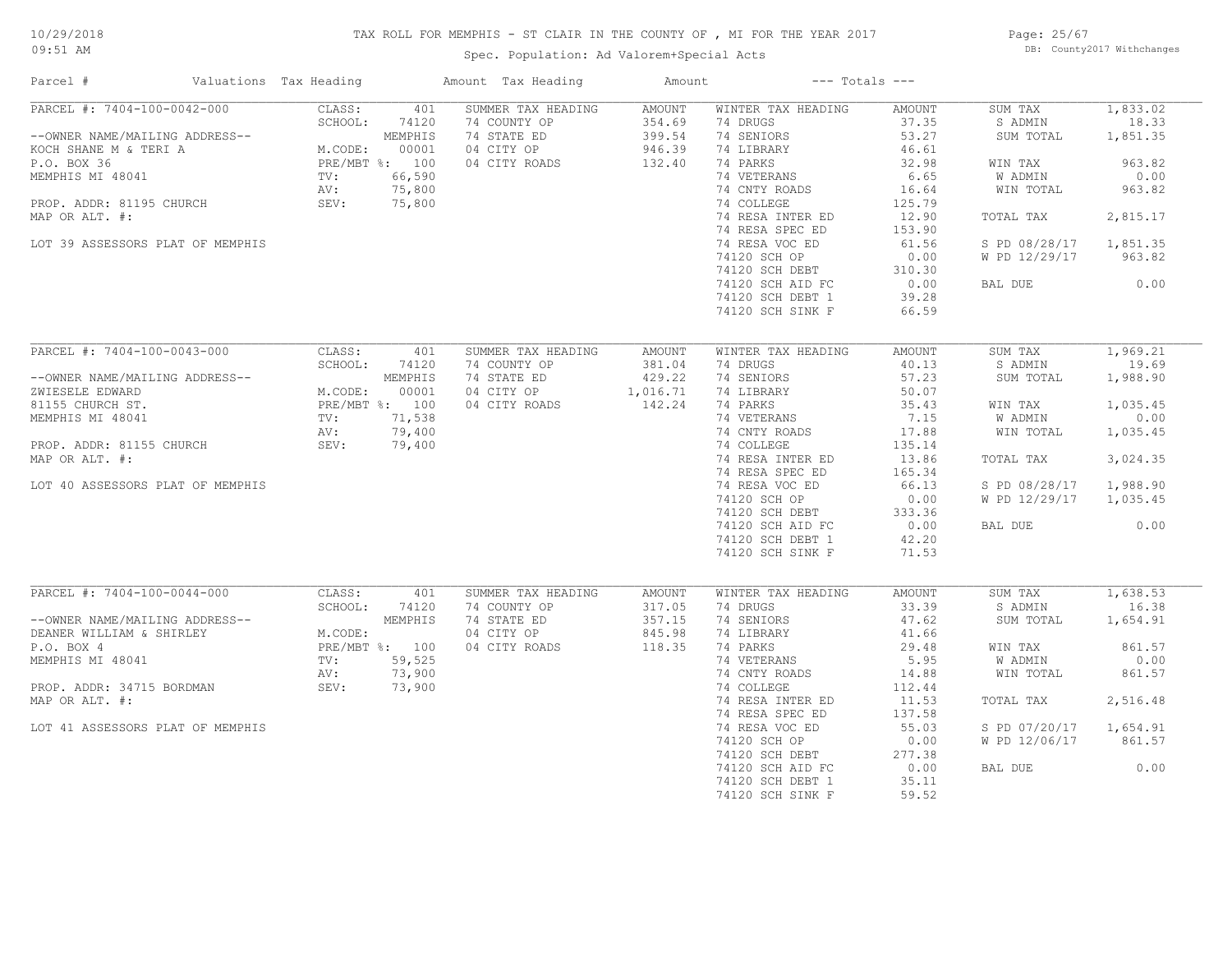# TAX ROLL FOR MEMPHIS - ST CLAIR IN THE COUNTY OF , MI FOR THE YEAR 2017

Page: 26/67 DB: County2017 Withchanges

| Parcel #                                                                                                                                                                                        | Valuations Tax Heading                                                                                                                                                                                                              |       | Amount Tax Heading                                                                                                                                                                   | Amount                                          |                                                         | $---$ Totals $---$ |               |           |
|-------------------------------------------------------------------------------------------------------------------------------------------------------------------------------------------------|-------------------------------------------------------------------------------------------------------------------------------------------------------------------------------------------------------------------------------------|-------|--------------------------------------------------------------------------------------------------------------------------------------------------------------------------------------|-------------------------------------------------|---------------------------------------------------------|--------------------|---------------|-----------|
| PARCEL #: 7404-100-0045-000                                                                                                                                                                     | CLASS:                                                                                                                                                                                                                              | 401   | SUMMER TAX HEADING                                                                                                                                                                   | AMOUNT                                          | WINTER TAX HEADING                                      | AMOUNT             | SUM TAX       | 1,334.37  |
|                                                                                                                                                                                                 | SCHOOL:                                                                                                                                                                                                                             | 74120 | 74 COUNTY OP                                                                                                                                                                         | $G$<br>$250$<br>$290.85$<br>$688.94$<br>$96.38$ | 74 DRUGS                                                | 27.19              | S ADMIN       | 13.34     |
| --OWNER NAME/MAILING ADDRESS--<br>MERRITT KEITH A & ELIZABETH M<br>34733 BORDMAN PRE/MBT %: 100<br>MEMPHIS MI 48041 TV: 48,475<br>PROP. ADDR: 34733 BORDMAN AV: 53,800<br>MAP OR ALT. #: 53,900 |                                                                                                                                                                                                                                     |       | 74 STATE ED                                                                                                                                                                          |                                                 | 74 SENIORS                                              | 38.78              | SUM TOTAL     | 1,347.71  |
|                                                                                                                                                                                                 |                                                                                                                                                                                                                                     |       | 04 CITY OP                                                                                                                                                                           |                                                 | 74 LIBRARY                                              | 33.93              |               |           |
|                                                                                                                                                                                                 |                                                                                                                                                                                                                                     |       | 04 CITY ROADS                                                                                                                                                                        |                                                 | 74 PARKS                                                | 24.01              | WIN TAX       | 701.63    |
|                                                                                                                                                                                                 |                                                                                                                                                                                                                                     |       |                                                                                                                                                                                      |                                                 | 74 VETERANS                                             | 4.84               | W ADMIN       | 0.00      |
|                                                                                                                                                                                                 |                                                                                                                                                                                                                                     |       |                                                                                                                                                                                      |                                                 | 74 CNTY ROADS                                           | 12.11              | WIN TOTAL     | 701.63    |
|                                                                                                                                                                                                 |                                                                                                                                                                                                                                     |       |                                                                                                                                                                                      |                                                 | 74 COLLEGE                                              | 91.57              |               |           |
| MAP OR ALT. #:                                                                                                                                                                                  |                                                                                                                                                                                                                                     |       |                                                                                                                                                                                      |                                                 | 74 RESA INTER ED                                        | 9.39               | TOTAL TAX     | 2,049.34  |
|                                                                                                                                                                                                 |                                                                                                                                                                                                                                     |       |                                                                                                                                                                                      |                                                 | 74 RESA SPEC ED                                         | 112.04             |               |           |
| LOT 42 ASSESSORS PLAT OF MEMPHIS                                                                                                                                                                |                                                                                                                                                                                                                                     |       |                                                                                                                                                                                      |                                                 |                                                         | 44.81              | S PD 08/28/17 | 1,347.71  |
|                                                                                                                                                                                                 |                                                                                                                                                                                                                                     |       |                                                                                                                                                                                      |                                                 | 74 RESA VOC ED                                          |                    |               |           |
|                                                                                                                                                                                                 |                                                                                                                                                                                                                                     |       |                                                                                                                                                                                      |                                                 |                                                         |                    | W PD 02/12/18 | 701.63    |
|                                                                                                                                                                                                 |                                                                                                                                                                                                                                     |       |                                                                                                                                                                                      |                                                 | 74120 SCH OF<br>74120 SCH DEBT 225.89<br>20.00<br>20.60 |                    |               |           |
|                                                                                                                                                                                                 |                                                                                                                                                                                                                                     |       |                                                                                                                                                                                      |                                                 |                                                         |                    | BAL DUE       | 0.00      |
|                                                                                                                                                                                                 |                                                                                                                                                                                                                                     |       |                                                                                                                                                                                      |                                                 | 74120 SCH DEBT 1                                        | 28.60              |               |           |
|                                                                                                                                                                                                 |                                                                                                                                                                                                                                     |       |                                                                                                                                                                                      |                                                 | 74120 SCH SINK F                                        | 48.47              |               |           |
|                                                                                                                                                                                                 |                                                                                                                                                                                                                                     |       |                                                                                                                                                                                      |                                                 |                                                         |                    |               |           |
| PARCEL #: 7404-100-0046-000                                                                                                                                                                     | CLASS:                                                                                                                                                                                                                              | 201   | SUMMER TAX HEADING                                                                                                                                                                   | AMOUNT                                          | WINTER TAX HEADING                                      | AMOUNT             | SUM TAX       | 4,817.25  |
|                                                                                                                                                                                                 | SCHOOL:                                                                                                                                                                                                                             | 74120 | 74 COUNTY OP                                                                                                                                                                         | 932.13                                          | 74 DRUGS                                                | 98.17              | S ADMIN       | 48.17     |
| --OWNER NAME/MAILING ADDRESS--                                                                                                                                                                  | NG ADDRESS--<br>C<br>C<br>C<br>M.CODE:<br>M.CODE:<br>M.CODE:<br>M.CODE:<br>M.CODE:<br>M.CODE:<br>M.CODE:<br>M.CODE:<br>M.CODE:<br>M.CODE:<br>N.CODE:<br>N.CODE:<br>TV:<br>175,000<br>AV:<br>175,000<br>SEV: 175,000<br>SEV: 175,000 |       | 74 STATE ED                                                                                                                                                                          | 1,050.00<br>2,487.15<br>347.97                  | 74 SENIORS                                              | 140.00             | SUM TOTAL     | 4,865.42  |
| FREELANCE GROUP LLC                                                                                                                                                                             |                                                                                                                                                                                                                                     |       | 04 CITY OP                                                                                                                                                                           |                                                 | 74 LIBRARY                                              | 122.50             |               |           |
| 4875 E 11 MILE RD                                                                                                                                                                               |                                                                                                                                                                                                                                     |       | 04 CITY ROADS                                                                                                                                                                        |                                                 | 74 PARKS                                                | 86.69              | WIN TAX       | 5,683.11  |
| WARREN MI 48092                                                                                                                                                                                 |                                                                                                                                                                                                                                     |       |                                                                                                                                                                                      |                                                 | 74 VETERANS                                             | 17.50              | W ADMIN       | 0.00      |
|                                                                                                                                                                                                 |                                                                                                                                                                                                                                     |       |                                                                                                                                                                                      |                                                 |                                                         |                    |               |           |
|                                                                                                                                                                                                 |                                                                                                                                                                                                                                     |       |                                                                                                                                                                                      |                                                 | 74 CNTY ROADS                                           | 43.75              | WIN TOTAL     | 5,683.11  |
| PROP. ADDR: 81047 CHURCH                                                                                                                                                                        |                                                                                                                                                                                                                                     |       |                                                                                                                                                                                      |                                                 | 74 COLLEGE                                              | 330.59             |               |           |
| MAP OR ALT. #:                                                                                                                                                                                  |                                                                                                                                                                                                                                     |       |                                                                                                                                                                                      |                                                 | 74 RESA INTER ED                                        | 33.91              | TOTAL TAX     | 10,548.53 |
|                                                                                                                                                                                                 |                                                                                                                                                                                                                                     |       |                                                                                                                                                                                      |                                                 | 74 RESA SPEC ED                                         | 404.47             |               |           |
|                                                                                                                                                                                                 |                                                                                                                                                                                                                                     |       | LOT 43 EXC N 55 FT OF THAT PART LYING E OF W LINE OF LOT 46 EXTD SLY. ASSESSORS                                                                                                      |                                                 | 74 RESA VOC ED                                          | 161.78             | S PD 07/20/17 | 4,865.42  |
| PLAT OF MEMPHIS                                                                                                                                                                                 |                                                                                                                                                                                                                                     |       |                                                                                                                                                                                      |                                                 | 74120 SCH OP                                            | 3,150.00           | W PD 02/05/18 | 5,683.11  |
|                                                                                                                                                                                                 |                                                                                                                                                                                                                                     |       |                                                                                                                                                                                      |                                                 | 74120 SCH DEBT                                          | 815.50             |               |           |
|                                                                                                                                                                                                 |                                                                                                                                                                                                                                     |       |                                                                                                                                                                                      |                                                 | 74120 SCH AID FC                                        | 0.00               | BAL DUE       | 0.00      |
|                                                                                                                                                                                                 |                                                                                                                                                                                                                                     |       |                                                                                                                                                                                      |                                                 | 74120 SCH DEBT 1                                        | 103.25             |               |           |
|                                                                                                                                                                                                 |                                                                                                                                                                                                                                     |       |                                                                                                                                                                                      |                                                 | 74120 SCH SINK F                                        | 175.00             |               |           |
|                                                                                                                                                                                                 |                                                                                                                                                                                                                                     |       |                                                                                                                                                                                      |                                                 |                                                         |                    |               |           |
| PARCEL #: 7404-100-0047-000                                                                                                                                                                     | CLASS:                                                                                                                                                                                                                              | 402   | SUMMER TAX HEADING                                                                                                                                                                   | AMOUNT                                          | WINTER TAX HEADING                                      | AMOUNT             | SUM TAX       | 86.98     |
|                                                                                                                                                                                                 | SCHOOL:                                                                                                                                                                                                                             | 74120 | 74 COUNTY OP                                                                                                                                                                         | 16.83                                           | 74 DRUGS                                                | 1.77               | S ADMIN       | 0.86      |
|                                                                                                                                                                                                 |                                                                                                                                                                                                                                     |       |                                                                                                                                                                                      |                                                 |                                                         |                    |               |           |
| --OWNER NAME/MAILING ADDRESS--                                                                                                                                                                  |                                                                                                                                                                                                                                     |       | 74 STATE ED                                                                                                                                                                          | 18.96                                           | 74 SENIORS                                              | 2.52               | SUM TOTAL     | 87.84     |
| BIRKETT ROBERT                                                                                                                                                                                  | NG ADDRESS--<br>$M.\text{CODE:}$<br>$\text{PRE/MBT}$ %: 100<br>$\text{TV:}$ 3,160<br>$\frac{1}{100}$                                                                                                                                |       | 04 CITY OP                                                                                                                                                                           | $44.91$<br>6.28                                 | 74 LIBRARY                                              | 2.21               |               |           |
| P.O. BOX 542                                                                                                                                                                                    |                                                                                                                                                                                                                                     |       | 04 CITY ROADS                                                                                                                                                                        |                                                 | 74 PARKS                                                | 1.56               | WIN TAX       | 45.69     |
| MEMPHIS MI 48041                                                                                                                                                                                |                                                                                                                                                                                                                                     |       |                                                                                                                                                                                      |                                                 | 74 VETERANS                                             | 0.31               | W ADMIN       | 0.00      |
|                                                                                                                                                                                                 | AV:                                                                                                                                                                                                                                 | 4,800 |                                                                                                                                                                                      |                                                 | 74 CNTY ROADS<br>74 COLLEGE                             | 0.79               | WIN TOTAL     | 45.69     |
| PROP. ADDR: VACANT                                                                                                                                                                              | SEV:                                                                                                                                                                                                                                | 4,800 |                                                                                                                                                                                      |                                                 |                                                         | 5.96               |               |           |
|                                                                                                                                                                                                 |                                                                                                                                                                                                                                     |       |                                                                                                                                                                                      |                                                 | 74 RESA INTER ED                                        | 0.61               | TOTAL TAX     | 133.53    |
|                                                                                                                                                                                                 |                                                                                                                                                                                                                                     |       |                                                                                                                                                                                      |                                                 | 74 RESA SPEC ED                                         | 7.30               |               |           |
|                                                                                                                                                                                                 |                                                                                                                                                                                                                                     |       | MAP OR ALT. #:<br>S 45 FT OF N 55 FT OF THAT PART OF LOT 43 S OF S LINE OF LOT 46 & E OF W LINE OF<br>S 45 FT OF N 55 FT OF THAT PART OF UTURUS OF S LINE OF LOT 46 & E OF W LINE OF |                                                 | 74 RESA VOC ED                                          | 2.92               | S PD 07/28/17 | 87.84     |
| LOT 46 EXTD SLY. ASSESSORS PLAT OF MEMPHIS                                                                                                                                                      |                                                                                                                                                                                                                                     |       |                                                                                                                                                                                      |                                                 | 74120 SCH OP                                            | 0.00               | W PD 02/08/18 | 45.69     |
|                                                                                                                                                                                                 |                                                                                                                                                                                                                                     |       |                                                                                                                                                                                      |                                                 | 74120 SCH DEBT                                          | 14.72              |               |           |
|                                                                                                                                                                                                 |                                                                                                                                                                                                                                     |       |                                                                                                                                                                                      |                                                 | 74120 SCH AID FC                                        | 0.00               | BAL DUE       | 0.00      |
|                                                                                                                                                                                                 |                                                                                                                                                                                                                                     |       |                                                                                                                                                                                      |                                                 |                                                         |                    |               |           |
|                                                                                                                                                                                                 |                                                                                                                                                                                                                                     |       |                                                                                                                                                                                      |                                                 | 74120 SCH DEBT 1                                        | 1.86               |               |           |
|                                                                                                                                                                                                 |                                                                                                                                                                                                                                     |       |                                                                                                                                                                                      |                                                 | 74120 SCH SINK F                                        | 3.16               |               |           |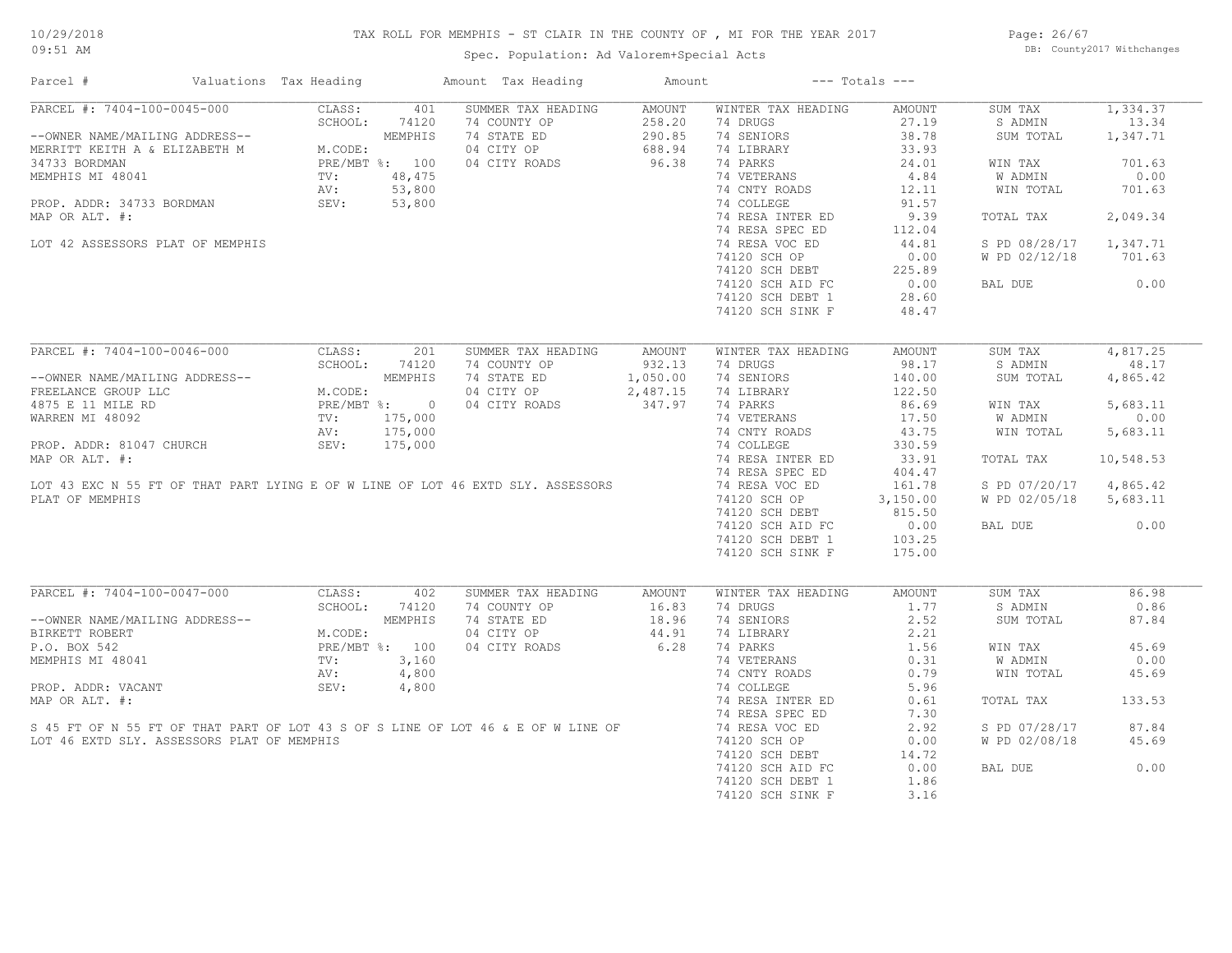# TAX ROLL FOR MEMPHIS - ST CLAIR IN THE COUNTY OF , MI FOR THE YEAR 2017

Spec. Population: Ad Valorem+Special Acts

Page: 27/67 DB: County2017 Withchanges

| Parcel #                                                                                                          | Valuations Tax Heading                                                                   |                | Amount Tax Heading | Amount           |                    | $---$ Totals $---$         |               |          |
|-------------------------------------------------------------------------------------------------------------------|------------------------------------------------------------------------------------------|----------------|--------------------|------------------|--------------------|----------------------------|---------------|----------|
| PARCEL #: 7404-100-0048-000                                                                                       | CLASS:                                                                                   | 401            | SUMMER TAX HEADING | AMOUNT           | WINTER TAX HEADING | AMOUNT                     | SUM TAX       | 839.50   |
|                                                                                                                   | SCHOOL:                                                                                  | 74120          | 74 COUNTY OP       | 162.44           | 74 DRUGS           | 17.10                      | S ADMIN       | 8.39     |
| --OWNER NAME/MAILING ADDRESS--                                                                                    | ESS--<br>MEMPHIS<br>M.CODE:<br>PRE/MBT %: 100<br>TV: 30,498<br>AV: 52,700<br>SEV: 52,700 |                | 74 STATE ED        | 182.98<br>433.44 | 74 SENIORS         | 24.39                      | SUM TOTAL     | 847.89   |
| TROMBLEY GARRY & C                                                                                                |                                                                                          |                | 04 CITY OP         |                  | 74 LIBRARY         | 21.34                      |               |          |
| P.O. BOX 61                                                                                                       |                                                                                          |                | 04 CITY ROADS      | 60.64            | 74 PARKS           | 15.10                      | WIN TAX       | 441.39   |
| MEMPHIS MI 48041                                                                                                  |                                                                                          |                |                    |                  | 74 VETERANS        | 3.04                       | W ADMIN       | 0.00     |
|                                                                                                                   |                                                                                          |                |                    |                  | 74 CNTY ROADS      | 7.62                       | WIN TOTAL     | 441.39   |
| PROP. ADDR: 81139 CHURCH                                                                                          |                                                                                          |                |                    |                  | 74 COLLEGE         | 57.61                      |               |          |
| MAP OR ALT. #:                                                                                                    |                                                                                          |                |                    |                  | 74 RESA INTER ED   | 5.91                       | TOTAL TAX     | 1,289.28 |
|                                                                                                                   |                                                                                          |                |                    |                  | 74 RESA SPEC ED    | 70.49                      |               |          |
| LOT 44 ASSESSORS PLAT OF MEMPHIS                                                                                  |                                                                                          |                |                    |                  | 74 RESA VOC ED     | 28.19                      | S PD 08/21/17 | 847.89   |
|                                                                                                                   |                                                                                          |                |                    |                  | 74120 SCH OP       | 0.00                       | W PD 02/06/18 | 441.39   |
|                                                                                                                   |                                                                                          |                |                    |                  | 74120 SCH DEBT     | 142.12                     |               |          |
|                                                                                                                   |                                                                                          |                |                    |                  | 74120 SCH AID FC   | 0.00                       | BAL DUE       | 0.00     |
|                                                                                                                   |                                                                                          |                |                    |                  | 74120 SCH DEBT 1   | 17.99                      |               |          |
|                                                                                                                   |                                                                                          |                |                    |                  | 74120 SCH SINK F   | 30.49                      |               |          |
|                                                                                                                   |                                                                                          |                |                    |                  |                    |                            |               |          |
| PARCEL #: 7404-100-0049-000                                                                                       | CLASS:                                                                                   | 401            | SUMMER TAX HEADING | AMOUNT           | WINTER TAX HEADING | AMOUNT                     | SUM TAX       | 816.18   |
|                                                                                                                   | SCHOOL:                                                                                  | 74120          | 74 COUNTY OP       | 157.93           | 74 DRUGS           | 16.63                      | S ADMIN       | 8.16     |
| --OWNER NAME/MAILING ADDRESS--                                                                                    |                                                                                          | MEMPHIS        | 74 STATE ED        | 177.90           | 74 SENIORS         | 23.72                      | SUM TOTAL     | 824.34   |
| ING ADDRESS--<br>M.CODE:<br>PRE/MBT %: 100<br>TV: 29,651<br>AV: 33,200<br>CHURCH<br>SEV: 33,200<br>WEHRUM TAMMY J |                                                                                          |                | 04 CITY OP         | 421.40           | 74 LIBRARY         | 20.75                      |               |          |
| 81111 CHURCH                                                                                                      |                                                                                          |                | 04 CITY ROADS      | 58.95            | 74 PARKS           | 14.68                      | WIN TAX       | 429.15   |
| MEMPHIS MI 48041                                                                                                  |                                                                                          |                |                    |                  | 74 VETERANS        | 2.96                       | W ADMIN       | 0.00     |
|                                                                                                                   |                                                                                          |                |                    |                  | 74 CNTY ROADS      | 7.41                       | WIN TOTAL     | 429.15   |
| PROP. ADDR: 81111 CHURCH                                                                                          |                                                                                          |                |                    |                  | 74 COLLEGE         | 56.01                      |               |          |
|                                                                                                                   |                                                                                          |                |                    |                  |                    | 5.74                       |               |          |
| MAP OR ALT. #:                                                                                                    |                                                                                          |                |                    |                  | 74 RESA INTER ED   | 68.53                      | TOTAL TAX     | 1,253.49 |
|                                                                                                                   |                                                                                          |                |                    |                  | 74 RESA SPEC ED    |                            |               |          |
| LOT 45 ASSESSORS PLAT OF MEMPHIS                                                                                  |                                                                                          |                |                    |                  | 74 RESA VOC ED     | 27.41                      | S PD 08/25/17 | 824.34   |
|                                                                                                                   |                                                                                          |                |                    |                  | 74120 SCH OP       | 0.00                       | W PD 02/13/18 | 429.15   |
|                                                                                                                   |                                                                                          |                |                    |                  | 74120 SCH DEBT     | 138.17<br>$10.00$<br>17.49 |               |          |
|                                                                                                                   |                                                                                          |                |                    |                  | 74120 SCH AID FC   |                            | BAL DUE       | 0.00     |
|                                                                                                                   |                                                                                          |                |                    |                  | 74120 SCH DEBT 1   | 17.49                      |               |          |
|                                                                                                                   |                                                                                          |                |                    |                  | 74120 SCH SINK F   | 29.65                      |               |          |
|                                                                                                                   |                                                                                          |                |                    |                  |                    |                            |               |          |
| PARCEL #: 7404-100-0050-000                                                                                       | CLASS:                                                                                   | 401            | SUMMER TAX HEADING | AMOUNT           | WINTER TAX HEADING | AMOUNT                     | SUM TAX       | 760.48   |
|                                                                                                                   |                                                                                          | SCHOOL: 74120  | 74 COUNTY OP       | 147.15           | 74 DRUGS           | 15.49                      | S ADMIN       | 7.60     |
| --OWNER NAME/MAILING ADDRESS--                                                                                    |                                                                                          | MEMPHIS        | 74 STATE ED        | 165.76           | 74 SENIORS         | 22.10                      | S INTRST      | 45.63    |
| BIRKETT ROBERT & K                                                                                                | ME<br>M.CODE:<br>PRE/MBT %:<br>TV:                                                       | 00001          | 04 CITY OP         | 392.64           | 74 LIBRARY         | 19.33                      | SUM TOTAL     | 813.71   |
| P.O. BOX 542                                                                                                      |                                                                                          | PRE/MBT %: 100 | 04 CITY ROADS      | 54.93            | 74 PARKS           | 13.68                      |               |          |
| MEMPHIS MI 48041                                                                                                  |                                                                                          | 27,627         |                    |                  | 74 VETERANS        | 2.76                       | WIN TAX       | 399.84   |
|                                                                                                                   | AV:                                                                                      | 31,000         |                    |                  | 74 CNTY ROADS      | 6.90                       | W ADMIN       | 0.00     |
| PROP. ADDR: 81079 CHURCH                                                                                          | SEV:                                                                                     | 31,000         |                    |                  | 74 COLLEGE         | 52.19                      | WIN TOTAL     | 399.84   |
| MAP OR ALT. #:                                                                                                    |                                                                                          |                |                    |                  | 74 RESA INTER ED   | 5.35                       |               |          |
| LOT 46 & N 10 FT OF THAT PART OF LOT 43 LYING E OF W LINE OF LOT 46 EXTD SLY.                                     |                                                                                          |                |                    |                  | 74 RESA SPEC ED    | 63.85                      | TOTAL TAX     | 1,213.55 |
|                                                                                                                   |                                                                                          |                |                    |                  | 74 RESA VOC ED     | 25.54                      |               |          |
| ASSESSORS PLAT OF MEMPHIS                                                                                         |                                                                                          |                |                    |                  | 74120 SCH OP       | 0.00                       | BAL DUE       | 1,213.55 |
|                                                                                                                   |                                                                                          |                |                    |                  | 74120 SCH DEBT     | 128.74                     |               |          |
|                                                                                                                   |                                                                                          |                |                    |                  | 74120 SCH AID FC   | 0.00                       |               |          |
|                                                                                                                   |                                                                                          |                |                    |                  | 74120 SCH DEBT 1   | 16.29                      |               |          |
|                                                                                                                   |                                                                                          |                |                    |                  | 74120 SCH SINK F   | 27.62                      |               |          |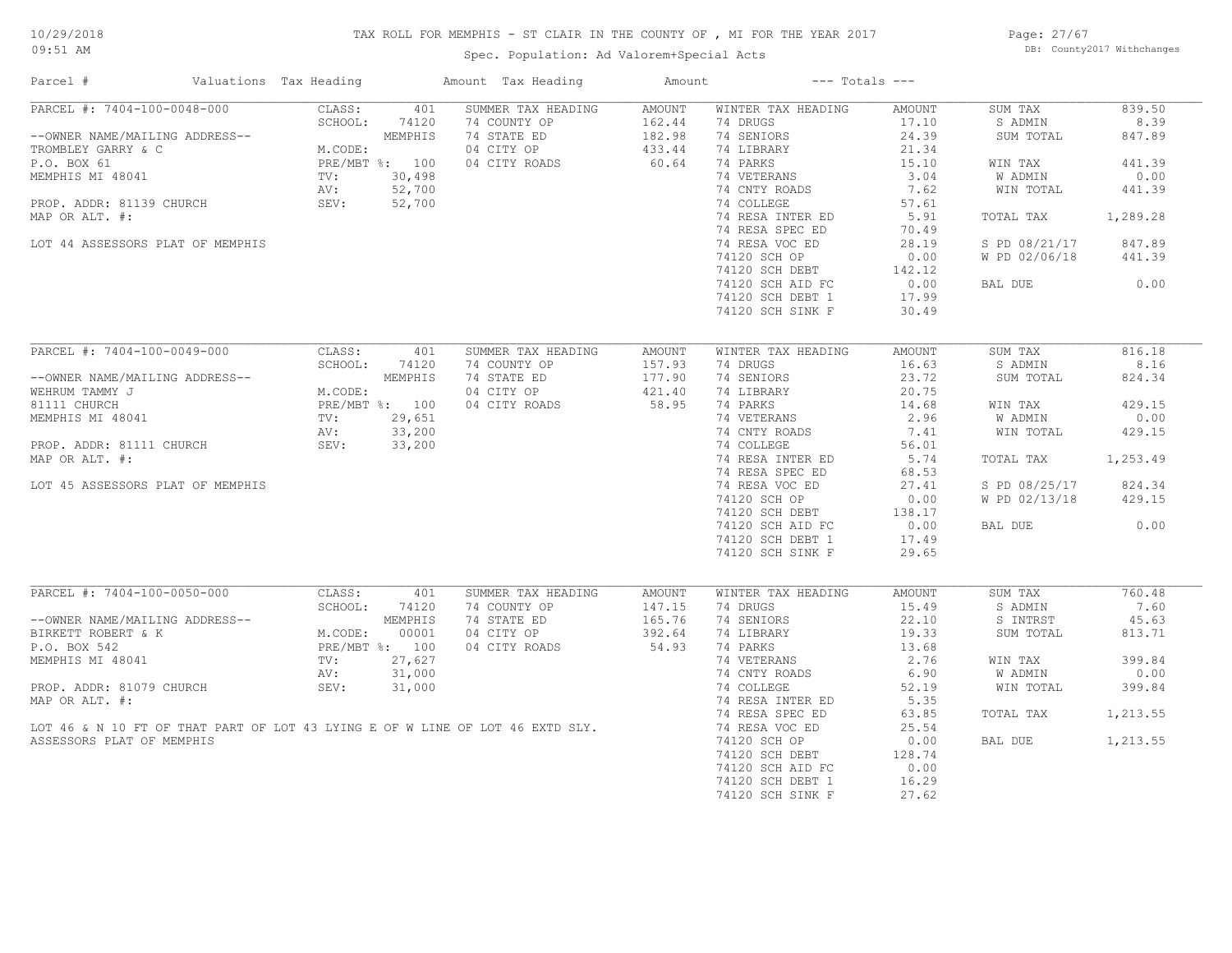# TAX ROLL FOR MEMPHIS - ST CLAIR IN THE COUNTY OF , MI FOR THE YEAR 2017 Spec. Population: Ad Valorem+Special Acts

Page: 28/67 DB: County2017 Withchanges

| Parcel #                                                               | Valuations Tax Heading |                | Amount Tax Heading                                                                                                                                                        | Amount        | $---$ Totals $---$ |        |               |          |
|------------------------------------------------------------------------|------------------------|----------------|---------------------------------------------------------------------------------------------------------------------------------------------------------------------------|---------------|--------------------|--------|---------------|----------|
| PARCEL #: 7404-100-0051-000                                            | CLASS:                 | 401            | SUMMER TAX HEADING                                                                                                                                                        | <b>AMOUNT</b> | WINTER TAX HEADING | AMOUNT | SUM TAX       | 1,359.43 |
|                                                                        | SCHOOL:                | 74120          | 74 COUNTY OP                                                                                                                                                              | 263.05        | 74 DRUGS           | 27.70  | S ADMIN       | 13.59    |
| --OWNER NAME/MAILING ADDRESS--                                         |                        | MEMPHIS        | 74 STATE ED                                                                                                                                                               | 296.31        | 74 SENIORS         | 39.50  | SUM TOTAL     | 1,373.02 |
| MOTTE ROSALIE                                                          | M.CODE:                |                | 04 CITY OP                                                                                                                                                                | 701.88        | 74 LIBRARY         | 34.57  |               |          |
| P.O. BOX 590                                                           |                        | PRE/MBT %: 100 | 04 CITY ROADS                                                                                                                                                             | 98.19         | 74 PARKS           | 24.46  | WIN TAX       | 714.79   |
| MEMPHIS MI 48041                                                       | TV:                    | 49,386         |                                                                                                                                                                           |               | 74 VETERANS        | 4.93   | W ADMIN       | 0.00     |
|                                                                        | AV:                    | 59,500         |                                                                                                                                                                           |               | 74 CNTY ROADS      | 12.34  | WIN TOTAL     | 714.79   |
| PROP. ADDR: 81220 CHURCH                                               | SEV:                   | 59,500         |                                                                                                                                                                           |               | 74 COLLEGE         | 93.29  |               |          |
| MAP OR ALT. #:                                                         |                        |                |                                                                                                                                                                           |               | 74 RESA INTER ED   | 9.57   | TOTAL TAX     | 2,087.81 |
|                                                                        |                        |                |                                                                                                                                                                           |               | 74 RESA SPEC ED    | 114.14 |               |          |
| S 1/2 OF LOT 47 ASSESSORS PLAT OF MEMPHIS                              |                        |                |                                                                                                                                                                           |               | 74 RESA VOC ED     | 45.65  | S PD 07/14/17 | 1,373.02 |
|                                                                        |                        |                |                                                                                                                                                                           |               | 74120 SCH OP       | 0.00   | W PD 12/29/17 | 714.79   |
|                                                                        |                        |                |                                                                                                                                                                           |               | 74120 SCH DEBT     | 230.13 |               |          |
|                                                                        |                        |                |                                                                                                                                                                           |               | 74120 SCH AID FC   | 0.00   | BAL DUE       | 0.00     |
|                                                                        |                        |                |                                                                                                                                                                           |               | 74120 SCH DEBT 1   | 29.13  |               |          |
|                                                                        |                        |                |                                                                                                                                                                           |               | 74120 SCH SINK F   | 49.38  |               |          |
|                                                                        |                        |                |                                                                                                                                                                           |               |                    |        |               |          |
| PARCEL #: 7404-100-0052-000                                            | CLASS:                 | 401            | SUMMER TAX HEADING                                                                                                                                                        | AMOUNT        | WINTER TAX HEADING | AMOUNT | SUM TAX       | 1,317.63 |
|                                                                        | SCHOOL:                | 74120          | 74 COUNTY OP                                                                                                                                                              | 254.96        | 74 DRUGS           | 26.85  | S ADMIN       | 13.17    |
| --OWNER NAME/MAILING ADDRESS--                                         |                        | MEMPHIS        | 74 STATE ED                                                                                                                                                               | 287.20        | 74 SENIORS         | 38.29  | SUM TOTAL     | 1,330.80 |
|                                                                        |                        |                |                                                                                                                                                                           |               |                    |        |               |          |
| DAVIS TAMMY R                                                          | M.CODE:                | 00001          | 04 CITY OP                                                                                                                                                                | 680.30        | 74 LIBRARY         | 33.50  |               |          |
| 81260 CHURCH                                                           |                        | PRE/MBT %: 0   | 04 CITY ROADS                                                                                                                                                             | 95.17         | 74 PARKS           | 23.71  | WIN TAX       | 1,554.42 |
| MEMPHIS MI 48041                                                       | TV:                    | 47,867         |                                                                                                                                                                           |               | 74 VETERANS        | 4.78   | W ADMIN       | 0.00     |
|                                                                        | AV:                    | 57,100         |                                                                                                                                                                           |               | 74 CNTY ROADS      | 11.96  | WIN TOTAL     | 1,554.42 |
| PROP. ADDR: 81260 CHURCH                                               | SEV:                   | 57,100         |                                                                                                                                                                           |               | 74 COLLEGE         | 90.42  |               |          |
| MAP OR ALT. #:                                                         |                        |                |                                                                                                                                                                           |               | 74 RESA INTER ED   | 9.27   | TOTAL TAX     | 2,885.22 |
|                                                                        |                        |                |                                                                                                                                                                           |               | 74 RESA SPEC ED    | 110.63 |               |          |
|                                                                        |                        |                | N 1/2 OF LOT 47 & THAT PART OF MAPLE STREET ADJ.DESC.AS BEG AT NW COR. OF LOT 47,TH<br>S 77*8'35"E 113.87',TH S 73*18'35"E 21.56',TH N 64*16'23"W 82.85',TH S 85*33'24" W |               | 74 RESA VOC ED     | 44.25  | S PD 08/28/17 | 1,330.80 |
|                                                                        |                        |                | S 77*8'35"E 113.87', TH S 73*18'35"E 21.56', TH N 64*16'23"W 82.85', TH S 85*33'24" W                                                                                     |               | 74120 SCH OP       | 861.60 | W PD 12/29/17 | 1,554.42 |
| 57.20'TO POB. ASSESSORS PLAT OF MEMPHIS                                |                        |                |                                                                                                                                                                           |               | 74120 SCH DEBT     | 223.06 |               |          |
|                                                                        |                        |                |                                                                                                                                                                           |               | 74120 SCH AID FC   | 0.00   | BAL DUE       | 0.00     |
|                                                                        |                        |                |                                                                                                                                                                           |               | 74120 SCH DEBT 1   | 28.24  |               |          |
|                                                                        |                        |                |                                                                                                                                                                           |               | 74120 SCH SINK F   | 47.86  |               |          |
|                                                                        |                        |                |                                                                                                                                                                           |               |                    |        |               |          |
| PARCEL #: 7404-100-0053-000                                            | CLASS:                 | 401            | SUMMER TAX HEADING                                                                                                                                                        | AMOUNT        | WINTER TAX HEADING | AMOUNT | SUM TAX       | 1,089.20 |
|                                                                        | SCHOOL:                | 74120          | 74 COUNTY OP                                                                                                                                                              | 210.76        | 74 DRUGS           | 22.19  | S ADMIN       | 10.89    |
| --OWNER NAME/MAILING ADDRESS--                                         |                        | MEMPHIS        | 74 STATE ED                                                                                                                                                               | 237.41        | 74 SENIORS         | 31.65  | SUM TOTAL     | 1,100.09 |
| LAMBERSON MARK D & RACHELLE L                                          | M.CODE:                | 00003          | 04 CITY OP                                                                                                                                                                | 562.36        | 74 LIBRARY         | 27.69  |               |          |
| P.O. BOX 265                                                           |                        | PRE/MBT %: 100 | 04 CITY ROADS                                                                                                                                                             | 78.67         | 74 PARKS           | 19.60  | WIN TAX       | 572.69   |
| MEMPHIS MI 48041                                                       | TV:                    | 39,569         |                                                                                                                                                                           |               | 74 VETERANS        | 3.95   | W ADMIN       | 0.00     |
|                                                                        | AV:                    | 44,900         |                                                                                                                                                                           |               | 74 CNTY ROADS      | 9.89   | WIN TOTAL     | 572.69   |
| PROP. ADDR: 81190 CHURCH                                               | SEV:                   | 44,900         |                                                                                                                                                                           |               | 74 COLLEGE         | 74.74  |               |          |
| MAP OR ALT. #:                                                         |                        |                |                                                                                                                                                                           |               | 74 RESA INTER ED   | 7.66   | TOTAL TAX     | 1,672.78 |
|                                                                        |                        |                |                                                                                                                                                                           |               | 74 RESA SPEC ED    | 91.45  |               |          |
|                                                                        |                        |                |                                                                                                                                                                           |               |                    |        |               |          |
| LOT 48 AND THE NORTHERLY 4.00 FEET OF LOT 49 ASSESSORS PLAT OF MEMPHIS |                        |                |                                                                                                                                                                           |               | 74 RESA VOC ED     | 36.58  | S PD 07/10/17 | 1,100.09 |
|                                                                        |                        |                |                                                                                                                                                                           |               | 74120 SCH OP       | 0.00   | W PD 12/27/17 | 572.69   |
|                                                                        |                        |                |                                                                                                                                                                           |               | 74120 SCH DEBT     | 184.39 |               |          |
|                                                                        |                        |                |                                                                                                                                                                           |               | 74120 SCH AID FC   | 0.00   | BAL DUE       | 0.00     |
|                                                                        |                        |                |                                                                                                                                                                           |               | 74120 SCH DEBT 1   | 23.34  |               |          |

74120 SCH SINK F 39.56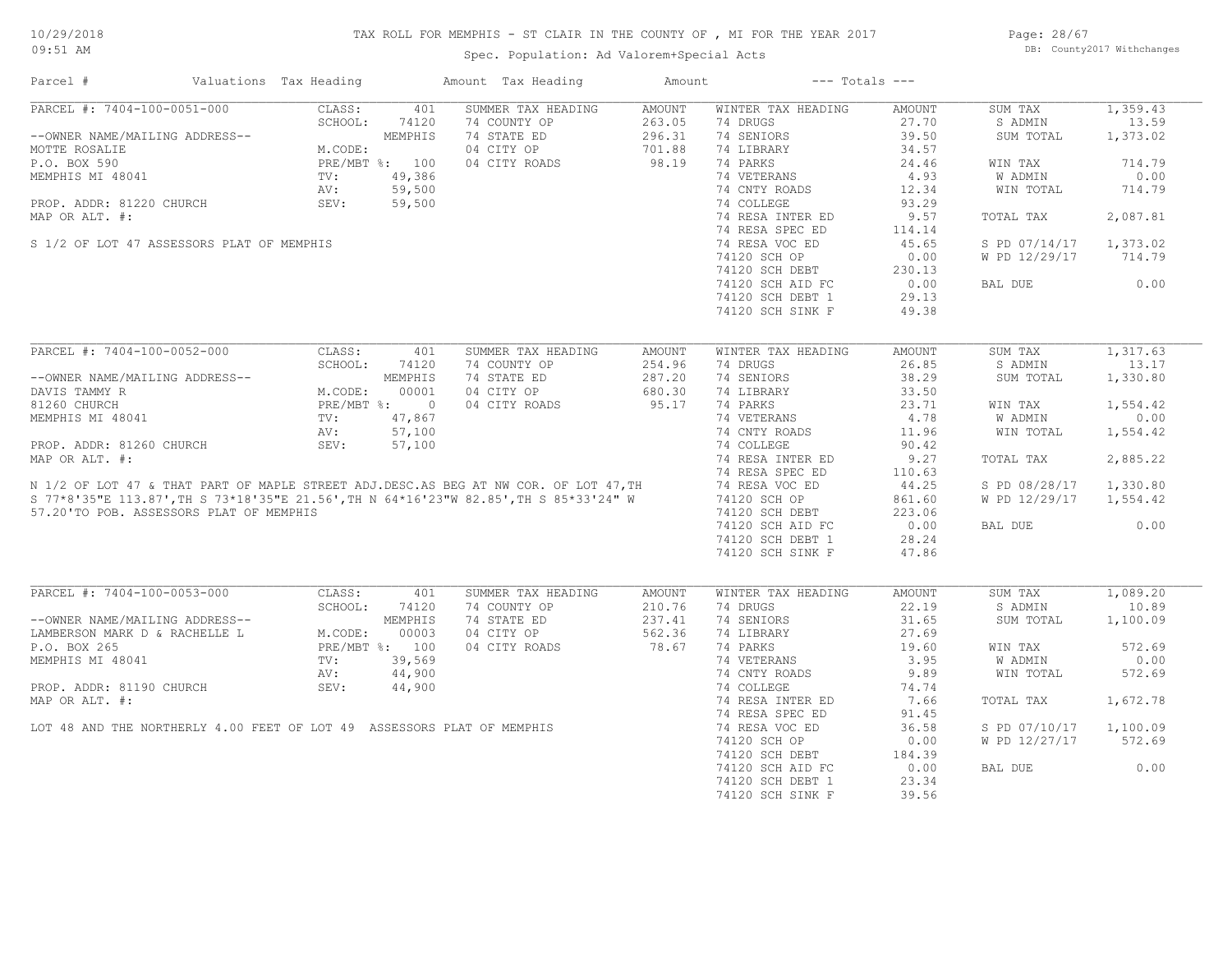# TAX ROLL FOR MEMPHIS - ST CLAIR IN THE COUNTY OF , MI FOR THE YEAR 2017

Spec. Population: Ad Valorem+Special Acts

Page: 29/67 DB: County2017 Withchanges

| Parcel #                                                                                                                                                  | Valuations Tax Heading                                                                                                                                  |                | Amount Tax Heading                                        | Amount                                             |                                                           | $---$ Totals $---$ |                        |                   |
|-----------------------------------------------------------------------------------------------------------------------------------------------------------|---------------------------------------------------------------------------------------------------------------------------------------------------------|----------------|-----------------------------------------------------------|----------------------------------------------------|-----------------------------------------------------------|--------------------|------------------------|-------------------|
| PARCEL #: 7404-100-0054-000                                                                                                                               | CLASS:<br>SCHOOL: 74120                                                                                                                                 | 401            | SUMMER TAX HEADING<br>74 COUNTY OP                        | AMOUNT                                             | WINTER TAX HEADING<br>74 DRUGS                            | AMOUNT<br>25.41    | SUM TAX<br>S ADMIN     | 1,246.83<br>12.46 |
| --OWNER NAME/MAILING ADDRESS--<br>LYNCH JOHN G & DORIS J<br>P.O. BOX 25<br>MEMPHIS MI 48041<br>MEMPHIS MI 48041<br>TV: 45,295<br>AV: 54,000<br>TV: 54,000 |                                                                                                                                                         |                | 74 STATE ED<br>04 CITY OP                                 | $\bar{1}NG$<br>241.20<br>271.77<br>643.74<br>90.06 | 74 SENIORS<br>74 LIBRARY                                  | 36.23<br>31.70     | SUM TOTAL              | 1,259.29          |
|                                                                                                                                                           |                                                                                                                                                         |                | 04 CITY ROADS                                             |                                                    | 74 PARKS                                                  | 22.43              | WIN TAX                | 655.58            |
|                                                                                                                                                           |                                                                                                                                                         |                |                                                           |                                                    | 74 VETERANS                                               | 4.52               | W ADMIN                | 0.00              |
|                                                                                                                                                           |                                                                                                                                                         |                |                                                           |                                                    | 74 CNTY ROADS                                             | 11.32              | WIN TOTAL              | 655.58            |
| PROP. ADDR: 81160 CHURCH                                                                                                                                  | SEV:                                                                                                                                                    | 54,000         |                                                           |                                                    | 74 COLLEGE                                                | 85.56              |                        |                   |
| MAP OR ALT. #:                                                                                                                                            |                                                                                                                                                         |                |                                                           |                                                    | 74 RESA INTER ED                                          | 8.77               | TOTAL TAX              | 1,914.87          |
|                                                                                                                                                           |                                                                                                                                                         |                |                                                           |                                                    | 74 RESA SPEC ED                                           | 104.69             |                        |                   |
| LOT 49 EXCLUDING THE NORTHERLY 4.00 FEET ASSESSORS PLAT OF MEMPHIS                                                                                        |                                                                                                                                                         |                |                                                           |                                                    | 74 RESA VOC ED                                            | 41.87              | S PD 07/05/17 1,259.29 |                   |
|                                                                                                                                                           |                                                                                                                                                         |                |                                                           |                                                    | 74120 SCH OP                                              |                    | W PD 12/05/17          | 655.58            |
|                                                                                                                                                           |                                                                                                                                                         |                |                                                           |                                                    |                                                           |                    |                        |                   |
|                                                                                                                                                           |                                                                                                                                                         |                |                                                           |                                                    | 74120 SCH DEBT<br>74120 SCH DEBT 211.07<br>20.00<br>20.72 |                    | BAL DUE                | 0.00              |
|                                                                                                                                                           |                                                                                                                                                         |                |                                                           |                                                    | 74120 SCH DEBT 1                                          | 26.72              |                        |                   |
|                                                                                                                                                           |                                                                                                                                                         |                |                                                           |                                                    | 74120 SCH SINK F                                          | 45.29              |                        |                   |
|                                                                                                                                                           |                                                                                                                                                         |                |                                                           |                                                    |                                                           |                    |                        |                   |
| PARCEL #: 7404-100-0055-000                                                                                                                               | CLASS:                                                                                                                                                  | 704            | SUMMER TAX HEADING                                        | AMOUNT                                             | WINTER TAX HEADING                                        | AMOUNT             | SUM TAX                | 0.00              |
|                                                                                                                                                           | 74120                                                                                                                                                   |                | 74 COUNTY OP 0.00                                         |                                                    | 74 DRUGS                                                  | 0.00               | S ADMIN                | 0.00              |
| --OWNER NAME/MAILING ADDRESS--                                                                                                                            | MEMPHIS<br>$\begin{minipage}{0.9\linewidth} \begin{tabular}{cc} S S-- \\ & M. \texttt{CODE:} \\ & PRE/ \texttt{MBT} \\ & TV: \\ & AV: \\ \end{tabular}$ |                | 74 STATE ED 0.00<br>04 CITY OP 0.00<br>04 CITY ROADS 0.00 |                                                    | 74 SENIORS                                                | 0.00               | SUM TOTAL              | 0.00              |
| MEMPHIS COMMUNITY SCHOOLS                                                                                                                                 |                                                                                                                                                         |                |                                                           |                                                    | 74 LIBRARY                                                | 0.00               |                        |                   |
| P.O. BOX 201                                                                                                                                              |                                                                                                                                                         | $\circ$        |                                                           |                                                    | 74 PARKS                                                  | 0.00               | WIN TAX                | 0.00              |
| MEMPHIS MI 48041                                                                                                                                          |                                                                                                                                                         | $\circ$        |                                                           |                                                    | 74 VETERANS                                               | 0.00               | W ADMIN                | 0.00              |
|                                                                                                                                                           |                                                                                                                                                         | $\overline{0}$ |                                                           |                                                    | 74 CNTY ROADS                                             | 0.00               | WIN TOTAL              | 0.00              |
| PROP. ADDR: VACANT BUS LOT                                                                                                                                | SEV:                                                                                                                                                    | $\circ$        |                                                           |                                                    | 74 COLLEGE                                                | 0.00               |                        |                   |
| MAP OR ALT. #:                                                                                                                                            |                                                                                                                                                         |                |                                                           |                                                    | 74 RESA INTER ED                                          | 0.00               | TOTAL TAX              | 0.00              |
|                                                                                                                                                           |                                                                                                                                                         |                |                                                           |                                                    | 74 RESA SPEC ED                                           | 0.00               |                        |                   |
| LOT 50 ASSESSOR PLAT OF MEMPHIS                                                                                                                           |                                                                                                                                                         |                |                                                           |                                                    | 74 RESA VOC ED                                            | 0.00               | BAL DUE                | 0.00              |
|                                                                                                                                                           |                                                                                                                                                         |                |                                                           |                                                    | 74120 SCH OP                                              | 0.00               |                        |                   |
|                                                                                                                                                           |                                                                                                                                                         |                |                                                           |                                                    | 74120 SCH DEBT                                            | 0.00               |                        |                   |
|                                                                                                                                                           |                                                                                                                                                         |                |                                                           |                                                    | 74120 SCH AID FC                                          | 0.00               |                        |                   |
|                                                                                                                                                           |                                                                                                                                                         |                |                                                           |                                                    | 74120 SCH DEBT 1                                          | 0.00               |                        |                   |
|                                                                                                                                                           |                                                                                                                                                         |                |                                                           |                                                    | 74120 SCH SINK F                                          | 0.00               |                        |                   |
|                                                                                                                                                           |                                                                                                                                                         |                |                                                           |                                                    |                                                           |                    |                        |                   |
| PARCEL #: 7404-100-0056-000                                                                                                                               | CLASS:                                                                                                                                                  | 704            | SUMMER TAX HEADING                                        | AMOUNT                                             | WINTER TAX HEADING                                        | AMOUNT             | SUM TAX                | 0.00              |
|                                                                                                                                                           | SCHOOL:<br>74120                                                                                                                                        |                | 74 COUNTY OP                                              | 0.00                                               | 74 DRUGS                                                  | 0.00               | S ADMIN                | 0.00              |
| --OWNER NAME/MAILING ADDRESS--<br>MEMPHIS COMMUNITY SCHOOL                                                                                                | MEMPHIS                                                                                                                                                 |                | 74 STATE ED                                               | $0.00$<br>$0.00$                                   | 74 SENIORS                                                | 0.00               | SUM TOTAL              | 0.00              |
|                                                                                                                                                           | M.CODE:<br>$PRE/MBT$ %:                                                                                                                                 | $\overline{0}$ | 04 CITY OP                                                |                                                    | 74 LIBRARY<br>74 PARKS                                    | 0.00               |                        | 0.00              |
| P.O. BOX 201<br>MEMPHIS MI 48041                                                                                                                          | TV:                                                                                                                                                     | $\circ$        | 04 CITY ROADS 0.00                                        |                                                    | 74 VETERANS                                               | 0.00<br>0.00       | WIN TAX<br>W ADMIN     | 0.00              |
|                                                                                                                                                           | AV:                                                                                                                                                     | $\circ$        |                                                           |                                                    | 74 CNTY ROADS                                             | 0.00               | WIN TOTAL              | 0.00              |
| PROP. ADDR: 34841 BORDMAN                                                                                                                                 | SEV:                                                                                                                                                    | $\circ$        |                                                           |                                                    | 74 COLLEGE                                                | 0.00               |                        |                   |
| MAP OR ALT. #:                                                                                                                                            |                                                                                                                                                         |                |                                                           |                                                    | 74 RESA INTER ED                                          | 0.00               | TOTAL TAX              | 0.00              |
|                                                                                                                                                           |                                                                                                                                                         |                |                                                           |                                                    | 74 RESA SPEC ED                                           | 0.00               |                        |                   |
| LOT 51 ASSESSORS PLAT OF MEMPHIS                                                                                                                          |                                                                                                                                                         |                |                                                           |                                                    | 74 RESA VOC ED                                            | 0.00               | BAL DUE                | 0.00              |
|                                                                                                                                                           |                                                                                                                                                         |                |                                                           |                                                    | 74120 SCH OP                                              | 0.00               |                        |                   |
|                                                                                                                                                           |                                                                                                                                                         |                |                                                           |                                                    | 74120 SCH DEBT                                            | 0.00               |                        |                   |
|                                                                                                                                                           |                                                                                                                                                         |                |                                                           |                                                    | 74120 SCH AID FC                                          | 0.00               |                        |                   |
|                                                                                                                                                           |                                                                                                                                                         |                |                                                           |                                                    | 74120 SCH DEBT 1                                          | 0.00               |                        |                   |
|                                                                                                                                                           |                                                                                                                                                         |                |                                                           |                                                    | 74120 SCH SINK F                                          | 0.00               |                        |                   |
|                                                                                                                                                           |                                                                                                                                                         |                |                                                           |                                                    |                                                           |                    |                        |                   |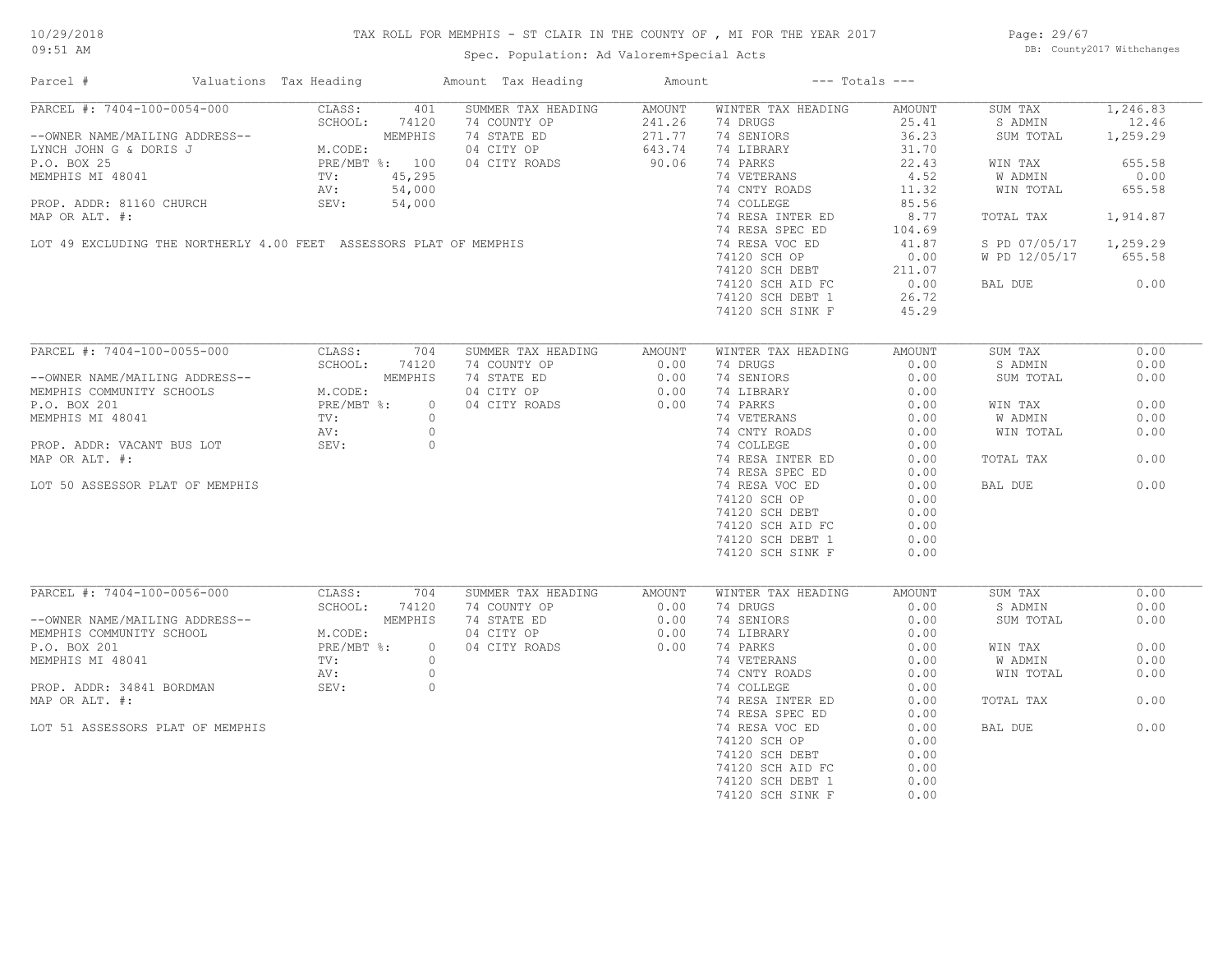# TAX ROLL FOR MEMPHIS - ST CLAIR IN THE COUNTY OF , MI FOR THE YEAR 2017

Page: 30/67 DB: County2017 Withchanges

| Parcel #                                                                                                                                                                                                                                       | Valuations Tax Heading                     |        |               | Amount Tax Heading                                                                                     | Amount |                                                                                                 | $---$ Totals $---$   |                      |        |
|------------------------------------------------------------------------------------------------------------------------------------------------------------------------------------------------------------------------------------------------|--------------------------------------------|--------|---------------|--------------------------------------------------------------------------------------------------------|--------|-------------------------------------------------------------------------------------------------|----------------------|----------------------|--------|
| PARCEL #: 7404-100-0057-000 CLASS:                                                                                                                                                                                                             |                                            |        | 202           | SUMMER TAX HEADING AMOUNT                                                                              |        | WINTER TAX HEADING                                                                              | AMOUNT               | SUM TAX              | 119.39 |
|                                                                                                                                                                                                                                                |                                            |        | SCHOOL: 74120 |                                                                                                        |        | 74 DRUGS                                                                                        | 2.43                 | S ADMIN              | 1.19   |
|                                                                                                                                                                                                                                                |                                            |        |               |                                                                                                        |        | 74 SENIORS                                                                                      | 3.47                 | SUM TOTAL            | 120.58 |
| --OWNER NAME/MAILING ADDRESS--<br>VAN HAVERBECK HENRY & C TRUST<br>71875 MEMPHIS RIDGE RD<br>RICHMOND MI 48062<br>PROP. ADDR: VACANT BORDMAN<br>PROP. ADDR: VACANT BORDMAN<br>MAR OR ATT #                                                     |                                            |        |               | 74 COUNTY OP 23.10<br>74 STATE ED 26.02<br>74 STATE ED 26.02<br>04 CITY OP 61.65<br>04 CITY ROADS 8.62 |        | 74 SENIORS<br>74 LIBRARY 5.00<br>74 PARKS 2.14<br>74 VETERANS 2.14<br>7 CNTV ROADS 1.08<br>8.19 |                      |                      |        |
|                                                                                                                                                                                                                                                |                                            |        |               |                                                                                                        |        |                                                                                                 |                      | WIN TAX              | 140.81 |
|                                                                                                                                                                                                                                                |                                            |        |               |                                                                                                        |        |                                                                                                 |                      | W ADMIN              | 0.00   |
|                                                                                                                                                                                                                                                |                                            |        |               |                                                                                                        |        |                                                                                                 |                      | WIN TOTAL            | 140.81 |
|                                                                                                                                                                                                                                                |                                            |        |               |                                                                                                        |        | 74 CNTY ROADS<br>74 COLLEGE                                                                     | 8.19                 |                      |        |
| MAP OR ALT. #:                                                                                                                                                                                                                                 |                                            |        |               |                                                                                                        |        |                                                                                                 |                      | TOTAL TAX            | 261.39 |
|                                                                                                                                                                                                                                                |                                            |        |               |                                                                                                        |        |                                                                                                 |                      |                      |        |
|                                                                                                                                                                                                                                                |                                            |        |               |                                                                                                        |        |                                                                                                 |                      |                      |        |
| LOT 52 ASSESSORS PLAT OF MEMPHIS                                                                                                                                                                                                               |                                            |        |               |                                                                                                        |        |                                                                                                 |                      | S PD 08/16/17        | 120.58 |
|                                                                                                                                                                                                                                                |                                            |        |               |                                                                                                        |        | 74120 SCH OP                                                                                    | 78.08                | W PD 02/05/18 140.81 |        |
|                                                                                                                                                                                                                                                |                                            |        |               |                                                                                                        |        |                                                                                                 |                      |                      |        |
|                                                                                                                                                                                                                                                |                                            |        |               |                                                                                                        |        | 74120 SCR DEBT<br>74120 SCR DEBT<br>74120 SCR AID FC 0.00                                       |                      | BAL DUE              | 0.00   |
|                                                                                                                                                                                                                                                |                                            |        |               |                                                                                                        |        | 74120 SCH DEBT 1                                                                                | 2.55                 |                      |        |
|                                                                                                                                                                                                                                                |                                            |        |               |                                                                                                        |        | 74120 SCH SINK F                                                                                | 4.33                 |                      |        |
|                                                                                                                                                                                                                                                |                                            |        |               |                                                                                                        |        |                                                                                                 |                      |                      |        |
| PARCEL #: 7404-100-0058-000                                                                                                                                                                                                                    |                                            | CLASS: | 201           | SUMMER TAX HEADING                                                                                     | AMOUNT | WINTER TAX HEADING                                                                              | AMOUNT               | SUM TAX              | 524.65 |
|                                                                                                                                                                                                                                                |                                            |        | SCHOOL: 74120 | 74 COUNTY OP<br>74 STATE ED<br>04 CITY OP<br>04 CITY ROADS<br>37.89                                    |        | 74 DRUGS                                                                                        | 10.69                | S ADMIN              | 5.24   |
| --OWNER NAME/MAILING ADDRESS--<br>VAN HAVERBECK HENRY & C TRUST<br>71875 MEMPHIS RIDGE RD<br>RICHMOND MI 48062<br>PROP. ADDR: 34823 BORDMAN<br>PROP. ADDR: 34823 BORDMAN<br>PROP. ADDR: 34823 BORDMAN<br>PROP. ADDR: 34823 BORDMAN<br>PROP. AD |                                            |        |               |                                                                                                        |        | 74 SENIORS                                                                                      | 15.24                | SUM TOTAL            | 529.89 |
|                                                                                                                                                                                                                                                |                                            |        |               |                                                                                                        |        | 74 LIBRARY                                                                                      | 13.34                |                      |        |
|                                                                                                                                                                                                                                                |                                            |        |               |                                                                                                        |        | 74 PARKS                                                                                        | 9.44                 | WIN TAX              | 618.92 |
|                                                                                                                                                                                                                                                |                                            |        |               |                                                                                                        |        | 74 PARKS<br>74 VETERANS 1.90<br>74 CNTY ROADS 4.76<br>74 COLLEGE 36.00                          |                      |                      | 0.00   |
|                                                                                                                                                                                                                                                |                                            |        |               |                                                                                                        |        |                                                                                                 |                      | W ADMIN<br>WIN TOTAL |        |
|                                                                                                                                                                                                                                                |                                            |        |               |                                                                                                        |        |                                                                                                 |                      |                      | 618.92 |
|                                                                                                                                                                                                                                                |                                            |        |               |                                                                                                        |        |                                                                                                 |                      |                      |        |
| MAP OR ALT. #:                                                                                                                                                                                                                                 |                                            |        |               |                                                                                                        |        | 74 RESA INTER ED 3.69                                                                           |                      | TOTAL TAX 1,148.81   |        |
|                                                                                                                                                                                                                                                |                                            |        |               |                                                                                                        |        | 74 RESA SPEC ED                                                                                 | 44.05                |                      |        |
| LOT 53 ASSESSORS PLAT OF MEMPHIS                                                                                                                                                                                                               |                                            |        |               |                                                                                                        |        | 74 RESA VOC ED<br>74120 SCH OP                                                                  | 17.62                | S PD 08/16/17 529.89 |        |
|                                                                                                                                                                                                                                                |                                            |        |               |                                                                                                        |        |                                                                                                 | 343.08               | W PD 02/05/18 618.92 |        |
|                                                                                                                                                                                                                                                |                                            |        |               |                                                                                                        |        | 74120 SCH DEBT                                                                                  | 88.81                |                      |        |
|                                                                                                                                                                                                                                                |                                            |        |               |                                                                                                        |        | 74120 SCH AID FC                                                                                | 0.00                 | BAL DUE              | 0.00   |
|                                                                                                                                                                                                                                                |                                            |        |               |                                                                                                        |        | 74120 SCH DEBT 1                                                                                | 11.24                |                      |        |
|                                                                                                                                                                                                                                                |                                            |        |               |                                                                                                        |        | 74120 SCH SINK F                                                                                | 19.06                |                      |        |
|                                                                                                                                                                                                                                                |                                            |        |               |                                                                                                        |        |                                                                                                 |                      |                      |        |
| PARCEL #: 7404-100-0059-000 CLASS: 401<br>SCHOOL: 74120<br>--OWNER NAME/MAILING ADDRESS-- MEMPHIS                                                                                                                                              |                                            |        |               | SUMMER TAX HEADING                                                                                     | AMOUNT | WINTER TAX HEADING                                                                              | AMOUNT               | SUM TAX              | 988.76 |
|                                                                                                                                                                                                                                                |                                            |        |               |                                                                                                        |        | 74 DRUGS                                                                                        | 20.15                | S ADMIN              | 9.88   |
|                                                                                                                                                                                                                                                |                                            |        |               | 74 STATE ED                                                                                            |        | 74 SENIORS                                                                                      | 28.73                | SUM TOTAL            | 998.64 |
| GONZALEZ FRANCISCO J, PENNA CINDY E M.CODE:                                                                                                                                                                                                    |                                            |        |               |                                                                                                        |        | 74 LIBRARY                                                                                      | 25.14                |                      |        |
| P.O. BOX 381                                                                                                                                                                                                                                   | PRE/MBT %: 100<br>TV: 35,920<br>AV: 37,600 |        |               | 74 COUNTY OP<br>74 STATE ED<br>74 STATE ED<br>215.52<br>04 CITY ROADS<br>71.42                         |        | 74 PARKS                                                                                        | $\frac{17.79}{3.59}$ | WIN TAX              | 519.90 |
|                                                                                                                                                                                                                                                |                                            |        |               |                                                                                                        |        | 74 VETERANS                                                                                     |                      | W ADMIN              | 0.00   |
|                                                                                                                                                                                                                                                |                                            |        |               |                                                                                                        |        | 74 CNTY ROADS<br>74 COLLEGE 67.85<br>74 DECA TNTED ED 696                                       |                      | WIN TOTAL            | 519.90 |
|                                                                                                                                                                                                                                                |                                            |        |               |                                                                                                        |        |                                                                                                 |                      |                      |        |
|                                                                                                                                                                                                                                                |                                            |        |               |                                                                                                        |        | 74 RESA INTER ED                                                                                | 6.96                 | TOTAL TAX 1,518.54   |        |
|                                                                                                                                                                                                                                                |                                            |        |               |                                                                                                        |        | 74 RESA SPEC ED                                                                                 | 83.02                |                      |        |
|                                                                                                                                                                                                                                                |                                            |        |               |                                                                                                        |        | 74 RESA VOC ED                                                                                  | 33.20                | S PD 07/17/17 998.64 |        |
|                                                                                                                                                                                                                                                |                                            |        |               |                                                                                                        |        |                                                                                                 |                      |                      |        |
|                                                                                                                                                                                                                                                |                                            |        |               |                                                                                                        |        | 74120 SCH OP                                                                                    | 0.00                 | W PD 01/31/18        | 519.90 |
|                                                                                                                                                                                                                                                |                                            |        |               |                                                                                                        |        | 74120 SCH DEBT                                                                                  | 167.38               |                      |        |
|                                                                                                                                                                                                                                                |                                            |        |               |                                                                                                        |        | 74120 SCH AID FC                                                                                | 0.00                 | BAL DUE              | 0.00   |
|                                                                                                                                                                                                                                                |                                            |        |               |                                                                                                        |        | 74120 SCH DEBT 1                                                                                | $21.19$<br>35.92     |                      |        |
|                                                                                                                                                                                                                                                |                                            |        |               |                                                                                                        |        | 74120 SCH SINK F                                                                                |                      |                      |        |
|                                                                                                                                                                                                                                                |                                            |        |               |                                                                                                        |        |                                                                                                 |                      |                      |        |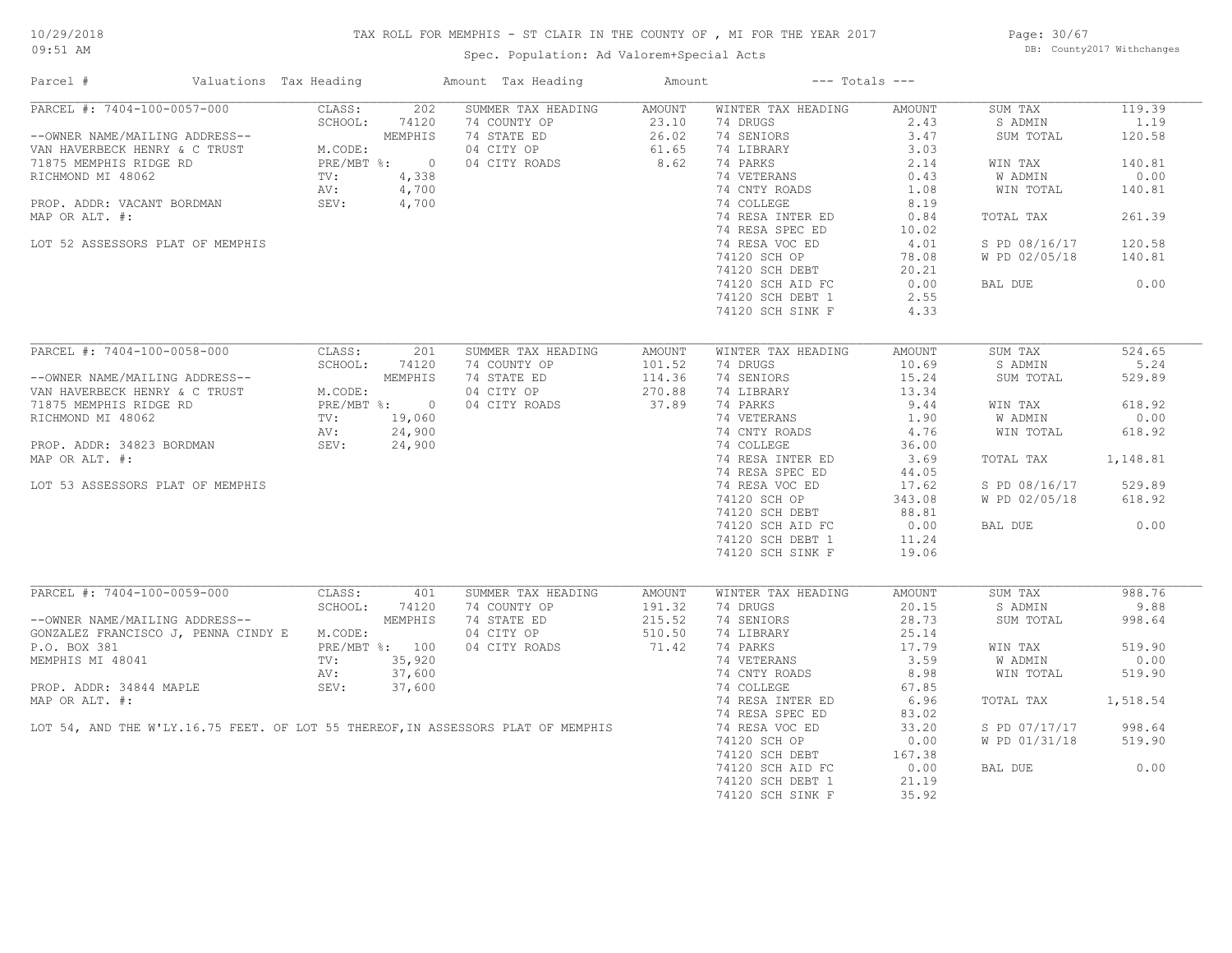Page: 31/67 DB: County2017 Withchanges

| Parcel #                                                                                                                                             | Valuations Tax Heading |                | Amount Tax Heading                                                                                                                                                                                                                   | Amount   |                    | $---$ Totals $---$ |               |          |
|------------------------------------------------------------------------------------------------------------------------------------------------------|------------------------|----------------|--------------------------------------------------------------------------------------------------------------------------------------------------------------------------------------------------------------------------------------|----------|--------------------|--------------------|---------------|----------|
| PARCEL #: 7404-100-0060-000                                                                                                                          | CLASS:                 | 401            | SUMMER TAX HEADING                                                                                                                                                                                                                   | AMOUNT   | WINTER TAX HEADING | AMOUNT             | SUM TAX       | 858.00   |
|                                                                                                                                                      | SCHOOL:                | 74120          | 74 COUNTY OP                                                                                                                                                                                                                         | 166.02   | 74 DRUGS           | 17.48              | S ADMIN       | 8.58     |
| --OWNER NAME/MAILING ADDRESS--                                                                                                                       |                        | MEMPHIS        | 74 STATE ED                                                                                                                                                                                                                          | 187.02   | 74 SENIORS         | 24.93              | SUM TOTAL     | 866.58   |
| GONZALEZ FRANCISCO                                                                                                                                   | M.CODE:                | 00001          | 04 CITY OP                                                                                                                                                                                                                           | 442.99   | 74 LIBRARY         | 21.81              |               |          |
| 34860 MAPLE                                                                                                                                          |                        | PRE/MBT %: 100 | 04 CITY ROADS                                                                                                                                                                                                                        | 61.97    | 74 PARKS           | 15.44              | WIN TAX       | 451.14   |
| MEMPHIS MI 48041                                                                                                                                     | TV:                    | 31,170         |                                                                                                                                                                                                                                      |          | 74 VETERANS        | 3.11               | W ADMIN       | 0.00     |
|                                                                                                                                                      | AV:                    | 39,100         |                                                                                                                                                                                                                                      |          | 74 CNTY ROADS      | 7.79               | WIN TOTAL     | 451.14   |
| PROP. ADDR: 34860 MAPLE                                                                                                                              | SEV:                   | 39,100         |                                                                                                                                                                                                                                      |          | 74 COLLEGE         | 58.88              |               |          |
| MAP OR ALT. #:                                                                                                                                       |                        |                |                                                                                                                                                                                                                                      |          | 74 RESA INTER ED   | 6.04               | TOTAL TAX     | 1,317.72 |
|                                                                                                                                                      |                        |                |                                                                                                                                                                                                                                      |          | 74 RESA SPEC ED    | 72.04              |               |          |
| LOT 55, EXCEPT THE W, LY 16.75 IN SAID "ASSESSORS PLAT OF MEMPHIS"                                                                                   |                        |                |                                                                                                                                                                                                                                      |          | 74 RESA VOC ED     | 28.81              | S PD 08/28/17 | 866.58   |
|                                                                                                                                                      |                        |                |                                                                                                                                                                                                                                      |          | 74120 SCH OP       | 0.00               | W PD 12/29/17 | 451.14   |
|                                                                                                                                                      |                        |                |                                                                                                                                                                                                                                      |          | 74120 SCH DEBT     | 145.25             |               |          |
|                                                                                                                                                      |                        |                |                                                                                                                                                                                                                                      |          | 74120 SCH AID FC   | 0.00               | BAL DUE       | 0.00     |
|                                                                                                                                                      |                        |                |                                                                                                                                                                                                                                      |          | 74120 SCH DEBT 1   | 18.39              |               |          |
|                                                                                                                                                      |                        |                |                                                                                                                                                                                                                                      |          | 74120 SCH SINK F   | 31.17              |               |          |
|                                                                                                                                                      |                        |                |                                                                                                                                                                                                                                      |          |                    |                    |               |          |
| PARCEL #: 7404-100-0061-000                                                                                                                          | CLASS:                 | 401            | SUMMER TAX HEADING                                                                                                                                                                                                                   | AMOUNT   | WINTER TAX HEADING | AMOUNT             | SUM TAX       | 1,295.36 |
|                                                                                                                                                      | SCHOOL:                | 74120          | 74 COUNTY OP                                                                                                                                                                                                                         | 250.65   | 74 DRUGS           | 26.39              | S ADMIN       | 12.95    |
| --OWNER NAME/MAILING ADDRESS--                                                                                                                       |                        | MEMPHIS        | 74 STATE ED                                                                                                                                                                                                                          | 282.34   | 74 SENIORS         | 37.64              | SUM TOTAL     | 1,308.31 |
| SCHNEIDER ERIC & SUSAN                                                                                                                               | M.CODE:                |                | 04 CITY OP                                                                                                                                                                                                                           | 668.80   | 74 LIBRARY         | 32.94              |               |          |
| P.O. BOX 416                                                                                                                                         |                        | PRE/MBT %: 100 | 04 CITY ROADS                                                                                                                                                                                                                        | 93.57    | 74 PARKS           | 23.31              | WIN TAX       | 681.10   |
| MEMPHIS MI 48041                                                                                                                                     | TV:                    | 47,058         |                                                                                                                                                                                                                                      |          | 74 VETERANS        | 4.70               | W ADMIN       | 0.00     |
|                                                                                                                                                      | AV:                    | 53,600         |                                                                                                                                                                                                                                      |          | 74 CNTY ROADS      | 11.76              | WIN TOTAL     | 681.10   |
| PROP. ADDR: 81171 MAIN                                                                                                                               | SEV:                   | 53,600         |                                                                                                                                                                                                                                      |          | 74 COLLEGE         | 88.89              |               |          |
| MAP OR ALT. #:                                                                                                                                       |                        |                |                                                                                                                                                                                                                                      |          | 74 RESA INTER ED   | 9.11               | TOTAL TAX     | 1,989.41 |
|                                                                                                                                                      |                        |                |                                                                                                                                                                                                                                      |          | 74 RESA SPEC ED    | 108.76             |               |          |
|                                                                                                                                                      |                        |                |                                                                                                                                                                                                                                      |          | 74 RESA VOC ED     | 43.50              | S PD 07/11/17 | 1,308.31 |
|                                                                                                                                                      |                        |                | Lot 56 AND THAT PART OF LOT 57, Assessor Plat of Memphis Sec 35 T6 N,R14 E.ST CLAIR<br>COUNTY MICHIGAN Desc. as Follows: NORTH-SOUTH QUARTER LINE OF SAID SEC. 35, Being<br>N 00-49'30 "F. 402.02 feet from the south guarter server |          | 74120 SCH OP       | 0.00               | W PD 01/30/18 | 681.10   |
|                                                                                                                                                      |                        |                | N.00-49'30 "E. 402.02 feet from the south quarter corner of said sec. 35; thence                                                                                                                                                     |          | 74120 SCH DEBT     | 219.29             |               |          |
| N.00-49'30"E. 15.67 FT THENCE N.89-25'-30"W.; THENCE N.2-24'-43"W.17.35                                                                              |                        |                |                                                                                                                                                                                                                                      |          |                    | 0.00               | BAL DUE       | 0.00     |
|                                                                                                                                                      |                        |                |                                                                                                                                                                                                                                      |          | 74120 SCH AID FC   |                    |               |          |
| FT. THENCEN. 0-53'-32"W89.88FT. THENCE N. 65-02'-30"W 81.59 FT. S. 0-49'-30"                                                                         |                        |                |                                                                                                                                                                                                                                      |          | 74120 SCH DEBT 1   | 27.76              |               |          |
|                                                                                                                                                      |                        |                | 123.56'FEET; THS00-49'30"W.0.33.0 FEET; THENCE S. 89-25'-30"E. 104.58 FEET; TO THE                                                                                                                                                   |          | 74120 SCH SINK F   | 47.05              |               |          |
| POINT BEG.ASSESSOR'S PLAT OF THE CITY OF MEMPHIS, ST CLAIR COUNTY, MICHIGAN.<br>CONTAINING 0.25 ACRES, MORE OR LESS, SUBJECT TO EASEMENTS OF RECORD. |                        |                |                                                                                                                                                                                                                                      |          |                    |                    |               |          |
|                                                                                                                                                      |                        |                |                                                                                                                                                                                                                                      |          |                    |                    |               |          |
| PARCEL #: 7404-100-0062-000                                                                                                                          | CLASS:                 | 201            | SUMMER TAX HEADING                                                                                                                                                                                                                   | AMOUNT   | WINTER TAX HEADING | AMOUNT             | SUM TAX       | 3,218.10 |
|                                                                                                                                                      | SCHOOL:                | 74120          | 74 COUNTY OP                                                                                                                                                                                                                         | 622.70   | 74 DRUGS           | 65.58              | S ADMIN       | 32.18    |
| --OWNER NAME/MAILING ADDRESS--                                                                                                                       |                        | MEMPHIS        | 74 STATE ED                                                                                                                                                                                                                          | 701.44   | 74 SENIORS         | 93.52              | SUM TOTAL     | 3,250.28 |
| LAKESTONE BANK                                                                                                                                       | M.CODE:                |                | 04 CITY OP                                                                                                                                                                                                                           | 1,661.51 | 74 LIBRARY         | 81.83              |               |          |
| P.O. BOX 128                                                                                                                                         |                        | PRE/MBT %: 0   | 04 CITY ROADS                                                                                                                                                                                                                        | 232.45   | 74 PARKS           | 57.91              | WIN TAX       | 3,796.49 |
| CAPAC MI 48014                                                                                                                                       | TV:                    | 116,907        |                                                                                                                                                                                                                                      |          | 74 VETERANS        | 11.69              | W ADMIN       | 0.00     |
|                                                                                                                                                      | AV:                    | 135,000        |                                                                                                                                                                                                                                      |          | 74 CNTY ROADS      | 29.22              | WIN TOTAL     | 3,796.49 |
| PROP. ADDR: 81111 MAIN                                                                                                                               | SEV:                   | 135,000        |                                                                                                                                                                                                                                      |          | 74 COLLEGE         | 220.84             |               |          |
| MAP OR ALT. #:                                                                                                                                       |                        |                |                                                                                                                                                                                                                                      |          | 74 RESA INTER ED   | 22.65              | TOTAL TAX     | 7,046.77 |
|                                                                                                                                                      |                        |                |                                                                                                                                                                                                                                      |          | 74 RESA SPEC ED    | 270.20             |               |          |
|                                                                                                                                                      |                        |                |                                                                                                                                                                                                                                      |          | 74 RESA VOC ED     | 108.08             | S PD 07/24/17 | 3,250.28 |
|                                                                                                                                                      |                        |                | BEG AT THE SE CORNER OF LOT 57, ASSESSOR'S PLAT OF MEMPHIS, ACCORDING TO THE PLAT<br>THEREOF AS RECORDED IN LIBER 51 OF PLATS, PAGE 11, ST. CLAIR CO RECORDS, SEC 35,<br>T6N, RANGE 14 E, ST. CLAIR CO, MI; BEING N 00*49'30" E 230. |          | 74120 SCH OP       | 2,104.32           | W PD 12/27/17 | 3,796.49 |
|                                                                                                                                                      |                        |                | T6N, RANGE 14 E, ST. CLAIR CO, MI; BEING N OO*49'30" E 230.0 FT FROM THE SOUTH                                                                                                                                                       |          | 74120 SCH DEBT     | 544.78             |               |          |
|                                                                                                                                                      |                        |                |                                                                                                                                                                                                                                      |          |                    | 0.00               | BAL DUE       | 0.00     |
|                                                                                                                                                      |                        |                | QUARTER CORNER OF SAID SEC 35; TH N 00*49'30" E 172.02 FT ALONG THE E BOUNDARY LINE                                                                                                                                                  |          | 74120 SCH AID FC   |                    |               |          |
|                                                                                                                                                      |                        |                | OF LOT 57; TH N 89*25'30" W 104.53 FT; TH N 00*49'30" E 33.0 FT; TH N 89*25'30" W                                                                                                                                                    |          | 74120 SCH DEBT 1   | 68.97              |               |          |
|                                                                                                                                                      |                        |                | 120.44 FT; TH S 00*49'30" W 205.0 FT; TH S 89*25'30" E 224.97 FT TO THE BEG; ALL                                                                                                                                                     |          | 74120 SCH SINK F   | 116.90             |               |          |
|                                                                                                                                                      |                        |                | BEING A PART OF LOT 57, ASSESSOR'S PLAT OF THE CITY OF MEMPHIS, ST. CLAIR CO, MI                                                                                                                                                     |          |                    |                    |               |          |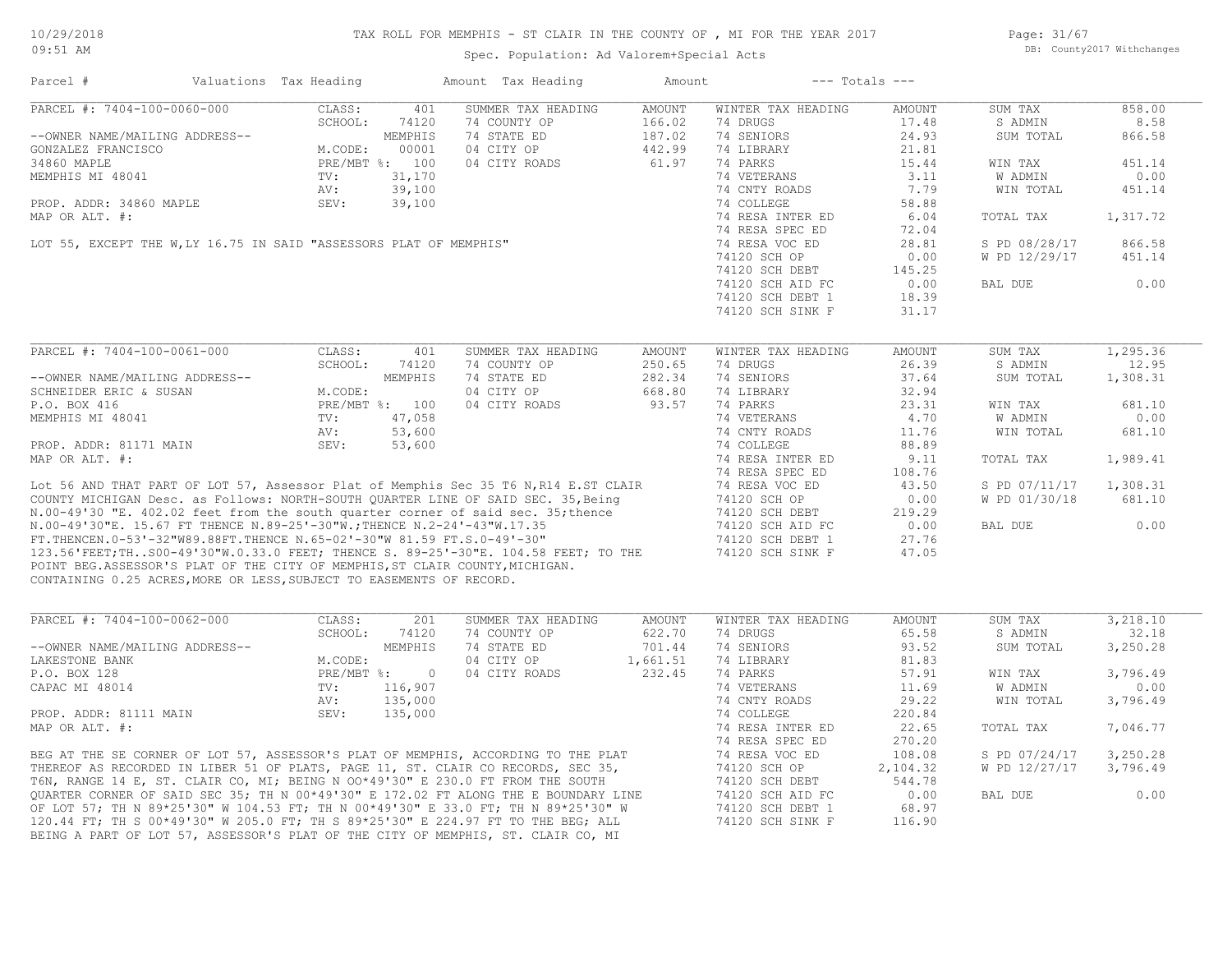# TAX ROLL FOR MEMPHIS - ST CLAIR IN THE COUNTY OF , MI FOR THE YEAR 2017

Spec. Population: Ad Valorem+Special Acts

Page: 32/67 DB: County2017 Withchanges

| Parcel #                                                                              | Valuations Tax Heading       | Amount Tax Heading                 | Amount         | $---$ Totals $---$ |        |               |        |
|---------------------------------------------------------------------------------------|------------------------------|------------------------------------|----------------|--------------------|--------|---------------|--------|
| PARCEL #: 7404-100-0063-000                                                           | 202<br>CLASS:                | SUMMER TAX HEADING                 | AMOUNT         | WINTER TAX HEADING | AMOUNT | SUM TAX       | 11.41  |
|                                                                                       | SCHOOL:<br>74120             | 74 COUNTY OP                       | 2.21           | 74 DRUGS           | 0.23   | S ADMIN       | 0.11   |
|                                                                                       | MEMPHIS                      | 74 STATE ED                        |                | 74 SENIORS         | 0.33   | SUM TOTAL     | 11.52  |
| --OWNER NAME/MAILING ADDRESS--<br>VARGA PAVLE & MIRA LIVING TRUST                     | M.CODE:                      | 04 CITY OP                         | $2.49$<br>5.89 | 74 LIBRARY         | 0.29   |               |        |
| 66011 LOWE PLANK                                                                      | PRE/MBT %:<br>$\overline{0}$ | 04 CITY ROADS                      | 0.82           | 74 PARKS           | 0.20   | WIN TAX       | 13.43  |
| LENOX MI 48050                                                                        | 415<br>$\text{TV}$ :         |                                    |                | 74 VETERANS        | 0.04   | W ADMIN       | 0.00   |
|                                                                                       | 1,700<br>AV:                 |                                    |                | 74 CNTY ROADS      | 0.10   | WIN TOTAL     | 13.43  |
| PROP. ADDR: 81059 MAIN                                                                | SEV:<br>1,700                |                                    |                | 74 COLLEGE         | 0.78   |               |        |
| MAP OR ALT. #:                                                                        |                              |                                    |                | 74 RESA INTER ED   | 0.08   | TOTAL TAX     | 24.95  |
|                                                                                       |                              |                                    |                | 74 RESA SPEC ED    | 0.95   |               |        |
| LOT 58 ASSESSORS PLAT OF MEMPHIS                                                      |                              |                                    |                | 74 RESA VOC ED     | 0.38   | S PD 08/25/17 | 11.52  |
|                                                                                       |                              |                                    |                | 74120 SCH OP       | 7.47   |               |        |
|                                                                                       |                              |                                    |                | 74120 SCH DEBT     | 1.93   | BAL DUE       | 13.43  |
|                                                                                       |                              |                                    |                | 74120 SCH AID FC   | 0.00   |               |        |
|                                                                                       |                              |                                    |                | 74120 SCH DEBT 1   | 0.24   |               |        |
|                                                                                       |                              |                                    |                | 74120 SCH SINK F   | 0.41   |               |        |
|                                                                                       |                              |                                    |                |                    |        |               |        |
| PARCEL #: 7404-100-0064-000                                                           | CLASS:<br>202                | SUMMER TAX HEADING                 | AMOUNT         | WINTER TAX HEADING | AMOUNT | SUM TAX       | 25.80  |
|                                                                                       | SCHOOL:<br>74120             | 74 COUNTY OP                       | 4.99           | 74 DRUGS           | 0.52   | S ADMIN       | 0.25   |
|                                                                                       | MEMPHIS                      | 74 STATE ED                        | 5.62           | 74 SENIORS         | 0.75   | SUM TOTAL     | 26.05  |
| --OWNER NAME/MAILING ADDRESS--<br>VARGA PAVLE & MIRA LIVING TRUST<br>66011 IONE PIANW | M.CODE:                      | 04 CITY OP                         | 13.33          | 74 LIBRARY         | 0.65   |               |        |
| 66011 LOWE PLANK                                                                      | PRE/MBT %: 0                 | 04 CITY ROADS                      | 1.86           | 74 PARKS           | 0.46   | WIN TAX       | 30.40  |
| LENOX MI 48050                                                                        | TV:<br>938                   |                                    |                | 74 VETERANS        | 0.09   | W ADMIN       | 0.00   |
|                                                                                       | AV:<br>3,900                 |                                    |                | 74 CNTY ROADS      | 0.23   | WIN TOTAL     | 30.40  |
| PROP. ADDR: 81059 MAIN                                                                | SEV:<br>3,900                |                                    |                | 74 COLLEGE         | 1.77   |               |        |
| MAP OR ALT. #:                                                                        |                              |                                    |                | 74 RESA INTER ED   | 0.18   | TOTAL TAX     | 56.45  |
|                                                                                       |                              |                                    |                |                    |        |               |        |
|                                                                                       |                              |                                    |                | 74 RESA SPEC ED    | 2.16   |               | 26.05  |
| LOT 59 ASSESSORS PLAT OF MEMPHIS                                                      |                              |                                    |                | 74 RESA VOC ED     | 0.86   | S PD 08/25/17 |        |
|                                                                                       |                              |                                    |                | 74120 SCH OP       | 16.88  |               |        |
|                                                                                       |                              |                                    |                | 74120 SCH DEBT     | 4.37   | BAL DUE       | 30.40  |
|                                                                                       |                              |                                    |                | 74120 SCH AID FC   | 0.00   |               |        |
|                                                                                       |                              |                                    |                | 74120 SCH DEBT 1   | 0.55   |               |        |
|                                                                                       |                              |                                    |                | 74120 SCH SINK F   | 0.93   |               |        |
|                                                                                       |                              |                                    |                |                    |        |               |        |
| PARCEL #: 7404-100-0065-000                                                           | CLASS:<br>202                | SUMMER TAX HEADING<br>74 COUNTY OP | AMOUNT         | WINTER TAX HEADING | AMOUNT | SUM TAX       | 63.85  |
|                                                                                       | SCHOOL:<br>74120             |                                    | 12.35          | 74 DRUGS           | 1.30   | S ADMIN       | 0.63   |
| --OWNER NAME/MAILING ADDRESS--                                                        | MEMPHIS                      | 74 STATE ED                        | 13.92          | 74 SENIORS         | 1.85   | SUM TOTAL     | 64.48  |
| VARGA PAVLE & MIRA LIVING TRUST                                                       | M.CODE:<br>PRE/MBT %: 0      | 04 CITY OP                         | 32.97          | 74 LIBRARY         | 1.62   |               | 75.29  |
| 66011 LOWE PLANK                                                                      |                              | 04 CITY ROADS                      | 4.61           | 74 PARKS           | 1.14   | WIN TAX       |        |
| LENOX MI 48050                                                                        | 2,320<br>TV:                 |                                    |                | 74 VETERANS        | 0.23   | W ADMIN       | 0.00   |
|                                                                                       | 2,500<br>AV:                 |                                    |                | 74 CNTY ROADS      | 0.58   | WIN TOTAL     | 75.29  |
| PROP. ADDR: 81059 MAIN                                                                | SEV:<br>2,500                |                                    |                | 74 COLLEGE         | 4.38   |               |        |
| MAP OR ALT. #:                                                                        |                              |                                    |                | 74 RESA INTER ED   | 0.44   | TOTAL TAX     | 139.77 |
|                                                                                       |                              |                                    |                | 74 RESA SPEC ED    | 5.36   |               |        |
| LOT 60 ASSESSORS PLAT OF MEMPHIS                                                      |                              |                                    |                | 74 RESA VOC ED     | 2.14   | S PD 08/25/17 | 64.48  |
|                                                                                       |                              |                                    |                | 74120 SCH OP       | 41.76  |               |        |
|                                                                                       |                              |                                    |                | 74120 SCH DEBT     | 10.81  | BAL DUE       | 75.29  |
|                                                                                       |                              |                                    |                | 74120 SCH AID FC   | 0.00   |               |        |
|                                                                                       |                              |                                    |                | 74120 SCH DEBT 1   | 1.36   |               |        |
|                                                                                       |                              |                                    |                | 74120 SCH SINK F   | 2.32   |               |        |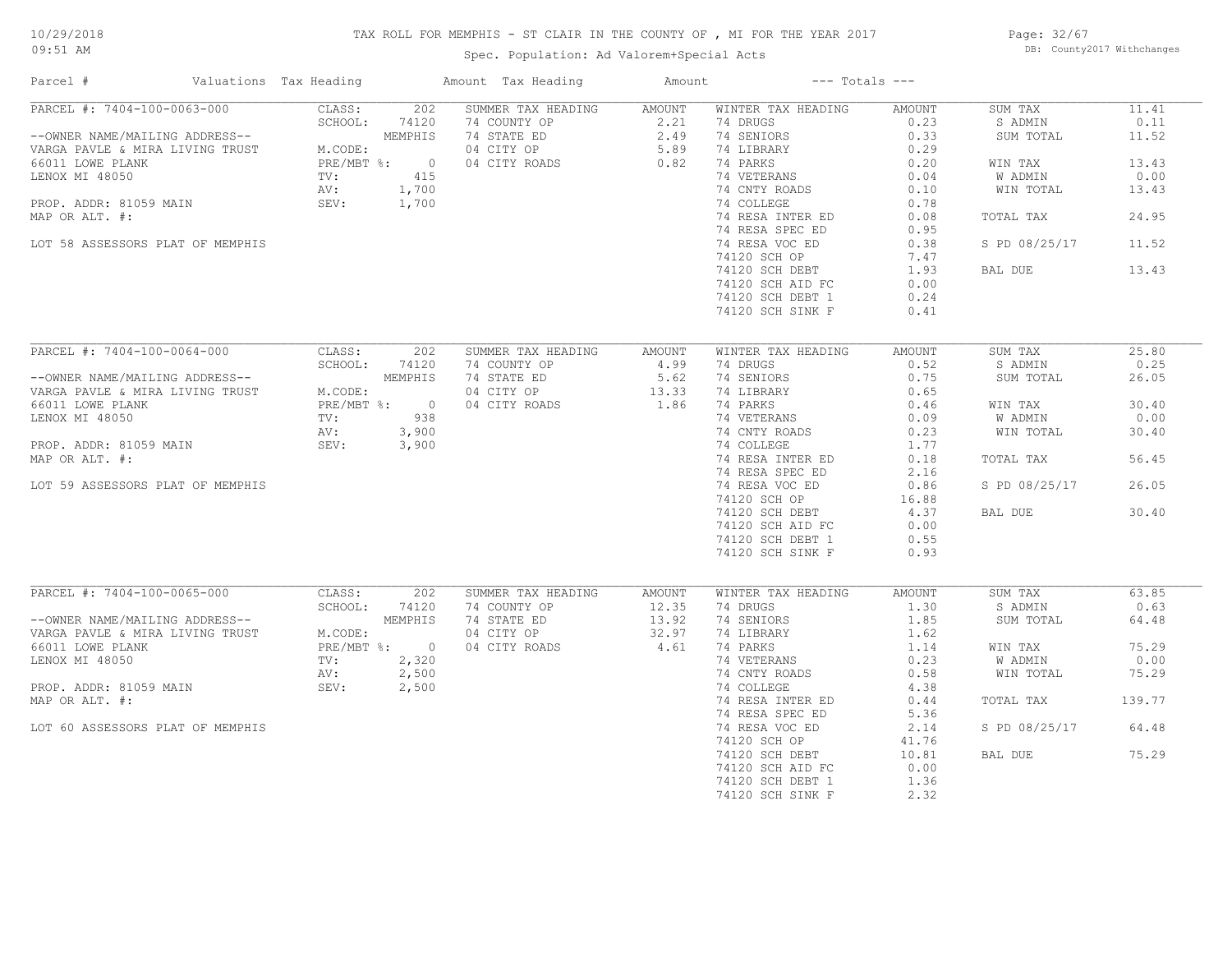# TAX ROLL FOR MEMPHIS - ST CLAIR IN THE COUNTY OF , MI FOR THE YEAR 2017

Spec. Population: Ad Valorem+Special Acts

Page: 33/67 DB: County2017 Withchanges

| Parcel #                                                        | Valuations Tax Heading             |              | Amount Tax Heading                                                                                                                                            | Amount | $---$ Totals $---$ |               |               |          |
|-----------------------------------------------------------------|------------------------------------|--------------|---------------------------------------------------------------------------------------------------------------------------------------------------------------|--------|--------------------|---------------|---------------|----------|
| PARCEL #: 7404-100-0066-000                                     | CLASS:                             |              | 201 SUMMER TAX HEADING                                                                                                                                        | AMOUNT | WINTER TAX HEADING | AMOUNT        | SUM TAX       | 322.60   |
|                                                                 | SCHOOL:                            | 74120        | 74 COUNTY OP                                                                                                                                                  | 62.42  | 74 DRUGS           | 6.57          | S ADMIN       | 3.22     |
| --OWNER NAME/MAILING ADDRESS--                                  |                                    |              | 74 STATE ED                                                                                                                                                   | 70.32  | 74 SENIORS         | 9.37          | SUM TOTAL     | 325.82   |
| FINLAY RANDALL S & CAMILLE                                      | MEMPHIS<br>M.CODE:<br>PRE/MBT %: 0 |              | 04 CITY OP                                                                                                                                                    | 166.56 | 74 LIBRARY         | 8.20          |               |          |
| 20779 - 32 MILE ROAD                                            |                                    |              | 04 CITY ROADS                                                                                                                                                 | 23.30  | 74 PARKS           | 5.80          | WIN TAX       | 380.56   |
| ARMADA MI 48005                                                 | TV:                                | 11,720       |                                                                                                                                                               |        | 74 VETERANS        | 1.17          | W ADMIN       | 0.00     |
|                                                                 |                                    |              |                                                                                                                                                               |        | 74 CNTY ROADS      | 2.93          | WIN TOTAL     | 380.56   |
|                                                                 |                                    |              | AV: 14,400<br>PROP. ADDR: 34833 BORDMAN SEV: 14,400<br>MAP OR ALT. #:<br>LOT 61 ASSESSORS PLAT OF MEMPHIS, according to the plat thereof as recorded in Liber |        | 74 COLLEGE         | 22.14         |               |          |
|                                                                 |                                    |              |                                                                                                                                                               |        | 74 RESA INTER ED   | 2.27          | TOTAL TAX     | 706.38   |
|                                                                 |                                    |              |                                                                                                                                                               |        | 74 RESA SPEC ED    | 27.08         |               |          |
|                                                                 |                                    |              |                                                                                                                                                               |        |                    |               |               | 325.82   |
|                                                                 |                                    |              |                                                                                                                                                               |        | 74 RESA VOC ED     | 10.83         | S PD 08/31/17 |          |
| 51 of Plats, Page 11, St Clair County Register of Deeds Office. |                                    |              |                                                                                                                                                               |        | 74120 SCH OP       | 210.96        | W PD 12/29/17 | 380.56   |
|                                                                 |                                    |              |                                                                                                                                                               |        | 74120 SCH DEBT     | 54.61         |               |          |
|                                                                 |                                    |              |                                                                                                                                                               |        | 74120 SCH AID FC   | 0.00          | BAL DUE       | 0.00     |
|                                                                 |                                    |              |                                                                                                                                                               |        | 74120 SCH DEBT 1   | 6.91          |               |          |
|                                                                 |                                    |              |                                                                                                                                                               |        | 74120 SCH SINK F   | 11.72         |               |          |
|                                                                 |                                    |              |                                                                                                                                                               |        |                    |               |               |          |
| PARCEL #: 7404-100-0067-000                                     | CLASS:                             | 704          | SUMMER TAX HEADING                                                                                                                                            | AMOUNT | WINTER TAX HEADING | <b>AMOUNT</b> | SUM TAX       | 0.00     |
|                                                                 | SCHOOL:                            | 74120        | 74 COUNTY OP                                                                                                                                                  | 0.00   | 74 DRUGS           | 0.00          | S ADMIN       | 0.00     |
| --OWNER NAME/MAILING ADDRESS--                                  |                                    | MEMPHIS      | 74 STATE ED                                                                                                                                                   | 0.00   | 74 SENIORS         | 0.00          | SUM TOTAL     | 0.00     |
| MEMPHIS COMMUNITY SCHOOLS                                       | M.CODE:                            |              | 04 CITY OP                                                                                                                                                    | 0.00   | 74 LIBRARY         | 0.00          |               |          |
| P.O. BOX 201                                                    | PRE/MBT %:                         | $\circ$      | 04 CITY ROADS                                                                                                                                                 | 0.00   | 74 PARKS           | 0.00          | WIN TAX       | 0.00     |
| MEMPHIS MI 48041                                                | TV:                                | $\circ$      |                                                                                                                                                               |        | 74 VETERANS        | 0.00          | W ADMIN       | 0.00     |
|                                                                 | AV:                                | $\circ$      |                                                                                                                                                               |        | 74 CNTY ROADS      | 0.00          | WIN TOTAL     | 0.00     |
|                                                                 |                                    |              |                                                                                                                                                               |        |                    |               |               |          |
| PROP. ADDR: 34165 BORDMAN                                       | SEV:                               | $\circ$      |                                                                                                                                                               |        | 74 COLLEGE         | 0.00          |               |          |
| MAP OR ALT. #:                                                  |                                    |              |                                                                                                                                                               |        | 74 RESA INTER ED   | 0.00          | TOTAL TAX     | 0.00     |
|                                                                 |                                    |              |                                                                                                                                                               |        | 74 RESA SPEC ED    | 0.00          |               |          |
| LOT 62 ASSESSORS PLAT OF MEMPHIS                                |                                    |              |                                                                                                                                                               |        | 74 RESA VOC ED     | 0.00          | BAL DUE       | 0.00     |
|                                                                 |                                    |              |                                                                                                                                                               |        | 74120 SCH OP       | 0.00          |               |          |
|                                                                 |                                    |              |                                                                                                                                                               |        | 74120 SCH DEBT     | 0.00          |               |          |
|                                                                 |                                    |              |                                                                                                                                                               |        | 74120 SCH AID FC   | 0.00          |               |          |
|                                                                 |                                    |              |                                                                                                                                                               |        | 74120 SCH DEBT 1   | 0.00          |               |          |
|                                                                 |                                    |              |                                                                                                                                                               |        | 74120 SCH SINK F   | 0.00          |               |          |
|                                                                 |                                    |              |                                                                                                                                                               |        |                    |               |               |          |
| PARCEL #: 7404-100-0068-000                                     | CLASS:                             | 201          | SUMMER TAX HEADING                                                                                                                                            | AMOUNT | WINTER TAX HEADING | AMOUNT        | SUM TAX       | 885.87   |
|                                                                 | SCHOOL:                            | 74120        | 74 COUNTY OP                                                                                                                                                  | 171.41 | 74 DRUGS           | 18.05         | S ADMIN       | 8.85     |
| --OWNER NAME/MAILING ADDRESS--                                  |                                    | MEMPHIS      | 74 STATE ED                                                                                                                                                   | 193.09 | 74 SENIORS         | 25.74         | SUM TOTAL     | 894.72   |
| KOLLINGER CHRISTOPHER                                           | M.CODE:                            |              | 04 CITY OP                                                                                                                                                    | 457.38 | 74 LIBRARY         | 22.52         |               |          |
| P.O. BOX 677                                                    |                                    | PRE/MBT %: 0 |                                                                                                                                                               | 63.99  | 74 PARKS           | 15.94         |               | 1,045.04 |
|                                                                 |                                    |              | 04 CITY ROADS                                                                                                                                                 |        |                    |               | WIN TAX       | 0.00     |
| MEMPHIS MI 48041                                                | $\text{TV}$ :                      | 32,182       |                                                                                                                                                               |        | 74 VETERANS        | 3.21          | W ADMIN       |          |
|                                                                 | AV:                                | 36,300       |                                                                                                                                                               |        | 74 CNTY ROADS      | 8.04          | WIN TOTAL     | 1,045.04 |
| PROP. ADDR: 81560 MAIN                                          | SEV:                               | 36,300       |                                                                                                                                                               |        | 74 COLLEGE         | 60.79         |               |          |
| MAP OR ALT. #:                                                  |                                    |              |                                                                                                                                                               |        | 74 RESA INTER ED   | 6.23          | TOTAL TAX     | 1,939.76 |
|                                                                 |                                    |              |                                                                                                                                                               |        | 74 RESA SPEC ED    | 74.38         |               |          |
| LOT 63 ASSESSORS PLAT OF MEMPHIS                                |                                    |              |                                                                                                                                                               |        | 74 RESA VOC ED     | 29.75         | S PD 12/28/17 | 894.72   |
|                                                                 |                                    |              |                                                                                                                                                               |        | 74120 SCH OP       | 579.27        | W PD 12/28/17 | 1,045.04 |
|                                                                 |                                    |              |                                                                                                                                                               |        | 74120 SCH DEBT     | 149.96        |               |          |
|                                                                 |                                    |              |                                                                                                                                                               |        | 74120 SCH AID FC   | 0.00          | BAL DUE       | 0.00     |
|                                                                 |                                    |              |                                                                                                                                                               |        | 74120 SCH DEBT 1   | 18.98         |               |          |
|                                                                 |                                    |              |                                                                                                                                                               |        | 74120 SCH SINK F   | 32.18         |               |          |
|                                                                 |                                    |              |                                                                                                                                                               |        |                    |               |               |          |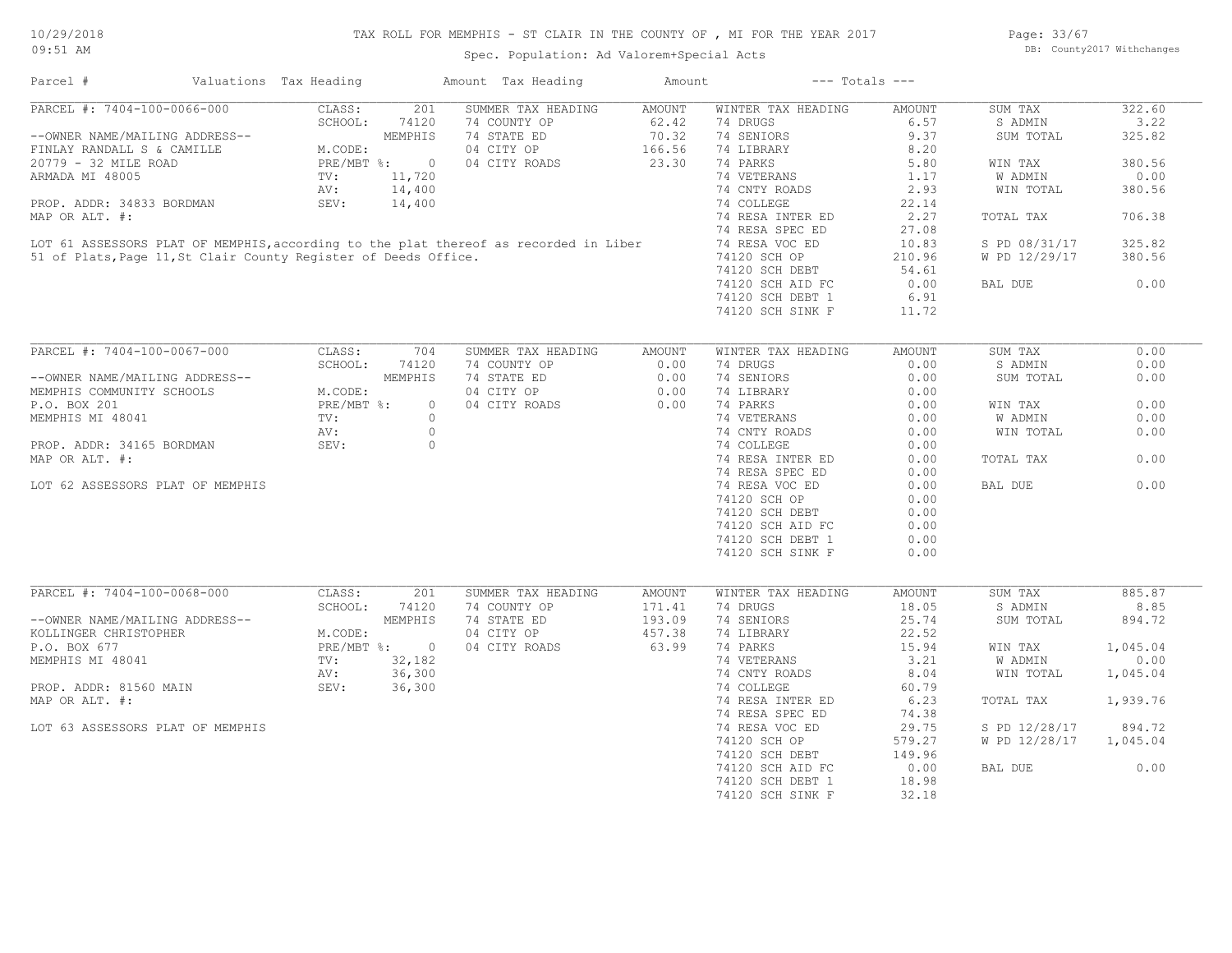# TAX ROLL FOR MEMPHIS - ST CLAIR IN THE COUNTY OF , MI FOR THE YEAR 2017

Spec. Population: Ad Valorem+Special Acts

Page: 34/67 DB: County2017 Withchanges

| Parcel #                                                                                               | Valuations Tax Heading                                   |              | Amount Tax Heading | Amount                     |                    | $---$ Totals $---$ |                |          |
|--------------------------------------------------------------------------------------------------------|----------------------------------------------------------|--------------|--------------------|----------------------------|--------------------|--------------------|----------------|----------|
| PARCEL #: 7404-100-0069-000                                                                            | CLASS:                                                   | 201          | SUMMER TAX HEADING | AMOUNT                     | WINTER TAX HEADING | AMOUNT             | SUM TAX        | 355.69   |
|                                                                                                        | SCHOOL:                                                  | 74120        | 74 COUNTY OP       | 68.82                      | 74 DRUGS           | 7.24               | S ADMIN        | 3.55     |
| --OWNER NAME/MAILING ADDRESS--<br>KOLLINGER NORMAN A LIVING TRUST M.CODE:<br>10568 ALPINE ROAD PRE/MBT |                                                          | MEMPHIS      | 74 STATE ED        | $77.53$<br>183.65<br>25.69 | 74 SENIORS         | 10.33              | SUM TOTAL      | 359.24   |
|                                                                                                        | M.CODE:                                                  |              | 04 CITY OP         |                            | 74 LIBRARY         | 9.04               |                |          |
|                                                                                                        |                                                          | PRE/MBT %: 0 | 04 CITY ROADS      |                            | 74 PARKS           | 6.40               | WIN TAX        | 419.58   |
| RILEY TWP MI 48041                                                                                     | TV:                                                      | 12,922       |                    |                            | 74 VETERANS        | 1.29               | W ADMIN        | 0.00     |
|                                                                                                        | AV:                                                      | 44,800       |                    |                            | 74 CNTY ROADS      | 3.23               | WIN TOTAL      | 419.58   |
| PROP. ADDR: 81300 MAIN                                                                                 | SEV:                                                     | 44,800       |                    |                            | 74 COLLEGE         | 24.41              |                |          |
| MAP OR ALT. #:                                                                                         |                                                          |              |                    |                            | 74 RESA INTER ED   | 2.50               | TOTAL TAX      | 778.82   |
|                                                                                                        |                                                          |              |                    |                            | 74 RESA SPEC ED    | 29.86              |                |          |
| LOTS 64,65,68 & 69 ASSESSORS PLAT OF MEMPHIS                                                           |                                                          |              |                    |                            | 74 RESA VOC ED     | 11.94              | S PD 12/28/17  | 359.24   |
|                                                                                                        |                                                          |              |                    |                            | 74120 SCH OP       | 232.59             | W PD 12/28/17  | 419.58   |
|                                                                                                        |                                                          |              |                    |                            | 74120 SCH DEBT     | 60.21              |                |          |
|                                                                                                        |                                                          |              |                    |                            | 74120 SCH AID FC   | 0.00               | BAL DUE        | 0.00     |
|                                                                                                        |                                                          |              |                    |                            | 74120 SCH DEBT 1   | 7.62               |                |          |
|                                                                                                        |                                                          |              |                    |                            | 74120 SCH SINK F   | 12.92              |                |          |
|                                                                                                        |                                                          |              |                    |                            |                    |                    |                |          |
| PARCEL #: 7404-100-0070-000                                                                            | CLASS:                                                   | 401          | SUMMER TAX HEADING | AMOUNT                     | WINTER TAX HEADING | AMOUNT             | SUM TAX        | 1,131.40 |
|                                                                                                        | NEMPHIS<br>M.CODE: 00001<br>PRE/MBT %: 100<br>TV: 41.100 |              | 74 COUNTY OP       | 218.92                     | 74 DRUGS           | 23.05              | S ADMIN        | 11.31    |
| --OWNER NAME/MAILING ADDRESS--                                                                         |                                                          |              | 74 STATE ED        | 246.61                     | 74 SENIORS         | 32.88              | SUM TOTAL      | 1,142.71 |
| WOLOSION ROBERT A & K                                                                                  |                                                          |              | 04 CITY OP         | 584.15                     | 74 LIBRARY         | 28.77              |                |          |
| P.O. BOX 446                                                                                           |                                                          |              | 04 CITY ROADS      | 81.72                      | 74 PARKS           | 20.36              | WIN TAX        | 594.90   |
| MEMPHIS MI 48041                                                                                       |                                                          |              |                    |                            | 74 VETERANS        | 4.11               | <b>W ADMIN</b> | 0.00     |
|                                                                                                        |                                                          |              |                    |                            | 74 CNTY ROADS      | 10.27              | WIN TOTAL      | 594.90   |
| PROP. ADDR: 35049 MAPLE                                                                                | SEV:                                                     | 56,200       |                    |                            | 74 COLLEGE         | 77.64              |                |          |
| MAP OR ALT. #:                                                                                         |                                                          |              |                    |                            | 74 RESA INTER ED   | 7.96               | TOTAL TAX      | 1,737.61 |
|                                                                                                        |                                                          |              |                    |                            | 74 RESA SPEC ED    | 94.99              |                |          |
| E 90 FT OF LOT 66 ASSESSORS PLAT OF MEMPHIS                                                            |                                                          |              |                    |                            | 74 RESA VOC ED     | 37.99              | S PD 08/28/17  | 1,142.71 |
|                                                                                                        |                                                          |              |                    |                            | 74120 SCH OP       | 0.00               | W PD 12/29/17  | 594.90   |
|                                                                                                        |                                                          |              |                    |                            | 74120 SCH DEBT     | 191.53             |                |          |
|                                                                                                        |                                                          |              |                    |                            | 74120 SCH AID FC   | $\frac{1}{2}$ 0.00 | BAL DUE        | 0.00     |
|                                                                                                        |                                                          |              |                    |                            | 74120 SCH DEBT 1   | 24.25              |                |          |
|                                                                                                        |                                                          |              |                    |                            | 74120 SCH SINK F   | 41.10              |                |          |
|                                                                                                        |                                                          |              |                    |                            |                    |                    |                |          |
| PARCEL #: 7404-100-0071-000                                                                            | CLASS:                                                   | 401          | SUMMER TAX HEADING | AMOUNT                     | WINTER TAX HEADING | AMOUNT             | SUM TAX        | 972.21   |
|                                                                                                        | SCHOOL:                                                  | 74120        | 74 COUNTY OP       | 188.12                     | 74 DRUGS           | 19.81              | S ADMIN        | 9.72     |
| --OWNER NAME/MAILING ADDRESS--                                                                         |                                                          | MEMPHIS      | 74 STATE ED        | 211.91                     | 74 SENIORS         | 28.25              | SUM TOTAL      | 981.93   |
| CAMAJ DODA                                                                                             | M.CODE:                                                  |              | 04 CITY OP         | 501.96                     | 74 LIBRARY         | 24.72              |                |          |
| 2313 DARREN DR                                                                                         |                                                          | PRE/MBT %: 0 | 04 CITY ROADS      | 70.22                      | 74 PARKS           | 17.49              | WIN TAX        | 1,146.92 |
| WASHINGTON MI 48094                                                                                    | TV:                                                      | 35,319       |                    |                            | 74 VETERANS        | 3.53               | W ADMIN        | 0.00     |
|                                                                                                        | AV:                                                      | 38,300       |                    |                            | 74 CNTY ROADS      | 8.82               | WIN TOTAL      | 1,146.92 |
| PROP. ADDR: 81160 MAIN                                                                                 | SEV:                                                     | 38,300       |                    |                            | 74 COLLEGE         | 66.72              |                |          |
| MAP OR ALT. #:                                                                                         |                                                          |              |                    |                            | 74 RESA INTER ED   | 6.84               | TOTAL TAX      | 2,128.85 |
|                                                                                                        |                                                          |              |                    |                            | 74 RESA SPEC ED    | 81.63              |                |          |
| LOT 66 EXC E 90 FT. ASSESSORS PLAT OF MEMPHIS                                                          |                                                          |              |                    |                            | 74 RESA VOC ED     | 32.65              | S PD 07/31/17  | 981.93   |
|                                                                                                        |                                                          |              |                    |                            | 74120 SCH OP       | 635.74             | W PD 01/12/18  | 1,146.92 |
|                                                                                                        |                                                          |              |                    |                            | 74120 SCH DEBT     | 164.58             |                |          |
|                                                                                                        |                                                          |              |                    |                            | 74120 SCH AID FC   | 0.00               | BAL DUE        | 0.00     |
|                                                                                                        |                                                          |              |                    |                            | 74120 SCH DEBT 1   | 20.83              |                |          |
|                                                                                                        |                                                          |              |                    |                            | 74120 SCH SINK F   | 35.31              |                |          |
|                                                                                                        |                                                          |              |                    |                            |                    |                    |                |          |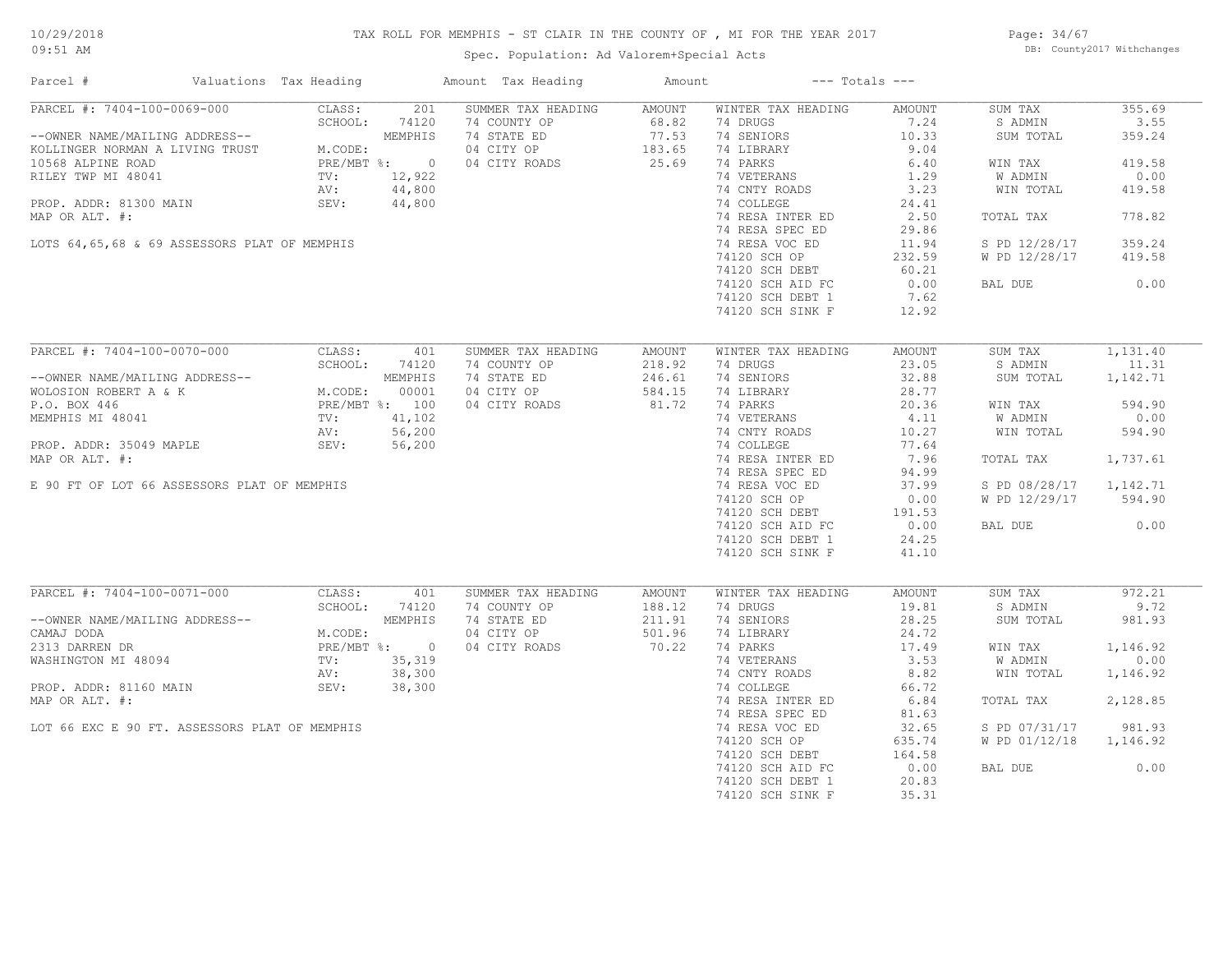# TAX ROLL FOR MEMPHIS - ST CLAIR IN THE COUNTY OF , MI FOR THE YEAR 2017

Spec. Population: Ad Valorem+Special Acts

Page: 35/67 DB: County2017 Withchanges

| Parcel #                                                                                                                                               | Valuations Tax Heading | Amount Tax Heading | Amount | $---$ Totals $---$ |        |               |          |
|--------------------------------------------------------------------------------------------------------------------------------------------------------|------------------------|--------------------|--------|--------------------|--------|---------------|----------|
| PARCEL #: 7404-100-0072-000                                                                                                                            | CLASS:<br>401          | SUMMER TAX HEADING | AMOUNT | WINTER TAX HEADING | AMOUNT | SUM TAX       | 654.69   |
|                                                                                                                                                        | SCHOOL:<br>74120       | 74 COUNTY OP       | 126.68 | 74 DRUGS           | 13.34  | S ADMIN       | 6.54     |
| --OWNER NAME/MAILING ADDRESS--<br>BOURGOIS RYAN L<br>35085 MAPLE PRE/M<br>MEMPHIS MI 48027 TV:<br>PROP. ADDR: 35085 MAPLE SEV:<br>SEV:                 | MEMPHIS                | 74 STATE ED        | 142.70 | 74 SENIORS         | 19.02  | SUM TOTAL     | 661.23   |
|                                                                                                                                                        | M.CODE:                | 04 CITY OP         | 338.02 | 74 LIBRARY         | 16.64  |               |          |
|                                                                                                                                                        | PRE/MBT %: 0           | 04 CITY ROADS      | 47.29  | 74 PARKS           | 11.78  | WIN TAX       | 772.32   |
|                                                                                                                                                        | 23,784                 |                    |        | 74 VETERANS        | 2.37   | W ADMIN       | 0.00     |
|                                                                                                                                                        | 41,800                 |                    |        | 74 CNTY ROADS      | 5.94   | WIN TOTAL     | 772.32   |
|                                                                                                                                                        | 41,800                 |                    |        | 74 COLLEGE         | 44.93  |               |          |
| MAP OR ALT. #:                                                                                                                                         |                        |                    |        | 74 RESA INTER ED   | 4.60   | TOTAL TAX     | 1,433.55 |
|                                                                                                                                                        |                        |                    |        | 74 RESA SPEC ED    | 54.97  |               |          |
|                                                                                                                                                        |                        |                    |        |                    |        |               | 661.23   |
| LOT 67 ASSESSORS PLAT OF MEMPHIS                                                                                                                       |                        |                    |        | 74 RESA VOC ED     | 21.98  | S PD 07/17/17 |          |
|                                                                                                                                                        |                        |                    |        | 74120 SCH OP       | 428.11 | W PD 12/18/17 | 772.32   |
|                                                                                                                                                        |                        |                    |        | 74120 SCH DEBT     | 110.83 |               |          |
|                                                                                                                                                        |                        |                    |        | 74120 SCH AID FC   | 0.00   | BAL DUE       | 0.00     |
|                                                                                                                                                        |                        |                    |        | 74120 SCH DEBT 1   | 14.03  |               |          |
|                                                                                                                                                        |                        |                    |        | 74120 SCH SINK F   | 23.78  |               |          |
|                                                                                                                                                        |                        |                    |        |                    |        |               |          |
| PARCEL #: 7404-100-0073-000                                                                                                                            | CLASS:<br>402          | SUMMER TAX HEADING | AMOUNT | WINTER TAX HEADING | AMOUNT | SUM TAX       | 5.74     |
|                                                                                                                                                        | SCHOOL:<br>74120       | 74 COUNTY OP       | 1.11   | 74 DRUGS           | 0.11   | S ADMIN       | 0.05     |
|                                                                                                                                                        |                        | 74 STATE ED        | 1.25   | 74 SENIORS         | 0.16   | SUM TOTAL     | 5.79     |
| --OWNER NAME/MAILING ADDRESS--<br>BRUSCA MARY I ET AL 222 M.CODE:<br>5393 SADDLEBAG LAKE ROAD PRE/MBT \$: 100<br>MEMPHIS MI 33898 TV: 209<br>AV: 2,300 |                        | 04 CITY OP         | 2.97   | 74 LIBRARY         | 0.14   |               |          |
|                                                                                                                                                        |                        | 04 CITY ROADS      | 0.41   | 74 PARKS           | 0.10   | WIN TAX       | 2.97     |
|                                                                                                                                                        |                        |                    |        | 74 VETERANS        | 0.02   | W ADMIN       | 0.00     |
|                                                                                                                                                        | AV:<br>2,300           |                    |        | 74 CNTY ROADS      | 0.05   | WIN TOTAL     | 2.97     |
| PROP. ADDR: 81180 DURFEE AL WATER WAY SEV:                                                                                                             | 2,300                  |                    |        | 74 COLLEGE         | 0.39   |               |          |
| MAP OR ALT. #:                                                                                                                                         |                        |                    |        | 74 RESA INTER ED   | 0.04   | TOTAL TAX     | 8.76     |
|                                                                                                                                                        |                        |                    |        | 74 RESA SPEC ED    | 0.48   |               |          |
| LOT 70 ASSESSORS PLAT OF MEMPHIS                                                                                                                       |                        |                    |        | 74 RESA VOC ED     | 0.19   | S PD 08/11/17 | 5.79     |
|                                                                                                                                                        |                        |                    |        | 74120 SCH OP       | 0.00   | W PD 12/27/17 | 2.97     |
|                                                                                                                                                        |                        |                    |        | 74120 SCH DEBT     | 0.97   |               |          |
|                                                                                                                                                        |                        |                    |        | 74120 SCH AID FC   | 0.00   | BAL DUE       | 0.00     |
|                                                                                                                                                        |                        |                    |        | 74120 SCH DEBT 1   | 0.12   |               |          |
|                                                                                                                                                        |                        |                    |        | 74120 SCH SINK F   | 0.20   |               |          |
|                                                                                                                                                        |                        |                    |        |                    |        |               |          |
| PARCEL #: 7404-100-0074-000                                                                                                                            | CLASS:<br>401          | SUMMER TAX HEADING | AMOUNT | WINTER TAX HEADING | AMOUNT | SUM TAX       | 867.03   |
|                                                                                                                                                        | SCHOOL:<br>74120       | 74 COUNTY OP       | 167.77 | 74 DRUGS           | 17.67  | S ADMIN       | 8.67     |
| --OWNER NAME/MAILING ADDRESS--                                                                                                                         | MEMPHIS                | 74 STATE ED        | 188.98 | 74 SENIORS         | 25.19  | SUM TOTAL     | 875.70   |
| BRUSCA MARY I                                                                                                                                          | M.CODE:                | 04 CITY OP         | 447.65 | 74 LIBRARY         | 22.04  |               |          |
| 5393 SADDLEBAG LAKE ROAD                                                                                                                               | PRE/MBT %: 100         | 04 CITY ROADS      | 62.63  | 74 PARKS           | 15.60  | WIN TAX       | 455.87   |
| MEMPHIS MI 48041                                                                                                                                       | 31,498<br>TV:          |                    |        | 74 VETERANS        | 3.14   | W ADMIN       | 0.00     |
|                                                                                                                                                        | 40,500<br>AV:          |                    |        | 74 CNTY ROADS      | 7.87   | WIN TOTAL     | 455.87   |
| PROP. ADDR: 81180 DURFEE                                                                                                                               | SEV:<br>40,500         |                    |        | 74 COLLEGE         | 59.50  |               |          |
| MAP OR ALT. #:                                                                                                                                         |                        |                    |        | 74 RESA INTER ED   | 6.10   | TOTAL TAX     | 1,331.57 |
|                                                                                                                                                        |                        |                    |        |                    |        |               |          |
|                                                                                                                                                        |                        |                    |        | 74 RESA SPEC ED    | 72.80  |               |          |
| LOT 71 ASSESSORS PLAT OF MEMPHIS                                                                                                                       |                        |                    |        | 74 RESA VOC ED     | 29.11  | S PD 08/11/17 | 875.70   |
|                                                                                                                                                        |                        |                    |        | 74120 SCH OP       | 0.00   | W PD 12/27/17 | 455.87   |
|                                                                                                                                                        |                        |                    |        | 74120 SCH DEBT     | 146.78 |               |          |
|                                                                                                                                                        |                        |                    |        | 74120 SCH AID FC   | 0.00   | BAL DUE       | 0.00     |
|                                                                                                                                                        |                        |                    |        | 74120 SCH DEBT 1   | 18.58  |               |          |
|                                                                                                                                                        |                        |                    |        | 74120 SCH SINK F   | 31.49  |               |          |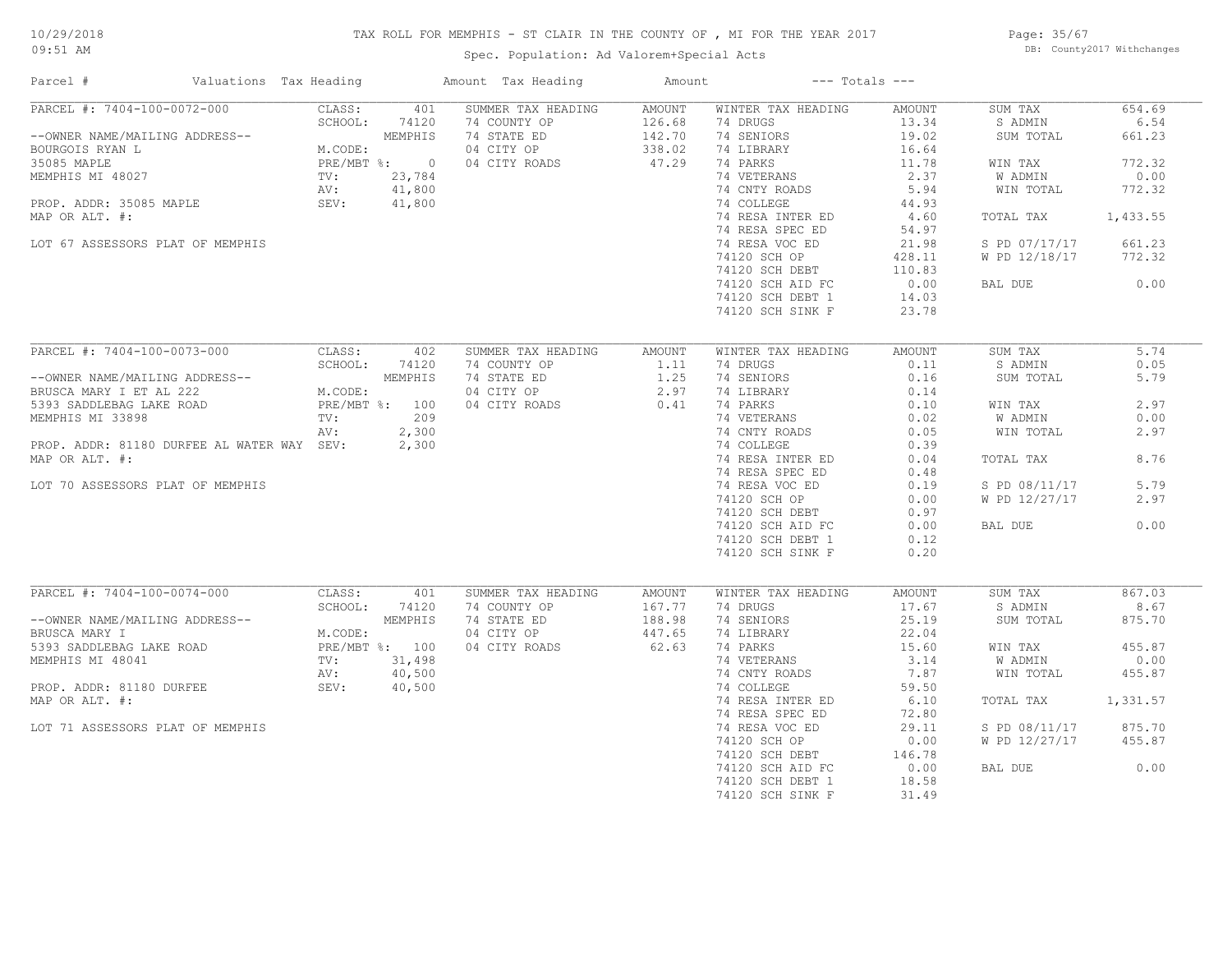# TAX ROLL FOR MEMPHIS - ST CLAIR IN THE COUNTY OF , MI FOR THE YEAR 2017

Spec. Population: Ad Valorem+Special Acts

Page: 36/67 DB: County2017 Withchanges

| Parcel #                                                                 | Valuations Tax Heading                                                                                                                                                                                                                                                                                                                                                                                                                                                                      |                | Amount Tax Heading | Amount           |                    | $---$ Totals $---$ |               |           |
|--------------------------------------------------------------------------|---------------------------------------------------------------------------------------------------------------------------------------------------------------------------------------------------------------------------------------------------------------------------------------------------------------------------------------------------------------------------------------------------------------------------------------------------------------------------------------------|----------------|--------------------|------------------|--------------------|--------------------|---------------|-----------|
| PARCEL #: 7404-100-0075-000                                              | CLASS:                                                                                                                                                                                                                                                                                                                                                                                                                                                                                      | 402            | SUMMER TAX HEADING | AMOUNT           | WINTER TAX HEADING | AMOUNT             | SUM TAX       | 12.29     |
|                                                                          | SCHOOL:                                                                                                                                                                                                                                                                                                                                                                                                                                                                                     | 74120          | 74 COUNTY OP       | 2.38             | 74 DRUGS           | 0.25               | S ADMIN       | 0.12      |
| --OWNER NAME/MAILING ADDRESS--                                           |                                                                                                                                                                                                                                                                                                                                                                                                                                                                                             | MEMPHIS        | 74 STATE ED        | $2.68$<br>$6.35$ | 74 SENIORS         | 0.35               | SUM TOTAL     | 12.41     |
| POWERS HOWARD & NINA                                                     | M.CODE:                                                                                                                                                                                                                                                                                                                                                                                                                                                                                     |                | 04 CITY OP         |                  | 74 LIBRARY         | 0.31               |               |           |
| P.O. BOX 102                                                             |                                                                                                                                                                                                                                                                                                                                                                                                                                                                                             | PRE/MBT %: 100 | 04 CITY ROADS      | 0.88             | 74 PARKS           | 0.22               | WIN TAX       | 6.42      |
| MEMPHIS MI 48041                                                         | $\text{TV}$ :                                                                                                                                                                                                                                                                                                                                                                                                                                                                               | 447            |                    |                  | 74 VETERANS        | 0.04               | W ADMIN       | 0.00      |
|                                                                          | AV:                                                                                                                                                                                                                                                                                                                                                                                                                                                                                         | 12,200         |                    |                  | 74 CNTY ROADS      | 0.11               | WIN TOTAL     | 6.42      |
| PROP. ADDR: DURFEE VACANT                                                | SEV:                                                                                                                                                                                                                                                                                                                                                                                                                                                                                        | 12,200         |                    |                  | 74 COLLEGE         | 0.84               |               |           |
| MAP OR ALT. #:                                                           |                                                                                                                                                                                                                                                                                                                                                                                                                                                                                             |                |                    |                  | 74 RESA INTER ED   | 0.08               | TOTAL TAX     | 18.83     |
|                                                                          |                                                                                                                                                                                                                                                                                                                                                                                                                                                                                             |                |                    |                  | 74 RESA SPEC ED    | 1.03               |               |           |
| LOT 72 EXC N 66 FT THEREOF. ASSESSORS PLAT OF MEMPHIS                    |                                                                                                                                                                                                                                                                                                                                                                                                                                                                                             |                |                    |                  | 74 RESA VOC ED     | 0.41               | S PD 08/24/17 | 12.41     |
|                                                                          |                                                                                                                                                                                                                                                                                                                                                                                                                                                                                             |                |                    |                  | 74120 SCH OP       |                    | W PD 01/30/18 | 6.42      |
|                                                                          |                                                                                                                                                                                                                                                                                                                                                                                                                                                                                             |                |                    |                  |                    | 0.00               |               |           |
|                                                                          |                                                                                                                                                                                                                                                                                                                                                                                                                                                                                             |                |                    |                  | 74120 SCH DEBT     | 2.08               |               |           |
|                                                                          |                                                                                                                                                                                                                                                                                                                                                                                                                                                                                             |                |                    |                  | 74120 SCH AID FC   | 0.00               | BAL DUE       | 0.00      |
|                                                                          |                                                                                                                                                                                                                                                                                                                                                                                                                                                                                             |                |                    |                  | 74120 SCH DEBT 1   | 0.26               |               |           |
|                                                                          |                                                                                                                                                                                                                                                                                                                                                                                                                                                                                             |                |                    |                  | 74120 SCH SINK F   | 0.44               |               |           |
|                                                                          |                                                                                                                                                                                                                                                                                                                                                                                                                                                                                             |                |                    |                  |                    |                    |               |           |
| PARCEL #: 7404-100-0076-000                                              | CLASS:                                                                                                                                                                                                                                                                                                                                                                                                                                                                                      | 401            | SUMMER TAX HEADING | AMOUNT           | WINTER TAX HEADING | AMOUNT             | SUM TAX       | 194.98    |
|                                                                          | SCHOOL:                                                                                                                                                                                                                                                                                                                                                                                                                                                                                     | 74120          | 74 COUNTY OP       | 37.73            | 74 DRUGS           | 3.97               | S ADMIN       | 1.94      |
| --OWNER NAME/MAILING ADDRESS--                                           |                                                                                                                                                                                                                                                                                                                                                                                                                                                                                             | MEMPHIS        | 74 STATE ED        | 42.50            | 74 SENIORS         | 5.66               | SUM TOTAL     | 196.92    |
| TURNER DWIGHT & FRANCES                                                  | M.CODE:                                                                                                                                                                                                                                                                                                                                                                                                                                                                                     |                | 04 CITY OP         | 100.67           | 74 LIBRARY         | 4.95               |               |           |
| P.O. BOX 436                                                             | $\begin{minipage}{0.9\linewidth} \begin{tabular}{cc} \multicolumn{2}{c}{\textbf{PRL}} \end{tabular} & \multicolumn{2}{c}{\textbf{PRL}} \end{minipage} \vspace{0.05in} \begin{minipage}{0.9\linewidth} \begin{tabular}{c} \multicolumn{2}{c}{\textbf{PRL}} \end{tabular} & \multicolumn{2}{c}{\textbf{PRL}} \end{minipage} \vspace{0.05in} \begin{minipage}{0.9\linewidth} \multicolumn{2}{c}{\textbf{PRL}} \end{minipage} \vspace{0.05in} \begin{minipage}{0.9\linewidth} \multicolumn{2}{$ | PRE/MBT %: 0   | 04 CITY ROADS      | 14.08            | 74 PARKS           | 3.50               | WIN TAX       | 229.98    |
| MEMPHIS MI 48041                                                         |                                                                                                                                                                                                                                                                                                                                                                                                                                                                                             | 7,084          |                    |                  | 74 VETERANS        | 0.70               | W ADMIN       | 0.00      |
|                                                                          |                                                                                                                                                                                                                                                                                                                                                                                                                                                                                             | 7,900          |                    |                  | 74 CNTY ROADS      | 1.77               | WIN TOTAL     | 229.98    |
|                                                                          |                                                                                                                                                                                                                                                                                                                                                                                                                                                                                             |                |                    |                  |                    |                    |               |           |
| PROP. ADDR: 81161 DURFEE                                                 | SEV:                                                                                                                                                                                                                                                                                                                                                                                                                                                                                        | 7,900          |                    |                  | 74 COLLEGE         | 13.38              |               |           |
| MAP OR ALT. #:                                                           |                                                                                                                                                                                                                                                                                                                                                                                                                                                                                             |                |                    |                  | 74 RESA INTER ED   | 1.37               | TOTAL TAX     | 426.90    |
|                                                                          |                                                                                                                                                                                                                                                                                                                                                                                                                                                                                             |                |                    |                  | 74 RESA SPEC ED    | 16.37              |               |           |
| N 66 FT OF LOT 72 ASSESSORS PLAT OF MEMPHIS                              |                                                                                                                                                                                                                                                                                                                                                                                                                                                                                             |                |                    |                  | 74 RESA VOC ED     | 6.54               | S PD 08/30/17 | 196.92    |
|                                                                          |                                                                                                                                                                                                                                                                                                                                                                                                                                                                                             |                |                    |                  | 74120 SCH OP       | 127.51             | W PD 02/08/18 | 229.98    |
|                                                                          |                                                                                                                                                                                                                                                                                                                                                                                                                                                                                             |                |                    |                  | 74120 SCH DEBT     | 33.01              |               |           |
|                                                                          |                                                                                                                                                                                                                                                                                                                                                                                                                                                                                             |                |                    |                  | 74120 SCH AID FC   | 0.00               | BAL DUE       | 0.00      |
|                                                                          |                                                                                                                                                                                                                                                                                                                                                                                                                                                                                             |                |                    |                  | 74120 SCH DEBT 1   | 4.17               |               |           |
|                                                                          |                                                                                                                                                                                                                                                                                                                                                                                                                                                                                             |                |                    |                  | 74120 SCH SINK F   | 7.08               |               |           |
|                                                                          |                                                                                                                                                                                                                                                                                                                                                                                                                                                                                             |                |                    |                  |                    |                    |               |           |
| PARCEL #: 7404-100-0077-000                                              | CLASS:                                                                                                                                                                                                                                                                                                                                                                                                                                                                                      | 401            | SUMMER TAX HEADING | AMOUNT           | WINTER TAX HEADING | AMOUNT             | SUM TAX       | 1,103.13  |
|                                                                          | SCHOOL:                                                                                                                                                                                                                                                                                                                                                                                                                                                                                     | 74120          | 74 COUNTY OP       | 213.45           | 74 DRUGS           | 22.48              | S ADMIN       | 11.03     |
| --OWNER NAME/MAILING ADDRESS--                                           |                                                                                                                                                                                                                                                                                                                                                                                                                                                                                             | MEMPHIS        | 74 STATE ED        | 240.45           | 74 SENIORS         | 32.06              | SUM TOTAL     | 1, 114.16 |
| BAERWOLF JOHN R                                                          | M.CODE:                                                                                                                                                                                                                                                                                                                                                                                                                                                                                     | 00001          | 04 CITY OP         | 569.55           | 74 LIBRARY         | 28.05              |               |           |
| 35125 BORDMAN                                                            |                                                                                                                                                                                                                                                                                                                                                                                                                                                                                             | PRE/MBT %: 100 | 04 CITY ROADS      | 79.68            | 74 PARKS           | 19.85              | WIN TAX       | 580.02    |
| MEMPHIS MI 48041                                                         | TV:                                                                                                                                                                                                                                                                                                                                                                                                                                                                                         | 40,075         |                    |                  | 74 VETERANS        | 4.00               | W ADMIN       | 0.00      |
|                                                                          | AV:                                                                                                                                                                                                                                                                                                                                                                                                                                                                                         | 45,600         |                    |                  | 74 CNTY ROADS      | 10.01              | WIN TOTAL     | 580.02    |
| PROP. ADDR: 35125 BORDMAN                                                | SEV:                                                                                                                                                                                                                                                                                                                                                                                                                                                                                        | 45,600         |                    |                  | 74 COLLEGE         | 75.70              |               |           |
| MAP OR ALT. #:                                                           |                                                                                                                                                                                                                                                                                                                                                                                                                                                                                             |                |                    |                  | 74 RESA INTER ED   | 7.76               | TOTAL TAX     | 1,694.18  |
|                                                                          |                                                                                                                                                                                                                                                                                                                                                                                                                                                                                             |                |                    |                  |                    |                    |               |           |
|                                                                          |                                                                                                                                                                                                                                                                                                                                                                                                                                                                                             |                |                    |                  | 74 RESA SPEC ED    | 92.62              |               |           |
| S 117' OF E 115' OF LOT 73 EXC W 15' OF S 110' ASSESSORS PLAT OF MEMPHIS |                                                                                                                                                                                                                                                                                                                                                                                                                                                                                             |                |                    |                  | 74 RESA VOC ED     | 37.04              | S PD 08/28/17 | 1, 114.16 |
|                                                                          |                                                                                                                                                                                                                                                                                                                                                                                                                                                                                             |                |                    |                  | 74120 SCH OP       | 0.00               | W PD 12/29/17 | 580.02    |
|                                                                          |                                                                                                                                                                                                                                                                                                                                                                                                                                                                                             |                |                    |                  | 74120 SCH DEBT     | 186.74             |               |           |
|                                                                          |                                                                                                                                                                                                                                                                                                                                                                                                                                                                                             |                |                    |                  | 74120 SCH AID FC   | 0.00               | BAL DUE       | 0.00      |
|                                                                          |                                                                                                                                                                                                                                                                                                                                                                                                                                                                                             |                |                    |                  | 74120 SCH DEBT 1   | 23.64              |               |           |
|                                                                          |                                                                                                                                                                                                                                                                                                                                                                                                                                                                                             |                |                    |                  | 74120 SCH SINK F   | 40.07              |               |           |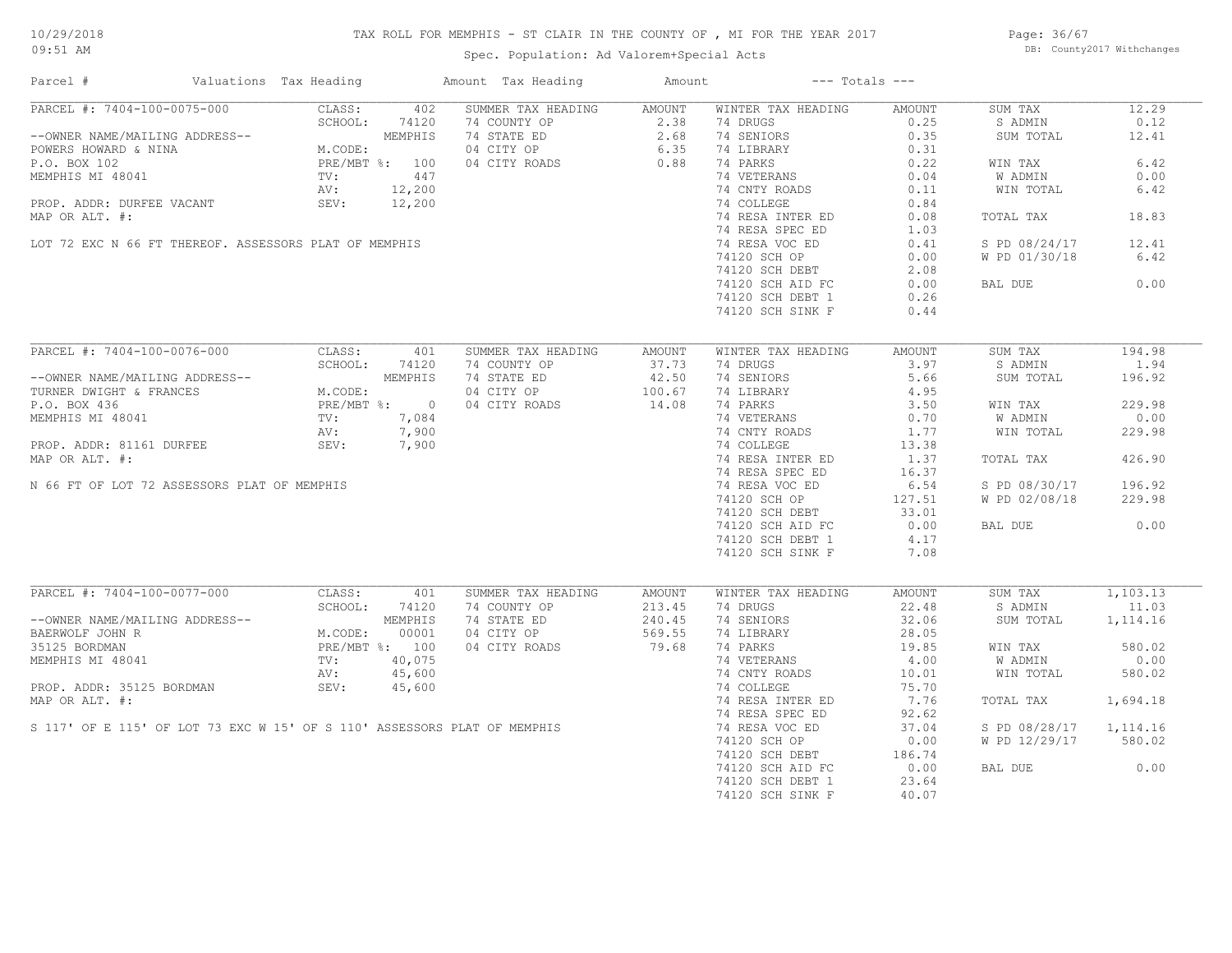# TAX ROLL FOR MEMPHIS - ST CLAIR IN THE COUNTY OF , MI FOR THE YEAR 2017

Spec. Population: Ad Valorem+Special Acts

Page: 37/67 DB: County2017 Withchanges

| Parcel #                                                                                                                            | Valuations Tax Heading |                | Amount Tax Heading | Amount             |                    | $---$ Totals $---$ |               |          |
|-------------------------------------------------------------------------------------------------------------------------------------|------------------------|----------------|--------------------|--------------------|--------------------|--------------------|---------------|----------|
| PARCEL #: 7404-100-0078-000                                                                                                         | CLASS:                 | 401            | SUMMER TAX HEADING | AMOUNT             | WINTER TAX HEADING | AMOUNT             | SUM TAX       | 858.00   |
|                                                                                                                                     | SCHOOL:                | 74120          | 74 COUNTY OP       | 166.02             | 74 DRUGS           | 17.48              | S ADMIN       | 8.58     |
| --OWNER NAME/MAILING ADDRESS--                                                                                                      |                        | MEMPHIS        | 74 STATE ED        | $187.99$<br>442.99 | 74 SENIORS         | 24.93              | SUM TOTAL     | 866.58   |
| ROSS TIMOTHY                                                                                                                        | M.CODE:                | 00005          | 04 CITY OP         |                    | 74 LIBRARY         | 21.81              |               |          |
| P.O. BOX 531                                                                                                                        |                        | PRE/MBT %: 100 | 04 CITY ROADS      |                    | 74 PARKS           | 15.44              | WIN TAX       | 451.14   |
| MEMPHIS MI 48041                                                                                                                    | TV:                    | 31,170         |                    |                    | 74 VETERANS        | 3.11               | W ADMIN       | 0.00     |
|                                                                                                                                     | AV:                    | 37,200         |                    |                    | 74 CNTY ROADS      | 7.79               | WIN TOTAL     | 451.14   |
|                                                                                                                                     |                        |                |                    |                    | 74 COLLEGE         | 58.88              |               |          |
| PROP. ADDR: 81061 DURFEE SEV: 37,200<br>MAP OR ALT. #:<br>S 100 FT OF N 141 FT OF E 85 FT OF LOT 73 ASSESSORS PLAT OF MEMPHIS       |                        |                |                    |                    | 74 RESA INTER ED   | 6.04               | TOTAL TAX     | 1,317.72 |
|                                                                                                                                     |                        |                |                    |                    | 74 RESA SPEC ED    | 72.04              |               |          |
|                                                                                                                                     |                        |                |                    |                    | 74 RESA VOC ED     | 28.81              | S PD 08/31/17 | 866.58   |
|                                                                                                                                     |                        |                |                    |                    | 74120 SCH OP       | 0.00               | W PD 01/08/18 | 451.14   |
|                                                                                                                                     |                        |                |                    |                    | 74120 SCH DEBT     | 145.25             |               |          |
|                                                                                                                                     |                        |                |                    |                    | 74120 SCH AID FC   | 0.00               | BAL DUE       | 0.00     |
|                                                                                                                                     |                        |                |                    |                    | 74120 SCH DEBT 1   | 18.39              |               |          |
|                                                                                                                                     |                        |                |                    |                    | 74120 SCH SINK F   | 31.17              |               |          |
|                                                                                                                                     |                        |                |                    |                    |                    |                    |               |          |
|                                                                                                                                     |                        |                |                    |                    |                    |                    |               |          |
| PARCEL #: 7404-100-0078-100                                                                                                         | CLASS:                 | 402            | SUMMER TAX HEADING | AMOUNT             | WINTER TAX HEADING | AMOUNT             | SUM TAX       | 8.30     |
|                                                                                                                                     | SCHOOL:                | 74120          | 74 COUNTY OP       | 1.60               | 74 DRUGS           | 0.16               | S ADMIN       | 0.08     |
| --OWNER NAME/MAILING ADDRESS--                                                                                                      |                        | MEMPHIS        | 74 STATE ED        | 1.81               | 74 SENIORS         | 0.24               | SUM TOTAL     | 8.38     |
| POWERS HOWARD/NINA                                                                                                                  | M.CODE:                |                | 04 CITY OP         | 4.29               | 74 LIBRARY         | 0.21               |               |          |
| 35080 MAPLE ROAD                                                                                                                    | PRE/MBT %:             | $\overline{0}$ | 04 CITY ROADS      | 0.60               | 74 PARKS           | 0.14               | WIN TAX       | 9.73     |
| MEMPHIS MI 48041                                                                                                                    | TV:                    | 302            |                    |                    | 74 VETERANS        | 0.03               | W ADMIN       | 0.00     |
|                                                                                                                                     | AV:                    | 400            |                    |                    | 74 CNTY ROADS      | 0.07               | WIN TOTAL     | 9.73     |
| PROP. ADDR: DURFEE ST VACANT                                                                                                        | SEV:                   | 400            |                    |                    | 74 COLLEGE         | 0.57               |               |          |
| MAP OR ALT. #:                                                                                                                      |                        |                |                    |                    | 74 RESA INTER ED   | 0.05               | TOTAL TAX     | 18.11    |
|                                                                                                                                     |                        |                |                    |                    | 74 RESA SPEC ED    | 0.69               |               |          |
| N 141' OF LOT 73 EXC E 85' OF S 100' & EXC W 50' OF S 73' ASSESOR'S PLAT OF MEMPHIS                                                 |                        |                |                    |                    | 74 RESA VOC ED     | 0.27               | S PD 08/24/17 | 8.38     |
|                                                                                                                                     |                        |                |                    |                    | 74120 SCH OP       | 5.43               | W PD 01/31/18 | 9.73     |
|                                                                                                                                     |                        |                |                    |                    | 74120 SCH DEBT     | 1.40               |               |          |
|                                                                                                                                     |                        |                |                    |                    | 74120 SCH AID FC   | 0.00               | BAL DUE       | 0.00     |
|                                                                                                                                     |                        |                |                    |                    | 74120 SCH DEBT 1   | 0.17               |               |          |
|                                                                                                                                     |                        |                |                    |                    | 74120 SCH SINK F   | 0.30               |               |          |
|                                                                                                                                     |                        |                |                    |                    |                    |                    |               |          |
| PARCEL #: 7404-100-0079-000                                                                                                         | CLASS:                 | 201            | SUMMER TAX HEADING | AMOUNT             | WINTER TAX HEADING | AMOUNT             | SUM TAX       | 642.47   |
|                                                                                                                                     | SCHOOL:                | 74120          | 74 COUNTY OP       | 124.32             | 74 DRUGS           | 13.09              | S ADMIN       | 6.42     |
|                                                                                                                                     |                        | MEMPHIS        | 74 STATE ED        | 140.04             | 74 SENIORS         | 18.67              | SUM TOTAL     | 648.89   |
|                                                                                                                                     |                        |                |                    |                    |                    |                    |               |          |
| --OWNER NAME/MAILING ADDRESS--<br>CHEVALIER ANTHONY & PATRICIA                                                                      | M.CODE:                |                | 04 CITY OP         | 331.71             | 74 LIBRARY         | 16.33              |               |          |
| 268 RILEY CENTER ROAD                                                                                                               |                        | PRE/MBT %: 0   | 04 CITY ROADS      | 46.40              | 74 PARKS           | 11.56              | WIN TAX       | 757.92   |
| RILEY MI 48041                                                                                                                      | TV:                    | 23,340         |                    |                    | 74 VETERANS        | 2.33               | W ADMIN       | 0.00     |
|                                                                                                                                     |                        |                |                    |                    | 74 CNTY ROADS      | 5.83               | WIN TOTAL     | 757.92   |
|                                                                                                                                     |                        |                |                    |                    | 74 COLLEGE         | 44.09              |               |          |
|                                                                                                                                     |                        |                |                    |                    | 74 RESA INTER ED   | 4.52               | TOTAL TAX     | 1,406.81 |
|                                                                                                                                     |                        |                |                    |                    | 74 RESA SPEC ED    | 53.94              |               |          |
| RILEY MI 48041<br>PROP. ADDR: 35093 BORDMAN<br>MAP OR ALT. #:<br>E 55 FT OF W 65 FT OF S 110 FT OF LOT 73 ASSESSORS PLAT OF MEMPHIS |                        |                |                    |                    | 74 RESA VOC ED     | 21.57              | S PD 08/30/17 | 648.89   |
|                                                                                                                                     |                        |                |                    |                    | 74120 SCH OP       | 420.12             |               |          |
|                                                                                                                                     |                        |                |                    |                    | 74120 SCH DEBT     | 108.76             | BAL DUE       | 757.92   |
|                                                                                                                                     |                        |                |                    |                    | 74120 SCH AID FC   | 0.00               |               |          |
|                                                                                                                                     |                        |                |                    |                    | 74120 SCH DEBT 1   | 13.77              |               |          |
|                                                                                                                                     |                        |                |                    |                    | 74120 SCH SINK F   | 23.34              |               |          |
|                                                                                                                                     |                        |                |                    |                    |                    |                    |               |          |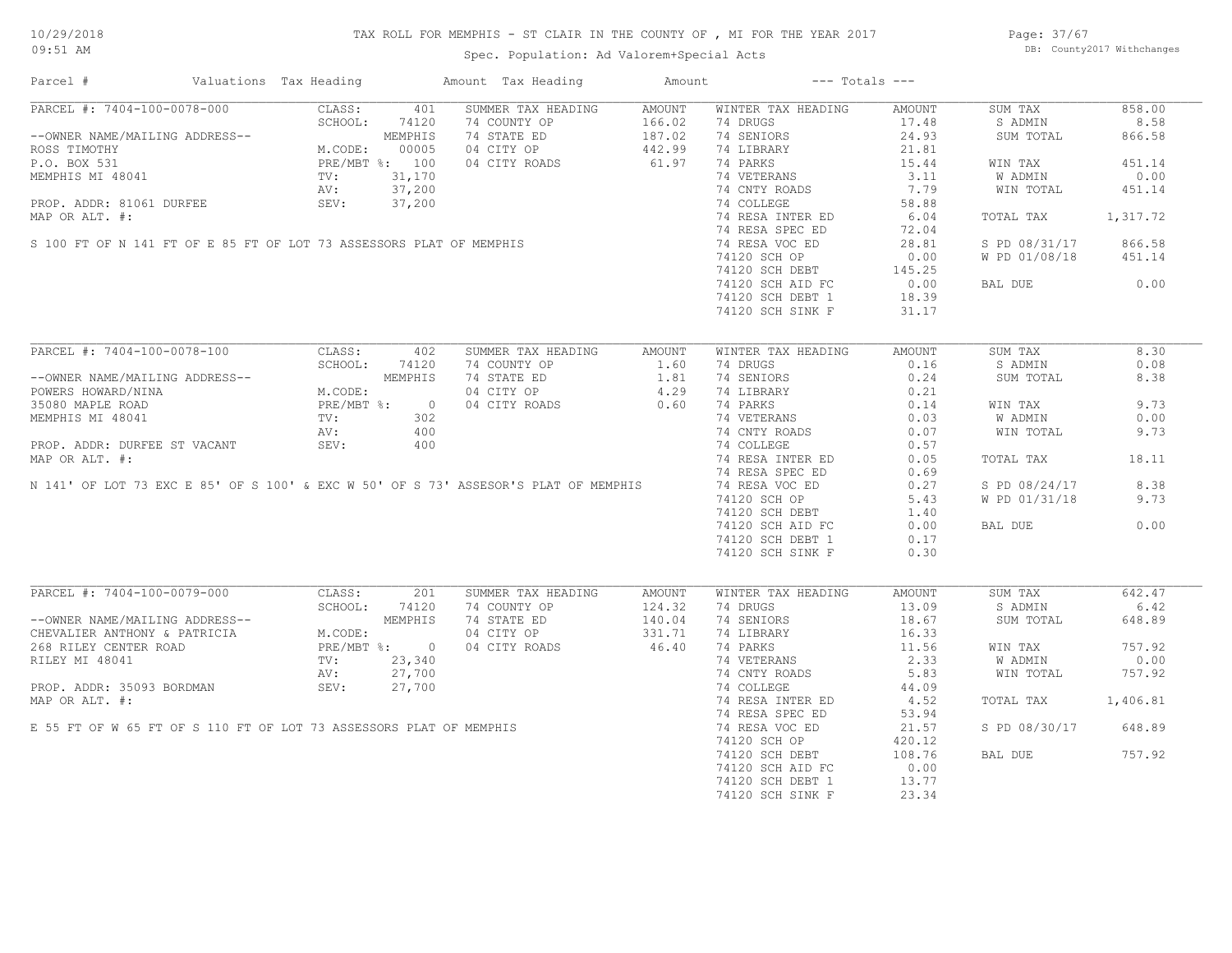# TAX ROLL FOR MEMPHIS - ST CLAIR IN THE COUNTY OF , MI FOR THE YEAR 2017

Spec. Population: Ad Valorem+Special Acts

Page: 38/67 DB: County2017 Withchanges

| Parcel #                                                                                                                                                                               | Valuations Tax Heading                                          |                | Amount Tax Heading                                                                                                                                                                  | Amount             |                    | $---$ Totals $---$ |               |          |
|----------------------------------------------------------------------------------------------------------------------------------------------------------------------------------------|-----------------------------------------------------------------|----------------|-------------------------------------------------------------------------------------------------------------------------------------------------------------------------------------|--------------------|--------------------|--------------------|---------------|----------|
| PARCEL #: 7404-100-0080-000                                                                                                                                                            | CLASS:                                                          | 202            | SUMMER TAX HEADING                                                                                                                                                                  | <b>AMOUNT</b>      | WINTER TAX HEADING | <b>AMOUNT</b>      | SUM TAX       | 66.07    |
|                                                                                                                                                                                        | SCHOOL:                                                         | 74120          | 74 COUNTY OP                                                                                                                                                                        | 12.78              | 74 DRUGS           | 1.34               | S ADMIN       | 0.66     |
| --OWNER NAME/MAILING ADDRESS--<br>CHUCKS AUTO SURGEON, LLC<br>35065 BOARDMAN RD<br>MEMPHIS MI 48041<br>MEMPHIS MI 48041<br>PRE/MBT %:<br>2,401<br>NV:<br>2,401<br>NV:<br>9,900<br>---- |                                                                 |                | 74 STATE ED                                                                                                                                                                         | $14.40$<br>$34.12$ | 74 SENIORS         | 1.92               | SUM TOTAL     | 66.73    |
|                                                                                                                                                                                        |                                                                 |                | 04 CITY OP                                                                                                                                                                          |                    | 74 LIBRARY         | 1.68               |               |          |
|                                                                                                                                                                                        |                                                                 |                | 04 CITY ROADS                                                                                                                                                                       | 4.77               | 74 PARKS           | 1.18               | WIN TAX       | 77.90    |
|                                                                                                                                                                                        |                                                                 |                |                                                                                                                                                                                     |                    | 74 VETERANS        | 0.24               | W ADMIN       | 0.00     |
|                                                                                                                                                                                        |                                                                 |                |                                                                                                                                                                                     |                    | 74 CNTY ROADS      | 0.60               | WIN TOTAL     | 77.90    |
| PROP. ADDR: 35065 BORDMAN                                                                                                                                                              | SEV:                                                            | 9,900          |                                                                                                                                                                                     |                    | 74 COLLEGE         | 4.53               |               |          |
|                                                                                                                                                                                        |                                                                 |                |                                                                                                                                                                                     |                    | 74 RESA INTER ED   | 0.46               | TOTAL TAX     | 144.63   |
|                                                                                                                                                                                        |                                                                 |                |                                                                                                                                                                                     |                    | 74 RESA SPEC ED    | 5.54               |               |          |
|                                                                                                                                                                                        |                                                                 |                |                                                                                                                                                                                     |                    | 74 RESA VOC ED     | 2.21               | S PD 12/01/17 | 66.73    |
|                                                                                                                                                                                        |                                                                 |                | MAP OR ALT. #:<br>PART OF LOT 73 DESCRIBE AS: BEG AT SW COR OF LOT 73; TH N 190 FT TH E 50 FT; TH S<br>80 FT; TH W 40 FT; TH S 110 FT; TH W 10 FT TO BEG. ASSESSORS PLAT OF MEMPHIS |                    | 74120 SCH OP       | 43.21              |               |          |
|                                                                                                                                                                                        |                                                                 |                |                                                                                                                                                                                     |                    | 74120 SCH DEBT     | 11.18              | BAL DUE       | 77.90    |
|                                                                                                                                                                                        |                                                                 |                |                                                                                                                                                                                     |                    | 74120 SCH AID FC   | 0.00               |               |          |
|                                                                                                                                                                                        |                                                                 |                |                                                                                                                                                                                     |                    | 74120 SCH DEBT 1   | 1.41               |               |          |
|                                                                                                                                                                                        |                                                                 |                |                                                                                                                                                                                     |                    | 74120 SCH SINK F   | 2.40               |               |          |
|                                                                                                                                                                                        |                                                                 |                |                                                                                                                                                                                     |                    |                    |                    |               |          |
| PARCEL #: 7404-100-0081-000                                                                                                                                                            | CLASS:                                                          | 401            | SUMMER TAX HEADING                                                                                                                                                                  | <b>AMOUNT</b>      | WINTER TAX HEADING | AMOUNT             | SUM TAX       | 1,069.91 |
|                                                                                                                                                                                        | SCHOOL:                                                         | 74120          | 74 COUNTY OP                                                                                                                                                                        | 207.03             | 74 DRUGS           | 21.80              | S ADMIN       | 10.69    |
| --OWNER NAME/MAILING ADDRESS--                                                                                                                                                         | ADDRESS--<br>M.CODE:<br>M.CODE:<br>PRE/MBT %: 100<br>TV: 38,868 |                | 74 STATE ED                                                                                                                                                                         | 233.20             | 74 SENIORS         | 31.09              | SUM TOTAL     | 1,080.60 |
| CROSS JAMES                                                                                                                                                                            |                                                                 |                | 04 CITY OP                                                                                                                                                                          | 552.40             | 74 LIBRARY         | 27.20              |               |          |
| P.O. BOX 372                                                                                                                                                                           |                                                                 |                | 04 CITY ROADS                                                                                                                                                                       | 77.28              | 74 PARKS           | 19.25              | WIN TAX       | 562.55   |
| MEMPHIS MI 48041                                                                                                                                                                       |                                                                 |                |                                                                                                                                                                                     |                    | 74 VETERANS        | 3.88               | W ADMIN       | 0.00     |
|                                                                                                                                                                                        | AV:                                                             | 48,500         |                                                                                                                                                                                     |                    | 74 CNTY ROADS      | 9.71               | WIN TOTAL     | 562.55   |
| PROP. ADDR: 81100 DURFEE                                                                                                                                                               | SEV:                                                            | 48,500         |                                                                                                                                                                                     |                    | 74 COLLEGE         | 73.42              |               |          |
| MAP OR ALT. #:                                                                                                                                                                         |                                                                 |                |                                                                                                                                                                                     |                    | 74 RESA INTER ED   | 7.53               | TOTAL TAX     | 1,643.15 |
|                                                                                                                                                                                        |                                                                 |                |                                                                                                                                                                                     |                    | 74 RESA SPEC ED    | 89.83              |               |          |
| LOT 74 ASSESSORS PLAT OF MEMPHIS                                                                                                                                                       |                                                                 |                |                                                                                                                                                                                     |                    |                    | 35.93              |               | 1,080.60 |
|                                                                                                                                                                                        |                                                                 |                |                                                                                                                                                                                     |                    | 74 RESA VOC ED     |                    | S PD 12/05/17 |          |
|                                                                                                                                                                                        |                                                                 |                |                                                                                                                                                                                     |                    | 74120 SCH OP       | 0.00               | W PD 01/25/18 | 562.55   |
|                                                                                                                                                                                        |                                                                 |                |                                                                                                                                                                                     |                    | 74120 SCH DEBT     | 181.12             |               |          |
|                                                                                                                                                                                        |                                                                 |                |                                                                                                                                                                                     |                    | 74120 SCH AID FC   | 0.00               | BAL DUE       | 0.00     |
|                                                                                                                                                                                        |                                                                 |                |                                                                                                                                                                                     |                    | 74120 SCH DEBT 1   | 22.93              |               |          |
|                                                                                                                                                                                        |                                                                 |                |                                                                                                                                                                                     |                    | 74120 SCH SINK F   | 38.86              |               |          |
|                                                                                                                                                                                        |                                                                 |                |                                                                                                                                                                                     |                    |                    |                    |               |          |
| PARCEL #: 7404-100-0084-001                                                                                                                                                            | CLASS:                                                          | 401            | SUMMER TAX HEADING                                                                                                                                                                  | AMOUNT             | WINTER TAX HEADING | <b>AMOUNT</b>      | SUM TAX       | 1,581.58 |
|                                                                                                                                                                                        | SCHOOL:                                                         | 74120          | 74 COUNTY OP                                                                                                                                                                        | 306.03             | 74 DRUGS           | 32.23              | S ADMIN       | 15.81    |
| --OWNER NAME/MAILING ADDRESS--<br>BOMMARITO RONALD & REBECCA                                                                                                                           |                                                                 | MEMPHIS        | 74 STATE ED                                                                                                                                                                         | 344.73             | 74 SENIORS         | 45.96              | SUM TOTAL     | 1,597.39 |
|                                                                                                                                                                                        | M.CODE:                                                         |                | 04 CITY OP                                                                                                                                                                          | 816.58             | 74 LIBRARY         | 40.21              |               |          |
| 35181 BORDMAN                                                                                                                                                                          |                                                                 | PRE/MBT %: 100 | 04 CITY ROADS                                                                                                                                                                       | 114.24             | 74 PARKS           | 28.46              | WIN TAX       | 831.61   |
| MEMPHIS M 48041                                                                                                                                                                        | TV:                                                             | 57,456         |                                                                                                                                                                                     |                    | 74 VETERANS        | 5.74               | W ADMIN       | 0.00     |
|                                                                                                                                                                                        | AV:                                                             | 68,200         |                                                                                                                                                                                     |                    | 74 CNTY ROADS      | 14.36              | WIN TOTAL     | 831.61   |
| PROP. ADDR: 35181 BORDMAN                                                                                                                                                              | SEV:                                                            | 68,200         |                                                                                                                                                                                     |                    | 74 COLLEGE         | 108.54             |               |          |
|                                                                                                                                                                                        |                                                                 |                | MAP OR ALT. #:<br>MAP OR ALT. #:<br>LOT 76 EXE E 68' OF N 58', LOT 78 EXC E 68' AND ALL OF LOTS 75 & 77 ASSESSORS PLAT                                                              |                    | 74 RESA INTER ED   | 11.13              | TOTAL TAX     | 2,429.00 |
|                                                                                                                                                                                        |                                                                 |                |                                                                                                                                                                                     |                    | 74 RESA SPEC ED    | 132.79             |               |          |
|                                                                                                                                                                                        |                                                                 |                |                                                                                                                                                                                     |                    | 74 RESA VOC ED     | 53.11              | S PD 08/30/17 | 1,597.39 |
| OF MEMPHIS                                                                                                                                                                             |                                                                 |                |                                                                                                                                                                                     |                    | 74120 SCH OP       | 0.00               | W PD 02/14/18 | 831.61   |
|                                                                                                                                                                                        |                                                                 |                |                                                                                                                                                                                     |                    | 74120 SCH DEBT     | 267.74             |               |          |
|                                                                                                                                                                                        |                                                                 |                |                                                                                                                                                                                     |                    | 74120 SCH AID FC   | 0.00               | BAL DUE       | 0.00     |
|                                                                                                                                                                                        |                                                                 |                |                                                                                                                                                                                     |                    | 74120 SCH DEBT 1   | 33.89              |               |          |
|                                                                                                                                                                                        |                                                                 |                |                                                                                                                                                                                     |                    | 74120 SCH SINK F   | 57.45              |               |          |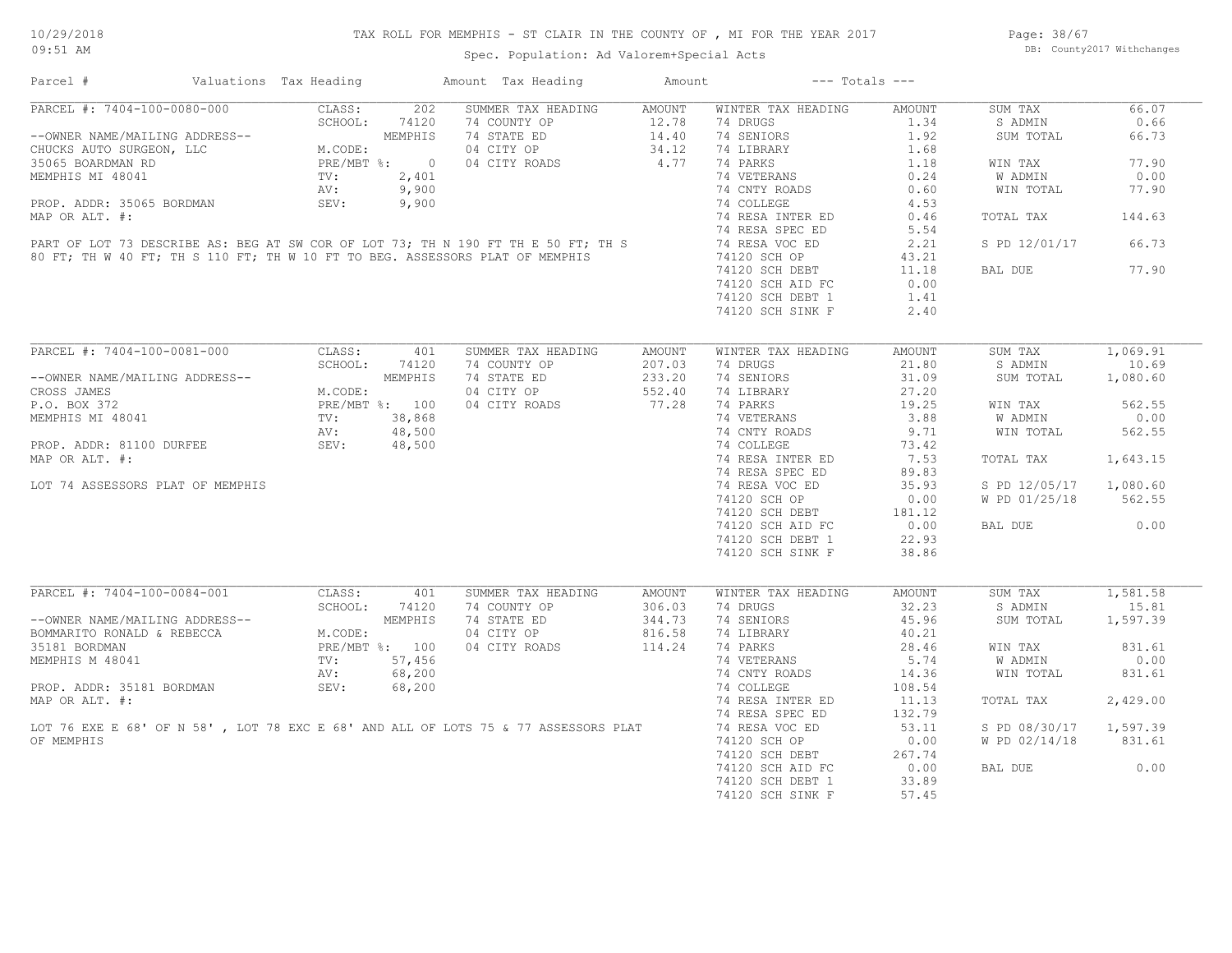# TAX ROLL FOR MEMPHIS - ST CLAIR IN THE COUNTY OF , MI FOR THE YEAR 2017

Spec. Population: Ad Valorem+Special Acts

Page: 39/67 DB: County2017 Withchanges

| Parcel #<br>Valuations Tax Heading                                                                                                                                                                                                  |                                                                                                                               | Amount Tax Heading                                                               | Amount                                         | $---$ Totals $---$                                                                                                                                                                            |                                                                                                           |                                                                                                                            |                                                                                 |
|-------------------------------------------------------------------------------------------------------------------------------------------------------------------------------------------------------------------------------------|-------------------------------------------------------------------------------------------------------------------------------|----------------------------------------------------------------------------------|------------------------------------------------|-----------------------------------------------------------------------------------------------------------------------------------------------------------------------------------------------|-----------------------------------------------------------------------------------------------------------|----------------------------------------------------------------------------------------------------------------------------|---------------------------------------------------------------------------------|
| PARCEL #: 7404-100-0085-000<br>--OWNER NAME/MAILING ADDRESS--<br>LAVERY JOSEPH P & LINDA R<br>35221 BORDMAN<br>MEMPHIS MI 48041<br>PROP. ADDR: 35221 BORDMAN<br>MAP OR ALT. #:<br>E 68 FT OF LOTS 76 & 78 ASSESSORS PLAT OF MEMPHIS | CLASS:<br>401<br>SCHOOL:<br>74120<br>MEMPHIS<br>M.CODE:<br>PRE/MBT %: 100<br>68,715<br>TV:<br>77,500<br>AV:<br>SEV:<br>77,500 | SUMMER TAX HEADING<br>74 COUNTY OP<br>74 STATE ED<br>04 CITY OP<br>04 CITY ROADS | AMOUNT<br>366.01<br>412.29<br>976.59<br>136.63 | WINTER TAX HEADING<br>74 DRUGS<br>74 SENIORS<br>74 LIBRARY<br>74 PARKS<br>74 VETERANS<br>74 CNTY ROADS<br>74 COLLEGE<br>74 RESA INTER ED<br>74 RESA SPEC ED<br>74 RESA VOC ED<br>74120 SCH OP | AMOUNT<br>38.54<br>54.97<br>48.10<br>34.04<br>6.87<br>17.17<br>129.80<br>13.31<br>158.82<br>63.52<br>0.00 | SUM TAX<br>S ADMIN<br>SUM TOTAL<br>WIN TAX<br>W ADMIN<br>WIN TOTAL<br>TOTAL TAX<br>S PD 08/31/17 1,910.43<br>W PD 02/12/18 | 1,891.52<br>18.91<br>1,910.43<br>994.60<br>0.00<br>994.60<br>2,905.03<br>994.60 |
|                                                                                                                                                                                                                                     |                                                                                                                               |                                                                                  |                                                | 74120 SCH DEBT<br>74120 SCH AID FC<br>74120 SCH DEBT 1<br>74120 SCH SINK F                                                                                                                    | 320.21<br>0.00<br>40.54<br>68.71                                                                          | BAL DUE                                                                                                                    | 0.00                                                                            |
| PARCEL #: 7404-100-0086-000                                                                                                                                                                                                         | CLASS:<br>401                                                                                                                 | SUMMER TAX HEADING                                                               | AMOUNT                                         | WINTER TAX HEADING                                                                                                                                                                            | AMOUNT                                                                                                    | SUM TAX                                                                                                                    | 833.89                                                                          |
|                                                                                                                                                                                                                                     | SCHOOL:<br>74120                                                                                                              | 74 COUNTY OP                                                                     | 161.36                                         | 74 DRUGS                                                                                                                                                                                      | 16.99                                                                                                     | S ADMIN                                                                                                                    | 8.33                                                                            |
| --OWNER NAME/MAILING ADDRESS--                                                                                                                                                                                                      | MEMPHIS                                                                                                                       | 74 STATE ED                                                                      | 181.76                                         | 74 SENIORS                                                                                                                                                                                    | 24.23                                                                                                     | S INTRST                                                                                                                   | 50.03                                                                           |
| DIAZ JUSTEN & CARPO PATRICIA                                                                                                                                                                                                        | M.CODE:                                                                                                                       | 04 CITY OP                                                                       | 430.54                                         | 74 LIBRARY                                                                                                                                                                                    | 21.20                                                                                                     | SUM TOTAL                                                                                                                  | 892.25                                                                          |
| 35241 BORDMAN                                                                                                                                                                                                                       | PRE/MBT %: 100                                                                                                                | 04 CITY ROADS                                                                    | 60.23                                          | 74 PARKS                                                                                                                                                                                      | 15.00                                                                                                     |                                                                                                                            |                                                                                 |
| MEMPHIS MI 48041                                                                                                                                                                                                                    | TV:<br>30,294                                                                                                                 |                                                                                  |                                                | 74 VETERANS                                                                                                                                                                                   | 3.02                                                                                                      | WIN TAX                                                                                                                    | 438.44                                                                          |
|                                                                                                                                                                                                                                     | 36,200<br>AV:                                                                                                                 |                                                                                  |                                                | 74 CNTY ROADS                                                                                                                                                                                 | 7.57                                                                                                      | W ADMIN                                                                                                                    | 0.00                                                                            |
| PROP. ADDR: 35241 BORDMAN                                                                                                                                                                                                           | SEV:<br>36,200                                                                                                                |                                                                                  |                                                | 74 COLLEGE                                                                                                                                                                                    | 57.22                                                                                                     | WIN TOTAL                                                                                                                  | 438.44                                                                          |
| MAP OR ALT. #:                                                                                                                                                                                                                      |                                                                                                                               |                                                                                  |                                                | 74 RESA INTER ED                                                                                                                                                                              | 5.87                                                                                                      |                                                                                                                            |                                                                                 |
|                                                                                                                                                                                                                                     |                                                                                                                               |                                                                                  |                                                | 74 RESA SPEC ED                                                                                                                                                                               | 70.01                                                                                                     | TOTAL TAX                                                                                                                  | 1,330.69                                                                        |
| LOT 79 ASSESSORS PLAT OF MEMPHIS                                                                                                                                                                                                    |                                                                                                                               |                                                                                  |                                                | 74 RESA VOC ED                                                                                                                                                                                | 28.00                                                                                                     |                                                                                                                            |                                                                                 |
|                                                                                                                                                                                                                                     |                                                                                                                               |                                                                                  |                                                | 74120 SCH OP                                                                                                                                                                                  | 0.00                                                                                                      | BAL DUE                                                                                                                    | 1,330.69                                                                        |
|                                                                                                                                                                                                                                     |                                                                                                                               |                                                                                  |                                                | 74120 SCH DEBT<br>74120 SCH AID FC                                                                                                                                                            | 141.17<br>0.00                                                                                            |                                                                                                                            |                                                                                 |
|                                                                                                                                                                                                                                     |                                                                                                                               |                                                                                  |                                                | 74120 SCH DEBT 1                                                                                                                                                                              | 17.87                                                                                                     |                                                                                                                            |                                                                                 |
|                                                                                                                                                                                                                                     |                                                                                                                               |                                                                                  |                                                | 74120 SCH SINK F                                                                                                                                                                              | 30.29                                                                                                     |                                                                                                                            |                                                                                 |
|                                                                                                                                                                                                                                     |                                                                                                                               |                                                                                  |                                                |                                                                                                                                                                                               |                                                                                                           |                                                                                                                            |                                                                                 |
| PARCEL #: 7404-100-0087-000                                                                                                                                                                                                         | CLASS:<br>401                                                                                                                 | SUMMER TAX HEADING                                                               | AMOUNT                                         | WINTER TAX HEADING                                                                                                                                                                            | AMOUNT                                                                                                    | SUM TAX                                                                                                                    | 827.36                                                                          |
|                                                                                                                                                                                                                                     | SCHOOL:<br>74120                                                                                                              | 74 COUNTY OP                                                                     | 160.09                                         | 74 DRUGS                                                                                                                                                                                      | 16.86                                                                                                     | S ADMIN                                                                                                                    | 8.27                                                                            |
| --OWNER NAME/MAILING ADDRESS--                                                                                                                                                                                                      | MEMPHIS                                                                                                                       | 74 STATE ED                                                                      | 180.34                                         | 74 SENIORS                                                                                                                                                                                    | 24.04                                                                                                     | SUM TOTAL                                                                                                                  | 835.63                                                                          |
| CROFF ADAM & REBECCA                                                                                                                                                                                                                | M.CODE:                                                                                                                       | 04 CITY OP                                                                       | 427.17                                         | 74 LIBRARY                                                                                                                                                                                    | 21.03                                                                                                     |                                                                                                                            |                                                                                 |
| 35285 BORDMAN                                                                                                                                                                                                                       | PRE/MBT %: 100                                                                                                                | 04 CITY ROADS                                                                    | 59.76                                          | 74 PARKS                                                                                                                                                                                      | 14.89                                                                                                     | WIN TAX                                                                                                                    | 435.02                                                                          |
| MEMPHIS MI 48041                                                                                                                                                                                                                    | 30,057<br>$\text{TV}$ :                                                                                                       |                                                                                  |                                                | 74 VETERANS                                                                                                                                                                                   | 3.00                                                                                                      | W ADMIN                                                                                                                    | 0.00                                                                            |
|                                                                                                                                                                                                                                     | 34,100<br>AV:                                                                                                                 |                                                                                  |                                                | 74 CNTY ROADS                                                                                                                                                                                 | 7.51                                                                                                      | WIN TOTAL                                                                                                                  | 435.02                                                                          |
| PROP. ADDR: 35285 BORDMAN                                                                                                                                                                                                           | SEV:<br>34,100                                                                                                                |                                                                                  |                                                | 74 COLLEGE                                                                                                                                                                                    | 56.78                                                                                                     |                                                                                                                            |                                                                                 |
| MAP OR ALT. #:                                                                                                                                                                                                                      |                                                                                                                               |                                                                                  |                                                | 74 RESA INTER ED                                                                                                                                                                              | 5.82                                                                                                      | TOTAL TAX                                                                                                                  | 1,270.65                                                                        |
|                                                                                                                                                                                                                                     |                                                                                                                               |                                                                                  |                                                | 74 RESA SPEC ED                                                                                                                                                                               | 69.47                                                                                                     |                                                                                                                            |                                                                                 |
| LOT 80 ASSESSORS PLAT OF MEMPHIS                                                                                                                                                                                                    |                                                                                                                               |                                                                                  |                                                | 74 RESA VOC ED                                                                                                                                                                                | 27.78                                                                                                     | S PD 07/14/17                                                                                                              | 835.63                                                                          |
|                                                                                                                                                                                                                                     |                                                                                                                               |                                                                                  |                                                | 74120 SCH OP                                                                                                                                                                                  | 0.00                                                                                                      | W PD 12/21/17                                                                                                              | 435.02                                                                          |
|                                                                                                                                                                                                                                     |                                                                                                                               |                                                                                  |                                                | 74120 SCH DEBT                                                                                                                                                                                | 140.06                                                                                                    |                                                                                                                            |                                                                                 |
|                                                                                                                                                                                                                                     |                                                                                                                               |                                                                                  |                                                | 74120 SCH AID FC                                                                                                                                                                              | 0.00                                                                                                      | BAL DUE                                                                                                                    | 0.00                                                                            |
|                                                                                                                                                                                                                                     |                                                                                                                               |                                                                                  |                                                | 74120 SCH DEBT 1                                                                                                                                                                              | 17.73                                                                                                     |                                                                                                                            |                                                                                 |
|                                                                                                                                                                                                                                     |                                                                                                                               |                                                                                  |                                                | 74120 SCH SINK F                                                                                                                                                                              | 30.05                                                                                                     |                                                                                                                            |                                                                                 |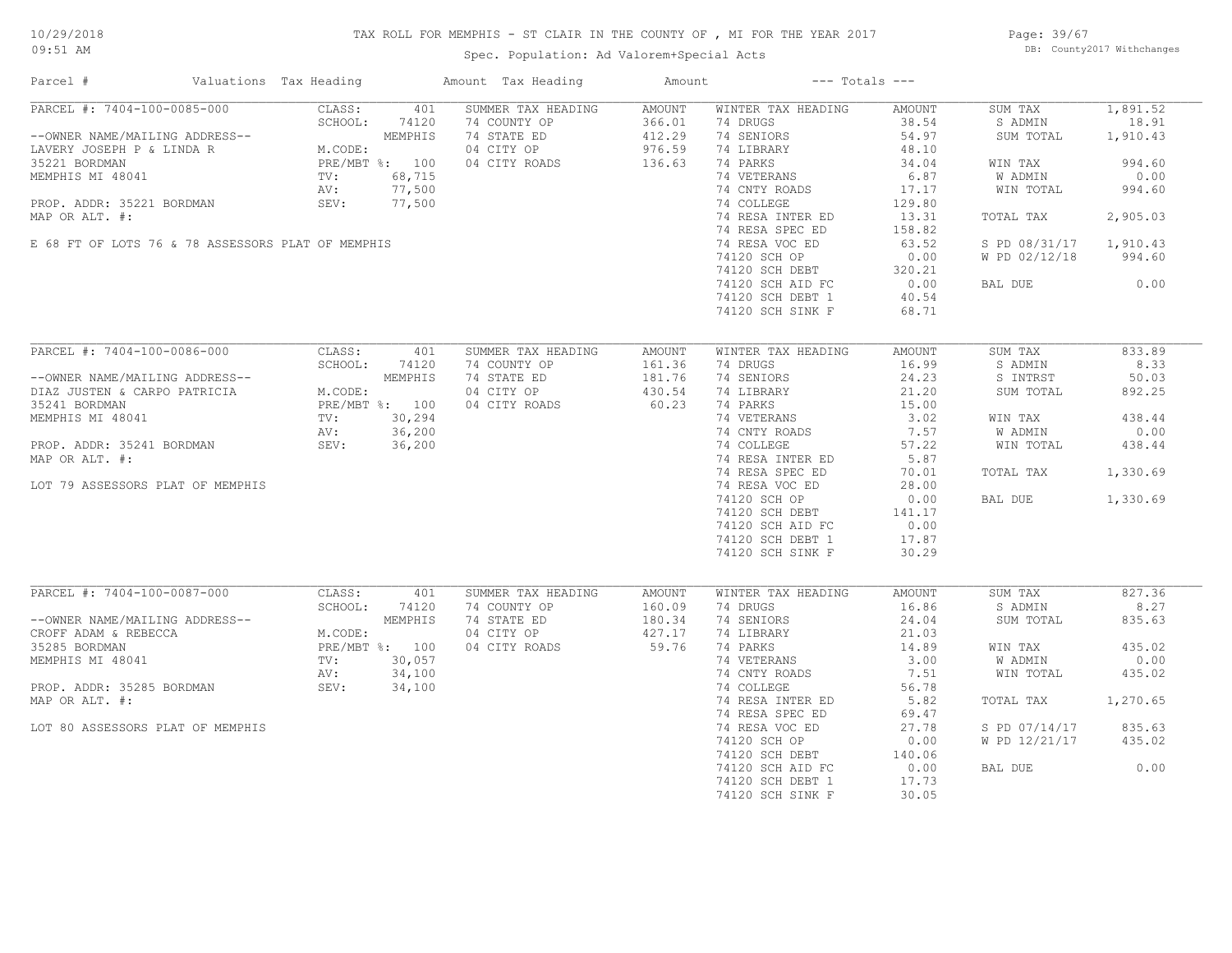# TAX ROLL FOR MEMPHIS - ST CLAIR IN THE COUNTY OF , MI FOR THE YEAR 2017

Spec. Population: Ad Valorem+Special Acts

Page: 40/67 DB: County2017 Withchanges

| Parcel #                       |                                                                                                                                                                                                                                                      | Valuations Tax Heading |         | Amount Tax Heading | Amount |                    | $---$ Totals $---$ |               |          |
|--------------------------------|------------------------------------------------------------------------------------------------------------------------------------------------------------------------------------------------------------------------------------------------------|------------------------|---------|--------------------|--------|--------------------|--------------------|---------------|----------|
| PARCEL #: 7404-100-0088-000    | PARCEL #: /404-100 0001<br>--OWNER NAME/MAILING ADDRESS--<br>CHRISTOPHER NICHOLAS A<br>81081 COLE STREET<br>MEMPHIS MI 48041<br>TV: 53,800<br>----- 01081 COLE<br>----- 01081 COLE<br>----- 01081 COLE<br>----- 01081 COLE<br>PRE/MBT %: 100<br>SEV: | CLASS:                 | 401     | SUMMER TAX HEADING | AMOUNT | WINTER TAX HEADING | AMOUNT             | SUM TAX       | 1,480.95 |
|                                |                                                                                                                                                                                                                                                      |                        |         | 74 COUNTY OP       | 286.56 | 74 DRUGS           | 30.18              | S ADMIN       | 14.80    |
|                                |                                                                                                                                                                                                                                                      |                        |         | 74 STATE ED        | 322.80 | 74 SENIORS         | 43.04              | SUM TOTAL     | 1,495.75 |
|                                |                                                                                                                                                                                                                                                      |                        |         | 04 CITY OP         | 764.62 | 74 LIBRARY         | 37.66              |               |          |
|                                |                                                                                                                                                                                                                                                      |                        |         | 04 CITY ROADS      | 106.97 | 74 PARKS           | 26.65              | WIN TAX       | 778.72   |
|                                |                                                                                                                                                                                                                                                      |                        |         |                    |        | 74 VETERANS        | 5.38               | W ADMIN       | 0.00     |
|                                |                                                                                                                                                                                                                                                      |                        |         |                    |        | 74 CNTY ROADS      | 13.45              | WIN TOTAL     | 778.72   |
|                                |                                                                                                                                                                                                                                                      |                        |         |                    |        | 74 COLLEGE         | 101.63             |               |          |
| MAP OR ALT. #:                 |                                                                                                                                                                                                                                                      |                        |         |                    |        | 74 RESA INTER ED   | 10.42              | TOTAL TAX     | 2,274.47 |
|                                |                                                                                                                                                                                                                                                      |                        |         |                    |        | 74 RESA SPEC ED    | 124.34             |               |          |
|                                | S 75 FT OF LOT 81 ASSESSORS PLAT OF MEMPHIS                                                                                                                                                                                                          |                        |         |                    |        | 74 RESA VOC ED     | 49.73              | S PD 08/28/17 | 1,495.75 |
|                                |                                                                                                                                                                                                                                                      |                        |         |                    |        | 74120 SCH OP       | 0.00               | W PD 12/29/17 | 778.72   |
|                                |                                                                                                                                                                                                                                                      |                        |         |                    |        | 74120 SCH DEBT     | 250.70             |               |          |
|                                |                                                                                                                                                                                                                                                      |                        |         |                    |        | 74120 SCH AID FC   | 0.00               | BAL DUE       | 0.00     |
|                                |                                                                                                                                                                                                                                                      |                        |         |                    |        | 74120 SCH DEBT 1   | 31.74              |               |          |
|                                |                                                                                                                                                                                                                                                      |                        |         |                    |        | 74120 SCH SINK F   | 53.80              |               |          |
|                                |                                                                                                                                                                                                                                                      |                        |         |                    |        |                    |                    |               |          |
|                                | PARCEL #: 7404-100-0089-000                                                                                                                                                                                                                          | CLASS:                 | 401     | SUMMER TAX HEADING | AMOUNT | WINTER TAX HEADING | AMOUNT             | SUM TAX       | 1,186.71 |
|                                |                                                                                                                                                                                                                                                      |                        |         | 74 COUNTY OP       | 229.63 | 74 DRUGS           | 24.18              | S ADMIN       | 11.86    |
| --OWNER NAME/MAILING ADDRESS-- |                                                                                                                                                                                                                                                      |                        |         | 74 STATE ED        | 258.66 | 74 SENIORS         | 34.48              | SUM TOTAL     | 1,198.57 |
| DAVENPORT KELLY L              |                                                                                                                                                                                                                                                      |                        |         | 04 CITY OP         | 612.70 | 74 LIBRARY         | 30.17              |               |          |
| 81095 COLE                     |                                                                                                                                                                                                                                                      |                        |         | 04 CITY ROADS      | 85.72  | 74 PARKS           | 21.35              | WIN TAX       | 1,399.96 |
| MEMPHIS MI 48041               |                                                                                                                                                                                                                                                      |                        |         |                    |        | 74 VETERANS        | 4.31               | W ADMIN       | 0.00     |
|                                |                                                                                                                                                                                                                                                      |                        |         |                    |        | 74 CNTY ROADS      | 10.77              | WIN TOTAL     | 1,399.96 |
| PROP. ADDR: 81095 COLE         |                                                                                                                                                                                                                                                      |                        |         |                    |        | 74 COLLEGE         | 81.44              |               |          |
| MAP OR ALT. #:                 |                                                                                                                                                                                                                                                      |                        |         |                    |        | 74 RESA INTER ED   | 8.35               | TOTAL TAX     | 2,598.53 |
|                                |                                                                                                                                                                                                                                                      |                        |         |                    |        | 74 RESA SPEC ED    | 99.64              |               |          |
|                                | N 75 FT OF S 150 FT OF LOT 81 ASSESSORS PLAT OF MEMPHIS                                                                                                                                                                                              |                        |         |                    |        | 74 RESA VOC ED     | 39.85              | S PD 08/28/17 | 1,198.57 |
|                                |                                                                                                                                                                                                                                                      |                        |         |                    |        | 74120 SCH OP       | 775.99             | W PD 12/29/17 | 1,399.96 |
|                                |                                                                                                                                                                                                                                                      |                        |         |                    |        | 74120 SCH DEBT     | 200.89             |               |          |
|                                |                                                                                                                                                                                                                                                      |                        |         |                    |        | 74120 SCH AID FC   | 0.00               | BAL DUE       | 0.00     |
|                                |                                                                                                                                                                                                                                                      |                        |         |                    |        | 74120 SCH DEBT 1   | 25.43              |               |          |
|                                |                                                                                                                                                                                                                                                      |                        |         |                    |        | 74120 SCH SINK F   | 43.11              |               |          |
|                                |                                                                                                                                                                                                                                                      |                        |         |                    |        |                    |                    |               |          |
| PARCEL #: 7404-100-0090-000    |                                                                                                                                                                                                                                                      | CLASS:                 | 401     | SUMMER TAX HEADING | AMOUNT | WINTER TAX HEADING | AMOUNT             | SUM TAX       | 952.70   |
|                                |                                                                                                                                                                                                                                                      | SCHOOL:                | 74120   | 74 COUNTY OP       | 184.35 | 74 DRUGS           | 19.41              | S ADMIN       | 9.52     |
| --OWNER NAME/MAILING ADDRESS-- |                                                                                                                                                                                                                                                      |                        | MEMPHIS | 74 STATE ED        | 207.66 | 74 SENIORS         | 27.68              | SUM TOTAL     | 962.22   |
| CUSUMANO EVAN T                |                                                                                                                                                                                                                                                      | M.CODE:                | 00001   | 04 CITY OP         | 491.88 | 74 LIBRARY         | 24.22              |               |          |
| 81121 COLE                     |                                                                                                                                                                                                                                                      | PRE/MBT %: 100         |         | 04 CITY ROADS      | 68.81  | 74 PARKS           | 17.14              | WIN TAX       | 500.92   |
| MEMPHIS MI 48041               |                                                                                                                                                                                                                                                      | TV:                    | 34,610  |                    |        | 74 VETERANS        | 3.46               | W ADMIN       | 0.00     |
|                                |                                                                                                                                                                                                                                                      | AV:                    | 41,300  |                    |        | 74 CNTY ROADS      | 8.65               | WIN TOTAL     | 500.92   |
| PROP. ADDR: 81121 COLE         |                                                                                                                                                                                                                                                      | SEV:                   | 41,300  |                    |        | 74 COLLEGE         | 65.38              |               |          |
| MAP OR ALT. #:                 |                                                                                                                                                                                                                                                      |                        |         |                    |        | 74 RESA INTER ED   | 6.70               | TOTAL TAX     | 1,463.14 |
|                                |                                                                                                                                                                                                                                                      |                        |         |                    |        | 74 RESA SPEC ED    | 79.99              |               |          |
|                                | LOT 81 EXC N 63.75 FT & EXC S 150 FT. ASSESSORS PLAT OF MEMPHIS                                                                                                                                                                                      |                        |         |                    |        | 74 RESA VOC ED     | 31.99              | S PD 08/28/17 | 962.22   |
|                                |                                                                                                                                                                                                                                                      |                        |         |                    |        | 74120 SCH OP       | 0.00               | W PD 12/29/17 | 500.92   |
|                                |                                                                                                                                                                                                                                                      |                        |         |                    |        | 74120 SCH DEBT     | 161.28             |               |          |
|                                |                                                                                                                                                                                                                                                      |                        |         |                    |        |                    | 0.00               |               | 0.00     |
|                                |                                                                                                                                                                                                                                                      |                        |         |                    |        | 74120 SCH AID FC   | 20.41              | BAL DUE       |          |
|                                |                                                                                                                                                                                                                                                      |                        |         |                    |        | 74120 SCH DEBT 1   |                    |               |          |
|                                |                                                                                                                                                                                                                                                      |                        |         |                    |        | 74120 SCH SINK F   | 34.61              |               |          |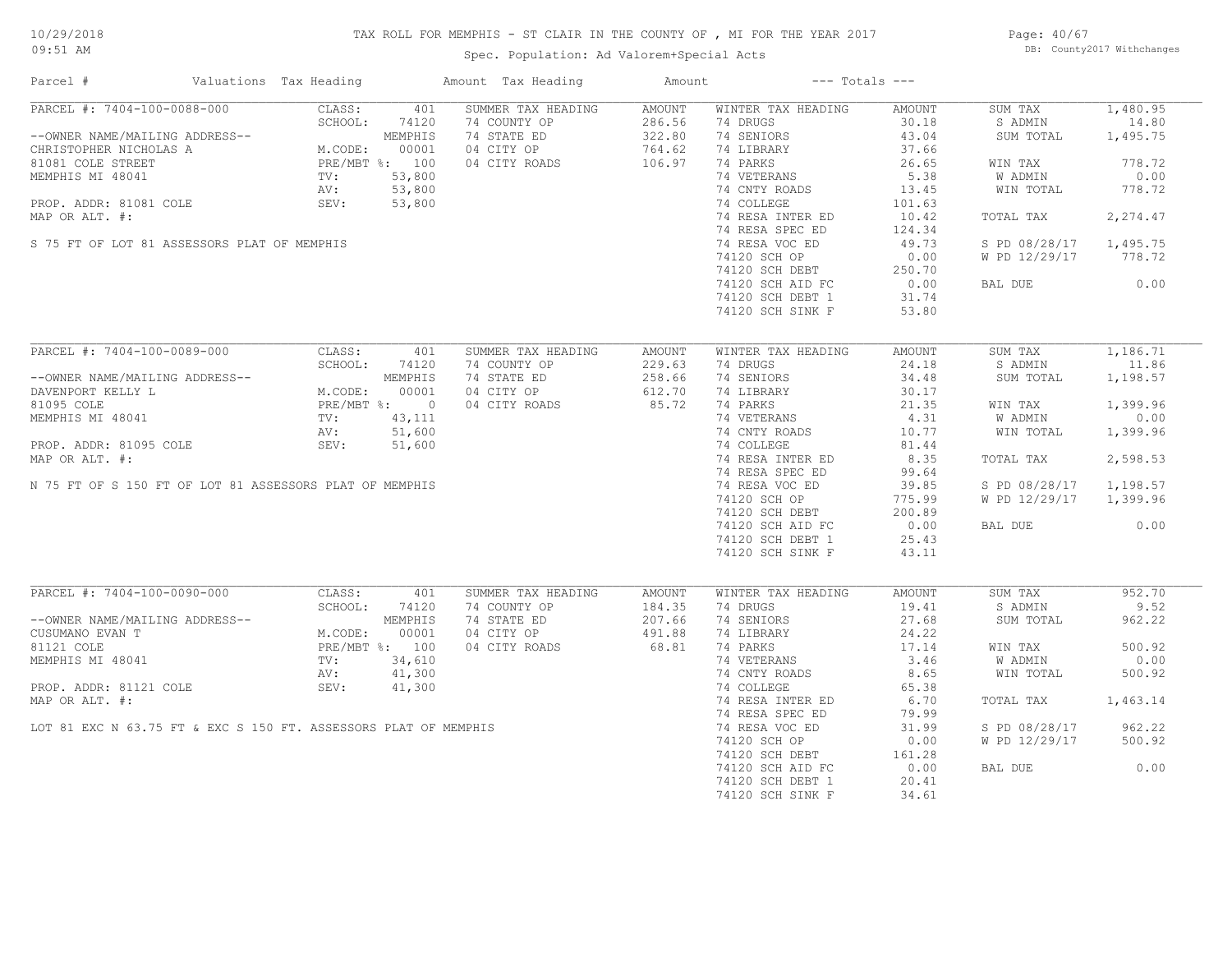Page: 41/67 DB: County2017 Withchanges

| PARCEL #: 7404-100-0091-000<br>CLASS:<br>SUMMER TAX HEADING<br>WINTER TAX HEADING<br>905.35<br>401<br>AMOUNT<br>AMOUNT<br>SUM TAX<br>SCHOOL:<br>74 COUNTY OP<br>175.18<br>74 DRUGS<br>18.45<br>S ADMIN<br>9.05<br>74120<br>$\frac{197.34}{467.44}$<br>74 STATE ED<br>74 SENIORS<br>26.31<br>--OWNER NAME/MAILING ADDRESS--<br>TITUS SUZANNE<br>TITUS SUZANNE<br>MEMPHIS MI 48041<br>MEMPHIS MI 48041<br>PROP. ADDR: 81165 COLE<br>PROP. ADDR: 81165 COLE<br>MAR OP ALT #.<br>MAR OP ALT #.<br>MAR OP ALT #.<br>SUM TOTAL<br>914.40<br>04 CITY OP<br>74 LIBRARY<br>23.02<br>65.39<br>74 PARKS<br>16.29<br>476.03<br>04 CITY ROADS<br>WIN TAX<br>74 VETERANS<br>3.28<br><b>W ADMIN</b><br>0.00<br>$41,500$<br>$41,500$<br>$41,500$<br>8.22<br>74 CNTY ROADS<br>WIN TOTAL<br>476.03<br>74 COLLEGE<br>62.13<br>MAP OR ALT. #:<br>74 RESA INTER ED<br>6.37<br>1,390.43<br>TOTAL TAX<br>74 RESA SPEC ED<br>76.01<br>N 63.75 FT OF LOT 81 ASSESSORS PLAT OF MEMPHIS<br>74 RESA VOC ED<br>30.40<br>S PD 08/28/17<br>914.40<br>74120 SCH OP<br>0.00<br>W PD 12/29/17<br>476.03<br>74120 SCH DEBT<br>74120 SCH DEBT 153.26<br>74120 SCH AID FC 1.0.00<br>0.00<br>BAL DUE<br>74120 SCH DEBT 1<br>19.40<br>74120 SCH SINK F<br>32.89<br>PARCEL #: 7404-100-0092-000<br>1,050.23<br>CLASS:<br>401<br>SUMMER TAX HEADING<br>WINTER TAX HEADING<br>AMOUNT<br>SUM TAX<br>AMOUNT<br>10.50<br>SCHOOL:<br>74120<br>74 COUNTY OP<br>203.22<br>74 DRUGS<br>21.40<br>S ADMIN<br>--OWNER NAME/MAILING ADDRESS--<br>JELINEK CHRISTOPHER/MARY BETH M.CODE: 00001<br>35750 PRATT MEMPHIS MI 48041<br>MEMPHIS MI 48041 TV: 38,153<br>PROP. ADDR: 81100 COLE SEV: 42,400<br>PROP. ADDR: 81100 COLE SEV: 42,400<br>228.91<br>542.24<br>75.86<br>30.52<br>74 STATE ED<br>74 SENIORS<br>SUM TOTAL<br>1,060.73<br>04 CITY OP<br>74 LIBRARY<br>26.70<br>18.90<br>1,238.97<br>WIN TAX<br>74 VETERANS<br>3.81<br>W ADMIN<br>0.00<br>9.53<br>1,238.97<br>WIN TOTAL<br>72.07<br>7.39<br>2,299.70<br>TOTAL TAX<br>88.18<br>35.27<br>S PD 08/28/17<br>1,060.73<br>686.75<br>W PD 12/29/17 1,238.97<br>177.79<br>0.00<br>0.00<br>BAL DUE<br>22.51<br>38.15<br>PARCEL #: 7404-100-0092-100 CLASS:<br>401<br>SUMMER TAX HEADING<br>AMOUNT<br>SUM TAX<br>1,947.23<br>AMOUNT<br>WINTER TAX HEADING<br>SCHOOL: 74120<br>74 COUNTY OP<br>74 DRUGS<br>39.68<br>S ADMIN<br>19.47<br>376.79<br>--OWNER NAME/MAILING ADDRESS--<br>BROWN DAVID ALLAN<br>81080 COLE<br>81080 COLE<br>81080 COLE<br>23 200<br>83 200<br>83 200<br>74 STATE ED<br>424.43<br>74 SENIORS<br>56.59<br>1,966.70<br>SUM TOTAL<br>1,005.36<br>04 CITY OP<br>74 LIBRARY<br>49.51<br>04 CITY ROADS<br>140.65<br>74 PARKS<br>35.04<br>1,023.88<br>WIN TAX<br>0.00<br>74 VETERANS<br>7.07<br>W ADMIN<br>74 CNTY ROADS<br>17.68<br>WIN TOTAL<br>1,023.88<br>SEV: 93,200<br>PARCEL B THE S. 112.5 FT OF LOT 82, "ASSESSOR'S PLAT OF MEMPHIS" (L.51 P. 11),<br>SAID PLAT BEING LOCATED IN SEC. 35, ST CLAIR COUNTY, MICH.<br>74 COLLEGE<br>133.63<br>2,990.58<br>74 RESA INTER ED<br>13.70<br>TOTAL TAX<br>74 RESA SPEC ED<br>163.49<br>74 RESA VOC ED<br>65.39<br>S PD 08/28/17 1,966.70<br>W PD 12/29/17 1,023.88<br>74120 SCH OP<br>0.00<br>74120 SCH DEBT<br>329.64<br>74120 SCH AID FC<br>0.00<br>0.00<br>BAL DUE<br>74120 SCH DEBT 1<br>41.73<br>70.73<br>74120 SCH SINK F | Parcel # | Valuations Tax Heading |  | Amount Tax Heading | Amount | $---$ Totals $---$ |  |  |
|-----------------------------------------------------------------------------------------------------------------------------------------------------------------------------------------------------------------------------------------------------------------------------------------------------------------------------------------------------------------------------------------------------------------------------------------------------------------------------------------------------------------------------------------------------------------------------------------------------------------------------------------------------------------------------------------------------------------------------------------------------------------------------------------------------------------------------------------------------------------------------------------------------------------------------------------------------------------------------------------------------------------------------------------------------------------------------------------------------------------------------------------------------------------------------------------------------------------------------------------------------------------------------------------------------------------------------------------------------------------------------------------------------------------------------------------------------------------------------------------------------------------------------------------------------------------------------------------------------------------------------------------------------------------------------------------------------------------------------------------------------------------------------------------------------------------------------------------------------------------------------------------------------------------------------------------------------------------------------------------------------------------------------------------------------------------------------------------------------------------------------------------------------------------------------------------------------------------------------------------------------------------------------------------------------------------------------------------------------------------------------------------------------------------------------------------------------------------------------------------------------------------------------------------------------------------------------------------------------------------------------------------------------------------------------------------------------------------------------------------------------------------------------------------------------------------------------------------------------------------------------------------------------------------------------------------------------------------------------------------------------------------------------------------------------------------------------------------------------------------------------------------------------------------------------------------------------------------------------------------------------------------------------------------------|----------|------------------------|--|--------------------|--------|--------------------|--|--|
|                                                                                                                                                                                                                                                                                                                                                                                                                                                                                                                                                                                                                                                                                                                                                                                                                                                                                                                                                                                                                                                                                                                                                                                                                                                                                                                                                                                                                                                                                                                                                                                                                                                                                                                                                                                                                                                                                                                                                                                                                                                                                                                                                                                                                                                                                                                                                                                                                                                                                                                                                                                                                                                                                                                                                                                                                                                                                                                                                                                                                                                                                                                                                                                                                                                                                               |          |                        |  |                    |        |                    |  |  |
|                                                                                                                                                                                                                                                                                                                                                                                                                                                                                                                                                                                                                                                                                                                                                                                                                                                                                                                                                                                                                                                                                                                                                                                                                                                                                                                                                                                                                                                                                                                                                                                                                                                                                                                                                                                                                                                                                                                                                                                                                                                                                                                                                                                                                                                                                                                                                                                                                                                                                                                                                                                                                                                                                                                                                                                                                                                                                                                                                                                                                                                                                                                                                                                                                                                                                               |          |                        |  |                    |        |                    |  |  |
|                                                                                                                                                                                                                                                                                                                                                                                                                                                                                                                                                                                                                                                                                                                                                                                                                                                                                                                                                                                                                                                                                                                                                                                                                                                                                                                                                                                                                                                                                                                                                                                                                                                                                                                                                                                                                                                                                                                                                                                                                                                                                                                                                                                                                                                                                                                                                                                                                                                                                                                                                                                                                                                                                                                                                                                                                                                                                                                                                                                                                                                                                                                                                                                                                                                                                               |          |                        |  |                    |        |                    |  |  |
|                                                                                                                                                                                                                                                                                                                                                                                                                                                                                                                                                                                                                                                                                                                                                                                                                                                                                                                                                                                                                                                                                                                                                                                                                                                                                                                                                                                                                                                                                                                                                                                                                                                                                                                                                                                                                                                                                                                                                                                                                                                                                                                                                                                                                                                                                                                                                                                                                                                                                                                                                                                                                                                                                                                                                                                                                                                                                                                                                                                                                                                                                                                                                                                                                                                                                               |          |                        |  |                    |        |                    |  |  |
|                                                                                                                                                                                                                                                                                                                                                                                                                                                                                                                                                                                                                                                                                                                                                                                                                                                                                                                                                                                                                                                                                                                                                                                                                                                                                                                                                                                                                                                                                                                                                                                                                                                                                                                                                                                                                                                                                                                                                                                                                                                                                                                                                                                                                                                                                                                                                                                                                                                                                                                                                                                                                                                                                                                                                                                                                                                                                                                                                                                                                                                                                                                                                                                                                                                                                               |          |                        |  |                    |        |                    |  |  |
|                                                                                                                                                                                                                                                                                                                                                                                                                                                                                                                                                                                                                                                                                                                                                                                                                                                                                                                                                                                                                                                                                                                                                                                                                                                                                                                                                                                                                                                                                                                                                                                                                                                                                                                                                                                                                                                                                                                                                                                                                                                                                                                                                                                                                                                                                                                                                                                                                                                                                                                                                                                                                                                                                                                                                                                                                                                                                                                                                                                                                                                                                                                                                                                                                                                                                               |          |                        |  |                    |        |                    |  |  |
|                                                                                                                                                                                                                                                                                                                                                                                                                                                                                                                                                                                                                                                                                                                                                                                                                                                                                                                                                                                                                                                                                                                                                                                                                                                                                                                                                                                                                                                                                                                                                                                                                                                                                                                                                                                                                                                                                                                                                                                                                                                                                                                                                                                                                                                                                                                                                                                                                                                                                                                                                                                                                                                                                                                                                                                                                                                                                                                                                                                                                                                                                                                                                                                                                                                                                               |          |                        |  |                    |        |                    |  |  |
|                                                                                                                                                                                                                                                                                                                                                                                                                                                                                                                                                                                                                                                                                                                                                                                                                                                                                                                                                                                                                                                                                                                                                                                                                                                                                                                                                                                                                                                                                                                                                                                                                                                                                                                                                                                                                                                                                                                                                                                                                                                                                                                                                                                                                                                                                                                                                                                                                                                                                                                                                                                                                                                                                                                                                                                                                                                                                                                                                                                                                                                                                                                                                                                                                                                                                               |          |                        |  |                    |        |                    |  |  |
|                                                                                                                                                                                                                                                                                                                                                                                                                                                                                                                                                                                                                                                                                                                                                                                                                                                                                                                                                                                                                                                                                                                                                                                                                                                                                                                                                                                                                                                                                                                                                                                                                                                                                                                                                                                                                                                                                                                                                                                                                                                                                                                                                                                                                                                                                                                                                                                                                                                                                                                                                                                                                                                                                                                                                                                                                                                                                                                                                                                                                                                                                                                                                                                                                                                                                               |          |                        |  |                    |        |                    |  |  |
|                                                                                                                                                                                                                                                                                                                                                                                                                                                                                                                                                                                                                                                                                                                                                                                                                                                                                                                                                                                                                                                                                                                                                                                                                                                                                                                                                                                                                                                                                                                                                                                                                                                                                                                                                                                                                                                                                                                                                                                                                                                                                                                                                                                                                                                                                                                                                                                                                                                                                                                                                                                                                                                                                                                                                                                                                                                                                                                                                                                                                                                                                                                                                                                                                                                                                               |          |                        |  |                    |        |                    |  |  |
|                                                                                                                                                                                                                                                                                                                                                                                                                                                                                                                                                                                                                                                                                                                                                                                                                                                                                                                                                                                                                                                                                                                                                                                                                                                                                                                                                                                                                                                                                                                                                                                                                                                                                                                                                                                                                                                                                                                                                                                                                                                                                                                                                                                                                                                                                                                                                                                                                                                                                                                                                                                                                                                                                                                                                                                                                                                                                                                                                                                                                                                                                                                                                                                                                                                                                               |          |                        |  |                    |        |                    |  |  |
|                                                                                                                                                                                                                                                                                                                                                                                                                                                                                                                                                                                                                                                                                                                                                                                                                                                                                                                                                                                                                                                                                                                                                                                                                                                                                                                                                                                                                                                                                                                                                                                                                                                                                                                                                                                                                                                                                                                                                                                                                                                                                                                                                                                                                                                                                                                                                                                                                                                                                                                                                                                                                                                                                                                                                                                                                                                                                                                                                                                                                                                                                                                                                                                                                                                                                               |          |                        |  |                    |        |                    |  |  |
|                                                                                                                                                                                                                                                                                                                                                                                                                                                                                                                                                                                                                                                                                                                                                                                                                                                                                                                                                                                                                                                                                                                                                                                                                                                                                                                                                                                                                                                                                                                                                                                                                                                                                                                                                                                                                                                                                                                                                                                                                                                                                                                                                                                                                                                                                                                                                                                                                                                                                                                                                                                                                                                                                                                                                                                                                                                                                                                                                                                                                                                                                                                                                                                                                                                                                               |          |                        |  |                    |        |                    |  |  |
|                                                                                                                                                                                                                                                                                                                                                                                                                                                                                                                                                                                                                                                                                                                                                                                                                                                                                                                                                                                                                                                                                                                                                                                                                                                                                                                                                                                                                                                                                                                                                                                                                                                                                                                                                                                                                                                                                                                                                                                                                                                                                                                                                                                                                                                                                                                                                                                                                                                                                                                                                                                                                                                                                                                                                                                                                                                                                                                                                                                                                                                                                                                                                                                                                                                                                               |          |                        |  |                    |        |                    |  |  |
|                                                                                                                                                                                                                                                                                                                                                                                                                                                                                                                                                                                                                                                                                                                                                                                                                                                                                                                                                                                                                                                                                                                                                                                                                                                                                                                                                                                                                                                                                                                                                                                                                                                                                                                                                                                                                                                                                                                                                                                                                                                                                                                                                                                                                                                                                                                                                                                                                                                                                                                                                                                                                                                                                                                                                                                                                                                                                                                                                                                                                                                                                                                                                                                                                                                                                               |          |                        |  |                    |        |                    |  |  |
|                                                                                                                                                                                                                                                                                                                                                                                                                                                                                                                                                                                                                                                                                                                                                                                                                                                                                                                                                                                                                                                                                                                                                                                                                                                                                                                                                                                                                                                                                                                                                                                                                                                                                                                                                                                                                                                                                                                                                                                                                                                                                                                                                                                                                                                                                                                                                                                                                                                                                                                                                                                                                                                                                                                                                                                                                                                                                                                                                                                                                                                                                                                                                                                                                                                                                               |          |                        |  |                    |        |                    |  |  |
|                                                                                                                                                                                                                                                                                                                                                                                                                                                                                                                                                                                                                                                                                                                                                                                                                                                                                                                                                                                                                                                                                                                                                                                                                                                                                                                                                                                                                                                                                                                                                                                                                                                                                                                                                                                                                                                                                                                                                                                                                                                                                                                                                                                                                                                                                                                                                                                                                                                                                                                                                                                                                                                                                                                                                                                                                                                                                                                                                                                                                                                                                                                                                                                                                                                                                               |          |                        |  |                    |        |                    |  |  |
|                                                                                                                                                                                                                                                                                                                                                                                                                                                                                                                                                                                                                                                                                                                                                                                                                                                                                                                                                                                                                                                                                                                                                                                                                                                                                                                                                                                                                                                                                                                                                                                                                                                                                                                                                                                                                                                                                                                                                                                                                                                                                                                                                                                                                                                                                                                                                                                                                                                                                                                                                                                                                                                                                                                                                                                                                                                                                                                                                                                                                                                                                                                                                                                                                                                                                               |          |                        |  |                    |        |                    |  |  |
|                                                                                                                                                                                                                                                                                                                                                                                                                                                                                                                                                                                                                                                                                                                                                                                                                                                                                                                                                                                                                                                                                                                                                                                                                                                                                                                                                                                                                                                                                                                                                                                                                                                                                                                                                                                                                                                                                                                                                                                                                                                                                                                                                                                                                                                                                                                                                                                                                                                                                                                                                                                                                                                                                                                                                                                                                                                                                                                                                                                                                                                                                                                                                                                                                                                                                               |          |                        |  |                    |        |                    |  |  |
|                                                                                                                                                                                                                                                                                                                                                                                                                                                                                                                                                                                                                                                                                                                                                                                                                                                                                                                                                                                                                                                                                                                                                                                                                                                                                                                                                                                                                                                                                                                                                                                                                                                                                                                                                                                                                                                                                                                                                                                                                                                                                                                                                                                                                                                                                                                                                                                                                                                                                                                                                                                                                                                                                                                                                                                                                                                                                                                                                                                                                                                                                                                                                                                                                                                                                               |          |                        |  |                    |        |                    |  |  |
|                                                                                                                                                                                                                                                                                                                                                                                                                                                                                                                                                                                                                                                                                                                                                                                                                                                                                                                                                                                                                                                                                                                                                                                                                                                                                                                                                                                                                                                                                                                                                                                                                                                                                                                                                                                                                                                                                                                                                                                                                                                                                                                                                                                                                                                                                                                                                                                                                                                                                                                                                                                                                                                                                                                                                                                                                                                                                                                                                                                                                                                                                                                                                                                                                                                                                               |          |                        |  |                    |        |                    |  |  |
|                                                                                                                                                                                                                                                                                                                                                                                                                                                                                                                                                                                                                                                                                                                                                                                                                                                                                                                                                                                                                                                                                                                                                                                                                                                                                                                                                                                                                                                                                                                                                                                                                                                                                                                                                                                                                                                                                                                                                                                                                                                                                                                                                                                                                                                                                                                                                                                                                                                                                                                                                                                                                                                                                                                                                                                                                                                                                                                                                                                                                                                                                                                                                                                                                                                                                               |          |                        |  |                    |        |                    |  |  |
|                                                                                                                                                                                                                                                                                                                                                                                                                                                                                                                                                                                                                                                                                                                                                                                                                                                                                                                                                                                                                                                                                                                                                                                                                                                                                                                                                                                                                                                                                                                                                                                                                                                                                                                                                                                                                                                                                                                                                                                                                                                                                                                                                                                                                                                                                                                                                                                                                                                                                                                                                                                                                                                                                                                                                                                                                                                                                                                                                                                                                                                                                                                                                                                                                                                                                               |          |                        |  |                    |        |                    |  |  |
|                                                                                                                                                                                                                                                                                                                                                                                                                                                                                                                                                                                                                                                                                                                                                                                                                                                                                                                                                                                                                                                                                                                                                                                                                                                                                                                                                                                                                                                                                                                                                                                                                                                                                                                                                                                                                                                                                                                                                                                                                                                                                                                                                                                                                                                                                                                                                                                                                                                                                                                                                                                                                                                                                                                                                                                                                                                                                                                                                                                                                                                                                                                                                                                                                                                                                               |          |                        |  |                    |        |                    |  |  |
|                                                                                                                                                                                                                                                                                                                                                                                                                                                                                                                                                                                                                                                                                                                                                                                                                                                                                                                                                                                                                                                                                                                                                                                                                                                                                                                                                                                                                                                                                                                                                                                                                                                                                                                                                                                                                                                                                                                                                                                                                                                                                                                                                                                                                                                                                                                                                                                                                                                                                                                                                                                                                                                                                                                                                                                                                                                                                                                                                                                                                                                                                                                                                                                                                                                                                               |          |                        |  |                    |        |                    |  |  |
|                                                                                                                                                                                                                                                                                                                                                                                                                                                                                                                                                                                                                                                                                                                                                                                                                                                                                                                                                                                                                                                                                                                                                                                                                                                                                                                                                                                                                                                                                                                                                                                                                                                                                                                                                                                                                                                                                                                                                                                                                                                                                                                                                                                                                                                                                                                                                                                                                                                                                                                                                                                                                                                                                                                                                                                                                                                                                                                                                                                                                                                                                                                                                                                                                                                                                               |          |                        |  |                    |        |                    |  |  |
|                                                                                                                                                                                                                                                                                                                                                                                                                                                                                                                                                                                                                                                                                                                                                                                                                                                                                                                                                                                                                                                                                                                                                                                                                                                                                                                                                                                                                                                                                                                                                                                                                                                                                                                                                                                                                                                                                                                                                                                                                                                                                                                                                                                                                                                                                                                                                                                                                                                                                                                                                                                                                                                                                                                                                                                                                                                                                                                                                                                                                                                                                                                                                                                                                                                                                               |          |                        |  |                    |        |                    |  |  |
|                                                                                                                                                                                                                                                                                                                                                                                                                                                                                                                                                                                                                                                                                                                                                                                                                                                                                                                                                                                                                                                                                                                                                                                                                                                                                                                                                                                                                                                                                                                                                                                                                                                                                                                                                                                                                                                                                                                                                                                                                                                                                                                                                                                                                                                                                                                                                                                                                                                                                                                                                                                                                                                                                                                                                                                                                                                                                                                                                                                                                                                                                                                                                                                                                                                                                               |          |                        |  |                    |        |                    |  |  |
|                                                                                                                                                                                                                                                                                                                                                                                                                                                                                                                                                                                                                                                                                                                                                                                                                                                                                                                                                                                                                                                                                                                                                                                                                                                                                                                                                                                                                                                                                                                                                                                                                                                                                                                                                                                                                                                                                                                                                                                                                                                                                                                                                                                                                                                                                                                                                                                                                                                                                                                                                                                                                                                                                                                                                                                                                                                                                                                                                                                                                                                                                                                                                                                                                                                                                               |          |                        |  |                    |        |                    |  |  |
|                                                                                                                                                                                                                                                                                                                                                                                                                                                                                                                                                                                                                                                                                                                                                                                                                                                                                                                                                                                                                                                                                                                                                                                                                                                                                                                                                                                                                                                                                                                                                                                                                                                                                                                                                                                                                                                                                                                                                                                                                                                                                                                                                                                                                                                                                                                                                                                                                                                                                                                                                                                                                                                                                                                                                                                                                                                                                                                                                                                                                                                                                                                                                                                                                                                                                               |          |                        |  |                    |        |                    |  |  |
|                                                                                                                                                                                                                                                                                                                                                                                                                                                                                                                                                                                                                                                                                                                                                                                                                                                                                                                                                                                                                                                                                                                                                                                                                                                                                                                                                                                                                                                                                                                                                                                                                                                                                                                                                                                                                                                                                                                                                                                                                                                                                                                                                                                                                                                                                                                                                                                                                                                                                                                                                                                                                                                                                                                                                                                                                                                                                                                                                                                                                                                                                                                                                                                                                                                                                               |          |                        |  |                    |        |                    |  |  |
|                                                                                                                                                                                                                                                                                                                                                                                                                                                                                                                                                                                                                                                                                                                                                                                                                                                                                                                                                                                                                                                                                                                                                                                                                                                                                                                                                                                                                                                                                                                                                                                                                                                                                                                                                                                                                                                                                                                                                                                                                                                                                                                                                                                                                                                                                                                                                                                                                                                                                                                                                                                                                                                                                                                                                                                                                                                                                                                                                                                                                                                                                                                                                                                                                                                                                               |          |                        |  |                    |        |                    |  |  |
|                                                                                                                                                                                                                                                                                                                                                                                                                                                                                                                                                                                                                                                                                                                                                                                                                                                                                                                                                                                                                                                                                                                                                                                                                                                                                                                                                                                                                                                                                                                                                                                                                                                                                                                                                                                                                                                                                                                                                                                                                                                                                                                                                                                                                                                                                                                                                                                                                                                                                                                                                                                                                                                                                                                                                                                                                                                                                                                                                                                                                                                                                                                                                                                                                                                                                               |          |                        |  |                    |        |                    |  |  |
|                                                                                                                                                                                                                                                                                                                                                                                                                                                                                                                                                                                                                                                                                                                                                                                                                                                                                                                                                                                                                                                                                                                                                                                                                                                                                                                                                                                                                                                                                                                                                                                                                                                                                                                                                                                                                                                                                                                                                                                                                                                                                                                                                                                                                                                                                                                                                                                                                                                                                                                                                                                                                                                                                                                                                                                                                                                                                                                                                                                                                                                                                                                                                                                                                                                                                               |          |                        |  |                    |        |                    |  |  |
|                                                                                                                                                                                                                                                                                                                                                                                                                                                                                                                                                                                                                                                                                                                                                                                                                                                                                                                                                                                                                                                                                                                                                                                                                                                                                                                                                                                                                                                                                                                                                                                                                                                                                                                                                                                                                                                                                                                                                                                                                                                                                                                                                                                                                                                                                                                                                                                                                                                                                                                                                                                                                                                                                                                                                                                                                                                                                                                                                                                                                                                                                                                                                                                                                                                                                               |          |                        |  |                    |        |                    |  |  |
|                                                                                                                                                                                                                                                                                                                                                                                                                                                                                                                                                                                                                                                                                                                                                                                                                                                                                                                                                                                                                                                                                                                                                                                                                                                                                                                                                                                                                                                                                                                                                                                                                                                                                                                                                                                                                                                                                                                                                                                                                                                                                                                                                                                                                                                                                                                                                                                                                                                                                                                                                                                                                                                                                                                                                                                                                                                                                                                                                                                                                                                                                                                                                                                                                                                                                               |          |                        |  |                    |        |                    |  |  |
|                                                                                                                                                                                                                                                                                                                                                                                                                                                                                                                                                                                                                                                                                                                                                                                                                                                                                                                                                                                                                                                                                                                                                                                                                                                                                                                                                                                                                                                                                                                                                                                                                                                                                                                                                                                                                                                                                                                                                                                                                                                                                                                                                                                                                                                                                                                                                                                                                                                                                                                                                                                                                                                                                                                                                                                                                                                                                                                                                                                                                                                                                                                                                                                                                                                                                               |          |                        |  |                    |        |                    |  |  |
|                                                                                                                                                                                                                                                                                                                                                                                                                                                                                                                                                                                                                                                                                                                                                                                                                                                                                                                                                                                                                                                                                                                                                                                                                                                                                                                                                                                                                                                                                                                                                                                                                                                                                                                                                                                                                                                                                                                                                                                                                                                                                                                                                                                                                                                                                                                                                                                                                                                                                                                                                                                                                                                                                                                                                                                                                                                                                                                                                                                                                                                                                                                                                                                                                                                                                               |          |                        |  |                    |        |                    |  |  |
|                                                                                                                                                                                                                                                                                                                                                                                                                                                                                                                                                                                                                                                                                                                                                                                                                                                                                                                                                                                                                                                                                                                                                                                                                                                                                                                                                                                                                                                                                                                                                                                                                                                                                                                                                                                                                                                                                                                                                                                                                                                                                                                                                                                                                                                                                                                                                                                                                                                                                                                                                                                                                                                                                                                                                                                                                                                                                                                                                                                                                                                                                                                                                                                                                                                                                               |          |                        |  |                    |        |                    |  |  |
|                                                                                                                                                                                                                                                                                                                                                                                                                                                                                                                                                                                                                                                                                                                                                                                                                                                                                                                                                                                                                                                                                                                                                                                                                                                                                                                                                                                                                                                                                                                                                                                                                                                                                                                                                                                                                                                                                                                                                                                                                                                                                                                                                                                                                                                                                                                                                                                                                                                                                                                                                                                                                                                                                                                                                                                                                                                                                                                                                                                                                                                                                                                                                                                                                                                                                               |          |                        |  |                    |        |                    |  |  |
|                                                                                                                                                                                                                                                                                                                                                                                                                                                                                                                                                                                                                                                                                                                                                                                                                                                                                                                                                                                                                                                                                                                                                                                                                                                                                                                                                                                                                                                                                                                                                                                                                                                                                                                                                                                                                                                                                                                                                                                                                                                                                                                                                                                                                                                                                                                                                                                                                                                                                                                                                                                                                                                                                                                                                                                                                                                                                                                                                                                                                                                                                                                                                                                                                                                                                               |          |                        |  |                    |        |                    |  |  |
|                                                                                                                                                                                                                                                                                                                                                                                                                                                                                                                                                                                                                                                                                                                                                                                                                                                                                                                                                                                                                                                                                                                                                                                                                                                                                                                                                                                                                                                                                                                                                                                                                                                                                                                                                                                                                                                                                                                                                                                                                                                                                                                                                                                                                                                                                                                                                                                                                                                                                                                                                                                                                                                                                                                                                                                                                                                                                                                                                                                                                                                                                                                                                                                                                                                                                               |          |                        |  |                    |        |                    |  |  |
|                                                                                                                                                                                                                                                                                                                                                                                                                                                                                                                                                                                                                                                                                                                                                                                                                                                                                                                                                                                                                                                                                                                                                                                                                                                                                                                                                                                                                                                                                                                                                                                                                                                                                                                                                                                                                                                                                                                                                                                                                                                                                                                                                                                                                                                                                                                                                                                                                                                                                                                                                                                                                                                                                                                                                                                                                                                                                                                                                                                                                                                                                                                                                                                                                                                                                               |          |                        |  |                    |        |                    |  |  |
|                                                                                                                                                                                                                                                                                                                                                                                                                                                                                                                                                                                                                                                                                                                                                                                                                                                                                                                                                                                                                                                                                                                                                                                                                                                                                                                                                                                                                                                                                                                                                                                                                                                                                                                                                                                                                                                                                                                                                                                                                                                                                                                                                                                                                                                                                                                                                                                                                                                                                                                                                                                                                                                                                                                                                                                                                                                                                                                                                                                                                                                                                                                                                                                                                                                                                               |          |                        |  |                    |        |                    |  |  |
|                                                                                                                                                                                                                                                                                                                                                                                                                                                                                                                                                                                                                                                                                                                                                                                                                                                                                                                                                                                                                                                                                                                                                                                                                                                                                                                                                                                                                                                                                                                                                                                                                                                                                                                                                                                                                                                                                                                                                                                                                                                                                                                                                                                                                                                                                                                                                                                                                                                                                                                                                                                                                                                                                                                                                                                                                                                                                                                                                                                                                                                                                                                                                                                                                                                                                               |          |                        |  |                    |        |                    |  |  |
|                                                                                                                                                                                                                                                                                                                                                                                                                                                                                                                                                                                                                                                                                                                                                                                                                                                                                                                                                                                                                                                                                                                                                                                                                                                                                                                                                                                                                                                                                                                                                                                                                                                                                                                                                                                                                                                                                                                                                                                                                                                                                                                                                                                                                                                                                                                                                                                                                                                                                                                                                                                                                                                                                                                                                                                                                                                                                                                                                                                                                                                                                                                                                                                                                                                                                               |          |                        |  |                    |        |                    |  |  |
|                                                                                                                                                                                                                                                                                                                                                                                                                                                                                                                                                                                                                                                                                                                                                                                                                                                                                                                                                                                                                                                                                                                                                                                                                                                                                                                                                                                                                                                                                                                                                                                                                                                                                                                                                                                                                                                                                                                                                                                                                                                                                                                                                                                                                                                                                                                                                                                                                                                                                                                                                                                                                                                                                                                                                                                                                                                                                                                                                                                                                                                                                                                                                                                                                                                                                               |          |                        |  |                    |        |                    |  |  |
|                                                                                                                                                                                                                                                                                                                                                                                                                                                                                                                                                                                                                                                                                                                                                                                                                                                                                                                                                                                                                                                                                                                                                                                                                                                                                                                                                                                                                                                                                                                                                                                                                                                                                                                                                                                                                                                                                                                                                                                                                                                                                                                                                                                                                                                                                                                                                                                                                                                                                                                                                                                                                                                                                                                                                                                                                                                                                                                                                                                                                                                                                                                                                                                                                                                                                               |          |                        |  |                    |        |                    |  |  |
|                                                                                                                                                                                                                                                                                                                                                                                                                                                                                                                                                                                                                                                                                                                                                                                                                                                                                                                                                                                                                                                                                                                                                                                                                                                                                                                                                                                                                                                                                                                                                                                                                                                                                                                                                                                                                                                                                                                                                                                                                                                                                                                                                                                                                                                                                                                                                                                                                                                                                                                                                                                                                                                                                                                                                                                                                                                                                                                                                                                                                                                                                                                                                                                                                                                                                               |          |                        |  |                    |        |                    |  |  |
|                                                                                                                                                                                                                                                                                                                                                                                                                                                                                                                                                                                                                                                                                                                                                                                                                                                                                                                                                                                                                                                                                                                                                                                                                                                                                                                                                                                                                                                                                                                                                                                                                                                                                                                                                                                                                                                                                                                                                                                                                                                                                                                                                                                                                                                                                                                                                                                                                                                                                                                                                                                                                                                                                                                                                                                                                                                                                                                                                                                                                                                                                                                                                                                                                                                                                               |          |                        |  |                    |        |                    |  |  |
|                                                                                                                                                                                                                                                                                                                                                                                                                                                                                                                                                                                                                                                                                                                                                                                                                                                                                                                                                                                                                                                                                                                                                                                                                                                                                                                                                                                                                                                                                                                                                                                                                                                                                                                                                                                                                                                                                                                                                                                                                                                                                                                                                                                                                                                                                                                                                                                                                                                                                                                                                                                                                                                                                                                                                                                                                                                                                                                                                                                                                                                                                                                                                                                                                                                                                               |          |                        |  |                    |        |                    |  |  |
|                                                                                                                                                                                                                                                                                                                                                                                                                                                                                                                                                                                                                                                                                                                                                                                                                                                                                                                                                                                                                                                                                                                                                                                                                                                                                                                                                                                                                                                                                                                                                                                                                                                                                                                                                                                                                                                                                                                                                                                                                                                                                                                                                                                                                                                                                                                                                                                                                                                                                                                                                                                                                                                                                                                                                                                                                                                                                                                                                                                                                                                                                                                                                                                                                                                                                               |          |                        |  |                    |        |                    |  |  |
|                                                                                                                                                                                                                                                                                                                                                                                                                                                                                                                                                                                                                                                                                                                                                                                                                                                                                                                                                                                                                                                                                                                                                                                                                                                                                                                                                                                                                                                                                                                                                                                                                                                                                                                                                                                                                                                                                                                                                                                                                                                                                                                                                                                                                                                                                                                                                                                                                                                                                                                                                                                                                                                                                                                                                                                                                                                                                                                                                                                                                                                                                                                                                                                                                                                                                               |          |                        |  |                    |        |                    |  |  |
|                                                                                                                                                                                                                                                                                                                                                                                                                                                                                                                                                                                                                                                                                                                                                                                                                                                                                                                                                                                                                                                                                                                                                                                                                                                                                                                                                                                                                                                                                                                                                                                                                                                                                                                                                                                                                                                                                                                                                                                                                                                                                                                                                                                                                                                                                                                                                                                                                                                                                                                                                                                                                                                                                                                                                                                                                                                                                                                                                                                                                                                                                                                                                                                                                                                                                               |          |                        |  |                    |        |                    |  |  |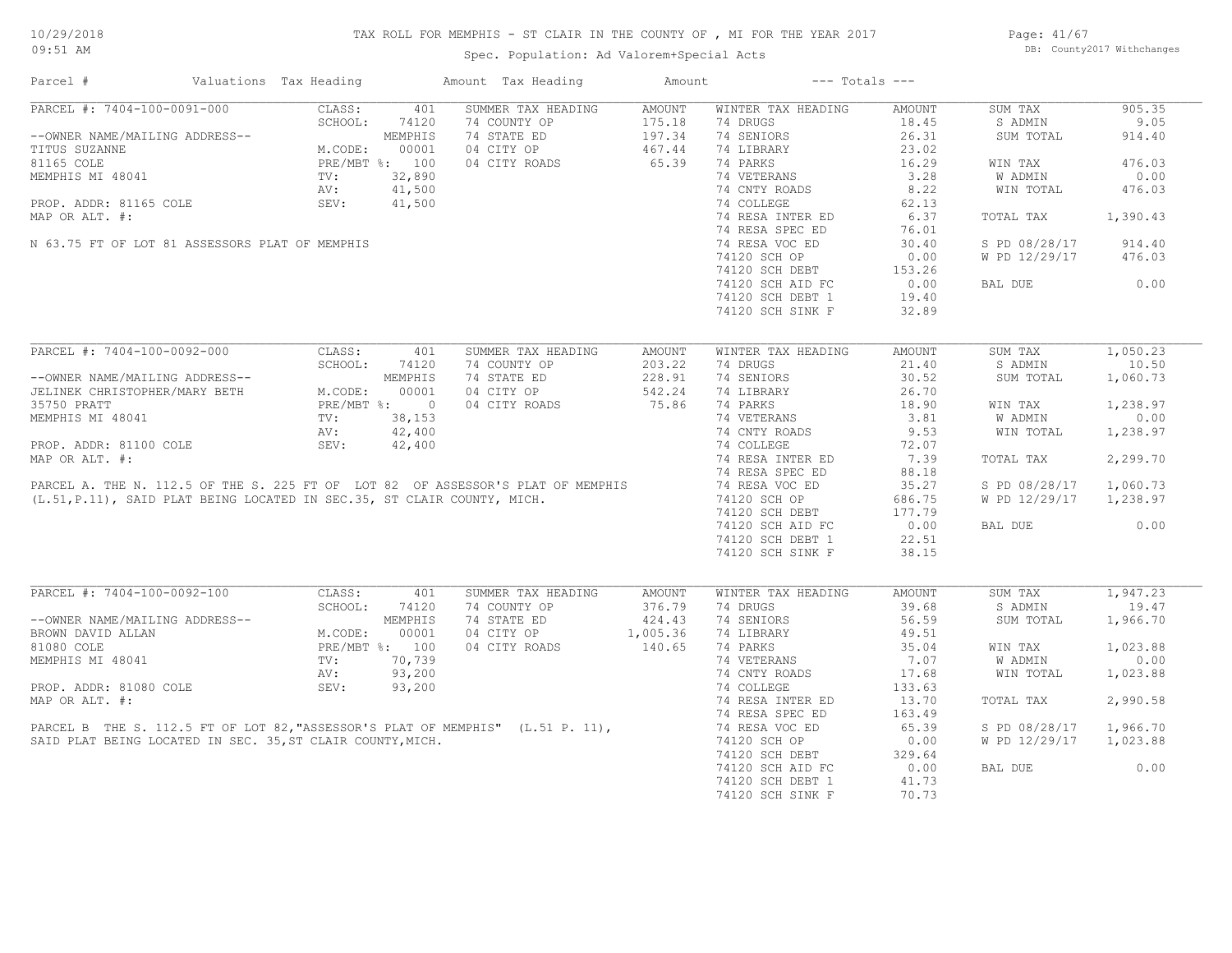# TAX ROLL FOR MEMPHIS - ST CLAIR IN THE COUNTY OF , MI FOR THE YEAR 2017

Spec. Population: Ad Valorem+Special Acts

Page: 42/67 DB: County2017 Withchanges

| Parcel #                                                                                                                                                                                                      | Valuations Tax Heading                                                                            |                        | Amount Tax Heading                                                               | Amount                                        |                                                                                                                                                                               | $---$ Totals $---$                                                                             |                                                                                                  |                                                                                       |
|---------------------------------------------------------------------------------------------------------------------------------------------------------------------------------------------------------------|---------------------------------------------------------------------------------------------------|------------------------|----------------------------------------------------------------------------------|-----------------------------------------------|-------------------------------------------------------------------------------------------------------------------------------------------------------------------------------|------------------------------------------------------------------------------------------------|--------------------------------------------------------------------------------------------------|---------------------------------------------------------------------------------------|
| PARCEL #: 7404-100-0093-000<br>--OWNER NAME/MAILING ADDRESS--<br>KEHOE THERESA A<br>81220 COLE<br>MEMPHIS MI 48041<br>PROP. ADDR: 81220 COLE<br>MAP OR ALT. #:<br>N 75 FT OF LOT 82 ASSESSORS PLAT OF MEMPHIS | CLASS:<br>SCHOOL:<br>MEMPHIS<br>M.CODE: 00001<br>PRE/MBT %: 0<br>TV: 41,290<br>AV: 48,200<br>SEV: | 401<br>74120<br>48,200 | SUMMER TAX HEADING<br>74 COUNTY OP<br>74 STATE ED<br>04 CITY OP<br>04 CITY ROADS | AMOUNT<br>219.93<br>247.74<br>586.82<br>82.10 | WINTER TAX HEADING<br>74 DRUGS<br>74 SENIORS<br>74 LIBRARY<br>74 PARKS<br>74 VETERANS<br>74 CNTY ROADS<br>74 COLLEGE<br>74 RESA INTER ED<br>74 RESA SPEC ED<br>74 RESA VOC ED | AMOUNT<br>23.16<br>33.03<br>28.90<br>20.45<br>4.12<br>10.32<br>78.00<br>8.00<br>95.43<br>38.17 | SUM TAX<br>S ADMIN<br>SUM TOTAL<br>WIN TAX<br>W ADMIN<br>WIN TOTAL<br>TOTAL TAX<br>S PD 08/28/17 | 1,136.59<br>11.36<br>1,147.95<br>1,340.86<br>0.00<br>1,340.86<br>2,488.81<br>1,147.95 |
|                                                                                                                                                                                                               |                                                                                                   |                        |                                                                                  |                                               | 74120 SCH OP<br>74120 SCH DEBT<br>74120 SCH AID FC<br>74120 SCH DEBT 1<br>74120 SCH SINK F                                                                                    | 743.22<br>192.41<br>0.00<br>24.36<br>41.29                                                     | W PD 12/29/17<br>BAL DUE                                                                         | 1,340.86<br>0.00                                                                      |
| PARCEL #: 7404-100-0094-000                                                                                                                                                                                   | CLASS:<br>SCHOOL:                                                                                 | 401<br>74120           | SUMMER TAX HEADING<br>74 COUNTY OP                                               | AMOUNT<br>297.55                              | WINTER TAX HEADING<br>74 DRUGS                                                                                                                                                | AMOUNT<br>31.33                                                                                | SUM TAX<br>S ADMIN                                                                               | 1,537.73<br>15.37                                                                     |
| --OWNER NAME/MAILING ADDRESS--<br>PATRONE RONALD L/CHRISTINA M<br>81180 COLE                                                                                                                                  |                                                                                                   |                        | 74 STATE ED<br>04 CITY OP<br>04 CITY ROADS                                       | 335.17<br>793.94<br>111.07                    | 74 SENIORS<br>74 LIBRARY<br>74 PARKS                                                                                                                                          | 44.69<br>39.10<br>27.67                                                                        | SUM TOTAL<br>WIN TAX                                                                             | 1,553.10<br>808.56                                                                    |
| MEMPHIS MI 48041                                                                                                                                                                                              | NG ADDRESS--<br>HRISTINA M M.CODE: 00001<br>PRE/MBT %: 100<br>TV: 55,863<br>AV: 65,400            |                        |                                                                                  |                                               | 74 VETERANS<br>74 CNTY ROADS                                                                                                                                                  | 5.58<br>13.96                                                                                  | W ADMIN<br>WIN TOTAL                                                                             | 0.00<br>808.56                                                                        |
| PROP. ADDR: 81180 COLE<br>MAP OR ALT. #:                                                                                                                                                                      | SEV:                                                                                              | 65,400                 |                                                                                  |                                               | 74 COLLEGE<br>74 RESA INTER ED<br>74 RESA SPEC ED                                                                                                                             | 105.53<br>10.82<br>129.11                                                                      | TOTAL TAX                                                                                        | 2,361.66                                                                              |
| S 140' of N 215' of LOT 82 ASSESSORS PLAT OF MEMPHIS                                                                                                                                                          |                                                                                                   |                        |                                                                                  |                                               | 74 RESA VOC ED<br>74120 SCH OP<br>$74120$ SCH DEBT                                                                                                                            | 51.64<br>0.00<br>260.32                                                                        | S PD 08/28/17<br>W PD 12/29/17                                                                   | 1,553.10<br>808.56                                                                    |
|                                                                                                                                                                                                               |                                                                                                   |                        |                                                                                  |                                               | 74120 SCH AID FC<br>74120 SCH DEBT 1<br>74120 SCH SINK F                                                                                                                      | 0.00<br>32.95<br>55.86                                                                         | BAL DUE                                                                                          | 0.00                                                                                  |
| PARCEL #: 7404-100-0095-000                                                                                                                                                                                   | CLASS:<br>SCHOOL:                                                                                 | 401<br>74120           | SUMMER TAX HEADING<br>74 COUNTY OP                                               | AMOUNT<br>219.93                              | WINTER TAX HEADING<br>74 DRUGS                                                                                                                                                | AMOUNT<br>23.16                                                                                | SUM TAX<br>S ADMIN                                                                               | 1,136.59<br>11.36                                                                     |
| --OWNER NAME/MAILING ADDRESS--<br>NEW CARL D & DEBORAH L                                                                                                                                                      | M.CODE:                                                                                           | MEMPHIS<br>00001       | 74 STATE ED<br>04 CITY OP                                                        | 247.74<br>586.82                              | 74 SENIORS<br>74 LIBRARY                                                                                                                                                      | 33.03<br>28.90                                                                                 | SUM TOTAL                                                                                        | 1,147.95                                                                              |
| 81010 COLE<br>MEMPHIS MI 48041                                                                                                                                                                                | PRE/MBT %: 100<br>TV:                                                                             | 41,290                 | 04 CITY ROADS                                                                    | 82.10                                         | 74 PARKS<br>74 VETERANS                                                                                                                                                       | 20.45<br>4.12                                                                                  | WIN TAX<br>W ADMIN                                                                               | 597.64<br>0.00                                                                        |
| PROP. ADDR: 81010 COLE                                                                                                                                                                                        | AV:<br>SEV:                                                                                       | 49,500<br>49,500       |                                                                                  |                                               | 74 CNTY ROADS<br>74 COLLEGE                                                                                                                                                   | 10.32<br>78.00                                                                                 | WIN TOTAL                                                                                        | 597.64                                                                                |
| MAP OR ALT. #:                                                                                                                                                                                                |                                                                                                   |                        |                                                                                  |                                               | 74 RESA INTER ED<br>74 RESA SPEC ED                                                                                                                                           | 8.00<br>95.43                                                                                  | TOTAL TAX                                                                                        | 1,745.59                                                                              |
| LOT 83 ASSESSORS PLAT OF MEMPHIS                                                                                                                                                                              |                                                                                                   |                        |                                                                                  |                                               | 74 RESA VOC ED<br>74120 SCH OP<br>74120 SCH DEBT                                                                                                                              | 38.17<br>0.00<br>192.41                                                                        | S PD 08/28/17<br>W PD 12/29/17                                                                   | 1,147.95<br>597.64                                                                    |
|                                                                                                                                                                                                               |                                                                                                   |                        |                                                                                  |                                               | 74120 SCH AID FC<br>74120 SCH DEBT 1<br>74120 SCH SINK F                                                                                                                      | 0.00<br>24.36<br>41.29                                                                         | BAL DUE                                                                                          | 0.00                                                                                  |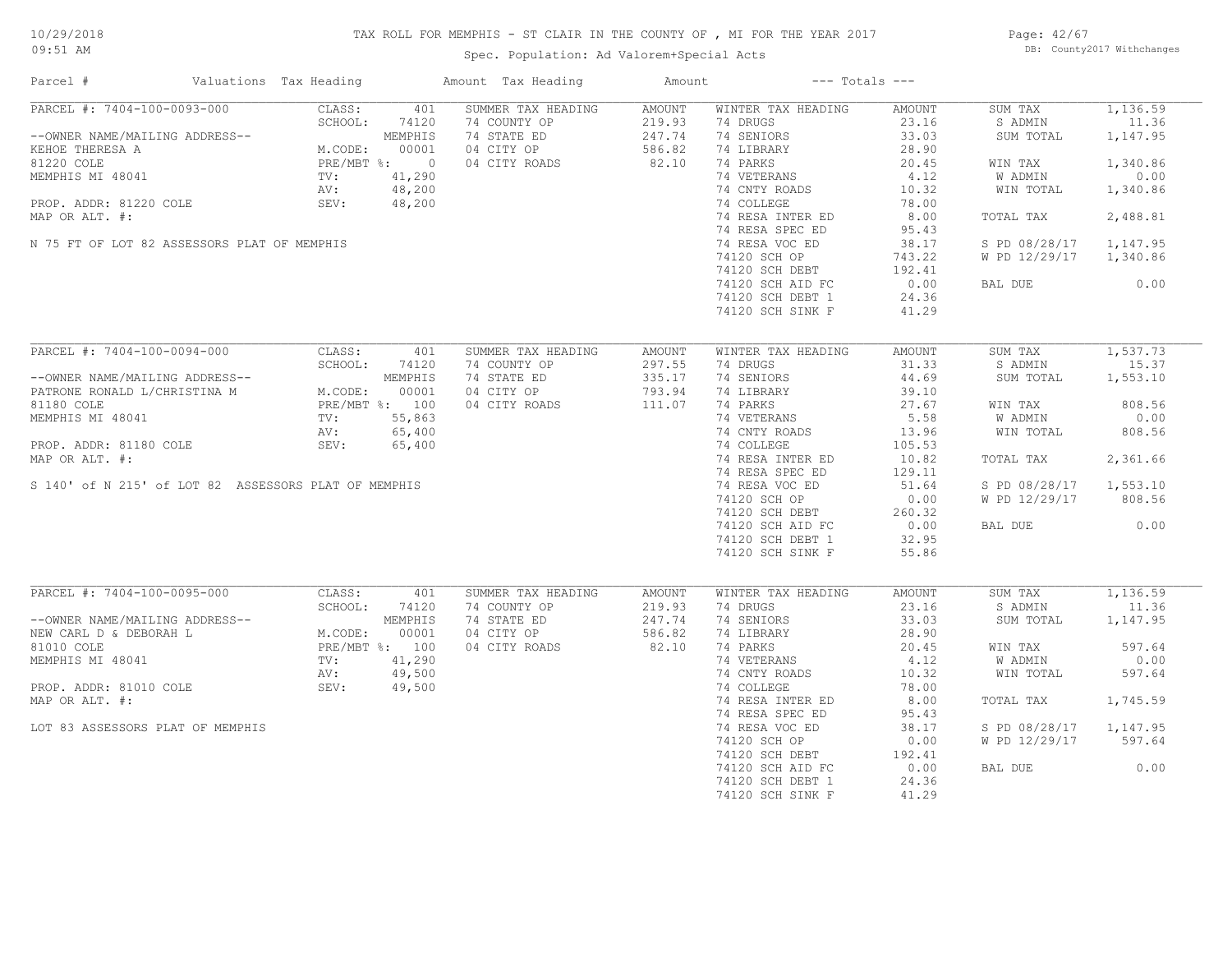# TAX ROLL FOR MEMPHIS - ST CLAIR IN THE COUNTY OF , MI FOR THE YEAR 2017

Spec. Population: Ad Valorem+Special Acts

Page: 43/67 DB: County2017 Withchanges

| Parcel #                       |                                       | Valuations Tax Heading                                                                                                                                                                                                                 |                | Amount Tax Heading | Amount |                    | $---$ Totals $---$ |               |          |
|--------------------------------|---------------------------------------|----------------------------------------------------------------------------------------------------------------------------------------------------------------------------------------------------------------------------------------|----------------|--------------------|--------|--------------------|--------------------|---------------|----------|
| PARCEL #: 7404-100-0096-000    |                                       | CLASS:                                                                                                                                                                                                                                 | 401            | SUMMER TAX HEADING | AMOUNT | WINTER TAX HEADING | AMOUNT             | SUM TAX       | 1,083.64 |
|                                |                                       | SCHOOL:                                                                                                                                                                                                                                | 74120          | 74 COUNTY OP       | 209.68 | 74 DRUGS           | 22.08              | S ADMIN       | 10.83    |
| --OWNER NAME/MAILING ADDRESS-- |                                       |                                                                                                                                                                                                                                        | MEMPHIS        | 74 STATE ED        | 236.20 | 74 SENIORS         | 31.49              | SUM TOTAL     | 1,094.47 |
| RECTOR LISA                    |                                       | M.CODE:                                                                                                                                                                                                                                | 00001          | 04 CITY OP         | 559.49 | 74 LIBRARY         | 27.55              |               |          |
| 35375 BORDMAN                  |                                       |                                                                                                                                                                                                                                        | PRE/MBT %: 100 | 04 CITY ROADS      | 78.27  | 74 PARKS           | 19.50              | WIN TAX       | 569.77   |
| MEMPHIS MI 48041               |                                       | TV:                                                                                                                                                                                                                                    | 39,367         |                    |        | 74 VETERANS        | 3.93               | W ADMIN       | 0.00     |
|                                |                                       | AV:                                                                                                                                                                                                                                    | 44,800         |                    |        | 74 CNTY ROADS      | 9.84               | WIN TOTAL     | 569.77   |
| PROP. ADDR: 35375 BORDMAN      |                                       | SEV:                                                                                                                                                                                                                                   | 44,800         |                    |        | 74 COLLEGE         | 74.36              |               |          |
| MAP OR ALT. #:                 |                                       |                                                                                                                                                                                                                                        |                |                    |        | 74 RESA INTER ED   | 7.62               | TOTAL TAX     | 1,664.24 |
|                                |                                       |                                                                                                                                                                                                                                        |                |                    |        | 74 RESA SPEC ED    | 90.98              |               |          |
|                                | LOT 84 ASSESSORS PLAT OF MEMPHIS      |                                                                                                                                                                                                                                        |                |                    |        | 74 RESA VOC ED     | 36.39              | S PD 08/28/17 | 1,094.47 |
|                                |                                       |                                                                                                                                                                                                                                        |                |                    |        | 74120 SCH OP       | 0.00               | W PD 12/29/17 | 569.77   |
|                                |                                       |                                                                                                                                                                                                                                        |                |                    |        |                    |                    |               |          |
|                                |                                       |                                                                                                                                                                                                                                        |                |                    |        | 74120 SCH DEBT     | 183.45             |               |          |
|                                |                                       |                                                                                                                                                                                                                                        |                |                    |        | 74120 SCH AID FC   | 0.00               | BAL DUE       | 0.00     |
|                                |                                       |                                                                                                                                                                                                                                        |                |                    |        | 74120 SCH DEBT 1   | 23.22              |               |          |
|                                |                                       |                                                                                                                                                                                                                                        |                |                    |        | 74120 SCH SINK F   | 39.36              |               |          |
|                                |                                       |                                                                                                                                                                                                                                        |                |                    |        |                    |                    |               |          |
| PARCEL #: 7404-100-0097-000    |                                       | CLASS:                                                                                                                                                                                                                                 | 401            | SUMMER TAX HEADING | AMOUNT | WINTER TAX HEADING | AMOUNT             | SUM TAX       | 1,540.51 |
|                                |                                       | SCHOOL:                                                                                                                                                                                                                                | 74120          | 74 COUNTY OP       | 298.09 | 74 DRUGS           | 31.39              | S ADMIN       | 15.40    |
| --OWNER NAME/MAILING ADDRESS-- |                                       | $\begin{array}{cccc} \text{{\it NS--}} & & & & \text{{\it M.CODE:}} & & & \text{{\it UUUU}} \\ \text{{\it PRE/MBT 8: }} & 100 \\ \text{{\it TV: }} & 55,964 \\ \text{{\it AV: }} & 62,000 \\ \text{{\it TU: }} & 62,00 \\ \end{array}$ |                | 74 STATE ED        | 335.78 | 74 SENIORS         | 44.77              | SUM TOTAL     | 1,555.91 |
| SPOUTZ KEVIN & CHRISTINE       |                                       |                                                                                                                                                                                                                                        |                | 04 CITY OP         | 795.37 | 74 LIBRARY         | 39.17              |               |          |
| 35801 BORDMAN                  |                                       |                                                                                                                                                                                                                                        |                | 04 CITY ROADS      | 111.27 | 74 PARKS           | 27.72              | WIN TAX       | 810.02   |
| MEMPHIS MI 48041               |                                       |                                                                                                                                                                                                                                        |                |                    |        | 74 VETERANS        | 5.59               | W ADMIN       | 0.00     |
|                                |                                       |                                                                                                                                                                                                                                        |                |                    |        | 74 CNTY ROADS      | 13.99              | WIN TOTAL     | 810.02   |
| PROP. ADDR: 35801 BORDMAN      |                                       |                                                                                                                                                                                                                                        |                |                    |        | 74 COLLEGE         | 105.72             |               |          |
| MAP OR ALT. #:                 |                                       |                                                                                                                                                                                                                                        |                |                    |        | 74 RESA INTER ED   | 10.84              | TOTAL TAX     | 2,365.93 |
|                                |                                       |                                                                                                                                                                                                                                        |                |                    |        | 74 RESA SPEC ED    | 129.34             |               |          |
|                                | LOT 85 ASSESSORS PLAT OF MEMPHIS      |                                                                                                                                                                                                                                        |                |                    |        | 74 RESA VOC ED     | 51.73              | S PD 08/28/17 | 1,555.91 |
|                                |                                       |                                                                                                                                                                                                                                        |                |                    |        | 74120 SCH OP       | 0.00               | W PD 12/29/17 | 810.02   |
|                                |                                       |                                                                                                                                                                                                                                        |                |                    |        | 74120 SCH DEBT     | 260.79             |               |          |
|                                |                                       |                                                                                                                                                                                                                                        |                |                    |        | 74120 SCH AID FC   | 0.00               | BAL DUE       | 0.00     |
|                                |                                       |                                                                                                                                                                                                                                        |                |                    |        | 74120 SCH DEBT 1   | 33.01              |               |          |
|                                |                                       |                                                                                                                                                                                                                                        |                |                    |        | 74120 SCH SINK F   | 55.96              |               |          |
|                                |                                       |                                                                                                                                                                                                                                        |                |                    |        |                    |                    |               |          |
| PARCEL #: 7404-100-0098-000    |                                       | CLASS:                                                                                                                                                                                                                                 | 401            | SUMMER TAX HEADING | AMOUNT | WINTER TAX HEADING | AMOUNT             | SUM TAX       | 1,259.16 |
|                                |                                       | SCHOOL:                                                                                                                                                                                                                                | 74120          | 74 COUNTY OP       | 243.65 | 74 DRUGS           | 25.66              | S ADMIN       | 12.59    |
| --OWNER NAME/MAILING ADDRESS-- |                                       |                                                                                                                                                                                                                                        | MEMPHIS        | 74 STATE ED        | 274.45 | 74 SENIORS         | 36.59              | SUM TOTAL     | 1,271.75 |
| HOLLOMAN CECILIA E             |                                       | M.CODE:                                                                                                                                                                                                                                | 00001          | 04 CITY OP         | 650.11 | 74 LIBRARY         | 32.02              |               |          |
|                                |                                       |                                                                                                                                                                                                                                        | PRE/MBT %: 0   |                    | 90.95  |                    |                    |               | 1,485.45 |
| 4200 COMMUNITY DRIVE           |                                       |                                                                                                                                                                                                                                        |                | 04 CITY ROADS      |        | 74 PARKS           | 22.66              | WIN TAX       |          |
| WEST PALM BEACH FL 33409       |                                       | $\texttt{TV}$ :                                                                                                                                                                                                                        | 45,743         |                    |        | 74 VETERANS        | 4.57               | W ADMIN       | 0.00     |
|                                |                                       | AV:                                                                                                                                                                                                                                    | 56,900         |                    |        | 74 CNTY ROADS      | 11.43              | WIN TOTAL     | 1,485.45 |
| PROP. ADDR: 35845 BORDMAN      |                                       | SEV:                                                                                                                                                                                                                                   | 56,900         |                    |        | 74 COLLEGE         | 86.41              |               |          |
| MAP OR ALT. #:                 |                                       |                                                                                                                                                                                                                                        |                |                    |        | 74 RESA INTER ED   | 8.86               | TOTAL TAX     | 2,757.20 |
|                                |                                       |                                                                                                                                                                                                                                        |                |                    |        | 74 RESA SPEC ED    | 105.72             |               |          |
|                                | LOT 86 & 87 ASSESSORS PLAT OF MEMPHIS |                                                                                                                                                                                                                                        |                |                    |        | 74 RESA VOC ED     | 42.28              | S PD 08/28/17 | 1,271.75 |
|                                |                                       |                                                                                                                                                                                                                                        |                |                    |        | 74120 SCH OP       | 823.37             | W PD 12/29/17 | 1,485.45 |
|                                |                                       |                                                                                                                                                                                                                                        |                |                    |        | 74120 SCH DEBT     | 213.16             |               |          |
|                                |                                       |                                                                                                                                                                                                                                        |                |                    |        | 74120 SCH AID FC   | 0.00               | BAL DUE       | 0.00     |
|                                |                                       |                                                                                                                                                                                                                                        |                |                    |        | 74120 SCH DEBT 1   | 26.98              |               |          |
|                                |                                       |                                                                                                                                                                                                                                        |                |                    |        | 74120 SCH SINK F   | 45.74              |               |          |
|                                |                                       |                                                                                                                                                                                                                                        |                |                    |        |                    |                    |               |          |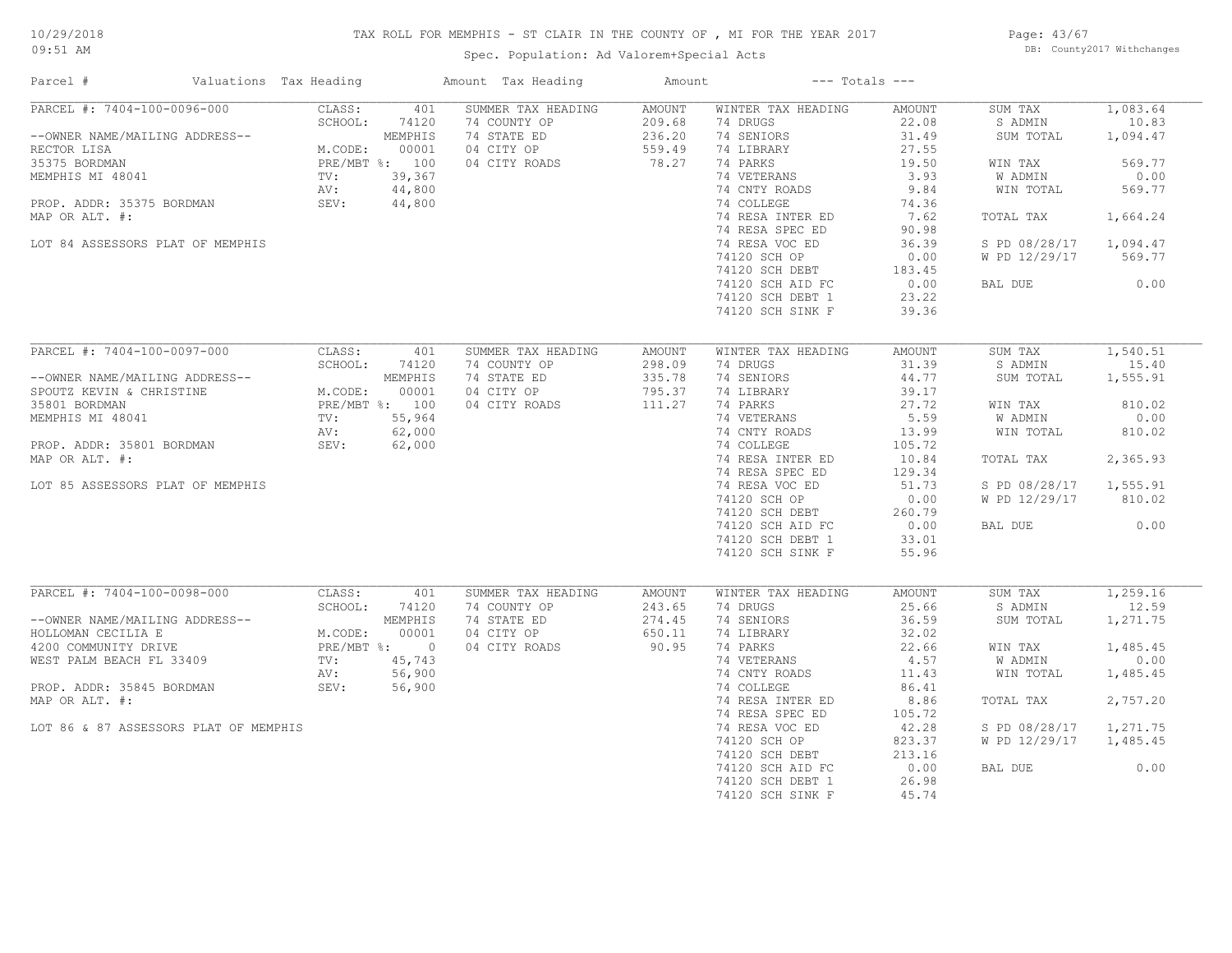# TAX ROLL FOR MEMPHIS - ST CLAIR IN THE COUNTY OF , MI FOR THE YEAR 2017

Spec. Population: Ad Valorem+Special Acts

Page: 44/67 DB: County2017 Withchanges

| Parcel #                                                                           | Valuations Tax Heading |                   |                  | Amount Tax Heading                 | Amount           |                                | $---$ Totals $---$ |                    |                   |
|------------------------------------------------------------------------------------|------------------------|-------------------|------------------|------------------------------------|------------------|--------------------------------|--------------------|--------------------|-------------------|
| PARCEL #: 7404-743-0001-000                                                        |                        | CLASS:<br>SCHOOL: | 201<br>74120     | SUMMER TAX HEADING<br>74 COUNTY OP | AMOUNT<br>294.85 | WINTER TAX HEADING<br>74 DRUGS | AMOUNT<br>31.05    | SUM TAX<br>S ADMIN | 1,523.81<br>15.23 |
| --OWNER NAME/MAILING ADDRESS--<br>VARGA MIROSLAVA                                  |                        | M.CODE:           | MEMPHIS          | 74 STATE ED<br>04 CITY OP          | 332.14<br>786.75 | 74 SENIORS<br>74 LIBRARY       | 44.28<br>38.74     | SUM TOTAL          | 1,539.04          |
| 66011 LOWE PLANK                                                                   |                        |                   | PRE/MBT %: 0     | 04 CITY ROADS                      | 110.07           | 74 PARKS                       | 27.42              | WIN TAX            | 1,797.64          |
| NEW HAVEN MI 48050                                                                 |                        | TV:               | 55,357           |                                    |                  | 74 VETERANS                    | 5.53               | W ADMIN            | 0.00              |
|                                                                                    |                        | AV:               | 63,300           |                                    |                  | 74 CNTY ROADS                  | 13.83              | WIN TOTAL          | 1,797.64          |
| PROP. ADDR: 81057 MAIN                                                             |                        | SEV:              | 63,300           |                                    |                  | 74 COLLEGE                     | 104.57             |                    |                   |
| MAP OR ALT. #:                                                                     |                        |                   |                  |                                    |                  | 74 RESA INTER ED               | 10.72              | TOTAL TAX          | 3,336.68          |
|                                                                                    |                        |                   |                  |                                    |                  | 74 RESA SPEC ED                | 127.94             |                    |                   |
| LOT 1 S.P. SPAFFORD'S ADDITION TO MEMPHIS VILLAGE                                  |                        |                   |                  |                                    |                  | 74 RESA VOC ED                 | 51.17              | S PD 08/25/17      | 1,539.04          |
|                                                                                    |                        |                   |                  |                                    |                  | 74120 SCH OP                   | 996.42             |                    |                   |
|                                                                                    |                        |                   |                  |                                    |                  | 74120 SCH DEBT                 | 257.96             | BAL DUE            | 1,797.64          |
|                                                                                    |                        |                   |                  |                                    |                  | 74120 SCH AID FC               | 0.00               |                    |                   |
|                                                                                    |                        |                   |                  |                                    |                  | 74120 SCH DEBT 1               | 32.66              |                    |                   |
|                                                                                    |                        |                   |                  |                                    |                  | 74120 SCH SINK F               | 55.35              |                    |                   |
| PARCEL #: 7404-743-0002-000                                                        |                        | CLASS:            | 201              | SUMMER TAX HEADING                 | AMOUNT           | WINTER TAX HEADING             | AMOUNT             | SUM TAX            | 237.70            |
|                                                                                    |                        | SCHOOL:           | 74120            | 74 COUNTY OP                       | 45.99            | 74 DRUGS                       | 4.84               | S ADMIN            | 2.37              |
| --OWNER NAME/MAILING ADDRESS--                                                     |                        |                   | MEMPHIS          | 74 STATE ED                        | 51.81            | 74 SENIORS                     | 6.90               | SUM TOTAL          | 240.07            |
| VARGA MIROSLAVA                                                                    |                        | M.CODE:           |                  | 04 CITY OP                         | 122.73           | 74 LIBRARY                     | 6.04               |                    |                   |
| 66011 LOWE PLANK                                                                   |                        |                   | PRE/MBT %: 0     | 04 CITY ROADS                      | 17.17            | 74 PARKS                       | 4.27               | WIN TAX            | 280.38            |
| LENOX MI 48050                                                                     |                        | $\texttt{TV}$ :   | 8,636            |                                    |                  | 74 VETERANS                    | 0.86               | W ADMIN            | 0.00              |
|                                                                                    |                        | AV:               | 9,000            |                                    |                  | 74 CNTY ROADS                  | 2.15               | WIN TOTAL          | 280.38            |
| PROP. ADDR: 81047 MAIN                                                             |                        | SEV:              | 9,000            |                                    |                  | 74 COLLEGE                     | 16.31              |                    |                   |
| MAP OR ALT. #:                                                                     |                        |                   |                  |                                    |                  | 74 RESA INTER ED               | 1.67               | TOTAL TAX          | 520.45            |
|                                                                                    |                        |                   |                  |                                    |                  | 74 RESA SPEC ED                | 19.96              |                    |                   |
| LOT 2 S.P. SPAFFORD'S ADDITION TO MEMPHIS VILLAGE                                  |                        |                   |                  |                                    |                  | 74 RESA VOC ED                 | 7.98               | S PD 08/25/17      | 240.07            |
|                                                                                    |                        |                   |                  |                                    |                  | 74120 SCH OP                   | 155.44             |                    |                   |
|                                                                                    |                        |                   |                  |                                    |                  | 74120 SCH DEBT                 | 40.24              | BAL DUE            | 280.38            |
|                                                                                    |                        |                   |                  |                                    |                  | 74120 SCH AID FC               | 0.00               |                    |                   |
|                                                                                    |                        |                   |                  |                                    |                  | 74120 SCH DEBT 1               | 5.09               |                    |                   |
|                                                                                    |                        |                   |                  |                                    |                  | 74120 SCH SINK F               | 8.63               |                    |                   |
|                                                                                    |                        |                   |                  |                                    |                  |                                |                    |                    |                   |
| PARCEL #: 7404-743-0003-000                                                        |                        | CLASS:            | 202              | SUMMER TAX HEADING                 | AMOUNT           | WINTER TAX HEADING             | AMOUNT             | SUM TAX            | 480.63            |
|                                                                                    |                        | SCHOOL:           | 74120            | 74 COUNTY OP                       | 93.00            | 74 DRUGS                       | 9.79               | S ADMIN            | 4.80              |
| --OWNER NAME/MAILING ADDRESS--                                                     |                        |                   | MEMPHIS          | 74 STATE ED                        | 104.76           | 74 SENIORS                     | 13.96              | SUM TOTAL          | 485.43            |
| VARGA PAVLE & MIRA LIVING TRUST                                                    |                        | M.CODE:           |                  | 04 CITY OP                         | 248.16           | 74 LIBRARY                     | 12.22              |                    |                   |
| 66011 LOWE PLANK                                                                   |                        |                   | PRE/MBT %: 0     | 04 CITY ROADS                      | 34.71            | 74 PARKS                       | 8.65<br>1.74       | WIN TAX            | 566.98<br>0.00    |
| LENOX MI 48050                                                                     |                        | TV:               | 17,461           |                                    |                  | 74 VETERANS                    |                    | W ADMIN            |                   |
| PROP. ADDR: 34875 BORDMAN/81121 MAIN SEV:                                          |                        | AV:               | 19,100<br>19,100 |                                    |                  | 74 CNTY ROADS                  | 4.36<br>32.98      | WIN TOTAL          | 566.98            |
| MAP OR ALT. #:                                                                     |                        |                   |                  |                                    |                  | 74 COLLEGE                     |                    |                    |                   |
|                                                                                    |                        |                   |                  |                                    |                  | 74 RESA INTER ED               | 3.38               | TOTAL TAX          | 1,052.41          |
| LOT 3 TO 7 INC; ALSO INC THAT PART OF VAC ALLEY LYING S OF N LINE S 5 FT LOT 3 EXT |                        |                   |                  |                                    |                  | 74 RESA SPEC ED                | 40.35<br>16.14     | S PD 08/25/17      | 485.43            |
|                                                                                    |                        |                   |                  |                                    |                  | 74 RESA VOC ED                 |                    |                    |                   |
| W TO LOT 6S.P. SPAFFORD'S ADDITION TO MEMPHIS VILLAGE                              |                        |                   |                  |                                    |                  | 74120 SCH OP<br>74120 SCH DEBT | 314.29<br>81.36    | BAL DUE            | 566.98            |
|                                                                                    |                        |                   |                  |                                    |                  | 74120 SCH AID FC               | 0.00               |                    |                   |
|                                                                                    |                        |                   |                  |                                    |                  | 74120 SCH DEBT 1               | 10.30              |                    |                   |
|                                                                                    |                        |                   |                  |                                    |                  | 74120 SCH SINK F               | 17.46              |                    |                   |
|                                                                                    |                        |                   |                  |                                    |                  |                                |                    |                    |                   |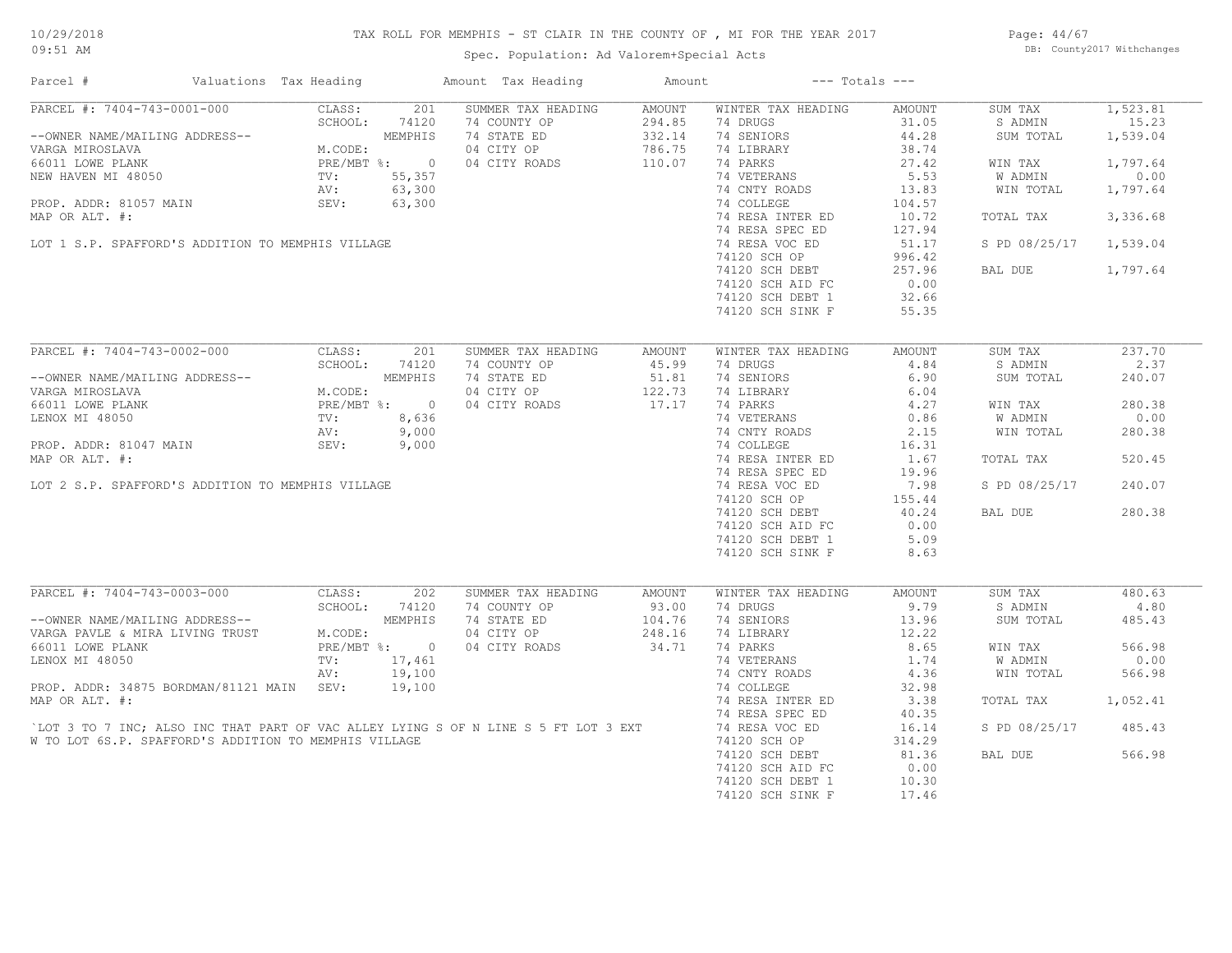# TAX ROLL FOR MEMPHIS - ST CLAIR IN THE COUNTY OF , MI FOR THE YEAR 2017

Spec. Population: Ad Valorem+Special Acts

Page: 45/67 DB: County2017 Withchanges

| Parcel #                                                                                                                                                                                                                                                                                                                                                                                                                                                               | Valuations Tax Heading |                          | Amount Tax Heading | Amount              |                    | $---$ Totals $---$ |               |        |
|------------------------------------------------------------------------------------------------------------------------------------------------------------------------------------------------------------------------------------------------------------------------------------------------------------------------------------------------------------------------------------------------------------------------------------------------------------------------|------------------------|--------------------------|--------------------|---------------------|--------------------|--------------------|---------------|--------|
| PARCEL #: 7404-743-0004-000                                                                                                                                                                                                                                                                                                                                                                                                                                            | CLASS:                 | 202                      | SUMMER TAX HEADING | AMOUNT              | WINTER TAX HEADING | AMOUNT             | SUM TAX       | 234.87 |
|                                                                                                                                                                                                                                                                                                                                                                                                                                                                        |                        | SCHOOL: 74120            | 74 COUNTY OP       | 45.45               | 74 DRUGS           | 4.78               | S ADMIN       | 2.34   |
| --OWNER NAME/MAILING ADDRESS--<br>VARGA PAVLE & MIRA LIVING TRUST                                                                                                                                                                                                                                                                                                                                                                                                      |                        | MEMPHIS                  | 74 STATE ED        | $51.19$<br>$121.27$ | 74 SENIORS         | 6.82               | SUM TOTAL     | 237.21 |
|                                                                                                                                                                                                                                                                                                                                                                                                                                                                        | M.CODE:                |                          | 04 CITY OP         |                     | 74 LIBRARY         | 5.97               |               |        |
|                                                                                                                                                                                                                                                                                                                                                                                                                                                                        |                        | PRE/MBT %: 0             | 04 CITY ROADS      | 16.96               | 74 PARKS           | 4.22               | WIN TAX       | 277.04 |
| LENOX MI 48050                                                                                                                                                                                                                                                                                                                                                                                                                                                         | TV:                    | 8,533                    |                    |                     | 74 VETERANS        | 0.85               | W ADMIN       | 0.00   |
|                                                                                                                                                                                                                                                                                                                                                                                                                                                                        | AV:                    | 8,900                    |                    |                     | 74 CNTY ROADS      | 2.13               | WIN TOTAL     | 277.04 |
| PROP. ADDR: 34855 BORDMAN                                                                                                                                                                                                                                                                                                                                                                                                                                              | SEV:                   |                          | $3,900$<br>$3,900$ |                     | 74 COLLEGE         | 16.11              |               |        |
| MAP OR ALT. #:                                                                                                                                                                                                                                                                                                                                                                                                                                                         |                        |                          |                    |                     | 74 RESA INTER ED   | 1.65               | TOTAL TAX     | 514.25 |
|                                                                                                                                                                                                                                                                                                                                                                                                                                                                        |                        |                          |                    |                     | 74 RESA SPEC ED    | 19.72              |               |        |
| LOT 8 S.P. SPAFFORDS ADDITION TO MEMPHIS VILLAGE                                                                                                                                                                                                                                                                                                                                                                                                                       |                        |                          |                    |                     | 74 RESA VOC ED     | 7.88               | S PD 08/25/17 | 237.21 |
|                                                                                                                                                                                                                                                                                                                                                                                                                                                                        |                        |                          |                    |                     | 74120 SCH OP       | 153.59             | W PD 12/12/17 | 277.04 |
|                                                                                                                                                                                                                                                                                                                                                                                                                                                                        |                        |                          |                    |                     | 74120 SCH DEBT     | 39.76              |               |        |
|                                                                                                                                                                                                                                                                                                                                                                                                                                                                        |                        |                          |                    |                     | 74120 SCH AID FC   | 0.00               | BAL DUE       | 0.00   |
|                                                                                                                                                                                                                                                                                                                                                                                                                                                                        |                        |                          |                    |                     | 74120 SCH DEBT 1   | 5.03               |               |        |
|                                                                                                                                                                                                                                                                                                                                                                                                                                                                        |                        |                          |                    |                     | 74120 SCH SINK F   | 8.53               |               |        |
|                                                                                                                                                                                                                                                                                                                                                                                                                                                                        |                        |                          |                    |                     |                    |                    |               |        |
| $\begin{tabular}{lllllllllll} \multicolumn{2}{c}{\textbf{ACEL & $\#:\;\;7404-743-0005-000}$}}\\ \multicolumn{2}{c}{\textbf{--OWNER NAME/MALING ADDRESS--}} & & & & & & & & \\ \multicolumn{2}{c}{\textbf{--OWNER NAME/MALING ADDRESS--}} & & & & & & & \\ \multicolumn{2}{c}{\textbf{--OWNER NAME}} & & & & & & \\ \multicolumn{2}{c}{\textbf{--W_RGA PAVLE & $\mathbb{M} \text{ IRRA LIVING TRUST} $} & & & & & \\ \multicolumn{2}{c}{\textbf{--W. CODE:}} & & & & &$ |                        |                          |                    |                     |                    |                    |               |        |
|                                                                                                                                                                                                                                                                                                                                                                                                                                                                        |                        |                          | SUMMER TAX HEADING | AMOUNT              | WINTER TAX HEADING | AMOUNT             | SUM TAX       | 152.35 |
|                                                                                                                                                                                                                                                                                                                                                                                                                                                                        |                        |                          | 74 COUNTY OP       | 29.48               | 74 DRUGS           | 3.10               | S ADMIN       | 1.52   |
|                                                                                                                                                                                                                                                                                                                                                                                                                                                                        |                        |                          | 74 STATE ED        | 33.21               | 74 SENIORS         | 4.42               | SUM TOTAL     | 153.87 |
|                                                                                                                                                                                                                                                                                                                                                                                                                                                                        |                        |                          | 04 CITY OP         | 78.66               | 74 LIBRARY         | 3.87               |               |        |
|                                                                                                                                                                                                                                                                                                                                                                                                                                                                        |                        |                          | 04 CITY ROADS      | 11.00               | 74 PARKS           | 2.74               | WIN TAX       | 179.69 |
|                                                                                                                                                                                                                                                                                                                                                                                                                                                                        |                        |                          |                    |                     | 74 VETERANS        | 0.55               | W ADMIN       | 0.00   |
|                                                                                                                                                                                                                                                                                                                                                                                                                                                                        |                        |                          |                    |                     | 74 CNTY ROADS      | 1.38               | WIN TOTAL     | 179.69 |
| LENOX MI 48050 TV: 5,535<br>AV: 12,400<br>PROP. ADDR: 81059 MAIN SEV: 12,400<br>MAP OR ALT. #:<br>LOT 9 EXC W 48 FT THEREOF. S.P. SPAFFORD'S ADDITION TO MEMPHIS VILLAGE                                                                                                                                                                                                                                                                                               |                        |                          |                    |                     | 74 COLLEGE         | 10.45              |               |        |
|                                                                                                                                                                                                                                                                                                                                                                                                                                                                        |                        |                          |                    |                     | 74 RESA INTER ED   | 1.07               | TOTAL TAX     | 333.56 |
|                                                                                                                                                                                                                                                                                                                                                                                                                                                                        |                        |                          |                    |                     | 74 RESA SPEC ED    | 12.79              |               |        |
|                                                                                                                                                                                                                                                                                                                                                                                                                                                                        |                        |                          |                    |                     | 74 RESA VOC ED     | 5.11               | S PD 08/25/17 | 153.87 |
|                                                                                                                                                                                                                                                                                                                                                                                                                                                                        |                        |                          |                    |                     | 74120 SCH OP       | 99.63              |               |        |
|                                                                                                                                                                                                                                                                                                                                                                                                                                                                        |                        |                          |                    |                     | 74120 SCH DEBT     | 25.79              | BAL DUE       | 179.69 |
|                                                                                                                                                                                                                                                                                                                                                                                                                                                                        |                        |                          |                    |                     | 74120 SCH AID FC   | 0.00               |               |        |
|                                                                                                                                                                                                                                                                                                                                                                                                                                                                        |                        |                          |                    |                     | 74120 SCH DEBT 1   | 3.26               |               |        |
|                                                                                                                                                                                                                                                                                                                                                                                                                                                                        |                        |                          |                    |                     | 74120 SCH SINK F   | 5.53               |               |        |
|                                                                                                                                                                                                                                                                                                                                                                                                                                                                        |                        |                          |                    |                     |                    |                    |               |        |
| PARCEL #: 7404-743-0006-000                                                                                                                                                                                                                                                                                                                                                                                                                                            | CLASS:                 | 704                      | SUMMER TAX HEADING | AMOUNT              | WINTER TAX HEADING | AMOUNT             | SUM TAX       | 0.00   |
|                                                                                                                                                                                                                                                                                                                                                                                                                                                                        | SCHOOL:                | 74120                    | 74 COUNTY OP       | 0.00                | 74 DRUGS           | 0.00               | S ADMIN       | 0.00   |
|                                                                                                                                                                                                                                                                                                                                                                                                                                                                        |                        | MEMPHIS                  |                    |                     |                    |                    |               |        |
| --OWNER NAME/MAILING ADDRESS--<br>MEMPHIS COMMUNITY SCHOOLS                                                                                                                                                                                                                                                                                                                                                                                                            |                        |                          | 74 STATE ED        | 0.00                | 74 SENIORS         | 0.00               | SUM TOTAL     | 0.00   |
|                                                                                                                                                                                                                                                                                                                                                                                                                                                                        | M.CODE:                |                          | 04 CITY OP         | 0.00                | 74 LIBRARY         | 0.00               |               |        |
| P.O. BOX 201                                                                                                                                                                                                                                                                                                                                                                                                                                                           |                        | $PRE/MBT$ %:<br>$\Omega$ | 04 CITY ROADS      | 0.00                | 74 PARKS           | 0.00               | WIN TAX       | 0.00   |
| MEMPHIS MI 48041                                                                                                                                                                                                                                                                                                                                                                                                                                                       | TV:                    | $\circ$                  |                    |                     | 74 VETERANS        | 0.00               | W ADMIN       | 0.00   |
|                                                                                                                                                                                                                                                                                                                                                                                                                                                                        | AV:                    | $\circ$                  |                    |                     | 74 CNTY ROADS      | 0.00               | WIN TOTAL     | 0.00   |
| PROP. ADDR: 34165 BORDMAN                                                                                                                                                                                                                                                                                                                                                                                                                                              | SEV:                   | $\circ$                  |                    |                     | 74 COLLEGE         | 0.00               |               |        |
| MAP OR ALT. #:                                                                                                                                                                                                                                                                                                                                                                                                                                                         |                        |                          |                    |                     | 74 RESA INTER ED   | 0.00               | TOTAL TAX     | 0.00   |
|                                                                                                                                                                                                                                                                                                                                                                                                                                                                        |                        |                          |                    |                     | 74 RESA SPEC ED    | 0.00               |               |        |
| W 48 FT OF LOT 9 S. P. SPAFFORDS ADDITION TO MEMPHIS VILLAGE                                                                                                                                                                                                                                                                                                                                                                                                           |                        |                          |                    |                     | 74 RESA VOC ED     | 0.00               | BAL DUE       | 0.00   |
|                                                                                                                                                                                                                                                                                                                                                                                                                                                                        |                        |                          |                    |                     | 74120 SCH OP       | 0.00               |               |        |
|                                                                                                                                                                                                                                                                                                                                                                                                                                                                        |                        |                          |                    |                     | 74120 SCH DEBT     | 0.00               |               |        |
|                                                                                                                                                                                                                                                                                                                                                                                                                                                                        |                        |                          |                    |                     | 74120 SCH AID FC   | 0.00               |               |        |
|                                                                                                                                                                                                                                                                                                                                                                                                                                                                        |                        |                          |                    |                     | 74120 SCH DEBT 1   | 0.00               |               |        |
|                                                                                                                                                                                                                                                                                                                                                                                                                                                                        |                        |                          |                    |                     | 74120 SCH SINK F   | 0.00               |               |        |
|                                                                                                                                                                                                                                                                                                                                                                                                                                                                        |                        |                          |                    |                     |                    |                    |               |        |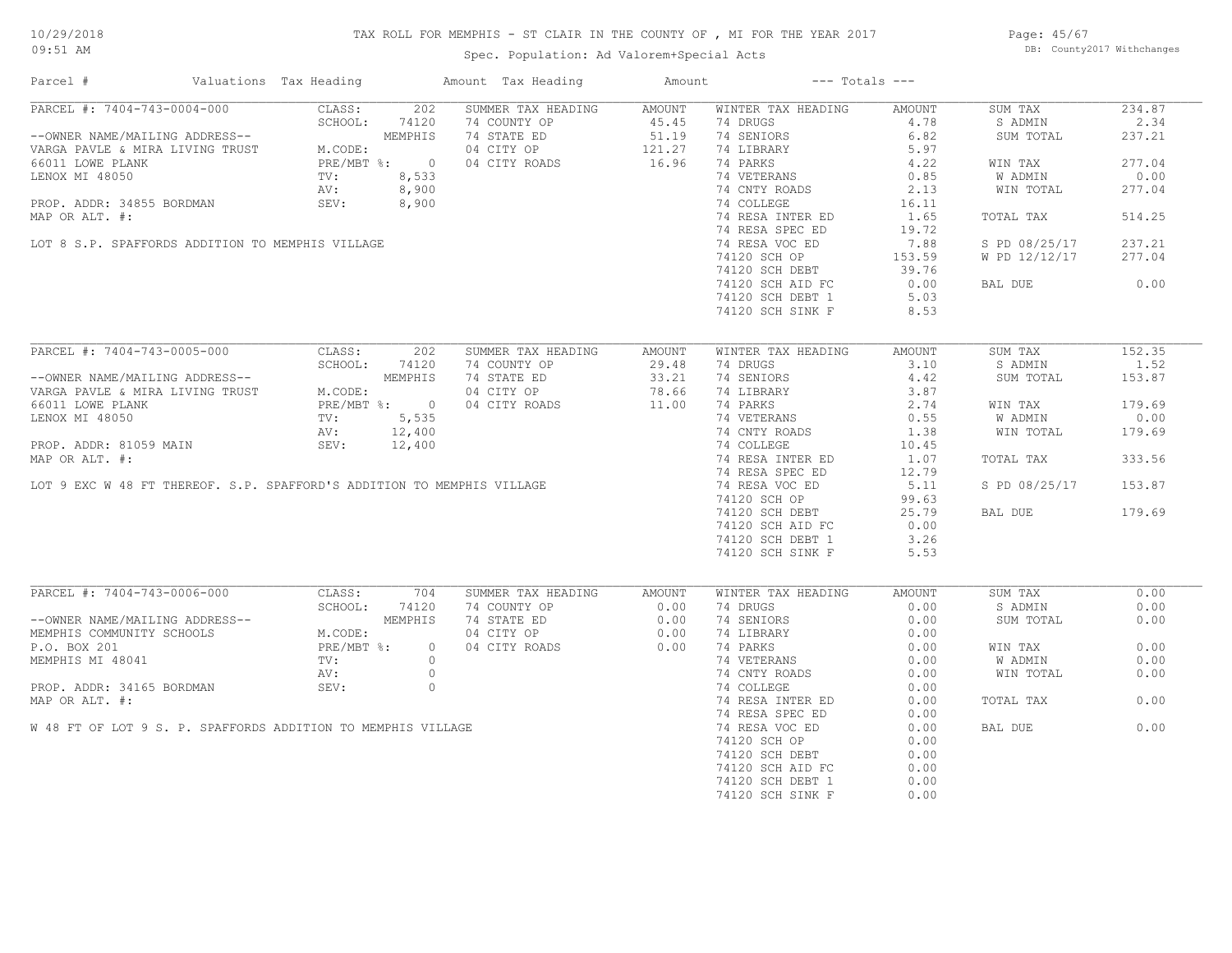Page: 46/67 DB: County2017 Withchanges

| Parcel #                                                                                              | Valuations Tax Heading                                                                                                                                                                                                                                                                                                                                                            |         |              | Amount Tax Heading | Amount        |                    | $---$ Totals $---$ |               |          |
|-------------------------------------------------------------------------------------------------------|-----------------------------------------------------------------------------------------------------------------------------------------------------------------------------------------------------------------------------------------------------------------------------------------------------------------------------------------------------------------------------------|---------|--------------|--------------------|---------------|--------------------|--------------------|---------------|----------|
| PARCEL #: 7404-748-0001-000                                                                           |                                                                                                                                                                                                                                                                                                                                                                                   | CLASS:  | 201          | SUMMER TAX HEADING | AMOUNT        | WINTER TAX HEADING | AMOUNT             | SUM TAX       | 874.72   |
|                                                                                                       |                                                                                                                                                                                                                                                                                                                                                                                   | SCHOOL: | 74120        | 74 COUNTY OP       | 169.26        | 74 DRUGS           | 17.82              | S ADMIN       | 8.74     |
| --OWNER NAME/MAILING ADDRESS--                                                                        | $\begin{minipage}{0.9\linewidth} \begin{tabular}{c} \multicolumn{2}{c}{\textbf{0.00}}\\ \multicolumn{2}{c}{\textbf{0.00}}\\ \multicolumn{2}{c}{\textbf{0.00}}\\ \multicolumn{2}{c}{\textbf{PRE}/M}\\ \multicolumn{2}{c}{\textbf{W. COD}}\\ \multicolumn{2}{c}{\textbf{PRE}/M}\\ \multicolumn{2}{c}{\textbf{TV:}}\\ \multicolumn{2}{c}{\textbf{AV:}} \end{tabular} \end{minipage}$ |         | MEMPHIS      | 74 STATE ED        | 190.66        | 74 SENIORS         | 25.42              | SUM TOTAL     | 883.46   |
| CHUCKS AUTO SURGEON, LLC                                                                              |                                                                                                                                                                                                                                                                                                                                                                                   | M.CODE: |              | 04 CITY OP         | 451.62        | 74 LIBRARY         | 22.24              |               |          |
| 35065 BOARDMAN RD                                                                                     |                                                                                                                                                                                                                                                                                                                                                                                   |         | PRE/MBT %: 0 | 04 CITY ROADS      | 63.18         | 74 PARKS           | 15.74              | WIN TAX       | 1,031.88 |
| MEMPHIS MI 48041                                                                                      |                                                                                                                                                                                                                                                                                                                                                                                   |         | 31,777       |                    |               | 74 VETERANS        | 3.17               | W ADMIN       | 0.00     |
|                                                                                                       |                                                                                                                                                                                                                                                                                                                                                                                   |         | 35,600       |                    |               | 74 CNTY ROADS      | 7.94               | WIN TOTAL     | 1,031.88 |
| PROP. ADDR: 35065 BORDMAN                                                                             |                                                                                                                                                                                                                                                                                                                                                                                   | SEV:    | 35,600       |                    |               | 74 COLLEGE         | 60.02              |               |          |
| MAP OR ALT. #:                                                                                        |                                                                                                                                                                                                                                                                                                                                                                                   |         |              |                    |               | 74 RESA INTER ED   | 6.15               | TOTAL TAX     | 1,915.34 |
|                                                                                                       |                                                                                                                                                                                                                                                                                                                                                                                   |         |              |                    |               | 74 RESA SPEC ED    | 73.44              |               |          |
| LOT 2 & E 20 FT OF LOT 3 & E 80 FT OF S 30 FT OF LOT 18 & LOT 1 F E SPENCERS                          |                                                                                                                                                                                                                                                                                                                                                                                   |         |              |                    |               | 74 RESA VOC ED     | 29.37              | S PD 12/01/17 | 883.46   |
| ADDITION TO THE VILLAGE OF MEMPHIS                                                                    |                                                                                                                                                                                                                                                                                                                                                                                   |         |              |                    |               | 74120 SCH OP       | 571.98             |               |          |
|                                                                                                       |                                                                                                                                                                                                                                                                                                                                                                                   |         |              |                    |               | 74120 SCH DEBT     | 148.08             | BAL DUE       | 1,031.88 |
|                                                                                                       |                                                                                                                                                                                                                                                                                                                                                                                   |         |              |                    |               | 74120 SCH AID FC   | 0.00               |               |          |
|                                                                                                       |                                                                                                                                                                                                                                                                                                                                                                                   |         |              |                    |               | 74120 SCH DEBT 1   | 18.74              |               |          |
|                                                                                                       |                                                                                                                                                                                                                                                                                                                                                                                   |         |              |                    |               | 74120 SCH SINK F   | 31.77              |               |          |
|                                                                                                       |                                                                                                                                                                                                                                                                                                                                                                                   |         |              |                    |               |                    |                    |               |          |
| PARCEL #: 7404-748-0002-000                                                                           |                                                                                                                                                                                                                                                                                                                                                                                   | CLASS:  | 201          | SUMMER TAX HEADING | AMOUNT        | WINTER TAX HEADING | <b>AMOUNT</b>      | SUM TAX       | 958.09   |
|                                                                                                       |                                                                                                                                                                                                                                                                                                                                                                                   | SCHOOL: | 74120        | 74 COUNTY OP       | 117.74        | 74 DRUGS           | 12.40              | S ADMIN       | 6.08     |
| --OWNER NAME/MAILING ADDRESS--                                                                        |                                                                                                                                                                                                                                                                                                                                                                                   |         | MEMPHIS      | 74 STATE ED        | 132.63        | 74 SENIORS         | 17.68              | SUM TOTAL     | 964.17   |
| BRODERICK WALTER ELLIOTT III & ROB                                                                    |                                                                                                                                                                                                                                                                                                                                                                                   | M.CODE: | 00003        | 04 CITY OP         | 314.17        | 74 LIBRARY         | 15.47              |               |          |
| P.O. BOX 84                                                                                           |                                                                                                                                                                                                                                                                                                                                                                                   |         | PRE/MBT %: 0 | 04 CITY ROADS      | 43.95         | 74 PARKS           | 10.95              | WIN TAX       | 717.84   |
|                                                                                                       |                                                                                                                                                                                                                                                                                                                                                                                   |         |              |                    |               |                    | 2.21               |               | 0.00     |
| MEMPHIS MI 48041                                                                                      |                                                                                                                                                                                                                                                                                                                                                                                   | TV:     | 22,106       | - 6                | 33.60         | 74 VETERANS        |                    | W ADMIN       |          |
|                                                                                                       |                                                                                                                                                                                                                                                                                                                                                                                   | AV:     | 25,000       | $4\overline{4}$    | 168.00        | 74 CNTY ROADS      | 5.52               | WIN TOTAL     | 717.84   |
| PROP. ADDR: 35049 BORDMAN                                                                             |                                                                                                                                                                                                                                                                                                                                                                                   | SEV:    | 25,000       | 01                 | 148.00        | 74 COLLEGE         | 41.76              |               |          |
| MAP OR ALT. #:                                                                                        |                                                                                                                                                                                                                                                                                                                                                                                   |         |              |                    |               | 74 RESA INTER ED   | 4.28               | TOTAL TAX     | 1,682.01 |
|                                                                                                       |                                                                                                                                                                                                                                                                                                                                                                                   |         |              |                    |               | 74 RESA SPEC ED    | 51.09              |               |          |
| W 10 FT OF LOT 3 & LOT 4 & E 10 FT OF LOT 5 & W 50 FT OF E 130 FT OF S 30 FT OF LOT                   |                                                                                                                                                                                                                                                                                                                                                                                   |         |              |                    |               | 74 RESA VOC ED     | 20.43              | S PD 07/10/17 | 964.17   |
| 18 F E SPENCERS ADDITION TO THE VILLAGE OF MEMPHIS                                                    |                                                                                                                                                                                                                                                                                                                                                                                   |         |              |                    |               | 74120 SCH OP       | 397.90             | W PD 12/27/17 | 717.84   |
|                                                                                                       |                                                                                                                                                                                                                                                                                                                                                                                   |         |              |                    |               | 74120 SCH DEBT     | 103.01             |               |          |
|                                                                                                       |                                                                                                                                                                                                                                                                                                                                                                                   |         |              |                    |               | 74120 SCH AID FC   | 0.00               | BAL DUE       | 0.00     |
|                                                                                                       |                                                                                                                                                                                                                                                                                                                                                                                   |         |              |                    |               | 74120 SCH DEBT 1   | 13.04              |               |          |
|                                                                                                       |                                                                                                                                                                                                                                                                                                                                                                                   |         |              |                    |               | 74120 SCH SINK F   | 22.10              |               |          |
|                                                                                                       |                                                                                                                                                                                                                                                                                                                                                                                   |         |              |                    |               |                    |                    |               |          |
| PARCEL #: 7404-748-0003-000                                                                           |                                                                                                                                                                                                                                                                                                                                                                                   | CLASS:  | 201          | SUMMER TAX HEADING | <b>AMOUNT</b> | WINTER TAX HEADING | AMOUNT             | SUM TAX       | 1,593.45 |
|                                                                                                       |                                                                                                                                                                                                                                                                                                                                                                                   | SCHOOL: | 74120        | 74 COUNTY OP       | 308.33        | 74 DRUGS           | 32.47              | S ADMIN       | 15.93    |
| --OWNER NAME/MAILING ADDRESS--                                                                        | $M. COI$<br>$RRE/I$                                                                                                                                                                                                                                                                                                                                                               |         | MEMPHIS      | 74 STATE ED        | 347.32        | 74 SENIORS         | 46.30              | SUM TOTAL     | 1,609.38 |
| MANCHIK SR MICHAEL & THERESA C                                                                        |                                                                                                                                                                                                                                                                                                                                                                                   | M.CODE: | 00007        | 04 CITY OP         | 822.70        | 74 LIBRARY         | 40.52              |               |          |
| 37682 30 MILE RD                                                                                      |                                                                                                                                                                                                                                                                                                                                                                                   |         | PRE/MBT %: 0 | 04 CITY ROADS      | 115.10        | 74 PARKS           | 28.67              | WIN TAX       | 1,879.81 |
| LENOX MI 48050                                                                                        |                                                                                                                                                                                                                                                                                                                                                                                   | TV:     | 57,887       |                    |               | 74 VETERANS        | 5.78               | W ADMIN       | 0.00     |
|                                                                                                       |                                                                                                                                                                                                                                                                                                                                                                                   | AV:     | 68,700       |                    |               | 74 CNTY ROADS      | 14.47              | WIN TOTAL     | 1,879.81 |
| PROP. ADDR: 35005 BORDMAN                                                                             |                                                                                                                                                                                                                                                                                                                                                                                   | SEV:    | 68,700       |                    |               | 74 COLLEGE         | 109.35             |               |          |
| MAP OR ALT. #:                                                                                        |                                                                                                                                                                                                                                                                                                                                                                                   |         |              |                    |               | 74 RESA INTER ED   | 11.21              | TOTAL TAX     | 3,489.19 |
|                                                                                                       |                                                                                                                                                                                                                                                                                                                                                                                   |         |              |                    |               | 74 RESA SPEC ED    | 133.79             |               |          |
| MAP OR ALT. #:<br>W 20 FT LOT 5 & 6 TO 12 INC & S 14 FT LOT 13 & LOT 18 EXC N 54 FT ALSO EXC E 130 FT |                                                                                                                                                                                                                                                                                                                                                                                   |         |              |                    |               | 74 RESA VOC ED     | 53.51              | S PD 08/07/17 | 1,609.38 |
| OF S 30 FT LOT 18 F E SPENCERS ADDITION TO THE VILLAGE OF MEMPHIS                                     |                                                                                                                                                                                                                                                                                                                                                                                   |         |              |                    |               | 74120 SCH OP       | 1,041.96           | W PD 12/29/17 | 1,879.81 |
|                                                                                                       |                                                                                                                                                                                                                                                                                                                                                                                   |         |              |                    |               | 74120 SCH DEBT     | 269.75             |               |          |
|                                                                                                       |                                                                                                                                                                                                                                                                                                                                                                                   |         |              |                    |               | 74120 SCH AID FC   | 0.00               | BAL DUE       | 0.00     |
|                                                                                                       |                                                                                                                                                                                                                                                                                                                                                                                   |         |              |                    |               | 74120 SCH DEBT 1   | 34.15              |               |          |
|                                                                                                       |                                                                                                                                                                                                                                                                                                                                                                                   |         |              |                    |               | 74120 SCH SINK F   | 57.88              |               |          |
|                                                                                                       |                                                                                                                                                                                                                                                                                                                                                                                   |         |              |                    |               |                    |                    |               |          |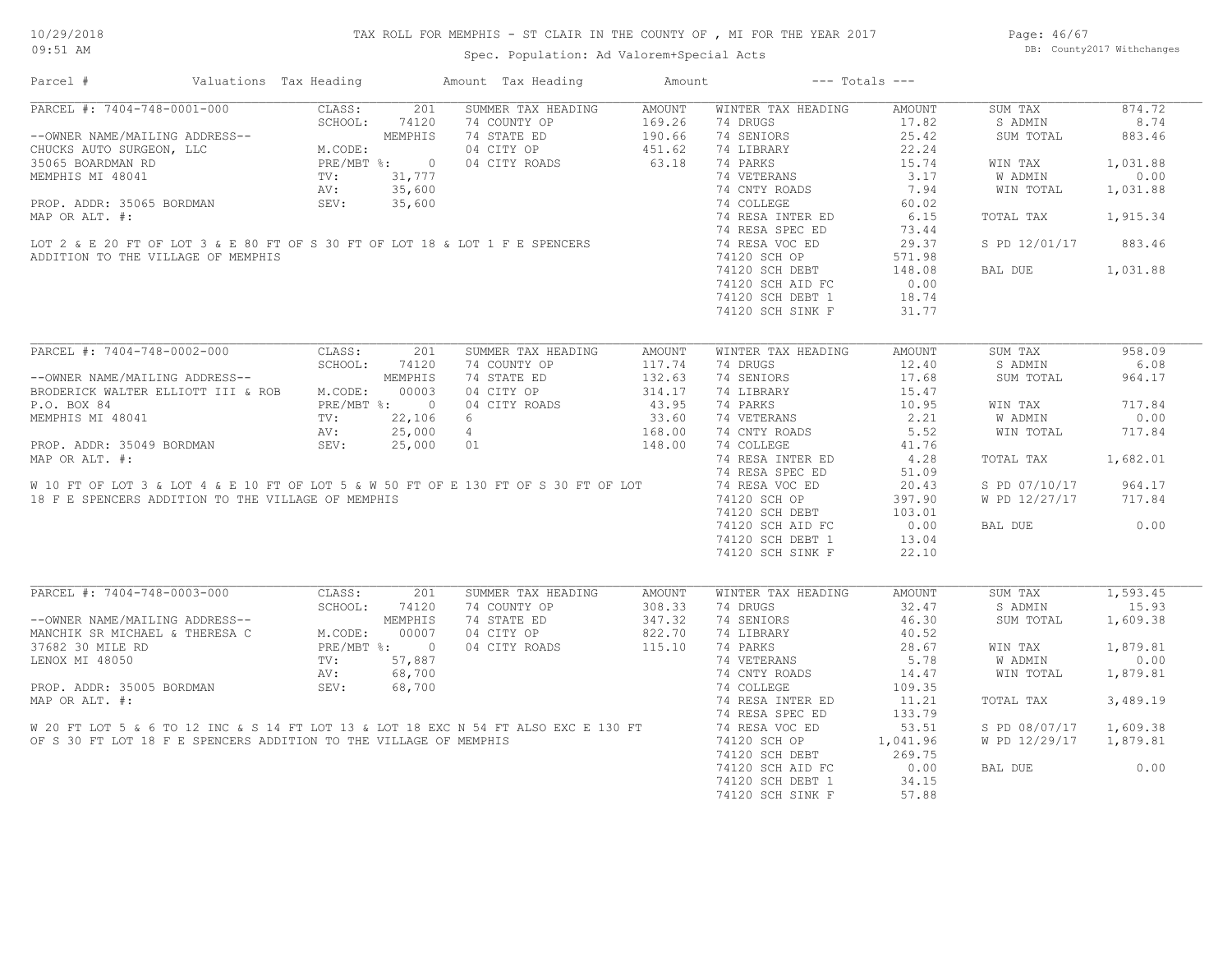# TAX ROLL FOR MEMPHIS - ST CLAIR IN THE COUNTY OF , MI FOR THE YEAR 2017

Spec. Population: Ad Valorem+Special Acts

Page: 47/67 DB: County2017 Withchanges

| Parcel #                                                                           | Valuations Tax Heading                                                       | Amount Tax Heading        | Amount        |                    | $---$ Totals $---$ |                        |          |
|------------------------------------------------------------------------------------|------------------------------------------------------------------------------|---------------------------|---------------|--------------------|--------------------|------------------------|----------|
| PARCEL #: 7404-748-0004-000                                                        | CLASS:                                                                       | 401<br>SUMMER TAX HEADING | <b>AMOUNT</b> | WINTER TAX HEADING | AMOUNT             | SUM TAX                | 1,771.83 |
|                                                                                    | SCHOOL:<br>74120                                                             | 74 COUNTY OP              | 342.85        | 74 DRUGS           | 36.10              | S ADMIN                | 17.71    |
| --OWNER NAME/MAILING ADDRESS--                                                     | MEMPHIS<br>M.CODE: 00005<br>PRE/MBT %: 100<br>TV: 64,367                     | 74 STATE ED               | 386.20        | 74 SENIORS         | 51.49              | SUM TOTAL              | 1,789.54 |
| CHENEY ANDY & BRENDA                                                               |                                                                              | 04 CITY OP                | 914.80        | 74 LIBRARY         | 45.05              |                        |          |
| 81120 MAIN                                                                         |                                                                              | 04 CITY ROADS             | 127.98        | 74 PARKS           | 31.88              | WIN TAX                | 931.65   |
| MEMPHIS MI 48041                                                                   |                                                                              |                           |               | 74 VETERANS        | 6.43               | W ADMIN                | 0.00     |
|                                                                                    | 80,300<br>AV:                                                                |                           |               | 74 CNTY ROADS      | 16.09              | WIN TOTAL              | 931.65   |
| PROP. ADDR: 81120 MAIN                                                             | SEV:<br>80,300                                                               |                           |               | 74 COLLEGE         | 121.59             |                        |          |
| MAP OR ALT. #:                                                                     |                                                                              |                           |               | 74 RESA INTER ED   | 12.47              | TOTAL TAX              | 2,721.19 |
| N 16 FT LOT 13 & LOTS 14, 15, 16 & N 54 FT OF LOT 18 F E SPENCER'S ADDITION TO THE |                                                                              |                           |               | 74 RESA SPEC ED    | 148.77             |                        |          |
|                                                                                    |                                                                              |                           |               | 74 RESA VOC ED     | 59.50              | S PD 08/28/17 1,789.54 |          |
| VILLAGE OF MEMPHIS                                                                 |                                                                              |                           |               | 74120 SCH OP       | 0.00               | W PD 01/08/18          | 931.65   |
|                                                                                    |                                                                              |                           |               | 74120 SCH DEBT     | 299.95             |                        |          |
|                                                                                    |                                                                              |                           |               | 74120 SCH AID FC   | 0.00               | BAL DUE                | 0.00     |
|                                                                                    |                                                                              |                           |               | 74120 SCH DEBT 1   | 37.97              |                        |          |
|                                                                                    |                                                                              |                           |               | 74120 SCH SINK F   | 64.36              |                        |          |
|                                                                                    |                                                                              |                           |               |                    |                    |                        |          |
| PARCEL #: 7404-748-0005-000                                                        | CLASS:                                                                       | 401<br>SUMMER TAX HEADING | <b>AMOUNT</b> | WINTER TAX HEADING | AMOUNT             | SUM TAX                | 1,326.00 |
|                                                                                    |                                                                              | 74 COUNTY OP              | 256.58        | 74 DRUGS           | 27.02              | S ADMIN                | 13.26    |
| --OWNER NAME/MAILING ADDRESS--                                                     |                                                                              | 74 STATE ED               | 289.02        | 74 SENIORS         | 38.53              | SUM TOTAL              | 1,339.26 |
| POWERS HOWARD & NINA                                                               | NEMPHIS<br>--------<br>M.CODE:<br>PRE/MBT %: 100<br>TV:<br>PRE/MBT %: 48.171 | 04 CITY OP                | 684.62        | 74 LIBRARY         | 33.71              |                        |          |
| P.O. BOX 102                                                                       |                                                                              | 04 CITY ROADS             | 95.78         | 74 PARKS           | 23.86              | WIN TAX                | 697.21   |
| MEMPHIS MI 48041                                                                   |                                                                              |                           |               | 74 VETERANS        | 4.81               | W ADMIN                | 0.00     |
|                                                                                    |                                                                              |                           |               | 74 CNTY ROADS      | 12.04              | WIN TOTAL              | 697.21   |
| PROP. ADDR: 35080 MAPLE                                                            | SEV:<br>57,800                                                               |                           |               | 74 COLLEGE         | 90.99              |                        |          |
| MAP OR ALT. #:                                                                     |                                                                              |                           |               | 74 RESA INTER ED   | 9.33               | TOTAL TAX              | 2,036.47 |
|                                                                                    |                                                                              |                           |               | 74 RESA SPEC ED    | 111.33             |                        |          |
| LOT 17 F E SPENCERS ADDITION TO THE VILLAGE OF MEMPHIS                             |                                                                              |                           |               | 74 RESA VOC ED     | 44.53              | S PD 08/24/17          | 1,339.26 |
|                                                                                    |                                                                              |                           |               | 74120 SCH OP       | 0.00               | W PD 01/30/18          | 697.21   |
|                                                                                    |                                                                              |                           |               | 74120 SCH DEBT     | 224.47             |                        |          |
|                                                                                    |                                                                              |                           |               | 74120 SCH AID FC   | 0.00               | BAL DUE                | 0.00     |
|                                                                                    |                                                                              |                           |               | 74120 SCH DEBT 1   | 28.42              |                        |          |
|                                                                                    |                                                                              |                           |               | 74120 SCH SINK F   | 48.17              |                        |          |
|                                                                                    |                                                                              |                           |               |                    |                    |                        |          |
| PARCEL #: 7404-760-0001-000                                                        | CLASS:                                                                       | 402<br>SUMMER TAX HEADING | AMOUNT        | WINTER TAX HEADING | <b>AMOUNT</b>      | SUM TAX                | 559.03   |
|                                                                                    | SCHOOL:<br>74120                                                             | 74 COUNTY OP              | 108.17        | 74 DRUGS           | 11.39              | S ADMIN                | 5.59     |
| --OWNER NAME/MAILING ADDRESS--                                                     | MEMPHIS                                                                      | 74 STATE ED               | 121.85        | 74 SENIORS         | 16.24              | SUM TOTAL              | 564.62   |
| KUS THOMAS                                                                         | M.CODE:                                                                      | 04 CITY OP                | 288.63        | 74 LIBRARY         | 14.21              |                        |          |
| 258 MEMPHIS RIDGE RD                                                               | PRE/MBT %: 100                                                               | 04 CITY ROADS             | 40.38         | 74 PARKS           | 10.06              | WIN TAX                | 293.91   |
| RILEY MI 48041                                                                     | TV:<br>20,309                                                                |                           |               | 74 VETERANS        | 2.03               | W ADMIN                | 0.00     |
|                                                                                    | 31,300<br>AV:                                                                |                           |               | 74 CNTY ROADS      | 5.07               | WIN TOTAL              | 293.91   |
| PROP. ADDR: VACANT MAIN                                                            | SEV:<br>31,300                                                               |                           |               | 74 COLLEGE         | 38.36              |                        |          |
| MAP OR ALT. #:                                                                     |                                                                              |                           |               | 74 RESA INTER ED   | 3.93               | TOTAL TAX              | 858.53   |
|                                                                                    |                                                                              |                           |               | 74 RESA SPEC ED    | 46.94              |                        |          |
| LOT 1 SUPERVISORS BELLE RIVER PLAT                                                 |                                                                              |                           |               | 74 RESA VOC ED     | 18.77              | S PD 08/14/17          | 564.62   |
|                                                                                    |                                                                              |                           |               | 74120 SCH OP       | 0.00               | W PD 01/12/18          | 293.91   |
|                                                                                    |                                                                              |                           |               | 74120 SCH DEBT     | 94.63              |                        |          |
|                                                                                    |                                                                              |                           |               | 74120 SCH AID FC   | 0.00               | BAL DUE                | 0.00     |
|                                                                                    |                                                                              |                           |               | 74120 SCH DEBT 1   | 11.98              |                        |          |
|                                                                                    |                                                                              |                           |               | 74120 SCH SINK F   | 20.30              |                        |          |
|                                                                                    |                                                                              |                           |               |                    |                    |                        |          |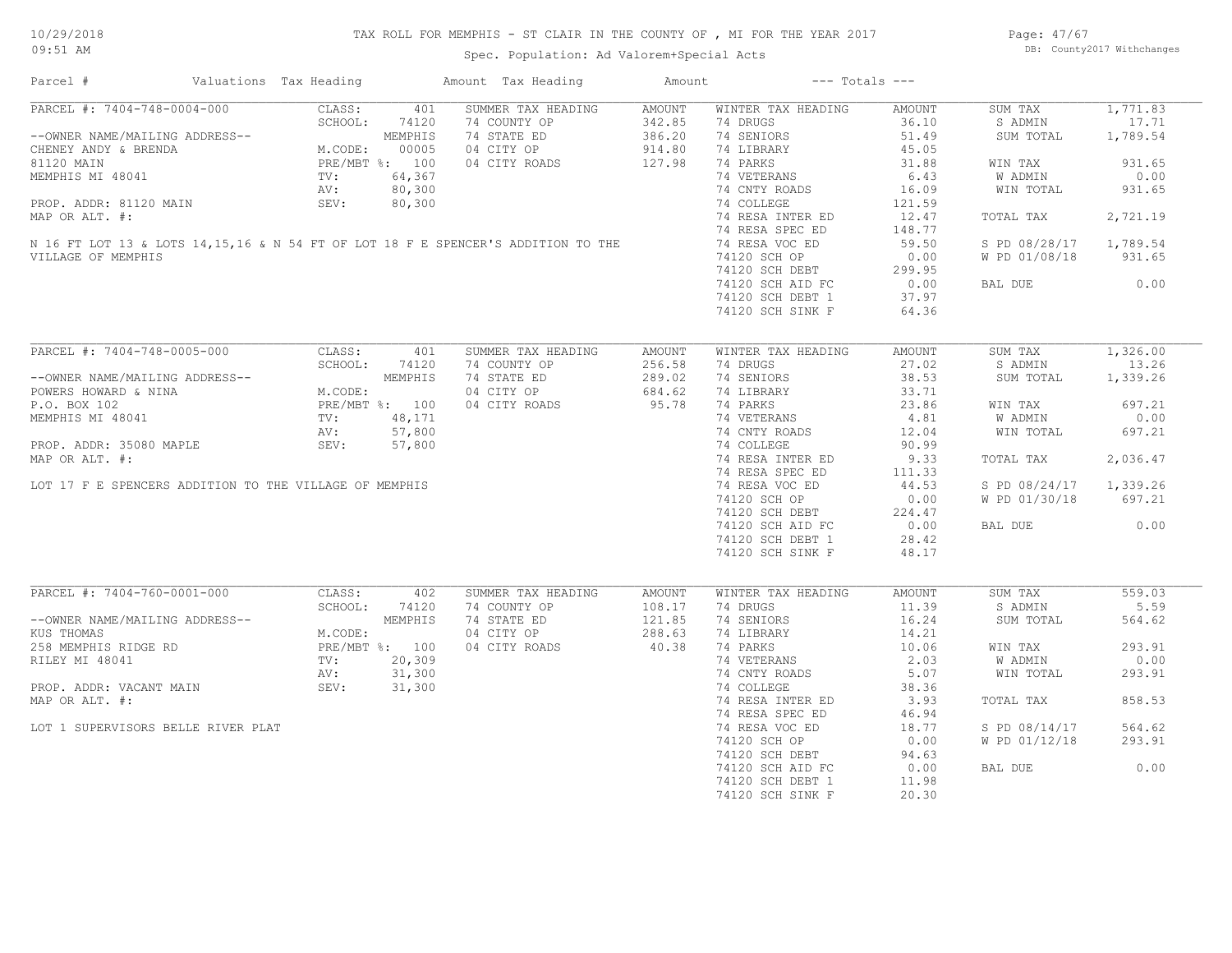# TAX ROLL FOR MEMPHIS - ST CLAIR IN THE COUNTY OF , MI FOR THE YEAR 2017

Spec. Population: Ad Valorem+Special Acts

Page: 48/67 DB: County2017 Withchanges

| Parcel #                                                                                                                                                                                             | Valuations Tax Heading                                                                          |                                                                          | Amount Tax Heading                                                               | Amount                                             |                                                                                                                                                                                                                                                                             | $---$ Totals $---$                                                                                                                                      |                                                                                                             |                                                                                                    |
|------------------------------------------------------------------------------------------------------------------------------------------------------------------------------------------------------|-------------------------------------------------------------------------------------------------|--------------------------------------------------------------------------|----------------------------------------------------------------------------------|----------------------------------------------------|-----------------------------------------------------------------------------------------------------------------------------------------------------------------------------------------------------------------------------------------------------------------------------|---------------------------------------------------------------------------------------------------------------------------------------------------------|-------------------------------------------------------------------------------------------------------------|----------------------------------------------------------------------------------------------------|
| PARCEL #: 7404-760-0002-000<br>--OWNER NAME/MAILING ADDRESS--<br>CUCCIHARA JAMES<br>81900 MAIN<br>MEMPHIS MI 48041<br>PROP. ADDR: 81900 MAIN<br>MAP OR ALT. #:<br>LOT 2 SUPERVISORS BELLE RIVER PLAT | CLASS:<br>SCHOOL:<br>M.CODE:<br>TV:<br>AV:<br>SEV:                                              | 301<br>74120<br>MEMPHIS<br>PRE/MBT %: 0<br>171,015<br>204,900<br>204,900 | SUMMER TAX HEADING<br>74 COUNTY OP<br>74 STATE ED<br>04 CITY OP<br>04 CITY ROADS | AMOUNT<br>910.91<br>1,026.09<br>2,430.51<br>340.04 | WINTER TAX HEADING<br>74 DRUGS<br>74 SENIORS<br>74 LIBRARY<br>74 PARKS<br>74 VETERANS<br>74 CNTY ROADS<br>74 COLLEGE<br>74 RESA INTER ED<br>74 RESA SPEC ED<br>74 RESA VOC ED<br>74120 SCH OP<br>74120 SCH DEBT<br>74120 SCH AID FC<br>74120 SCH DEBT 1<br>74120 SCH SINK F | AMOUNT<br>95.93<br>136.81<br>119.71<br>84.72<br>17.10<br>42.75<br>323.06<br>33.14<br>395.26<br>158.10<br>3,078.27<br>796.92<br>0.00<br>100.89<br>171.01 | SUM TAX<br>S ADMIN<br>SUM TOTAL<br>WIN TAX<br>W ADMIN<br>WIN TOTAL<br>TOTAL TAX<br>S PD 07/07/17<br>BAL DUE | 4,707.55<br>47.07<br>4,754.62<br>5,553.67<br>0.00<br>5,553.67<br>10,308.29<br>4,754.62<br>5,553.67 |
| PARCEL #: 7404-760-0003-000                                                                                                                                                                          | CLASS:                                                                                          | 401                                                                      | SUMMER TAX HEADING                                                               | AMOUNT                                             | WINTER TAX HEADING                                                                                                                                                                                                                                                          | <b>AMOUNT</b>                                                                                                                                           | SUM TAX                                                                                                     | 1,814.52                                                                                           |
| --OWNER NAME/MAILING ADDRESS--<br>SCHROEDER DANIEL E                                                                                                                                                 | SCHOOL:<br>ADDRESS---<br>MEMPHIS<br>M.CODE: 00001<br>PRE/MBT %: 100<br>TV: 65,918<br>AV: 78,300 | 74120                                                                    | 74 COUNTY OP<br>74 STATE ED<br>04 CITY OP                                        | 351.11<br>395.50<br>936.84                         | 74 DRUGS<br>74 SENIORS<br>74 LIBRARY                                                                                                                                                                                                                                        | 36.97<br>52.73<br>46.14                                                                                                                                 | S ADMIN<br>SUM TOTAL                                                                                        | 18.14<br>1,832.66                                                                                  |
| 81840 MAIN                                                                                                                                                                                           |                                                                                                 |                                                                          | 04 CITY ROADS                                                                    | 131.07                                             | 74 PARKS                                                                                                                                                                                                                                                                    | 32.65                                                                                                                                                   | WIN TAX                                                                                                     | 954.10                                                                                             |
| MEMPHIS MI 48041                                                                                                                                                                                     |                                                                                                 |                                                                          |                                                                                  |                                                    | 74 VETERANS                                                                                                                                                                                                                                                                 | 6.59                                                                                                                                                    | W ADMIN                                                                                                     | 0.00                                                                                               |
| PROP. ADDR: 81840 MAIN                                                                                                                                                                               | SEV:                                                                                            | 78,300                                                                   |                                                                                  |                                                    | 74 CNTY ROADS                                                                                                                                                                                                                                                               | 16.47<br>124.52                                                                                                                                         | WIN TOTAL                                                                                                   | 954.10                                                                                             |
| MAP OR ALT. #:                                                                                                                                                                                       |                                                                                                 |                                                                          |                                                                                  |                                                    | 74 COLLEGE<br>74 RESA INTER ED                                                                                                                                                                                                                                              | 12.77                                                                                                                                                   | TOTAL TAX                                                                                                   | 2,786.76                                                                                           |
|                                                                                                                                                                                                      |                                                                                                 |                                                                          |                                                                                  |                                                    | 74 RESA SPEC ED                                                                                                                                                                                                                                                             | 152.35                                                                                                                                                  |                                                                                                             |                                                                                                    |
| LOT 3 SUPERVISORS BELLE RIVER PLAT                                                                                                                                                                   |                                                                                                 |                                                                          |                                                                                  |                                                    | 74 RESA VOC ED                                                                                                                                                                                                                                                              | 60.94                                                                                                                                                   | S PD 08/28/17                                                                                               | 1,832.66                                                                                           |
|                                                                                                                                                                                                      |                                                                                                 |                                                                          |                                                                                  |                                                    | 74120 SCH OP                                                                                                                                                                                                                                                                | 0.00                                                                                                                                                    | W PD 12/29/17                                                                                               | 954.10                                                                                             |
|                                                                                                                                                                                                      |                                                                                                 |                                                                          |                                                                                  |                                                    | 74120 SCH DEBT                                                                                                                                                                                                                                                              | 307.17                                                                                                                                                  |                                                                                                             |                                                                                                    |
|                                                                                                                                                                                                      |                                                                                                 |                                                                          |                                                                                  |                                                    | 74120 SCH AID FC                                                                                                                                                                                                                                                            | 0.00                                                                                                                                                    | BAL DUE                                                                                                     | 0.00                                                                                               |
|                                                                                                                                                                                                      |                                                                                                 |                                                                          |                                                                                  |                                                    | 74120 SCH DEBT 1                                                                                                                                                                                                                                                            | 38.89                                                                                                                                                   |                                                                                                             |                                                                                                    |
|                                                                                                                                                                                                      |                                                                                                 |                                                                          |                                                                                  |                                                    | 74120 SCH SINK F                                                                                                                                                                                                                                                            | 65.91                                                                                                                                                   |                                                                                                             |                                                                                                    |
| PARCEL #: 7404-760-0004-000                                                                                                                                                                          | CLASS:                                                                                          | 401                                                                      | SUMMER TAX HEADING                                                               | AMOUNT                                             | WINTER TAX HEADING                                                                                                                                                                                                                                                          | <b>AMOUNT</b>                                                                                                                                           | SUM TAX                                                                                                     | 1,094.77                                                                                           |
|                                                                                                                                                                                                      | SCHOOL:                                                                                         | 74120                                                                    | 74 COUNTY OP                                                                     | 211.84                                             | 74 DRUGS                                                                                                                                                                                                                                                                    | 22.31                                                                                                                                                   | S ADMIN                                                                                                     | 10.94                                                                                              |
| --OWNER NAME/MAILING ADDRESS--<br>DIAZ JOHN M & JEANNIE                                                                                                                                              | M.CODE:                                                                                         | MEMPHIS                                                                  | 74 STATE ED<br>04 CITY OP                                                        | 238.62<br>565.23                                   | 74 SENIORS<br>74 LIBRARY                                                                                                                                                                                                                                                    | 31.81<br>27.83                                                                                                                                          | S INTRST<br>SUM TOTAL                                                                                       | 65.69<br>1,171.40                                                                                  |
| 81800 MAIN                                                                                                                                                                                           |                                                                                                 | PRE/MBT %: 100                                                           | 04 CITY ROADS                                                                    | 79.08                                              | 74 PARKS                                                                                                                                                                                                                                                                    | 19.70                                                                                                                                                   |                                                                                                             |                                                                                                    |
| MEMPHIS MI 48041                                                                                                                                                                                     | TV:                                                                                             | 39,771                                                                   |                                                                                  |                                                    | 74 VETERANS                                                                                                                                                                                                                                                                 | 3.97                                                                                                                                                    | WIN TAX                                                                                                     | 575.63                                                                                             |
|                                                                                                                                                                                                      | AV:                                                                                             | 44,900                                                                   |                                                                                  |                                                    | 74 CNTY ROADS                                                                                                                                                                                                                                                               | 9.94                                                                                                                                                    | W ADMIN                                                                                                     | 0.00                                                                                               |
| PROP. ADDR: 81800 MAIN                                                                                                                                                                               | SEV:                                                                                            | 44,900                                                                   |                                                                                  |                                                    | 74 COLLEGE                                                                                                                                                                                                                                                                  | 75.13                                                                                                                                                   | WIN TOTAL                                                                                                   | 575.63                                                                                             |
| MAP OR ALT. #:                                                                                                                                                                                       |                                                                                                 |                                                                          |                                                                                  |                                                    | 74 RESA INTER ED                                                                                                                                                                                                                                                            | 7.70                                                                                                                                                    |                                                                                                             |                                                                                                    |
|                                                                                                                                                                                                      |                                                                                                 |                                                                          |                                                                                  |                                                    | 74 RESA SPEC ED                                                                                                                                                                                                                                                             | 91.92                                                                                                                                                   | TOTAL TAX                                                                                                   | 1,747.03                                                                                           |
| LOT 4 SUPERVISORS BELLE RIVER PLAT                                                                                                                                                                   |                                                                                                 |                                                                          |                                                                                  |                                                    | 74 RESA VOC ED                                                                                                                                                                                                                                                              | 36.76                                                                                                                                                   |                                                                                                             |                                                                                                    |
|                                                                                                                                                                                                      |                                                                                                 |                                                                          |                                                                                  |                                                    | 74120 SCH OP                                                                                                                                                                                                                                                                | 0.00                                                                                                                                                    | BAL DUE                                                                                                     | 1,747.03                                                                                           |
|                                                                                                                                                                                                      |                                                                                                 |                                                                          |                                                                                  |                                                    | 74120 SCH DEBT                                                                                                                                                                                                                                                              | 185.33                                                                                                                                                  |                                                                                                             |                                                                                                    |
|                                                                                                                                                                                                      |                                                                                                 |                                                                          |                                                                                  |                                                    | 74120 SCH AID FC                                                                                                                                                                                                                                                            | 0.00                                                                                                                                                    |                                                                                                             |                                                                                                    |
|                                                                                                                                                                                                      |                                                                                                 |                                                                          |                                                                                  |                                                    | 74120 SCH DEBT 1                                                                                                                                                                                                                                                            | 23.46                                                                                                                                                   |                                                                                                             |                                                                                                    |
|                                                                                                                                                                                                      |                                                                                                 |                                                                          |                                                                                  |                                                    | 74120 SCH SINK F                                                                                                                                                                                                                                                            | 39.77                                                                                                                                                   |                                                                                                             |                                                                                                    |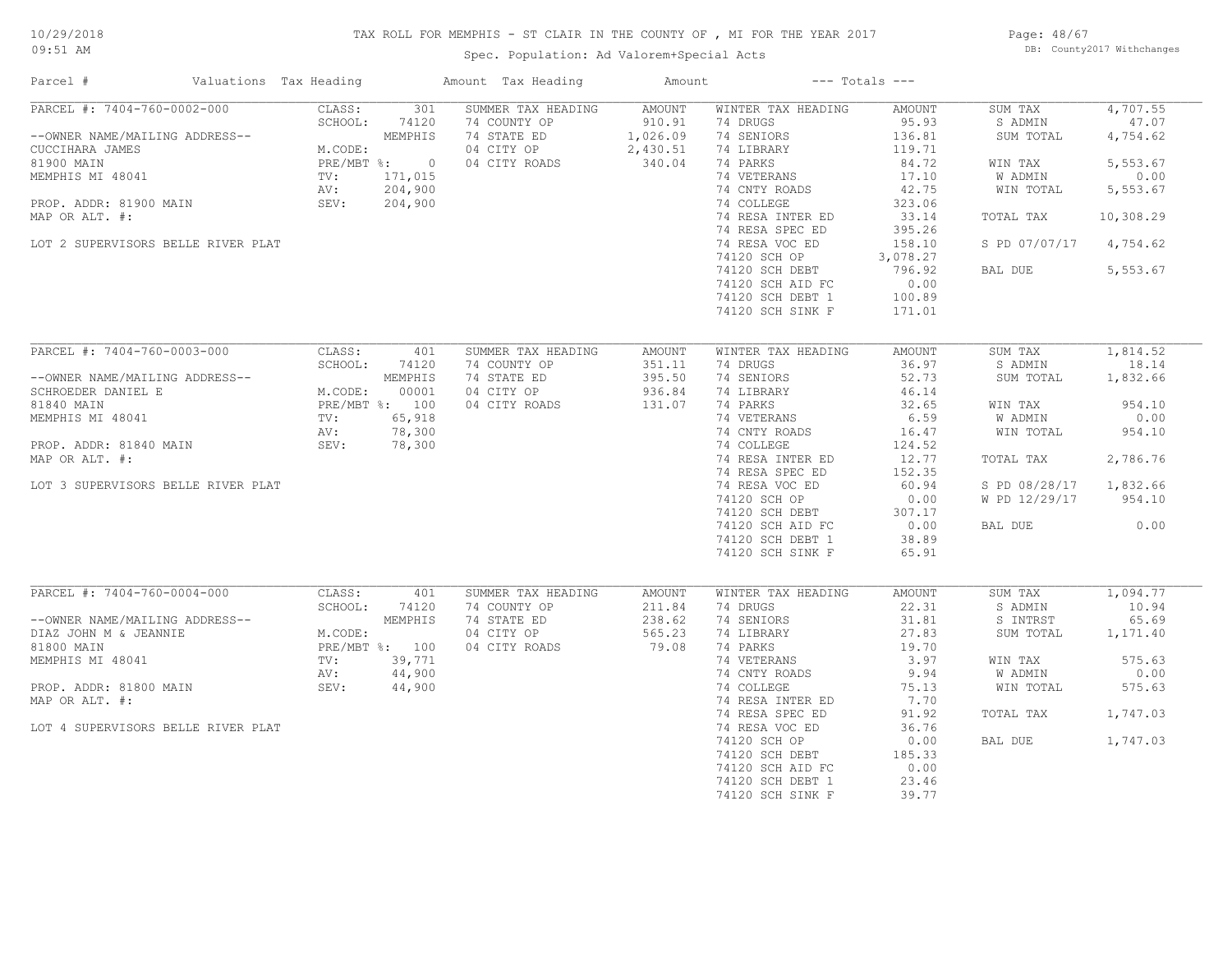Page: 49/67 DB: County2017 Withchanges

Spec. Population: Ad Valorem+Special Acts

Parcel # Valuations Tax Heading Amount Tax Heading Amount --- Totals ---

| PARCEL #: 7404-760-0005-001                                                                                                                                                                                                          | CLASS:         | 401     | SUMMER TAX HEADING | <b>AMOUNT</b> | WINTER TAX HEADING | <b>AMOUNT</b> | SUM TAX       | 1,938.88     |
|--------------------------------------------------------------------------------------------------------------------------------------------------------------------------------------------------------------------------------------|----------------|---------|--------------------|---------------|--------------------|---------------|---------------|--------------|
|                                                                                                                                                                                                                                      | SCHOOL:        | 74120   | 74 COUNTY OP       | 375.17        | 74 DRUGS           | 39.51         | S ADMIN       | 19.38        |
| --OWNER NAME/MAILING ADDRESS--                                                                                                                                                                                                       |                | MEMPHIS | 74 STATE ED        | 422.61        | 74 SENIORS         | 56.34         | SUM TOTAL     | 1,958.26     |
| LATOUF LAWRENCE S & RETA Y                                                                                                                                                                                                           | M.CODE:        | 00012   | 04 CITY OP         | 1,001.05      | 74 LIBRARY         | 49.30         |               |              |
| 81780 MAIN                                                                                                                                                                                                                           | PRE/MBT %: 100 |         | 04 CITY ROADS      | 140.05        | 74 PARKS           | 34.89         | WIN TAX       | 1,019.50     |
| MEMPHIS MI 48041                                                                                                                                                                                                                     | TV:            | 70,436  |                    |               | 74 VETERANS        | 7.04          | W ADMIN       | 0.00         |
|                                                                                                                                                                                                                                      | AV:            | 92,400  |                    |               | 74 CNTY ROADS      | 17.60         | WIN TOTAL     | 1,019.50     |
| PROP. ADDR: 81780 MAIN                                                                                                                                                                                                               | SEV:           | 92,400  |                    |               | 74 COLLEGE         | 133.06        |               |              |
| MAP OR ALT. #:                                                                                                                                                                                                                       |                |         |                    |               | 74 RESA INTER ED   | 13.65         | TOTAL TAX     | 2,977.76     |
|                                                                                                                                                                                                                                      |                |         |                    |               | 74 RESA SPEC ED    | 162.79        |               |              |
| PART OF LOT 5, Described as Beg.th N 0D 53M 37S E. 146.85' From sw cor. Lot 5; th<br>N.OD 53M 37S E. 97.00' th S. 89D 03M 37S E. 1069.14'; th S 13D 53M 06S W.<br>99.53'; th N 89D 03M 37S W. 1046.77'to Beg. Supervisors Belle Rive |                |         |                    |               | 74 RESA VOC ED     | 65.11         | S PD 08/28/17 | 1,958.26     |
|                                                                                                                                                                                                                                      |                |         |                    |               | 74120 SCH OP       | 0.00          | W PD 12/22/17 | 1,019.50     |
|                                                                                                                                                                                                                                      |                |         |                    |               | 74120 SCH DEBT     | 328.23        |               |              |
| Split on 08/24/2006 from 04-760-0005-000,04-760-0005-250;                                                                                                                                                                            |                |         |                    |               | 74120 SCH AID FC   | 0.00          | BAL DUE       | 0.00         |
|                                                                                                                                                                                                                                      |                |         |                    |               | 74120 SCH DEBT 1   | 41.55         |               |              |
|                                                                                                                                                                                                                                      |                |         |                    |               | 74120 SCH SINK F   | 70.43         |               |              |
|                                                                                                                                                                                                                                      |                |         |                    |               |                    |               |               |              |
| PARCEL #: 7404-760-0005-252                                                                                                                                                                                                          | CLASS:         | 401     | SUMMER TAX HEADING | AMOUNT        | WINTER TAX HEADING | <b>AMOUNT</b> | SUM TAX       | 1,144.95     |
|                                                                                                                                                                                                                                      | SCHOOL:        | 74120   | 74 COUNTY OP       | 221.55        | 74 DRUGS           | 23.33         | S ADMIN       | 11.44        |
| --OWNER NAME/MAILING ADDRESS--                                                                                                                                                                                                       |                | MEMPHIS | 74 STATE ED        | 249.56        | 74 SENIORS         | 33.27         | S INTRST      | 68.70        |
| RESCHKE, NICOLE ET AL.                                                                                                                                                                                                               | M.CODE:        |         | 04 CITY OP         | 591.14        | 74 LIBRARY         | 29.11         | SUM TOTAL     | 1,225.09     |
| 81750 MAIN ST.                                                                                                                                                                                                                       | PRE/MBT %: 100 |         | 04 CITY ROADS      | 82.70         | 74 PARKS           | 20.60         |               |              |
| MEMPHIS MI 48041                                                                                                                                                                                                                     | TV:            | 41,594  |                    |               | 74 VETERANS        | 4.15          | WIN TAX       | 602.01       |
|                                                                                                                                                                                                                                      | AV:            | 46,300  |                    |               | 74 CNTY ROADS      | 10.39         | W ADMIN       | 0.00         |
|                                                                                                                                                                                                                                      |                |         |                    |               |                    |               |               |              |
|                                                                                                                                                                                                                                      |                |         |                    |               |                    |               |               |              |
| PROP. ADDR: 81750 MAIN                                                                                                                                                                                                               | SEV:           | 46,300  |                    |               | 74 COLLEGE         | 78.57         | WIN TOTAL     | 602.01       |
| MAP OR ALT. #:                                                                                                                                                                                                                       |                |         |                    |               | 74 RESA INTER ED   | 8.06          |               |              |
|                                                                                                                                                                                                                                      |                |         |                    |               | 74 RESA SPEC ED    | 96.13         | TOTAL TAX     | 1,827.10     |
| S 165' OF W 396' OF LOT 5 EXC BEG N 0D 53M 37S E 146.85' FROM SW COR OF LOT 5, TH S                                                                                                                                                  |                |         |                    |               | 74 RESA VOC ED     | 38.45         |               |              |
| 89D 3M 37S E 396', TH N 0D 53M 37S E 16.70', TH N 88D 51M 3S W 396', TH S 0D 53M                                                                                                                                                     |                |         |                    |               | 74120 SCH OP       | 0.00          | BAL DUE       | 1,827.10     |
| 37S W 18.15' TO BEG SUPERVISOR'S BELLE RIVER PLAT                                                                                                                                                                                    |                |         |                    |               | 74120 SCH DEBT     | 193.82        |               |              |
|                                                                                                                                                                                                                                      |                |         |                    |               | 74120 SCH AID FC   | 0.00          |               |              |
|                                                                                                                                                                                                                                      |                |         |                    |               | 74120 SCH DEBT 1   | 24.54         |               |              |
|                                                                                                                                                                                                                                      |                |         |                    |               | 74120 SCH SINK F   | 41.59         |               |              |
|                                                                                                                                                                                                                                      |                |         |                    |               |                    |               |               |              |
|                                                                                                                                                                                                                                      | CLASS:         | 703     | SUMMER TAX HEADING | <b>AMOUNT</b> | WINTER TAX HEADING | <b>AMOUNT</b> | SUM TAX       |              |
|                                                                                                                                                                                                                                      | SCHOOL:        | 74120   | 74 COUNTY OP       | 0.00          | 74 DRUGS           | 0.00          | S ADMIN       |              |
| --OWNER NAME/MAILING ADDRESS--                                                                                                                                                                                                       |                | MEMPHIS | 74 STATE ED        | 0.00          | 74 SENIORS         | 0.00          | SUM TOTAL     | 0.00         |
| CITY OF MEMPHIS                                                                                                                                                                                                                      | M.CODE:        |         | 04 CITY OP         | 0.00          | 74 LIBRARY         | 0.00          |               |              |
|                                                                                                                                                                                                                                      | PRE/MBT %:     | $\circ$ | 04 CITY ROADS      | 0.00          | 74 PARKS           | 0.00          | WIN TAX       | 0.00         |
|                                                                                                                                                                                                                                      | TV:            | $\circ$ |                    |               | 74 VETERANS        | 0.00          | W ADMIN       | 0.00         |
|                                                                                                                                                                                                                                      | AV:            | $\circ$ |                    |               | 74 CNTY ROADS      | 0.00          | WIN TOTAL     |              |
| PROP. ADDR:                                                                                                                                                                                                                          | SEV:           | $\circ$ |                    |               | 74 COLLEGE         | 0.00          |               |              |
|                                                                                                                                                                                                                                      |                |         |                    |               | 74 RESA INTER ED   | 0.00          | TOTAL TAX     | 0.00         |
| PARCEL #: 7404-760-0005-260<br>35095 POTTER PO BOX 28<br>MEMPHIS MI 48041-0028<br>MAP OR ALT. #:                                                                                                                                     |                |         |                    |               | 74 RESA SPEC ED    | 0.00          |               |              |
| BEG S 88D 51M 3S E 396' FROM SW COR LOT 5, TH S 88D 51M 3S E 616.05', TH N 13D 53M                                                                                                                                                   |                |         |                    |               | 74 RESA VOC ED     | 0.00          | BAL DUE       |              |
| 6S E 220.14', TH N 89D 3M 37S W 561.48', TH S 0D 56M 23S W 64', TH N 89D 3M 37S W                                                                                                                                                    |                |         |                    |               | 74120 SCH OP       | 0.00          |               | 0.00<br>0.00 |
| 104', TH S OD 53M 37S W 148.30' TO BEG EXC BEG N OD 53M 37S E 146.85' & S 89D 3M                                                                                                                                                     |                |         |                    |               | 74120 SCH DEBT     | 0.00          |               |              |
| 37S E 500' FROM SW COR OF LOT 5, TH S 89D 3M 37S E 546.77', TH N 13D 53M 6S E                                                                                                                                                        |                |         |                    |               | 74120 SCH AID FC   | 0.00          |               | 0.00<br>0.00 |
| 65.67', TH N 89D 3M 37S W 561.48', TH S OD 56M 23S W 64' TO BEG SUPERVISOR'S BELLE                                                                                                                                                   |                |         |                    |               | 74120 SCH DEBT 1   | 0.00          |               |              |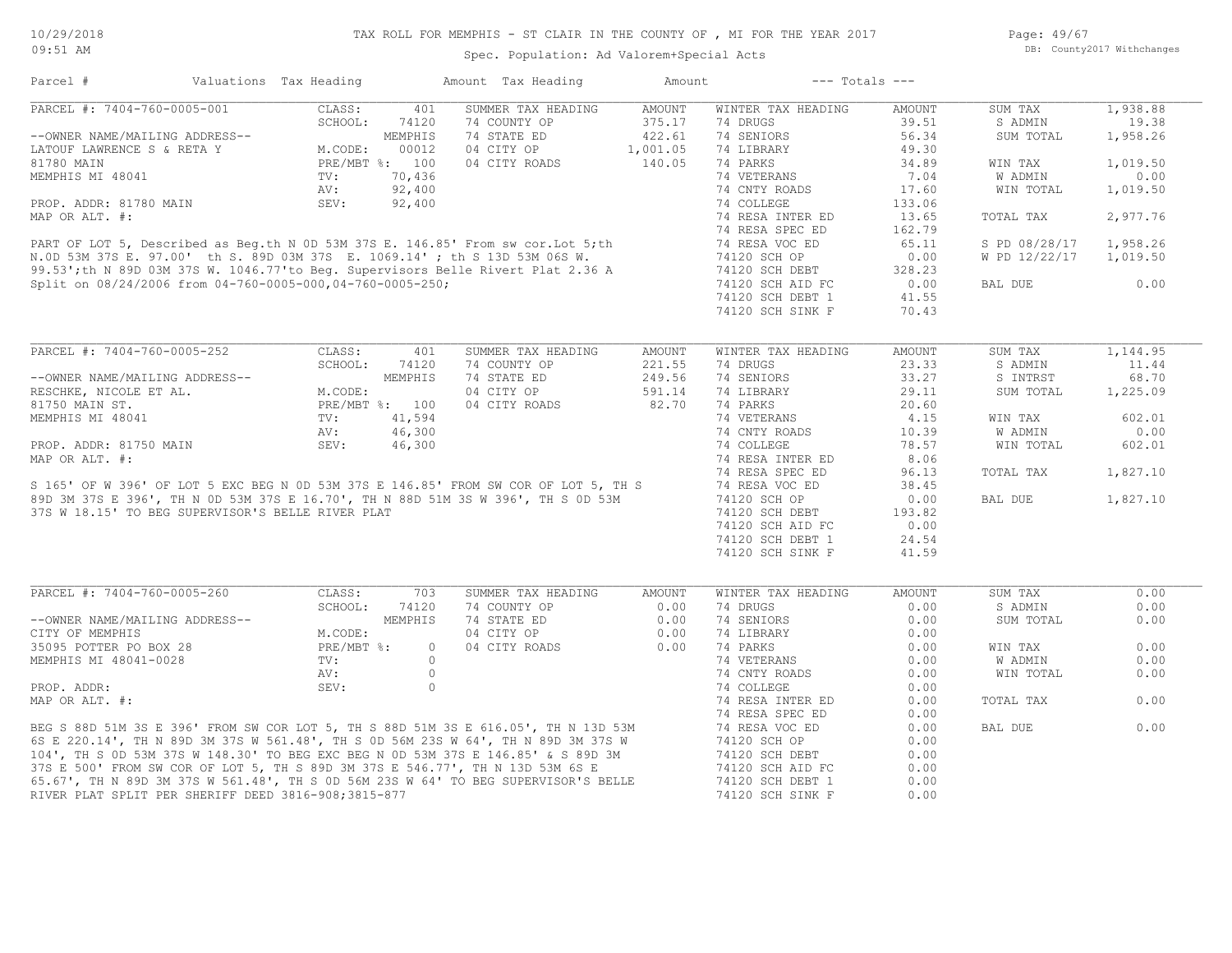# TAX ROLL FOR MEMPHIS - ST CLAIR IN THE COUNTY OF , MI FOR THE YEAR 2017

Spec. Population: Ad Valorem+Special Acts

Page: 50/67 DB: County2017 Withchanges

| Parcel #                                                                                                                                                                | Valuations Tax Heading |              | Amount Tax Heading                 | Amount                  | $---$ Totals $---$             |                        |                    |                |
|-------------------------------------------------------------------------------------------------------------------------------------------------------------------------|------------------------|--------------|------------------------------------|-------------------------|--------------------------------|------------------------|--------------------|----------------|
| PARCEL #: 7404-760-0006-000                                                                                                                                             | CLASS:                 | 401          | SUMMER TAX HEADING                 | <b>AMOUNT</b>           | WINTER TAX HEADING             | <b>AMOUNT</b>          | SUM TAX            | 1,178.34       |
|                                                                                                                                                                         | SCHOOL:                | 74120        | 74 COUNTY OP                       | 228.01                  | 74 DRUGS                       | 24.01                  | S ADMIN            | 11.78          |
| --OWNER NAME/MAILING ADDRESS--                                                                                                                                          |                        | MEMPHIS      | 74 STATE ED                        | 256.84                  | 74 SENIORS                     | 34.24                  | SUM TOTAL          | 1,190.12       |
| FOSS CAROL                                                                                                                                                              | M.CODE:                |              | 04 CITY OP                         | 608.38                  | 74 LIBRARY                     | 29.96                  |                    |                |
| 81700 MAIN                                                                                                                                                              | PRE/MBT %: 100         |              | 04 CITY ROADS                      | 85.11                   | 74 PARKS                       | 21.20                  | WIN TAX            | 619.57         |
| MEMPHIS MI 48041                                                                                                                                                        | TV:                    | 42,807       |                                    |                         | 74 VETERANS                    | 4.28                   | W ADMIN            | 0.00           |
|                                                                                                                                                                         | AV:                    | 47,400       |                                    |                         | 74 CNTY ROADS                  | 10.70                  | WIN TOTAL          | 619.57         |
| PROP. ADDR: 81700 MAIN                                                                                                                                                  | SEV:                   | 47,400       |                                    |                         | 74 COLLEGE                     | 80.86                  |                    |                |
| MAP OR ALT. #:                                                                                                                                                          |                        |              |                                    |                         | 74 RESA INTER ED               | 8.29                   | TOTAL TAX          | 1,809.69       |
|                                                                                                                                                                         |                        |              |                                    |                         | 74 RESA SPEC ED                | 98.93                  |                    |                |
| LOT 6 SUPERVISORS BELLE RIVER PLAT                                                                                                                                      |                        |              |                                    |                         | 74 RESA VOC ED                 | 39.57                  | S PD 08/30/17      | 1,190.12       |
|                                                                                                                                                                         |                        |              |                                    |                         | 74120 SCH OP                   | 0.00                   | W PD 02/13/18      | 619.57         |
|                                                                                                                                                                         |                        |              |                                    |                         | 74120 SCH DEBT                 | 199.48                 |                    |                |
|                                                                                                                                                                         |                        |              |                                    |                         | 74120 SCH AID FC               | 0.00                   | BAL DUE            | 0.00           |
|                                                                                                                                                                         |                        |              |                                    |                         | 74120 SCH DEBT 1               | 25.25                  |                    |                |
|                                                                                                                                                                         |                        |              |                                    |                         | 74120 SCH SINK F               | 42.80                  |                    |                |
|                                                                                                                                                                         |                        |              |                                    |                         |                                |                        |                    |                |
| PARCEL #: 7404-760-0007-000                                                                                                                                             | CLASS:                 | 703          | SUMMER TAX HEADING                 | AMOUNT                  | WINTER TAX HEADING             | <b>AMOUNT</b>          | SUM TAX            | 0.00           |
|                                                                                                                                                                         | SCHOOL:                | 74120        | 74 COUNTY OP                       | 0.00                    | 74 DRUGS                       | 0.00                   | S ADMIN            | 0.00           |
| --OWNER NAME/MAILING ADDRESS--                                                                                                                                          |                        | MEMPHIS      | 74 STATE ED                        | 0.00                    | 74 SENIORS                     | 0.00                   | SUM TOTAL          | 0.00           |
| CITY OF MEMPHIS                                                                                                                                                         | M.CODE:                |              | 04 CITY OP                         | 0.00                    | 74 LIBRARY                     | 0.00                   |                    |                |
| 35095 POTTER                                                                                                                                                            | PRE/MBT %:             | $\circ$      | 04 CITY ROADS                      | 0.00                    | 74 PARKS                       | 0.00                   | WIN TAX            | 0.00           |
| MEMPHIS MI 48041                                                                                                                                                        | TV:                    | $\circ$      |                                    |                         | 74 VETERANS                    | 0.00                   | W ADMIN            | 0.00           |
|                                                                                                                                                                         | AV:                    | $\circ$      |                                    |                         | 74 CNTY ROADS                  | 0.00                   | WIN TOTAL          | 0.00           |
| PROP. ADDR: MAIN/CITY PARK VACANT                                                                                                                                       | SEV:                   | $\circ$      |                                    |                         | 74 COLLEGE                     | 0.00                   |                    |                |
| MAP OR ALT. #:                                                                                                                                                          |                        |              |                                    |                         | 74 RESA INTER ED               | 0.00                   | TOTAL TAX          | 0.00           |
|                                                                                                                                                                         |                        |              |                                    |                         | 74 RESA SPEC ED                | 0.00                   |                    |                |
|                                                                                                                                                                         |                        |              |                                    |                         | 74 RESA VOC ED                 | 0.00                   | BAL DUE            | 0.00           |
| LOTS 7 & 8 ALSO OLD C & O R/W 66 FT WIDE; ADJ ABV LOTS ON S & EXTD E TO CITY LIMITS<br>& THAT PART OF SE 1/4 LYING N & E OF ABV DESC. SEC 35 T6N R14E SUPERVISORS BELLE |                        |              |                                    |                         | 74120 SCH OP                   | 0.00                   |                    |                |
| RIVER PLAT                                                                                                                                                              |                        |              |                                    |                         |                                |                        |                    |                |
|                                                                                                                                                                         |                        |              |                                    |                         | 74120 SCH DEBT                 | 0.00                   |                    |                |
|                                                                                                                                                                         |                        |              |                                    |                         | 74120 SCH AID FC               | 0.00                   |                    |                |
|                                                                                                                                                                         |                        |              |                                    |                         | 74120 SCH DEBT 1               | 0.00                   |                    |                |
|                                                                                                                                                                         |                        |              |                                    |                         | 74120 SCH SINK F               | 0.00                   |                    |                |
|                                                                                                                                                                         |                        |              |                                    |                         |                                |                        |                    |                |
| PARCEL #: 7404-760-0008-000                                                                                                                                             | CLASS:<br>SCHOOL:      | 402<br>74120 | SUMMER TAX HEADING<br>74 COUNTY OP | <b>AMOUNT</b><br>136.50 | WINTER TAX HEADING<br>74 DRUGS | <b>AMOUNT</b><br>14.37 | SUM TAX<br>S ADMIN | 705.44<br>7.05 |
|                                                                                                                                                                         |                        |              |                                    |                         |                                |                        |                    |                |
| --OWNER NAME/MAILING ADDRESS--                                                                                                                                          |                        | MEMPHIS      | 74 STATE ED                        | 153.76                  | 74 SENIORS                     | 20.50                  | SUM TOTAL          | 712.49         |
| JOHNSTON JOHN R                                                                                                                                                         | M.CODE:                |              | 04 CITY OP                         | 364.23                  | 74 LIBRARY                     | 17.93                  |                    |                |
| 33711 BOARDMAN RD                                                                                                                                                       | PRE/MBT %: 100         |              | 04 CITY ROADS                      | 50.95                   | 74 PARKS                       | 12.69                  | WIN TAX            | 370.90         |
| MEMPHIS MI 48041                                                                                                                                                        | TV:                    | 25,628       |                                    |                         | 74 VETERANS                    | 2.56                   | W ADMIN            | 0.00           |
|                                                                                                                                                                         | AV:                    | 27,600       |                                    |                         | 74 CNTY ROADS                  | 6.40                   | WIN TOTAL          | 370.90         |
| PROP. ADDR: VACANT MAIN                                                                                                                                                 | SEV:                   | 27,600       |                                    |                         | 74 COLLEGE                     | 48.41                  |                    |                |
| MAP OR ALT. #:                                                                                                                                                          |                        |              |                                    |                         | 74 RESA INTER ED               | 4.96                   | TOTAL TAX          | 1,083.39       |
|                                                                                                                                                                         |                        |              |                                    |                         | 74 RESA SPEC ED                | 59.23                  |                    |                |
| LOT 9 EXC S 300 FT OF E 135 FT & EXC S 239.14 FT OF N 299.14 FT OF E 165 FT.                                                                                            |                        |              |                                    |                         | 74 RESA VOC ED                 | 23.69                  | S PD 09/05/17      | 712.49         |
| SUPERVISORS BELLE RIVER PLAT                                                                                                                                            |                        |              |                                    |                         | 74120 SCH OP                   | 0.00                   | W PD 02/13/18      | 370.90         |
|                                                                                                                                                                         |                        |              |                                    |                         | 74120 SCH DEBT                 | 119.42                 |                    |                |
|                                                                                                                                                                         |                        |              |                                    |                         | 74120 SCH AID FC               | 0.00                   | BAL DUE            | 0.00           |
|                                                                                                                                                                         |                        |              |                                    |                         | 74120 SCH DEBT 1               | 15.12                  |                    |                |
|                                                                                                                                                                         |                        |              |                                    |                         | 74120 SCH SINK F               | 25.62                  |                    |                |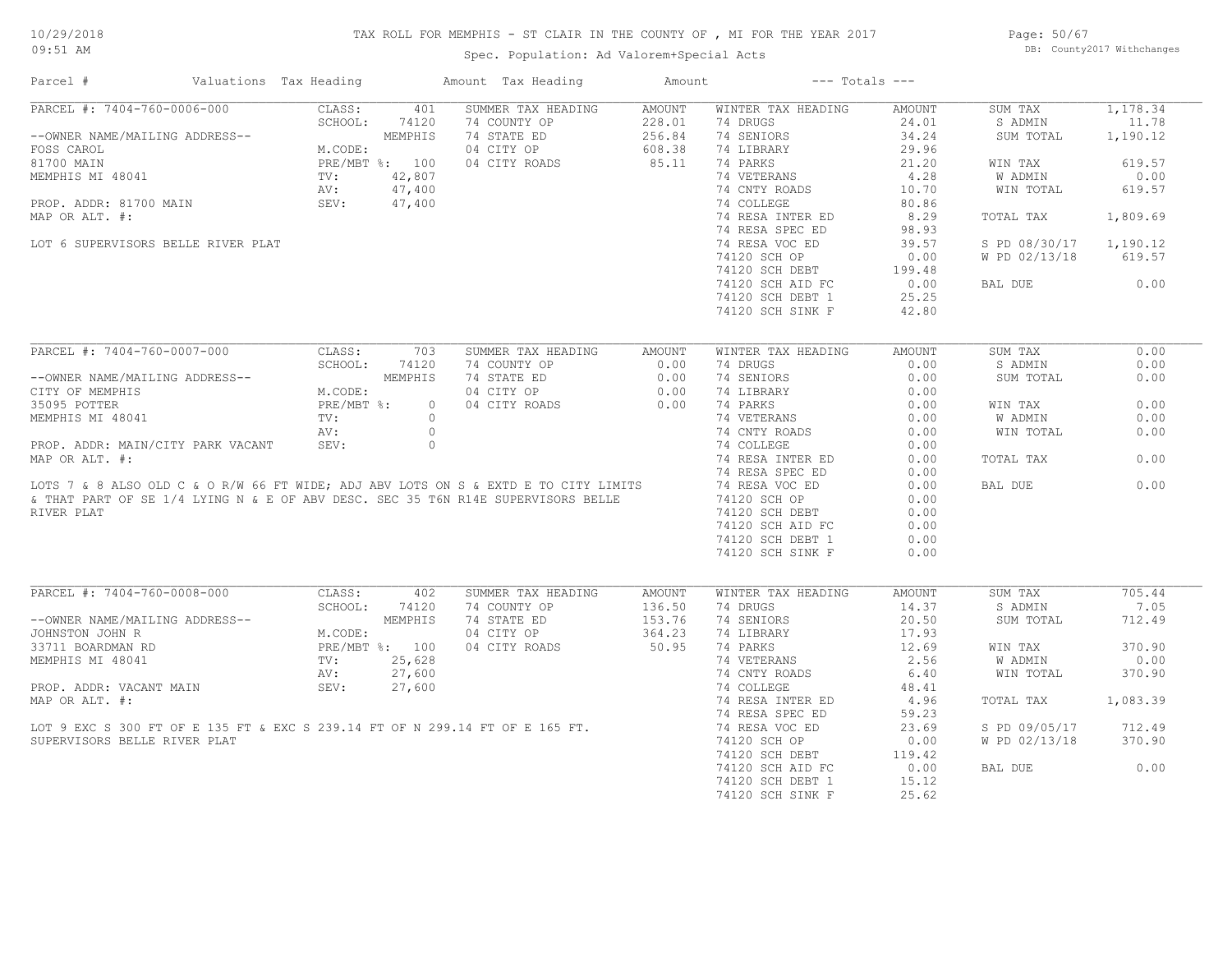# TAX ROLL FOR MEMPHIS - ST CLAIR IN THE COUNTY OF , MI FOR THE YEAR 2017

Spec. Population: Ad Valorem+Special Acts

Page: 51/67 DB: County2017 Withchanges

| Parcel #                                                                                                                                                 | Valuations Tax Heading                                                                                                                                                                                                                                                                                                                                              |                      | Amount Tax Heading                 | Amount           |                                      | $---$ Totals $---$ |                        |                   |
|----------------------------------------------------------------------------------------------------------------------------------------------------------|---------------------------------------------------------------------------------------------------------------------------------------------------------------------------------------------------------------------------------------------------------------------------------------------------------------------------------------------------------------------|----------------------|------------------------------------|------------------|--------------------------------------|--------------------|------------------------|-------------------|
| PARCEL #: 7404-760-0009-000                                                                                                                              | CLASS:                                                                                                                                                                                                                                                                                                                                                              | 401<br>SCHOOL: 74120 | SUMMER TAX HEADING<br>74 COUNTY OP | AMOUNT<br>201.05 | WINTER TAX HEADING<br>74 DRUGS       | AMOUNT<br>21.17    | SUM TAX<br>S ADMIN     | 1,039.05<br>10.39 |
| --OWNER NAME/MAILING ADDRESS--<br>KING ROSEMARY                                                                                                          | M.CODE:<br>PRE/MBT %: 100<br>TV: 37,747<br>AV: 43,00'<br>°EV: 43,0'                                                                                                                                                                                                                                                                                                 |                      | 74 STATE ED<br>04 CITY OP          | 226.48<br>536.47 | 74 SENIORS<br>74 LIBRARY             | 30.19<br>26.42     | SUM TOTAL              | 1,049.44          |
| 81921 MAIN                                                                                                                                               |                                                                                                                                                                                                                                                                                                                                                                     |                      | 04 CITY ROADS                      | 75.05            | 74 PARKS                             | 18.69              | WIN TAX                | 546.32            |
| MEMPHIS MI 48041                                                                                                                                         |                                                                                                                                                                                                                                                                                                                                                                     |                      |                                    |                  | 74 VETERANS                          | 3.77               | W ADMIN                | 0.00              |
| SEV: $43,000$<br>SEV: $43,000$<br>E 165 FT OF LOT 9 EXC N 179 FT & EXC S 300 FT SUPERVISORS BELLE RIVER PLAT                                             |                                                                                                                                                                                                                                                                                                                                                                     |                      |                                    |                  | 74 CNTY ROADS                        | 9.43               | WIN TOTAL              | 546.32            |
|                                                                                                                                                          |                                                                                                                                                                                                                                                                                                                                                                     |                      |                                    |                  | 74 COLLEGE                           | 71.30              |                        |                   |
|                                                                                                                                                          |                                                                                                                                                                                                                                                                                                                                                                     |                      |                                    |                  | 74 RESA INTER ED                     | 7.31               | TOTAL TAX              | 1,595.76          |
|                                                                                                                                                          |                                                                                                                                                                                                                                                                                                                                                                     |                      |                                    |                  | 74 RESA SPEC ED                      | 87.24              |                        |                   |
|                                                                                                                                                          |                                                                                                                                                                                                                                                                                                                                                                     |                      |                                    |                  | 74 RESA VOC ED                       | 34.89              | S PD 08/04/17 1,049.44 |                   |
|                                                                                                                                                          |                                                                                                                                                                                                                                                                                                                                                                     |                      |                                    |                  | 74120 SCH OP                         | 0.00               | W PD 01/18/18          | 546.32            |
|                                                                                                                                                          |                                                                                                                                                                                                                                                                                                                                                                     |                      |                                    |                  | $74120$ SCH DEBT<br>$74120$ SCH DEBT | 175.90             |                        |                   |
|                                                                                                                                                          |                                                                                                                                                                                                                                                                                                                                                                     |                      |                                    |                  | 74120 SCH AID FC                     | 0.00               | BAL DUE                | 0.00              |
|                                                                                                                                                          |                                                                                                                                                                                                                                                                                                                                                                     |                      |                                    |                  | 74120 SCH DEBT 1                     | 22.27              |                        |                   |
|                                                                                                                                                          |                                                                                                                                                                                                                                                                                                                                                                     |                      |                                    |                  | 74120 SCH SINK F                     | 37.74              |                        |                   |
|                                                                                                                                                          |                                                                                                                                                                                                                                                                                                                                                                     |                      |                                    |                  |                                      |                    |                        |                   |
| PARCEL #: 7404-760-0010-000                                                                                                                              | CLASS:                                                                                                                                                                                                                                                                                                                                                              | 401                  | SUMMER TAX HEADING                 | AMOUNT           | WINTER TAX HEADING                   | AMOUNT             | SUM TAX                | 1,066.90          |
|                                                                                                                                                          | $\begin{tabular}{ll} $\scriptstyle \text{{\tt ADDRES}}$--\\ \tiny \begin{tabular}{l} \text{{\tt ADDRES}}$--\\ & \text{{\tt M.CODE}:}\\ & \text{{\tt PRE/MBT}}$\color{red}{\end{tabular}}$: & $100$\\ \tiny TV: & $38,759$\\ & \tiny \begin{tabular}{l} \text{{\tt NU}:} \\ \text{{\tt NU}:} \\ \text{{\tt SEV}:} \\ \text{{\tt SEV}:} \end{tabular}} \end{tabular}$ |                      | 74 COUNTY OP                       | 206.44           | 74 DRUGS                             | 21.74              | S ADMIN                | 10.66             |
| --OWNER NAME/MAILING ADDRESS--                                                                                                                           |                                                                                                                                                                                                                                                                                                                                                                     |                      | 74 STATE ED                        | 232.55           | 74 SENIORS                           | 31.00              | SUM TOTAL              | 1,077.56          |
| LARKIN DEBORAH                                                                                                                                           |                                                                                                                                                                                                                                                                                                                                                                     |                      | 04 CITY OP                         | 550.85           | 74 LIBRARY                           | 27.13              |                        |                   |
| 81865 MAIN ST                                                                                                                                            |                                                                                                                                                                                                                                                                                                                                                                     |                      | 04 CITY ROADS                      | 77.06            | 74 PARKS                             | 19.20              | WIN TAX                | 560.97            |
| MEMPHIS MI 48041                                                                                                                                         |                                                                                                                                                                                                                                                                                                                                                                     |                      |                                    |                  | 74 VETERANS                          | 3.87               | W ADMIN                | 0.00              |
|                                                                                                                                                          |                                                                                                                                                                                                                                                                                                                                                                     |                      |                                    |                  | 74 CNTY ROADS                        | 9.68               | WIN TOTAL              | 560.97            |
| MEMPHIS MI 48041 TV: 38,759<br>PROP. ADDR: 81865 MAIN SEV: 45,200<br>MAP OR ALT. #: 480 FT OF S 230 FT OF E 135 FT OF LOT 9 SUPERVISORS BELLE RIVER PLAT |                                                                                                                                                                                                                                                                                                                                                                     |                      |                                    |                  | 74 COLLEGE                           | 73.21              |                        |                   |
|                                                                                                                                                          |                                                                                                                                                                                                                                                                                                                                                                     |                      |                                    |                  | 74 RESA INTER ED                     | 7.51               | TOTAL TAX              | 1,638.53          |
|                                                                                                                                                          |                                                                                                                                                                                                                                                                                                                                                                     |                      |                                    |                  | 74 RESA SPEC ED                      | 89.58              |                        |                   |
|                                                                                                                                                          |                                                                                                                                                                                                                                                                                                                                                                     |                      |                                    |                  | 74 RESA VOC ED                       | 35.83              | S PD 08/18/17          | 1,077.56          |
|                                                                                                                                                          |                                                                                                                                                                                                                                                                                                                                                                     |                      |                                    |                  | 74120 SCH OP                         | 0.00               | W PD 02/07/18          | 560.97            |
|                                                                                                                                                          |                                                                                                                                                                                                                                                                                                                                                                     |                      |                                    |                  | 74120 SCH DEBT                       | 180.61             |                        |                   |
|                                                                                                                                                          |                                                                                                                                                                                                                                                                                                                                                                     |                      |                                    |                  | 74120 SCH AID FC                     | 0.00               | BAL DUE                | 0.00              |
|                                                                                                                                                          |                                                                                                                                                                                                                                                                                                                                                                     |                      |                                    |                  | 74120 SCH DEBT 1                     | 22.86              |                        |                   |
|                                                                                                                                                          |                                                                                                                                                                                                                                                                                                                                                                     |                      |                                    |                  | 74120 SCH SINK F                     | 38.75              |                        |                   |
|                                                                                                                                                          |                                                                                                                                                                                                                                                                                                                                                                     |                      |                                    |                  |                                      |                    |                        |                   |
| ARCEL #: 7404-760-0011<br>--OWNER NAME/MAILING ADDRESS--<br>KIZY THOMAS H & SALWA N M.CODE:<br>PRE/MBT %: 0<br>TV: 28,842<br>AV: 32,700<br>29.700        |                                                                                                                                                                                                                                                                                                                                                                     |                      | SUMMER TAX HEADING                 | AMOUNT           | WINTER TAX HEADING                   | AMOUNT             | SUM TAX                | 793.92            |
|                                                                                                                                                          |                                                                                                                                                                                                                                                                                                                                                                     |                      | 74 COUNTY OP                       | 153.62           | 74 DRUGS                             | 16.18              | S ADMIN                | 7.93              |
|                                                                                                                                                          |                                                                                                                                                                                                                                                                                                                                                                     |                      | 74 STATE ED                        | 173.05           | 74 SENIORS                           | 23.07              | SUM TOTAL              | 801.85            |
|                                                                                                                                                          |                                                                                                                                                                                                                                                                                                                                                                     |                      | 04 CITY OP                         | 409.91           | 74 LIBRARY                           | 20.18              |                        |                   |
|                                                                                                                                                          |                                                                                                                                                                                                                                                                                                                                                                     |                      | 04 CITY ROADS                      | 57.34            | 74 PARKS                             | 14.28              | WIN TAX                | 936.58            |
|                                                                                                                                                          |                                                                                                                                                                                                                                                                                                                                                                     |                      |                                    |                  | 74 VETERANS                          | 2.88               | W ADMIN                | 0.00              |
|                                                                                                                                                          |                                                                                                                                                                                                                                                                                                                                                                     |                      |                                    |                  | 74 CNTY ROADS                        | 7.21               | WIN TOTAL              | 936.58            |
|                                                                                                                                                          |                                                                                                                                                                                                                                                                                                                                                                     |                      |                                    |                  | 74 COLLEGE                           | 54.48              |                        |                   |
|                                                                                                                                                          |                                                                                                                                                                                                                                                                                                                                                                     |                      |                                    |                  | 74 RESA INTER ED                     | 5.58               | TOTAL TAX              | 1,738.43          |
| MACOMB MI 48042<br>PROP. ADDR: 81951 MAIN<br>MAP OR ALT. #:<br>S 119 FT OF N 179 FT OF E 165 FT OF LOT 9 SUPERVISORS BELLE RIVER PLAT                    |                                                                                                                                                                                                                                                                                                                                                                     |                      |                                    |                  | 74 RESA SPEC ED                      | 66.66              |                        |                   |
|                                                                                                                                                          |                                                                                                                                                                                                                                                                                                                                                                     |                      |                                    |                  | 74 RESA VOC ED                       | 26.66              | S PD 08/09/17          | 801.85            |
|                                                                                                                                                          |                                                                                                                                                                                                                                                                                                                                                                     |                      |                                    |                  | 74120 SCH OP                         | 519.15             | W PD 02/14/18          | 936.58            |
|                                                                                                                                                          |                                                                                                                                                                                                                                                                                                                                                                     |                      |                                    |                  | 74120 SCH DEBT                       | 134.40             |                        |                   |
|                                                                                                                                                          |                                                                                                                                                                                                                                                                                                                                                                     |                      |                                    |                  | 74120 SCH AID FC                     | 0.00               | BAL DUE                | 0.00              |
|                                                                                                                                                          |                                                                                                                                                                                                                                                                                                                                                                     |                      |                                    |                  | 74120 SCH DEBT 1                     | 17.01              |                        |                   |
|                                                                                                                                                          |                                                                                                                                                                                                                                                                                                                                                                     |                      |                                    |                  | 74120 SCH SINK F                     | 28.84              |                        |                   |
|                                                                                                                                                          |                                                                                                                                                                                                                                                                                                                                                                     |                      |                                    |                  |                                      |                    |                        |                   |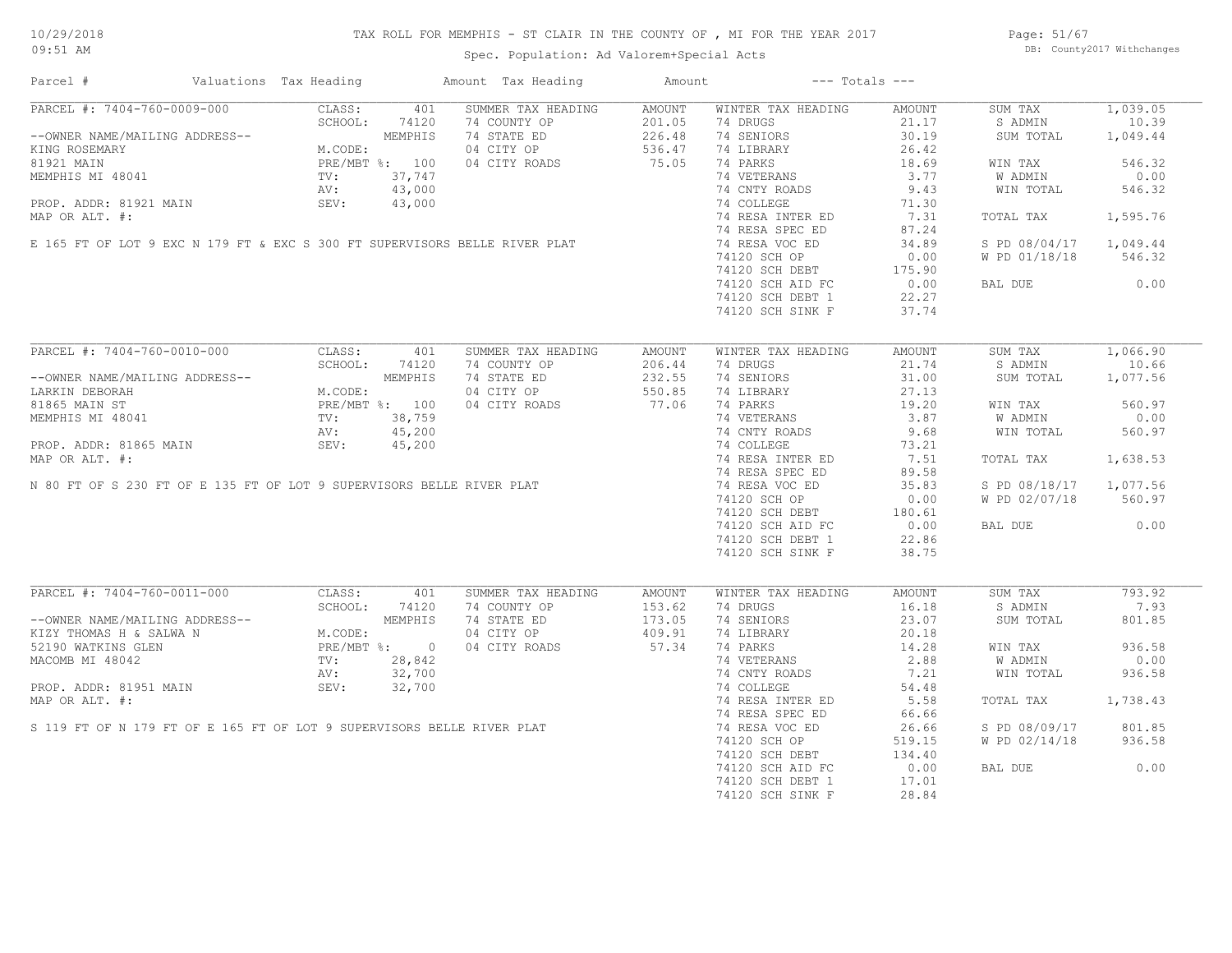# TAX ROLL FOR MEMPHIS - ST CLAIR IN THE COUNTY OF , MI FOR THE YEAR 2017

Spec. Population: Ad Valorem+Special Acts

Page: 52/67 DB: County2017 Withchanges

| Parcel #                                                       | Valuations Tax Heading                                                                                                                |         | Amount Tax Heading | Amount        |                    | $---$ Totals $---$ |               |           |
|----------------------------------------------------------------|---------------------------------------------------------------------------------------------------------------------------------------|---------|--------------------|---------------|--------------------|--------------------|---------------|-----------|
| PARCEL #: 7404-760-0012-000                                    | CLASS:                                                                                                                                | 401     | SUMMER TAX HEADING | <b>AMOUNT</b> | WINTER TAX HEADING | AMOUNT             | SUM TAX       | 1,437.43  |
|                                                                | SCHOOL:                                                                                                                               | 74120   | 74 COUNTY OP       | 278.14        | 74 DRUGS           | 29.29              | S ADMIN       | 14.37     |
| --OWNER NAME/MAILING ADDRESS--                                 | MEMPHIS<br>M.CODE:<br>PRE/MBT %: 0<br>TV: 52,219                                                                                      |         | 74 STATE ED        | 313.31        | 74 SENIORS         | 41.77              | SUM TOTAL     | 1,451.80  |
| CUCCHIARA JAMES D                                              |                                                                                                                                       |         | 04 CITY OP         | 742.15        | 74 LIBRARY         | 36.55              |               |           |
| 81900 MAIN                                                     |                                                                                                                                       |         | 04 CITY ROADS      | 103.83        | 74 PARKS           | 25.86              | WIN TAX       | 1,695.75  |
| MEMPHIS MI 48041                                               |                                                                                                                                       |         |                    |               | 74 VETERANS        | 5.22               | W ADMIN       | 0.00      |
|                                                                |                                                                                                                                       |         |                    |               | 74 CNTY ROADS      | 13.05              | WIN TOTAL     | 1,695.75  |
|                                                                |                                                                                                                                       |         |                    |               | 74 COLLEGE         | 98.64              |               |           |
|                                                                | NETTING THE SUBSET OF THE SUPERVISORS BELLE RIVER PLAT<br>SEV: 68,100<br>SEV: 68,100<br>SEV: 68,100<br>SEV: 68,100                    |         |                    |               | 74 RESA INTER ED   | 10.12              | TOTAL TAX     | 3, 147.55 |
|                                                                |                                                                                                                                       |         |                    |               | 74 RESA SPEC ED    | 120.69             |               |           |
|                                                                |                                                                                                                                       |         |                    |               | 74 RESA VOC ED     | 48.27              | S PD 07/07/17 | 1,451.80  |
|                                                                |                                                                                                                                       |         |                    |               | 74120 SCH OP       | 939.94             | W PD 02/14/18 | 1,695.75  |
|                                                                |                                                                                                                                       |         |                    |               |                    |                    |               |           |
|                                                                |                                                                                                                                       |         |                    |               | 74120 SCH DEBT     | 243.34             |               |           |
|                                                                |                                                                                                                                       |         |                    |               | 74120 SCH AID FC   | 0.00               | BAL DUE       | 0.00      |
|                                                                |                                                                                                                                       |         |                    |               | 74120 SCH DEBT 1   | 30.80              |               |           |
|                                                                |                                                                                                                                       |         |                    |               | 74120 SCH SINK F   | 52.21              |               |           |
|                                                                |                                                                                                                                       |         |                    |               |                    |                    |               |           |
| PARCEL #: 7404-760-0013-000                                    | CLASS:                                                                                                                                | 401     | SUMMER TAX HEADING | AMOUNT        | WINTER TAX HEADING | AMOUNT             | SUM TAX       | 1,320.43  |
|                                                                | SCHOOL:                                                                                                                               | 74120   | 74 COUNTY OP       | 255.50        | 74 DRUGS           | 26.91              | S ADMIN       | 13.20     |
|                                                                |                                                                                                                                       | MEMPHIS | 74 STATE ED        | 287.81        | 74 SENIORS         | 38.37              | SUM TOTAL     | 1,333.63  |
| --OWNER NAME/MAILING ADDRESS--<br>DAVIS RICHARD E & MULARSKI T | M.CODE:                                                                                                                               |         | 04 CITY OP         | 681.74        | 74 LIBRARY         | 33.57              |               |           |
| 81885 MAIN                                                     | PRE/MBT %: 100                                                                                                                        |         | 04 CITY ROADS      | 95.38         | 74 PARKS           | 23.76              | WIN TAX       | 694.29    |
| MEMPHIS MI 48041                                               | TV :<br>TV :<br>AV :                                                                                                                  | 47,969  |                    |               | 74 VETERANS        | 4.79               | W ADMIN       | 0.00      |
|                                                                | MEMPHIS MI 48041<br>PROP. ADDR: 81885 MAIN<br>MAP OR ALT. #:<br>N 70 FT OF S 300 FT OF E 135 FT OF LOT 9 SUPERVISORS BELLE RIVER PLAT |         |                    |               | 74 CNTY ROADS      | 11.99              | WIN TOTAL     | 694.29    |
|                                                                |                                                                                                                                       |         |                    |               | 74 COLLEGE         | 90.61              |               |           |
|                                                                |                                                                                                                                       |         |                    |               | 74 RESA INTER ED   | 9.29               | TOTAL TAX     | 2,027.92  |
|                                                                |                                                                                                                                       |         |                    |               | 74 RESA SPEC ED    | 110.87             |               |           |
|                                                                |                                                                                                                                       |         |                    |               |                    |                    |               |           |
|                                                                |                                                                                                                                       |         |                    |               | 74 RESA VOC ED     | 44.34              | S PD 08/15/17 | 1,333.63  |
|                                                                |                                                                                                                                       |         |                    |               | 74120 SCH OP       | 0.00               | W PD 02/12/18 | 694.29    |
|                                                                |                                                                                                                                       |         |                    |               | 74120 SCH DEBT     | 223.53             |               |           |
|                                                                |                                                                                                                                       |         |                    |               | 74120 SCH AID FC   | 0.00               | BAL DUE       | 0.00      |
|                                                                |                                                                                                                                       |         |                    |               | 74120 SCH DEBT 1   | 28.30              |               |           |
|                                                                |                                                                                                                                       |         |                    |               | 74120 SCH SINK F   | 47.96              |               |           |
|                                                                |                                                                                                                                       |         |                    |               |                    |                    |               |           |
| PARCEL #: 7404-760-0014-000                                    | CLASS:                                                                                                                                | 401     | SUMMER TAX HEADING | AMOUNT        | WINTER TAX HEADING | AMOUNT             | SUM TAX       | 848.26    |
|                                                                | SCHOOL: 74120                                                                                                                         |         | 74 COUNTY OP       | 164.14        | 74 DRUGS           | 17.28              | S ADMIN       | 8.48      |
| --OWNER NAME/MAILING ADDRESS--                                 |                                                                                                                                       | MEMPHIS | 74 STATE ED        | 184.89        | 74 SENIORS         | 24.65              | SUM TOTAL     | 856.74    |
| JELINEK ANNE MARIE                                             | M.CODE:                                                                                                                               | 00010   | 04 CITY OP         | 437.96        | 74 LIBRARY         | 21.57              |               |           |
| 81749 MAIN                                                     | PRE/MBT %: 100                                                                                                                        |         | 04 CITY ROADS      | 61.27         | 74 PARKS           | 15.26              | WIN TAX       | 446.01    |
| MEMPHIS MI 48041                                               | TV:                                                                                                                                   | 30,816  |                    |               | 74 VETERANS        | 3.08               | W ADMIN       | 0.00      |
|                                                                | AV:                                                                                                                                   | 54,000  |                    |               | 74 CNTY ROADS      | 7.70               | WIN TOTAL     | 446.01    |
| PROP. ADDR: 81749 MAIN                                         | SEV:                                                                                                                                  | 54,000  |                    |               | 74 COLLEGE         | 58.21              |               |           |
| MAP OR ALT. #:                                                 |                                                                                                                                       |         |                    |               | 74 RESA INTER ED   | 5.97               | TOTAL TAX     | 1,302.75  |
|                                                                |                                                                                                                                       |         |                    |               | 74 RESA SPEC ED    |                    |               |           |
|                                                                |                                                                                                                                       |         |                    |               |                    | 71.22              |               |           |
| LOT 10 SUPERVISORS BELLE RIVER PLAT                            |                                                                                                                                       |         |                    |               | 74 RESA VOC ED     | 28.48              | S PD 09/01/17 | 856.74    |
|                                                                |                                                                                                                                       |         |                    |               | 74120 SCH OP       | 0.00               | W PD 02/26/18 | 446.01    |
|                                                                |                                                                                                                                       |         |                    |               | 74120 SCH DEBT     | 143.60             |               |           |
|                                                                |                                                                                                                                       |         |                    |               | 74120 SCH AID FC   | 0.00               | BAL DUE       | 0.00      |
|                                                                |                                                                                                                                       |         |                    |               | 74120 SCH DEBT 1   | 18.18              |               |           |
|                                                                |                                                                                                                                       |         |                    |               | 74120 SCH SINK F   | 30.81              |               |           |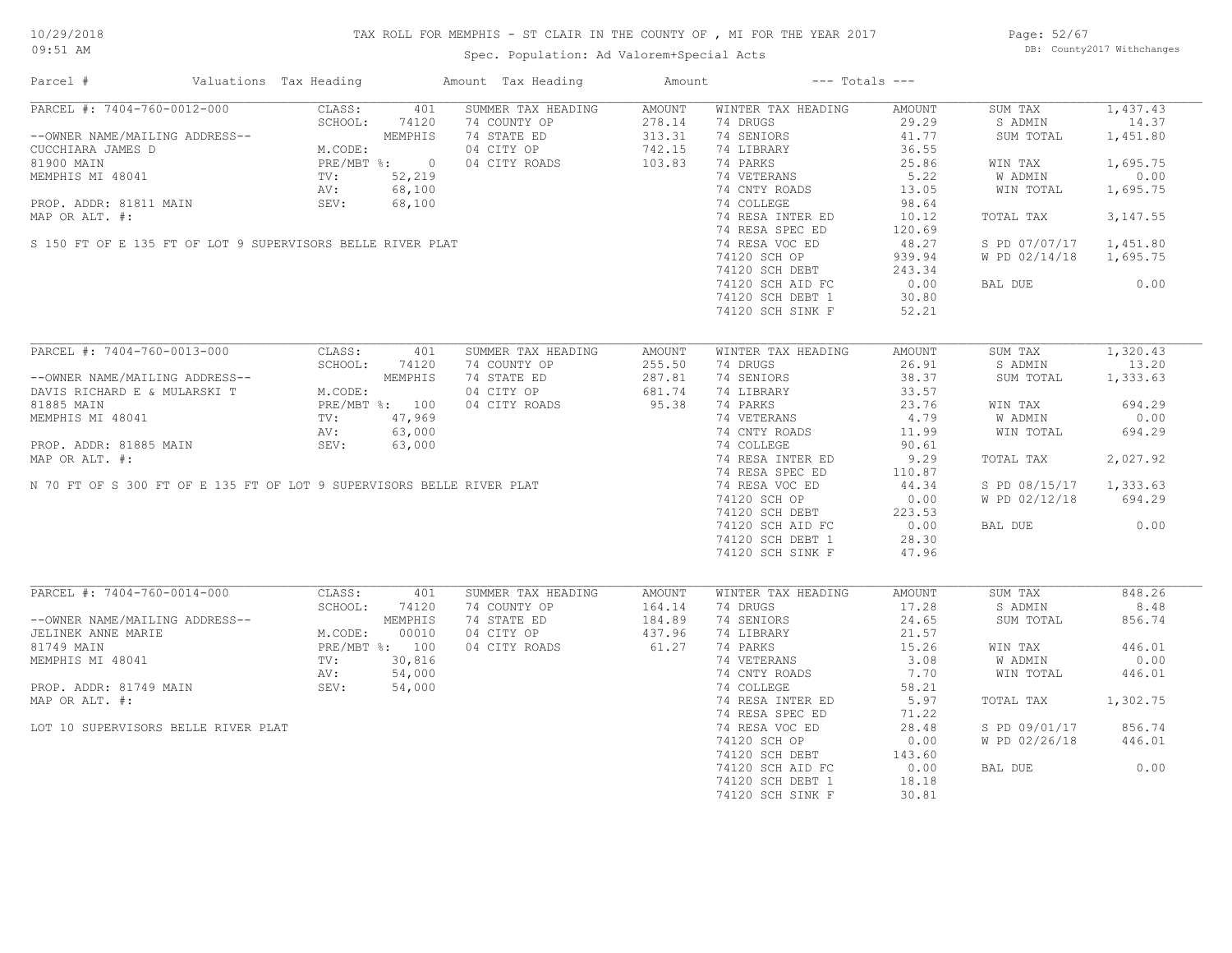Page: 53/67 DB: County2017 Withchanges

| Parcel #                                                                | Valuations Tax Heading |                | Amount Tax Heading                                                                                                                                                                                                                      | Amount        |                    | $---$ Totals $---$ |               |          |
|-------------------------------------------------------------------------|------------------------|----------------|-----------------------------------------------------------------------------------------------------------------------------------------------------------------------------------------------------------------------------------------|---------------|--------------------|--------------------|---------------|----------|
| PARCEL #: 7404-760-0015-001                                             | CLASS:                 | 301            | SUMMER TAX HEADING                                                                                                                                                                                                                      | <b>AMOUNT</b> | WINTER TAX HEADING | <b>AMOUNT</b>      | SUM TAX       | 1,741.46 |
|                                                                         | SCHOOL:                | 74120          | 74 COUNTY OP                                                                                                                                                                                                                            | 336.97        | 74 DRUGS           | 35.49              | S ADMIN       | 17.41    |
| --OWNER NAME/MAILING ADDRESS--                                          |                        | <b>MEMPHIS</b> | 74 STATE ED                                                                                                                                                                                                                             | 379.58        | 74 SENIORS         | 50.61              | SUM TOTAL     | 1,758.87 |
| DONATO PROPERTIES LLC                                                   | M.CODE:                |                | 04 CITY OP                                                                                                                                                                                                                              | 899.12        | 74 LIBRARY         | 44.28              |               |          |
| 81600 BELLE RIVER                                                       | PRE/MBT %:             | $\overline{0}$ | 04 CITY ROADS                                                                                                                                                                                                                           | 125.79        | 74 PARKS           | 31.34              | WIN TAX       | 2,054.46 |
| MEMPHIS MI 48041                                                        | TV:                    | 63,264         |                                                                                                                                                                                                                                         |               | 74 VETERANS        | 6.32               | W ADMIN       | 0.00     |
|                                                                         | AV:                    | 65,800         |                                                                                                                                                                                                                                         |               | 74 CNTY ROADS      | 15.81              | WIN TOTAL     | 2,054.46 |
| PROP. ADDR: 81620 BELLE RIVER                                           | SEV:                   | 65,800         |                                                                                                                                                                                                                                         |               | 74 COLLEGE         | 119.51             |               |          |
| MAP OR ALT. #:                                                          |                        |                |                                                                                                                                                                                                                                         |               | 74 RESA INTER ED   | 12.26              | TOTAL TAX     | 3,813.33 |
|                                                                         |                        |                |                                                                                                                                                                                                                                         |               | 74 RESA SPEC ED    | 146.22             |               |          |
|                                                                         |                        |                | WAF OR ALT. #:<br>THAT PART OF LOT 11 LYING E OF A LINE; BEG S 1*13'15" W 199.52'; TH S 87*28'25" E<br>145.18';S 46*30'E 192.18'; TH S 37*7'E 177.78';TH S 46*20'10" E 181.44' FROM NW COR<br>LOT 9,TH S 55* 6' W 243.65",TH S 16*50' W |               | 74 RESA VOC ED     | 58.48              | S PD 08/28/17 | 1,758.87 |
|                                                                         |                        |                |                                                                                                                                                                                                                                         |               | 74120 SCH OP       | 1,138.75           | W PD 12/29/17 | 2,054.46 |
|                                                                         |                        |                |                                                                                                                                                                                                                                         |               | 74120 SCH DEBT     | 294.81             |               |          |
|                                                                         |                        |                |                                                                                                                                                                                                                                         |               | 74120 SCH AID FC   | 0.00               | BAL DUE       | 0.00     |
| PLAT                                                                    |                        |                |                                                                                                                                                                                                                                         |               | 74120 SCH DEBT 1   | 37.32              |               |          |
|                                                                         |                        |                |                                                                                                                                                                                                                                         |               | 74120 SCH SINK F   | 63.26              |               |          |
|                                                                         |                        |                |                                                                                                                                                                                                                                         |               |                    |                    |               |          |
| PARCEL #: 7404-760-0015-010                                             | CLASS:                 | 703            | SUMMER TAX HEADING                                                                                                                                                                                                                      | AMOUNT        | WINTER TAX HEADING | <b>AMOUNT</b>      | SUM TAX       | 0.00     |
|                                                                         | SCHOOL:                | 74120          | 74 COUNTY OP                                                                                                                                                                                                                            | 0.00          | 74 DRUGS           | 0.00               | S ADMIN       | 0.00     |
| --OWNER NAME/MAILING ADDRESS--                                          |                        | MEMPHIS        | 74 STATE ED                                                                                                                                                                                                                             | 0.00          | 74 SENIORS         | 0.00               | SUM TOTAL     | 0.00     |
| CITY OF MEMPHIS                                                         | M.CODE:                |                | 04 CITY OP                                                                                                                                                                                                                              | 0.00          | 74 LIBRARY         | 0.00               |               |          |
| P                                                                       | PRE/MBT %:             | $\circ$        | 04 CITY ROADS                                                                                                                                                                                                                           | 0.00          | 74 PARKS           | 0.00               | WIN TAX       | 0.00     |
| MEMPHIS MI 48041                                                        | TV:                    | $\circ$        |                                                                                                                                                                                                                                         |               | 74 VETERANS        | 0.00               | W ADMIN       | 0.00     |
|                                                                         | AV:                    | $\circ$        |                                                                                                                                                                                                                                         |               | 74 CNTY ROADS      | 0.00               | WIN TOTAL     | 0.00     |
| PROP. ADDR: 81620 BELLE RIVER                                           | SEV:                   | $\circ$        |                                                                                                                                                                                                                                         |               | 74 COLLEGE         | 0.00               |               |          |
| MAP OR ALT. #:                                                          |                        |                |                                                                                                                                                                                                                                         |               | 74 RESA INTER ED   | 0.00               | TOTAL TAX     | 0.00     |
|                                                                         |                        |                |                                                                                                                                                                                                                                         |               | 74 RESA SPEC ED    | 0.00               |               |          |
|                                                                         |                        |                |                                                                                                                                                                                                                                         |               | 74 RESA VOC ED     | 0.00               | BAL DUE       | 0.00     |
|                                                                         |                        |                |                                                                                                                                                                                                                                         |               | 74120 SCH OP       | 0.00               |               |          |
|                                                                         |                        |                |                                                                                                                                                                                                                                         |               | 74120 SCH DEBT     | 0.00               |               |          |
|                                                                         |                        |                | THAT PART OF LOT 11 LYING E OF A LINE; BEG S 1*13'15" W 199.52'; TH S 87*28'25" E<br>145.18';S 46*30'E 192.18'; TH S 37*7'E 177.78';TH S 46*20'10" E 181.44' FROM NW COR<br>LOT 9,TH S 55* 6' W 243.65",TH S 16*50' W 52',TH N 62*27    |               | 74120 SCH AID FC   | 0.00               |               |          |
| PLAT                                                                    |                        |                |                                                                                                                                                                                                                                         |               | 74120 SCH DEBT 1   | 0.00               |               |          |
|                                                                         |                        |                |                                                                                                                                                                                                                                         |               | 74120 SCH SINK F   | 0.00               |               |          |
|                                                                         |                        |                |                                                                                                                                                                                                                                         |               |                    |                    |               |          |
| PARCEL #: 7404-760-0015-100                                             | CLASS:                 | 402            | SUMMER TAX HEADING                                                                                                                                                                                                                      | AMOUNT        | WINTER TAX HEADING | <b>AMOUNT</b>      | SUM TAX       | 66.62    |
|                                                                         | SCHOOL:                | 74120          | 74 COUNTY OP                                                                                                                                                                                                                            | 12.89         | 74 DRUGS           | 1.35               | S ADMIN       | 0.66     |
| --OWNER NAME/MAILING ADDRESS--                                          |                        | MEMPHIS        | 74 STATE ED                                                                                                                                                                                                                             | 14.52         | 74 SENIORS         | 1.93               | SUM TOTAL     | 67.28    |
| MOSSOIAN GUY M                                                          | M.CODE:                |                | 04 CITY OP                                                                                                                                                                                                                              | 34.40         | 74 LIBRARY         | 1.69               |               |          |
| 81650 BELLE RIVER                                                       |                        | PRE/MBT %: 100 | 04 CITY ROADS                                                                                                                                                                                                                           | 4.81          | 74 PARKS           | 1.19               | WIN TAX       | 34.97    |
| MEMPHIS MI 48041                                                        | $\text{TV}$ :          | 2,421          |                                                                                                                                                                                                                                         |               | 74 VETERANS        | 0.24               | W ADMIN       | 0.00     |
|                                                                         | AV:                    | 2,500          |                                                                                                                                                                                                                                         |               | 74 CNTY ROADS      | 0.60               | WIN TOTAL     | 34.97    |
| PROP. ADDR: VACANT BELLE RIVER                                          | SEV:                   | 2,500          |                                                                                                                                                                                                                                         |               | 74 COLLEGE         | 4.57               |               |          |
| MAP OR ALT. #:                                                          |                        |                |                                                                                                                                                                                                                                         |               | 74 RESA INTER ED   | 0.46               | TOTAL TAX     | 102.25   |
|                                                                         |                        |                |                                                                                                                                                                                                                                         |               | 74 RESA SPEC ED    | 5.59               |               |          |
|                                                                         |                        |                | THAT PART OF LOTS 11 & 12 BEG S 1* 13' 5" W199.52' & S 82* 28'25" E 145.18' FROM NW<br>COR LOT 9; TH S 46*30'E 192.18'; TH S 37*7' E 177.78'; TH S 46*20'10"E 181.44'; TH<br>S 55*6' W 243.65',TH S 16*50" W 52',TH 12*53'9" W 86.91    |               | 74 RESA VOC ED     | 2.23               | S PD 07/07/17 | 67.28    |
|                                                                         |                        |                |                                                                                                                                                                                                                                         |               | 74120 SCH OP       | 0.00               | W PD 12/01/17 | 34.97    |
|                                                                         |                        |                |                                                                                                                                                                                                                                         |               | 74120 SCH DEBT     | 11.28              |               |          |
|                                                                         |                        |                |                                                                                                                                                                                                                                         |               | 74120 SCH AID FC   | 0.00               | BAL DUE       | 0.00     |
| W 267.65', TH N 55*3'53" E 235.29' TO BEG. SUPERVISORS BELLE RIVER PLAT |                        |                |                                                                                                                                                                                                                                         |               | 74120 SCH DEBT 1   | 1.42               |               |          |
|                                                                         |                        |                |                                                                                                                                                                                                                                         |               | 74120 SCH SINK F   | 2.42               |               |          |
|                                                                         |                        |                |                                                                                                                                                                                                                                         |               |                    |                    |               |          |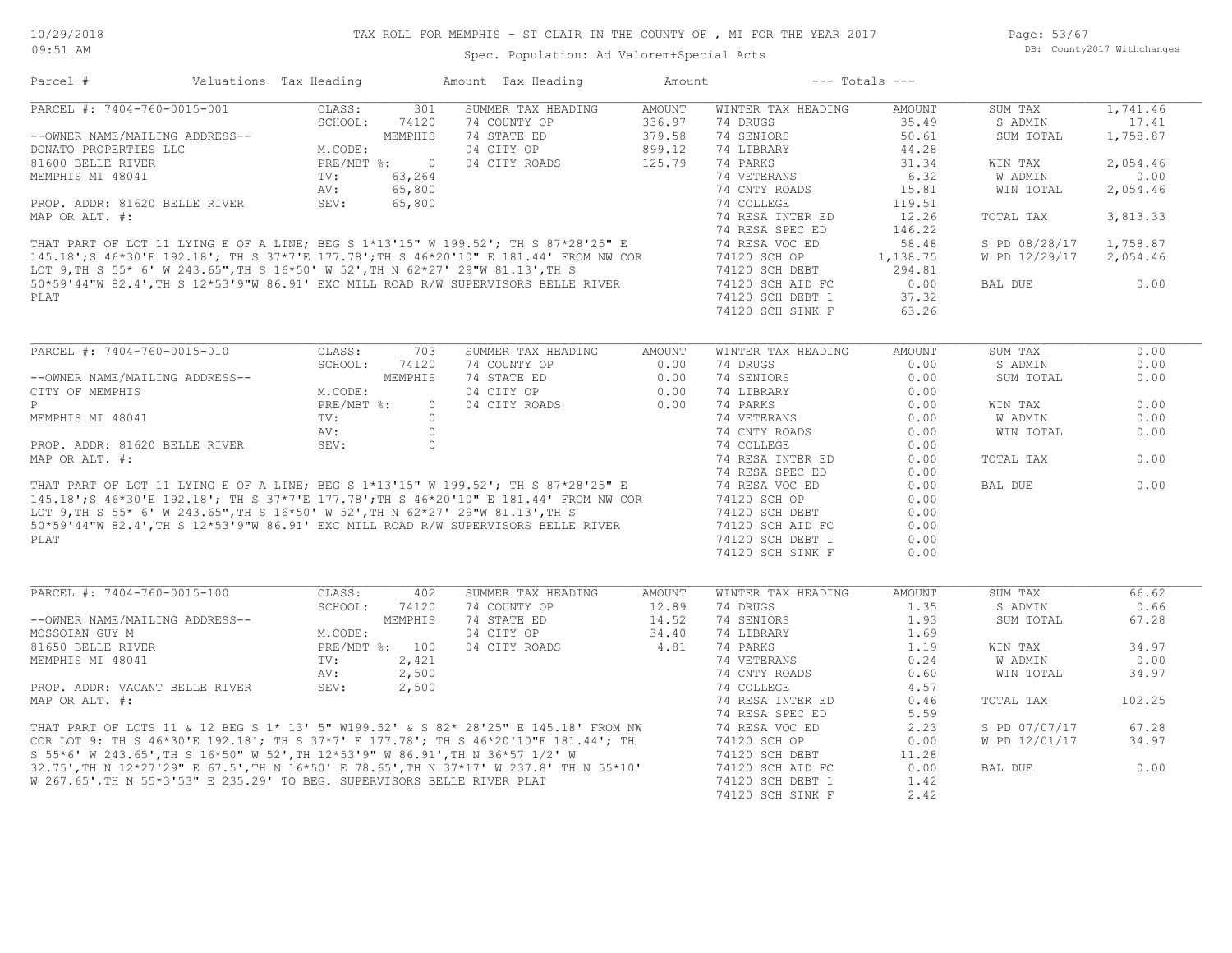Page: 54/67 DB: County2017 Withchanges

# Spec. Population: Ad Valorem+Special Acts

Parcel # Valuations Tax Heading Amount Tax Heading Amount --- Totals ---

| PARCEL #: 7404-760-0015-200                                                         | CLASS:<br>202         | SUMMER TAX HEADING | <b>AMOUNT</b> | WINTER TAX HEADING | AMOUNT | SUM TAX        | 129.36   |
|-------------------------------------------------------------------------------------|-----------------------|--------------------|---------------|--------------------|--------|----------------|----------|
|                                                                                     | SCHOOL:<br>74120      | 74 COUNTY OP       | 25.03         | 74 DRUGS           | 2.63   | S ADMIN        | 1.29     |
| --OWNER NAME/MAILING ADDRESS--                                                      | MEMPHIS               | 74 STATE ED        | 28.20         | 74 SENIORS         | 3.76   | S INTRST       | 7.76     |
| JAEHN ERIC & SHANA                                                                  | M.CODE:               | 04 CITY OP         | 66.79         | 74 LIBRARY         | 3.29   | SUM TOTAL      | 138.41   |
| 81630 BELLE RIVER                                                                   | PRE/MBT %: 100        | 04 CITY ROADS      | 9.34          | 74 PARKS           | 2.32   |                |          |
| MEMPHIS MI 48041                                                                    | 4,700<br>TV:          |                    |               | 74 VETERANS        | 0.47   | WIN TAX        | 67.99    |
|                                                                                     | 4,700<br>AV:          |                    |               | 74 CNTY ROADS      | 1.17   | W ADMIN        | 0.00     |
| PROP. ADDR: VACANT BELLE RIVER                                                      | 4,700<br>SEV:         |                    |               | 74 COLLEGE         | 8.87   | WIN TOTAL      | 67.99    |
| MAP OR ALT. #: 0                                                                    |                       |                    |               | 74 RESA INTER ED   | 0.91   |                |          |
|                                                                                     |                       |                    |               | 74 RESA SPEC ED    | 10.86  | TOTAL TAX      | 206.40   |
| THAT PART OF LOTS 11 & 12 LYING S OF E & W 1/4 LINE & BELLE RIVER & LYING N & W OF  |                       |                    |               | 74 RESA VOC ED     | 4.34   |                |          |
| A LINE BEG S 1*13'15" W 199.52' & S 82*28'25" E 145.18' FROM NW COR LOT 9; TH 04 S  |                       |                    |               | 74120 SCH OP       | 0.00   | BAL DUE        | 206.40   |
| 55 3' 53" W 488.61' SUPERVISORS BELLE RIVER PLAT                                    |                       |                    |               | 74120 SCH DEBT     | 21.90  |                |          |
|                                                                                     |                       |                    |               | 74120 SCH AID FC   | 0.00   |                |          |
|                                                                                     |                       |                    |               | 74120 SCH DEBT 1   | 2.77   |                |          |
|                                                                                     |                       |                    |               |                    |        |                |          |
|                                                                                     |                       |                    |               | 74120 SCH SINK F   | 4.70   |                |          |
|                                                                                     |                       |                    |               |                    |        |                |          |
| PARCEL #: 7404-760-0015-250                                                         | CLASS:<br>401         | SUMMER TAX HEADING | AMOUNT        | WINTER TAX HEADING | AMOUNT | SUM TAX        | 2,892.73 |
|                                                                                     | SCHOOL:<br>74120      | 74 COUNTY OP       | 559.74        | 74 DRUGS           | 58.95  | S ADMIN        | 28.92    |
| --OWNER NAME/MAILING ADDRESS--                                                      | MEMPHIS               | 74 STATE ED        | 630.52        | 74 SENIORS         | 84.06  | SUM TOTAL      | 2,921.65 |
| MOSSOIAN GUY                                                                        | M.CODE:               | 04 CITY OP         | 1,493.52      | 74 LIBRARY         | 73.56  |                |          |
| 81650 BELLE RIVER                                                                   | PRE/MBT %: 100        | 04 CITY ROADS      | 208.95        | 74 PARKS           | 52.06  | WIN TAX        | 1,521.08 |
| MEMPHIS MI 48041                                                                    | TV:<br>105,087        |                    |               | 74 VETERANS        | 10.50  | <b>W ADMIN</b> | 0.00     |
|                                                                                     | 127,200<br>AV:        |                    |               | 74 CNTY ROADS      | 26.27  | WIN TOTAL      | 1,521.08 |
| PROP. ADDR: 81650 BELLE RIVER                                                       | SEV:<br>127,200       |                    |               | 74 COLLEGE         | 198.51 |                |          |
| MAP OR ALT. #:                                                                      |                       |                    |               | 74 RESA INTER ED   | 20.36  | TOTAL TAX      | 4,442.73 |
|                                                                                     |                       |                    |               | 74 RESA SPEC ED    | 242.88 |                |          |
| COMM AT THE N W COR OF LOT 9 (CONC MON) OF SAID PLAT; TH S 01*13'05"W 199.52' ALG   |                       |                    |               | 74 RESA VOC ED     | 97.15  | S PD 07/07/17  | 2,921.65 |
| THE W LINE OF SAID LOT 9: TH S 82*28'25" E 145.18': TH S 55*03'53" W 235.29' TO THE |                       |                    |               | 74120 SCH OP       | 0.00   | W PD 12/01/17  | 1,521.08 |
| POB, TH ALG THE NLY & WLY SIDES OF A 50' WIDE DRIVE EASEMENT ON THE FOLL COUIRSE: S |                       |                    |               | 74120 SCH DEBT     | 489.70 |                |          |
| 55*10' E 267.65', S 37*17' E 237.8' S 16*50 W 78.65', N 62*27'29" W 67.50'          |                       |                    |               | 74120 SCH AID FC   | 0.00   | BAL DUE        | 0.00     |
| S50*59'44" 107.55' & S 12* 53'09" W 74.46' TO THE C.L. OF BELLE RIVER RD (66) TH N  |                       |                    |               | 74120 SCH DEBT 1   | 62.00  |                |          |
| 49* 23' W 210.00' ON A CHORD OF A 10*59'45" CE TO THE LEFT HAVING A ROD OF          |                       |                    |               | 74120 SCH SINK F   | 105.08 |                |          |
| 521.07', TH 43*13'05" W 344.15' ON A CHORD OF A 10*10'00" CVE TO THE LEFT HAVING A  |                       |                    |               |                    |        |                |          |
| RAD OF 572.92', TH 55*03'53" E 253.12' TO THE POB. SAID PARCEL CONT.3.3 A A MORE OR |                       |                    |               |                    |        |                |          |
| LESS TO THE C.L. OF BELLE RIVER RD OR 2.9 A. TO THE ROW LINE OF SAID RD & RESERVING |                       |                    |               |                    |        |                |          |
| ALL EASEMENTS OF RECORD & HAVING FULL USE FOR INGRESS & EGRESS OF THE 50' WIDE      |                       |                    |               |                    |        |                |          |
| DRIVE EASEMENT BEING PART OF LOTS 11 & 12 OF SUPERVISOR'S BELLE RIVER PLAT          |                       |                    |               |                    |        |                |          |
|                                                                                     |                       |                    |               |                    |        |                |          |
| PARCEL #: 7404-760-0015-500                                                         | CLASS:<br>402         | SUMMER TAX HEADING | <b>AMOUNT</b> | WINTER TAX HEADING | AMOUNT | SUM TAX        | 1.60     |
|                                                                                     | SCHOOL:<br>74120      | 74 COUNTY OP       | 0.31          | 74 DRUGS           | 0.03   | S ADMIN        | 0.01     |
| --OWNER NAME/MAILING ADDRESS--                                                      | MEMPHIS               | 74 STATE ED        | 0.35          | 74 SENIORS         | 0.04   | SUM TOTAL      | 1.61     |
| HAMMDAN SALEH                                                                       | M.CODE:               | 04 CITY OP         | 0.83          | 74 LIBRARY         | 0.04   |                |          |
| 40253 SARA ROSE DR                                                                  | PRE/MBT %:<br>$\circ$ | 04 CITY ROADS      | 0.11          | 74 PARKS           | 0.02   | WIN TAX        | 1.85     |
| CLINTON TWP MI 48038-4056                                                           | TV:<br>59             |                    |               | 74 VETERANS        | 0.00   | W ADMIN        | 0.00     |
|                                                                                     | 2,400<br>AV:          |                    |               | 74 CNTY ROADS      | 0.01   | WIN TOTAL      | 1.85     |
| PROP. ADDR: 81630 BELLE RIVER                                                       | SEV:                  |                    |               | 74 COLLEGE         | 0.11   |                |          |
|                                                                                     | 2,400                 |                    |               |                    |        |                |          |
| MAP OR ALT. #:                                                                      |                       |                    |               | 74 RESA INTER ED   | 0.01   | TOTAL TAX      | 3.46     |
|                                                                                     |                       |                    |               | 74 RESA SPEC ED    | 0.13   |                |          |
| THAT PART OF LOT 12 LYING N. OF BELLE RIVER & S. OF E&W 1/4 LINE SUPERVISORS BELLE  |                       |                    |               | 74 RESA VOC ED     | 0.05   | S PD 08/30/17  | 1.61     |
| RIVER PLAT                                                                          |                       |                    |               | 74120 SCH OP       | 1.06   | W PD 02/14/18  | 1.85     |
|                                                                                     |                       |                    |               | 74120 SCH DEBT     | 0.27   |                |          |
|                                                                                     |                       |                    |               | 74120 SCH AID FC   | 0.00   | BAL DUE        | 0.00     |
|                                                                                     |                       |                    |               | 74120 SCH DEBT 1   | 0.03   |                |          |
|                                                                                     |                       |                    |               | 74120 SCH SINK F   | 0.05   |                |          |
|                                                                                     |                       |                    |               |                    |        |                |          |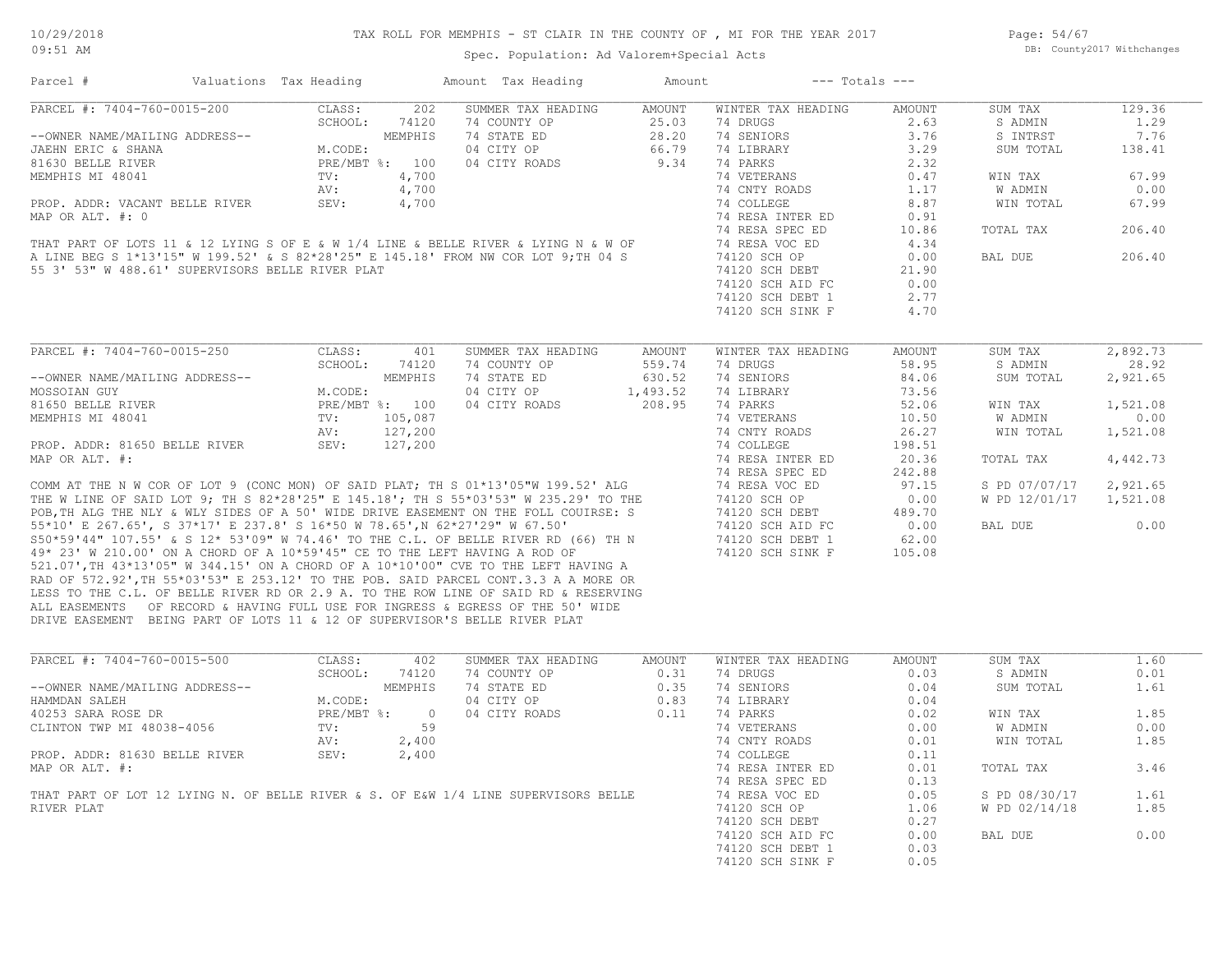# 10/29/2018

# TAX ROLL FOR MEMPHIS - ST CLAIR IN THE COUNTY OF , MI FOR THE YEAR 2017

09:51 AM

# Spec. Population: Ad Valorem+Special Acts

Page: 55/67 DB: County2017 Withchanges

| Parcel #                                                                                                                                                                                                                      | Valuations Tax Heading                             |                                                                             | Amount Tax Heading                                                               | Amount                                           |                                                                                                                                                                                                                                                                             | $---$ Totals $---$                                                                                                                                |                                                                                                                              |                                                                                                           |
|-------------------------------------------------------------------------------------------------------------------------------------------------------------------------------------------------------------------------------|----------------------------------------------------|-----------------------------------------------------------------------------|----------------------------------------------------------------------------------|--------------------------------------------------|-----------------------------------------------------------------------------------------------------------------------------------------------------------------------------------------------------------------------------------------------------------------------------|---------------------------------------------------------------------------------------------------------------------------------------------------|------------------------------------------------------------------------------------------------------------------------------|-----------------------------------------------------------------------------------------------------------|
| PARCEL #: 7404-999-0002-000<br>--OWNER NAME/MAILING ADDRESS--<br>DTE ELECTRIC COMPANY<br>PROPERTY TAX DEPARTMENT<br>P.O. BOX 33017<br>DETROIT MI 48232<br>PROP. ADDR: VARIOUS LOCATION<br>MAP OR ALT. #:<br>PERSONAL PROPERTY | CLASS:<br>SCHOOL:<br>M.CODE:<br>TV:<br>AV:<br>SEV: | 551<br>74120<br>MEMPHIS<br>$PRE/MBT$ $\div$ 0<br>80,100<br>80,100<br>80,100 | SUMMER TAX HEADING<br>74 COUNTY OP<br>74 STATE ED<br>04 CITY OP<br>04 CITY ROADS | AMOUNT<br>426.65<br>480.60<br>1,138.40<br>159.27 | WINTER TAX HEADING<br>74 DRUGS<br>74 SENIORS<br>74 LIBRARY<br>74 PARKS<br>74 VETERANS<br>74 CNTY ROADS<br>74 COLLEGE<br>74 RESA INTER ED<br>74 RESA SPEC ED<br>74 RESA VOC ED<br>74120 SCH OP<br>74120 SCH DEBT<br>74120 SCH AID FC<br>74120 SCH DEBT 1<br>74120 SCH SINK F | AMOUNT<br>44.93<br>64.08<br>56.07<br>39.68<br>8.01<br>20.02<br>151.31<br>15.52<br>185.13<br>74.05<br>1,441.80<br>373.26<br>0.00<br>47.25<br>80.10 | SUM TAX<br>S ADMIN<br>SUM TOTAL<br>WIN TAX<br>W ADMIN<br>WIN TOTAL<br>TOTAL TAX<br>S PD 08/10/17<br>W PD 01/22/18<br>BAL DUE | 2,204.92<br>22.04<br>2,226.96<br>2,601.21<br>0.00<br>2,601.21<br>4,828.17<br>2,226.96<br>2,601.21<br>0.00 |
| PARCEL #: 7404-999-0004-000                                                                                                                                                                                                   | CLASS:                                             | 252                                                                         | SUMMER TAX HEADING                                                               | AMOUNT                                           | WINTER TAX HEADING                                                                                                                                                                                                                                                          | AMOUNT                                                                                                                                            | SUM TAX                                                                                                                      | 0.00                                                                                                      |
|                                                                                                                                                                                                                               | SCHOOL:                                            | 74120                                                                       | 74 COUNTY OP                                                                     | 0.00                                             | 74 DRUGS                                                                                                                                                                                                                                                                    | 0.00                                                                                                                                              | S ADMIN                                                                                                                      | 0.00                                                                                                      |
| --OWNER NAME/MAILING ADDRESS--                                                                                                                                                                                                |                                                    | MEMPHIS                                                                     | 04 CITY OP                                                                       | 0.00                                             | 74 SENIORS                                                                                                                                                                                                                                                                  | 0.00                                                                                                                                              | SUM TOTAL                                                                                                                    | 0.00                                                                                                      |
| GRACE ENGINEERING CORP                                                                                                                                                                                                        | M.CODE:                                            |                                                                             | 04 CITY ROADS                                                                    | 0.00                                             | 74 LIBRARY                                                                                                                                                                                                                                                                  | 0.00                                                                                                                                              |                                                                                                                              |                                                                                                           |
| LOUIS GRACE                                                                                                                                                                                                                   |                                                    | PRE/MBT %: 100                                                              |                                                                                  |                                                  | 74 PARKS                                                                                                                                                                                                                                                                    | 0.00                                                                                                                                              | WIN TAX                                                                                                                      | 0.00                                                                                                      |
| P.O. BOX 202                                                                                                                                                                                                                  | TV:                                                | $\circ$                                                                     |                                                                                  |                                                  | 74 VETERANS                                                                                                                                                                                                                                                                 | 0.00                                                                                                                                              | W ADMIN                                                                                                                      | 0.00                                                                                                      |
| MEMPHIS MI 48041                                                                                                                                                                                                              | AV:                                                | $\circ$                                                                     |                                                                                  |                                                  | 74 CNTY ROADS                                                                                                                                                                                                                                                               | 0.00                                                                                                                                              | WIN TOTAL                                                                                                                    | 0.00                                                                                                      |
|                                                                                                                                                                                                                               | SEV:                                               | $\circ$                                                                     |                                                                                  |                                                  | 74 COLLEGE                                                                                                                                                                                                                                                                  | 0.00                                                                                                                                              |                                                                                                                              |                                                                                                           |
| PROP. ADDR: 81620 BELLE RIVER                                                                                                                                                                                                 |                                                    |                                                                             |                                                                                  |                                                  | 74 RESA INTER ED                                                                                                                                                                                                                                                            | 0.00                                                                                                                                              | TOTAL TAX                                                                                                                    | 0.00                                                                                                      |
| MAP OR ALT. #:                                                                                                                                                                                                                |                                                    |                                                                             |                                                                                  |                                                  | 74 RESA SPEC ED                                                                                                                                                                                                                                                             | 0.00                                                                                                                                              |                                                                                                                              |                                                                                                           |
|                                                                                                                                                                                                                               |                                                    |                                                                             |                                                                                  |                                                  | 74 RESA VOC ED                                                                                                                                                                                                                                                              | 0.00                                                                                                                                              | BAL DUE                                                                                                                      | 0.00                                                                                                      |
| PERSONAL PROPERTY                                                                                                                                                                                                             |                                                    |                                                                             |                                                                                  |                                                  | 74120 SCH OP                                                                                                                                                                                                                                                                | 0.00                                                                                                                                              |                                                                                                                              |                                                                                                           |
|                                                                                                                                                                                                                               |                                                    |                                                                             |                                                                                  |                                                  | 74120 SCH DEBT                                                                                                                                                                                                                                                              | 0.00<br>0.00                                                                                                                                      |                                                                                                                              |                                                                                                           |
|                                                                                                                                                                                                                               |                                                    |                                                                             |                                                                                  |                                                  | 74120 SCH AID FC<br>74120 SCH DEBT 1                                                                                                                                                                                                                                        | 0.00                                                                                                                                              |                                                                                                                              |                                                                                                           |
|                                                                                                                                                                                                                               |                                                    |                                                                             |                                                                                  |                                                  | 74120 SCH SINK F                                                                                                                                                                                                                                                            | 0.00                                                                                                                                              |                                                                                                                              |                                                                                                           |
|                                                                                                                                                                                                                               |                                                    |                                                                             |                                                                                  |                                                  |                                                                                                                                                                                                                                                                             |                                                                                                                                                   |                                                                                                                              |                                                                                                           |
| PARCEL #: 7404-999-0004-900                                                                                                                                                                                                   | CLASS:                                             | 251                                                                         | SUMMER TAX HEADING                                                               | AMOUNT                                           | WINTER TAX HEADING                                                                                                                                                                                                                                                          | AMOUNT                                                                                                                                            | SUM TAX                                                                                                                      | 611.09                                                                                                    |
|                                                                                                                                                                                                                               | SCHOOL:                                            | 74120                                                                       | 74 COUNTY OP                                                                     | 118.24                                           | 74 DRUGS                                                                                                                                                                                                                                                                    | 12.45                                                                                                                                             | S ADMIN                                                                                                                      | 6.11                                                                                                      |
| --OWNER NAME/MAILING ADDRESS--                                                                                                                                                                                                |                                                    | MEMPHIS                                                                     | 74 STATE ED                                                                      | 133.20                                           | 74 SENIORS                                                                                                                                                                                                                                                                  | 17.76                                                                                                                                             | SUM TOTAL                                                                                                                    | 617.20                                                                                                    |
| COMCAST CORPORATION                                                                                                                                                                                                           | M.CODE:                                            |                                                                             | 04 CITY OP                                                                       | 315.51                                           | 74 LIBRARY                                                                                                                                                                                                                                                                  | 15.54                                                                                                                                             |                                                                                                                              |                                                                                                           |
| ONE COMCAST CENTER<br>ATTN: PROPERTY TAX DEPT, 32ND FLOOR                                                                                                                                                                     | TV:                                                | PRE/MBT %: 100<br>22,200                                                    | 04 CITY ROADS                                                                    | 44.14                                            | 74 PARKS<br>74 VETERANS                                                                                                                                                                                                                                                     | 10.99<br>2.22                                                                                                                                     | WIN TAX<br>W ADMIN                                                                                                           | 454.51<br>0.00                                                                                            |
| PHILADELPHIA PA 19103                                                                                                                                                                                                         | AV:                                                | 22,200                                                                      |                                                                                  |                                                  | 74 CNTY ROADS                                                                                                                                                                                                                                                               | 5.55                                                                                                                                              | WIN TOTAL                                                                                                                    | 454.51                                                                                                    |
|                                                                                                                                                                                                                               | SEV:                                               | 22,200                                                                      |                                                                                  |                                                  | 74 COLLEGE                                                                                                                                                                                                                                                                  | 41.93                                                                                                                                             |                                                                                                                              |                                                                                                           |
| PROP. ADDR: VARIOUS LOCATION                                                                                                                                                                                                  |                                                    |                                                                             |                                                                                  |                                                  | 74 RESA INTER ED                                                                                                                                                                                                                                                            | 4.30                                                                                                                                              | TOTAL TAX                                                                                                                    | 1,071.71                                                                                                  |
| MAP OR ALT. #:                                                                                                                                                                                                                |                                                    |                                                                             |                                                                                  |                                                  | 74 RESA SPEC ED                                                                                                                                                                                                                                                             | 51.31                                                                                                                                             |                                                                                                                              |                                                                                                           |
|                                                                                                                                                                                                                               |                                                    |                                                                             |                                                                                  |                                                  | 74 RESA VOC ED                                                                                                                                                                                                                                                              | 20.52                                                                                                                                             | S PD 08/07/17                                                                                                                | 617.20                                                                                                    |
| PERSONAL PROPERTY                                                                                                                                                                                                             |                                                    |                                                                             |                                                                                  |                                                  | 74120 SCH OP                                                                                                                                                                                                                                                                | 133.20                                                                                                                                            | W PD 01/16/18                                                                                                                | 454.51                                                                                                    |
|                                                                                                                                                                                                                               |                                                    |                                                                             |                                                                                  |                                                  | 74120 SCH DEBT                                                                                                                                                                                                                                                              | 103.45                                                                                                                                            |                                                                                                                              |                                                                                                           |
|                                                                                                                                                                                                                               |                                                    |                                                                             |                                                                                  |                                                  | 74120 SCH AID FC                                                                                                                                                                                                                                                            | 0.00                                                                                                                                              | BAL DUE                                                                                                                      | 0.00                                                                                                      |
|                                                                                                                                                                                                                               |                                                    |                                                                             |                                                                                  |                                                  | 74120 SCH DEBT 1                                                                                                                                                                                                                                                            | 13.09                                                                                                                                             |                                                                                                                              |                                                                                                           |
|                                                                                                                                                                                                                               |                                                    |                                                                             |                                                                                  |                                                  | 74120 SCH SINK F                                                                                                                                                                                                                                                            | 22.20                                                                                                                                             |                                                                                                                              |                                                                                                           |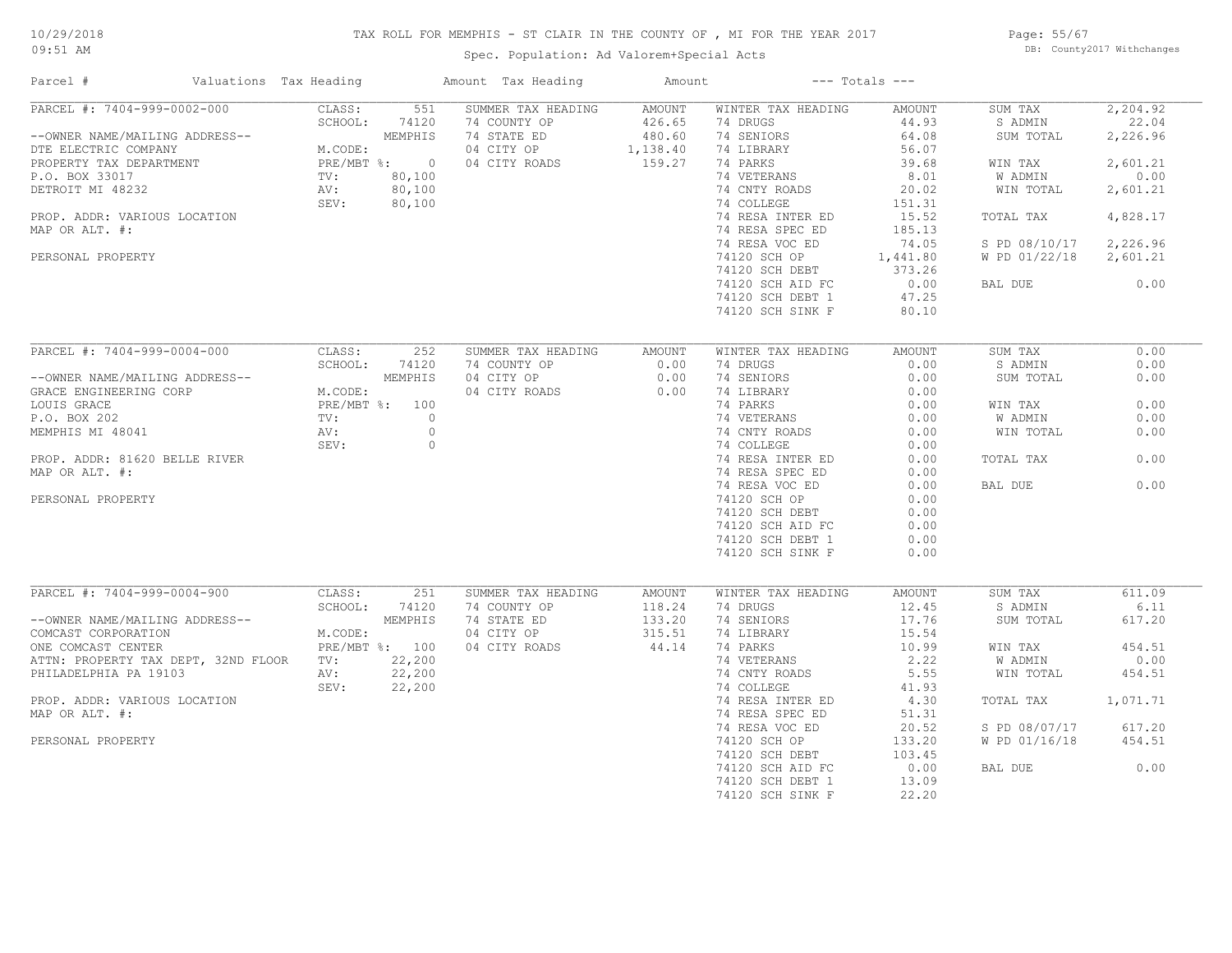# TAX ROLL FOR MEMPHIS - ST CLAIR IN THE COUNTY OF , MI FOR THE YEAR 2017

Spec. Population: Ad Valorem+Special Acts

Page: 56/67 DB: County2017 Withchanges

| Parcel #                                           | Valuations Tax Heading            | Amount Tax Heading                 | Amount         |                                | $---$ Totals $---$ |                    |              |
|----------------------------------------------------|-----------------------------------|------------------------------------|----------------|--------------------------------|--------------------|--------------------|--------------|
| PARCEL #: 7404-999-0007-500                        | 251<br>CLASS:<br>SCHOOL:<br>74120 | SUMMER TAX HEADING<br>74 COUNTY OP | AMOUNT<br>0.00 | WINTER TAX HEADING<br>74 DRUGS | AMOUNT<br>0.00     | SUM TAX<br>S ADMIN | 0.00<br>0.00 |
| --OWNER NAME/MAILING ADDRESS--<br>MEMPHIS CAR WASH | MEMPHIS<br>M.CODE:                | 74 STATE ED<br>04 CITY OP          | 0.00<br>0.00   | 74 SENIORS<br>74 LIBRARY       | 0.00<br>0.00       | SUM TOTAL          | 0.00         |
| J & JP MANAGEMENT INC                              | PRE/MBT %: 100                    | 04 CITY ROADS                      | 0.00           | 74 PARKS                       | 0.00               | WIN TAX            | 0.00         |
| PO BOX 146                                         | TV:                               | $\Omega$                           |                | 74 VETERANS                    | 0.00               | W ADMIN            | 0.00         |
| EMMETT MI 48022                                    | AV:                               | $\circ$                            |                | 74 CNTY ROADS                  | 0.00               | WIN TOTAL          | 0.00         |
|                                                    | SEV:                              | $\circ$                            |                | 74 COLLEGE                     | 0.00               |                    |              |
| PROP. ADDR: 81545 MAIN                             |                                   |                                    |                | 74 RESA INTER ED               | 0.00               | TOTAL TAX          | 0.00         |
| MAP OR ALT. #:                                     |                                   |                                    |                | 74 RESA SPEC ED                | 0.00               |                    |              |
|                                                    |                                   |                                    |                | 74 RESA VOC ED                 | 0.00               | BAL DUE            | 0.00         |
| PERSONAL PROPERTY                                  |                                   |                                    |                | 74120 SCH OP                   | 0.00               |                    |              |
|                                                    |                                   |                                    |                | 74120 SCH DEBT                 | 0.00               |                    |              |
|                                                    |                                   |                                    |                | 74120 SCH AID FC               | 0.00               |                    |              |
|                                                    |                                   |                                    |                | 74120 SCH DEBT 1               | 0.00               |                    |              |
|                                                    |                                   |                                    |                | 74120 SCH SINK F               | 0.00               |                    |              |
|                                                    |                                   |                                    |                |                                |                    |                    |              |
| PARCEL #: 7404-999-0009-000                        | CLASS:<br>251                     | SUMMER TAX HEADING                 | AMOUNT         | WINTER TAX HEADING             | AMOUNT             | SUM TAX            | 0.00         |
|                                                    | SCHOOL:<br>74120                  | 74 COUNTY OP                       | 0.00           | 74 DRUGS                       | 0.00               | S ADMIN            | 0.00         |
| --OWNER NAME/MAILING ADDRESS--                     | MEMPHIS                           | 74 STATE ED                        | 0.00           | 74 SENIORS                     | 0.00               | SUM TOTAL          | 0.00         |
| BOOMERS AT MEMPHIS HOTEL                           | M.CODE:                           | 04 CITY OP                         | 0.00           | 74 LIBRARY                     | 0.00               |                    |              |
| MANCHIK MICHAEL SR & THERESA                       | PRE/MBT %: 100                    | 04 CITY ROADS                      | 0.00           | 74 PARKS                       | 0.00               | WIN TAX            | 0.00         |
| 37682 30 MILE ROAD                                 | TV:                               | $\Omega$                           |                | 74 VETERANS                    | 0.00               | W ADMIN            | 0.00         |
| LENOX MI 48050                                     | AV:                               | $\circ$                            |                | 74 CNTY ROADS                  | 0.00               | WIN TOTAL          | 0.00         |
|                                                    | SEV:                              | $\circ$                            |                | 74 COLLEGE                     | 0.00               |                    |              |
| PROP. ADDR: 35005 BORDMAN                          |                                   |                                    |                | 74 RESA INTER ED               | 0.00               | TOTAL TAX          | 0.00         |
| MAP OR ALT. #:                                     |                                   |                                    |                | 74 RESA SPEC ED                | 0.00               |                    |              |
|                                                    |                                   |                                    |                | 74 RESA VOC ED                 | 0.00               | BAL DUE            | 0.00         |
| PERSONAL PROPERTY                                  |                                   |                                    |                | 74120 SCH OP                   | 0.00               |                    |              |
|                                                    |                                   |                                    |                | 74120 SCH DEBT                 | 0.00               |                    |              |
|                                                    |                                   |                                    |                | 74120 SCH AID FC               | 0.00               |                    |              |
|                                                    |                                   |                                    |                | 74120 SCH DEBT 1               | 0.00               |                    |              |
|                                                    |                                   |                                    |                | 74120 SCH SINK F               | 0.00               |                    |              |
|                                                    |                                   |                                    |                |                                |                    |                    |              |
| PARCEL #: 7404-999-0014-000                        | CLASS:<br>551                     | SUMMER TAX HEADING                 | AMOUNT         | WINTER TAX HEADING             | AMOUNT             | SUM TAX            | 1,153.38     |
|                                                    | SCHOOL:<br>74120                  | 74 COUNTY OP                       | 223.18         | 74 DRUGS                       | 23.50              | S ADMIN            | 11.53        |
| --OWNER NAME/MAILING ADDRESS--                     | MEMPHIS                           | 74 STATE ED                        | 251.40         | 74 SENIORS                     | 33.52              | SUM TOTAL          | 1,164.91     |
| SEMCOENERGY GAS COMPANY                            | M.CODE:                           | 04 CITY OP                         | 595.49         | 74 LIBRARY                     | 29.33              |                    |              |
| 1411 3RD STREET                                    | PRE/MBT %: 0                      | 04 CITY ROADS                      | 83.31          | 74 PARKS                       | 20.75              | WIN TAX            | 1,360.67     |
| PORT HURON MI 48060                                | 41,900<br>TV:                     |                                    |                | 74 VETERANS                    | 4.19               | W ADMIN            | 0.00         |
|                                                    | 41,900<br>AV:                     |                                    |                | 74 CNTY ROADS                  | 10.47              | WIN TOTAL          | 1,360.67     |
| PROP. ADDR: VARIOUS LOCATION                       | 41,900<br>SEV:                    |                                    |                | 74 COLLEGE                     | 79.15              |                    |              |
| MAP OR ALT. #:                                     |                                   |                                    |                | 74 RESA INTER ED               | 8.12               | TOTAL TAX          | 2,525.58     |
|                                                    |                                   |                                    |                | 74 RESA SPEC ED                | 96.84              |                    |              |
| PERSONAL PROPERTY                                  |                                   |                                    |                | 74 RESA VOC ED                 | 38.73              | S PD 08/11/17      | 1,164.91     |
|                                                    |                                   |                                    |                | 74120 SCH OP                   | 754.20             | W PD 02/05/18      | 1,360.67     |
|                                                    |                                   |                                    |                | 74120 SCH DEBT                 | 195.25             |                    |              |
|                                                    |                                   |                                    |                | 74120 SCH AID FC               | 0.00               | BAL DUE            | 0.00         |
|                                                    |                                   |                                    |                |                                | 24.72              |                    |              |
|                                                    |                                   |                                    |                | 74120 SCH DEBT 1               |                    |                    |              |
|                                                    |                                   |                                    |                | 74120 SCH SINK F               | 41.90              |                    |              |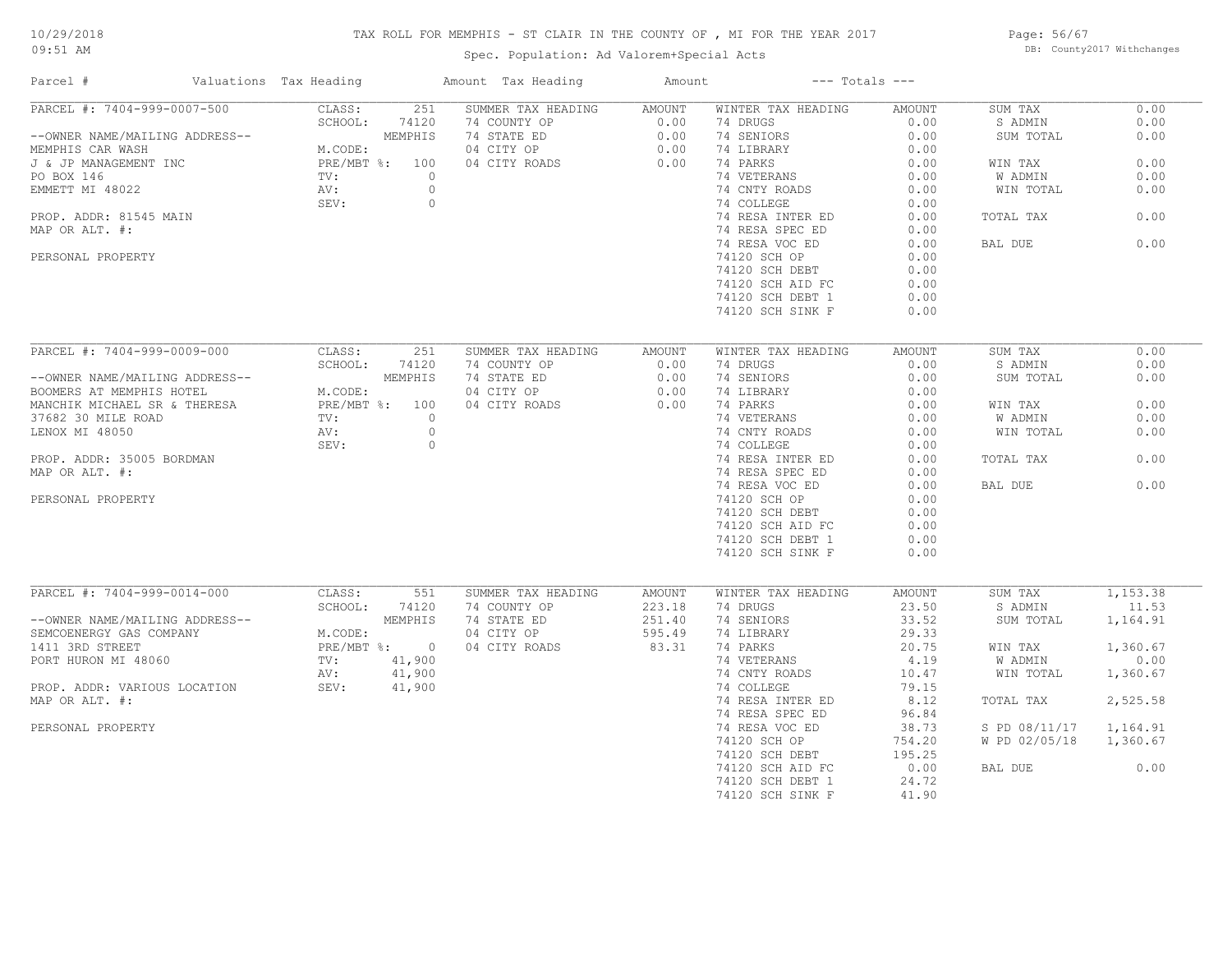# TAX ROLL FOR MEMPHIS - ST CLAIR IN THE COUNTY OF , MI FOR THE YEAR 2017

Spec. Population: Ad Valorem+Special Acts

Page: 57/67 DB: County2017 Withchanges

| Parcel #                       | Valuations Tax Heading | Amount Tax Heading | Amount |                    | $---$ Totals $---$ |           |      |
|--------------------------------|------------------------|--------------------|--------|--------------------|--------------------|-----------|------|
| PARCEL #: 7404-999-0017-000    | 251<br>CLASS:          | SUMMER TAX HEADING | AMOUNT | WINTER TAX HEADING | AMOUNT             | SUM TAX   | 0.00 |
|                                | SCHOOL:<br>74120       | 74 COUNTY OP       | 0.00   | 74 DRUGS           | 0.00               | S ADMIN   | 0.00 |
| --OWNER NAME/MAILING ADDRESS-- | MEMPHIS                | 74 STATE ED        | 0.00   | 74 SENIORS         | 0.00               | SUM TOTAL | 0.00 |
| MOM'S COUNTRY KITCHEN          | M.CODE:                | 04 CITY OP         | 0.00   | 74 LIBRARY         | 0.00               |           |      |
| P.O. BOX 529                   | PRE/MBT %: 100         | 04 CITY ROADS      | 0.00   | 74 PARKS           | 0.00               | WIN TAX   | 0.00 |
| MEMPHIS MI 48041               | TV:<br>$\circ$         |                    |        | 74 VETERANS        | 0.00               | W ADMIN   | 0.00 |
|                                | $\circ$<br>AV:         |                    |        | 74 CNTY ROADS      | 0.00               | WIN TOTAL | 0.00 |
| PROP. ADDR: 81057 MAIN         | SEV:                   | $\circ$            |        | 74 COLLEGE         | 0.00               |           |      |
| MAP OR ALT. #:                 |                        |                    |        | 74 RESA INTER ED   | 0.00               | TOTAL TAX | 0.00 |
|                                |                        |                    |        | 74 RESA SPEC ED    | 0.00               |           |      |
| PERSONAL PROPERTY              |                        |                    |        | 74 RESA VOC ED     | 0.00               | BAL DUE   | 0.00 |
|                                |                        |                    |        |                    |                    |           |      |
|                                |                        |                    |        | 74120 SCH OP       | 0.00               |           |      |
|                                |                        |                    |        | 74120 SCH DEBT     | 0.00               |           |      |
|                                |                        |                    |        | 74120 SCH AID FC   | 0.00               |           |      |
|                                |                        |                    |        | 74120 SCH DEBT 1   | 0.00               |           |      |
|                                |                        |                    |        | 74120 SCH SINK F   | 0.00               |           |      |
|                                |                        |                    |        |                    |                    |           |      |
| PARCEL #: 7404-999-0028-000    | 251<br>CLASS:          | SUMMER TAX HEADING | AMOUNT | WINTER TAX HEADING | <b>AMOUNT</b>      | SUM TAX   | 0.00 |
|                                | SCHOOL:<br>74120       | 74 COUNTY OP       | 0.00   | 74 DRUGS           | 0.00               | S ADMIN   | 0.00 |
| --OWNER NAME/MAILING ADDRESS-- | MEMPHIS                | 74 STATE ED        | 0.00   | 74 SENIORS         | 0.00               | SUM TOTAL | 0.00 |
| BELLE RIVER LIQUIDATORS/AUCT   | M.CODE:                | 04 CITY OP         | 0.00   | 74 LIBRARY         | 0.00               |           |      |
| 81611 MAIN                     | PRE/MBT %: 100         | 04 CITY ROADS      | 0.00   | 74 PARKS           | 0.00               | WIN TAX   | 0.00 |
| MEMPHIS MI 48041               | TV:<br>$\circ$         |                    |        | 74 VETERANS        | 0.00               | W ADMIN   | 0.00 |
|                                | $\circ$<br>AV:         |                    |        | 74 CNTY ROADS      | 0.00               | WIN TOTAL | 0.00 |
|                                | SEV:                   |                    |        |                    |                    |           |      |
| PROP. ADDR: 81611 MAIN         | $\circ$                |                    |        | 74 COLLEGE         | 0.00               |           |      |
| MAP OR ALT. #:                 |                        |                    |        | 74 RESA INTER ED   | 0.00               | TOTAL TAX | 0.00 |
|                                |                        |                    |        | 74 RESA SPEC ED    | 0.00               |           |      |
| PERSONAL PROPERTY              |                        |                    |        | 74 RESA VOC ED     | 0.00               | BAL DUE   | 0.00 |
|                                |                        |                    |        | 74120 SCH OP       | 0.00               |           |      |
|                                |                        |                    |        | 74120 SCH DEBT     | 0.00               |           |      |
|                                |                        |                    |        | 74120 SCH AID FC   | 0.00               |           |      |
|                                |                        |                    |        | 74120 SCH DEBT 1   | 0.00               |           |      |
|                                |                        |                    |        | 74120 SCH SINK F   | 0.00               |           |      |
|                                |                        |                    |        |                    |                    |           |      |
| PARCEL #: 7404-999-0031-000    | CLASS:<br>251          | SUMMER TAX HEADING | AMOUNT | WINTER TAX HEADING | AMOUNT             | SUM TAX   | 0.00 |
|                                | SCHOOL:<br>74120       | 74 COUNTY OP       | 0.00   | 74 DRUGS           | 0.00               | S ADMIN   | 0.00 |
| --OWNER NAME/MAILING ADDRESS-- | MEMPHIS                | 74 STATE ED        | 0.00   | 74 SENIORS         | 0.00               | SUM TOTAL | 0.00 |
| WOLVERINE SIGN WORKS           | M.CODE:                | 04 CITY OP         | 0.00   | 74 LIBRARY         | 0.00               |           |      |
| 923 BRADLEY ST.                | PRE/MBT %: 100         | 04 CITY ROADS      | 0.00   | 74 PARKS           | 0.00               | WIN TAX   | 0.00 |
| OWOSSO MI 48867                | TV:<br>$\circ$         |                    |        | 74 VETERANS        | 0.00               | W ADMIN   | 0.00 |
|                                | $\circ$                |                    |        | 74 CNTY ROADS      | 0.00               | WIN TOTAL | 0.00 |
|                                | AV:                    |                    |        |                    |                    |           |      |
| PROP. ADDR: 81560 MAIN         | SEV:<br>$\circ$        |                    |        | 74 COLLEGE         | 0.00               |           |      |
| MAP OR ALT. #:                 |                        |                    |        | 74 RESA INTER ED   | 0.00               | TOTAL TAX | 0.00 |
|                                |                        |                    |        | 74 RESA SPEC ED    | 0.00               |           |      |
| PERSONAL PROPERTY              |                        |                    |        | 74 RESA VOC ED     | 0.00               | BAL DUE   | 0.00 |
|                                |                        |                    |        | 74120 SCH OP       | 0.00               |           |      |
|                                |                        |                    |        | 74120 SCH DEBT     | 0.00               |           |      |
|                                |                        |                    |        | 74120 SCH AID FC   | 0.00               |           |      |
|                                |                        |                    |        | 74120 SCH DEBT 1   | 0.00               |           |      |
|                                |                        |                    |        | 74120 SCH SINK F   | 0.00               |           |      |
|                                |                        |                    |        |                    |                    |           |      |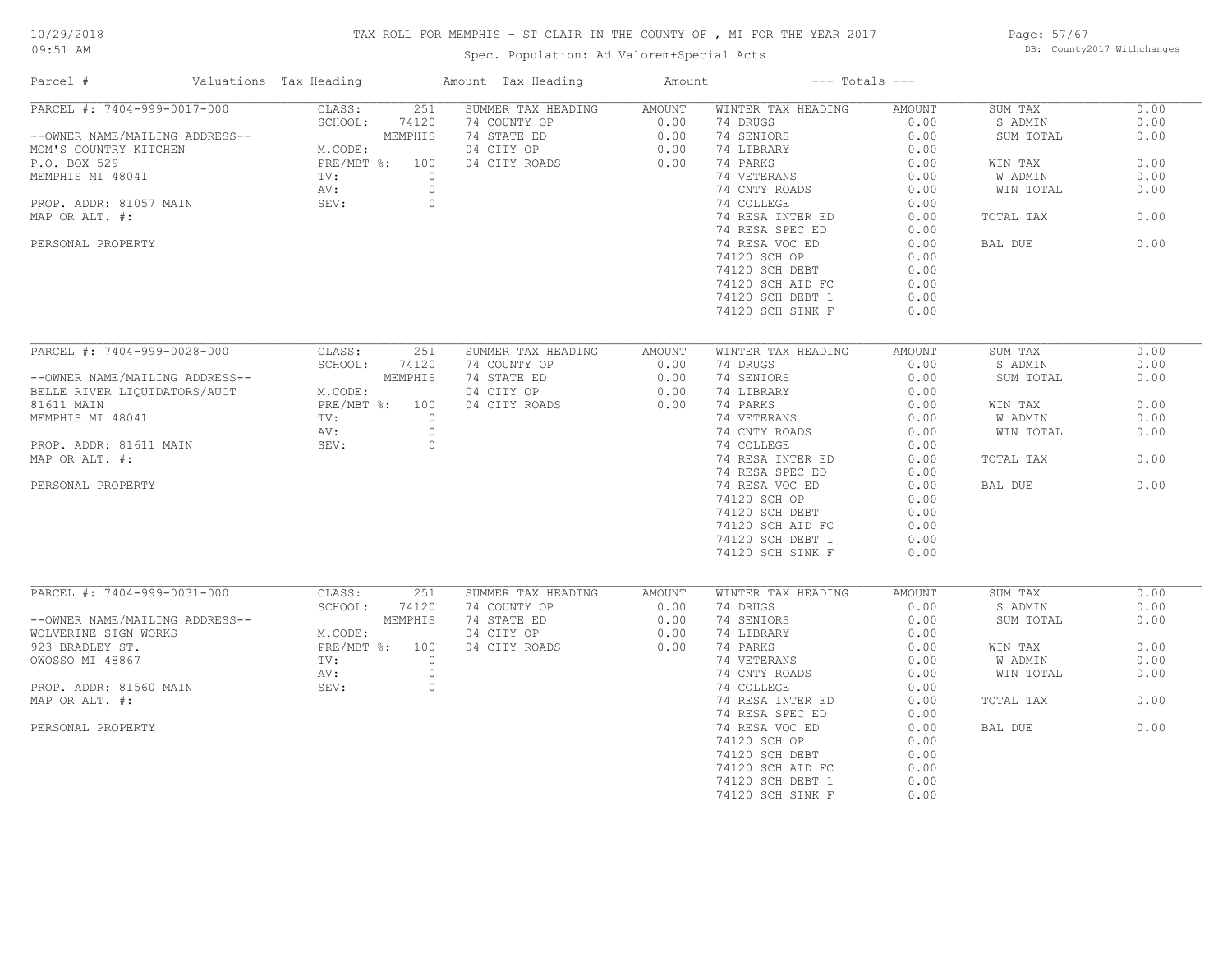# TAX ROLL FOR MEMPHIS - ST CLAIR IN THE COUNTY OF , MI FOR THE YEAR 2017

Page: 58/67 DB: County2017 Withchanges

| Parcel #                       | Valuations Tax Heading |         |                  | Amount Tax Heading | Amount |                    | $---$ Totals $---$ |                      |      |
|--------------------------------|------------------------|---------|------------------|--------------------|--------|--------------------|--------------------|----------------------|------|
| PARCEL #: 7404-999-0035-000    |                        | CLASS:  | 251              | SUMMER TAX HEADING | AMOUNT | WINTER TAX HEADING | AMOUNT             | SUM TAX              | 0.00 |
|                                |                        | SCHOOL: | 74120            | 74 COUNTY OP       | 0.00   | 74 DRUGS           | 0.00               | S ADMIN              | 0.00 |
| --OWNER NAME/MAILING ADDRESS-- |                        |         | MEMPHIS          | 74 STATE ED        | 0.00   | 74 SENIORS         | 0.00               | SUM TOTAL            | 0.00 |
| GRAYHAWK LEASING LLC           |                        | M.CODE: |                  | 04 CITY OP         | 0.00   | 74 LIBRARY         | 0.00               |                      |      |
| P.O. BOX 660634                |                        |         | PRE/MBT %: 100   | 04 CITY ROADS      | 0.00   | 74 PARKS           | 0.00               | WIN TAX              | 0.00 |
| DALLAS TX 75266-0634           |                        | TV:     | $\circ$          |                    |        | 74 VETERANS        | 0.00               | W ADMIN              | 0.00 |
|                                |                        | AV:     | $\circ$          |                    |        | 74 CNTY ROADS      | 0.00               | WIN TOTAL            | 0.00 |
| PROP. ADDR:                    |                        | SEV:    | $\circ$          |                    |        | 74 COLLEGE         | 0.00               |                      |      |
| MAP OR ALT. #:                 |                        |         |                  |                    |        | 74 RESA INTER ED   | 0.00               | TOTAL TAX            | 0.00 |
|                                |                        |         |                  |                    |        | 74 RESA SPEC ED    | 0.00               |                      |      |
|                                |                        |         |                  |                    |        | 74 RESA VOC ED     | 0.00               | BAL DUE              | 0.00 |
|                                |                        |         |                  |                    |        | 74120 SCH OP       | 0.00               |                      |      |
|                                |                        |         |                  |                    |        | 74120 SCH DEBT     | 0.00               |                      |      |
|                                |                        |         |                  |                    |        | 74120 SCH AID FC   | 0.00               |                      |      |
|                                |                        |         |                  |                    |        |                    |                    |                      |      |
|                                |                        |         |                  |                    |        | 74120 SCH DEBT 1   | 0.00               |                      |      |
|                                |                        |         |                  |                    |        | 74120 SCH SINK F   | 0.00               |                      |      |
|                                |                        |         |                  |                    |        |                    |                    |                      |      |
| PARCEL #: 7404-999-0035-005    |                        | CLASS:  | 251              | SUMMER TAX HEADING | AMOUNT | WINTER TAX HEADING | AMOUNT             | SUM TAX              | 0.00 |
|                                |                        | SCHOOL: | 74120            | 74 COUNTY OP       | 0.00   | 74 DRUGS           | 0.00               | S ADMIN              | 0.00 |
| --OWNER NAME/MAILING ADDRESS-- |                        |         | MEMPHIS          | 74 STATE ED        | 0.00   | 74 SENIORS         | 0.00               | SUM TOTAL            | 0.00 |
| IGT GLOBAL SOLUTIONS CORP      |                        | M.CODE: |                  | 04 CITY OP         | 0.00   | 74 LIBRARY         | 0.00               |                      |      |
| 10 MEMORIAL BOULDEVARD         |                        |         | PRE/MBT %: 100   | 04 CITY ROADS      | 0.00   | 74 PARKS           | 0.00               | WIN TAX              | 0.00 |
| PROVIDENCE RI 02903            |                        | TV:     | $\circ$          |                    |        | 74 VETERANS        | 0.00               | W ADMIN              | 0.00 |
|                                |                        | AV:     | $\circ$          |                    |        | 74 CNTY ROADS      | 0.00               | WIN TOTAL            | 0.00 |
| PROP. ADDR:                    |                        | SEV:    | $\circ$          |                    |        | 74 COLLEGE         | 0.00               |                      |      |
| MAP OR ALT. #:                 |                        |         |                  |                    |        | 74 RESA INTER ED   | 0.00               | TOTAL TAX            | 0.00 |
|                                |                        |         |                  |                    |        | 74 RESA SPEC ED    | 0.00               |                      |      |
|                                |                        |         |                  |                    |        | 74 RESA VOC ED     | 0.00               | BAL DUE              | 0.00 |
|                                |                        |         |                  |                    |        | 74120 SCH OP       | 0.00               |                      |      |
|                                |                        |         |                  |                    |        | 74120 SCH DEBT     | 0.00               |                      |      |
|                                |                        |         |                  |                    |        | 74120 SCH AID FC   | 0.00               |                      |      |
|                                |                        |         |                  |                    |        | 74120 SCH DEBT 1   | 0.00               |                      |      |
|                                |                        |         |                  |                    |        | 74120 SCH SINK F   | 0.00               |                      |      |
|                                |                        |         |                  |                    |        |                    |                    |                      |      |
| PARCEL #: 7404-999-0041-000    |                        | CLASS:  | 251              | SUMMER TAX HEADING |        | WINTER TAX HEADING | AMOUNT             |                      | 0.00 |
|                                |                        |         |                  |                    | AMOUNT | 74 DRUGS           | 0.00               | SUM TAX              | 0.00 |
|                                |                        | SCHOOL: | 74120<br>MEMPHIS | 74 COUNTY OP       | 0.00   |                    |                    | S ADMIN<br>SUM TOTAL | 0.00 |
| --OWNER NAME/MAILING ADDRESS-- |                        |         |                  | 74 STATE ED        | 0.00   | 74 SENIORS         | 0.00               |                      |      |
| THE COCA-COLA COMPANY          |                        | M.CODE: |                  | 04 CITY OP         | 0.00   | 74 LIBRARY         | 0.00               |                      |      |
| ATTN: PROPERTY TAX DEPT        |                        |         | PRE/MBT %: 100   | 04 CITY ROADS      | 0.00   | 74 PARKS           | 0.00               | WIN TAX              | 0.00 |
| PO BOX 4440                    |                        | TV:     | $\circ$          |                    |        | 74 VETERANS        | 0.00               | W ADMIN              | 0.00 |
| BRANDON FL 33509-4440          |                        | AV:     | $\circ$          |                    |        | 74 CNTY ROADS      | 0.00               | WIN TOTAL            | 0.00 |
|                                |                        | SEV:    | $\circ$          |                    |        | 74 COLLEGE         | 0.00               |                      |      |
| PROP. ADDR: VARIOUS LOCATION   |                        |         |                  |                    |        | 74 RESA INTER ED   | 0.00               | TOTAL TAX            | 0.00 |
| MAP OR ALT. #:                 |                        |         |                  |                    |        | 74 RESA SPEC ED    | 0.00               |                      |      |
|                                |                        |         |                  |                    |        | 74 RESA VOC ED     | 0.00               | BAL DUE              | 0.00 |
| PERSONAL PROPERTY              |                        |         |                  |                    |        | 74120 SCH OP       | 0.00               |                      |      |
|                                |                        |         |                  |                    |        | 74120 SCH DEBT     | 0.00               |                      |      |
|                                |                        |         |                  |                    |        | 74120 SCH AID FC   | 0.00               |                      |      |
|                                |                        |         |                  |                    |        | 74120 SCH DEBT 1   | 0.00               |                      |      |
|                                |                        |         |                  |                    |        |                    |                    |                      |      |
|                                |                        |         |                  |                    |        | 74120 SCH SINK F   | 0.00               |                      |      |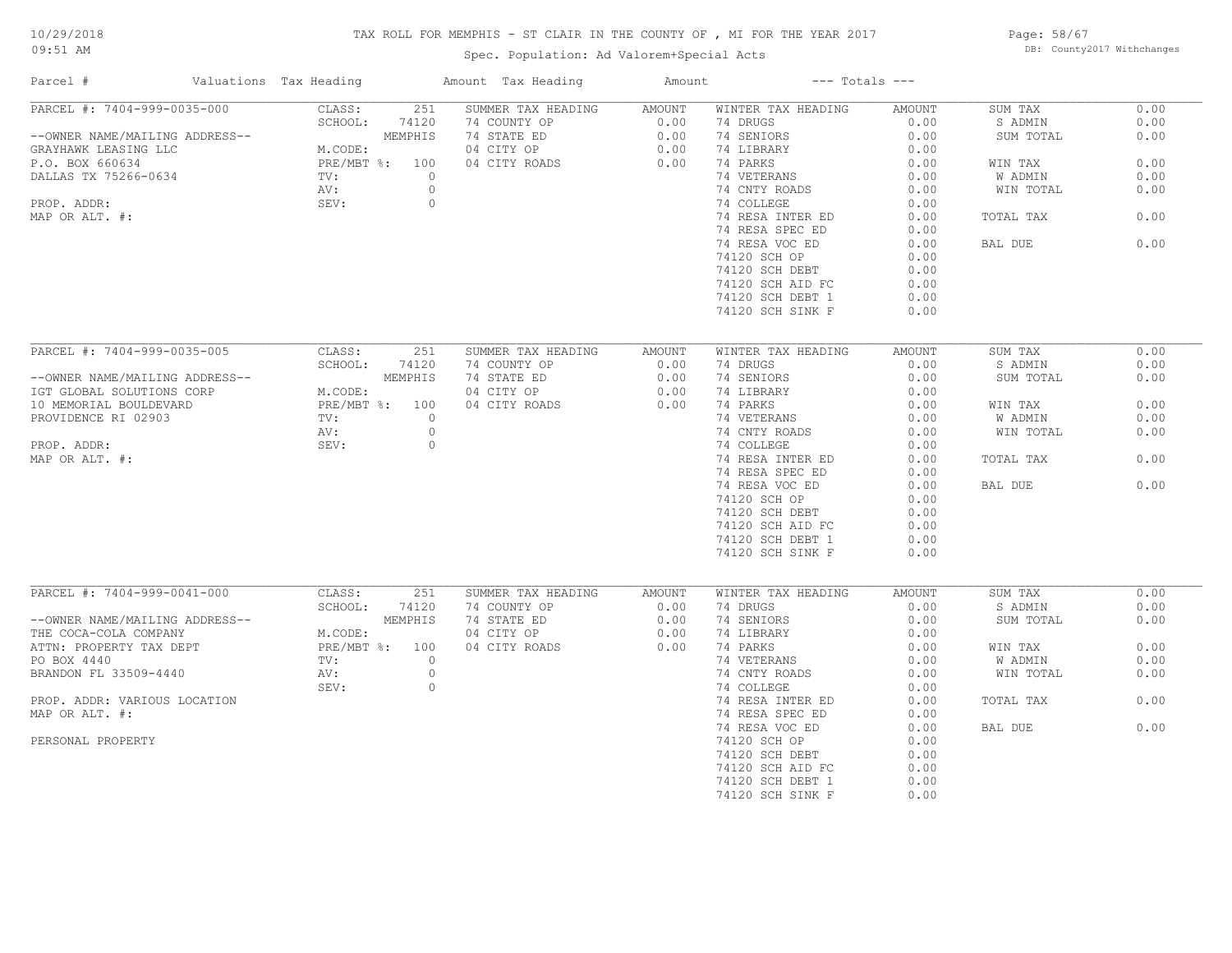# TAX ROLL FOR MEMPHIS - ST CLAIR IN THE COUNTY OF , MI FOR THE YEAR 2017

Page: 59/67 DB: County2017 Withchanges

| Parcel #                         | Valuations Tax Heading |            | Amount Tax Heading | Amount |                    | $---$ Totals $---$ |               |       |
|----------------------------------|------------------------|------------|--------------------|--------|--------------------|--------------------|---------------|-------|
| PARCEL #: 7404-999-0044-000      | CLASS:                 | 251        | SUMMER TAX HEADING | AMOUNT | WINTER TAX HEADING | AMOUNT             | SUM TAX       | 8.24  |
|                                  | SCHOOL:                | 74120      | 74 COUNTY OP       | 1.59   | 74 DRUGS           | 0.16               | S ADMIN       | 0.08  |
| --OWNER NAME/MAILING ADDRESS--   |                        | MEMPHIS    | 74 STATE ED        | 1.80   | 74 SENIORS         | 0.24               | SUM TOTAL     | 8.32  |
| LAMAR ADVERTISING OF SAGINAW     | M.CODE:                |            | 04 CITY OP         | 4.26   | 74 LIBRARY         | 0.21               |               |       |
| P.O. BOX 66338                   | PRE/MBT %: 100         |            | 04 CITY ROADS      | 0.59   | 74 PARKS           | 0.14               | WIN TAX       | 6.08  |
| BATON ROUGE LA 70896             | TV:                    | 300        |                    |        | 74 VETERANS        | 0.03               | W ADMIN       | 0.00  |
|                                  | AV:                    | 300        |                    |        | 74 CNTY ROADS      | 0.07               | WIN TOTAL     | 6.08  |
| PROP. ADDR: 35005 BORDMAN        | SEV:                   | 300        |                    |        | 74 COLLEGE         | 0.56               |               |       |
| MAP OR ALT. #:                   |                        |            |                    |        | 74 RESA INTER ED   | 0.05               | TOTAL TAX     | 14.40 |
|                                  |                        |            |                    |        | 74 RESA SPEC ED    | 0.69               |               |       |
| PERSONAL PROPERTY                |                        |            |                    |        | 74 RESA VOC ED     | 0.27               | S PD 08/07/17 | 8.32  |
|                                  |                        |            |                    |        | 74120 SCH OP       | 1.80               | W PD 02/12/18 | 6.08  |
|                                  |                        |            |                    |        |                    |                    |               |       |
|                                  |                        |            |                    |        | 74120 SCH DEBT     | 1.39               |               |       |
|                                  |                        |            |                    |        | 74120 SCH AID FC   | 0.00               | BAL DUE       | 0.00  |
|                                  |                        |            |                    |        | 74120 SCH DEBT 1   | 0.17               |               |       |
|                                  |                        |            |                    |        | 74120 SCH SINK F   | 0.30               |               |       |
|                                  |                        |            |                    |        |                    |                    |               |       |
| PARCEL #: 7404-999-0058-000      | CLASS:                 | 251        | SUMMER TAX HEADING | AMOUNT | WINTER TAX HEADING | AMOUNT             | SUM TAX       | 0.00  |
|                                  | SCHOOL:                | 74120      | 74 COUNTY OP       | 0.00   | 74 DRUGS           | 0.00               | S ADMIN       | 0.00  |
| --OWNER NAME/MAILING ADDRESS--   |                        | MEMPHIS    | 74 STATE ED        | 0.00   | 74 SENIORS         | 0.00               | SUM TOTAL     | 0.00  |
| DISH NETWORK, LLC                | M.CODE:                |            | 04 CITY OP         | 0.00   | 74 LIBRARY         | 0.00               |               |       |
| P.O. BOX 6623                    | PRE/MBT %: 100         |            | 04 CITY ROADS      | 0.00   | 74 PARKS           | 0.00               | WIN TAX       | 0.00  |
| ENGLEWOOD CO 80155               | TV:                    | $\circ$    |                    |        | 74 VETERANS        | 0.00               | W ADMIN       | 0.00  |
|                                  | AV:                    | $\circ$    |                    |        | 74 CNTY ROADS      | 0.00               | WIN TOTAL     | 0.00  |
| PROP. ADDR: P.O. BOX 6623        | SEV:                   | $\circ$    |                    |        | 74 COLLEGE         | 0.00               |               |       |
| MAP OR ALT. #:                   |                        |            |                    |        | 74 RESA INTER ED   | 0.00               |               | 0.00  |
|                                  |                        |            |                    |        |                    |                    | TOTAL TAX     |       |
|                                  |                        |            |                    |        | 74 RESA SPEC ED    | 0.00               |               |       |
|                                  |                        |            |                    |        | 74 RESA VOC ED     | 0.00               | BAL DUE       | 0.00  |
|                                  |                        |            |                    |        | 74120 SCH OP       | 0.00               |               |       |
|                                  |                        |            |                    |        | 74120 SCH DEBT     | 0.00               |               |       |
|                                  |                        |            |                    |        | 74120 SCH AID FC   | 0.00               |               |       |
|                                  |                        |            |                    |        | 74120 SCH DEBT 1   | 0.00               |               |       |
|                                  |                        |            |                    |        | 74120 SCH SINK F   | 0.00               |               |       |
|                                  |                        |            |                    |        |                    |                    |               |       |
| PARCEL #: 7404-999-0059-000      | CLASS:                 | 251        | SUMMER TAX HEADING | AMOUNT | WINTER TAX HEADING | AMOUNT             | SUM TAX       | 0.00  |
|                                  | SCHOOL:                | 74120      | 74 COUNTY OP       | 0.00   | 74 DRUGS           | 0.00               | S ADMIN       | 0.00  |
| --OWNER NAME/MAILING ADDRESS--   |                        | MEMPHIS    | 74 STATE ED        | 0.00   | 74 SENIORS         | 0.00               | SUM TOTAL     | 0.00  |
| GORDON FOOD SERVICE, INC.        | M.CODE:                |            | 04 CITY OP         | 0.00   | 74 LIBRARY         | 0.00               |               |       |
| ADVANCED PROPERTY TAX COMPLIANCE | PRE/MBT %: 100         |            | 04 CITY ROADS      | 0.00   | 74 PARKS           | 0.00               | WIN TAX       | 0.00  |
| 1611 N. INTERSTATE35E STE230     | TV:                    | $\bigcirc$ |                    |        | 74 VETERANS        | 0.00               | W ADMIN       | 0.00  |
| CARROLLTON TX 75006-8627         | AV:                    | $\circ$    |                    |        | 74 CNTY ROADS      | 0.00               | WIN TOTAL     | 0.00  |
|                                  | SEV:                   | $\circ$    |                    |        | 74 COLLEGE         | 0.00               |               |       |
| PROP. ADDR:                      |                        |            |                    |        | 74 RESA INTER ED   | 0.00               | TOTAL TAX     | 0.00  |
| MAP OR ALT. #:                   |                        |            |                    |        | 74 RESA SPEC ED    | 0.00               |               |       |
|                                  |                        |            |                    |        | 74 RESA VOC ED     | 0.00               | BAL DUE       | 0.00  |
|                                  |                        |            |                    |        |                    |                    |               |       |
|                                  |                        |            |                    |        | 74120 SCH OP       | 0.00               |               |       |
|                                  |                        |            |                    |        | 74120 SCH DEBT     | 0.00               |               |       |
|                                  |                        |            |                    |        | 74120 SCH AID FC   | 0.00               |               |       |
|                                  |                        |            |                    |        | 74120 SCH DEBT 1   | 0.00               |               |       |
|                                  |                        |            |                    |        | 74120 SCH SINK F   | 0.00               |               |       |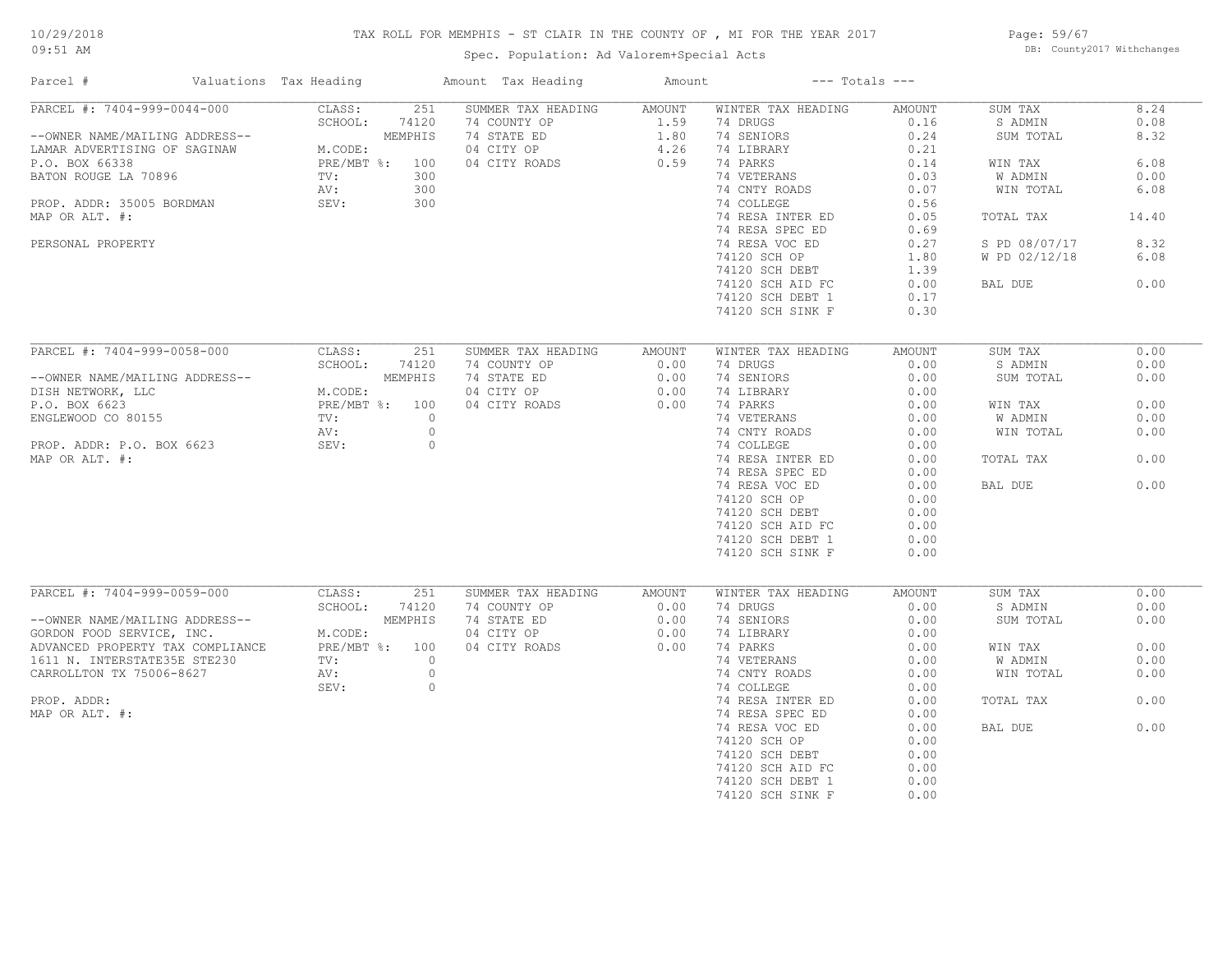# TAX ROLL FOR MEMPHIS - ST CLAIR IN THE COUNTY OF , MI FOR THE YEAR 2017

Spec. Population: Ad Valorem+Special Acts

Page: 60/67 DB: County2017 Withchanges

| Parcel #                       | Valuations Tax Heading |          | Amount Tax Heading | Amount        |                                     | $---$ Totals $---$ |                |      |
|--------------------------------|------------------------|----------|--------------------|---------------|-------------------------------------|--------------------|----------------|------|
| PARCEL #: 7404-999-0060-001    | CLASS:                 | 251      | SUMMER TAX HEADING | AMOUNT        | WINTER TAX HEADING                  | AMOUNT             | SUM TAX        | 0.00 |
|                                | SCHOOL:                | 74120    | 74 COUNTY OP       | 0.00          | 74 DRUGS                            | 0.00               | S ADMIN        | 0.00 |
| --OWNER NAME/MAILING ADDRESS-- |                        | MEMPHIS  | 74 STATE ED        | 0.00          | 74 SENIORS                          | 0.00               | SUM TOTAL      | 0.00 |
| HUGHES NETWORK SYSTEMS LLC     | M.CODE:                |          | 04 CITY OP         | 0.00          | 74 LIBRARY                          | 0.00               |                |      |
| THOMSON REUTERS                | PRE/MBT %: 100         |          | 04 CITY ROADS      | 0.00          | 74 PARKS                            | 0.00               | WIN TAX        | 0.00 |
| P.O. BOX 56607                 | TV:                    | $\Omega$ |                    |               | 74 VETERANS                         | 0.00               | W ADMIN        | 0.00 |
| ATLANTA GA 30343               | AV:                    | $\circ$  |                    |               | 74 CNTY ROADS                       | 0.00               | WIN TOTAL      | 0.00 |
|                                | SEV:                   | $\circ$  |                    |               | 74 COLLEGE                          | 0.00               |                |      |
| PROP. ADDR:                    |                        |          |                    |               | 74 RESA INTER ED                    | 0.00               | TOTAL TAX      | 0.00 |
| MAP OR ALT. #:                 |                        |          |                    |               | 74 RESA SPEC ED                     | 0.00               |                |      |
|                                |                        |          |                    |               | 74 RESA VOC ED                      | 0.00               | BAL DUE        | 0.00 |
|                                |                        |          |                    |               |                                     |                    |                |      |
|                                |                        |          |                    |               | 74120 SCH OP                        | 0.00               |                |      |
|                                |                        |          |                    |               | 74120 SCH DEBT                      | 0.00               |                |      |
|                                |                        |          |                    |               | 74120 SCH AID FC                    | 0.00               |                |      |
|                                |                        |          |                    |               | 74120 SCH DEBT 1                    | 0.00               |                |      |
|                                |                        |          |                    |               | 74120 SCH SINK F                    | 0.00               |                |      |
|                                |                        |          |                    |               |                                     |                    |                |      |
| PARCEL #: 7404-999-0069-000    | CLASS:                 | 251      | SUMMER TAX HEADING | <b>AMOUNT</b> | WINTER TAX HEADING                  | <b>AMOUNT</b>      | SUM TAX        | 0.00 |
|                                | SCHOOL:                | 74120    | 74 COUNTY OP       | 0.00          | 74 DRUGS                            | 0.00               | S ADMIN        | 0.00 |
| --OWNER NAME/MAILING ADDRESS-- |                        | MEMPHIS  | 74 STATE ED        | 0.00          | 74 SENIORS                          | 0.00               | SUM TOTAL      | 0.00 |
| ADT LLC                        | M.CODE:                |          | 04 CITY OP         | 0.00          | 74 LIBRARY                          | 0.00               |                |      |
| PO BOX 54767                   | PRE/MBT %: 100         |          | 04 CITY ROADS      | 0.00          | 74 PARKS                            | 0.00               | WIN TAX        | 0.00 |
| LEXINGTON KY 40555             | $\text{TV}$ :          | $\circ$  |                    |               | 74 VETERANS                         | 0.00               | <b>W ADMIN</b> | 0.00 |
|                                | AV:                    | $\circ$  |                    |               | 74 CNTY ROADS                       | 0.00               | WIN TOTAL      | 0.00 |
| PROP. ADDR: 34765 MAPLE        | SEV:                   | $\circ$  |                    |               | 74 COLLEGE                          | 0.00               |                |      |
| MAP OR ALT. #:                 |                        |          |                    |               |                                     | 0.00               | TOTAL TAX      | 0.00 |
|                                |                        |          |                    |               | 74 RESA INTER ED<br>74 RESA SPEC ED |                    |                |      |
|                                |                        |          |                    |               |                                     | 0.00               |                |      |
|                                |                        |          |                    |               | 74 RESA VOC ED                      | 0.00               | BAL DUE        | 0.00 |
|                                |                        |          |                    |               | 74120 SCH OP                        | 0.00               |                |      |
|                                |                        |          |                    |               | 74120 SCH DEBT                      | 0.00               |                |      |
|                                |                        |          |                    |               | 74120 SCH AID FC                    | 0.00               |                |      |
|                                |                        |          |                    |               | 74120 SCH DEBT 1                    | 0.00               |                |      |
|                                |                        |          |                    |               | 74120 SCH SINK F                    | 0.00               |                |      |
|                                |                        |          |                    |               |                                     |                    |                |      |
| PARCEL #: 7404-999-2108-160    | CLASS:                 | 351      | SUMMER TAX HEADING | <b>AMOUNT</b> | WINTER TAX HEADING                  | <b>AMOUNT</b>      | SUM TAX        | 0.00 |
|                                | SCHOOL:                | 74120    | 74 COUNTY OP       | 0.00          | 74 DRUGS                            | 0.00               | S ADMIN        | 0.00 |
| --OWNER NAME/MAILING ADDRESS-- |                        | MEMPHIS  | 04 CITY OP         | 0.00          | 74 SENIORS                          | 0.00               | SUM TOTAL      | 0.00 |
| DONATO ENTERPRISES INC.        | M.CODE:                |          | 04 CITY ROADS      | 0.00          | 74 LIBRARY                          | 0.00               |                |      |
| 81600 BELLE RIVER              | PRE/MBT %: 100         |          |                    |               | 74 PARKS                            | 0.00               | WIN TAX        | 0.00 |
| MEMPHIS MI 48041               | $\text{TV}$ :          | $\circ$  |                    |               | 74 VETERANS                         | 0.00               | W ADMIN        | 0.00 |
|                                | AV:                    | $\circ$  |                    |               | 74 CNTY ROADS                       | 0.00               | WIN TOTAL      | 0.00 |
| PROP. ADDR: 81600 BELLE RIVER  | SEV:                   | $\circ$  |                    |               | 74 COLLEGE                          | 0.00               |                |      |
| MAP OR ALT. #:                 |                        |          |                    |               | 74 RESA INTER ED                    | 0.00               | TOTAL TAX      | 0.00 |
|                                |                        |          |                    |               | 74 RESA SPEC ED                     | 0.00               |                |      |
| PERSONAL PROPERTY              |                        |          |                    |               | 74 RESA VOC ED                      | 0.00               | BAL DUE        | 0.00 |
|                                |                        |          |                    |               | 74120 SCH OP                        | 0.00               |                |      |
|                                |                        |          |                    |               |                                     | 0.00               |                |      |
|                                |                        |          |                    |               | 74120 SCH DEBT                      |                    |                |      |
|                                |                        |          |                    |               | 74120 SCH AID FC                    | 0.00               |                |      |
|                                |                        |          |                    |               | 74120 SCH DEBT 1                    | 0.00               |                |      |
|                                |                        |          |                    |               | 74120 SCH SINK F                    | 0.00               |                |      |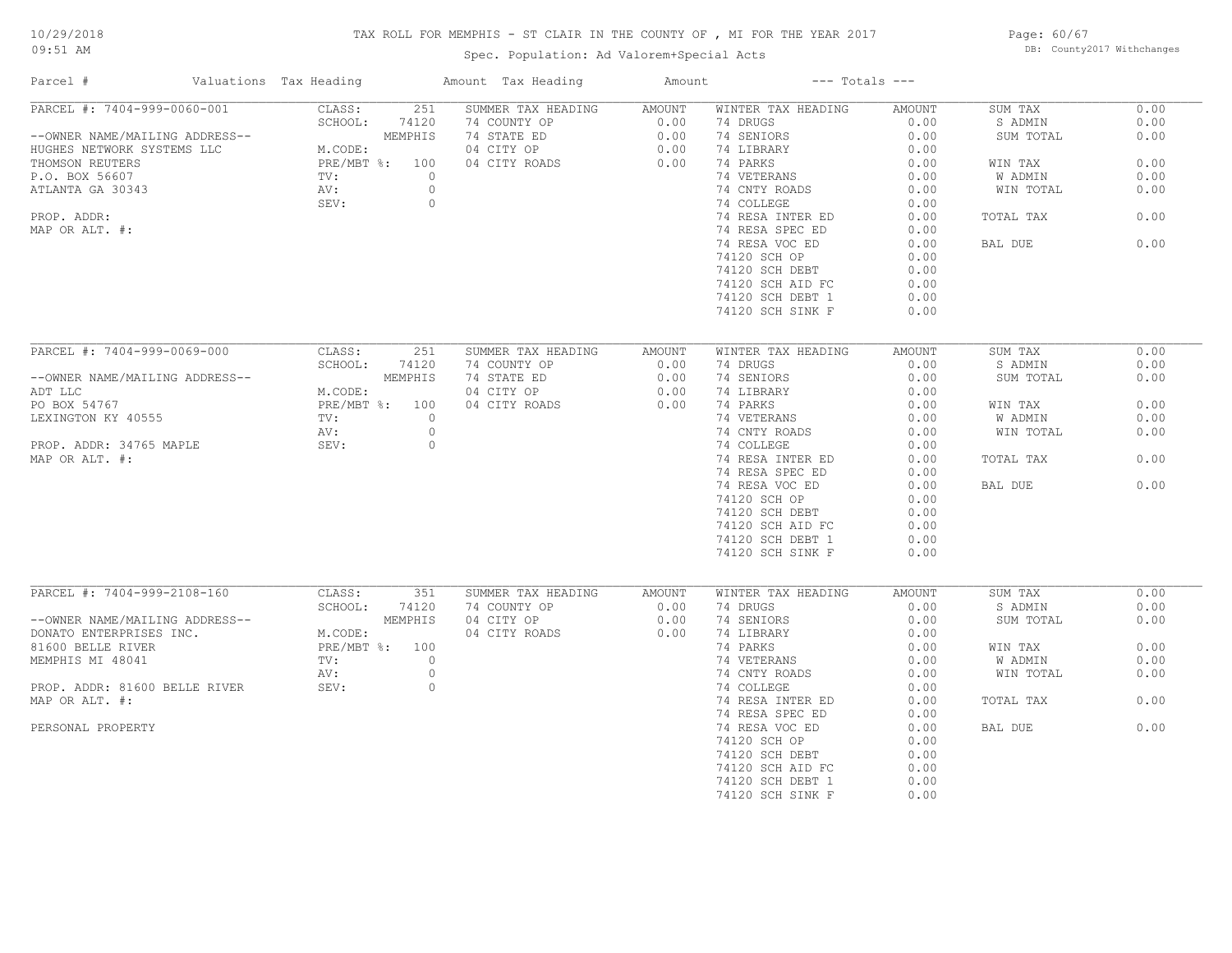# 10/29/2018

# TAX ROLL FOR MEMPHIS - ST CLAIR IN THE COUNTY OF , MI FOR THE YEAR 2017

09:51 AM

# Spec. Population: Ad Valorem+Special Acts

Page: 61/67 DB: County2017 Withchanges

| Parcel #                       | Valuations Tax Heading | Amount Tax Heading | Amount | $---$ Totals $---$ |        |           |       |
|--------------------------------|------------------------|--------------------|--------|--------------------|--------|-----------|-------|
| PARCEL #: 7404-999-2203-482    | CLASS:<br>251          | SUMMER TAX HEADING | AMOUNT | WINTER TAX HEADING | AMOUNT | SUM TAX   | 0.00  |
|                                | SCHOOL:<br>74120       | 74 COUNTY OP       | 0.00   | 74 DRUGS           | 0.00   | S ADMIN   | 0.00  |
| --OWNER NAME/MAILING ADDRESS-- | MEMPHIS                | 74 STATE ED        | 0.00   | 74 SENIORS         | 0.00   | SUM TOTAL | 0.00  |
| KOHLER PROPANE SOUTH LLC       | M.CODE:                | 04 CITY OP         | 0.00   | 74 LIBRARY         | 0.00   |           |       |
| KOHLER GARY                    | PRE/MBT %: 100         | 04 CITY ROADS      | 0.00   | 74 PARKS           | 0.00   | WIN TAX   | 0.00  |
| P.O. BOX 41017                 | TV:<br>$\circ$         |                    |        | 74 VETERANS        | 0.00   | W ADMIN   | 0.00  |
| MEMPHIS MI 48041               | AV:<br>$\circ$         |                    |        | 74 CNTY ROADS      | 0.00   | WIN TOTAL | 0.00  |
|                                | SEV:<br>$\circ$        |                    |        | 74 COLLEGE         | 0.00   |           |       |
| PROP. ADDR: 34827 BORDMAN      |                        |                    |        | 74 RESA INTER ED   | 0.00   | TOTAL TAX | 0.00  |
| MAP OR ALT. #:                 |                        |                    |        | 74 RESA SPEC ED    | 0.00   |           |       |
|                                |                        |                    |        | 74 RESA VOC ED     | 0.00   | BAL DUE   | 0.00  |
| PERSONAL PROPERTY              |                        |                    |        | 74120 SCH OP       | 0.00   |           |       |
|                                |                        |                    |        | 74120 SCH DEBT     | 0.00   |           |       |
|                                |                        |                    |        | 74120 SCH AID FC   | 0.00   |           |       |
|                                |                        |                    |        | 74120 SCH DEBT 1   | 0.00   |           |       |
|                                |                        |                    |        |                    | 0.00   |           |       |
|                                |                        |                    |        | 74120 SCH SINK F   |        |           |       |
|                                |                        |                    |        |                    |        |           |       |
| PARCEL #: 7404-999-2203-506    | CLASS:<br>251          | SUMMER TAX HEADING | AMOUNT | WINTER TAX HEADING | AMOUNT | SUM TAX   | 13.75 |
|                                | SCHOOL:<br>74120       | 74 COUNTY OP       | 2.66   | 74 DRUGS           | 0.28   | S ADMIN   | 0.13  |
| --OWNER NAME/MAILING ADDRESS-- | MEMPHIS                | 74 STATE ED        | 3.00   | 74 SENIORS         | 0.40   | S INTRST  | 0.83  |
| CHUCK'S AUTO SURGEONS          | M.CODE:                | 04 CITY OP         | 7.10   | 74 LIBRARY         | 0.35   | SUM TOTAL | 14.71 |
| P.O BOX 316                    | PRE/MBT %: 100         | 04 CITY ROADS      | 0.99   | 74 PARKS           | 0.24   |           |       |
| MEMPHIS MI 48041               | TV:<br>500             |                    |        | 74 VETERANS        | 0.05   | WIN TAX   | 10.20 |
|                                | 500<br>AV:             |                    |        | 74 CNTY ROADS      | 0.12   | W ADMIN   | 0.00  |
| PROP. ADDR: 35065 BORDMAN      | SEV:<br>500            |                    |        | 74 COLLEGE         | 0.94   | WIN TOTAL | 10.20 |
| MAP OR ALT. #:                 |                        |                    |        | 74 RESA INTER ED   | 0.09   |           |       |
|                                |                        |                    |        | 74 RESA SPEC ED    | 1.15   | TOTAL TAX | 24.91 |
| PERSONAL PROPERTY              |                        |                    |        | 74 RESA VOC ED     | 0.46   |           |       |
|                                |                        |                    |        | 74120 SCH OP       | 3.00   | BAL DUE   | 24.91 |
|                                |                        |                    |        | 74120 SCH DEBT     | 2.33   |           |       |
|                                |                        |                    |        |                    | 0.00   |           |       |
|                                |                        |                    |        | 74120 SCH AID FC   |        |           |       |
|                                |                        |                    |        | 74120 SCH DEBT 1   | 0.29   |           |       |
|                                |                        |                    |        | 74120 SCH SINK F   | 0.50   |           |       |
|                                |                        |                    |        |                    |        |           |       |
| PARCEL #: 7404-999-2208-139    | CLASS:<br>251          | SUMMER TAX HEADING | AMOUNT | WINTER TAX HEADING | AMOUNT | SUM TAX   | 0.00  |
|                                | SCHOOL:<br>74120       | 74 COUNTY OP       | 0.00   | 74 DRUGS           | 0.00   | S ADMIN   | 0.00  |
| --OWNER NAME/MAILING ADDRESS-- | MEMPHIS                | 74 STATE ED        | 0.00   | 74 SENIORS         | 0.00   | SUM TOTAL | 0.00  |
| COINMACH CORP.                 | M.CODE:                | 04 CITY OP         | 0.00   | 74 LIBRARY         | 0.00   |           |       |
| THOMSON REUTERS, INC           | PRE/MBT %: 100         | 04 CITY ROADS      | 0.00   | 74 PARKS           | 0.00   | WIN TAX   | 0.00  |
| P.O.BOX 4900 DEPT 155          | $\Omega$<br>TV:        |                    |        | 74 VETERANS        | 0.00   | W ADMIN   | 0.00  |
| SCOTTSDALE AZ 85261-4900       | AV:<br>$\circ$         |                    |        | 74 CNTY ROADS      | 0.00   | WIN TOTAL | 0.00  |
|                                | SEV:<br>$\circ$        |                    |        | 74 COLLEGE         | 0.00   |           |       |
| PROP. ADDR: 81393 BELLE RIVER  |                        |                    |        | 74 RESA INTER ED   | 0.00   | TOTAL TAX | 0.00  |
| MAP OR ALT. #:                 |                        |                    |        | 74 RESA SPEC ED    | 0.00   |           |       |
|                                |                        |                    |        | 74 RESA VOC ED     | 0.00   | BAL DUE   | 0.00  |
| PERSONAL PORPERTY              |                        |                    |        | 74120 SCH OP       | 0.00   |           |       |
|                                |                        |                    |        | 74120 SCH DEBT     | 0.00   |           |       |
|                                |                        |                    |        | 74120 SCH AID FC   | 0.00   |           |       |
|                                |                        |                    |        | 74120 SCH DEBT 1   | 0.00   |           |       |
|                                |                        |                    |        | 74120 SCH SINK F   | 0.00   |           |       |
|                                |                        |                    |        |                    |        |           |       |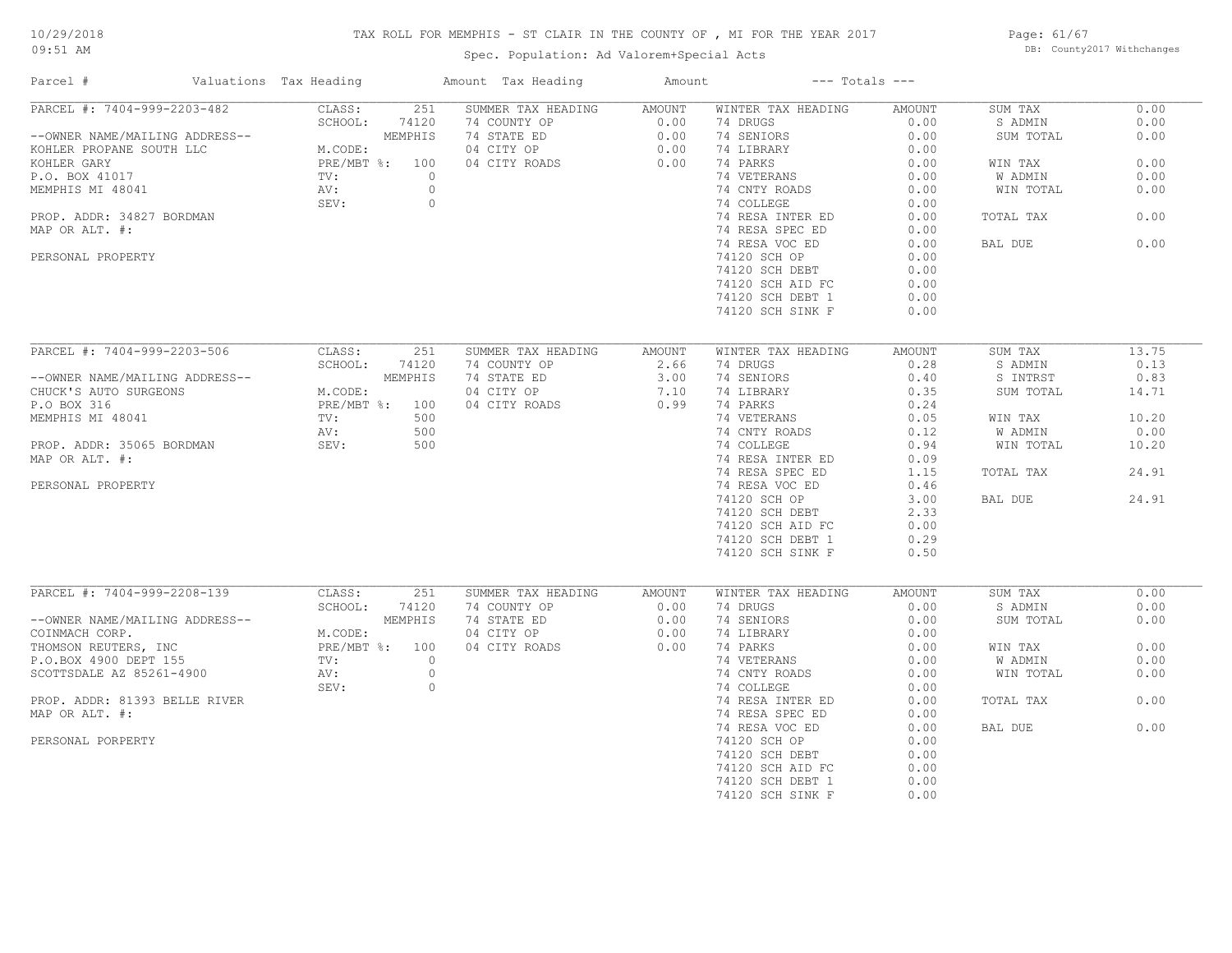# TAX ROLL FOR MEMPHIS - ST CLAIR IN THE COUNTY OF , MI FOR THE YEAR 2017

Spec. Population: Ad Valorem+Special Acts

Page: 62/67 DB: County2017 Withchanges

| Parcel #                       | Valuations Tax Heading | Amount Tax Heading | Amount              |                    | $---$ Totals $---$ |           |      |
|--------------------------------|------------------------|--------------------|---------------------|--------------------|--------------------|-----------|------|
| PARCEL #: 7404-999-2503-504    | 251<br>CLASS:          | SUMMER TAX HEADING | AMOUNT              | WINTER TAX HEADING | AMOUNT             | SUM TAX   | 2.74 |
|                                | SCHOOL:<br>74120       | 74 COUNTY OP       | 0.53                | 74 DRUGS           | 0.05               | S ADMIN   | 0.02 |
| --OWNER NAME/MAILING ADDRESS-- | MEMPHIS                | 74 STATE ED        | 0.60                | 74 SENIORS         | 0.08               | S INTRST  | 0.16 |
| NIEDS REPAIR LLC               | M.CODE:                | 04 CITY OP         | $\frac{0.60}{1.42}$ | 74 LIBRARY         | 0.07               | SUM TOTAL | 2.92 |
| P.O. BOX 84                    | PRE/MBT %: 100         | 04 CITY ROADS      |                     | 74 PARKS           | 0.04               |           |      |
| MEMPHIS MI 48041               | 100<br>TV:             |                    |                     | 74 VETERANS        | 0.01               | WIN TAX   | 1.99 |
|                                | 100<br>AV:             |                    |                     | 74 CNTY ROADS      | 0.02               | W ADMIN   | 0.00 |
| PROP. ADDR: 35049 BORDMAN      | 100<br>SEV:            |                    |                     | 74 COLLEGE         | 0.18               | WIN TOTAL | 1.99 |
| MAP OR ALT. #:                 |                        |                    |                     | 74 RESA INTER ED   | 0.01               |           |      |
|                                |                        |                    |                     | 74 RESA SPEC ED    | 0.23               | TOTAL TAX | 4.91 |
| PERSONAL PROPERTY              |                        |                    |                     |                    | 0.09               |           |      |
|                                |                        |                    |                     | 74 RESA VOC ED     |                    |           |      |
|                                |                        |                    |                     | 74120 SCH OP       | 0.60               | BAL DUE   | 4.91 |
|                                |                        |                    |                     | 74120 SCH DEBT     | 0.46               |           |      |
|                                |                        |                    |                     | 74120 SCH AID FC   | 0.00               |           |      |
|                                |                        |                    |                     | 74120 SCH DEBT 1   | 0.05               |           |      |
|                                |                        |                    |                     | 74120 SCH SINK F   | 0.10               |           |      |
|                                |                        |                    |                     |                    |                    |           |      |
| PARCEL #: 7404-999-2503-509    | CLASS:<br>251          | SUMMER TAX HEADING | AMOUNT              | WINTER TAX HEADING | AMOUNT             | SUM TAX   | 0.00 |
|                                | SCHOOL:<br>74120       | 74 COUNTY OP       | 0.00                | 74 DRUGS           | 0.00               | S ADMIN   | 0.00 |
| --OWNER NAME/MAILING ADDRESS-- | MEMPHIS                | 74 STATE ED        | 0.00                | 74 SENIORS         | 0.00               | SUM TOTAL | 0.00 |
| BANYAN TECHNOLOGIES            | M.CODE:                | 04 CITY OP         | 0.00                | 74 LIBRARY         | 0.00               |           |      |
| P.O. BOX 637                   | PRE/MBT %: 100         | 04 CITY ROADS      | 0.00                | 74 PARKS           | 0.00               | WIN TAX   | 0.00 |
| MEMPHIS MI 48041               | TV:<br>$\circ$         |                    |                     | 74 VETERANS        | 0.00               | W ADMIN   | 0.00 |
|                                | $\circ$<br>AV:         |                    |                     | 74 CNTY ROADS      | 0.00               | WIN TOTAL | 0.00 |
| PROP. ADDR: 35093 BORDMAN      | SEV:<br>$\circ$        |                    |                     | 74 COLLEGE         | 0.00               |           |      |
| MAP OR ALT. #:                 |                        |                    |                     | 74 RESA INTER ED   | 0.00               | TOTAL TAX | 0.00 |
|                                |                        |                    |                     |                    |                    |           |      |
|                                |                        |                    |                     | 74 RESA SPEC ED    | 0.00               |           |      |
| PERSONAL PROPERTY              |                        |                    |                     | 74 RESA VOC ED     | 0.00               | BAL DUE   | 0.00 |
|                                |                        |                    |                     | 74120 SCH OP       | 0.00               |           |      |
|                                |                        |                    |                     | 74120 SCH DEBT     | 0.00               |           |      |
|                                |                        |                    |                     | 74120 SCH AID FC   | 0.00               |           |      |
|                                |                        |                    |                     | 74120 SCH DEBT 1   | 0.00               |           |      |
|                                |                        |                    |                     | 74120 SCH SINK F   | 0.00               |           |      |
|                                |                        |                    |                     |                    |                    |           |      |
| PARCEL #: 7404-999-2508-190    | CLASS:<br>351          | SUMMER TAX HEADING | AMOUNT              | WINTER TAX HEADING | AMOUNT             | SUM TAX   | 0.00 |
|                                | SCHOOL:<br>74120       | 74 COUNTY OP       | 0.00                | 74 DRUGS           | 0.00               | S ADMIN   | 0.00 |
| --OWNER NAME/MAILING ADDRESS-- | MEMPHIS                | 04 CITY OP         | 0.00                | 74 SENIORS         | 0.00               | SUM TOTAL | 0.00 |
| JAMES CUCCIHARA                | M.CODE:                | 04 CITY ROADS      | 0.00                | 74 LIBRARY         | 0.00               |           |      |
| 81900 MAIN                     | PRE/MBT %: 100         |                    |                     | 74 PARKS           | 0.00               | WIN TAX   | 0.00 |
| MEMPHIS MI 48041               | $\circ$<br>TV:         |                    |                     | 74 VETERANS        | 0.00               | W ADMIN   | 0.00 |
|                                | $\circ$<br>AV:         |                    |                     | 74 CNTY ROADS      | 0.00               | WIN TOTAL | 0.00 |
| PROP. ADDR: 81900 MAIN ST      | SEV:<br>$\circ$        |                    |                     | 74 COLLEGE         | 0.00               |           |      |
| MAP OR ALT. #:                 |                        |                    |                     | 74 RESA INTER ED   | 0.00               | TOTAL TAX | 0.00 |
|                                |                        |                    |                     | 74 RESA SPEC ED    | 0.00               |           |      |
| PERSONAL PROPERTY              |                        |                    |                     | 74 RESA VOC ED     | 0.00               | BAL DUE   | 0.00 |
|                                |                        |                    |                     | 74120 SCH OP       | 0.00               |           |      |
|                                |                        |                    |                     | 74120 SCH DEBT     | 0.00               |           |      |
|                                |                        |                    |                     | 74120 SCH AID FC   | 0.00               |           |      |
|                                |                        |                    |                     | 74120 SCH DEBT 1   | 0.00               |           |      |
|                                |                        |                    |                     |                    |                    |           |      |
|                                |                        |                    |                     | 74120 SCH SINK F   | 0.00               |           |      |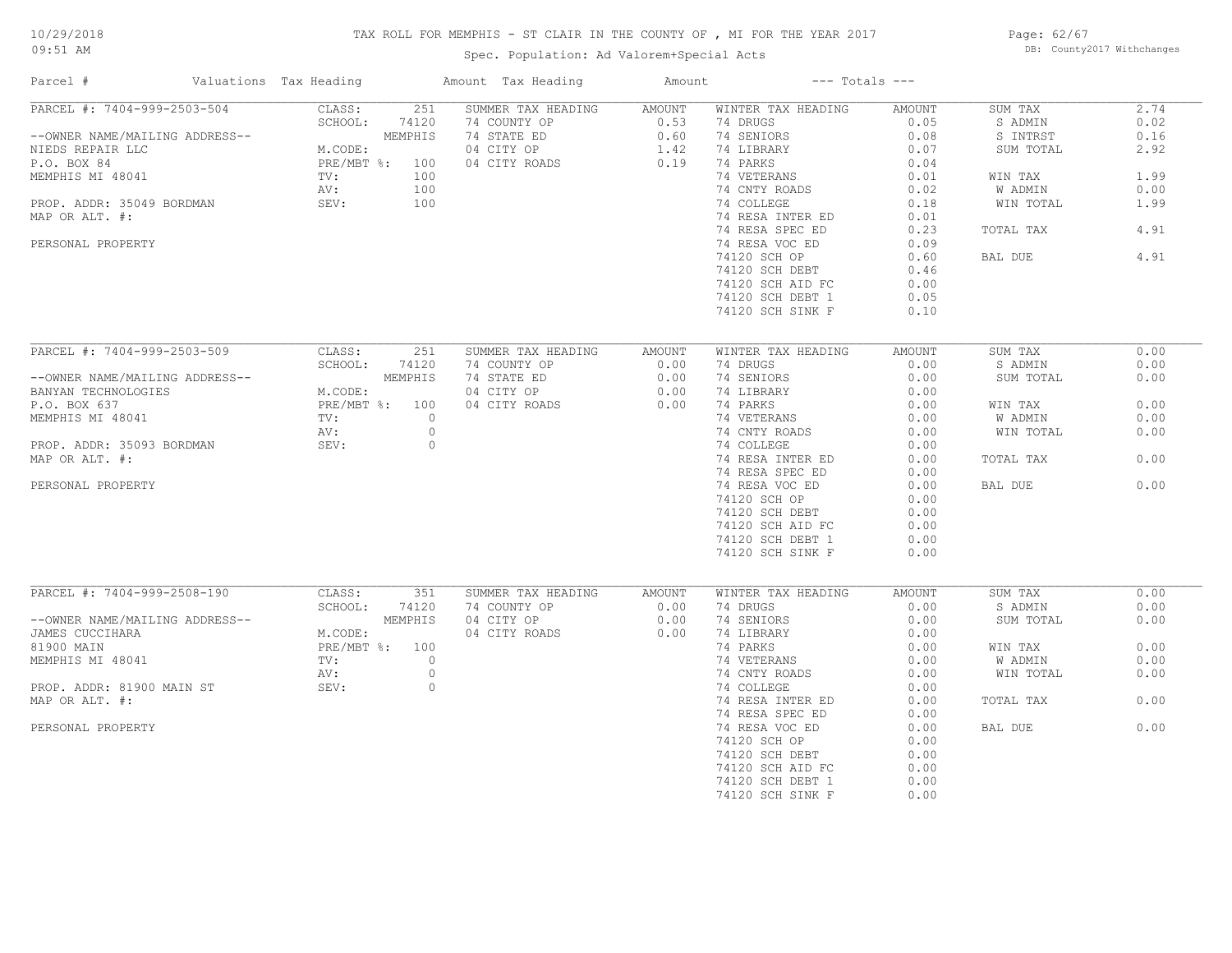# TAX ROLL FOR MEMPHIS - ST CLAIR IN THE COUNTY OF , MI FOR THE YEAR 2017

Spec. Population: Ad Valorem+Special Acts

Page: 63/67 DB: County2017 Withchanges

| Parcel #                       | Valuations Tax Heading |         | Amount Tax Heading | Amount        |                    | $---$ Totals $---$ |           |      |
|--------------------------------|------------------------|---------|--------------------|---------------|--------------------|--------------------|-----------|------|
| PARCEL #: 7404-999-2600-000    | CLASS:                 | 252     | SUMMER TAX HEADING | AMOUNT        | WINTER TAX HEADING | AMOUNT             | SUM TAX   | 0.00 |
|                                | SCHOOL:                | 74120   | 74 COUNTY OP       | 0.00          | 74 DRUGS           | 0.00               | S ADMIN   | 0.00 |
| --OWNER NAME/MAILING ADDRESS-- |                        | MEMPHIS | 74 STATE ED        | 0.00          | 74 SENIORS         | 0.00               | SUM TOTAL | 0.00 |
| DDI LEASING INC                | M.CODE:                |         | 04 CITY OP         | 0.00          | 74 LIBRARY         | 0.00               |           |      |
| PO BOX 1305                    | PRE/MBT %: 100         |         | 04 CITY ROADS      | 0.00          | 74 PARKS           | 0.00               | WIN TAX   | 0.00 |
| NORTHBROOK IL 60065-1305       | TV:                    | $\circ$ |                    |               | 74 VETERANS        | 0.00               | W ADMIN   | 0.00 |
|                                | AV:                    | $\circ$ |                    |               | 74 CNTY ROADS      | 0.00               | WIN TOTAL | 0.00 |
| PROP. ADDR: VARIOUS            | SEV:                   | $\circ$ |                    |               | 74 COLLEGE         | 0.00               |           |      |
| MAP OR ALT. #:                 |                        |         |                    |               | 74 RESA INTER ED   | 0.00               | TOTAL TAX | 0.00 |
|                                |                        |         |                    |               | 74 RESA SPEC ED    | 0.00               |           |      |
|                                |                        |         |                    |               | 74 RESA VOC ED     | 0.00               | BAL DUE   | 0.00 |
|                                |                        |         |                    |               | 74120 SCH OP       | 0.00               |           |      |
|                                |                        |         |                    |               |                    |                    |           |      |
|                                |                        |         |                    |               | 74120 SCH DEBT     | 0.00               |           |      |
|                                |                        |         |                    |               | 74120 SCH AID FC   | 0.00               |           |      |
|                                |                        |         |                    |               | 74120 SCH DEBT 1   | 0.00               |           |      |
|                                |                        |         |                    |               | 74120 SCH SINK F   | 0.00               |           |      |
|                                |                        |         |                    |               |                    |                    |           |      |
| PARCEL #: 7404-999-2700-000    | CLASS:                 | 251     | SUMMER TAX HEADING | AMOUNT        | WINTER TAX HEADING | AMOUNT             | SUM TAX   | 0.00 |
|                                | SCHOOL:                | 74120   | 74 COUNTY OP       | 0.00          | 74 DRUGS           | 0.00               | S ADMIN   | 0.00 |
| --OWNER NAME/MAILING ADDRESS-- |                        | MEMPHIS | 74 STATE ED        | 0.00          | 74 SENIORS         | 0.00               | SUM TOTAL | 0.00 |
| ADVANCED TREE EXPERTS          | M.CODE:                |         | 04 CITY OP         | 0.00          | 74 LIBRARY         | 0.00               |           |      |
| 10811 ALPINE                   | PRE/MBT %: 100         |         | 04 CITY ROADS      | 0.00          | 74 PARKS           | 0.00               | WIN TAX   | 0.00 |
| MEMPHIS MI 48041               | TV:                    | $\circ$ |                    |               | 74 VETERANS        | 0.00               | W ADMIN   | 0.00 |
|                                | AV:                    | $\circ$ |                    |               | 74 CNTY ROADS      | 0.00               | WIN TOTAL | 0.00 |
| PROP. ADDR: 81475 MAIN         | SEV:                   | $\circ$ |                    |               | 74 COLLEGE         | 0.00               |           |      |
| MAP OR ALT. #:                 |                        |         |                    |               | 74 RESA INTER ED   | 0.00               | TOTAL TAX | 0.00 |
|                                |                        |         |                    |               |                    |                    |           |      |
|                                |                        |         |                    |               | 74 RESA SPEC ED    | 0.00               |           |      |
|                                |                        |         |                    |               | 74 RESA VOC ED     | 0.00               | BAL DUE   | 0.00 |
|                                |                        |         |                    |               | 74120 SCH OP       | 0.00               |           |      |
|                                |                        |         |                    |               | 74120 SCH DEBT     | 0.00               |           |      |
|                                |                        |         |                    |               | 74120 SCH AID FC   | 0.00               |           |      |
|                                |                        |         |                    |               | 74120 SCH DEBT 1   | 0.00               |           |      |
|                                |                        |         |                    |               | 74120 SCH SINK F   | 0.00               |           |      |
|                                |                        |         |                    |               |                    |                    |           |      |
| PARCEL #: 7404-999-2800-000    | CLASS:                 | 251     | SUMMER TAX HEADING | <b>AMOUNT</b> | WINTER TAX HEADING | AMOUNT             | SUM TAX   | 0.00 |
|                                | SCHOOL:                | 74120   | 74 COUNTY OP       | 0.00          | 74 DRUGS           | 0.00               | S ADMIN   | 0.00 |
| --OWNER NAME/MAILING ADDRESS-- |                        | MEMPHIS | 74 STATE ED        | 0.00          | 74 SENIORS         | 0.00               | SUM TOTAL | 0.00 |
| SHELBY GENERATOR               | M.CODE:                |         | 04 CITY OP         | 0.00          | 74 LIBRARY         | 0.00               |           |      |
| 34833 BOARDMAN                 | PRE/MBT %: 100         |         | 04 CITY ROADS      | 0.00          | 74 PARKS           | 0.00               | WIN TAX   | 0.00 |
| MEMPHIS MI 48041               | TV:                    | $\circ$ |                    |               | 74 VETERANS        | 0.00               | W ADMIN   | 0.00 |
|                                | AV:                    | $\circ$ |                    |               | 74 CNTY ROADS      | 0.00               | WIN TOTAL | 0.00 |
|                                |                        |         |                    |               |                    |                    |           |      |
| PROP. ADDR: 34833 BOARDMAN     | SEV:                   | $\circ$ |                    |               | 74 COLLEGE         | 0.00               |           |      |
| MAP OR ALT. #:                 |                        |         |                    |               | 74 RESA INTER ED   | 0.00               | TOTAL TAX | 0.00 |
|                                |                        |         |                    |               | 74 RESA SPEC ED    | 0.00               |           |      |
|                                |                        |         |                    |               | 74 RESA VOC ED     | 0.00               | BAL DUE   | 0.00 |
|                                |                        |         |                    |               | 74120 SCH OP       | 0.00               |           |      |
|                                |                        |         |                    |               | 74120 SCH DEBT     | 0.00               |           |      |
|                                |                        |         |                    |               | 74120 SCH AID FC   | 0.00               |           |      |
|                                |                        |         |                    |               | 74120 SCH DEBT 1   | 0.00               |           |      |
|                                |                        |         |                    |               | 74120 SCH SINK F   | 0.00               |           |      |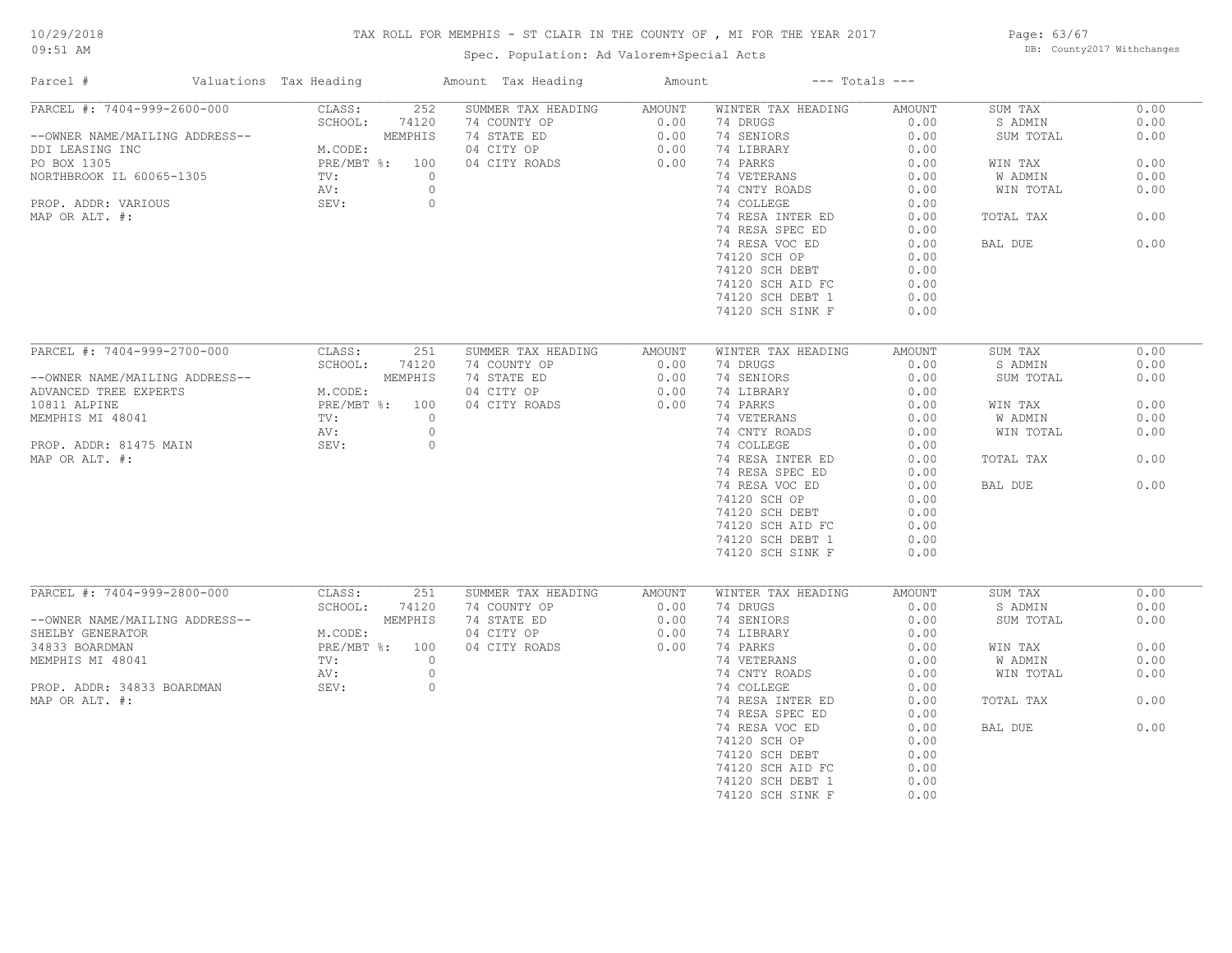Page: 64/67 DB: County2017 Withchanges

| TOTAL ALL DISTRICTS | REAL       | (BAL DUE) | PERSONAL | (BAL DUE) | EXEMPT   | (BAL DUE) |
|---------------------|------------|-----------|----------|-----------|----------|-----------|
| PARCEL COUNT        | 148        |           | 27       |           | 12       |           |
| TAXABLE VALUE       | 6,438,822  |           | 145,100  |           | $\circ$  |           |
| ASSESSED VALUE      | 7,854,000  |           | 145,100  |           | $\Omega$ |           |
| SEV VALUE           | 7,854,000  |           | 145,100  |           | $\circ$  |           |
| PRE/MBT TAXABLE     | 4,447,539  |           | 23,100   |           | $\circ$  |           |
| N PRE/MBT TAXABLE   | 1,991,283  |           | 122,000  |           | $\circ$  |           |
| S 74 COUNTY OP      | 34,295.69  | 1,269.85  | 772.85   | 3.19      | 0.00     | 0.00      |
| S 74 STATE ED       | 38,632.39  | 1,430.41  | 870.60   | 3.60      | 0.00     | 0.00      |
| S 04 CITY OP        | 91,509.71  | 3,388.25  | 2,062.18 | 8.52      | 0.00     | 0.00      |
| S 04 CITY ROADS     | 12,802.14  | 474.01    | 288.49   | 1.18      | 0.00     | 0.00      |
| W 74 DRUGS          | 3,611.44   | 334.40    | 81.37    | 0.33      | 0.00     | 0.00      |
| W 74 SENIORS        | 5,150.37   | 476.93    | 116.08   | 0.48      | 0.00     | 0.00      |
| W 74 LIBRARY        | 4,506.50   | 417.30    | 101.57   | 0.42      | 0.00     | 0.00      |
| W 74 PARKS          | 3,189.06   | 295.30    | 71.84    | 0.28      | 0.00     | 0.00      |
| W 74 VETERANS       | 643.20     | 59.55     | 14.51    | 0.06      | 0.00     | 0.00      |
| W 74 CNTY ROADS     | 1,609.02   | 148.98    | 36.25    | 0.14      | 0.00     | 0.00      |
| W 74 COLLEGE        | 12,162.85  | 1,126.30  | 274.07   | 1.12      | 0.00     | 0.00      |
| W 74 RESA INTER E   | 1,247.16   | 115.48    | 28.09    | 0.10      | 0.00     | 0.00      |
| W 74 RESA SPEC ED   | 14,881.34  | 1,378.03  | 335.35   | 1.38      | 0.00     | 0.00      |
| W 74 RESA VOC ED    | 5,951.91   | 551.13    | 134.12   | 0.55      | 0.00     | 0.00      |
| W 74120 SCH OP      | 35,842.92  | 6,441.31  | 2,334.60 | 3.60      | 0.00     | 0.00      |
| W 74120 SCH DEBT    | 30,004.26  | 2,778.49  | 676.14   | 2.79      | 0.00     | 0.00      |
| W 74120 SCH AID F   | 0.00       | 0.00      | 0.00     | 0.00      | 0.00     | 0.00      |
| W 74120 SCH DEBT    | 3,798.19   | 351.70    | 85.57    | 0.34      | 0.00     | 0.00      |
| W 74120 SCH SINK    | 6,438.15   | 596.18    | 145.10   | 0.60      | 0.00     | 0.00      |
| * SP. ASSESSMENTS   | 349.60     | 0.00      | 0.00     | 0.00      | 0.00     | 0.00      |
| S ADMIN FEE         | 1,771.68   | 65.58     | 39.91    | 0.15      | 0.00     | 0.00      |
| INTEREST            | 393.76     | 393.76    | 0.99     | 0.99      | 0.00     | 0.00      |
| S TOTALS            | 179,754.97 | 7,021.86  | 4,035.02 | 17.63     | 0.00     | 0.00      |
| <b>W TOTALS</b>     | 129,036.37 | 15,071.08 | 4,434.66 | 12.19     | 0.00     | 0.00      |
| <b>GRAND TOTALS</b> | 308,791.34 | 22,092.94 | 8,469.68 | 29.82     | 0.00     | 0.00      |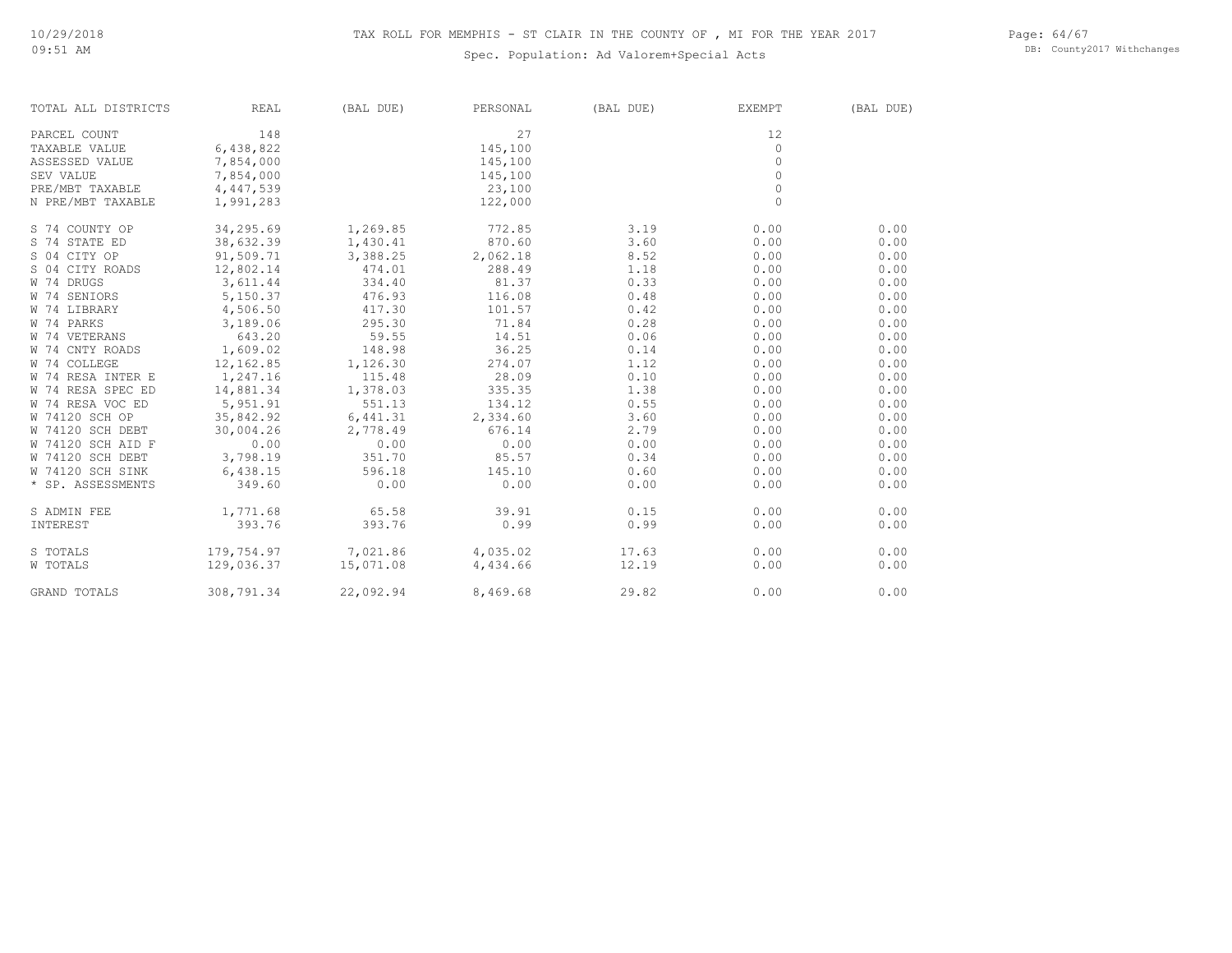Page: 65/67 DB: County2017 Withchanges

| TOTAL ALL DISTRICTS | LEASED LAND | (BAL DUE) | TOTAL       | (BAL DUE)  |
|---------------------|-------------|-----------|-------------|------------|
| PARCEL COUNT        | $\circ$     |           | 187         |            |
| TAXABLE VALUE       | $\circ$     |           | 6,583,922   |            |
| ASSESSED VALUE      | $\circ$     |           | 7,999,100   |            |
| SEV VALUE           | $\circ$     |           | 7,999,100   |            |
| PRE/MBT TAXABLE     | $\circ$     |           | 4,470,639   |            |
| NON PRE/MBT TAXABLE | $\Omega$    |           | 2, 113, 283 |            |
| S 74 COUNTY OP      | 0.00        | 0.00      | 35,068.54   | 1,273.04   |
| S 74 STATE ED       | 0.00        | 0.00      | 39,502.99   | 1,434.01   |
| S 04 CITY OP        | 0.00        | 0.00      | 93,571.89   | 3,396.77   |
| S 04 CITY ROADS     | 0.00        | 0.00      | 13,090.63   | 475.19     |
| W 74 DRUGS          | 0.00        | 0.00      | 3,692.81    | 334.73     |
| W 74 SENIORS        | 0.00        | 0.00      | 5,266.45    | 477.41     |
| W 74 LIBRARY        | 0.00        | 0.00      | 4,608.07    | 417.72     |
| W 74 PARKS          | 0.00        | 0.00      | 3,260.90    | 295.58     |
| W 74 VETERANS       | 0.00        | 0.00      | 657.71      | 59.61      |
| W 74 CNTY ROADS     | 0.00        | 0.00      | 1,645.27    | 149.12     |
| W 74 COLLEGE        | 0.00        | 0.00      | 12,436.92   | 1,127.42   |
| W 74 RESA INTER ED  | 0.00        | 0.00      | 1,275.25    | 115.58     |
| W 74 RESA SPEC ED   | 0.00        | 0.00      | 15,216.69   | 1,379.41   |
| W 74 RESA VOC ED    | 0.00        | 0.00      | 6,086.03    | 551.68     |
| W 74120 SCH OP      | 0.00        | 0.00      | 38, 177.52  | 6,444.91   |
| W 74120 SCH DEBT    | 0.00        | 0.00      | 30,680.40   | 2,781.28   |
| W 74120 SCH AID FC  | 0.00        | 0.00      | 0.00        | 0.00       |
| W 74120 SCH DEBT 1  | 0.00        | 0.00      | 3,883.76    | 352.04     |
| W 74120 SCH SINK F  | 0.00        | 0.00      | 6,583.25    | 596.78     |
| * SP. ASSESSMENTS   | 0.00        | 0.00      | 349.60      | 0.00       |
| S ADMIN FEE         | 0.00        | 0.00      | 1,811.59    | 65.73      |
| INTEREST            | 0.00        | 0.00      | 394.75      | 394.75     |
| S TOTALS            | 0.00        | 0.00      | 183,789.99  | 7,039.49   |
| W TOTALS            | 0.00        | 0.00      | 133, 471.03 | 15,083.27  |
| <b>GRAND TOTALS</b> | 0.00        | 0.00      | 317,261.02  | 22, 122.76 |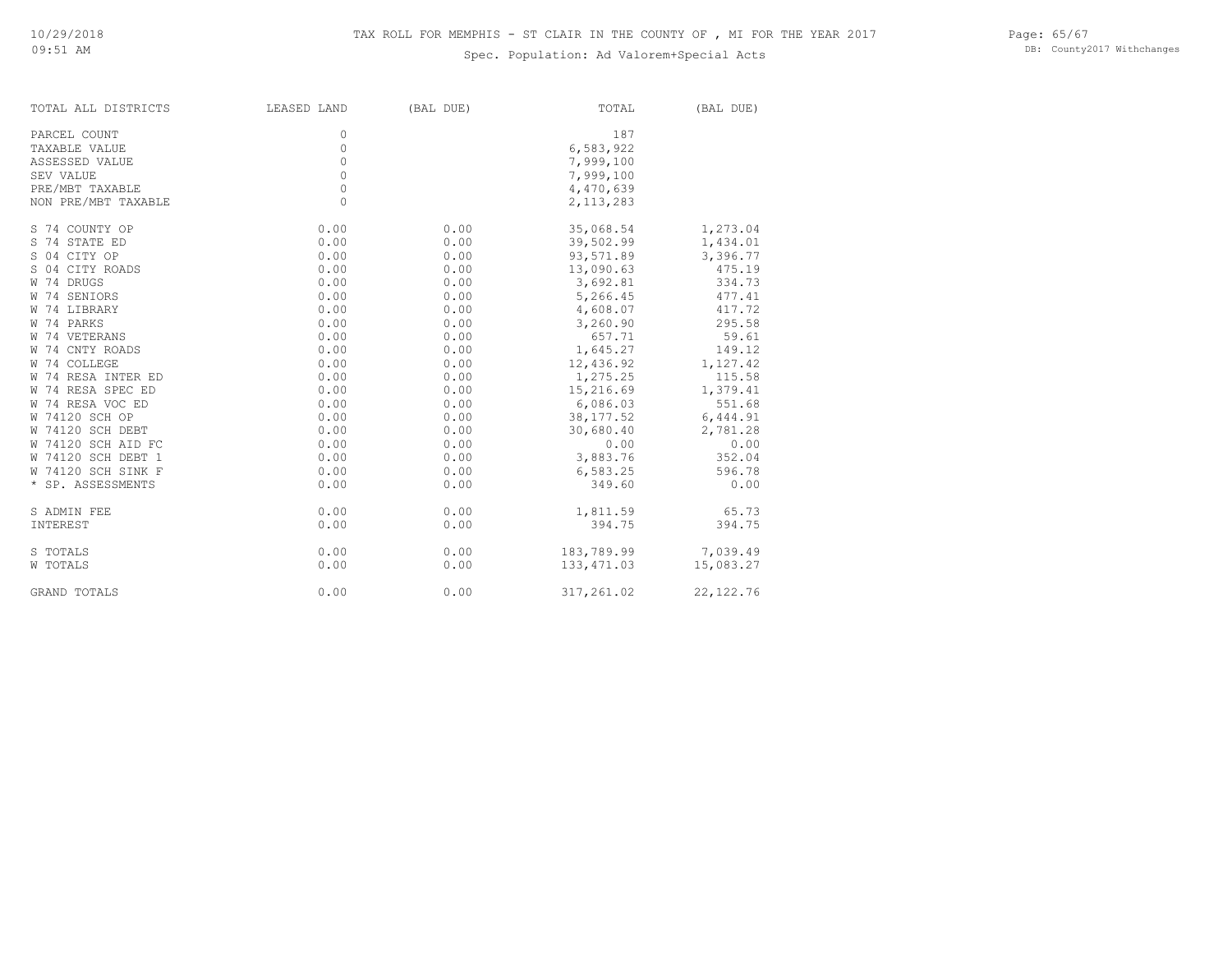Page: 66/67 DB: County2017 Withchanges

| SCHOOL DISTRICT 74120     | UNIT 04<br><b>REAL</b> | PERSONAL | EXEMPT   | LEASED LAND | TOTAL       |
|---------------------------|------------------------|----------|----------|-------------|-------------|
| PARCEL COUNT              | 148                    | 27       | 12       | 0           | 187         |
| TAXABLE VALUE             | 6,438,822              | 145,100  | $\circ$  | 0           | 6,583,922   |
| ASSESSED VALUE            | 7,854,000              | 145,100  | $\circ$  | 0           | 7,999,100   |
| SEV VALUE                 | 7,854,000              | 145,100  | 0        | 0           | 7,999,100   |
| PRE/MBT TAXABLE           | 4,447,539              | 23,100   | $\circ$  | 0           | 4,470,639   |
| NON PRE/MBT TAXABLE       | 1,991,283              | 122,000  | $\Omega$ | $\Omega$    | 2, 113, 283 |
| (S) 74 COUNTY OP          | 34,295.69              | 772.85   | 0.00     | 0.00        | 35,068.54   |
| 74 STATE ED<br>(S)        | 38,632.39              | 870.60   | 0.00     | 0.00        | 39,502.99   |
| 04 CITY OP<br>(S)         | 91,509.71              | 2,062.18 | 0.00     | 0.00        | 93,571.89   |
| 04 CITY ROADS<br>(S)      | 12,802.14              | 288.49   | 0.00     | 0.00        | 13,090.63   |
| 74 DRUGS<br>(W)           | 3,611.44               | 81.37    | 0.00     | 0.00        | 3,692.81    |
| 74 SENIORS<br>(W)         | 5,150.37               | 116.08   | 0.00     | 0.00        | 5,266.45    |
| (W) 74 LIBRARY            | 4,506.50               | 101.57   | 0.00     | 0.00        | 4,608.07    |
| 74 PARKS<br>(W)           | 3,189.06               | 71.84    | 0.00     | 0.00        | 3,260.90    |
| 74 VETERANS<br>(W)        | 643.20                 | 14.51    | 0.00     | 0.00        | 657.71      |
| 74 CNTY ROADS<br>(W)      | 1,609.02               | 36.25    | 0.00     | 0.00        | 1,645.27    |
| 74 COLLEGE<br>(W)         | 12,162.85              | 274.07   | 0.00     | 0.00        | 12,436.92   |
| 74 RESA INTER ED<br>(W)   | 1,247.16               | 28.09    | 0.00     | 0.00        | 1,275.25    |
| 74 RESA SPEC ED<br>(W)    | 14,881.34              | 335.35   | 0.00     | 0.00        | 15,216.69   |
| 74 RESA VOC ED<br>(W)     | 5,951.91               | 134.12   | 0.00     | 0.00        | 6,086.03    |
| 74120 SCH OP<br>(W)       | 35,842.92              | 2,334.60 | 0.00     | 0.00        | 38, 177.52  |
| 74120 SCH DEBT<br>(W)     | 30,004.26              | 676.14   | 0.00     | 0.00        | 30,680.40   |
| 74120 SCH AID FC<br>(W)   | 0.00                   | 0.00     | 0.00     | 0.00        | 0.00        |
| 74120 SCH DEBT 1<br>(W)   | 3,798.19               | 85.57    | 0.00     | 0.00        | 3,883.76    |
| 74120 SCH SINK F<br>(W)   | 6,438.15               | 145.10   | 0.00     | 0.00        | 6,583.25    |
| SP. ASSESSMENTS<br>$(* )$ | 349.60                 | 0.00     | 0.00     | 0.00        | 349.60      |
| (S) ADMIN FEE             | 1,771.68               | 39.91    | 0.00     | 0.00        | 1,811.59    |
| INTEREST                  | 393.76                 | 0.99     | 0.00     | 0.00        | 394.75      |
| (S) TOTALS                | 179,754.97             | 4,035.02 | 0.00     | 0.00        | 183,789.99  |
| (W) TOTALS                | 129,036.37             | 4,434.66 | 0.00     | 0.00        | 133, 471.03 |
| <b>GRAND TOTALS</b>       | 308,791.34             | 8,469.68 | 0.00     | 0.00        | 317,261.02  |